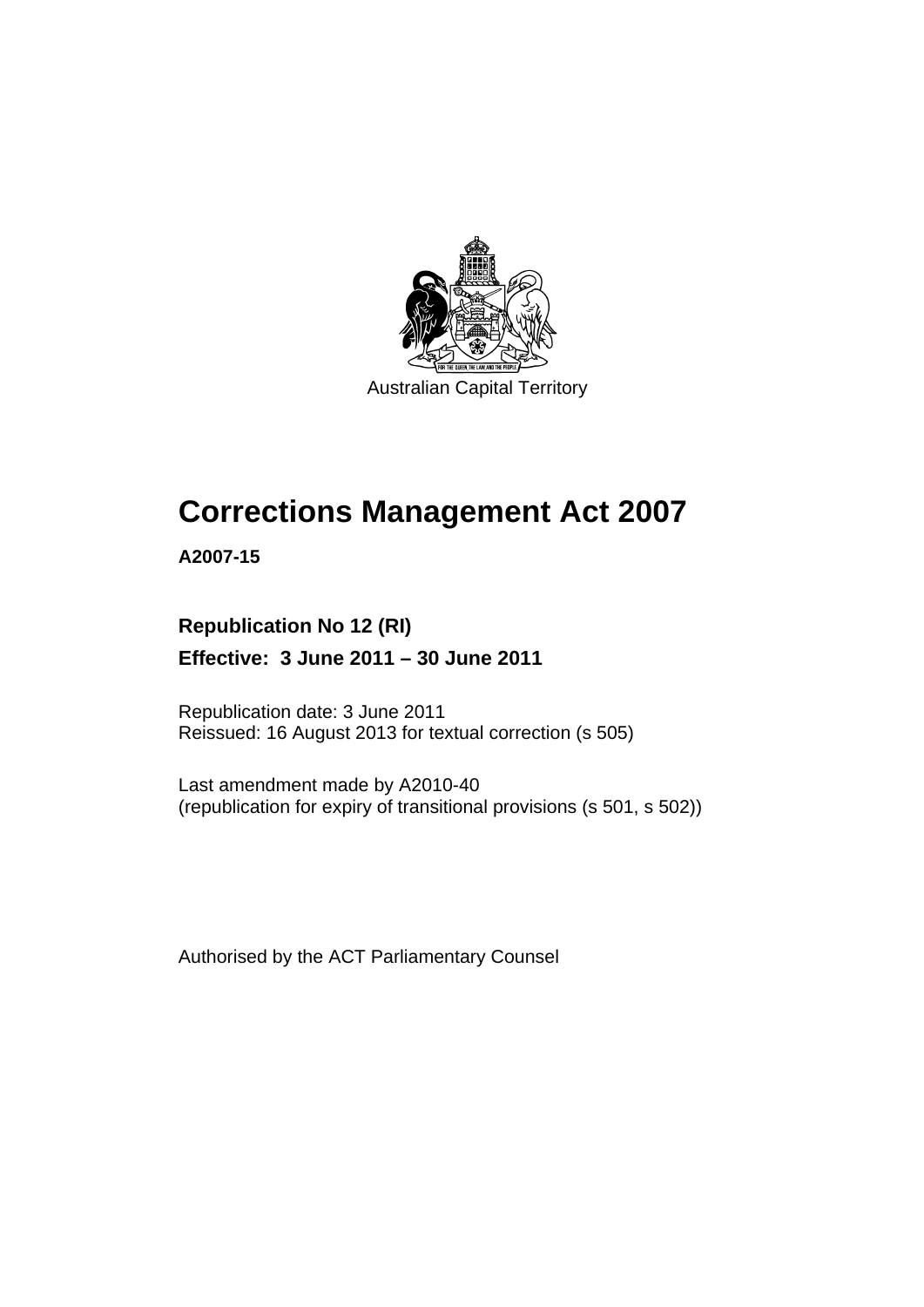#### **About this republication**

#### **The republished law**

This is a republication of the *Corrections Management Act 2007* (including any amendment made under the *Legislation Act 2001*, part 11.3 (Editorial changes)) as in force on 3 June 2011*.*  It also includes any amendment, repeal or expiry affecting the republished law to 3 June 2011.

The legislation history and amendment history of the republished law are set out in endnotes 3 and 4.

#### **Kinds of republications**

The Parliamentary Counsel's Office prepares 2 kinds of republications of ACT laws (see the ACT legislation register at www.legislation.act.gov.au):

- authorised republications to which the *Legislation Act 2001* applies
- unauthorised republications.

The status of this republication appears on the bottom of each page.

#### **Editorial changes**

The *Legislation Act 2001*, part 11.3 authorises the Parliamentary Counsel to make editorial amendments and other changes of a formal nature when preparing a law for republication. Editorial changes do not change the effect of the law, but have effect as if they had been made by an Act commencing on the republication date (see *Legislation Act 2001*, s 115 and s 117). The changes are made if the Parliamentary Counsel considers they are desirable to bring the law into line, or more closely into line, with current legislative drafting practice.

This republication includes amendments made under part 11.3 (see endnote 1).

#### **Uncommenced provisions and amendments**

If a provision of the republished law has not commenced or is affected by an uncommenced amendment, the symbol  $\mathbf{U}$  appears immediately before the provision heading. The text of the uncommenced provision or amendment appears only in the last endnote.

#### **Modifications**

If a provision of the republished law is affected by a current modification, the symbol  $\mathbf{M}$ appears immediately before the provision heading. The text of the modifying provision appears in the endnotes. For the legal status of modifications, see *Legislation Act 2001*, section 95.

#### **Penalties**

At the republication date, the value of a penalty unit for an offence against this law is \$110 for an individual and \$550 for a corporation (see *Legislation Act 2001*, s 133).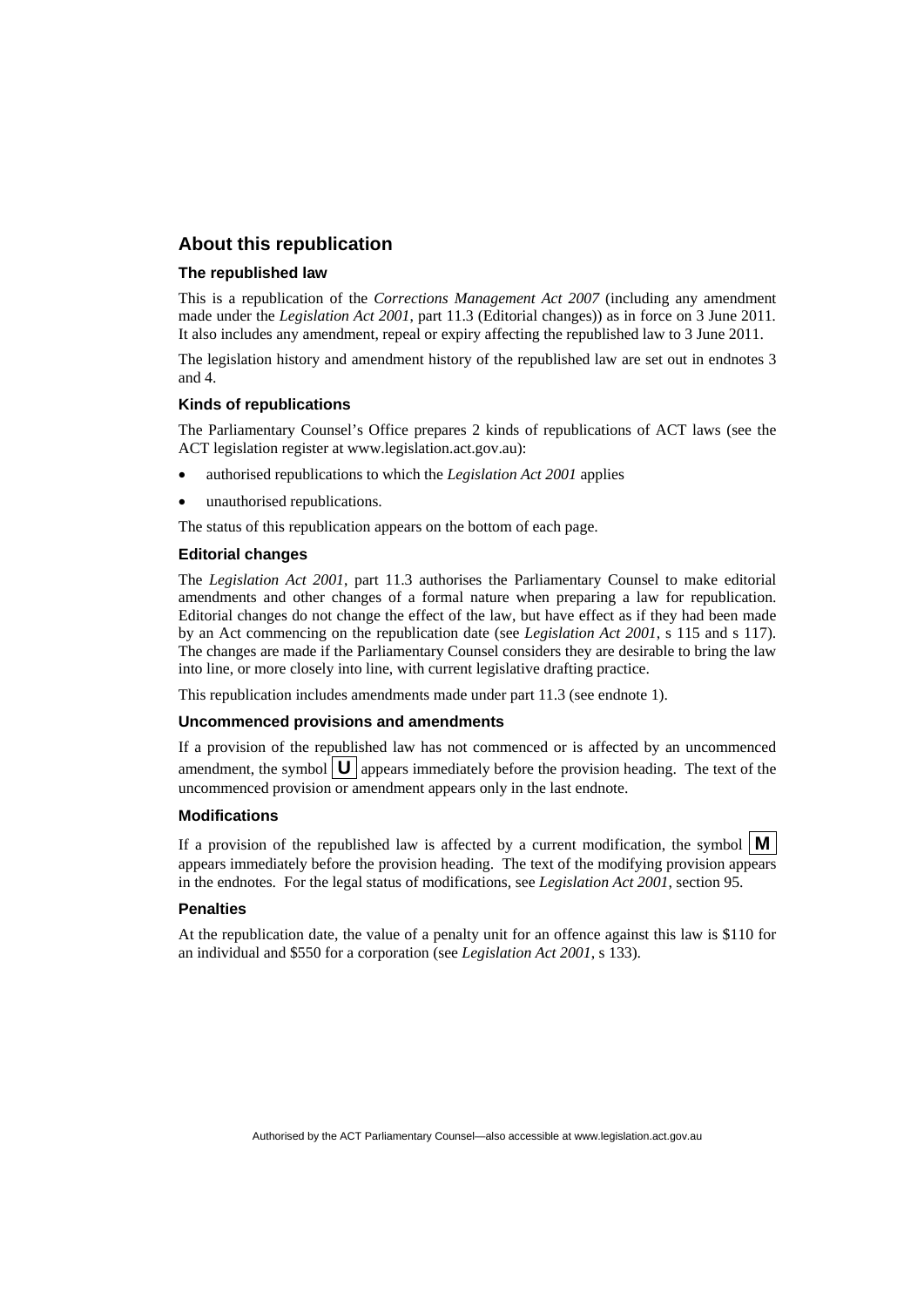

# **Corrections Management Act 2007**

# **Contents**

|                      |                                                       | Page       |
|----------------------|-------------------------------------------------------|------------|
| Preamble             |                                                       | 2          |
|                      |                                                       |            |
| <b>Chapter 1</b>     | <b>Preliminary</b>                                    |            |
|                      |                                                       |            |
| 1                    | Name of Act                                           | 3          |
| 3                    | Dictionary                                            | 3          |
| 4                    | <b>Notes</b>                                          | 3          |
| 5                    | Offences against Act-application of Criminal Code etc | 4          |
| 6                    | Application of Act-detainees                          | 4          |
|                      |                                                       |            |
| <b>Chapter 2</b>     | <b>Objects and principles</b>                         |            |
| 7                    | Main objects of Act                                   | 6          |
| 8                    | Management of correctional services                   | 6          |
| 9                    | Treatment of detainees generally                      |            |
| 10                   | Treatment of remandees                                |            |
|                      |                                                       |            |
| R <sub>12</sub> (RI) | Corrections Management Act 2007                       | contents 1 |
| 16/08/13             | Effective: 03/06/11-30/06/11                          |            |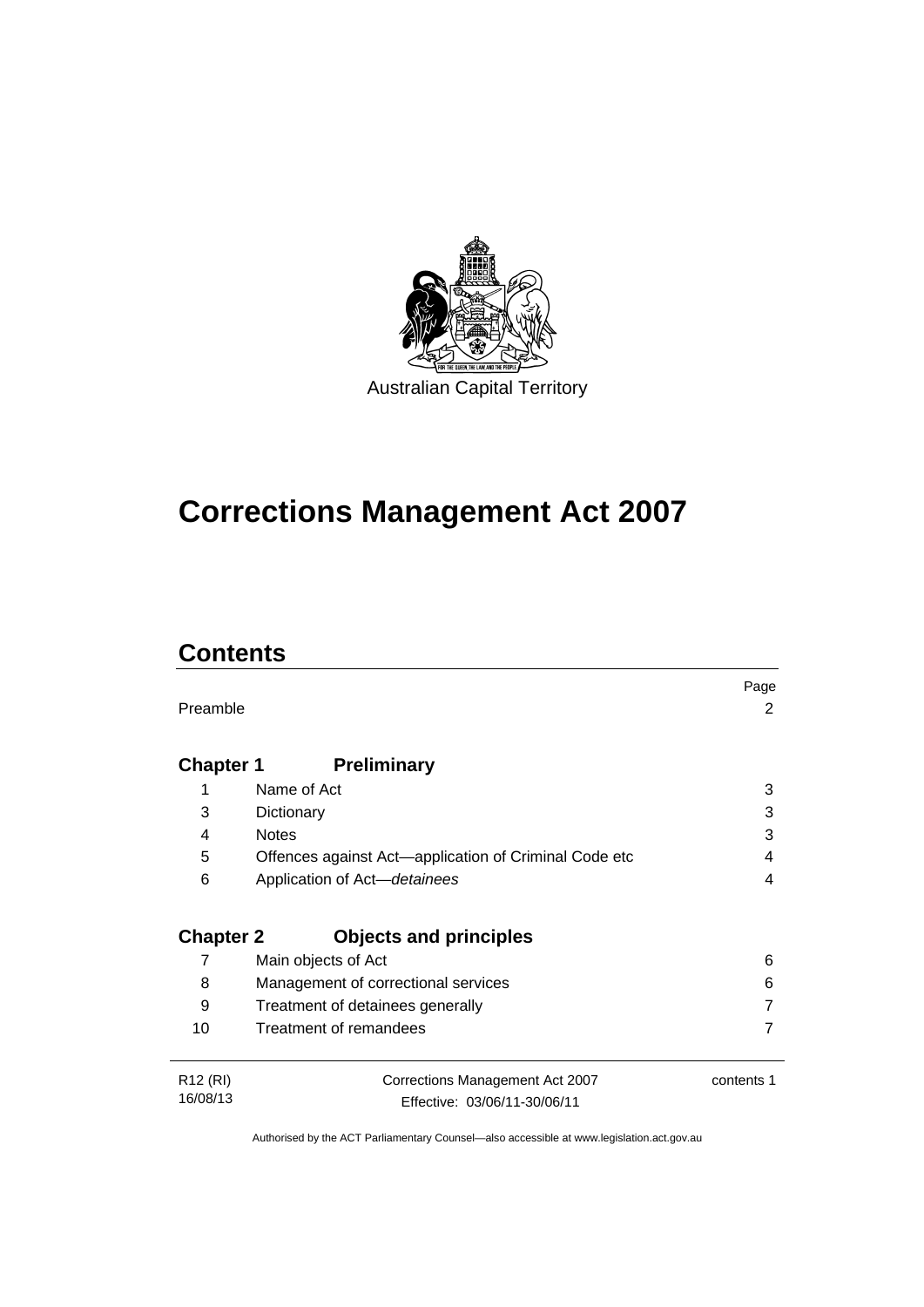|       |                                                | Page |
|-------|------------------------------------------------|------|
| $-11$ | Treatment of certain detainees                 |      |
| -12   | Correctional centres—minimum living conditions |      |

# **Chapter 3 [Administration](#page-23-0)**

| <b>Part 3.1</b>  | Administration-general                                                 |                      |
|------------------|------------------------------------------------------------------------|----------------------|
| 13               | Ministerial directions to chief executive                              | 10                   |
| 14               | Corrections policies and operating procedures                          | 10                   |
| 15               | Exclusions from notified corrections policies and operating procedures | 11                   |
| 16               | Chief executive directions                                             | 12                   |
| 17               | Chief executive delegations                                            | 12                   |
| 18               | Chief police officer delegations                                       | 13                   |
| <b>Part 3.2</b>  | <b>Corrections officers</b>                                            |                      |
| 19               | Corrections officers-appointment                                       | 14                   |
| 20               | Corrections officers-functions                                         | 14                   |
| 21               | Doctors-health service appointments                                    | 15                   |
| 22               | Health practitioners-non-therapeutic functions                         | 15                   |
| 23               | Identity cards                                                         | 15                   |
| <b>Part 3.3</b>  | <b>Correctional centres</b>                                            |                      |
| 24               | Correctional centres-declaration                                       | 17                   |
| 25               | Correctional centres-arrangements with NSW                             | 17                   |
| <b>Part 3.4</b>  | <b>Administration-special provisions</b>                               |                      |
| 26               | Declaration of emergency                                               | 19                   |
| 27               | <b>Emergency powers</b>                                                | 20                   |
| 28               | Arrangements with police                                               | 20                   |
| <b>Chapter 4</b> | Detention in police and court cells etc.                               |                      |
| 29               | Definitions-ch 4                                                       | 21                   |
| 30               | Detention in police cells                                              | 21                   |
| 31               | Detention in police cells-search powers etc                            | 22                   |
| 31A              | Detention in police cells-additional provisions for young detainees    | 23                   |
|                  |                                                                        |                      |
| contents 2       | Corrections Management Act 2007                                        | R <sub>12</sub> (RI) |

Effective: 03/06/11-30/06/11

16/08/13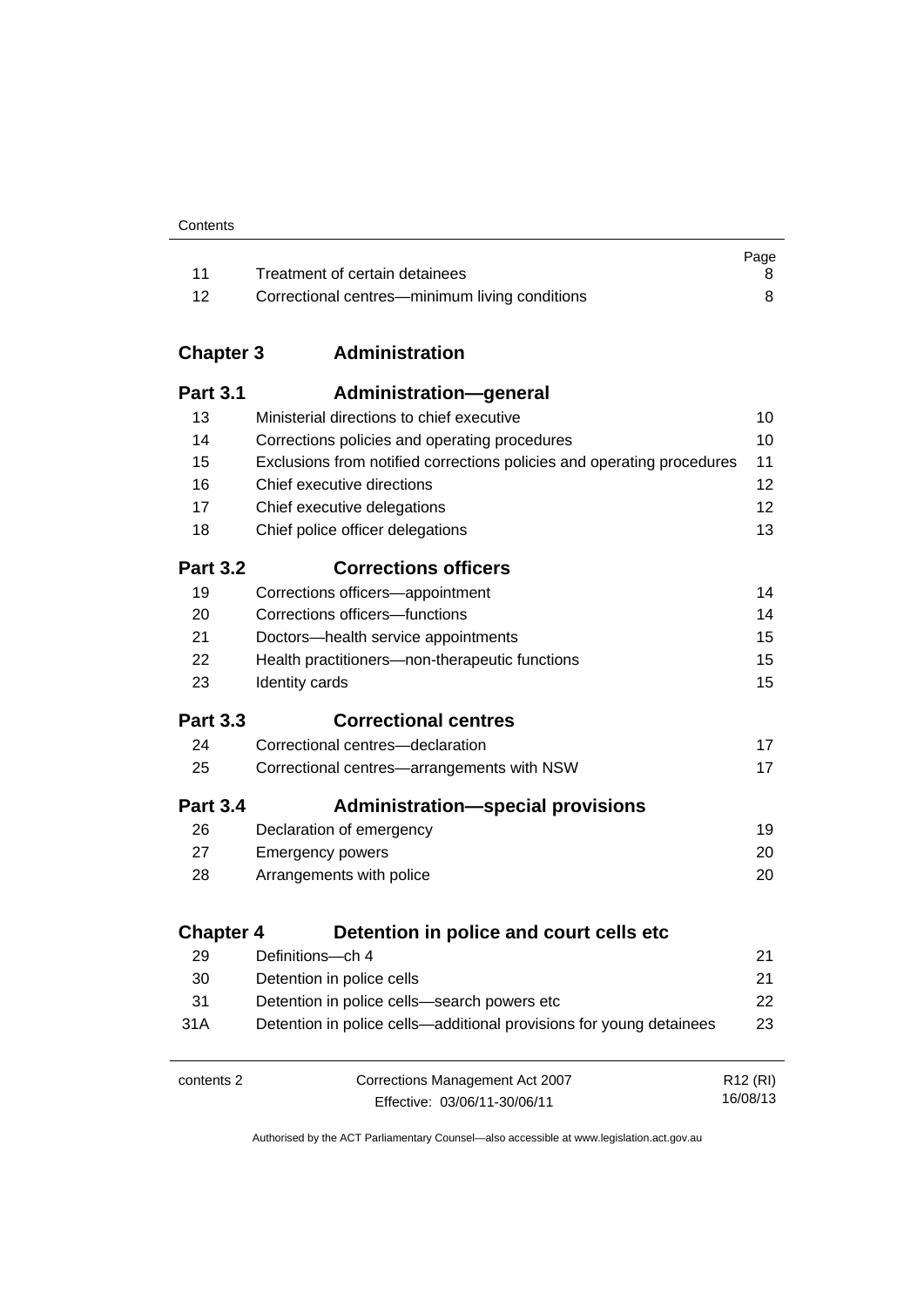|                                                                    | Page |
|--------------------------------------------------------------------|------|
| Other police powers not limited                                    | 24   |
| Detention in court cells                                           | 24   |
| Detention in court cells—additional provisions for young detainees | 25   |
| Detainees accommodated away from correctional centre               | 26.  |
|                                                                    |      |

### **Chapter 5 [Escorting detainees](#page-41-0)**

| Escort officer functions etc                      | 28. |
|---------------------------------------------------|-----|
| Escorting arrested person to court etc.           | 28. |
| Custody etc during proceedings                    | 29. |
| Executing warrants of imprisonment or remand etc. | 29  |
| Other powers not limited                          | 30  |
|                                                   |     |

### **Chapter 6 [Living conditions at correctional centres](#page-44-0)**

| 40 | Food and drink                                     | 31 |
|----|----------------------------------------------------|----|
| 41 | Clothing                                           | 32 |
| 42 | Personal hygiene                                   | 32 |
| 43 | Sleeping areas                                     | 33 |
| 44 | Treatment of convicted and non-convicted detainees | 33 |
| 45 | Access to open air and exercise                    | 34 |
| 46 | Communication with family and others               | 35 |
| 47 | Telephone calls                                    | 36 |
| 48 | Mail                                               | 37 |
| 49 | Visits by family members etc                       | 39 |
| 50 | Contact with accredited people                     | 40 |
| 51 | Visits---protected communications                  | 41 |
| 52 | News and educational services                      | 41 |
| 53 | Health care                                        | 42 |
| 54 | Transfers to health facilities                     | 43 |
| 55 | Religious, spiritual and cultural needs            | 44 |
|    |                                                    |    |

# **Chapter 7 [Inspection of correctional centres](#page-59-0)**

| 56                   | Independent inspections         | 46         |
|----------------------|---------------------------------|------------|
| 57                   | Official visitors-appointment   | 46         |
|                      |                                 |            |
| R <sub>12</sub> (RI) | Corrections Management Act 2007 | contents 3 |
| 16/08/13             | Effective: 03/06/11-30/06/11    |            |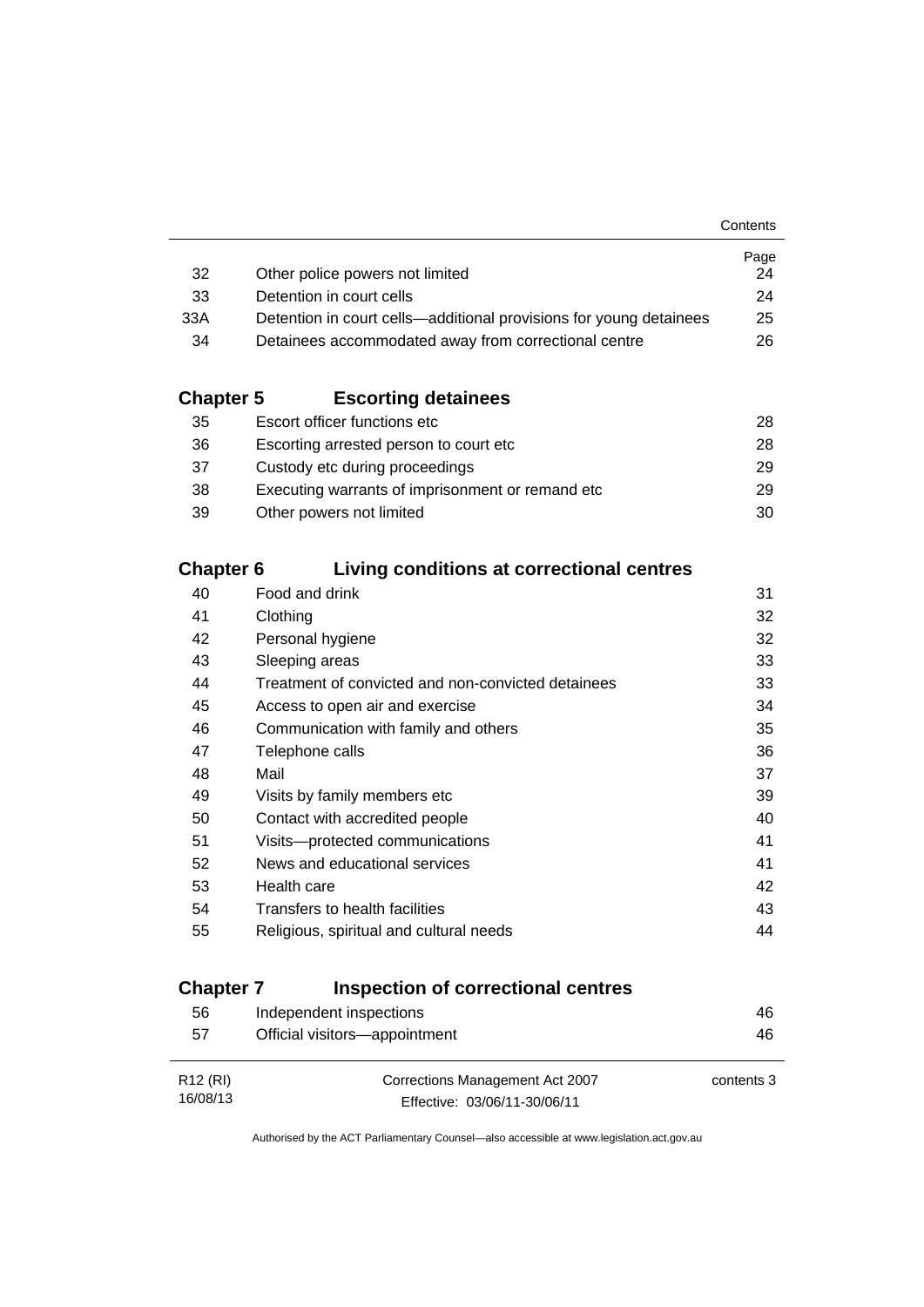|    |                                         | Page |
|----|-----------------------------------------|------|
| 58 | Official visitors-functions             | 47   |
| 59 | Complaints to official visitors         | 48   |
| 60 | Investigation etc by official visitors  | 48   |
| 61 | Official visitors—ending appointments   | 49   |
| 62 | Relationship with other inspection laws | 50   |

# **Chapter 8 [Admission to correctional centres](#page-65-0)**

| 63 | Meaning of <i>admission</i> to correctional centre | 52 |
|----|----------------------------------------------------|----|
| 64 | Authority for detention                            | 52 |
| 65 | Identification of detainees                        | 53 |
| 66 | Information about entitlements and obligations     | 54 |
| 67 | Initial assessment                                 | 56 |
| 68 | Health assessment                                  | 56 |
| 69 | Alcohol and drug tests on admission                | 57 |
| 70 | Strip search on admission                          | 57 |
| 71 | Property of detainees                              | 57 |
| 72 | Security classification                            | 58 |
| 73 | Case management plan                               | 58 |
| 74 | Entries in register of detainees                   | 58 |

# **Chapter 9 [Management and security](#page-72-0)**

| <b>Management and security-general</b>             |    |
|----------------------------------------------------|----|
| Compliance with chief executive's directions       | 59 |
| Register of detainees                              | 59 |
| Health reports                                     | 60 |
| Case management plans-scope etc                    | 62 |
| Transgender and intersex detainees—sexual identity | 64 |
| Security classification-basis etc                  | 65 |
| Prohibited things                                  | 66 |
| Possession of prohibited things                    | 66 |
| Work by detainees                                  | 67 |
| Trust accounts for detainees                       | 67 |
|                                                    |    |

| contents 4 | Corrections Management Act 2007 | R12 (RI) |
|------------|---------------------------------|----------|
|            | Effective: 03/06/11-30/06/11    | 16/08/13 |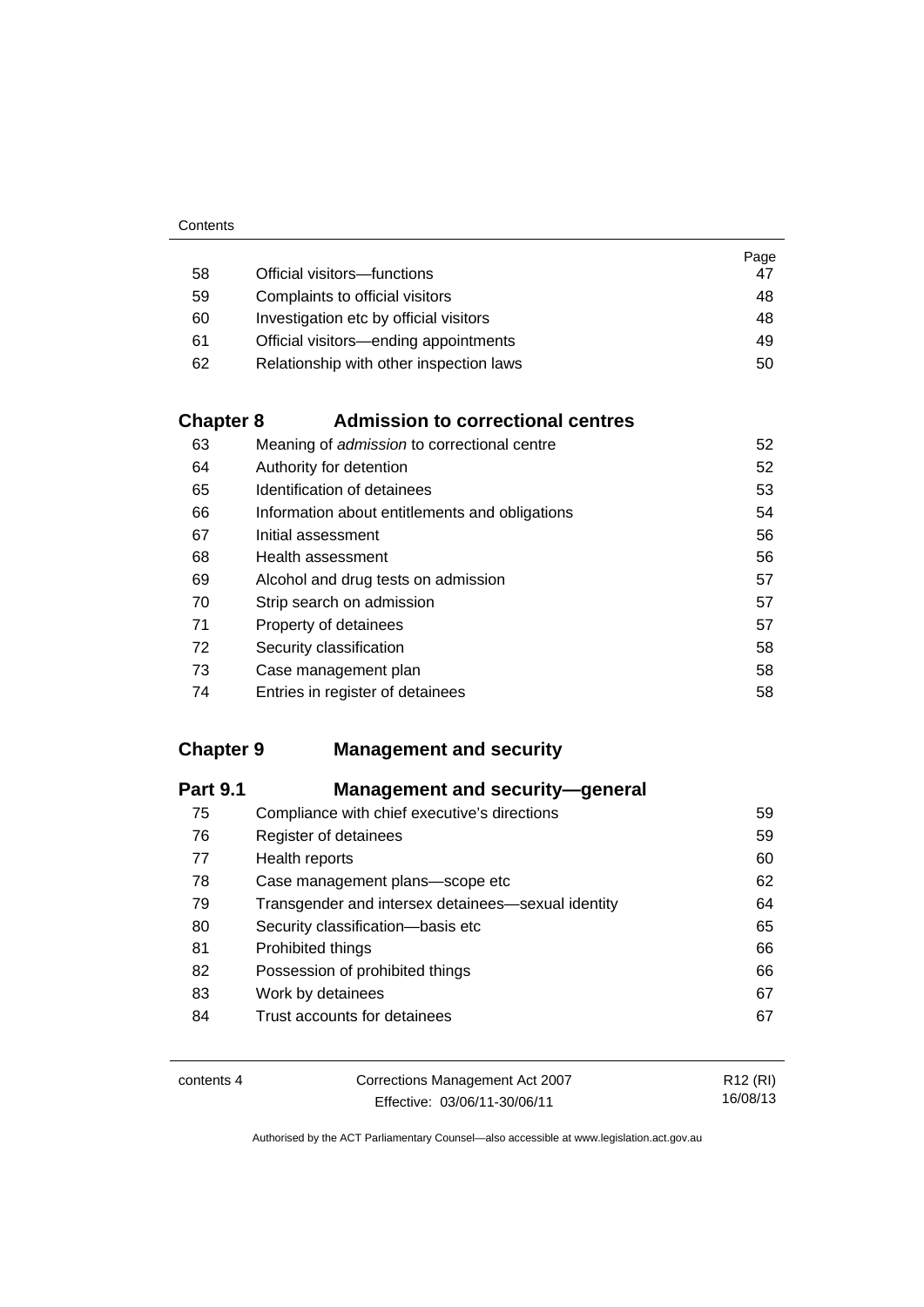|                 |                                                                          | Contents |
|-----------------|--------------------------------------------------------------------------|----------|
|                 |                                                                          | Page     |
| 85              | <b>Prohibited areas</b>                                                  | 67       |
| 86              | Nonsmoking areas                                                         | 68       |
| 87              | Management and security-corrections policies and operating<br>procedures | 68       |
| <b>Part 9.2</b> | <b>Segregation</b>                                                       |          |
| 88              | Meaning of segregation                                                   | 69       |
| 89              | Segregation under pt 9.2-purpose                                         | 69       |
| 90              | Segregation-safety and security                                          | 69       |
| 91              | Segregation-protective custody                                           | 70       |
| 92              | Segregation-health                                                       | 72       |
| 93              | Interstate segregated detainees transferred to ACT                       | 73       |
| 94              | Segregated detainees removed to NSW                                      | 74       |
| 95              | Segregation not to affect minimum living conditions                      | 74       |
| 96              | Application for review of segregation directions                         | 74       |
| 97              | Review of segregation directions                                         | 75       |
| 98              | Other separation of detainees                                            | 76       |
| <b>Part 9.3</b> | <b>Monitoring</b>                                                        |          |
| 99              | Monitoring-general considerations                                        | 77       |
| 100             | Monitoring at correctional centres                                       | 77       |
| 101             | Personal monitoring devices                                              | 78       |
| 102             | Interfering with personal monitoring devices                             | 78       |
| 103             | Monitoring telephone calls etc                                           | 78       |
| 104             | Monitoring ordinary mail                                                 | 79       |
| 105             | Monitoring protected mail                                                | 80       |
| 106             | Mail searches-consequences                                               | 81       |
| <b>Part 9.4</b> | <b>Searches</b>                                                          |          |
| Division 9.4.1  | Searches-general                                                         |          |
| 107             | Definitions-searches                                                     | 82       |
| 108             | Intrusiveness of searches                                                | 83       |
| 109             | Searches of transgender and intersex detainees                           | 83       |
| 110             | Register of strip and body searches                                      | 84       |
|                 |                                                                          |          |

| R12 (RI) | Corrections Management Act 2007 | contents 5 |
|----------|---------------------------------|------------|
| 16/08/13 | Effective: 03/06/11-30/06/11    |            |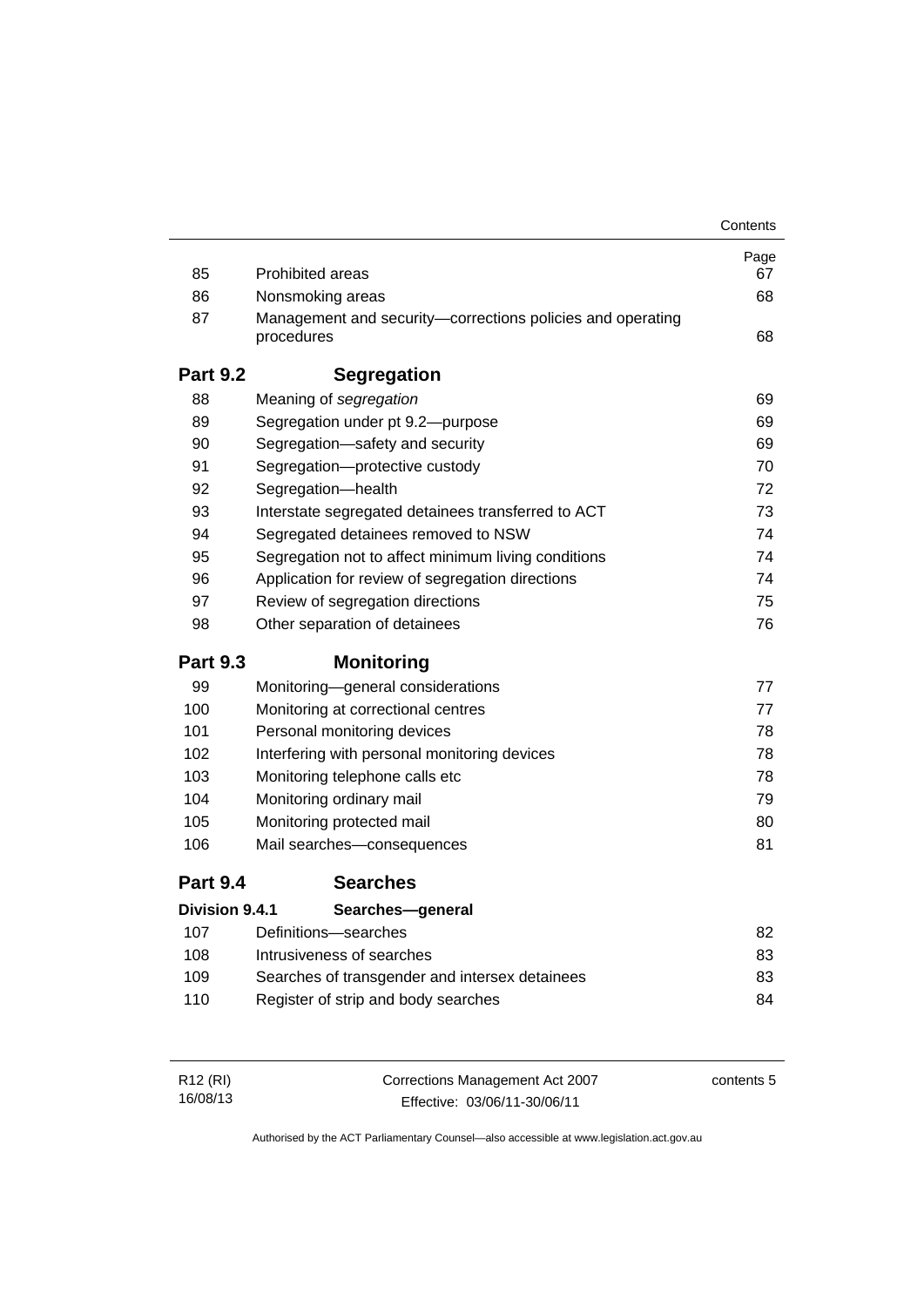#### **Contents**

| Division 9.4.2  | Scanning, frisk and ordinary searches                            | Page |
|-----------------|------------------------------------------------------------------|------|
| 111             | Scanning, frisk and ordinary searches-directions                 | 84   |
| 112             | Scanning, frisk and ordinary searches-requirements               | 85   |
| Division 9.4.3  | <b>Strip searches</b>                                            |      |
| 113             | Meaning of seizeable item-div 9.4.3                              | 86   |
| 113A            | Strip searches-when may be conducted                             | 86   |
| 113B            | Strip searches-on suspicion                                      | 86   |
| 113C            | Strip searches-where prudent                                     | 87   |
| 114             | Strip searches—presence of corrections officers                  | 88   |
| 115             | Strip searches-general rules                                     | 88   |
| Division 9.4.4  | <b>Body searches</b>                                             |      |
| 116             | Body searches-directions                                         | 89   |
| 117             | Body searches—presence of nurse and corrections officers         | 90   |
| 118             | Body searches-assistance from corrections officer                | 90   |
| 119             | Body searches—rules about detainee's clothing                    | 91   |
| 120             | Body searches-rules about touching detainee                      | 91   |
| 121             | Body searches-seizing things                                     | 91   |
| Division 9.4.5  | Searches of premises and property                                |      |
| 122             | Searches-premises and property                                   | 92   |
| 123             | Searches of detainee cells-legally privileged material           | 93   |
| 124             | Searches of detainee cells-suspected legally privileged material | 93   |
| Division 9.4.6  | Searches-miscellaneous                                           |      |
| 125             | Searches-use of corrections dogs                                 | 94   |
| 126             | Searches-use of force                                            | 95   |
|                 |                                                                  |      |
| <b>Part 9.5</b> | <b>Seizing property</b>                                          |      |
| 127             | Seizing mail etc                                                 | 96   |
| 128             | Seizing property-general                                         | 97   |
| 129             | Receipt for seizure                                              | 97   |
| 130             | Forfeiture of things seized                                      | 98   |
| 131             | Return of things seized but not forfeited                        | 99   |

contents 6 Corrections Management Act 2007 Effective: 03/06/11-30/06/11

R12 (RI) 16/08/13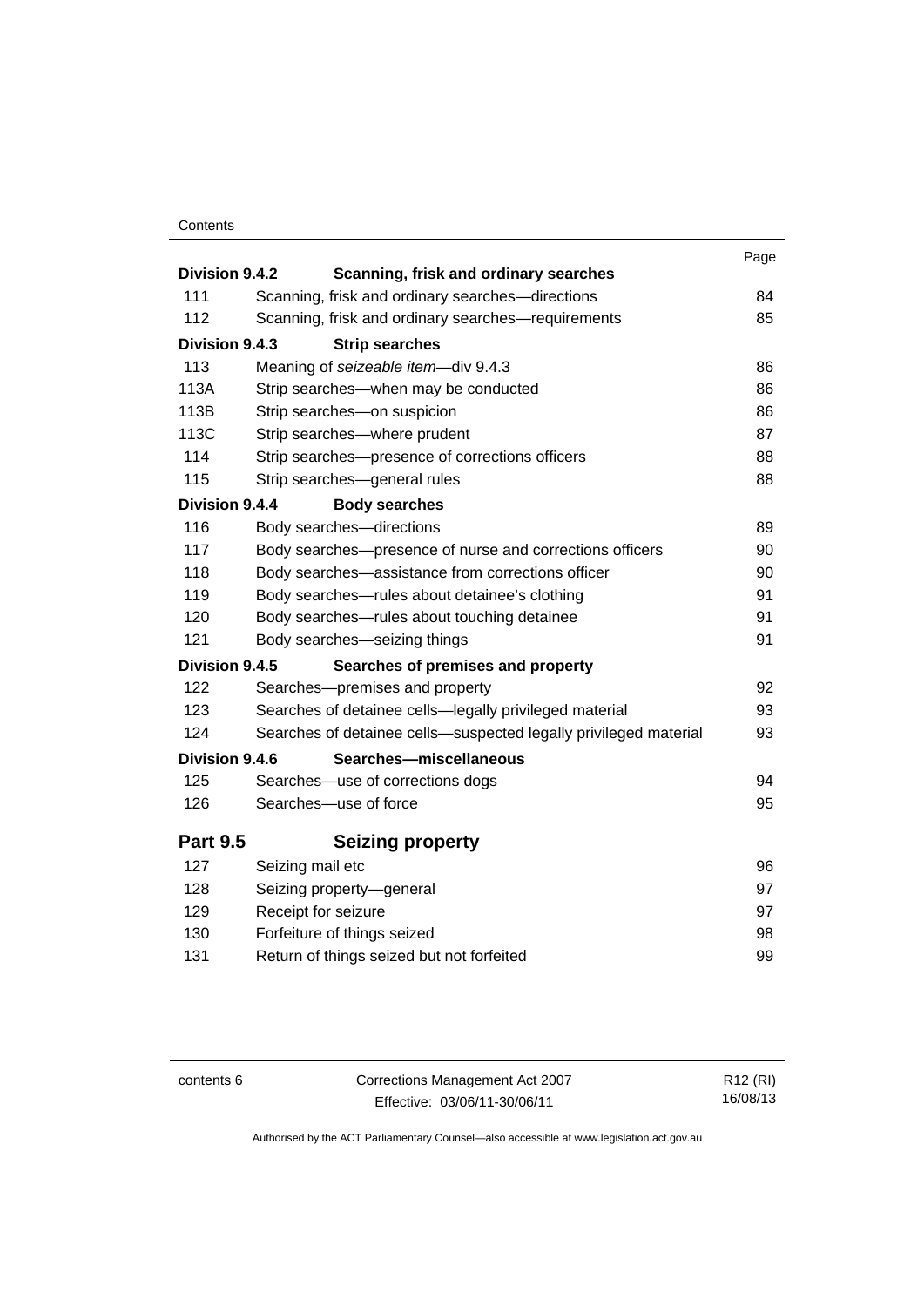|                       |                                                       | Contents |
|-----------------------|-------------------------------------------------------|----------|
|                       |                                                       | Page     |
| <b>Part 9.6</b>       | <b>Alcohol and drug testing</b>                       |          |
| Division 9.6.1        | General                                               |          |
| 132                   | Definitions-drug and test sample                      | 101      |
| 133                   | When test sample positive                             | 101      |
| Division 9.6.2        | Alcohol and drug testing-detainees                    |          |
| 134                   | Alcohol and drug testing of detainees                 | 103      |
| 135                   | Effect of positive test sample from detainee          | 103      |
| <b>Division 9.6.3</b> | Alcohol and drug testing-corrections officers etc     |          |
| 136                   | Alcohol and drug testing of corrections officers etc  | 104      |
| <b>Part 9.7</b>       | Use of force                                          |          |
| 137                   | Managing use of force                                 | 105      |
| 138                   | Authorised use of force                               | 105      |
| 139                   | Application of force                                  | 106      |
| 140                   | Use of restraints or weapons                          | 106      |
| 141                   | Medical examination after use of force                | 108      |
| 142                   | Reporting use of force                                | 108      |
| <b>Part 9.8</b>       | <b>Access to correctional centres</b>                 |          |
| 143                   | Visiting conditions                                   | 109      |
| 144                   | Notice of visiting conditions                         | 109      |
| 145                   | Taking prohibited things etc into correctional centre | 110      |
| 146                   | Directions to visitors                                | 110      |
| 147                   | Searches of visitors                                  | 111      |
| 148                   | Directions to leave correctional centre etc.          | 111      |
| 149                   | Removing people from correctional centre              | 112      |
| <b>Chapter 10</b>     | <b>Discipline</b>                                     |          |
| <b>Part 10.1</b>      | General                                               |          |
| 150                   | Application-ch 10                                     | 113      |
| 151                   | Definitions-discipline                                | 113      |

| R12 (RI) | Corrections Management Act 2007 | contents 7 |
|----------|---------------------------------|------------|
| 16/08/13 | Effective: 03/06/11-30/06/11    |            |

152 Meaning of *disciplinary breach* [114](#page-127-0) 153 Meaning of *investigator* [116](#page-129-0)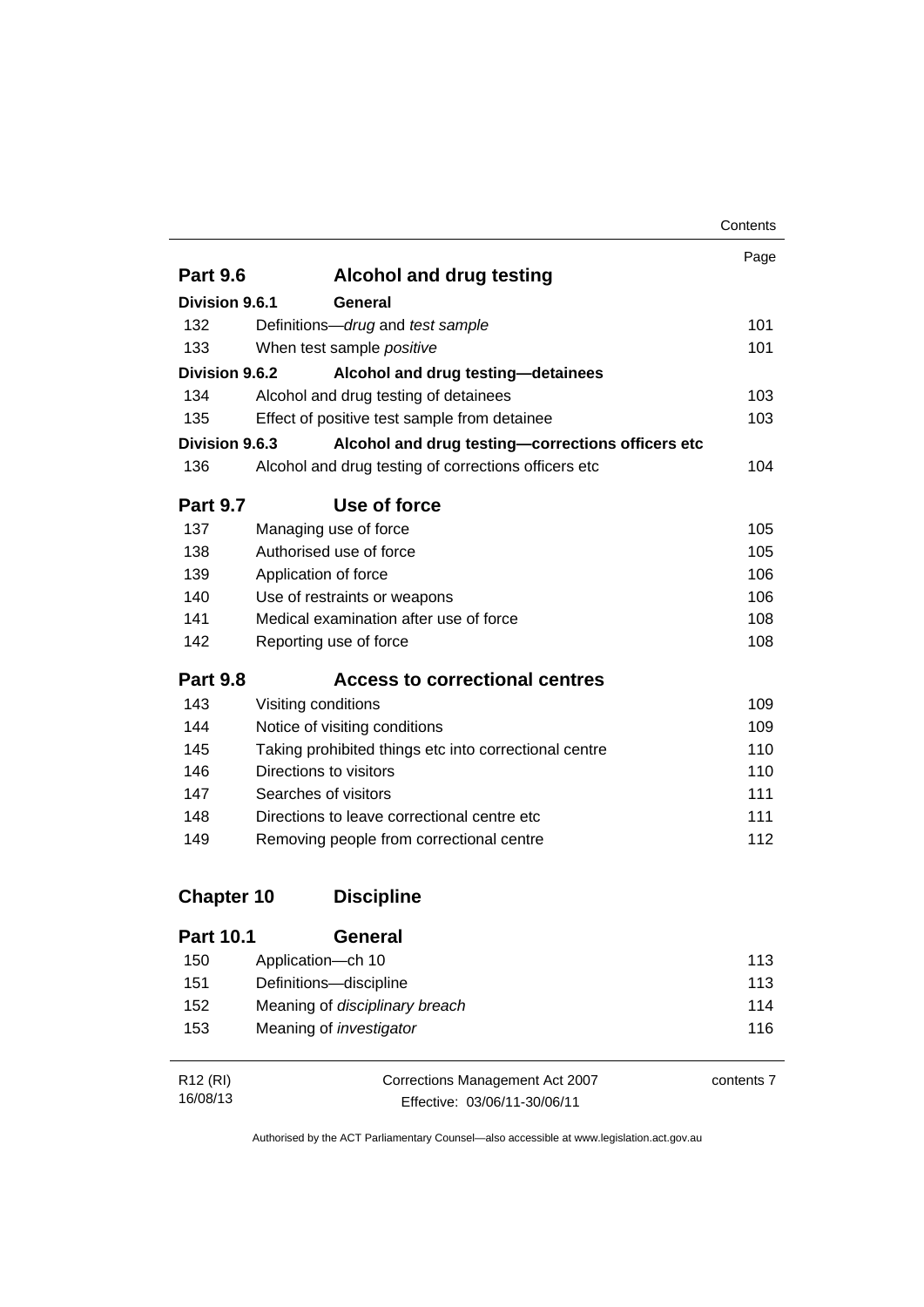| Contents |
|----------|
|----------|

| 154<br>155       | Meaning of <i>privilege</i><br>Overlapping disciplinary breaches and criminal offences | Page<br>117<br>117               |
|------------------|----------------------------------------------------------------------------------------|----------------------------------|
| <b>Part 10.2</b> | <b>Disciplinary investigations</b>                                                     |                                  |
| Division 10.2.1  | Investigation of disciplinary breaches                                                 |                                  |
| 156              | Report etc by corrections officer                                                      | 119                              |
| 157              | Report etc by investigator                                                             | 120                              |
| 158              | Action by administrator                                                                | 121                              |
| 159              | Disciplinary charge                                                                    | 122                              |
| Division 10.2.2  | <b>Investigative segregation</b>                                                       |                                  |
| 160              | Chief executive directions-investigative segregation                                   | 123                              |
| 161              | Grounds for investigative segregation                                                  | 123                              |
| 162              | Notice of investigative segregation                                                    | 123                              |
| 163              | Duration of investigative segregation                                                  | 124                              |
| 164              | Application for review of investigative segregation directions                         | 125                              |
| 165              | Review of investigative segregation directions                                         | 125                              |
| <b>Part 10.3</b> | Disciplinary action and review                                                         |                                  |
| Division 10.3.1  | Disciplinary action-with accused's consent                                             |                                  |
| 166              | Meaning of presiding officer-div 10.3.1                                                | 127                              |
| 167              | Disciplinary breach admitted by accused                                                | 127                              |
| 168              | Presiding officer's powers-breach admitted by accused                                  | 128                              |
| Division 10.3.2  | Internal disciplinary inquiry                                                          |                                  |
| 169              | Meaning of presiding officer-div 10.3.2                                                | 128                              |
| 170              | Disciplinary inquiry into charge                                                       | 129                              |
| 171              | Presiding officer's powers after internal inquiry                                      | 129                              |
| Division 10.3.3  | Internal review of inquiry decision                                                    |                                  |
| 172              | Meaning of review officer-div 10.3.3                                                   | 130                              |
| 173              | Application for review of inquiry decision                                             | 131                              |
| 174              | Chief executive to assign review officer                                               | 131                              |
| 175              | Review of inquiry decision                                                             | 132                              |
| 176              | Review officer's powers after further inquiry                                          | 132                              |
| Division 10.3.4  | <b>External review of inquiry decisions</b>                                            |                                  |
| 177              | Appointment of adjudicator                                                             | 133                              |
| contents 8       | Corrections Management Act 2007<br>Effective: 03/06/11-30/06/11                        | R <sub>12</sub> (RI)<br>16/08/13 |

Effective: 03/06/11-30/06/11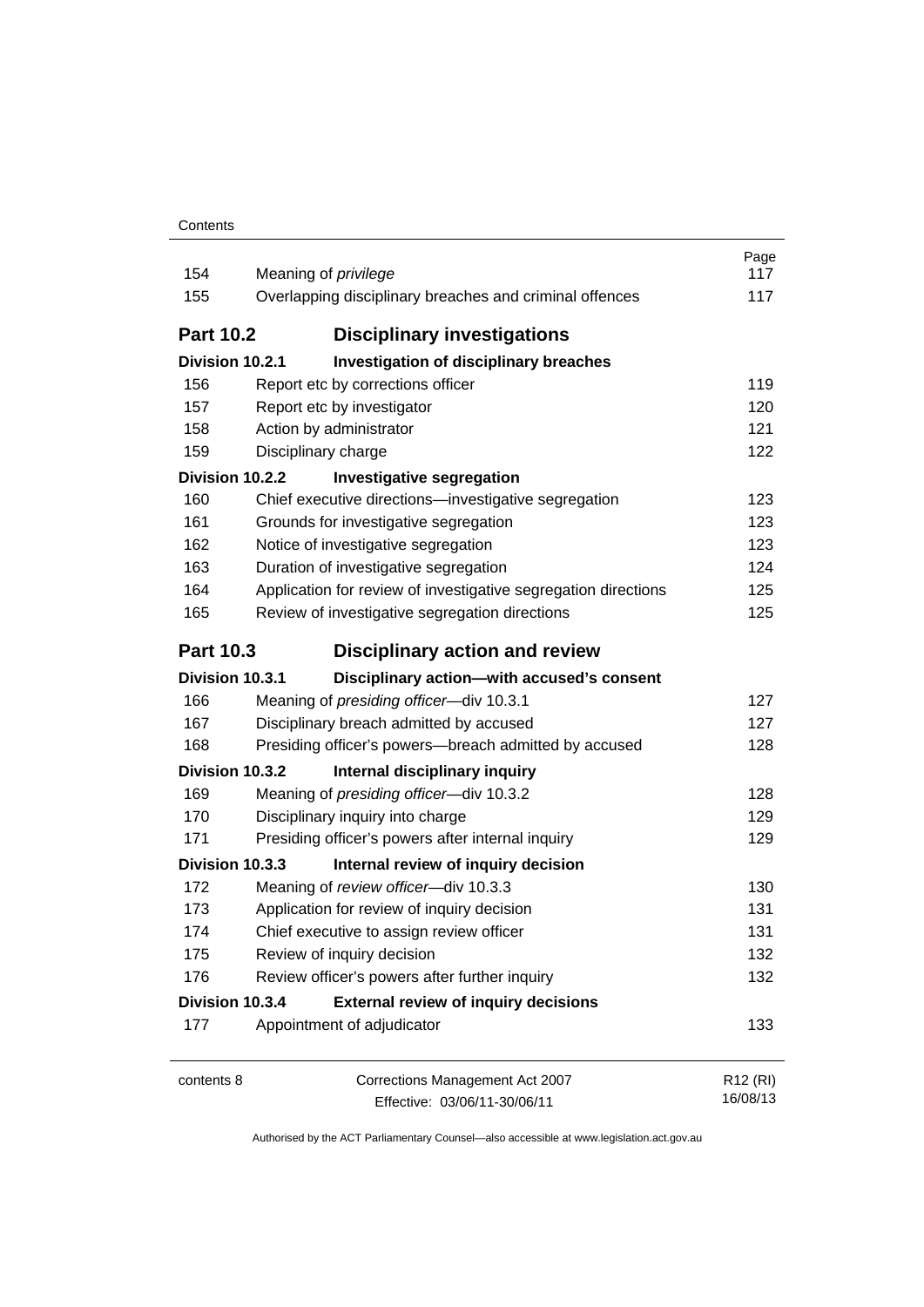|     |                                                   | Contents |
|-----|---------------------------------------------------|----------|
|     |                                                   | Page     |
| 178 | Application for review by adjudicator             | 133      |
| 179 | Review by adjudicator                             | 134      |
| 180 | Adjudicator's powers after review                 | 134      |
|     | Division 10.3.5<br><b>Disciplinary action</b>     |          |
| 181 | Application-div 10.3.5                            | 135      |
| 182 | Meaning of relevant presiding officer-div 10.3.5  | 135      |
| 183 | Disciplinary action by relevant presiding officer | 136      |
| 184 | Administrative penalties                          | 136      |
| 185 | Reparation                                        | 137      |
| 186 | Maximum administrative penalties                  | 138      |
| 187 | Separate confinement conditions                   | 138      |
| 188 | Privileges and entitlements—impact of discipline  | 138      |
| 189 | Record of disciplinary action                     | 139      |

# **Chapter 11 [Disciplinary inquiries](#page-153-0)**

| <b>Part 11.1</b>     | Conduct of disciplinary inquiries—general               |            |
|----------------------|---------------------------------------------------------|------------|
| 190                  | Application-ch 11                                       | 140        |
| 191                  | Meaning of presiding officer-ch 11                      | 140        |
| <b>Part 11.2</b>     | <b>Disciplinary inquiry procedures</b>                  |            |
| 192                  | Nature of disciplinary inquiries                        | 141        |
| 193                  | Application of Criminal Code, ch 7                      | 141        |
| 194                  | Notice of disciplinary inquiry etc                      | 141        |
| 195                  | Conduct of disciplinary inquiries                       | 142        |
| 196                  | Presiding officer may require official reports          | 143        |
| 197                  | Presiding officer may require information and documents | 143        |
| 198                  | Possession of inquiry documents etc                     | 144        |
| 199                  | Record of inquiry                                       | 144        |
| Part 11.3            | <b>Disciplinary hearing procedures</b>                  |            |
| 200                  | Notice of disciplinary hearing                          | 145        |
| 201                  | Appearance at disciplinary hearing                      | 145        |
| 202                  | Rights of accused at disciplinary hearing               | 146        |
| R <sub>12</sub> (RI) | Corrections Management Act 2007                         | contents 9 |
| 16/08/13             | Effective: 03/06/11-30/06/11                            |            |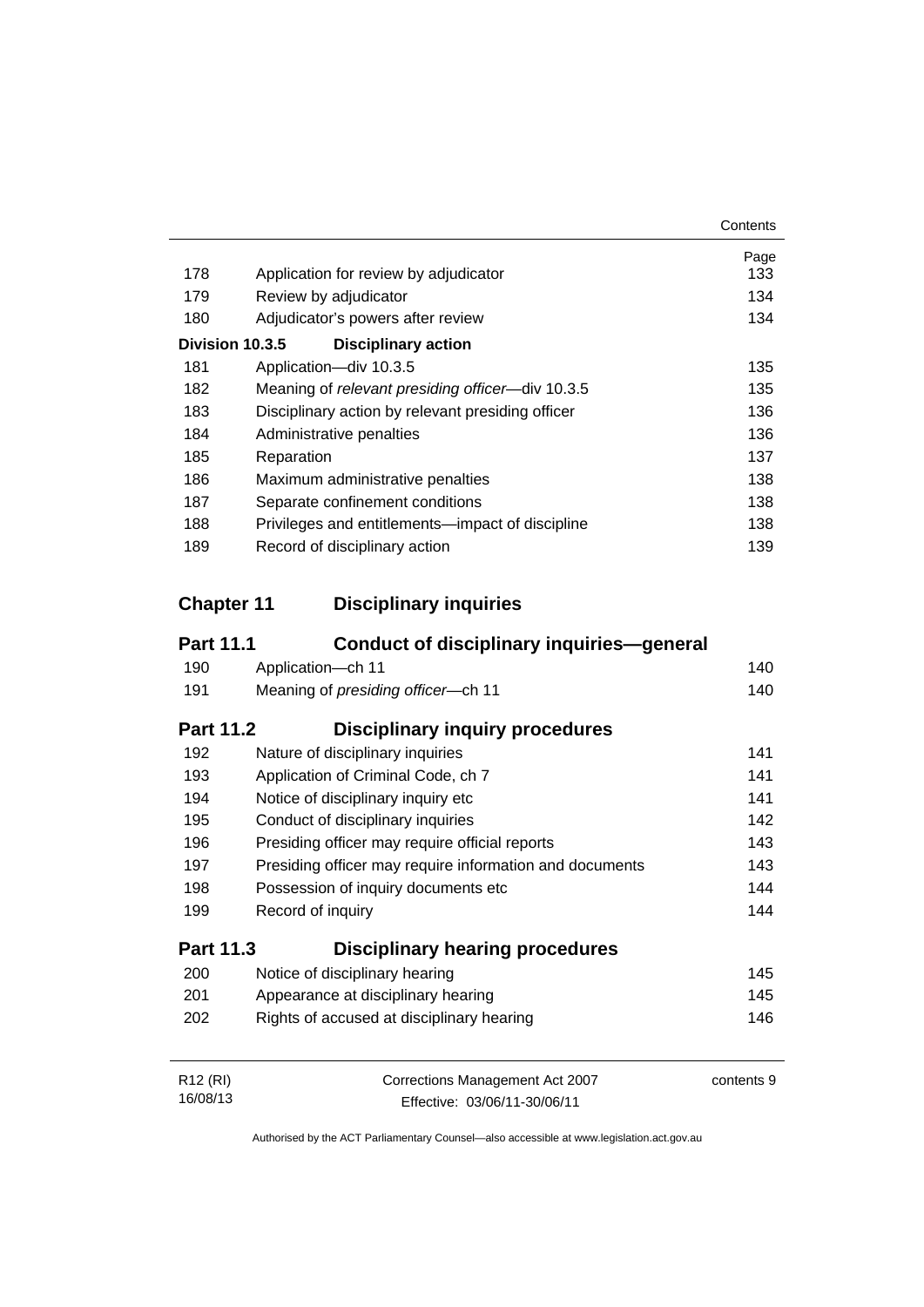| 203               | Appearance at disciplinary hearing—audiovisual or audio link           | Page<br>147          |
|-------------------|------------------------------------------------------------------------|----------------------|
| <b>Chapter 12</b> | <b>Full-time detainees-leave</b>                                       |                      |
| <b>Part 12.1</b>  | <b>Local leave</b>                                                     |                      |
| 204               | Local leave directions                                                 | 149                  |
| 205               | Local leave permits                                                    | 150                  |
| <b>Part 12.2</b>  | <b>Interstate leave</b>                                                |                      |
| Division 12.2.1   | General                                                                |                      |
| 206               | Definitions-pt 12.2                                                    | 151                  |
| 207               | Declaration of corresponding leave laws                                | 151                  |
| Division 12.2.2   | <b>ACT permits for interstate leave</b>                                |                      |
| 208               | Interstate leave permits                                               | 152                  |
| 209               | Effect of ACT permit for interstate leave                              | 153                  |
| 210               | Notice to participating States                                         | 154                  |
| 211               | Powers of escort officers                                              | 154                  |
| 212               | Liability for damage etc                                               | 155                  |
| Division 12.2.3   | Interstate leave under corresponding leave laws                        |                      |
| 213               | Effect in ACT of interstate leave permit under corresponding leave law | 155                  |
| 214               | Powers of interstate escort officers                                   | 155                  |
| 215               | Escape of interstate detainee                                          | 156                  |
| 216               | Return of escaped interstate detainee                                  | 156                  |
| <b>Chapter 13</b> | <b>Miscellaneous</b>                                                   |                      |
| 217               | Lawful temporary absence from correctional centre                      | 158                  |
| 218               | Detainee's work-no employment contract etc                             | 158                  |
| 219               | Detainee's work-work safety                                            | 159                  |
| 220               | Personal injury management-detainees etc                               | 159                  |
| 221               | Random testing of detainees-statistical purposes                       | 160                  |
| 222               | Confidentiality                                                        | 160                  |
| 223               | Protection from liability                                              | 163                  |
| 224               | Corrections dogs                                                       | 163                  |
| contents 10       | Corrections Management Act 2007                                        | R <sub>12</sub> (RI) |

Effective: 03/06/11-30/06/11

16/08/13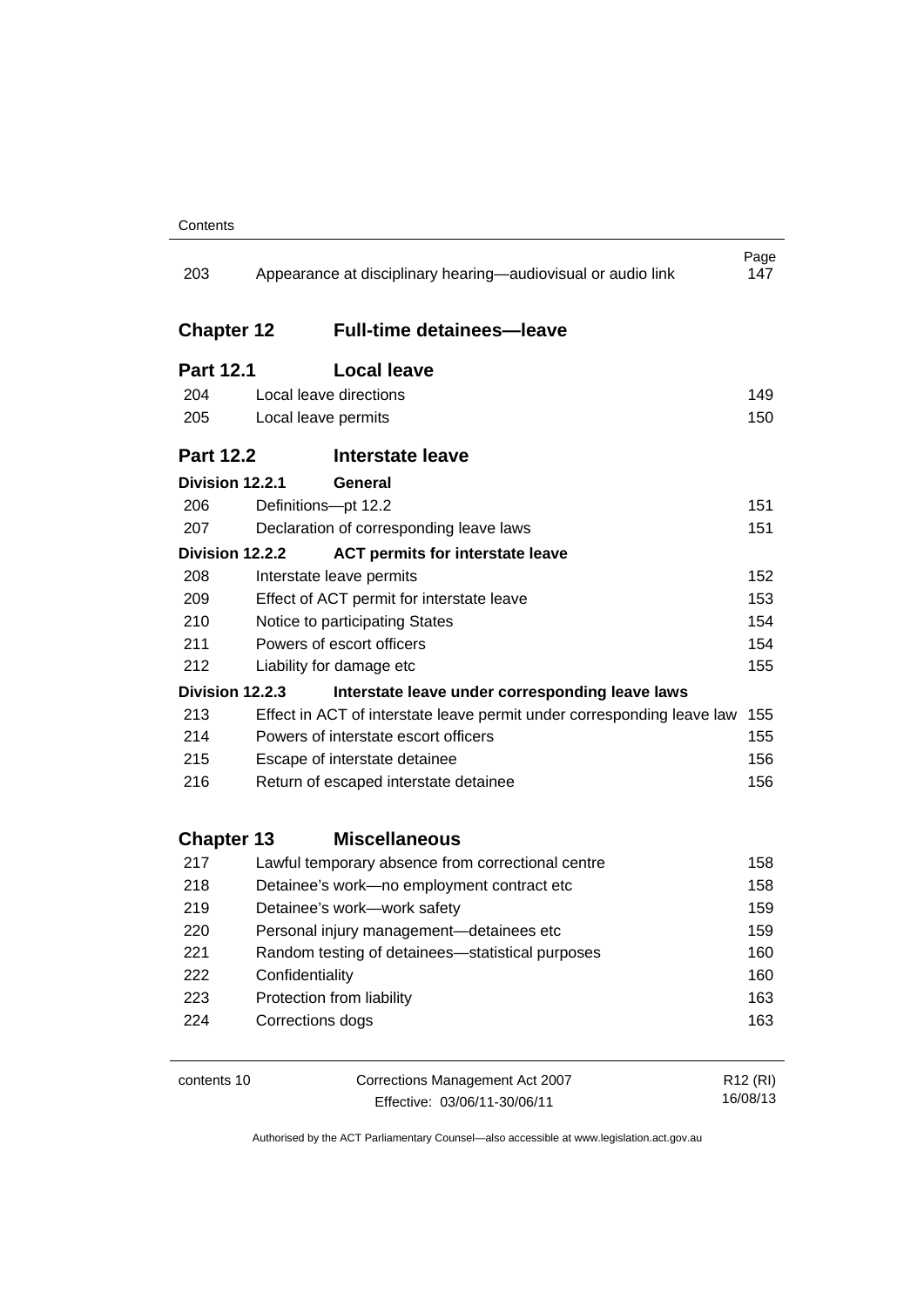|                   |                                              | Contents    |
|-------------------|----------------------------------------------|-------------|
| 225               | Declaration of corresponding corrections law | Page<br>164 |
| 226               | Evidentiary certificates                     | 164         |
| 227               | Determination of fees                        | 165         |
| 228               | Approved forms                               | 165         |
| 229               | Regulation-making power                      | 166         |
| <b>Chapter 50</b> | <b>Transitional</b>                          |             |
| 500               | Meaning of commencement day-ch 50            | 168         |
| 505               | Construction of outdated references          | 168         |
| <b>Dictionary</b> |                                              | 170         |
| <b>Endnotes</b>   |                                              |             |
| 1                 | About the endnotes                           | 177         |
| $\overline{2}$    | Abbreviation key                             | 177         |
| 3                 | Legislation history                          | 178         |
| 4                 | Amendment history                            | 180         |
| 5                 | Earlier republications                       | 183         |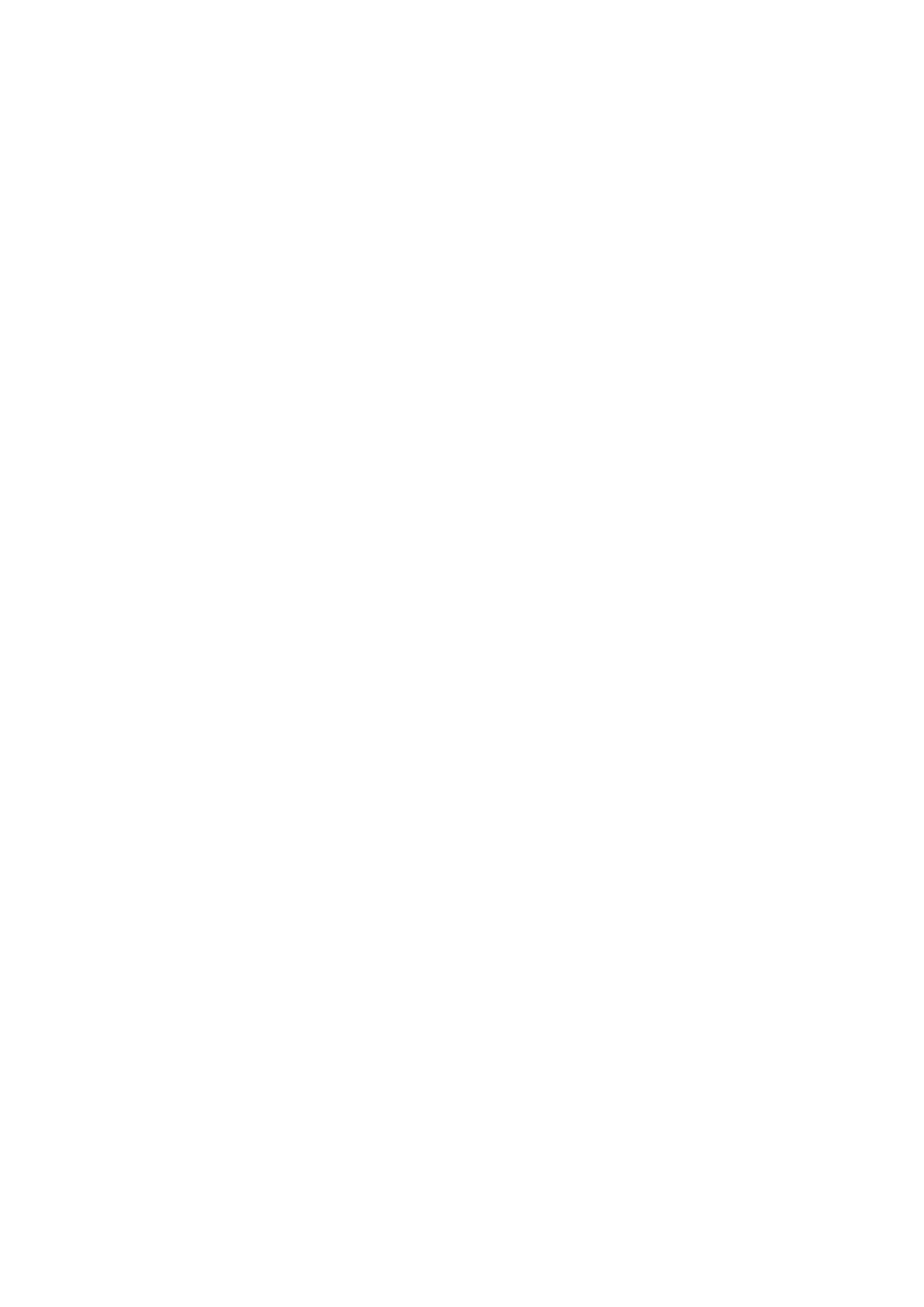

# **Corrections Management Act 2007**

An Act relating to correctional services, and for other purposes

R12 (RI) 16/08/13

l

Corrections Management Act 2007 Effective: 03/06/11-30/06/11

page 1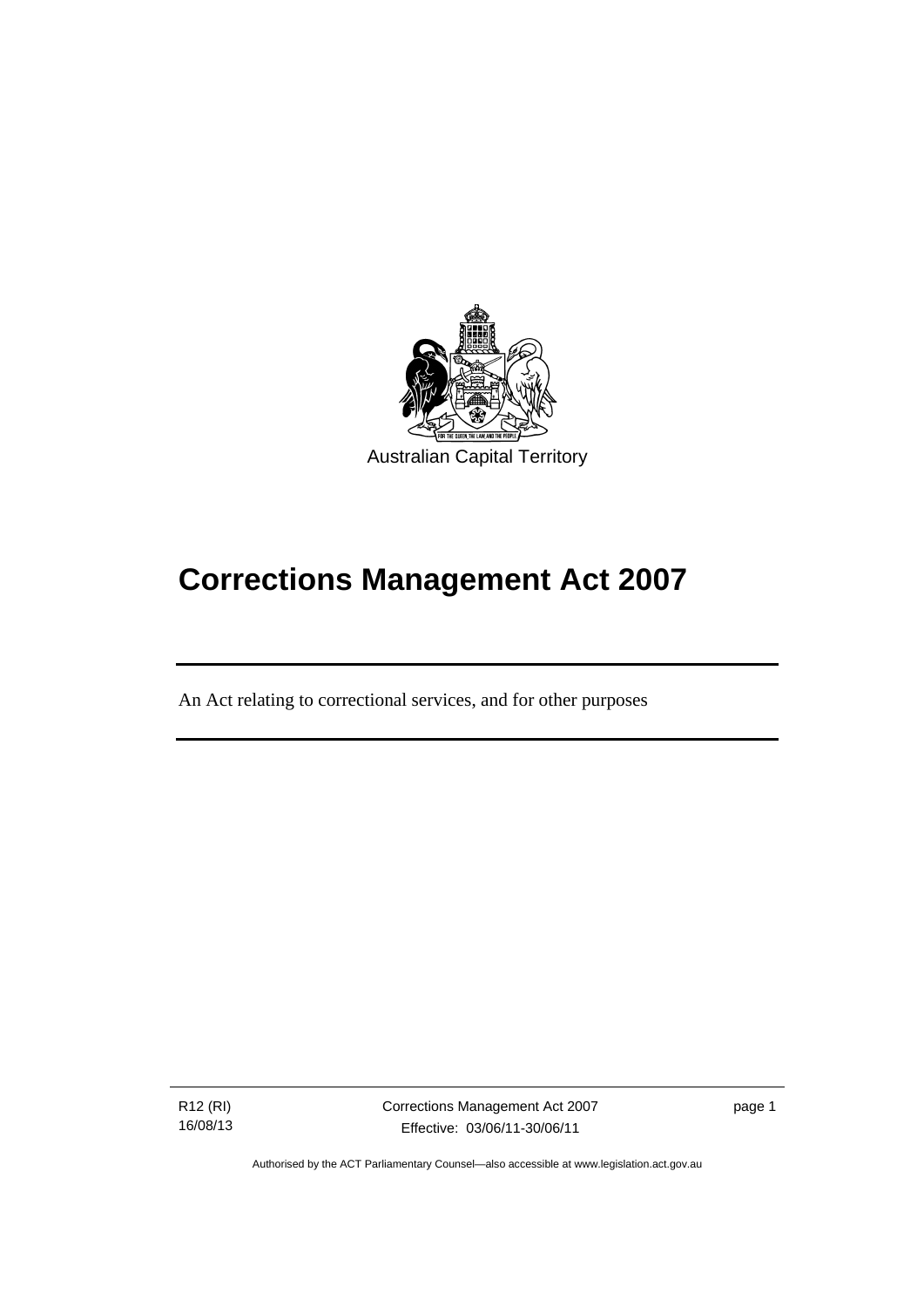#### <span id="page-15-0"></span>**Preamble**

- 1 The inherent dignity of all human beings, whatever their personal or social status, is one of the fundamental values of a just and democratic society.
- 2 The criminal justice system should respect and protect all human rights in accordance with the *Human Rights Act 2004* and international law.
- 3 Sentences are imposed on offenders as punishment, not for punishment.
- 4 The management of imprisoned offenders, and people remanded or otherwise detained in lawful custody, should contribute to the maintenance of a safe, just and democratic society, particularly as follows:
	- (a) by ensuring justice, security and good order at correctional centres;
	- (b) by ensuring that harm suffered by victims of offenders, and their need for protection, are considered appropriately in making decisions about the management of offenders;
	- (c) by promoting the rehabilitation of imprisoned offenders and their reintegration into society;
	- (d) by ensuring that imprisoned offenders and people remanded or otherwise detained in lawful custody are treated in a decent, humane and just way.

The Legislative Assembly for the Australian Capital Territory therefore enacts as follows: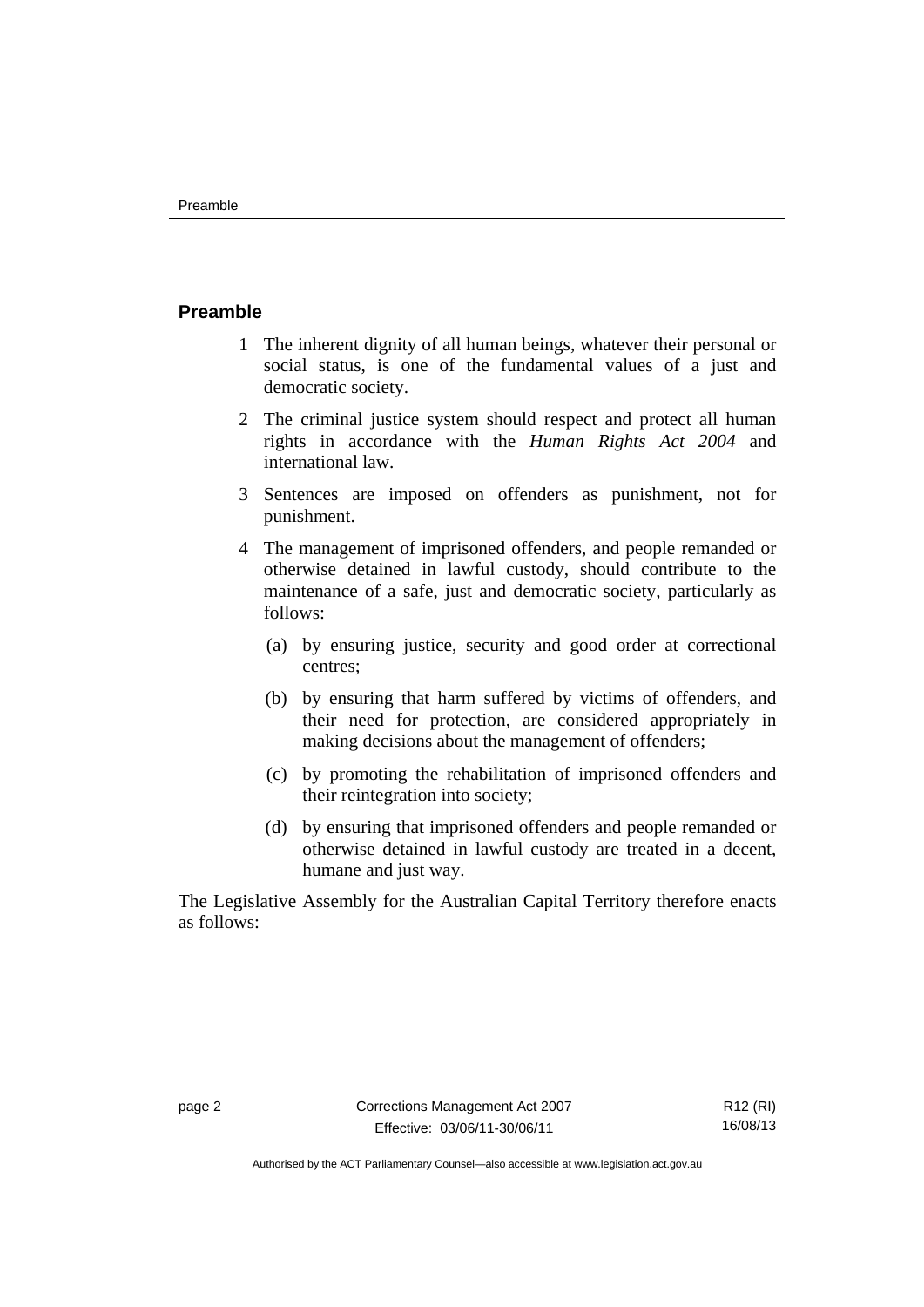# <span id="page-16-0"></span>**Chapter 1** Preliminary

#### <span id="page-16-1"></span>**1 Name of Act**

This Act is the *Corrections Management Act 2007*.

#### <span id="page-16-2"></span>**3 Dictionary**

The dictionary at the end of this Act is part of this Act.

*Note 1* The dictionary at the end of this Act defines certain terms used in this Act, and includes references (*signpost definitions*) to other terms defined elsewhere.

> For example, the signpost definition '*detainee*—see section 6.' means that the term '*detainee*' is defined in that section and the definition applies to this Act.

*Note 2* A definition in the dictionary (including a signpost definition) applies to the entire Act unless the definition, or another provision of the Act, provides otherwise or the contrary intention otherwise appears (see Legislation Act,  $s$  155 and  $s$  156 (1)).

#### <span id="page-16-3"></span>**4 Notes**

A note included in this Act is explanatory and is not part of this Act.

*Note* See the Legislation Act, s 127 (1), (4) and (5) for the legal status of notes.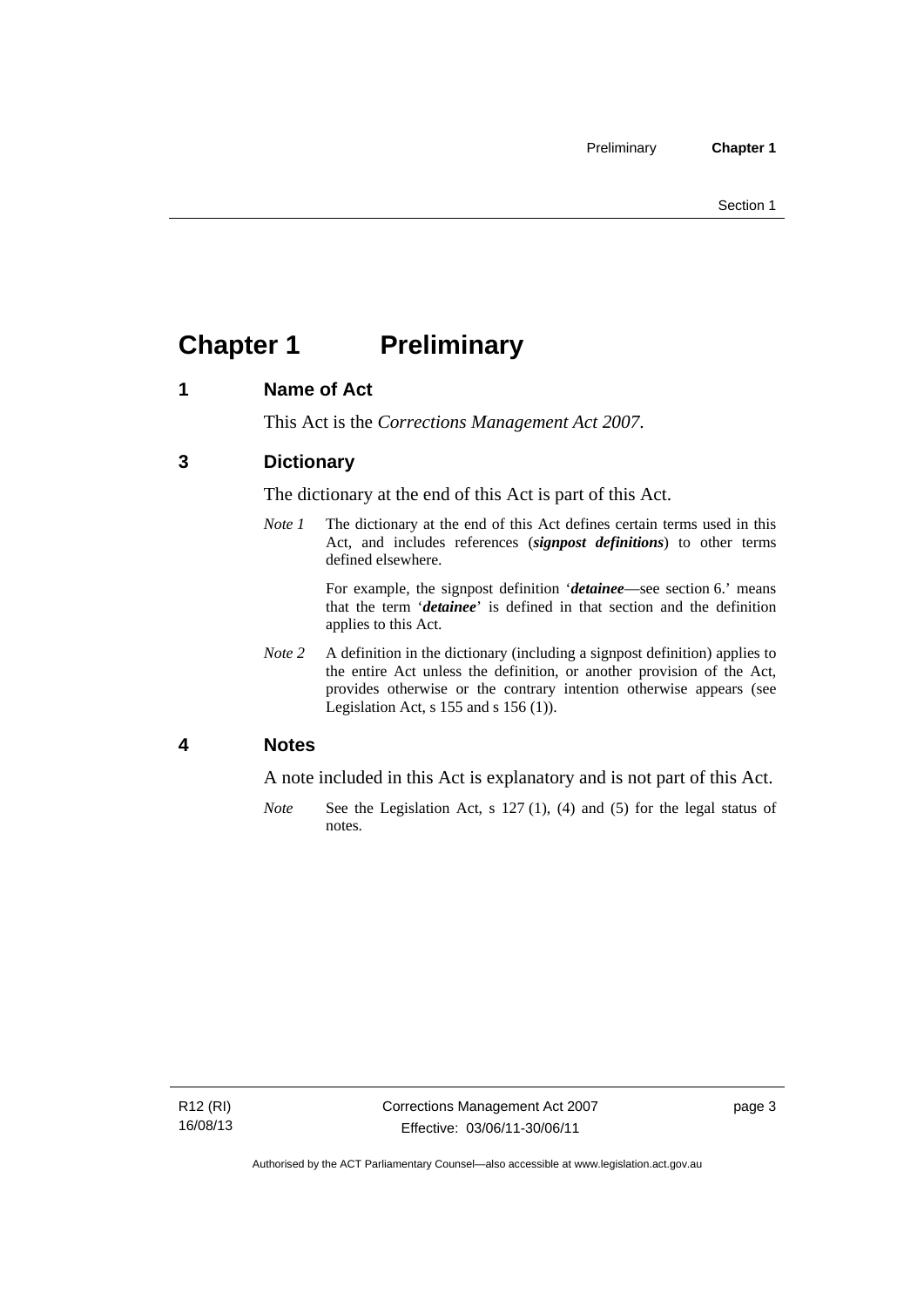#### <span id="page-17-0"></span>**5 Offences against Act—application of Criminal Code etc**

Other legislation applies in relation to offences against this Act.

#### *Note 1 Criminal Code*

The Criminal Code, ch 2 applies to all offences against this Act (see Code, pt 2.1).

The chapter sets out the general principles of criminal responsibility (including burdens of proof and general defences), and defines terms used for offences to which the Code applies (eg *conduct*, *intention*, *recklessness* and *strict liability*).

#### *Note 2 Penalty units*

The Legislation Act, s 133 deals with the meaning of offence penalties that are expressed in penalty units.

#### <span id="page-17-1"></span>**6 Application of Act—***detainees*

- (1) This Act applies to each of the following (each of whom is a *detainee*):
	- (a) an offender while the offender is required to be imprisoned under full-time detention because of a committal order for the *Crimes (Sentence Administration) Act 2005*, part 3.1;
	- (b) an offender under a sentence of imprisonment while the offender is required to perform periodic detention in a detention period under the *Crimes (Sentence Administration) Act 2005,* part 5.3;
	- (c) a person while the person is remanded in custody because of an order for remand for the *Crimes (Sentence Administration) Act 2005*, part 3.2;
	- (d) anyone else while the person is required to be held in custody or detention under a territory law or a law of the Commonwealth, a State or another Territory.

#### **Examples—par (d)**

1 a person held on a warrant issued under the *Royal Commissions Act 1991*, section 35 (Apprehension of witnesses failing to appear)

R12 (RI) 16/08/13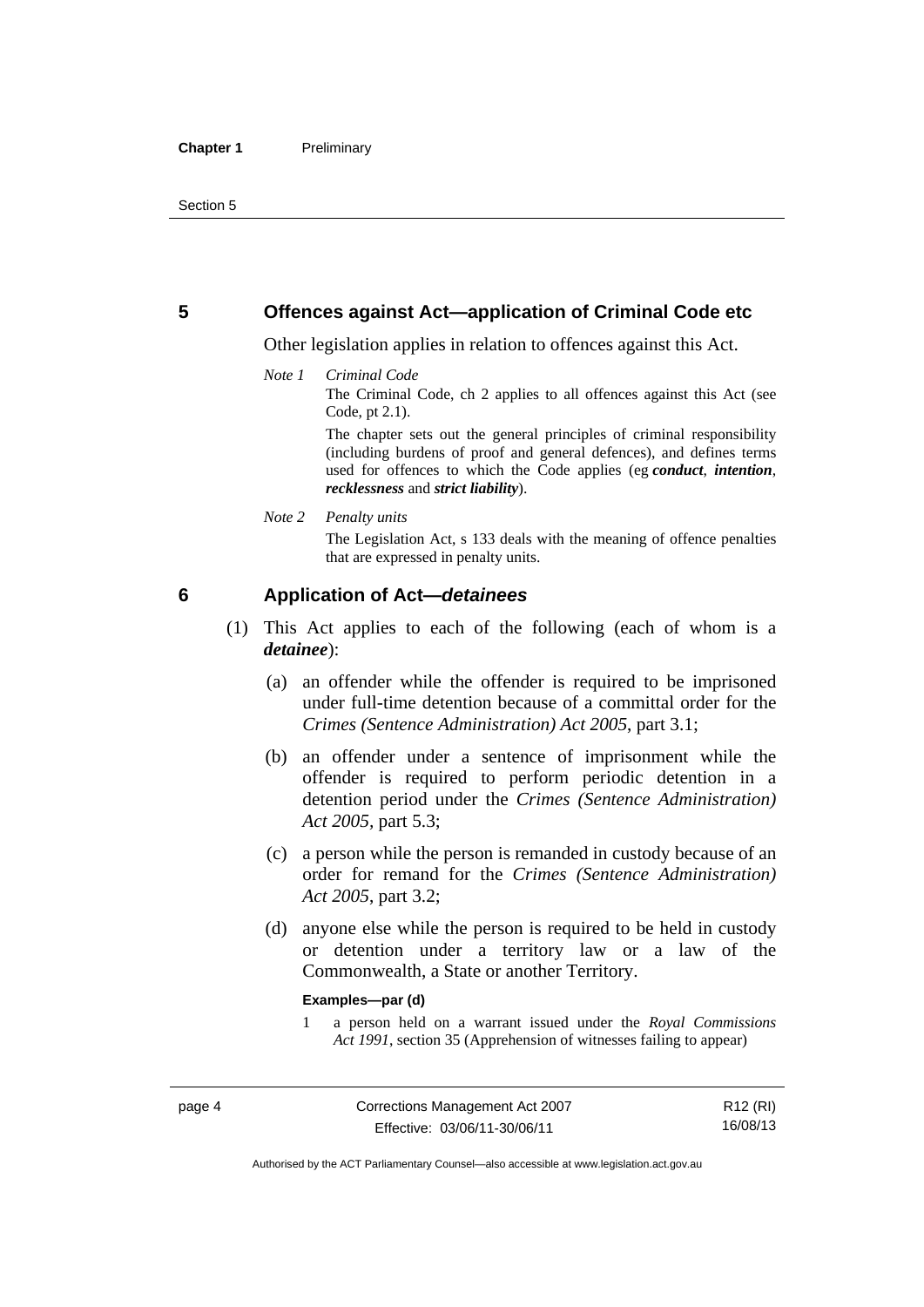- 2 a person in immigration detention under the *Migration Act 1958*  (Cwlth)
- 3 an interstate detainee on leave in the ACT held in custody overnight
- *Note* An example is part of the Act, is not exhaustive and may extend, but does not limit, the meaning of the provision in which it appears (see Legislation Act, s 126 and s 132).
- (2) However, the application of this Act is subject to the *Crimes (Sentence Administration) Act 2005*, part 4.3 (Full-time detention in NSW).
- (3) Also, this Act (other than chapter 4 (Detention in police and court cells)) does not apply to a person detained under the *Children and Young People Act 2008*.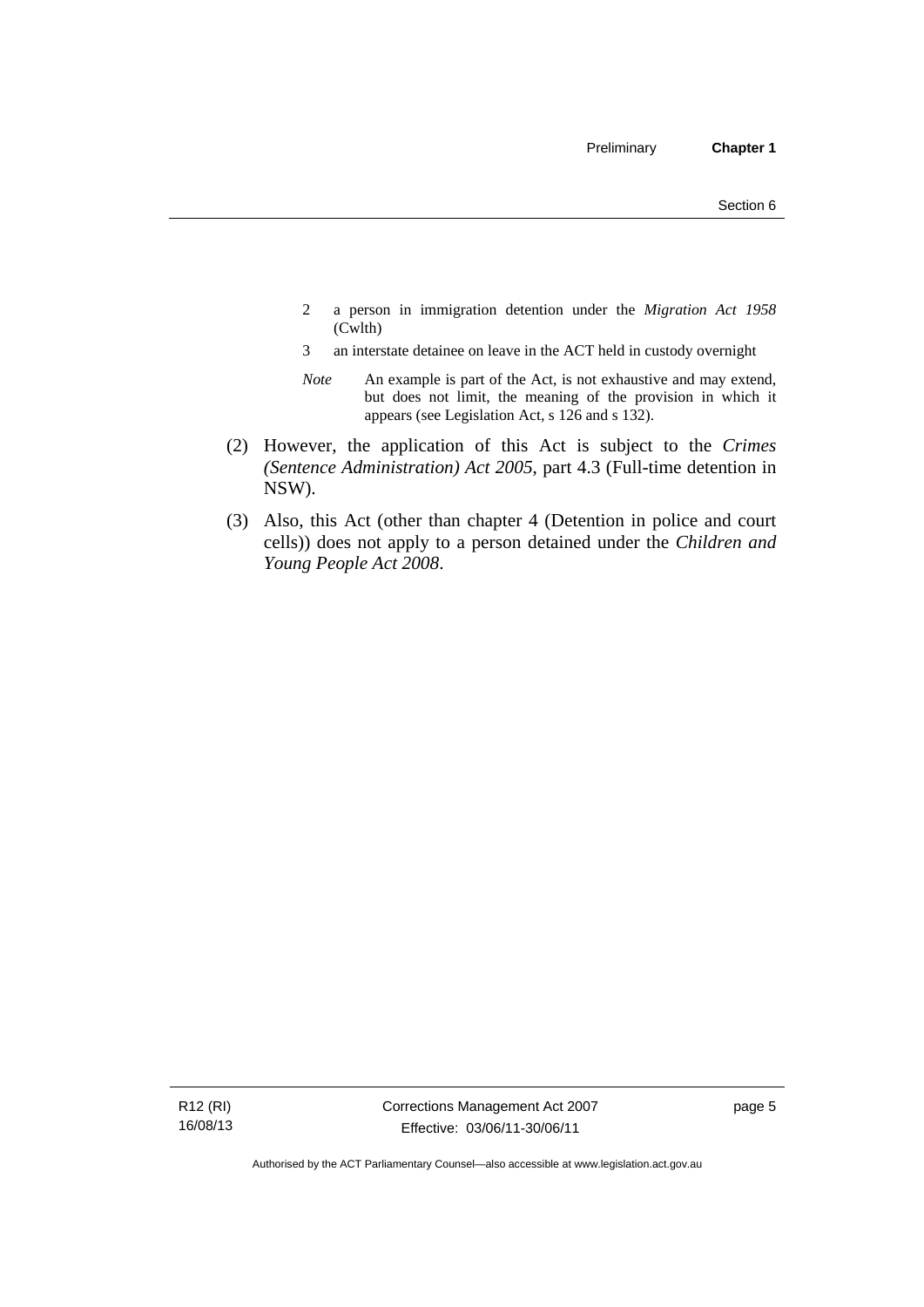Section 7

# <span id="page-19-0"></span>**Chapter 2 Objects and principles**

#### <span id="page-19-1"></span>**7 Main objects of Act**

The main objects of this Act are to promote public safety and the maintenance of a just society, particularly by—

- (a) ensuring the secure detention of detainees at correctional centres; and
- (b) ensuring justice, security and good order at correctional centres; and
- (c) ensuring that detainees are treated in a decent, humane and just way; and
- (d) promoting the rehabilitation of offenders and their reintegration into society.

#### <span id="page-19-2"></span>**8 Management of correctional services**

Correctional services must be managed so as to achieve the main objects of this Act, particularly by—

- (a) ensuring that public safety is the paramount consideration in decision-making about the management of detainees; and
- (b) ensuring respect for the humanity of everyone involved in correctional services, including detainees, corrections officers and other people who work at or visit correctional centres; and
- (c) ensuring behaviour by corrections officers that recognises and respects the inherent dignity of detainees as individuals; and
- (d) ensuring that harm suffered by victims, and their need for protection, are considered appropriately in decision-making about the management of detainees.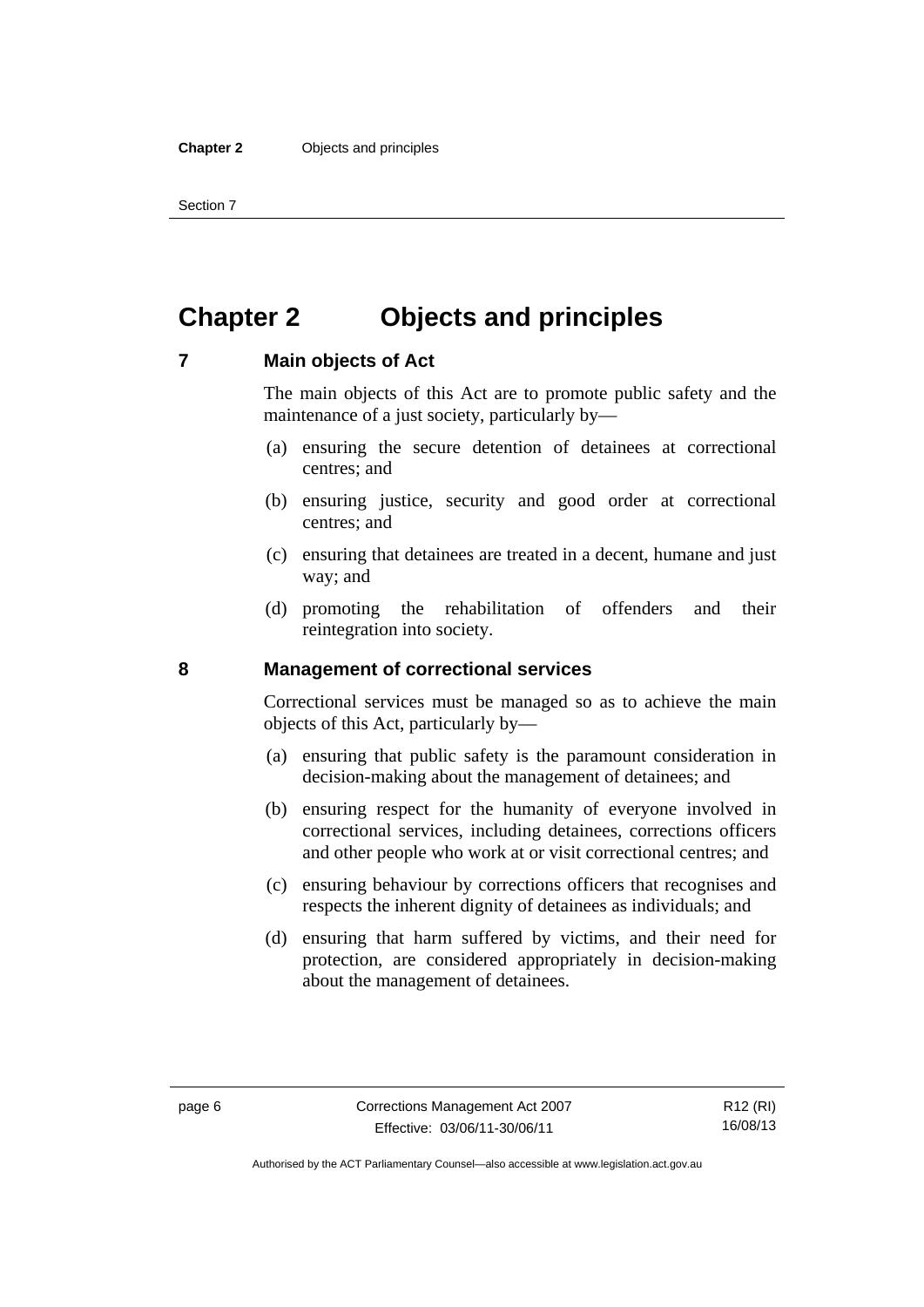#### <span id="page-20-0"></span>**9 Treatment of detainees generally**

Functions under this Act in relation to a detainee must be exercised as follows:

- (a) to respect and protect the detainee's human rights;
- (b) to ensure the detainee's decent, humane and just treatment;
- (c) to preclude torture or cruel, inhuman or degrading treatment;
- (d) to ensure the detainee is not subject to further punishment (in addition to deprivation of liberty) only because of the conditions of detention;
- (e) to ensure the detainee's conditions in detention comply with section 12 (Correctional centres—minimum living conditions);
- (f) if the detainee is an offender—to promote, as far as practicable, the detainee's rehabilitation and reintegration into society.

#### <span id="page-20-1"></span>**10 Treatment of remandees**

- (1) Functions under this Act in relation to a detainee who is a remandee must also be exercised to recognise and respect that—
	- (a) the remandee must be presumed innocent of any offence for which the remandee is remanded; and
	- (b) the detention is not imposed as punishment of the remandee.
- (2) Subsection (1) does not apply if the remandee—
	- (a) has been convicted or found guilty of the offence for which the remandee is detained; or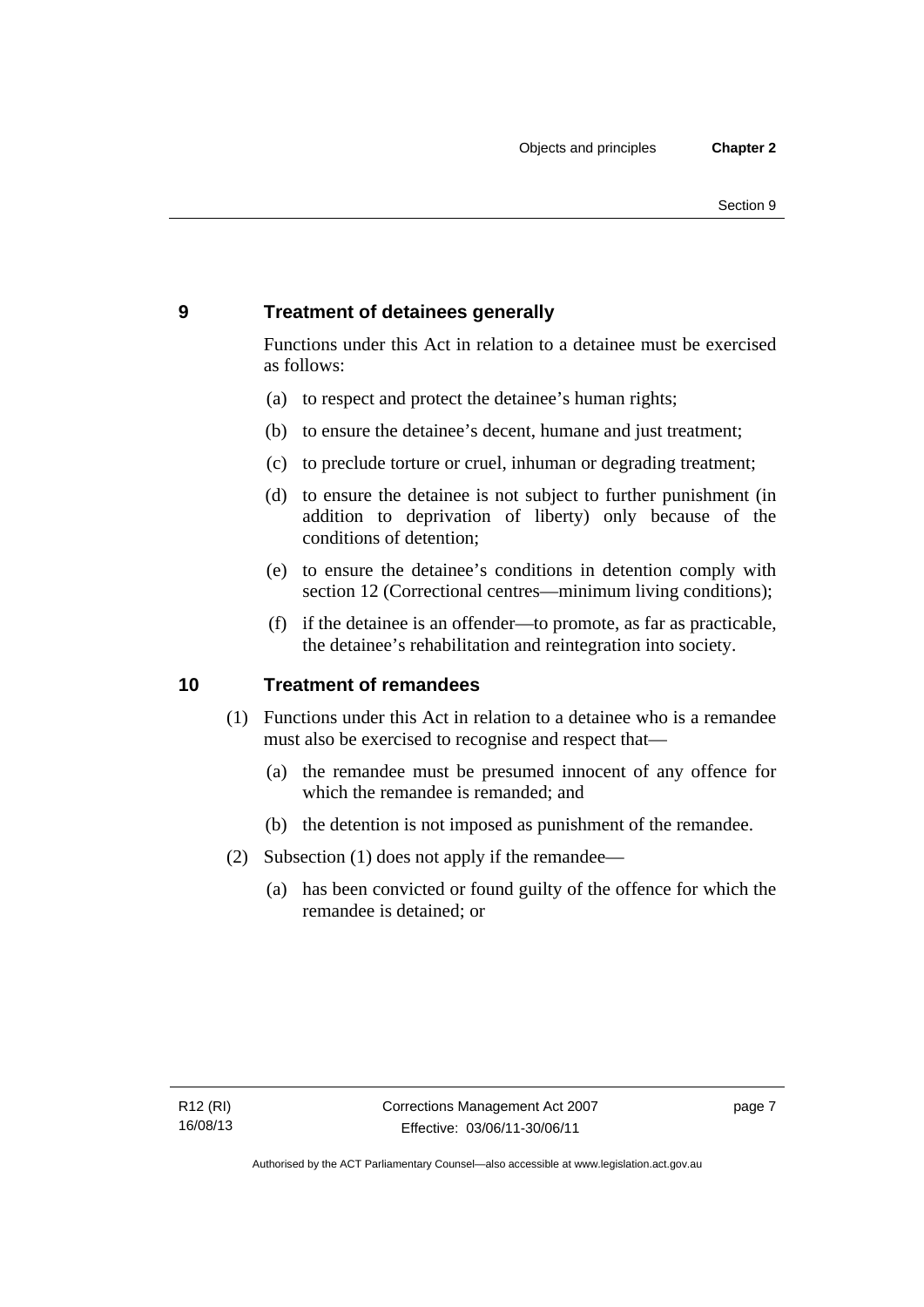(b) is under a sentence of imprisonment in relation to another offence.

#### **Examples—par (a)**

- 1 a convicted person remanded in custody for sentencing
- 2 a paroled offender remanded in custody during an adjournment of a hearing by the sentence administration board
- *Note* An example is part of the Act, is not exhaustive and may extend, but does not limit, the meaning of the provision in which it appears (see Legislation Act, s 126 and s 132).

#### <span id="page-21-0"></span>**11 Treatment of certain detainees**

- (1) This section applies to a person (other than a sentenced offender or remandee) while the person is required to be held in custody or detention under a territory law or a law of the Commonwealth, a State or another Territory.
- (2) Functions under this Act in relation to the person must be exercised to recognise and respect the purpose for which the person is held in custody or detention.
- (3) This Act applies in relation to the person as a full-time detainee, with any changes prescribed by regulation.

#### <span id="page-21-1"></span>**12 Correctional centres—minimum living conditions**

- (1) To protect the human rights of detainees at correctional centres, the chief executive must ensure, as far as practicable, that conditions at correctional centres meet at least the following minimum standards:
	- (a) detainees must have access to sufficient food and drink to avoid hunger and poor nourishment;
	- (b) detainees must have access to sufficient suitable clothing that does not degrade or humiliate detainees;
	- (c) detainees must have access to suitable facilities for personal hygiene;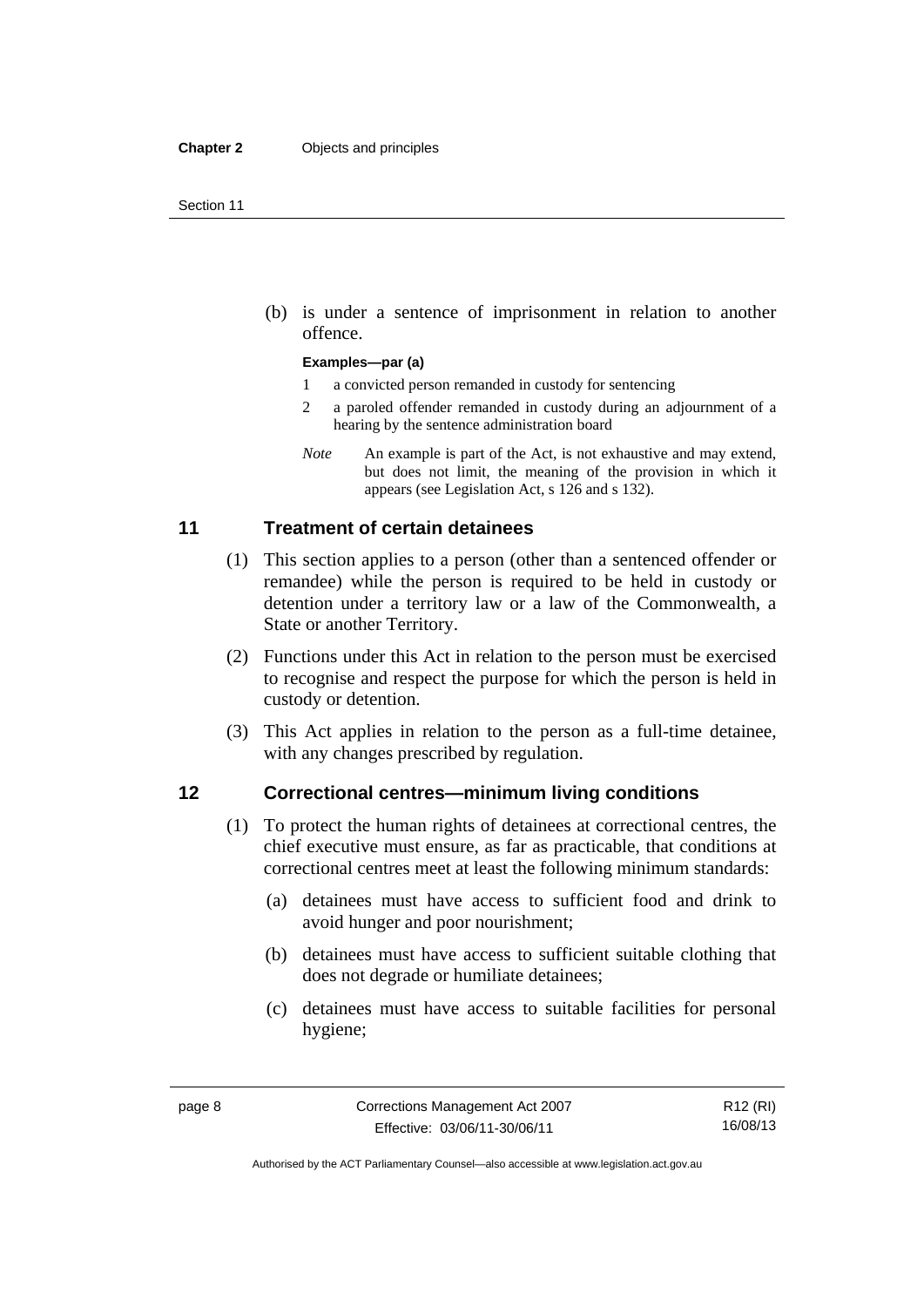- (d) detainees must have suitable accommodation and bedding for sleeping in reasonable privacy and comfort;
- (e) detainees must have reasonable access to the open air and exercise;
- (f) detainees must have reasonable access to telephone, mail and other facilities for communicating with people in the community;
- (g) detainees must have reasonable opportunities to receive visits from family members, accredited people and others;
	- *Note Family member* and *accredited person* are defined in the dictionary.
- (h) detainees must have reasonable opportunities to communicate with their lawyers;
- (i) detainees must have reasonable access to news and education services and facilities to maintain contact with society;
- (j) detainees must have access to suitable health services and health facilities;
- (k) detainees must have reasonable opportunities for religious, spiritual and cultural observances.

#### **Example—par (k)**

observances and practices relating to religious or spiritual beliefs, including indigenous spiritual beliefs

- *Note* An example is part of the Act, is not exhaustive and may extend, but does not limit, the meaning of the provision in which it appears (see Legislation Act, s 126 and s 132).
- (2) Chapter 6 (Living conditions at correctional centres) applies in relation to correctional centres.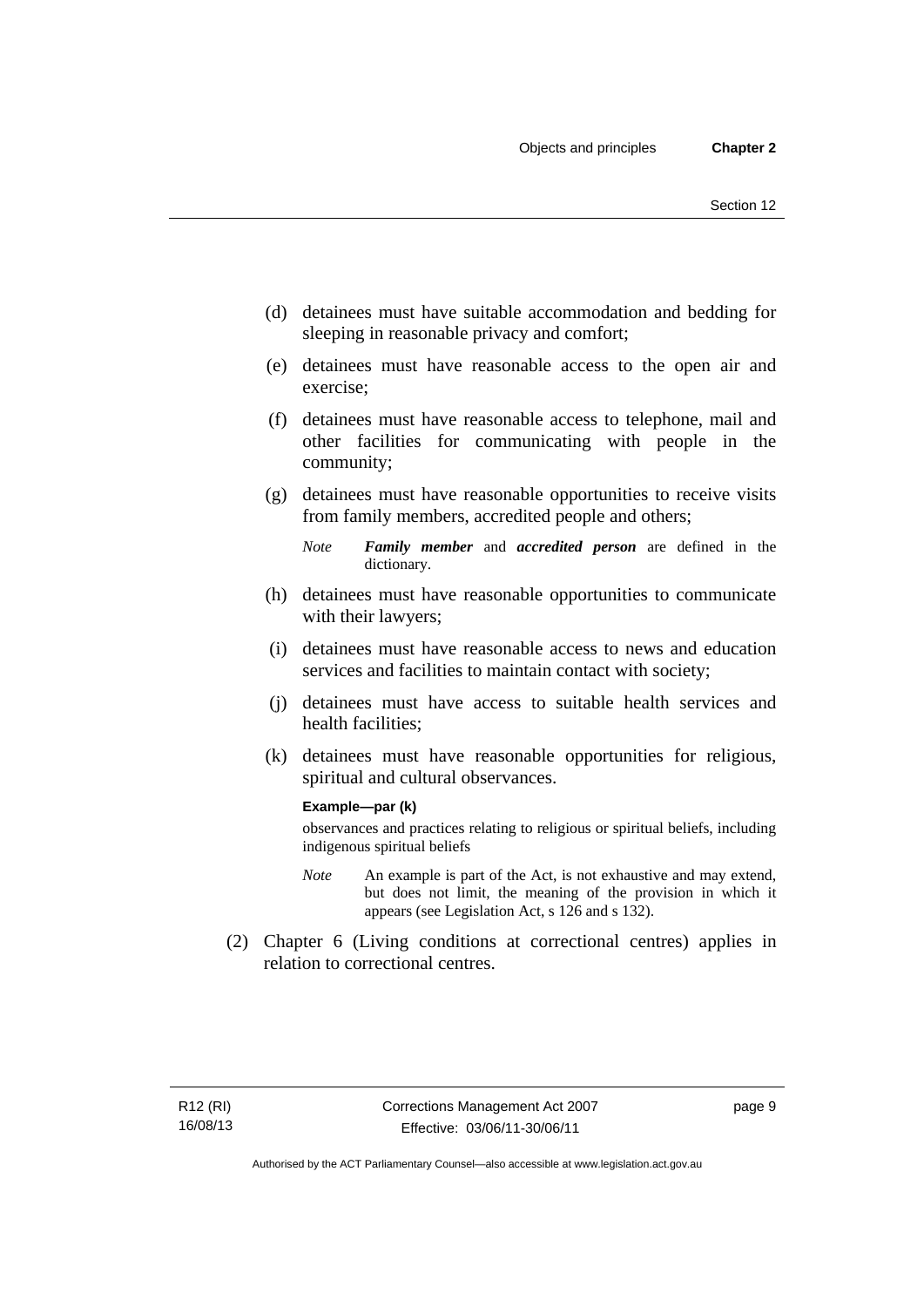**Chapter 3** Administration<br>**Part 3.1** Administration-Administration—general

Section 13

# <span id="page-23-0"></span>**Chapter 3 Administration**

### <span id="page-23-1"></span>**Part 3.1 Administration—general**

#### <span id="page-23-2"></span>**13 Ministerial directions to chief executive**

 (1) The Minister may give written directions to the chief executive about the exercise of functions under this Act.

#### **Example of direction**

a direction to make corrections policies or operating procedures to ensure that functions are exercised in accordance with a particular decision of the Supreme Court or a particular finding of a board of inquiry or royal commission

- *Note* An example is part of the Act, is not exhaustive and may extend, but does not limit, the meaning of the provision in which it appears (see Legislation Act, s 126 and s 132).
- (2) The chief executive must comply with a direction under this section.
- (3) A direction is a notifiable instrument.

*Note* A notifiable instrument must be notified under the Legislation Act.

#### <span id="page-23-3"></span>**14 Corrections policies and operating procedures**

- (1) The chief executive may make corrections policies and operating procedures, consistent with this Act, to facilitate the effective and efficient management of correctional services.
- (2) Each corrections policy or operating procedure is a notifiable instrument.
	- *Note 1* A notifiable instrument must be notified under the Legislation Act.
	- *Note* 2 The amendment or repeal of a corrections policy or operating procedure is also a notifiable instrument. See the Legislation Act, section 46 (Power to make instrument includes power to amend or repeal).

Authorised by the ACT Parliamentary Counsel—also accessible at www.legislation.act.gov.au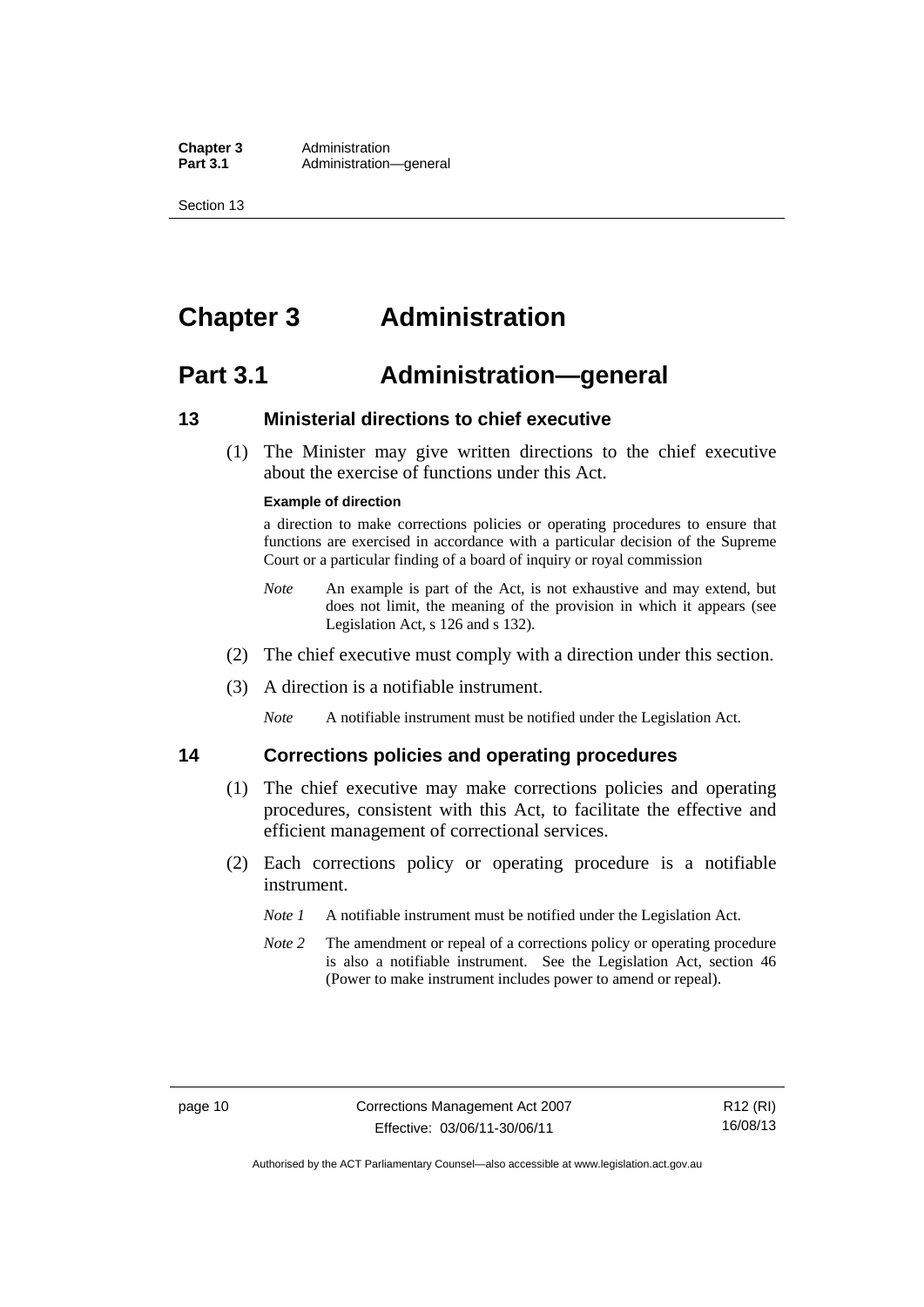- (3) Each corrections policy or operating procedure—
	- (a) must be available for inspection by anyone at each correctional centre; and
	- (b) may be made available for inspection at any other place decided by the chief executive.

#### <span id="page-24-0"></span>**15 Exclusions from notified corrections policies and operating procedures**

- (1) The chief executive may exclude from a corrections policy or operating procedure notified or available for inspection in accordance with section 14 any matter that the chief executive believes, on reasonable grounds, would be likely to disclose—
	- (a) information that may endanger public safety or undermine justice, security or good order at a correctional centre; or
	- (b) anything prescribed by regulation.
- (2) If subsection (1) applies to a corrections policy or operating procedure—
	- (a) the policy or procedure must contain a statement about the effect of this section; and
	- (b) the excluded matter must be available for inspection, on request, by any of the following:
		- (i) a judge or magistrate;
		- (ii) a member of the Legislative Assembly;
		- (iii) an official visitor;
		- (iv) the human rights commissioner;
		- (v) the public advocate;
		- (vi) the ombudsman;

page 11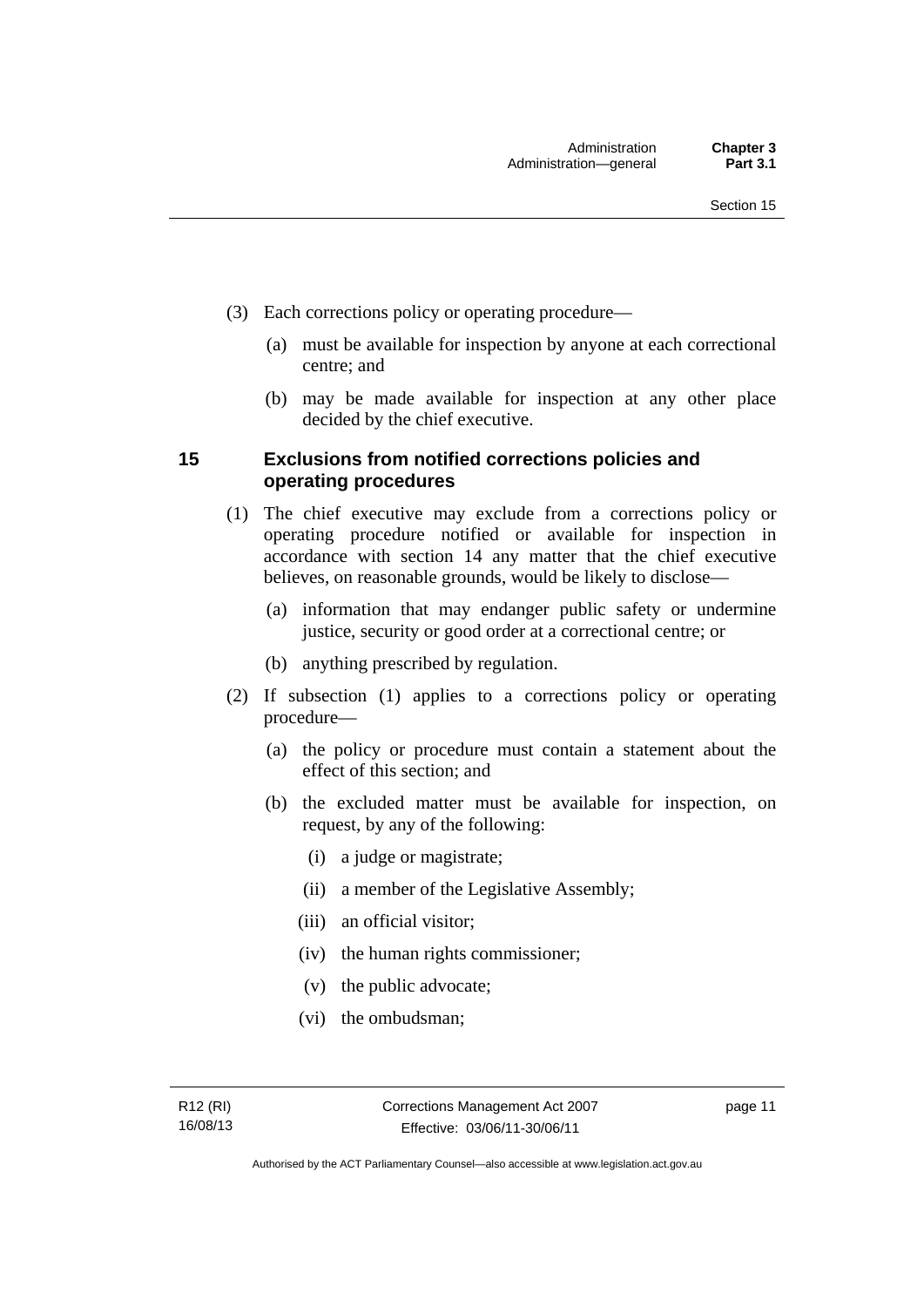Section 16

- (vii) anyone else prescribed by regulation.
- *Note* Territory laws apply to a delegate of a person in the exercise of a delegation as if the delegate were the person who appointed the delegate (see Legislation Act, s 239 (2)).

#### <span id="page-25-0"></span>**16 Chief executive directions**

- (1) The chief executive may give directions in relation to a detainee.
- (2) Without limiting subsection (1), the chief executive may give a direction that the chief executive considers necessary and reasonable in relation to any of the following:
	- (a) the welfare or safety of the detainee or anyone else;
	- (b) security or good order at a correctional centre;
	- (c) ensuring compliance with any requirement under this Act or another territory law.
- (3) A direction may be given orally or in writing and may apply to a particular detainee or 2 or more detainees.
- (4) A direction by the chief executive under this Act, or anything done under the direction, is not invalid because of a defect or irregularity in or in relation to the direction.

#### <span id="page-25-1"></span>**17 Chief executive delegations**

- (1) The chief executive may delegate any of the chief executive's functions under this Act to a corrections officer.
- (2) This section does not limit the chief executive's power to delegate a function under any other territory law.

#### **Examples of delegation**

1 a delegation for directions to be given to detainees at a correctional centre by the corrections officer in charge of the centre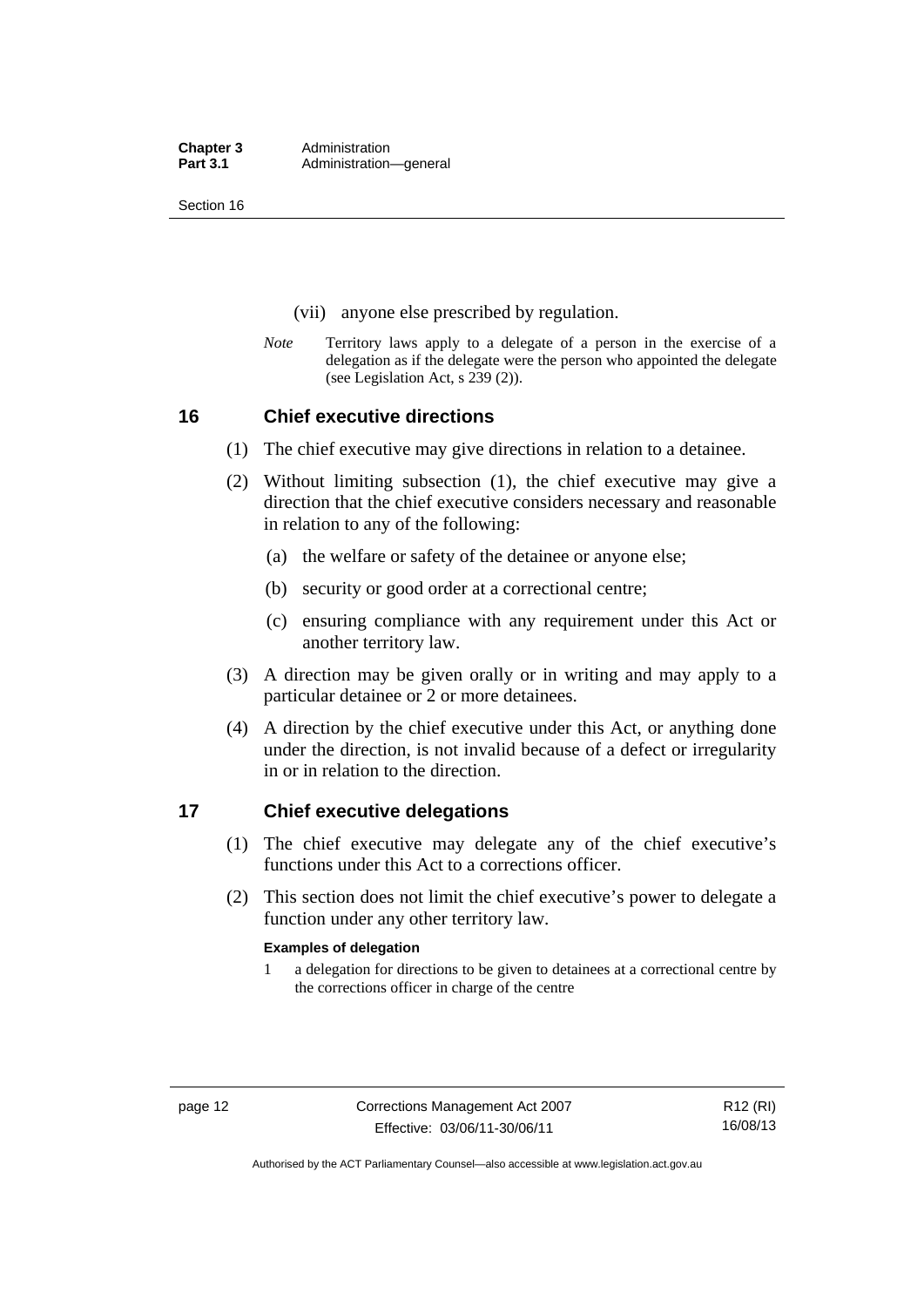- 2 a delegation for functions under chapter 10 (Discipline) to be exercised by a corrections officer at a correctional centre
- *Note 1* An example is part of the Act, is not exhaustive and may extend, but does not limit, the meaning of the provision in which it appears (see Legislation Act, s 126 and s 132).
- *Note 2* For the making of delegations and the exercise of delegated functions, see the Legislation Act, pt 19.4.
- *Note 3* The *Public Sector Management Act 1994*, s 36 also provides for a chief executive to delegate, and sub-delegate, powers given to the chief executive under a territory law.

#### <span id="page-26-0"></span>**18 Chief police officer delegations**

- (1) The chief police officer may delegate any of the chief police officer's functions under this Act to a police officer.
- (2) This section does not limit the chief police officer's power to delegate a function under any other territory law.

#### **Example of delegation**

a delegation for giving directions under section 30 (Detention in police cells).

- *Note 1* An example is part of the Act, is not exhaustive and may extend, but does not limit, the meaning of the provision in which it appears (see Legislation Act, s 126 and s 132).
- *Note* 2 For the making of delegations and the exercise of delegated functions, see the Legislation Act, pt 19.4.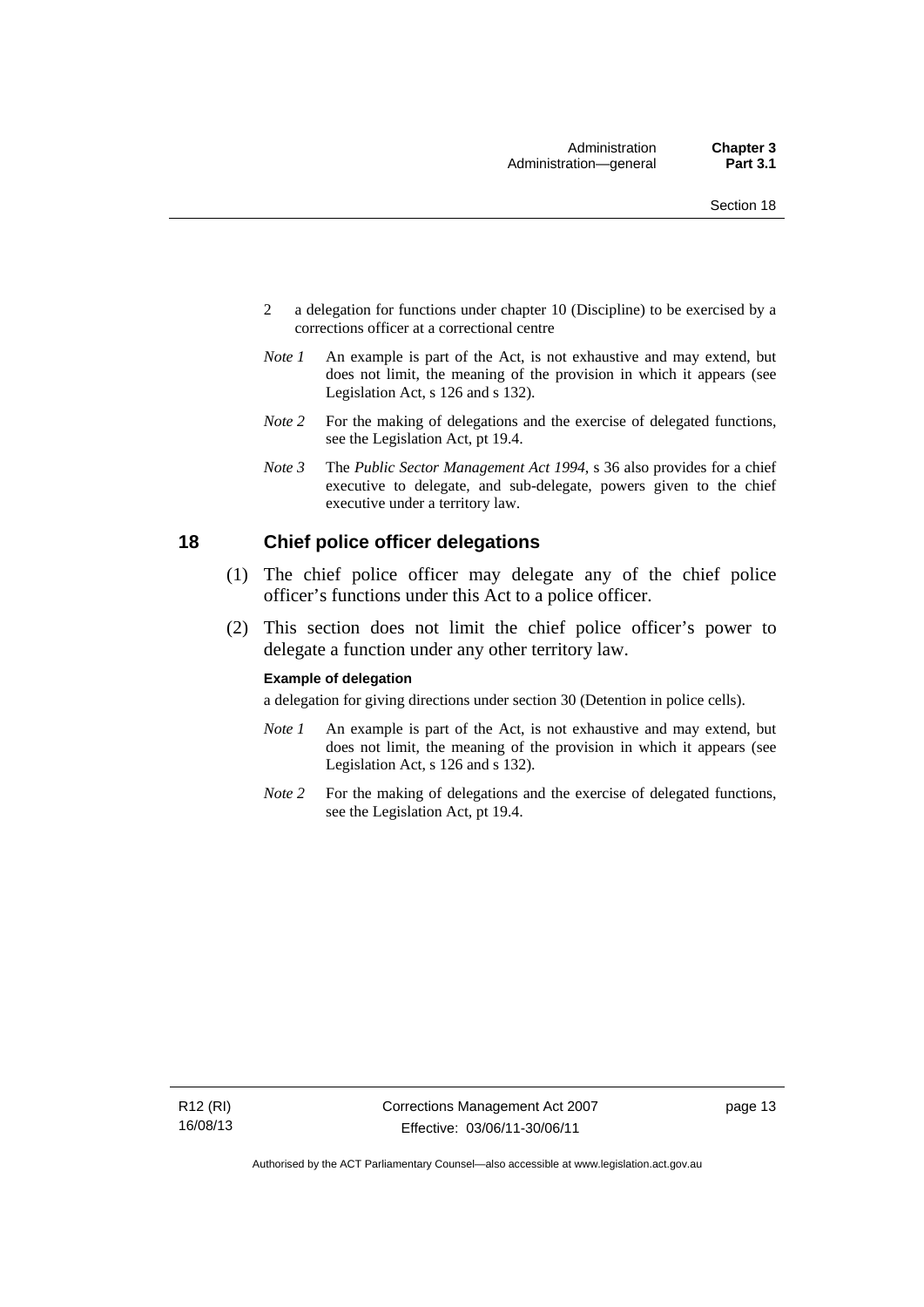**Chapter 3** Administration<br> **Part 3.2** Corrections off **Corrections officers** 

Section 19

# <span id="page-27-0"></span>**Part 3.2 Corrections officers**

#### <span id="page-27-1"></span>**19 Corrections officers—appointment**

- (1) The chief executive may appoint a public servant, or anyone else, as a corrections officer for this Act.
	- *Note 1* For the making of appointments (including acting appointments), see the Legislation Act, pt 19.3.
	- *Note 2* In particular, a person may be appointed for a particular provision of a law (see Legislation Act, s 7 (3)) and an appointment may be made by naming a person or nominating the occupant of a position (see s 207).
	- *Note 3* A reference to an Act includes a reference to the statutory instruments made or in force under the Act, including any regulation and corrections policy and operating procedure (see Legislation Act, s 104).
- (2) The chief executive may make an appointment under this section only if satisfied that the appointee has appropriate qualifications or experience to exercise the functions of a corrections officer.

#### <span id="page-27-2"></span>**20 Corrections officers—functions**

- (1) A corrections officer—
	- (a) has the functions given to the officer under this Act or any other territory law; and
	- (b) is subject to the directions of the chief executive in the exercise of the functions.
- (2) The functions of a corrections officer may be limited by—
	- (a) the instrument appointing the officer; or
	- (b) written notice given to the officer by the chief executive; or
	- (c) a regulation.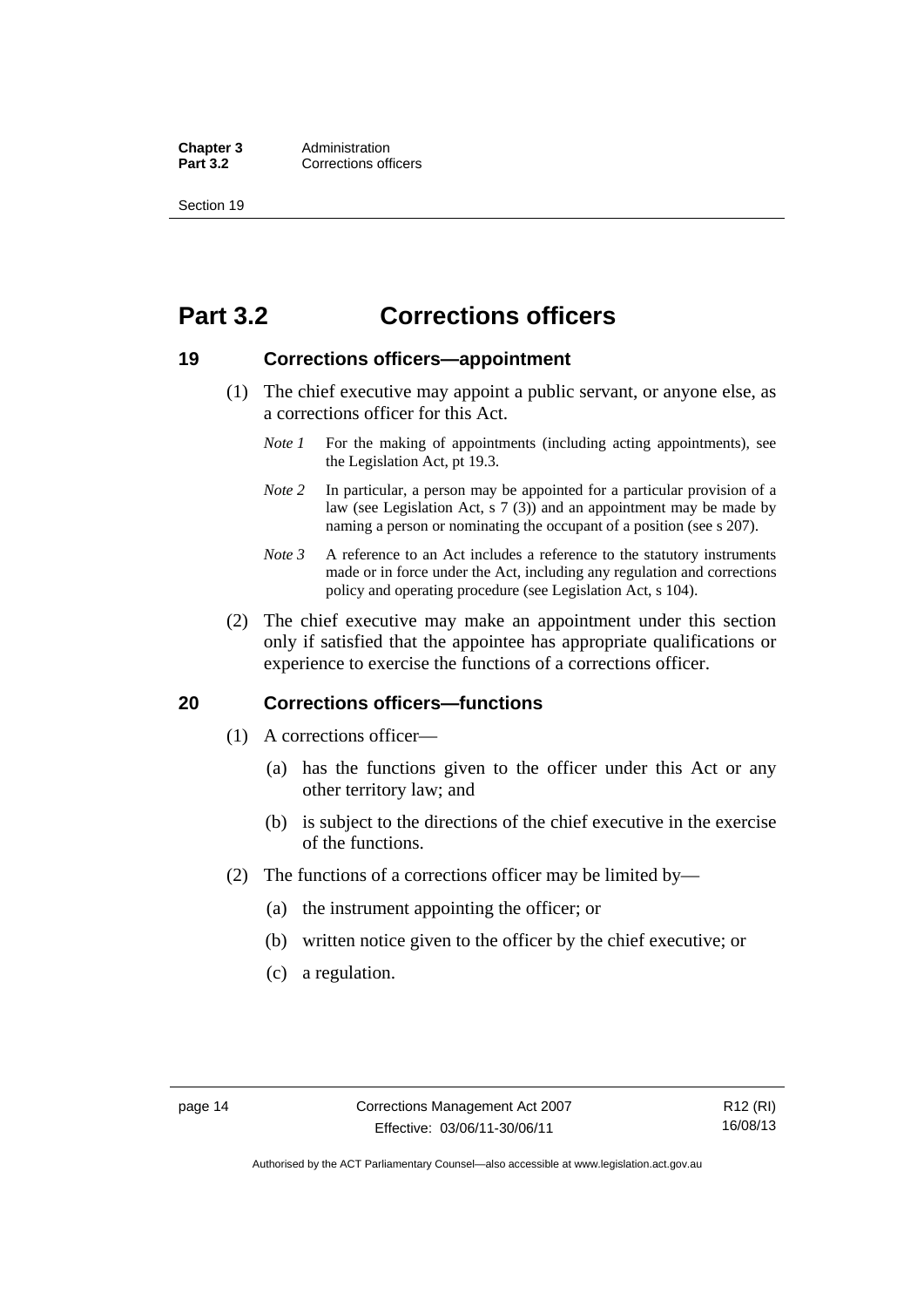#### <span id="page-28-0"></span>**21 Doctors—health service appointments**

- (1) The chief executive responsible for the administration of the *Public Health Act 1997* must appoint a doctor for each correctional centre.
- (2) The doctor's functions are—
	- (a) to provide health services to detainees; and
	- (b) to protect the health of detainees (including preventing the spread of disease at correctional centres).
- (3) A doctor appointed for a correctional centre must be available to provide health services at the centre at least once each week.
- (4) The doctor may give written directions to the chief executive for subsection (2) (b).
- (5) The chief executive must ensure that each direction under subsection (4) is complied with unless the chief executive believes, on reasonable grounds, that compliance would undermine security or good order at the correctional centre.

#### <span id="page-28-1"></span>**22 Health practitioners—non-therapeutic functions**

- (1) The chief executive must appoint a health practitioner to exercise non-therapeutic functions at each correctional centre.
	- *Note Health practitioner* includes a doctor and nurse registered under the *Health Practitioner Regulation National Law (ACT)*.
- (2) In this section:

*non-therapeutic function* does not include a health service or other function mentioned in section 21.

#### <span id="page-28-2"></span>**23 Identity cards**

- (1) This section applies in relation to a person appointed under any of the following:
	- (a) section 19 (Corrections officers—appointment);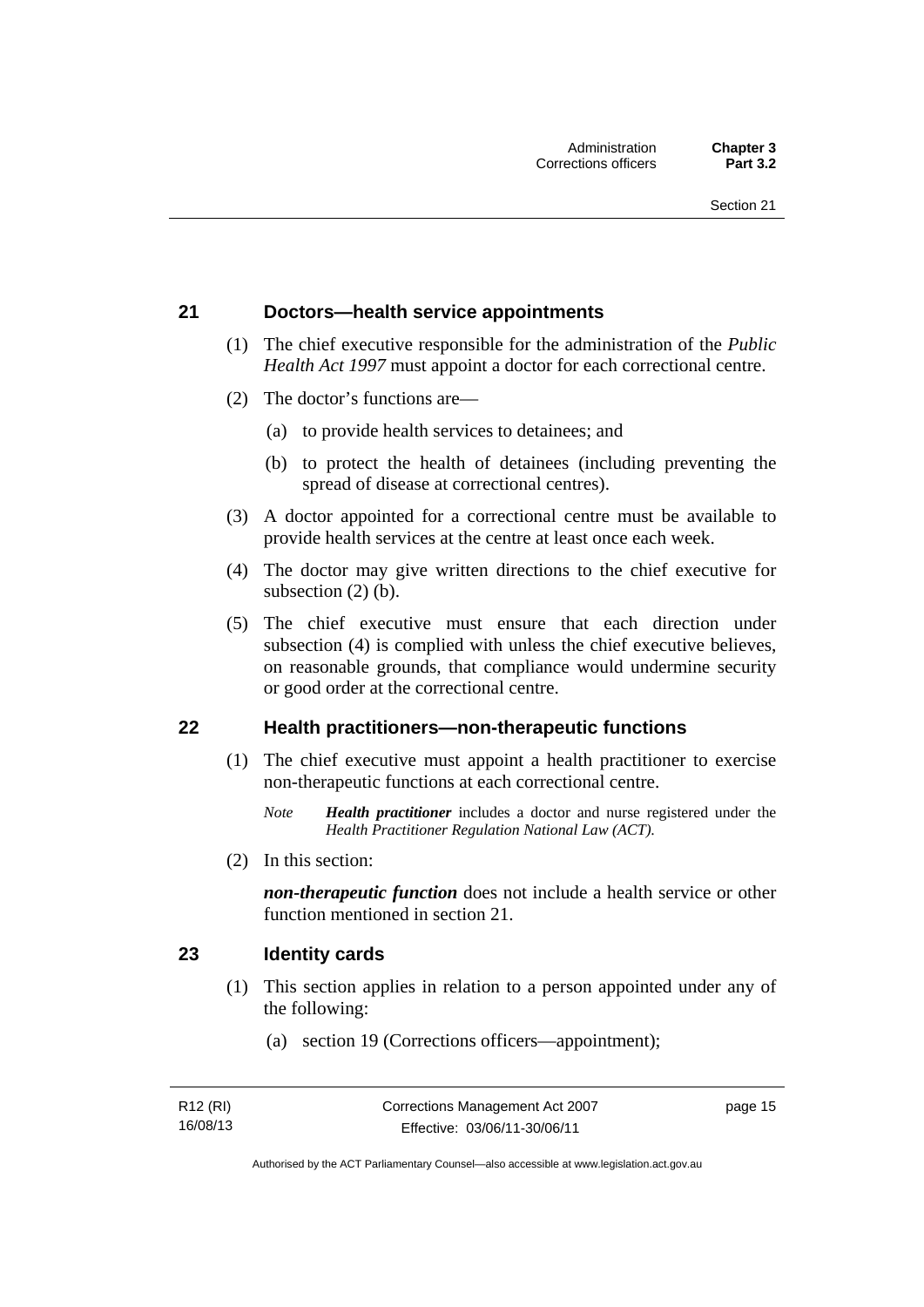Section 23

- (b) section 21 (Doctors—health service appointments);
- (c) section 22 (Health practitioners—non-therapeutic functions).
- (2) The chief executive must give each person an identity card stating the person's name and the position to which the person is appointed.
- (3) The identity card must show—
	- (a) a recent photograph of the person; and
	- (b) the card's date of issue and expiry; and
	- (c) anything else prescribed by regulation.
- (4) A person commits an offence if the person—
	- (a) stops being a person to whom this section applies; and
	- (b) does not return the person's identity card to the chief executive no later than 7 days after the day the person stops being a corrections officer.

Maximum penalty: 1 penalty unit.

(5) An offence against this section is a strict liability offence.

Authorised by the ACT Parliamentary Counsel—also accessible at www.legislation.act.gov.au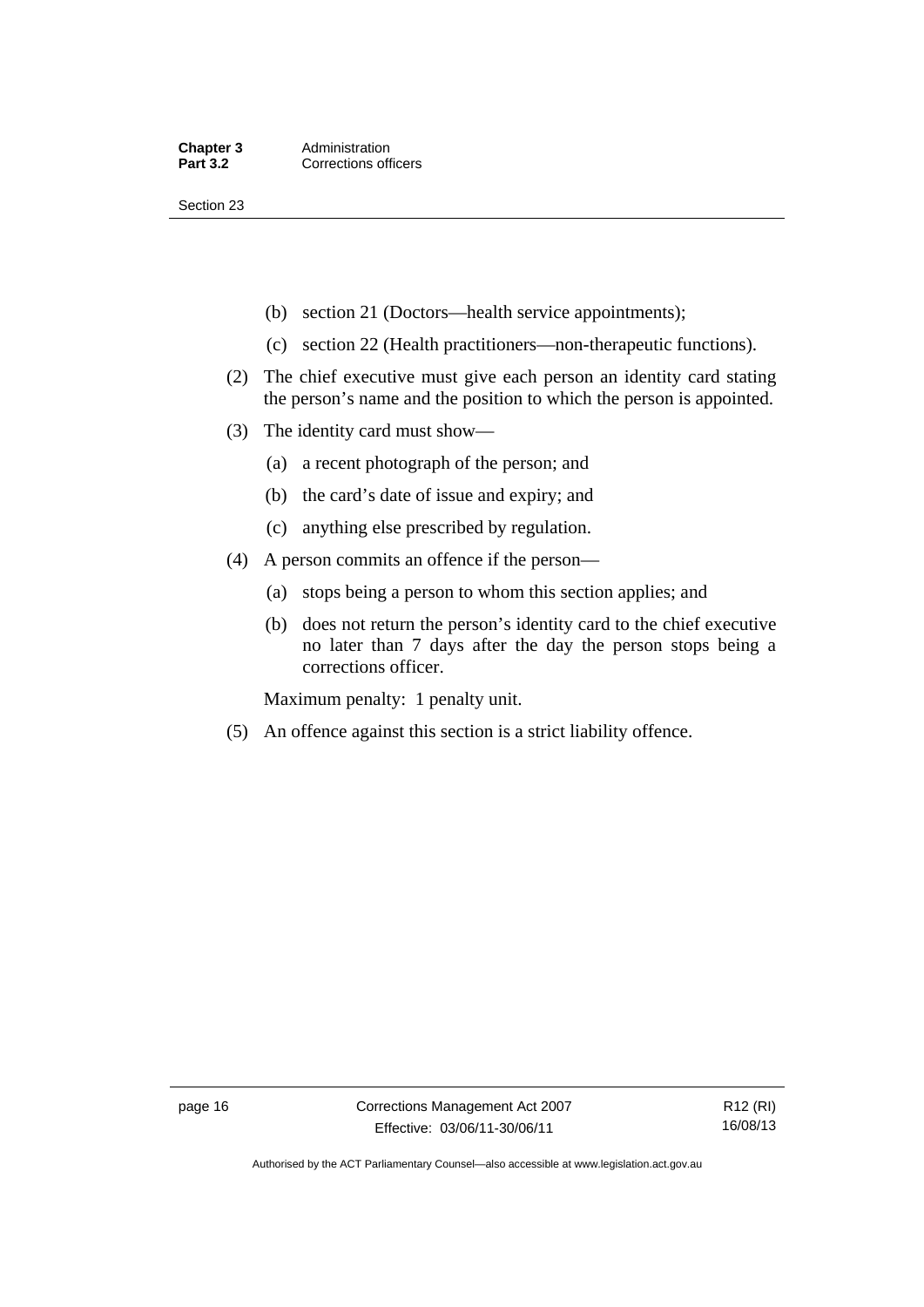# <span id="page-30-0"></span>**Part 3.3 Correctional centres**

#### <span id="page-30-1"></span>**24 Correctional centres—declaration**

- (1) The Minister may declare a place to be a correctional centre.
- (2) A declaration is a notifiable instrument.

#### **Examples of declarations**

- 1 the declaration of a place, including a buffer zone surrounding a secure perimeter, to be a correctional centre
- 2 a declaration of a place to be a correctional centre for full-time detention, or for a stated time and purpose, eg a temporary correctional centre for remandees
- *Note 1* An example is part of the Act, is not exhaustive and may extend, but does not limit, the meaning of the provision in which it appears (see Legislation Act, s 126 and s 132).
- *Note 2* A notifiable instrument must be notified under the Legislation Act.
- *Note 3* The power to make an instrument includes power to make different provisions in relation to different matters or different classes of matters, and provisions that apply differently by reference to stated exceptions or factors (see Legislation Act, s 48).

#### <span id="page-30-2"></span>**25 Correctional centres—arrangements with NSW**

- (1) The Chief Minister may make arrangements with the Governor of New South Wales in relation to keeping full-time detainees at a NSW correctional centre.
- (2) The arrangements may include provision for—
	- (a) the exercise by NSW officers of functions in relation to full-time detainees kept at a NSW correctional centre; and
	- (b) reports by NSW officers about the exercise of those functions.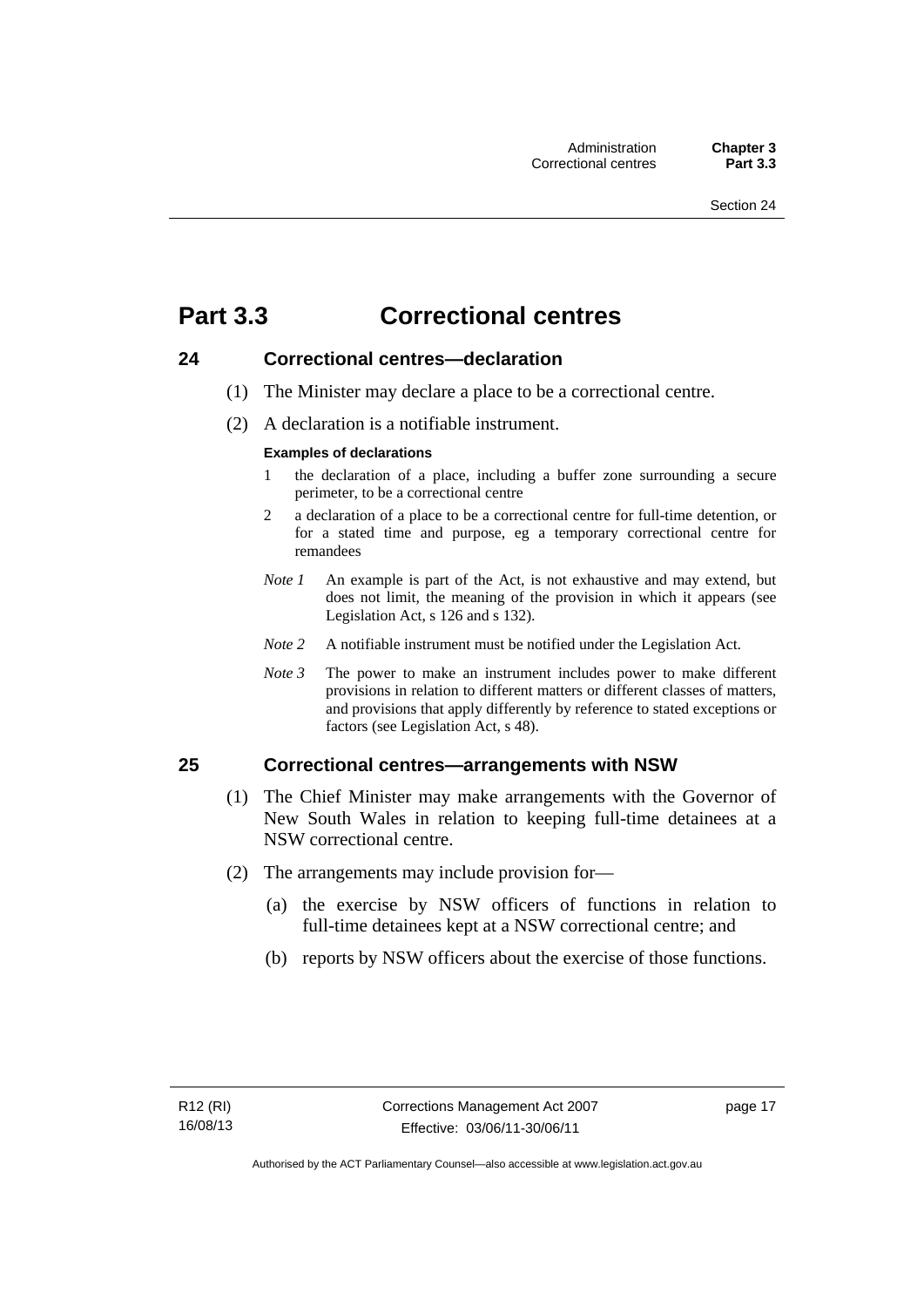| Chapter 3       | Administration       |
|-----------------|----------------------|
| <b>Part 3.3</b> | Correctional centres |

Section 25

(3) In this section:

*NSW officer* means an officer or other person having authority under the *Crimes (Administration of Sentences) Act 1999* (NSW) to exercise a function in relation to a full-time detainee.

*Note* The *Crimes (Sentence Administration) Act 2005*, pt 4.3 (Full-time detention in NSW) provides for the removal of full-time detainees to NSW correctional centres.

page 18 Corrections Management Act 2007 Effective: 03/06/11-30/06/11

R12 (RI) 16/08/13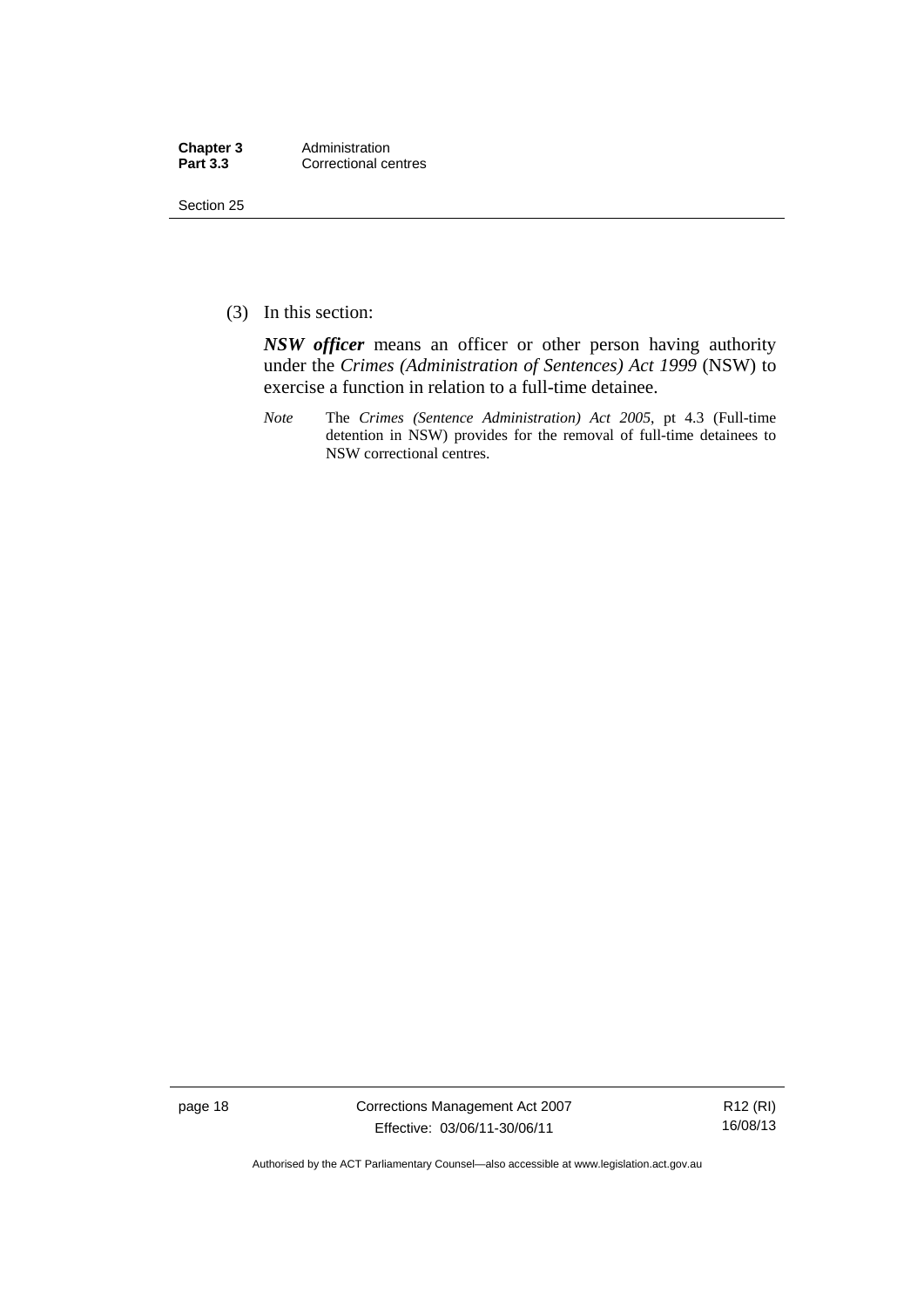# <span id="page-32-0"></span>**Part 3.4 Administration—special provisions**

#### <span id="page-32-1"></span>**26 Declaration of emergency**

- (1) This section applies if the chief executive believes, on reasonable grounds, that an emergency (including an imminent emergency) exists in relation to a correctional centre that threatens or is likely to threaten—
	- (a) security or good order at the centre; or
	- (b) the safety of anyone at the centre or elsewhere.
- (2) The chief executive may declare that an emergency exists in relation to the correctional centre for a stated period of not more than—
	- (a) 3 days; or
	- (b) if another period is prescribed by regulation—the period prescribed.
- (3) To remove any doubt, the chief executive may make declarations for 2 or more consecutive periods in relation to the same emergency.
- (4) A declaration commences when it is made, unless it provides for a later commencement.
- (5) A declaration—
	- (a) is a notifiable instrument; and
	- (b) must be notified under the Legislation Act no later than the day after the day it is made.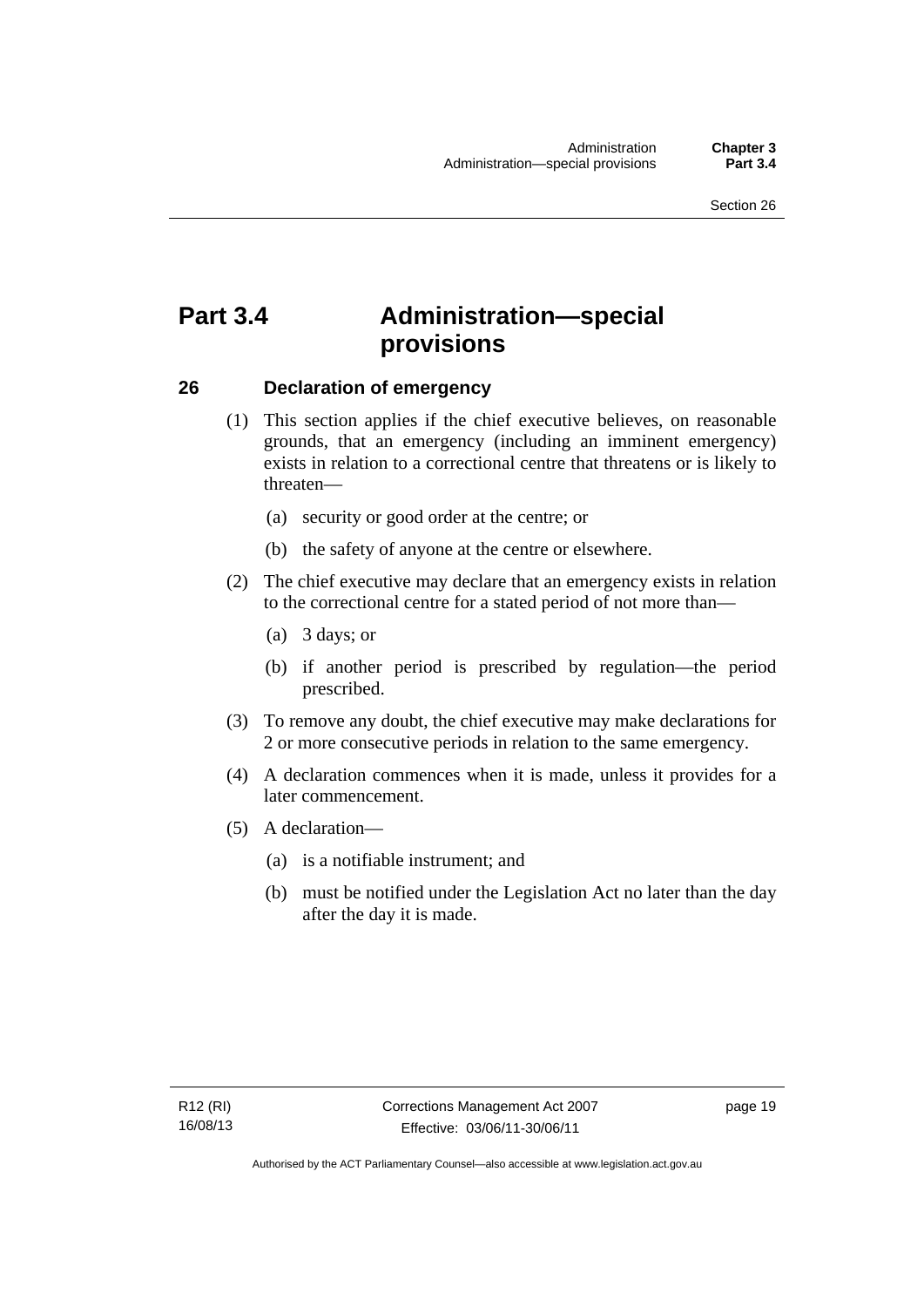Section 27

#### <span id="page-33-0"></span>**27 Emergency powers**

- (1) While an emergency is declared under section 26 in relation to a correctional centre, the chief executive may do 1 or more of the following:
	- (a) restrict any work or activity at the centre;
	- (b) restrict access in, or to or from, the centre or any part of the centre;
	- (c) restrict communications between a detainee and anyone else;
	- (d) authorise a police officer or public servant to exercise any function exercisable by a corrections officer under this Act in accordance with any direction by the chief executive.
- (2) The chief executive must ensure that action taken under this section is necessary and reasonable in the circumstances.

#### <span id="page-33-1"></span>**28 Arrangements with police**

- (1) The chief executive may make arrangements with the chief police officer for police assistance in relation to the administration of the following Acts:
	- (a) the *Crimes (Sentencing) Act 2005*;
	- (b) the *Crimes (Sentence Administration) Act 2005*;
	- (c) this Act.
- (2) Subject to any arrangement under this section, the chief police officer must comply, as far as practicable, with any request by the chief executive for police assistance mentioned in subsection (1).
- (3) A police officer providing assistance under this section may exercise any function exercisable by a corrections officer under an Act mentioned in subsection (1) in accordance with any direction by the chief executive.

Authorised by the ACT Parliamentary Counsel—also accessible at www.legislation.act.gov.au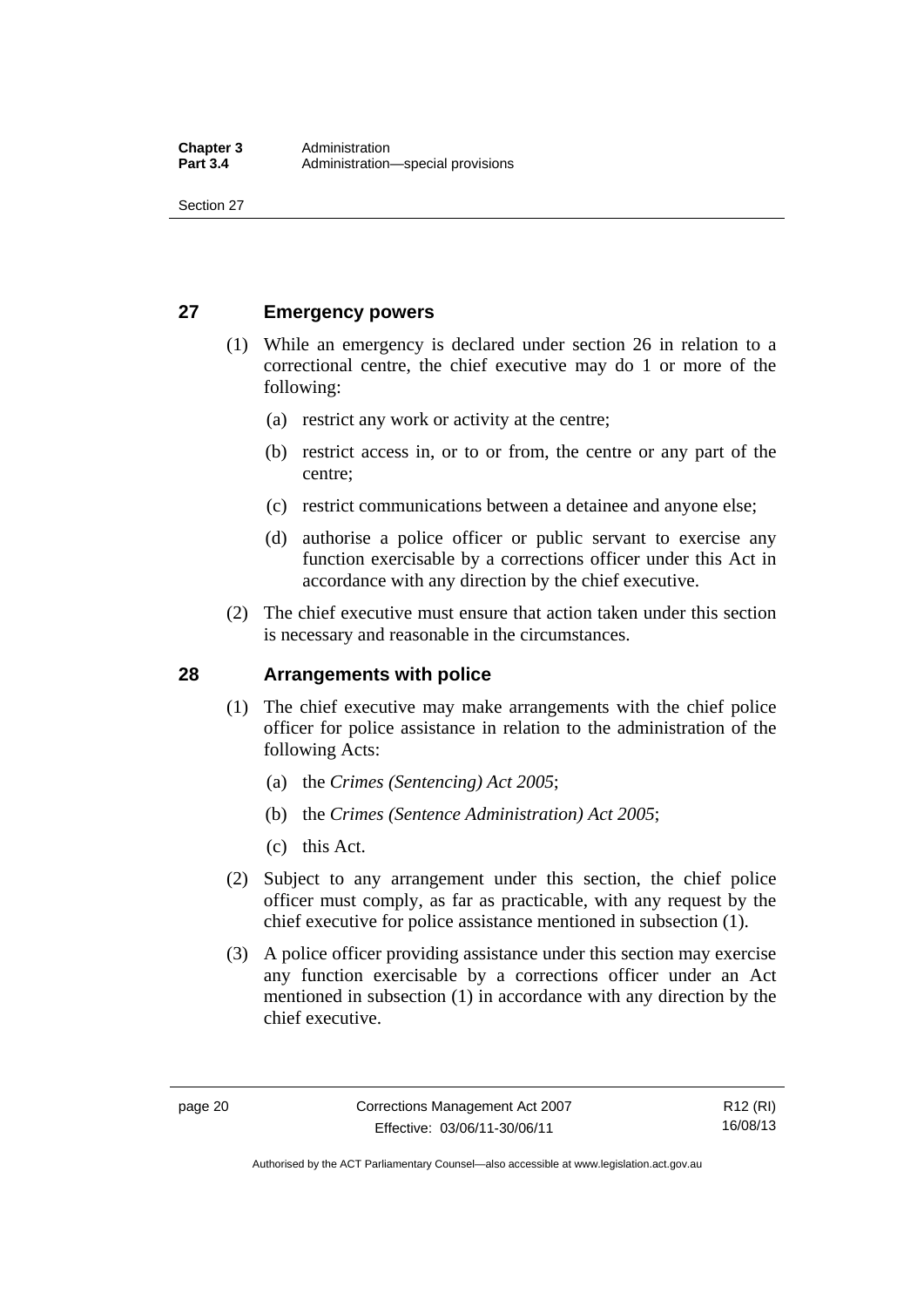# <span id="page-34-0"></span>**Chapter 4 Detention in police and court cells etc**

#### <span id="page-34-1"></span>**29 Definitions—ch 4**

(1) In this chapter:

*chief executive* means—

- (a) for a detainee (other than a young detainee)—the chief executive responsible for this Act;
- (b) for a young detainee—the chief executive responsible for the *Children and Young People Act 2008*.

*court cell* means a cell (however described) for the detention of a person at a court.

*police cell* means a cell (however described) for the detention of a person at a police station.

*young detainee*—see the *Children and Young People Act 2008*, section 95.

- (2) In this chapter—
	- (a) a reference to a *correctional centre* is, in relation to the custody or detention of a young detainee, a reference to a detention place under the *Children and Young People Act 2008*; and
	- (b) a reference to a *corrections officer* is, in relation to the custody or detention of a young detainee, a reference to a youth detention officer under the *Children and Young People Act 2008*.

#### <span id="page-34-2"></span>**30 Detention in police cells**

 (1) A person lawfully required to be in police custody may, for the purposes of the custody, be detained at a police cell.

| R12 (RI) | Corrections Management Act 2007 | page 21 |
|----------|---------------------------------|---------|
| 16/08/13 | Effective: 03/06/11-30/06/11    |         |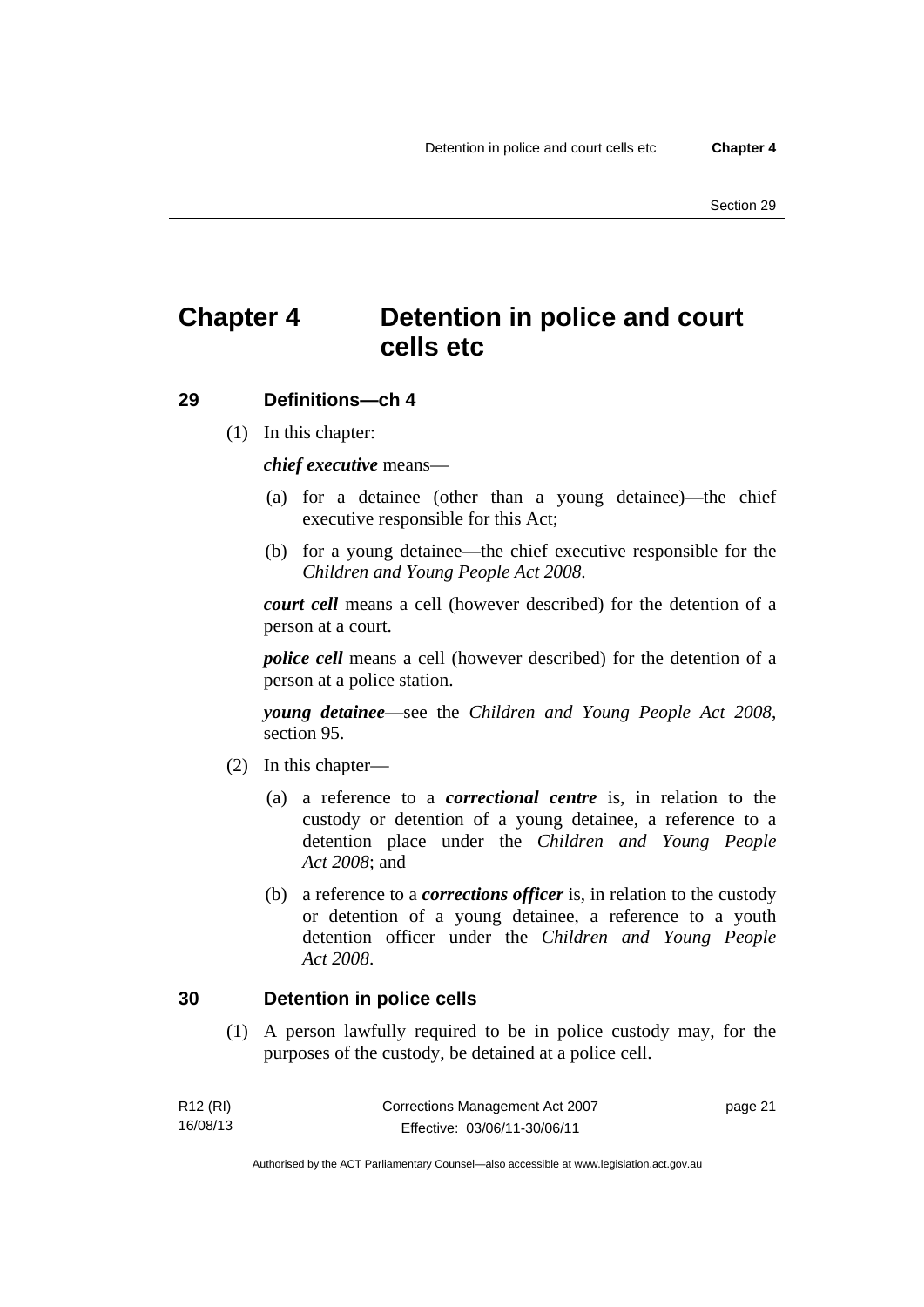#### Section 31

- (2) However, a person lawfully required to be in police custody must not be detained continuously at a police cell for a period longer than the following period (the *allowed period*):
	- (a) for a detainee (other than a young detainee)—36 hours;
	- (b) for a young detainee—12 hours.
- (3) If a person is lawfully required to remain in police custody for a period longer than the allowed period, the chief police officer may direct that the person be transferred to the custody of the chief executive for the purposes of the police custody.
- (4) The direction by the chief police officer—
	- (a) authorises the chief executive to have custody of the person under the direction; and
	- (b) requires the chief executive to do the following:
		- (i) take the person into custody;
		- (ii) arrange for the person's admission to a correctional centre;
		- (iii) keep the person in custody under full-time detention under the direction;
		- (iv) provide for police access to the person;
		- (v) return the person to the custody of the chief police officer as required by the direction.
- (5) To remove any doubt, the person is also taken to remain in police custody while in custody under subsection (4).

#### <span id="page-35-0"></span>**31 Detention in police cells—search powers etc**

 (1) The chief police officer may direct a police officer to conduct a scanning search, frisk search, ordinary search or strip search of a person detained at a police cell.

Authorised by the ACT Parliamentary Counsel—also accessible at www.legislation.act.gov.au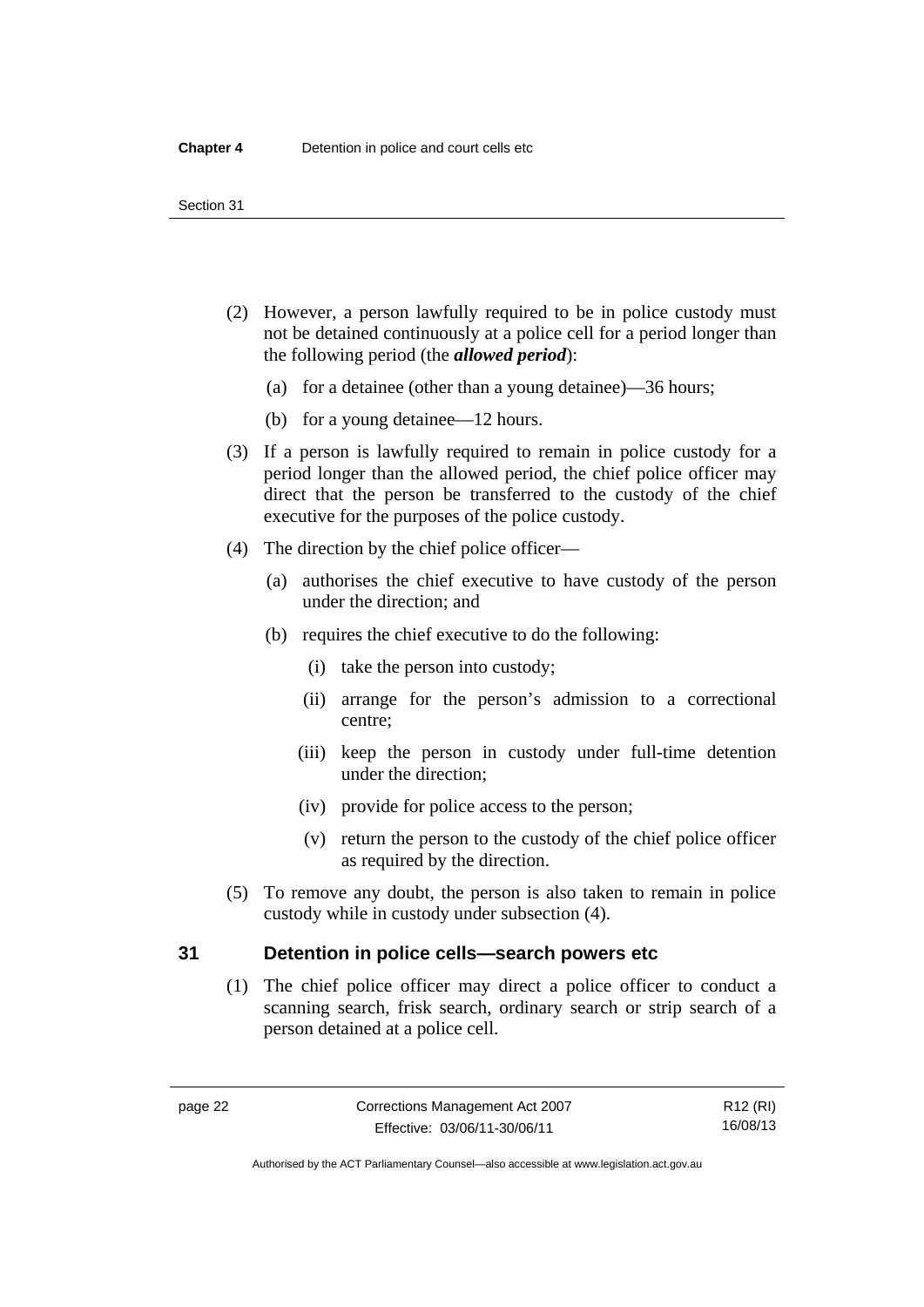- (2) For the application of this section to a detainee (other than a young detainee), part 9.4 (Searches) and part 9.5 (Seizing property) apply as if the direction, search or seizure occurred under the relevant part in relation to a detainee at a correctional centre.
- (3) For the application of this section to a young detainee, the following provisions of the *Children and Young People Act 2008* apply as if the direction, search or seizure occurred under the relevant part in relation to a young detainee at a detention place:
	- (a) part 7.1 (Preliminary—ch 7);
	- (b) part 7.2 (Searches generally);
	- (c) part 7.3 (Scanning, frisking and ordinary searches);
	- (d) part 7.4 (Strip searches—young detainees);
	- (e) part 7.9 (Seizing property).

# **31A Detention in police cells—additional provisions for young detainees**

- (1) This section applies if a young detainee is detained at a police cell under section 30.
- (2) The chief police officer must ensure that the young detainee—
	- (a) is kept separate from adult detainees; and
	- (b) has prompt access to medical and legal assistance; and
	- (c) is told, in language and a way he or she can readily understand, about the reason for the detention and the procedures that apply; and
	- (d) is able to contact and be contacted by each of the following:
		- (i) a commissioner exercising functions under the *Human Rights Commission Act 2005*;
		- (ii) the public advocate;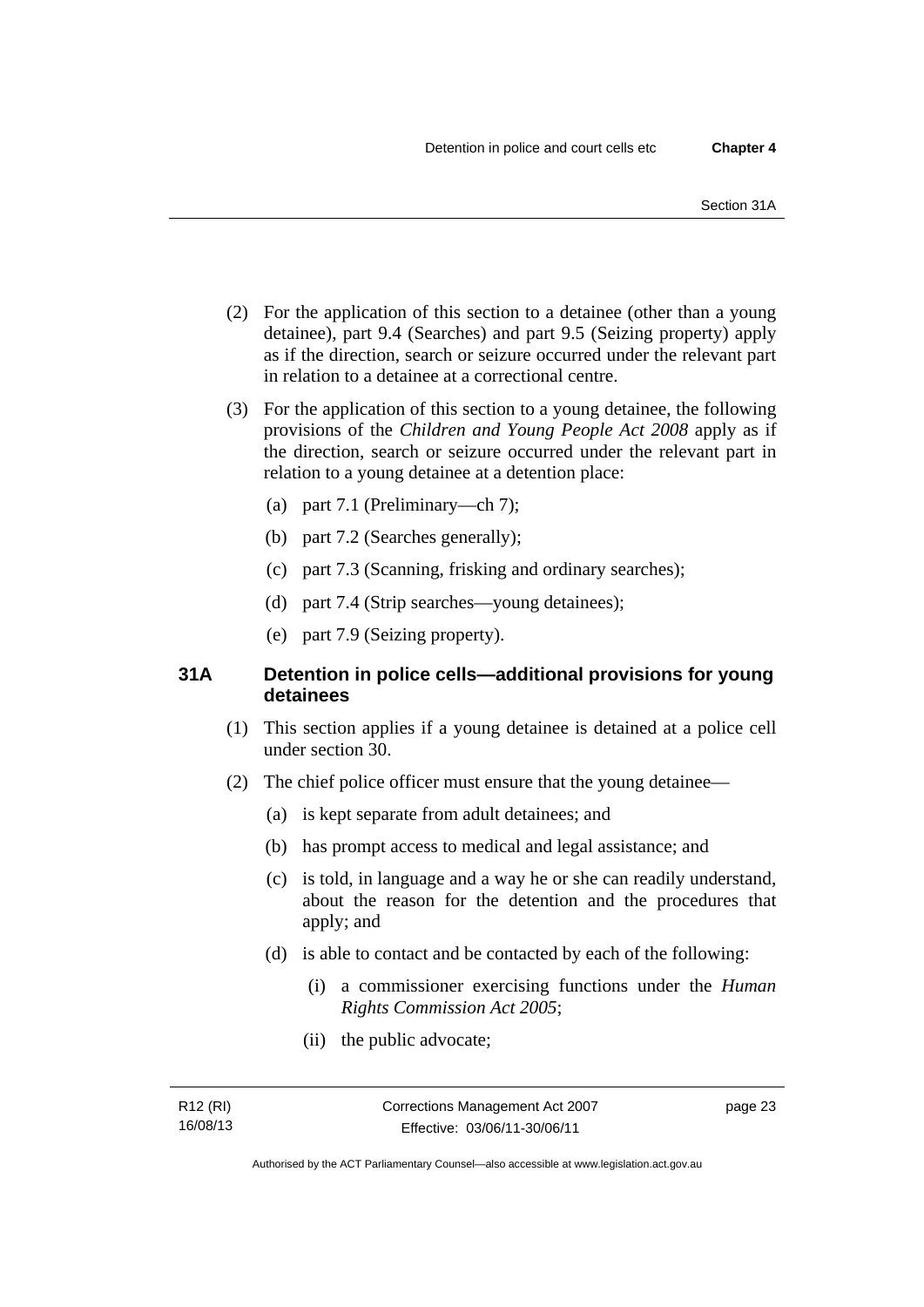#### (iii) the ombudsman.

*Note* The *Crimes Act 1914* (Cwlth), pt 1C contains provisions about investigation of offences (including about periods of arrest and obligations of investigating officials) that apply to offences against ACT laws punishable by imprisonment for longer than 12 months.

In particular, that Act, s 23Q provides that a person who is under arrest or a protected suspect must be treated with humanity and with respect for human dignity, and must not be subjected to cruel, inhuman or degrading treatment.

#### **32 Other police powers not limited**

To remove any doubt, section 30 and section 31 are additional to, and do not limit, any other provision relating to a police function under a territory law or a law of the Commonwealth, a State or another Territory.

#### **33 Detention in court cells**

- (1) This section applies to a person who is—
	- (a) in the chief executive's custody but not admitted as a detainee at a correctional centre; and
	- (b) required to attend a court.
- (2) The chief executive may direct that the person be detained at a court cell in the custody of a corrections officer for the purposes of the person's attendance at the court.
	- *Note* If the person is a young offender who is under 18 years old, he or she must not be placed in a room with an adult who is under detention (see *Children and Young People Act 2008*, s 100).
- (3) However, the person must not be detained continuously at a court cell for a period longer than the following period (the *allowed period*):
	- (a) for a detainee (other than a young detainee)—36 hours;
	- (b) for a young detainee—12 hours.

Authorised by the ACT Parliamentary Counsel—also accessible at www.legislation.act.gov.au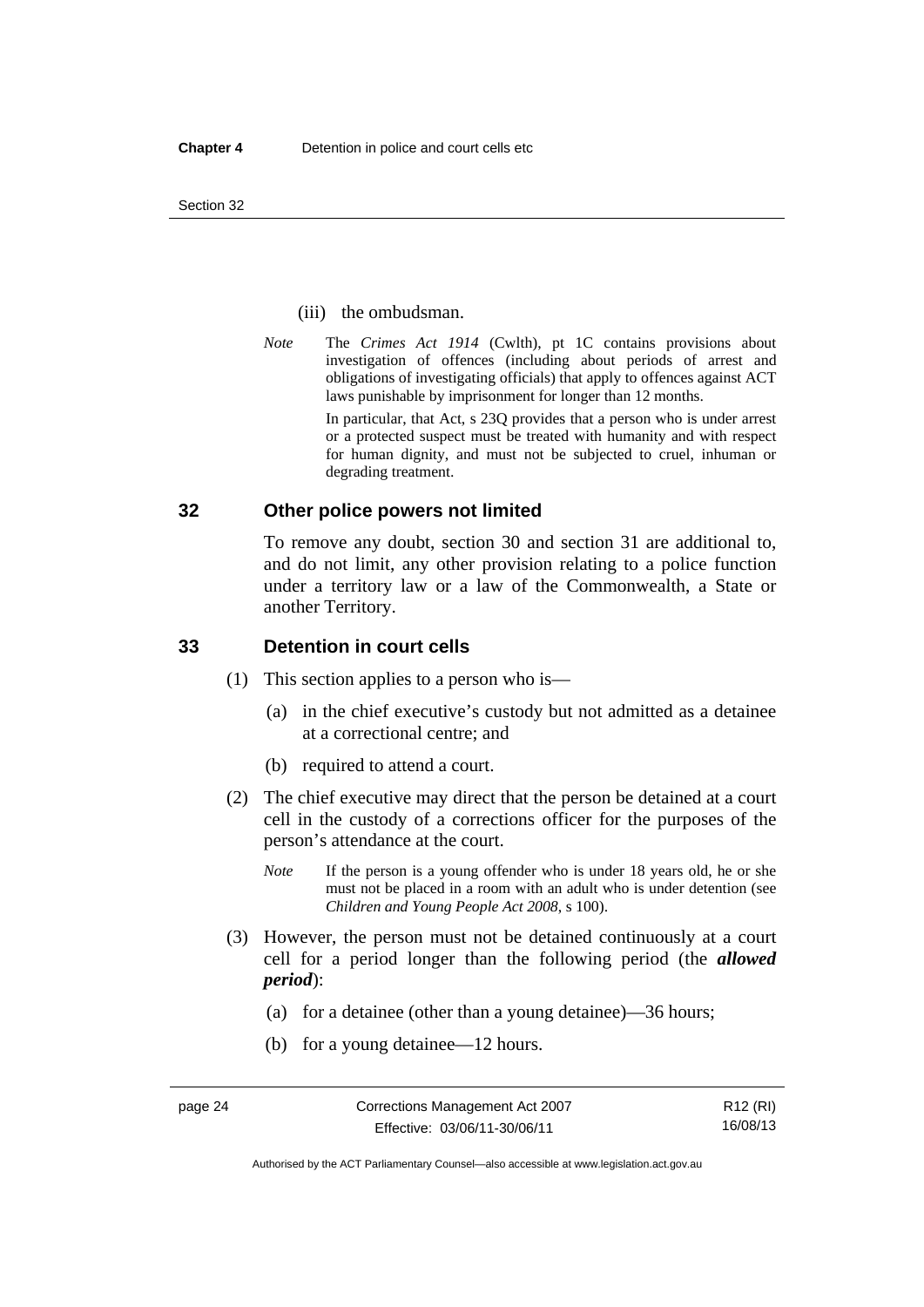- (4) If the person is required to remain in detention for a period longer than the allowed period for the court attendance, the chief executive must—
	- (a) arrange for the person's admission to a correctional centre; and
	- (b) keep the person in custody under full-time detention for the attendance; and
	- (c) take the person to the court as required by the court.
- (5) While detained at a court cell under this section—
	- (a) a detainee (other than a young detainee) is taken to be a detainee for all purposes under this Act; and
	- (b) a young detainee is taken to be a young detainee for all purposes under the *Children and Young People Act 2008*.

#### **33A Detention in court cells—additional provisions for young detainees**

- (1) This section applies if a young detainee is detained at a court cell under section 33.
- (2) The chief executive must ensure that the young detainee—
	- (a) is kept separate from adult detainees; and
	- (b) has prompt access to medical and legal assistance; and
	- (c) is told, in language and a way he or she can readily understand, about the reason for the detention and the procedures that apply; and
	- (d) is able to contact and be contacted by each of the following:
		- (i) a commissioner exercising functions under the *Human Rights Commission Act 2005*;
		- (ii) the public advocate;
		- (iii) the ombudsman.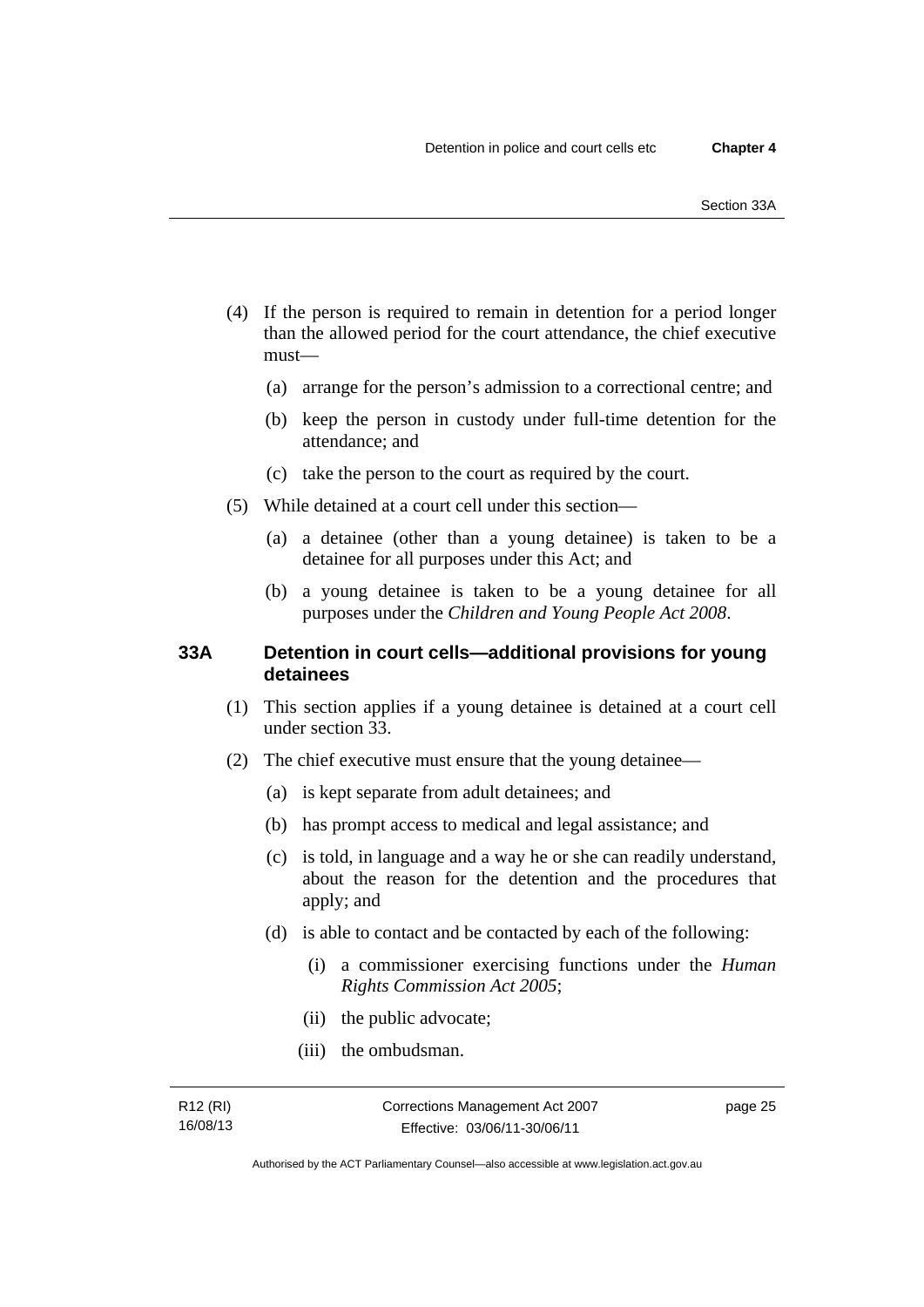#### **34 Detainees accommodated away from correctional centre**

 (1) This section applies if the chief executive believes, on reasonable grounds, that circumstances exist in relation to a correctional centre that make it necessary or prudent for a detainee admitted at the centre to be accommodated temporarily away from the centre.

#### **Examples**

- 1 where a correctional centre cannot properly accommodate any more detainees
- 2 where there is an outbreak of disease or violent behaviour at a correctional centre
- 3 where a detainee is being transferred to or from a correctional centre or other place and needs accommodation in transit
- *Note* An example is part of the Act, is not exhaustive and may extend, but does not limit, the meaning of the provision in which it appears (see Legislation Act, s 126 and s 132).
- (2) The chief executive may declare that this section applies in relation to the correctional centre for a stated period.
- (3) A declaration is a notifiable instrument.

*Note* A notifiable instrument must be notified under the Legislation Act.

- (4) The chief executive may direct that, while a declaration is in force in relation to a correctional centre, a detainee at the centre be detained—
	- (a) at a police cell in the custody of a police officer; or
	- (b) at a court cell in the custody of a corrections officer.
- (5) The period of detention at a police cell or court cell is not limited by section 30 or section 33.
- (6) To remove any doubt, while detained under this section—
	- (a) a detainee (other than a young detainee) remains a detainee for all purposes under this Act; and

R12 (RI) 16/08/13

Authorised by the ACT Parliamentary Counsel—also accessible at www.legislation.act.gov.au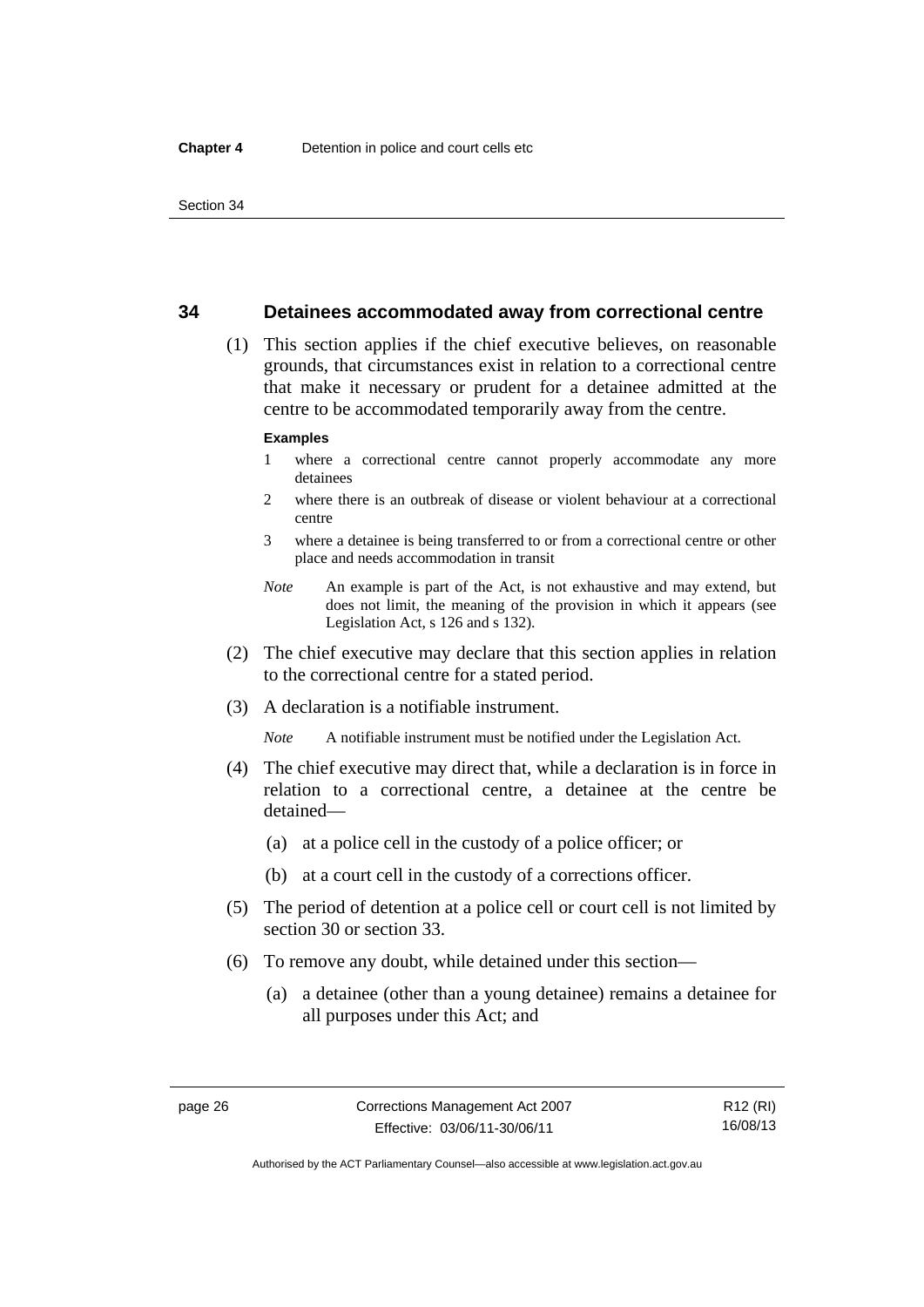(b) a young detainee remains a young detainee for all purposes under the *Children and Young People Act 2008*.

R12 (RI) 16/08/13 Corrections Management Act 2007 Effective: 03/06/11-30/06/11

page 27

Authorised by the ACT Parliamentary Counsel—also accessible at www.legislation.act.gov.au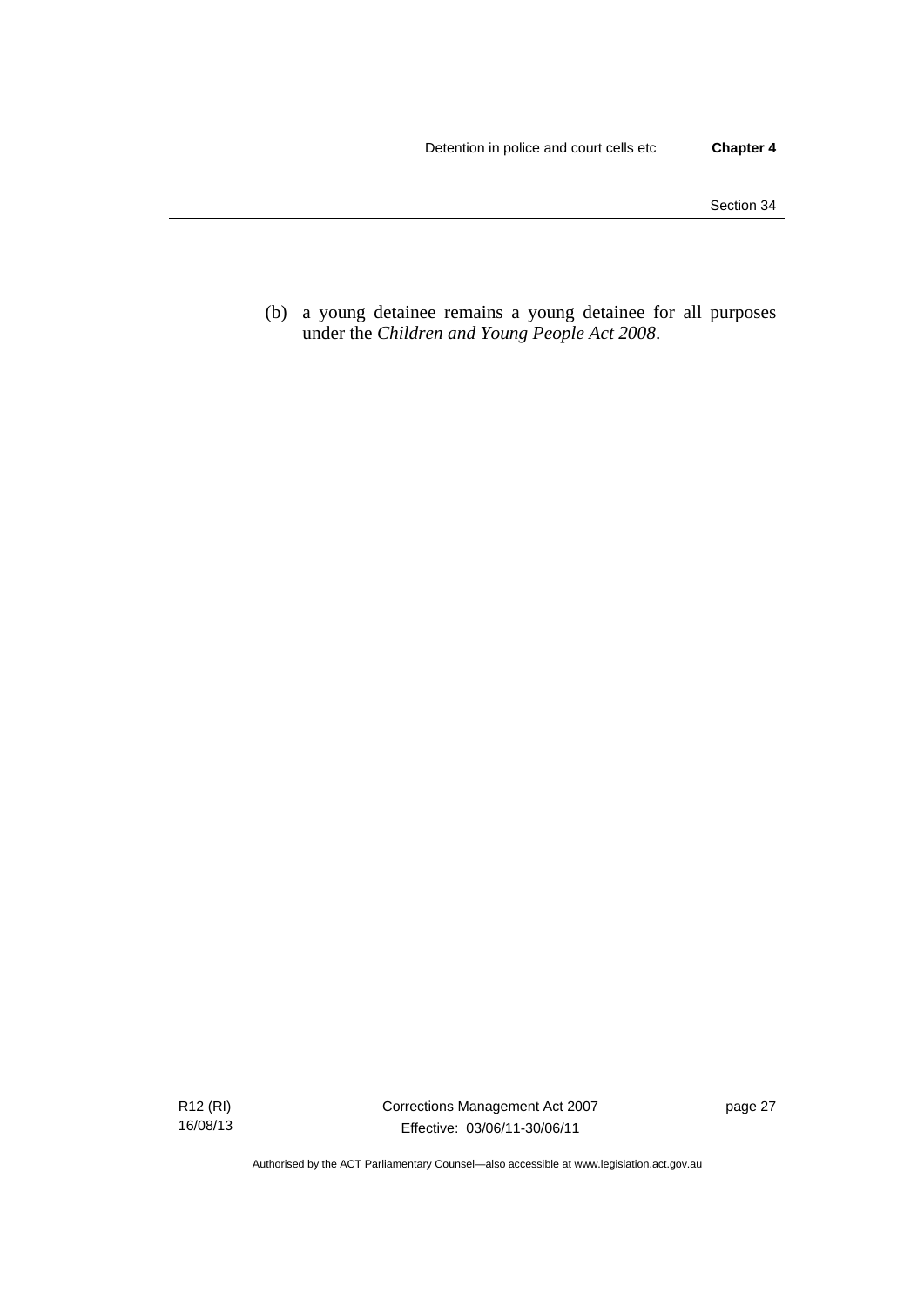#### **Chapter 5** Escorting detainees

Section 35

# **Chapter 5 Escorting detainees**

# **35 Escort officer functions etc**

- (1) This section applies if, under a law in force in the ACT, a person required to be held in the chief executive's custody is to be escorted anywhere by an escort officer.
- (2) To remove any doubt—
	- (a) the escort officer is authorised to have custody of the person for the purpose of escorting the person; and
	- (b) the person is also taken to be in the chief executive's custody; and
	- (c) a corrections officer acting as the escort officer may, for the purpose of escorting the person, exercise any function under this Act that the officer may exercise in relation to a detainee admitted at a correctional centre.

#### **Examples of functions—par (c)**

- 1 functions given to the officer under section 20 (Corrections officers functions) or delegated to the officer by the chief executive (for example, giving directions to detainees)
- 2 the officer's functions under part 9.4 (Searches) or part 9.7 (Use of force)
- *Note* An example is part of the Act, is not exhaustive and may extend, but does not limit, the meaning of the provision in which it appears (see Legislation Act, s 126 and s 132).

# **36 Escorting arrested person to court etc**

- (1) This section applies if a person arrested by a police officer—
	- (a) has not been released on bail; and
	- (b) is in police custody; and
	- (c) is required by law to be brought before a court or tribunal.

R12 (RI) 16/08/13

Authorised by the ACT Parliamentary Counsel—also accessible at www.legislation.act.gov.au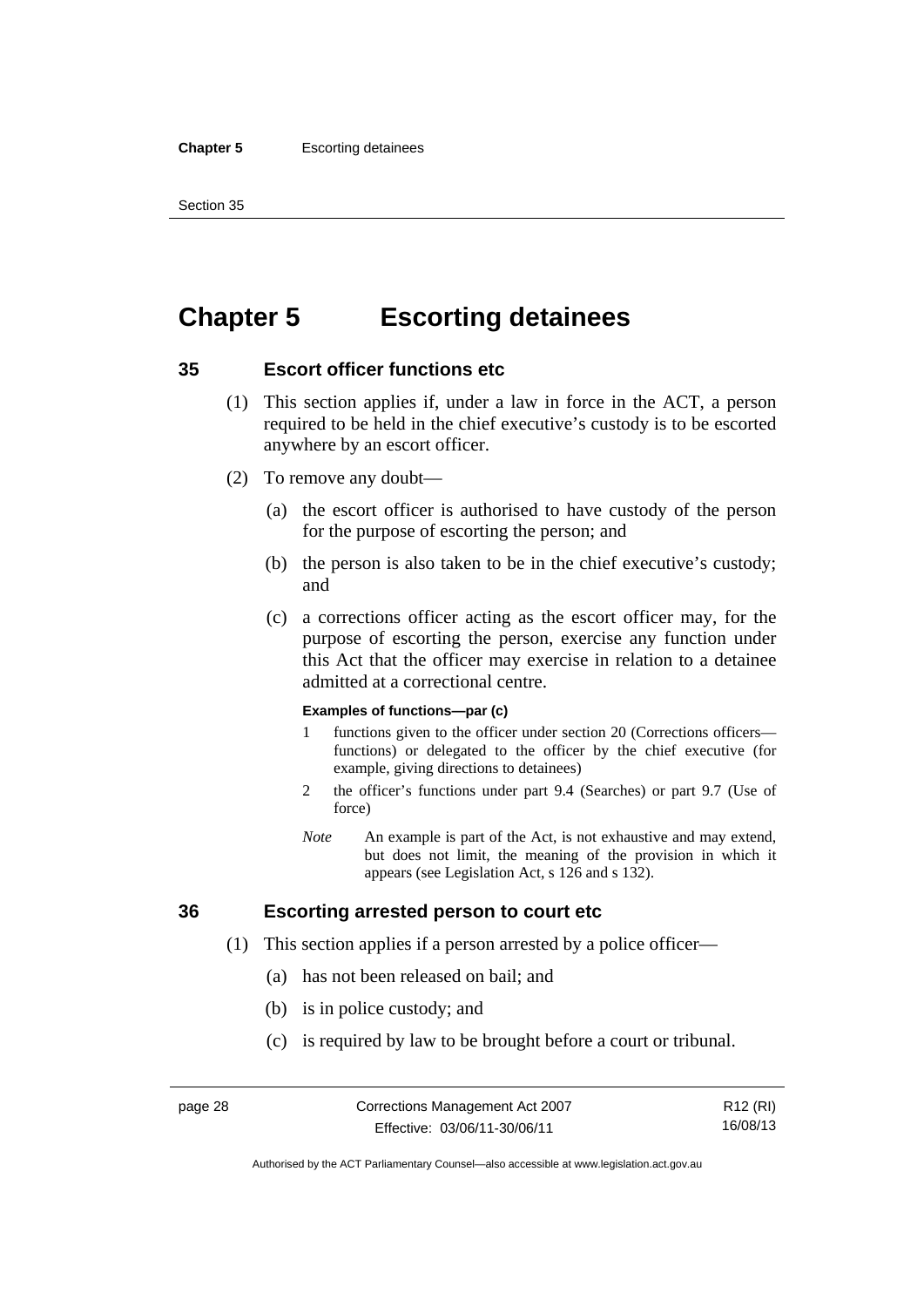- (2) A police officer may request an escort officer to bring the person before the court or tribunal.
- (3) The escort officer must bring the person before the court or tribunal and, for that purpose, may—
	- (a) take the person into custody; and
	- (b) arrange for the person to be detained under this Act until the person is brought before the court or tribunal.

# **37 Custody etc during proceedings**

Subject to any order or direction of a court, an escort officer who is required to bring a person before a court must, as far as practicable—

- (a) ensure the safe custody and welfare of the person for the purposes of the proceeding; and
- (b) ensure that the person does not obstruct or hinder the proceeding.

# **38 Executing warrants of imprisonment or remand etc**

- (1) The chief executive may make escort officers available to attend on a court or tribunal—
	- (a) to take a person into custody; or
	- (b) to arrange for a person to be kept in custody; or
	- (c) to transfer or otherwise deal with a person.
- (2) An order or direction of the court addressed to all escort officers—
	- (a) is taken to be addressed to each escort officers; and
	- (b) may be executed by any escort officers.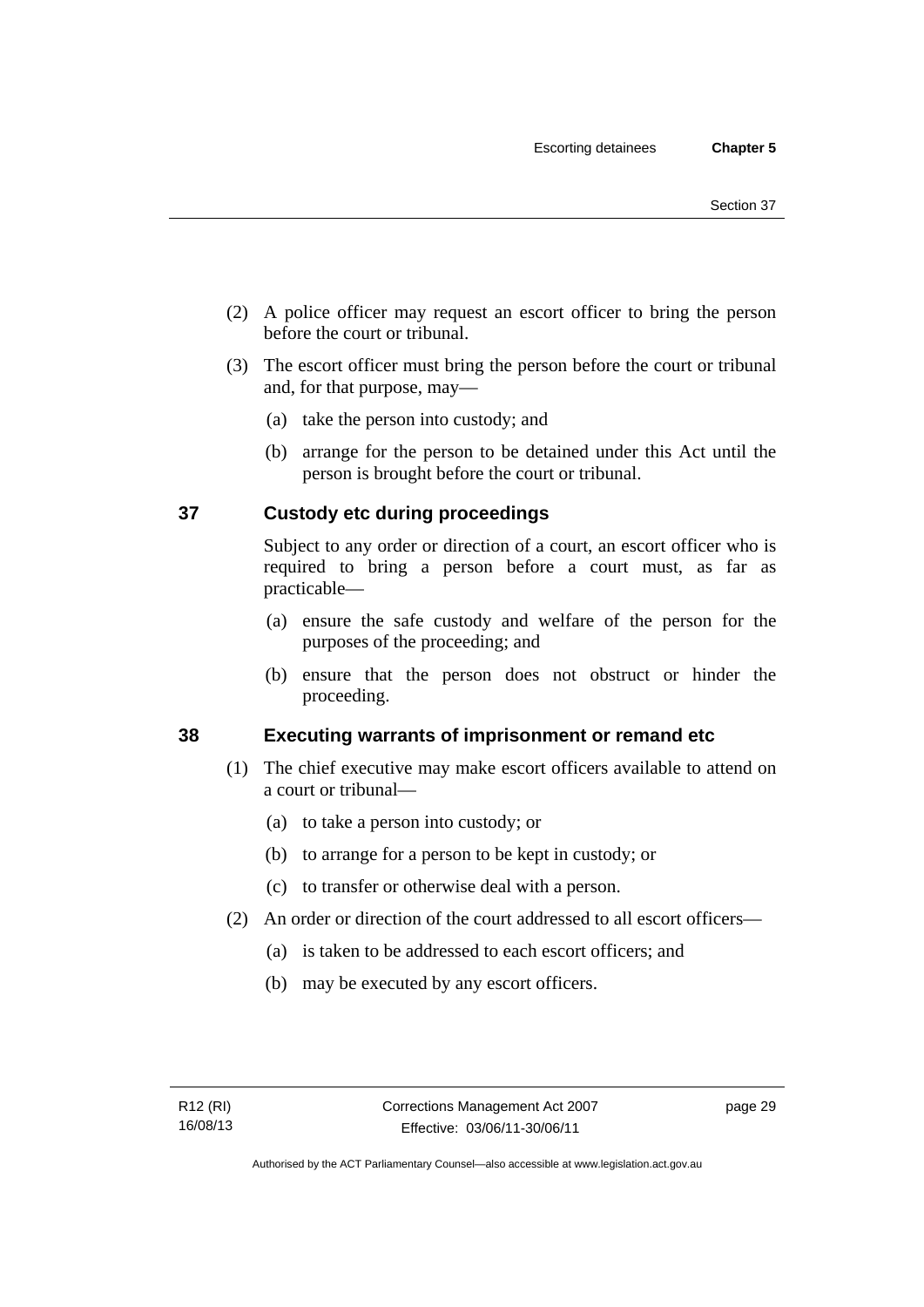#### **Chapter 5** Escorting detainees

Section 39

# **39 Other powers not limited**

To remove any doubt, this chapter is additional to, and does not limit, any other provision relating to the escorting of detainees under a territory law or a law of the Commonwealth, a State or another territory.

#### **Examples of other provisions**

- 1 The *Crimes Sentence (Administration) Act 2005*, part 3.3 (Committal miscellaneous)—
	- section 20 (Directions to escort officers)
	- section 21 (Orders to bring offender or remandee before court etc).
- 2 A law of a State relating to the escort of prisoners through the ACT.
- *Note* An example is part of the Act, is not exhaustive and may extend, but does not limit, the meaning of the provision in which it appears (see Legislation Act, s 126 and s 132).

page 30 Corrections Management Act 2007 Effective: 03/06/11-30/06/11

R12 (RI) 16/08/13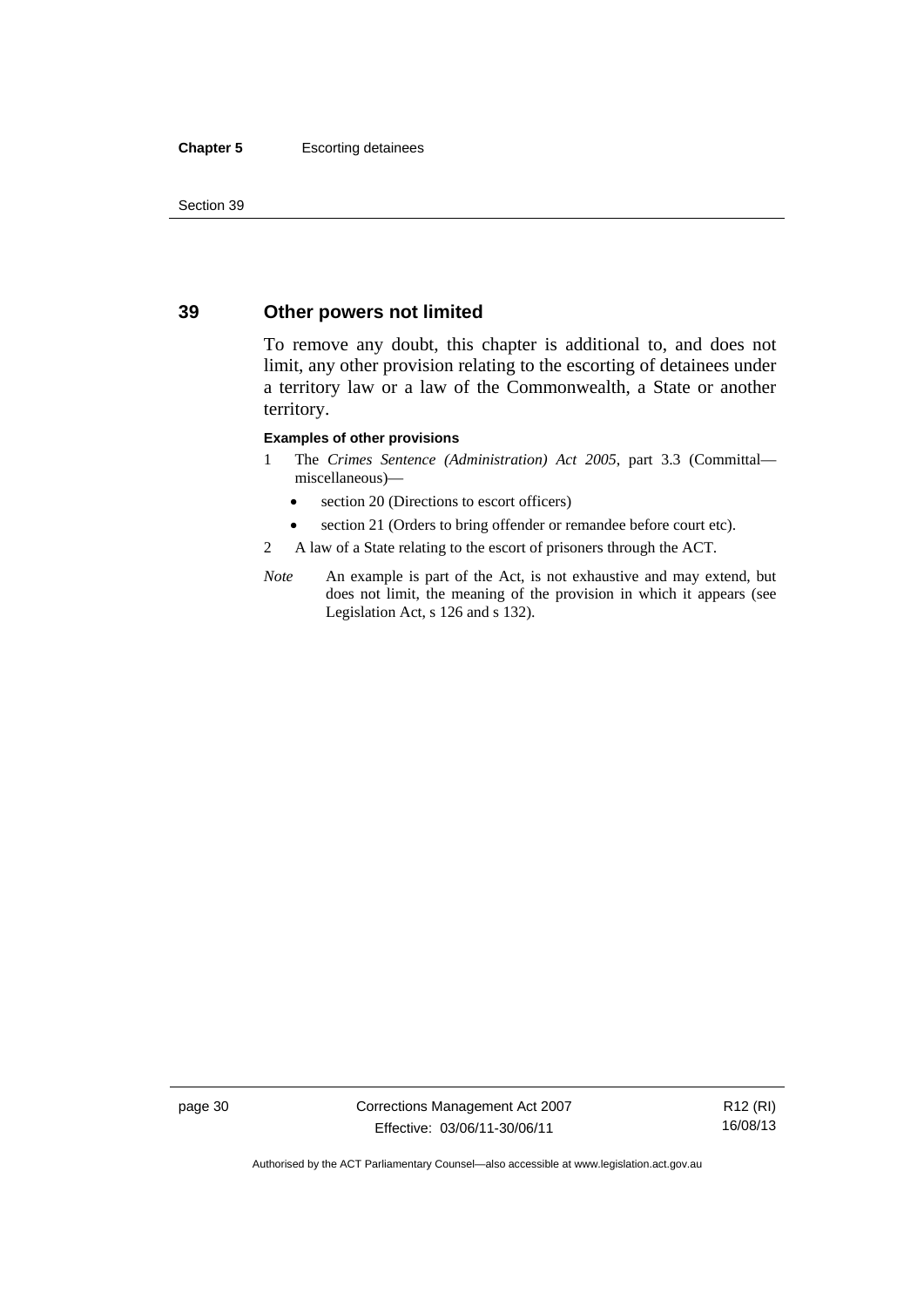# **Chapter 6 Living conditions at correctional centres**

#### *Note to ch 6*

Anything expressed in this chapter to be an entitlement for ch 10 (Discipline) is not affected by anything that happens under that chapter. See s 154 (Meaning of *privilege*) and s 188 (Privileges and entitlements—impact of discipline).

#### **40 Food and drink**

- (1) The chief executive must ensure that—
	- (a) sufficient nutritional food and drink are provided for detainees to avoid hunger and poor nourishment; and
	- (b) meals are provided for detainees at times consistent with the cultural norms of Australia; and
	- (c) clean drinking water is provided to meet the needs of detainees.
- (2) The chief executive must also ensure, as far as practicable, that allowance is made for the religious, spiritual and cultural needs of detainees in relation to the provision of food and drink.
- (3) If a doctor, other than a doctor appointed under section 22 (Health practitioners—non-therapeutic functions), prescribes a particular diet for a detainee, the chief executive must ensure that reasonable steps are taken to provide the detainee with the diet.
- (4) For chapter 10 (Discipline), subsections (1), (2) and (3) are taken to provide an entitlement for each detainee in relation to food and drink.

page 31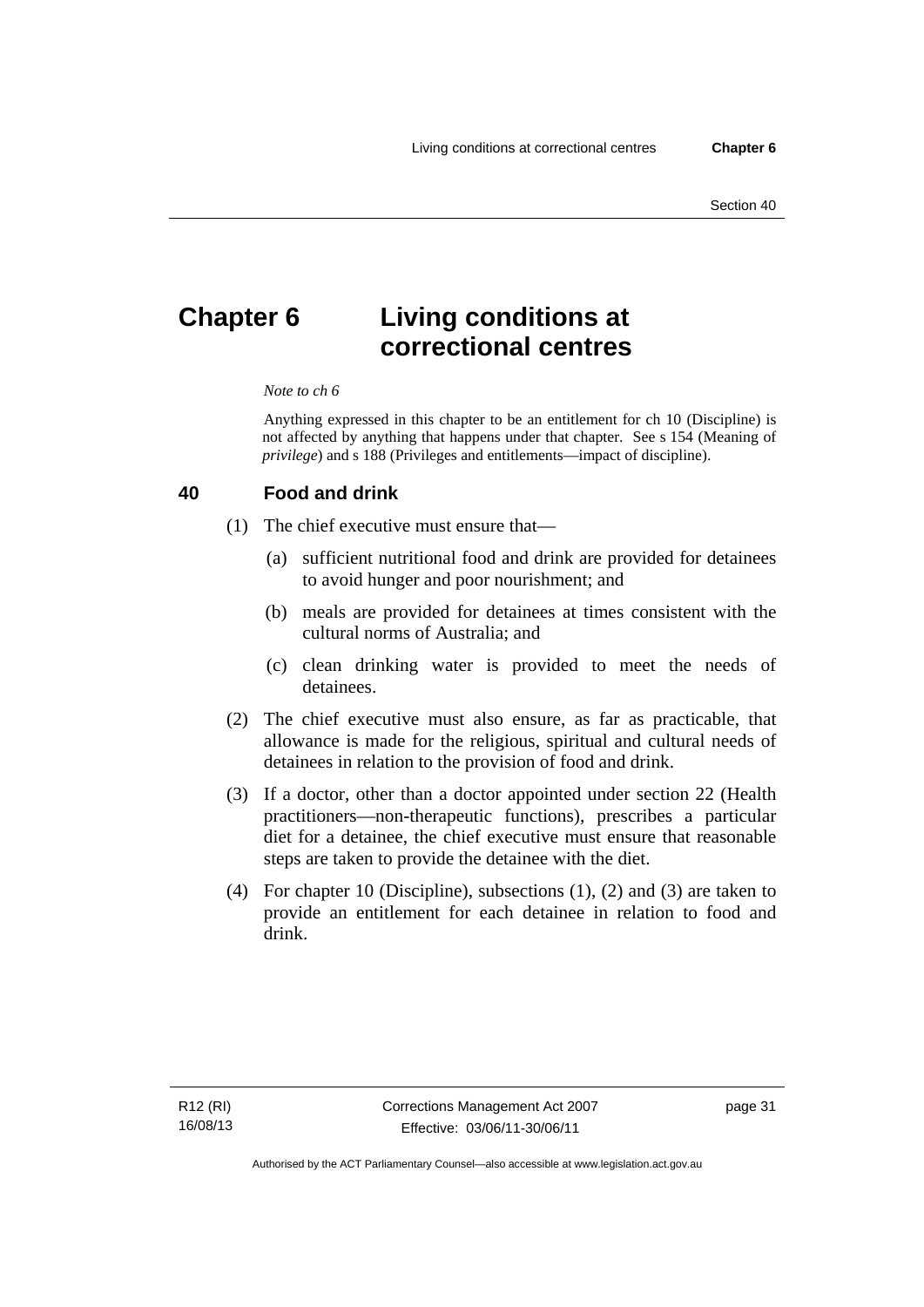- (5) Without limiting section 14 (Corrections policies and operating procedures), a corrections policy or operating procedure may include provision for any of the following:
	- (a) the nutritional standards to be met by food and drink for detainees;
	- (b) the provision of nutritional advice about food and drink provided to detainees;
	- (c) the appointment of a nutritionist.
- (6) For chapter 10 (Discipline), a detainee's entitlement in relation to food and drink includes anything expressed to be an entitlement in a corrections policy or operating procedure made for subsection (5).

# **41 Clothing**

- (1) The chief executive must ensure that—
	- (a) sufficient, suitable clothing is provided for detainees; and
	- (b) any particular clothing, including a uniform, issued to detainees is not likely to degrade or humiliate detainees.
- (2) The chief executive must also ensure, as far as practicable, that clothing provided for detainees is clean and hygienic.
- (3) For chapter 10 (Discipline), this section is taken to provide an entitlement for each detainee in relation to clothing.

# **42 Personal hygiene**

- (1) The chief executive must ensure that—
	- (a) toilet facilities and washing or showering facilities are available to detainees; and
	- (b) the facilities are clean, hygienic and private enough to ensure the dignity and self-respect of detainees.

Authorised by the ACT Parliamentary Counsel—also accessible at www.legislation.act.gov.au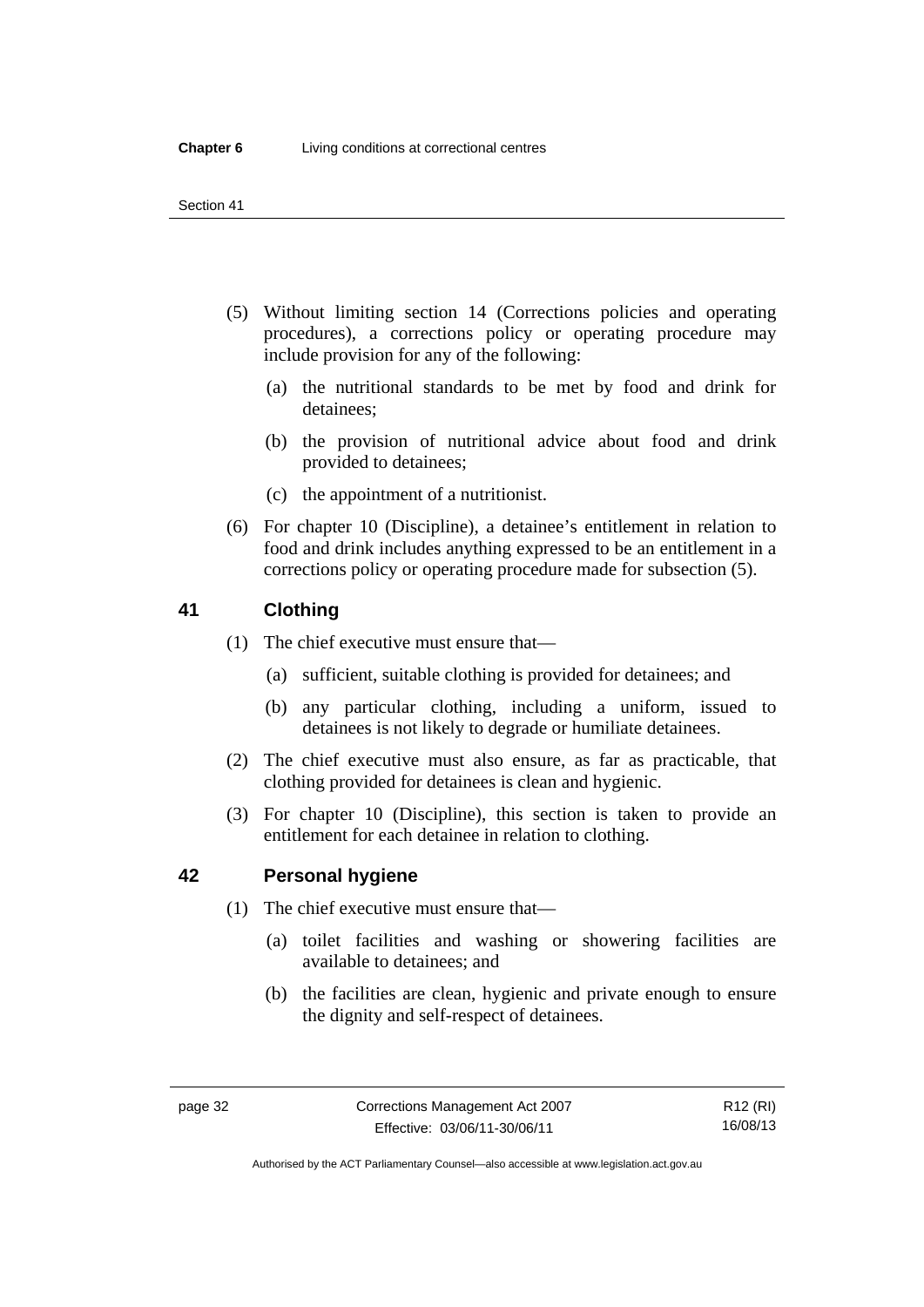(2) For chapter 10 (Discipline), this section is taken to provide an entitlement for each detainee in relation to personal hygiene.

# **43 Sleeping areas**

- (1) The chief executive must ensure that—
	- (a) detainees have sleeping places, with bed and bedding, suitable for reasonable privacy and comfort; and
	- (b) sleeping places, including beds and bedding, are clean and hygienic.
- (2) For chapter 10 (Discipline), this section is taken to provide an entitlement for each detainee in relation to sleeping areas.

# **44 Treatment of convicted and non-convicted detainees**

 (1) Without limiting section 14 (Corrections policies and operating procedures), the chief executive must make a corrections policy or operating procedure providing for different treatment of convicted detainees and non-convicted detainees.

#### **Example**

a corrections policy or operating procedure, in accordance with the following rules of the United Nations *Standard Minimum Rules for the Treatment of Prisoners*, for non-convicted detainees to be able to—

- procure food at own expense (r 87)
- be offered work but not be obliged to work (r 89)
- procure reading and writing material at own expense (r 90)
- visit and be treated by own doctor at own expense (r 91)
- *Note* An example is part of the Act, is not exhaustive and may extend, but does not limit, the meaning of the provision in which it appears (see Legislation Act, s 126 and s 132).
- (2) The chief executive must also ensure that convicted detainees are accommodated separately from non-convicted detainees.

page 33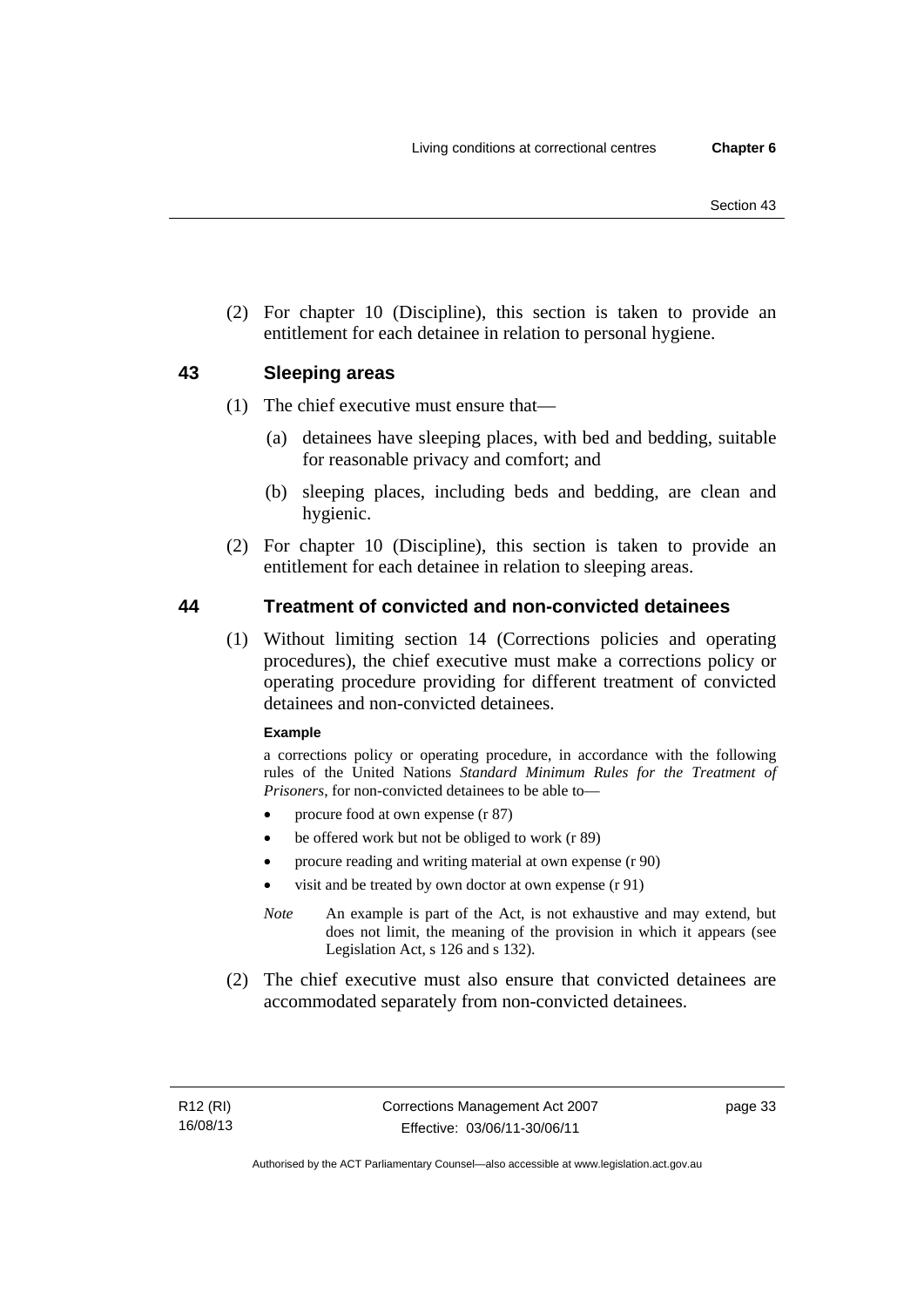- (3) For chapter 10 (Discipline)—
	- (a) a detainee's entitlement in relation to treatment in detention includes anything expressed to be an entitlement in a corrections policy or operating procedure made for subsection (1); and
	- (b) subsection (2) is taken to provide an entitlement for each detainee in relation to accommodation.
- (4) However, the chief executive may give directions for different accommodation of a non-convicted detainee if the chief executive suspects, on reasonable grounds, that is necessary to ensure the safety of the detainee or anyone else.

#### **Example**

Remandee J has served various sentences for violence offences, has an aggressive personality and enjoys bullying other people. The chief executive suspects that other remandees detained with J are highly vulnerable in comparison with J. The chief executive decides that J should be accommodated with convicted offenders.

- *Note* An example is part of the Act, is not exhaustive and may extend, but does not limit, the meaning of the provision in which it appears (see Legislation Act, s 126 and s 132).
- (5) In this section:

*convicted detainee* means a detainee whose detention is because of the detainee's conviction of an offence.

# **45 Access to open air and exercise**

- (1) The chief executive must ensure, as far as practicable, that detainees—
	- (a) have access to the open air for at least 1 hour each day; and
	- (b) can exercise for at least 1 hour each day.
- (2) The standards under subsection (1) may both be satisfied during the same hour on any day.

Authorised by the ACT Parliamentary Counsel—also accessible at www.legislation.act.gov.au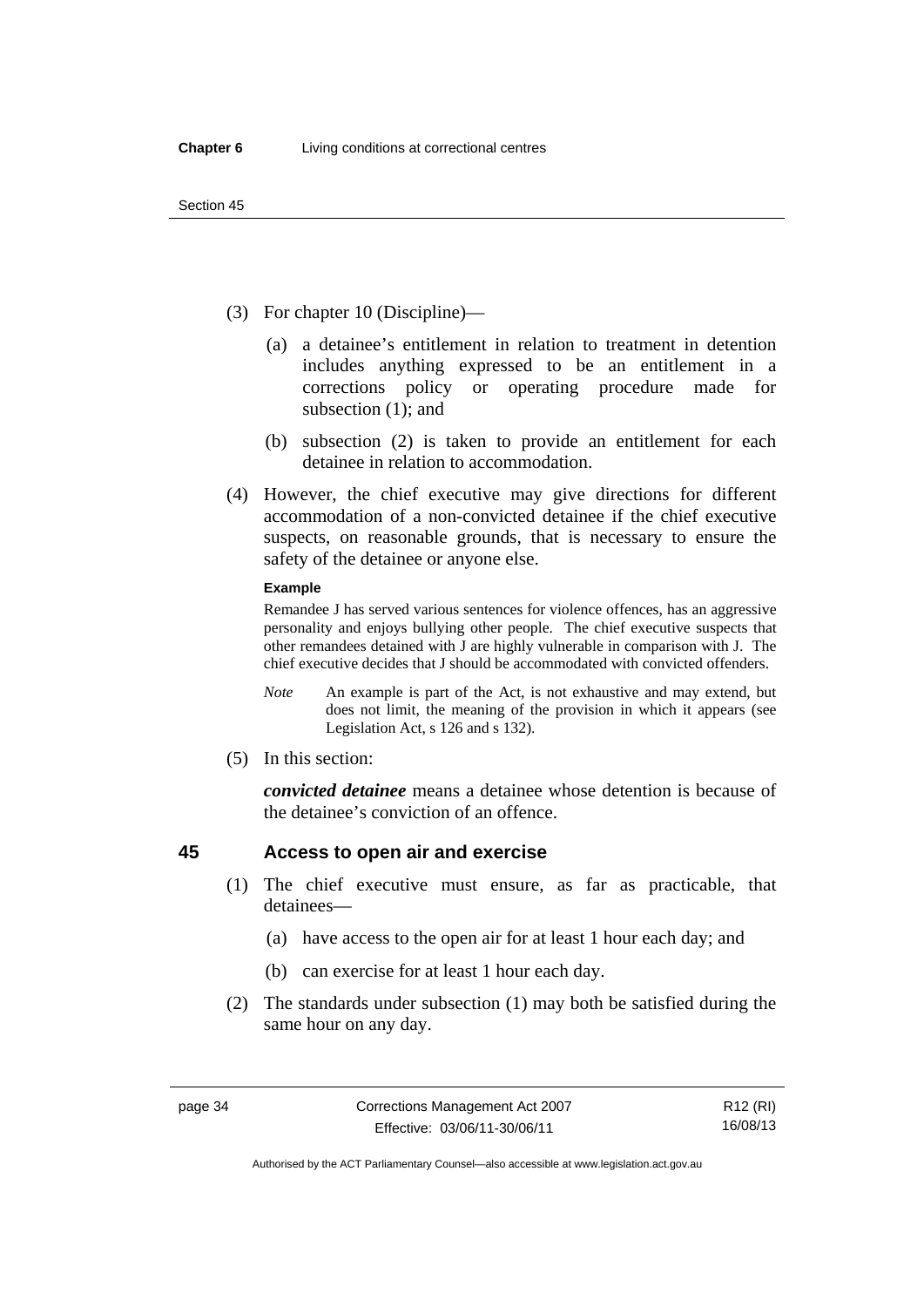(3) For chapter 10 (Discipline), this section is taken to provide an entitlement for each detainee in relation to access to the open air and exercise.

# **46 Communication with family and others**

- (1) The chief executive must ensure, as far as practicable, that adequate opportunities are provided for detainees to be able to remain in contact with family members, friends, associates and others by telephone calls, mail and visits.
- (2) For subsection (1), the chief executive must have regard, in addition to any other relevant matter, to whether the detainee's detention is for a reason other than the conviction of an offence.
- (3) The chief executive must also ensure that the overall treatment of a detainee, including any segregation or disciplinary action, does not unreasonably deprive the detainee generally of all communication with other people.
- (4) In particular, the chief executive must ensure that the overall treatment of a detainee does not deprive the detainee generally of all communication with any of the following:
	- (a) the courts;
	- (b) accredited people;
	- (c) a doctor of the detainee's choice for health services;
	- (d) family members;
	- (e) other people with whom the detainee may communicate under this Act.
- (5) For chapter 10 (Discipline), subsections (1) to (4) are taken to provide an entitlement for each detainee in relation to communication generally with other people.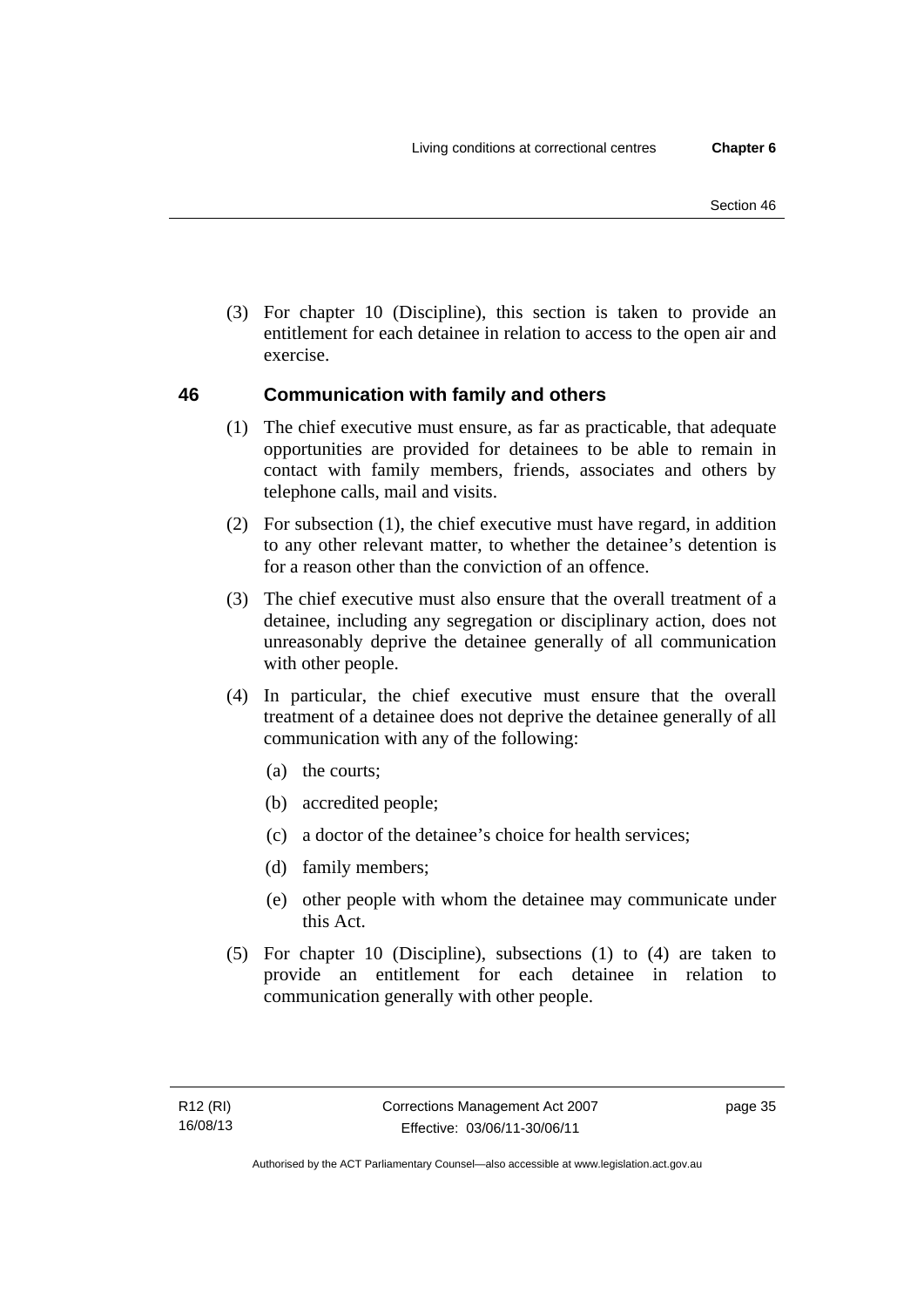- (6) However, this section is subject to the following:
	- (a) section 47 (Telephone calls);
	- (b) section 48 (Mail);
	- (c) section 49 (Visits by family members etc);
	- (d) section 50 (Contact with accredited people).

#### **47 Telephone calls**

- (1) The chief executive must ensure that each correctional centre has telephone facilities for detainees to make and receive telephone calls.
- (2) A detainee may make at least—
	- (a) 1 telephone call on admission to a correctional centre; and
	- (b) 1 telephone call each week to a family member.

*Note Family member* is defined in the dictionary.

- (3) A detainee may also make and receive further telephone calls for necessary contact with a family member, friend or someone else.
- (4) A detainee who makes a telephone call mentioned in subsection (2) or (3) must pay for the call if the chief executive believes, on reasonable grounds, that is appropriate.

#### **Example**

if the detainee can afford to pay for the call

- *Note* An example is part of the Act, is not exhaustive and may extend, but does not limit, the meaning of the provision in which it appears (see Legislation Act, s 126 and s 132).
- (5) For chapter 10 (Discipline), subsections (2) and (3) are taken to provide entitlements for each detainee in relation to telephone calls.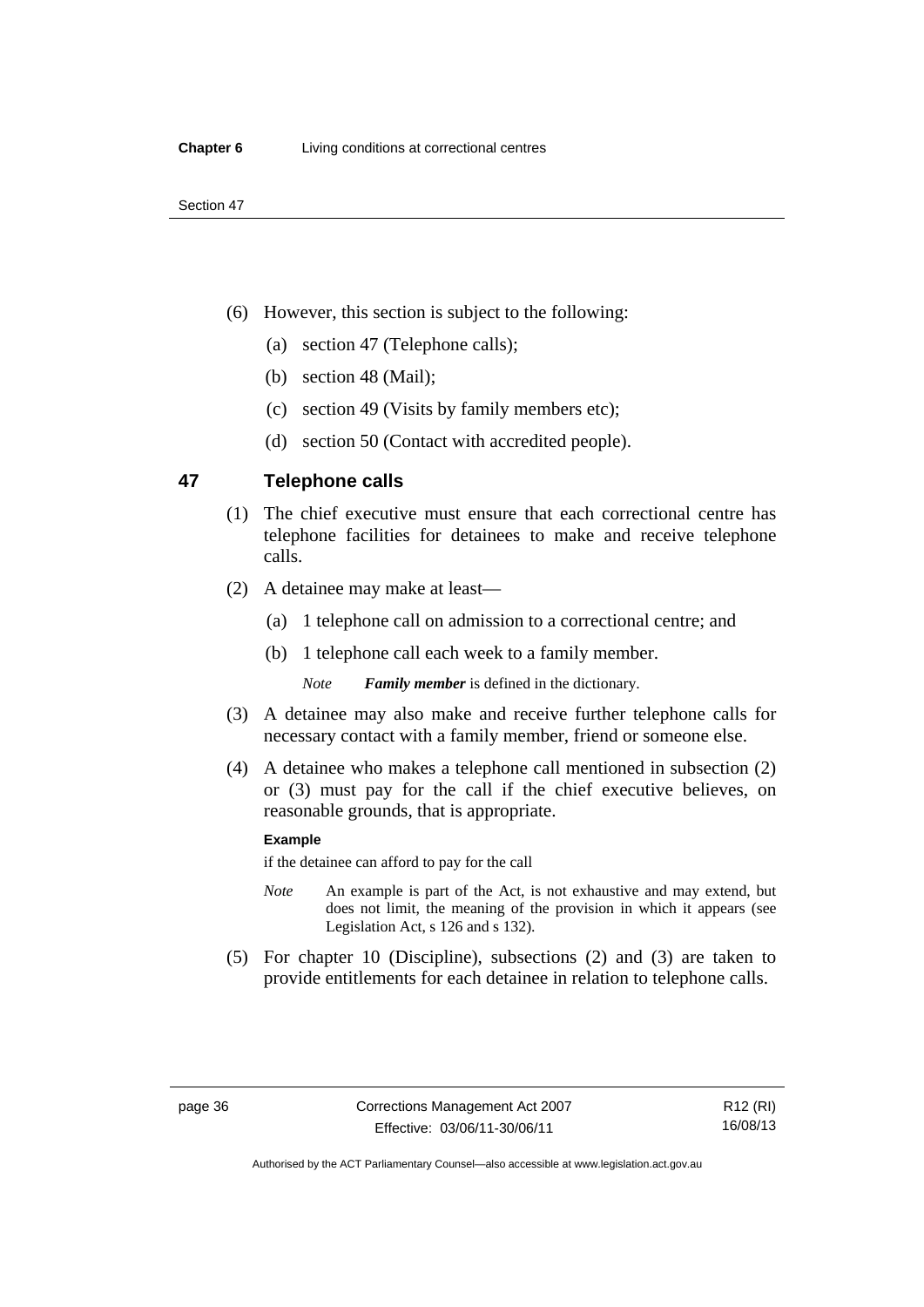- (6) However, the chief executive may give directions denying or limiting the use of a telephone by a detainee for a call mentioned in subsection (2) or (3) if the chief executive suspects, on reasonable grounds, that the call may—
	- (a) undermine security or good order at a correctional centre; or
	- (b) revictimise a victim; or
	- (c) circumvent any process for investigating complaints or reviewing decisions under this Act; or
	- (d) have the purpose of causing community distress.

#### **Example—par (d)**

Mr F was imprisoned for intentionally inflicting grievous bodily harm against his former wife. He had been convicted previously of domestic violence offences. He believes he has a right to assault his former wife and advocates the matter is private. Mr F believes that organisations that support victims of domestic violence are a social evil. He begins to use telephone calls to his brother to organise him into inciting violence against organisations advocating women's rights. Following complaints from the organisations, the chief executive denies phone calls between Mr F and his brother.

- (7) Also, subsections (2) and (3) are subject to—
	- (a) section 103 (Monitoring telephone calls etc); and
	- (b) any operating procedure mentioned in subsection (8).
- (8) An operating procedure may include provision regulating the following in relation to detainees' telephone calls:
	- (a) the times for making or receiving calls;
	- (b) the frequency and length of calls;
	- (c) arrangements for payment for the cost of calls made.

#### **48 Mail**

 (1) The chief executive must ensure, as far as practicable, that detainees can send and receive as much mail as they wish.

| R12 (RI) | Corrections Management Act 2007 | page 37 |
|----------|---------------------------------|---------|
| 16/08/13 | Effective: 03/06/11-30/06/11    |         |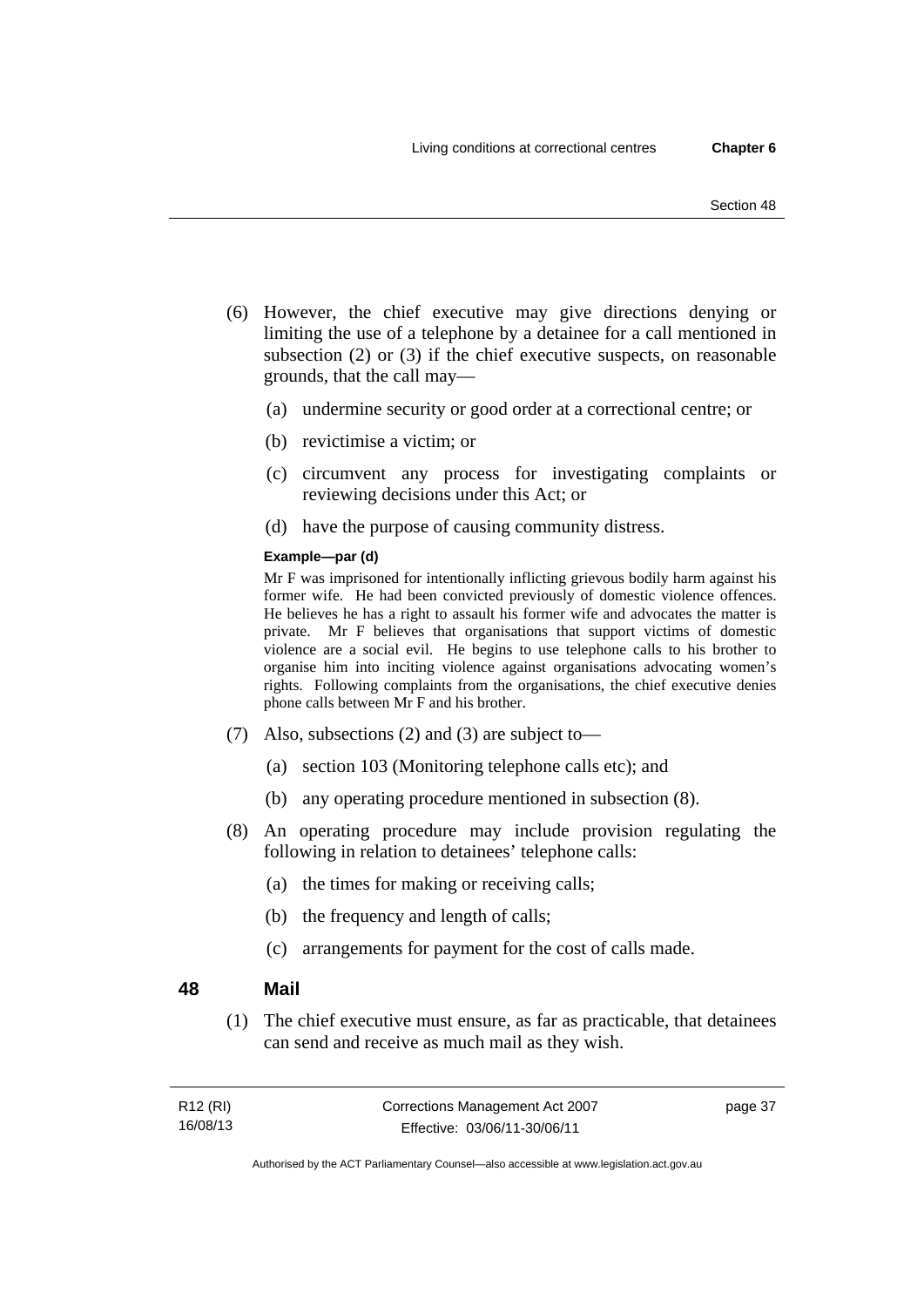- (2) However, a detainee may send mail to, and receive mail from, a person only if the person is nominated by the detainee by written notice given to the chief executive.
- (3) A detainee who sends mail must pay for the cost of any writing and other material, and postage, for the mail if the chief executive believes, on reasonable grounds, that is appropriate.

#### **Example**

if the detainee can afford to pay for the material and postage

- *Note* An example is part of the Act, is not exhaustive and may extend, but does not limit, the meaning of the provision in which it appears (see Legislation Act, s 126 and s 132).
- (4) For chapter 10 (Discipline), subsection (2) is taken to provide an entitlement for each detainee in relation to mail.
- (5) However, the chief executive may give directions denying or limiting the sending or receiving of an item of mail by a detainee if the chief executive suspects, on reasonable grounds, that it may—
	- (a) undermine security or good order at a correctional centre; or
	- (b) revictimise a victim; or
	- (c) circumvent any process for investigating complaints or reviewing decisions under this Act; or
	- (d) have the purpose of causing community distress.

#### **Example—par (d)**

AW was convicted of murdering her parents with a view to obtaining an inheritance. The W family are well known in the community and family members had actively campaigned for a higher sentence for AW. AW began writing inflammatory letters to her relatives and friends of her parents. Having received complaints about the letters from family members, the chief executive denies AW from sending further letters to family members who had complained about the letters.

- (6) Also, subsections (1) and (2) are subject to—
	- (a) section 104 (Monitoring ordinary mail); and

Authorised by the ACT Parliamentary Counsel—also accessible at www.legislation.act.gov.au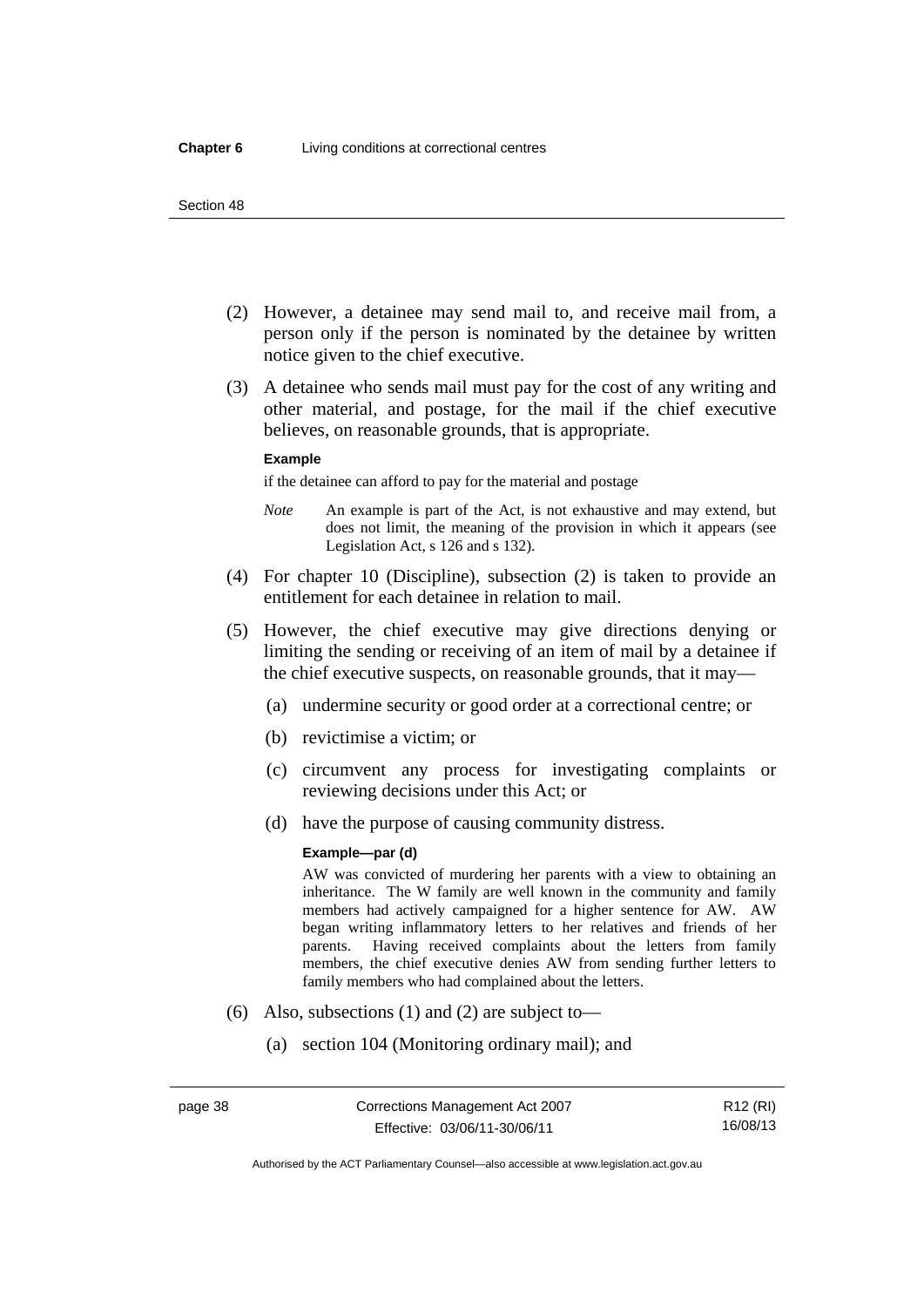- (b) section 105 (Monitoring protected mail); and
- (c) any operating procedure mentioned in subsection (7).
- (7) An operating procedure may include provision regulating the following in relation to detainees' mail:
	- (a) the way mail is sent or received;
	- (b) the provision of writing and other material for sending mail;
	- (c) arrangements for payment for the cost of the material and postage.

# **49 Visits by family members etc**

 (1) The chief executive must ensure that each correctional centre has suitable facilities for detainees to receive visits from family members and other people.

#### **Example of non-family member visitor**

a person who is a long-term friend or a friend who normally lives with the detainee

- *Note* An example is part of the Act, is not exhaustive and may extend, but does not limit, the meaning of the provision in which it appears (see Legislation Act, s 126 and s 132).
- (2) A detainee may have at least 1 visit, of at least 30 minutes, each week by a family member.

*Note Family member* is defined in the dictionary.

- (3) For chapter 10 (Discipline), subsection (2) is taken to provide an entitlement for each detainee in relation to visits by family members.
- (4) However, the chief executive may give directions denying or limiting a visit mentioned in subsection (1) if the chief executive suspects, on reasonable grounds, that the visit may—
	- (a) undermine security or good order at a correctional centre; or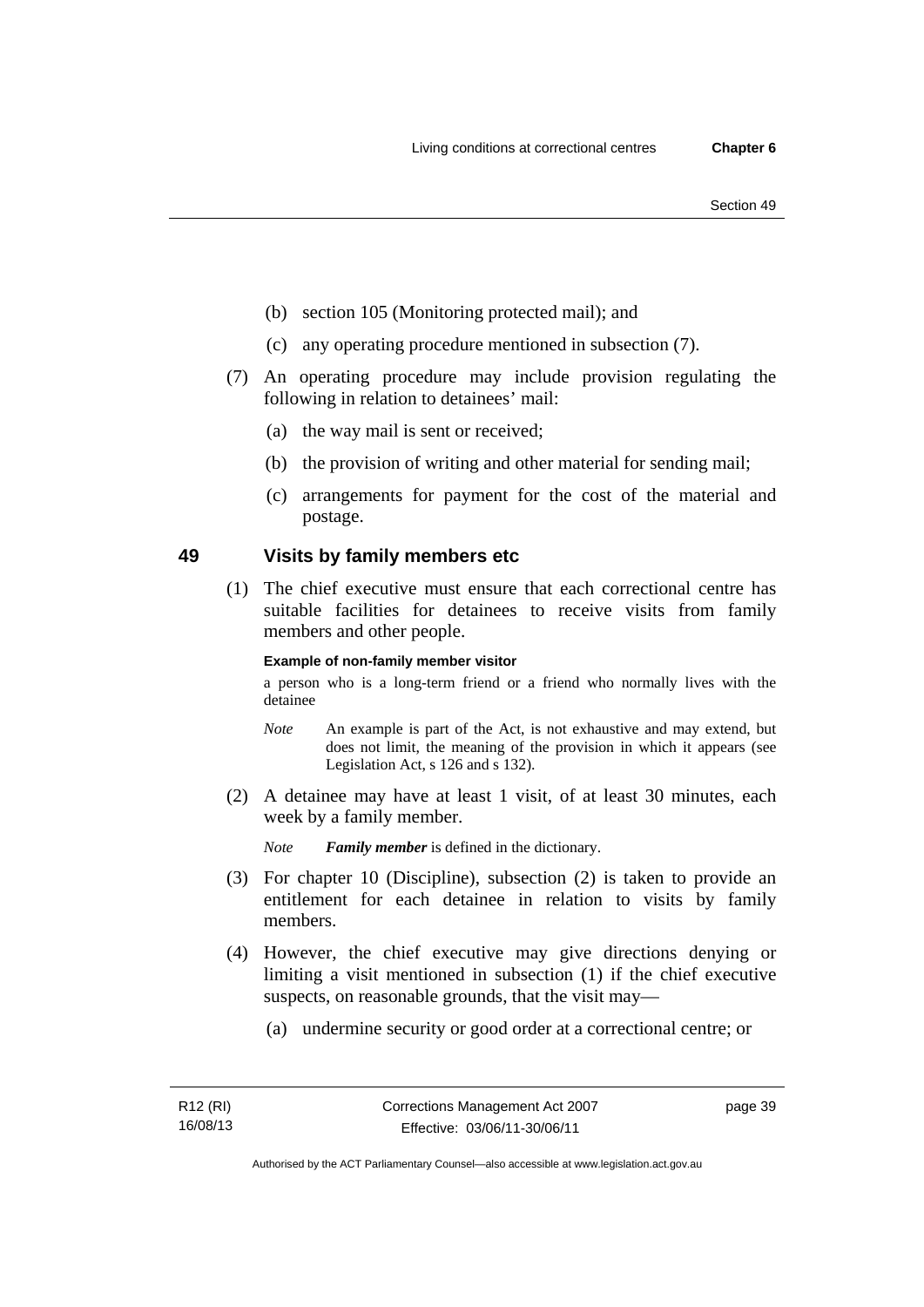- (b) revictimise a victim; or
- (c) circumvent any process for investigating complaints or reviewing decisions under this Act; or
- (d) have the purpose of causing community distress.

#### **Example—par (d)**

Mr J is convicted of numerous serious sexual offences against young girls. He begins to write letters to various public figures, including journalists, stating that his crimes were motivated by a love for the children and that he intends to change his name to that of one of his victims. He makes arrangements for a visit by a journalist for a story about why he wants to change his name. The chief executive may deny the visit on the ground that it may cause community distress.

(5) Also, this section is subject to section 143 (Visiting conditions).

#### **50 Contact with accredited people**

 (1) The chief executive must ensure that a detainee has adequate opportunities for contact with an accredited person, whether by telephone or mail or by a visit by an accredited person.

*Note Accredited person* is defined in the dictionary.

- (2) For chapter 10 (Discipline), subsection (1) is taken to provide an entitlement for each detainee in relation to contact with an accredited person.
- (3) However, the chief executive may give directions denying or limiting a detainee's contact with an accredited person if the chief executive suspects, on reasonable grounds, that the contact may—
	- (a) undermine security or good order at a correctional centre; or
	- (b) circumvent any process for investigating complaints or reviewing decisions under this Act.
- (4) Also, this section is subject to section 143 (Visiting conditions).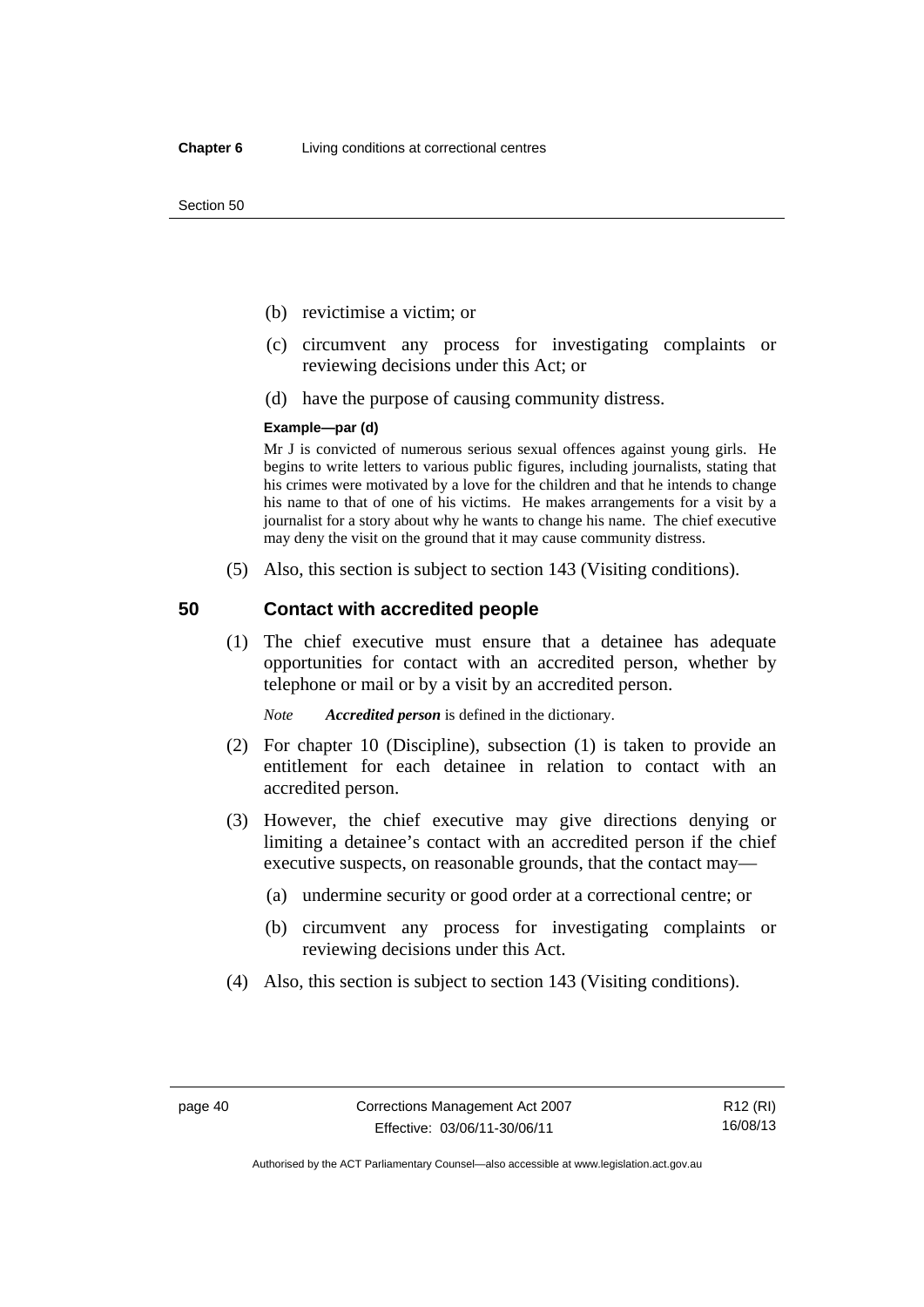# **51 Visits—protected communications**

The chief executive must not listen to, or record, a communication at a visit between a detainee and any of the following people:

- (a) a lawyer representing the detainee;
- (b) an official visitor;
- (c) the human rights commissioner;
- (d) the public advocate;
- (e) the ombudsman;
- (f) a person prescribed by regulation.
- *Note 1* Electronic communications between a detainee and a person mentioned in this section must not be monitored, see s 103.
- *Note 2* For restrictions on monitoring mail between a detainee and a person mentioned in this section, see s 105.

# **52 News and educational services**

- (1) The chief executive must ensure, as far as practicable, that detainees have reasonable access to—
	- (a) newspapers, radio and television broadcasts and other mass media (including the internet) for news and information; and
	- (b) a library or library service.
- (2) The chief executive may, as part of a detainee's case management plan, approve a detainee participating in academic, vocational or cultural education or training if satisfied it would benefit the detainee in any of the following ways:
	- (a) by providing the detainee with suitable vocational skills;
	- (b) by promoting the detainee's rehabilitation or reintegration into society;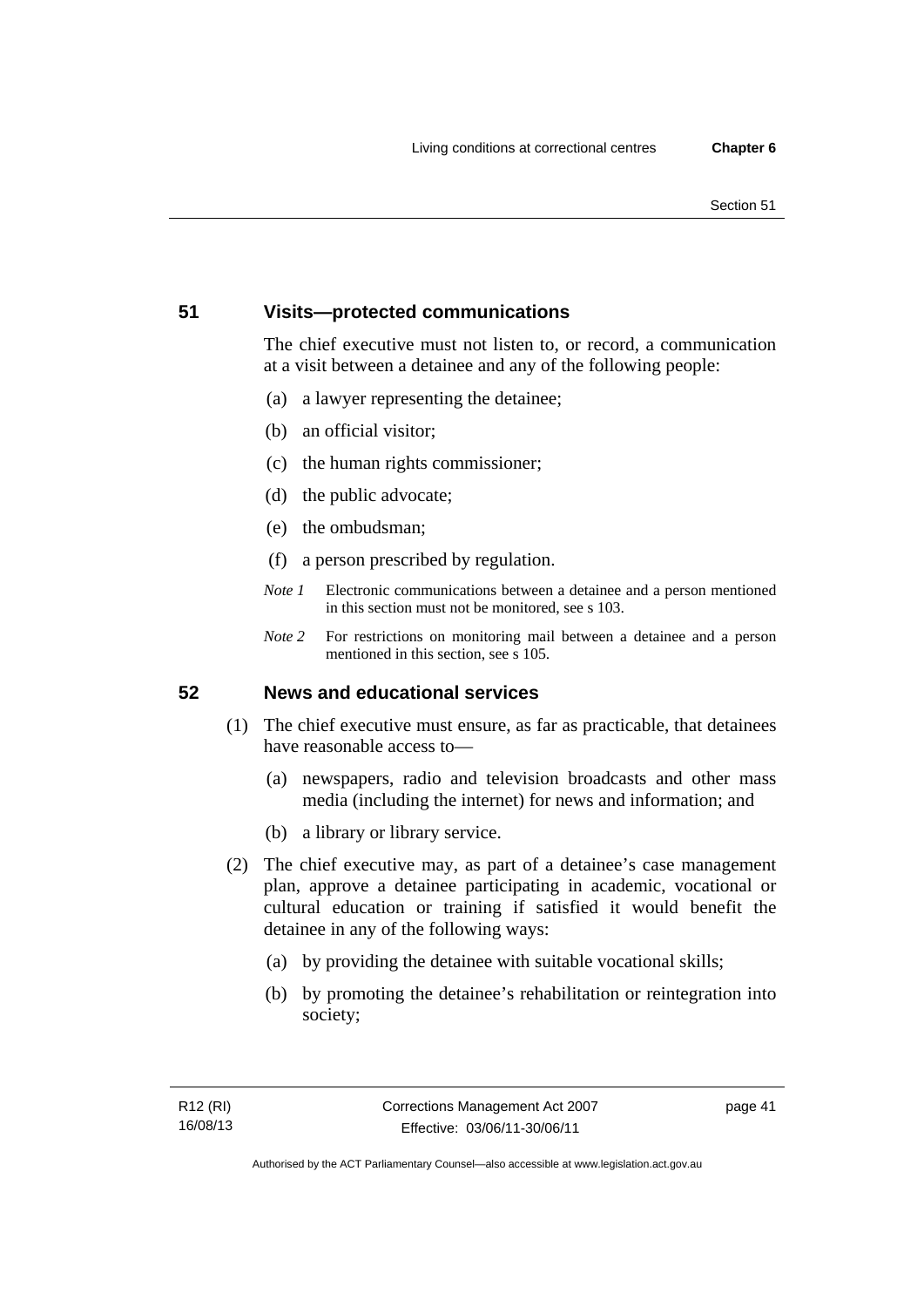- (c) by contributing satisfactorily to the detainee's personal development.
- (3) For chapter 10 (Discipline), participation in education or training approved under subsection (2) is taken to be an entitlement for the detainee.

#### **53 Health care**

- (1) The chief executive must ensure that—
	- (a) detainees have a standard of health care equivalent to that available to other people in the ACT; and
	- (b) arrangements are made to ensure the provision of appropriate health services for detainees; and
	- (c) conditions in detention promote the health and wellbeing of detainees; and
	- (d) as far as practicable, detainees are not exposed to risks of infection.
- (2) In particular, the chief executive must ensure that detainees have access to—
	- (a) regular health checks; and
	- (b) timely treatment where necessary, particularly in urgent circumstances; and
	- (c) hospital care where necessary; and
	- (d) as far as practicable—
		- (i) specialist health services from health practitioners; and
		- (ii) necessary health care programs, including rehabilitation programs.
- (3) For chapter 10 (Discipline), subsections (1) and (2) are taken to provide an entitlement for each detainee in relation to health care.

R12 (RI) 16/08/13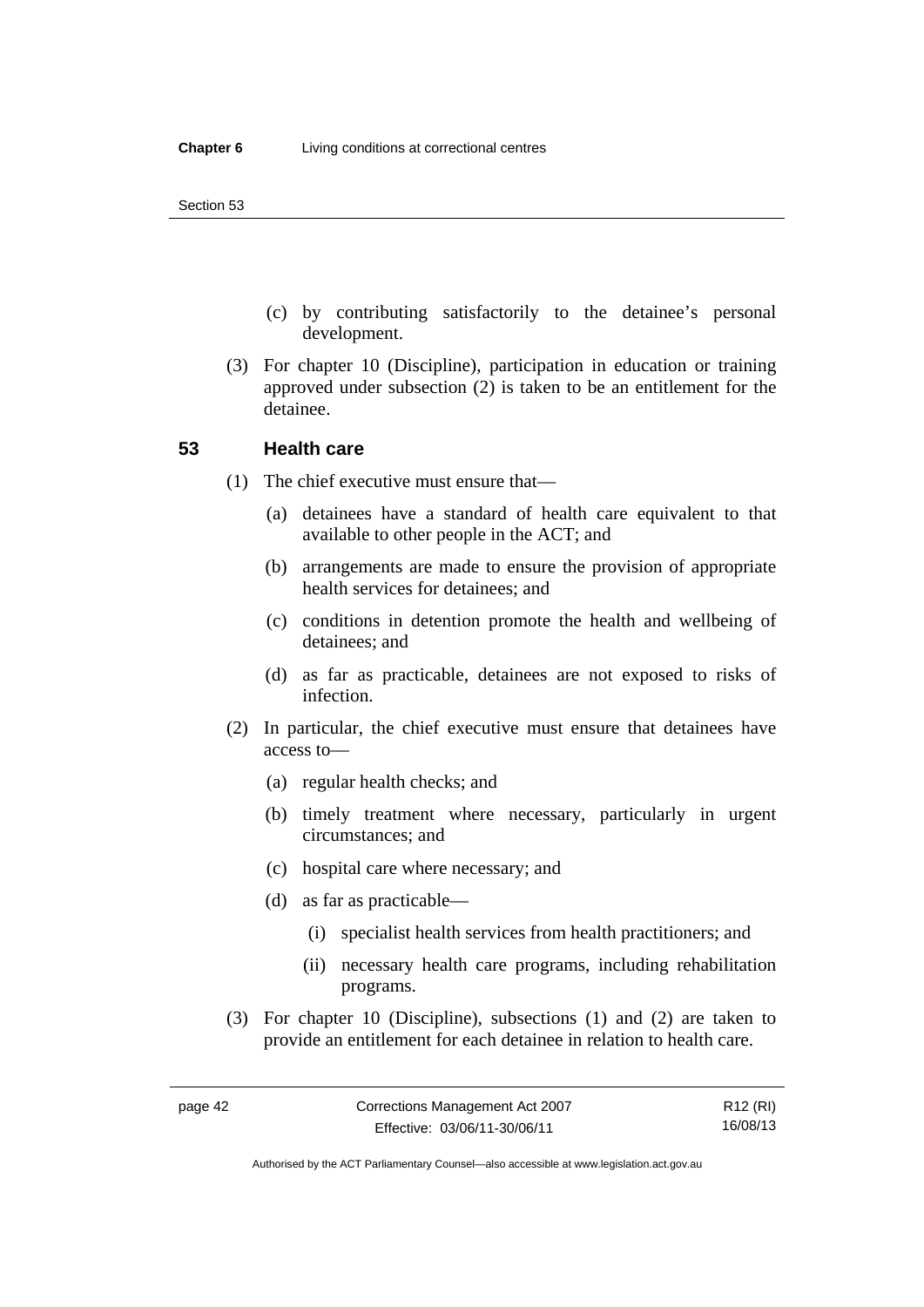- (4) A regulation may make provision in relation to health services for detainees, including provision about the following:
	- (a) the appointment of health practitioners for this Act;
	- (b) the provision of health service clinics for detainees;
	- (c) appointments for detainees with health practitioners;
	- (d) rehabilitation for detainees who suffer personal injury arising out of or in the course of their detention;
	- (e) security arrangements for detainees visiting health practitioners or health facilities, particularly outside correctional centres.
- (5) For chapter 10 (Discipline), a detainee's entitlement in relation to health care includes anything expressed to be an entitlement in a regulation made for subsection (4).

# **54 Transfers to health facilities**

 (1) The chief executive may direct that a detainee be transferred to a health facility at a correctional centre, or outside a correctional centre, if the chief executive believes, on reasonable grounds, that is necessary or desirable for the detainee to receive health services at the facility.

*Note Health facility* is defined in the dictionary.

- (2) The chief executive must have regard to the advice of a doctor appointed under section 21 (Doctors—health service appointments) when considering whether to make a direction under subsection  $(1)$ .
- (3) The chief executive may direct an escort officer to escort the detainee to or from the health facility, or while at the facility.
- (4) The detainee may be discharged from the health facility only if—
	- (a) the health practitioner in charge of the detainee's care approves the discharge; or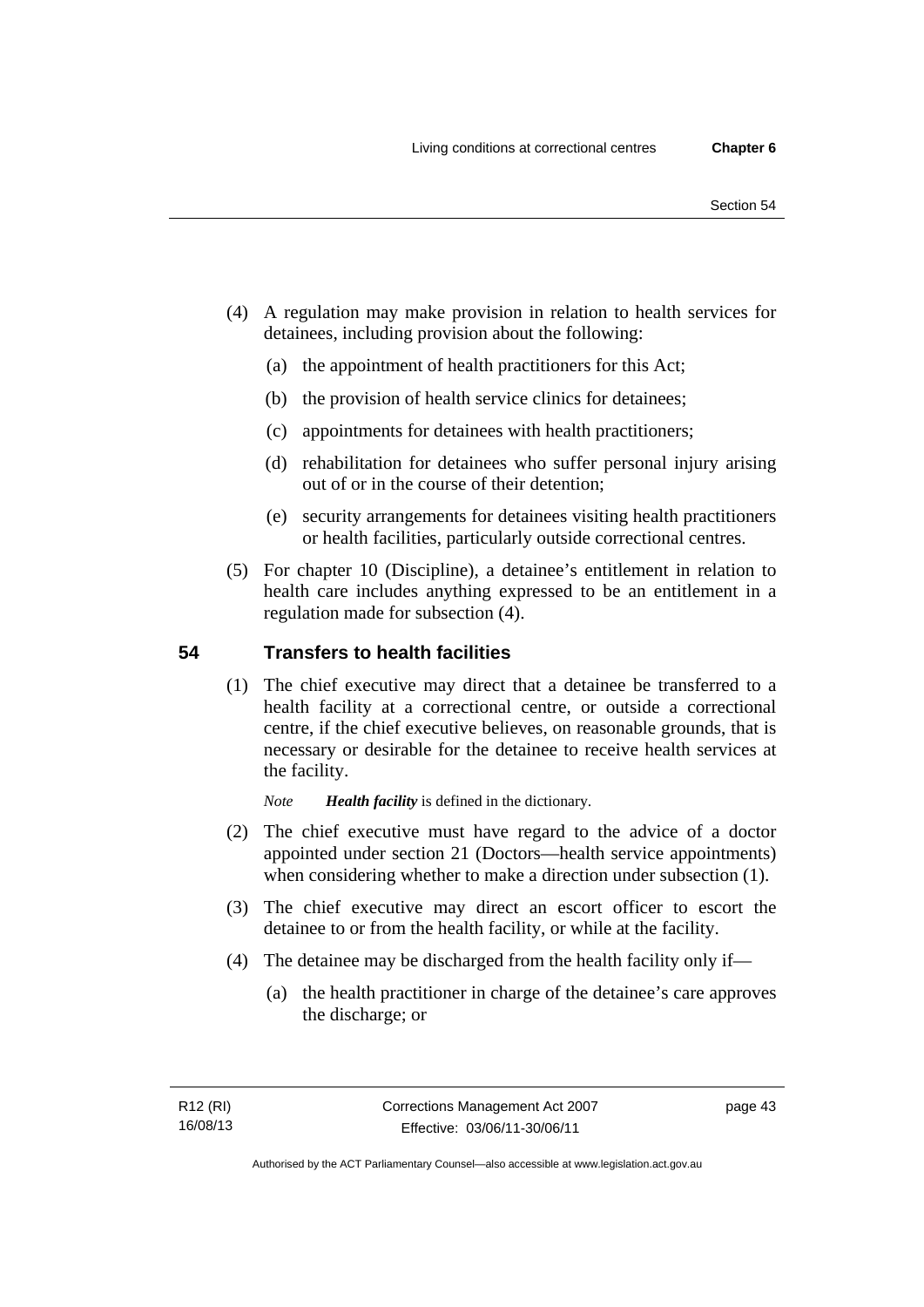(b) the chief executive directs that the detainee be removed from the facility.

#### **Example of direction for removal of detainee from health facility**

where the detainee is a danger to the safety of people at the facility

- *Note* An example is part of the Act, is not exhaustive and may extend, but does not limit, the meaning of the provision in which it appears (see Legislation Act, s 126 and s 132).
- (5) The chief executive may give a direction for ensuring that a detainee discharged from a health facility under this section is returned to a correctional centre stated in the direction.
- (6) For chapter 10 (Discipline), this section is taken to provide an entitlement for each detainee in relation to health care.

# **55 Religious, spiritual and cultural needs**

 (1) The chief executive must ensure, as far as practicable, that provision is made at correctional centres for the religious, spiritual and cultural needs of detainees.

#### **Examples of religious, spiritual or cultural needs**

- 1 observances and practices relating to religious or spiritual beliefs, including indigenous spiritual beliefs
- 2 observances or practices arising because a person belongs to a particular culture
- *Note* An example is part of the Act, is not exhaustive and may extend, but does not limit, the meaning of the provision in which it appears (see Legislation Act, s 126 and s 132).
- (2) In particular, the chief executive must ensure, as far as practicable, that detainees have reasonable access to—
	- (a) ministers of religion and other people with standing in a particular culture whom detainees wish to see for religious, spiritual or cultural purposes; and
	- (b) religious services at the correctional centre; and

Authorised by the ACT Parliamentary Counsel—also accessible at www.legislation.act.gov.au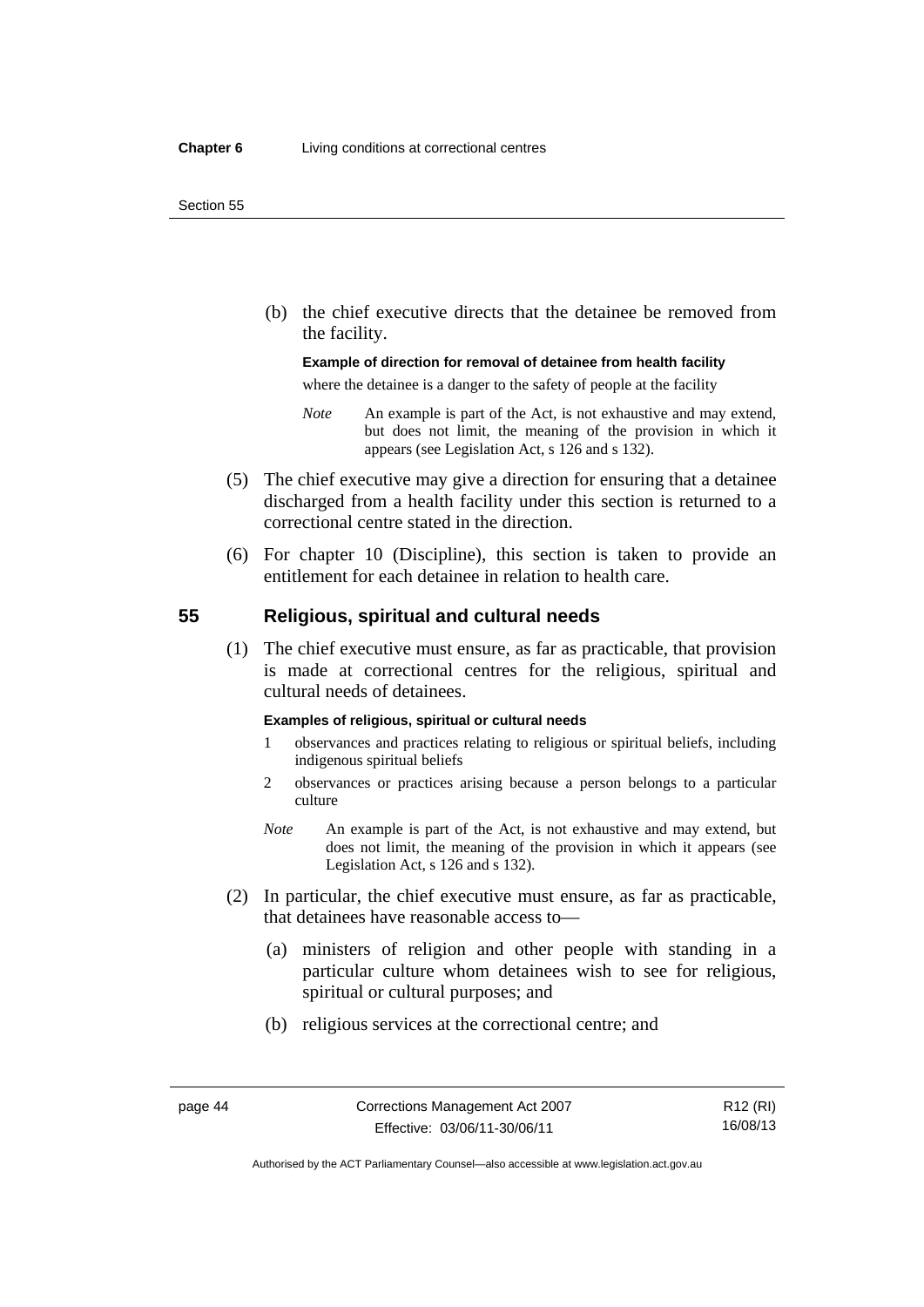- (c) books and other articles associated with their religious, spiritual or cultural practices.
- (3) However, the chief executive may give directions denying or limiting a detainee's access under subsection (1) or (2) if the chief executive suspects, on reasonable grounds, that it may—
	- (a) undermine security or good order at a correctional centre; or
	- (b) revictimise a victim; or
	- (c) circumvent any process for investigating complaints or reviewing decisions under this Act; or
	- (d) cause community distress.
- (4) A detainee must not be required to receive a visit from anyone representing a particular religion, spiritual belief or culture, or attend any related service or practice, if the detainee does not wish to do so.
- (5) For chapter 10 (Discipline), subsections (1) and (2) are taken to provide an entitlement for each detainee in relation to religious observance.
- (6) In this section:

*minister of religion* means—

- (a) a person registered under the *Marriage Act 1961* (Cwlth), part 4.1 (Authorised celebrants); or
- (b) a person prescribed by regulation.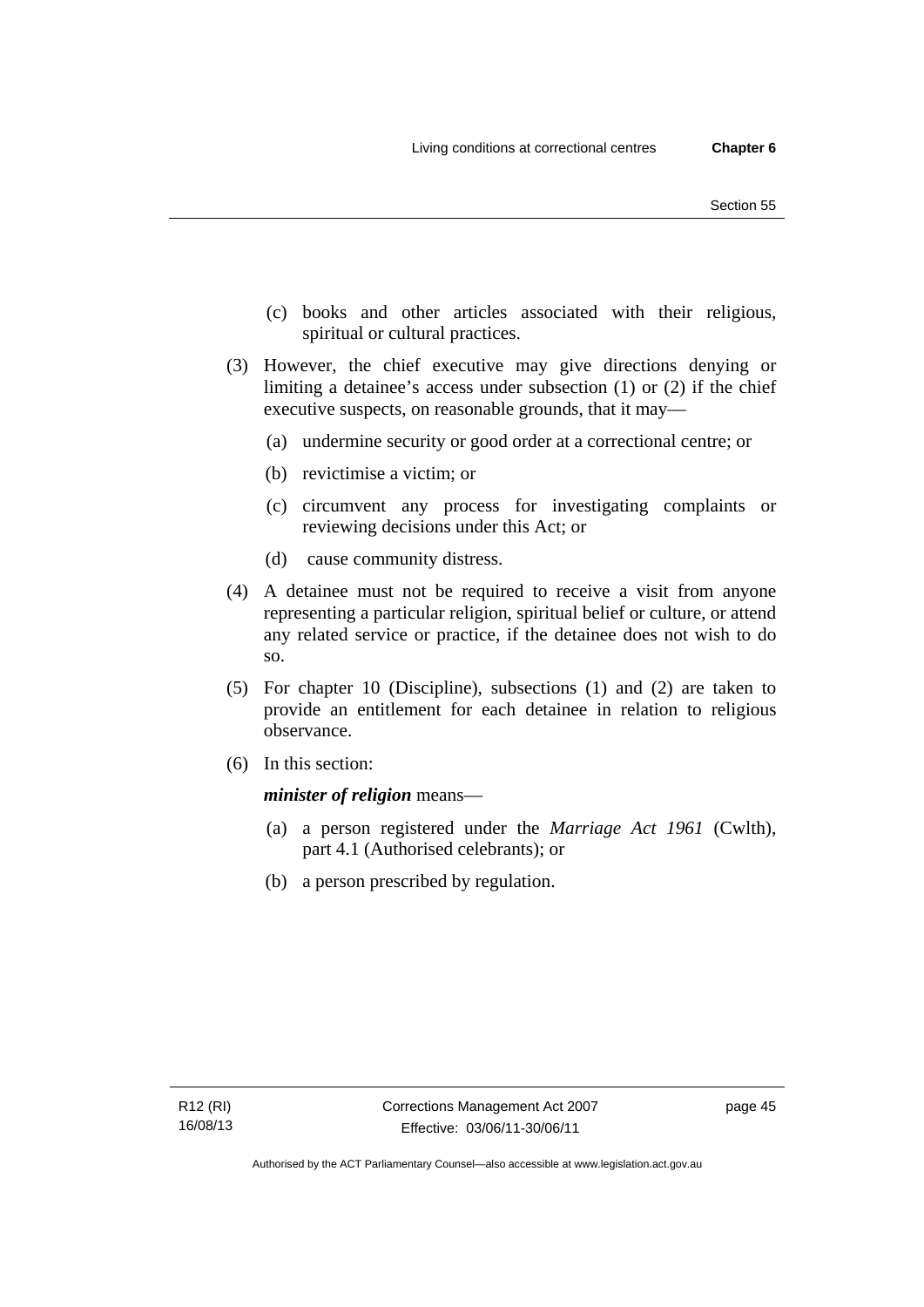# **Chapter 7 Inspection of correctional centres**

#### **56 Independent inspections**

- (1) This section applies to each of the following:
	- (a) a judge;
	- (b) a magistrate;
	- (c) a member of the Legislative Assembly;
	- (d) the human rights commissioner;
	- (e) the ombudsman.
- (2) A person mentioned in subsection (1) may, at any reasonable time, enter and inspect—
	- (a) a correctional centre; or
	- (b) a place outside a correctional centre where a detainee is, or has been, directed to work or participate in an activity.

#### **Example of time that would not be reasonable**

a time that would hinder a search at a correctional centre

*Note* An example is part of the Act, is not exhaustive and may extend, but does not limit, the meaning of the provision in which it appears (see Legislation Act, s 126 and s 132).

#### **57 Official visitors—appointment**

- (1) The Minister must appoint at least 1 official visitor.
- (2) The Minister may appoint a person as an official visitor only if satisfied the person has suitable qualifications or experience to exercise the functions of an official visitor.
- (3) The Minister must not appoint a public employee as an official visitor.

R12 (RI) 16/08/13

Authorised by the ACT Parliamentary Counsel—also accessible at www.legislation.act.gov.au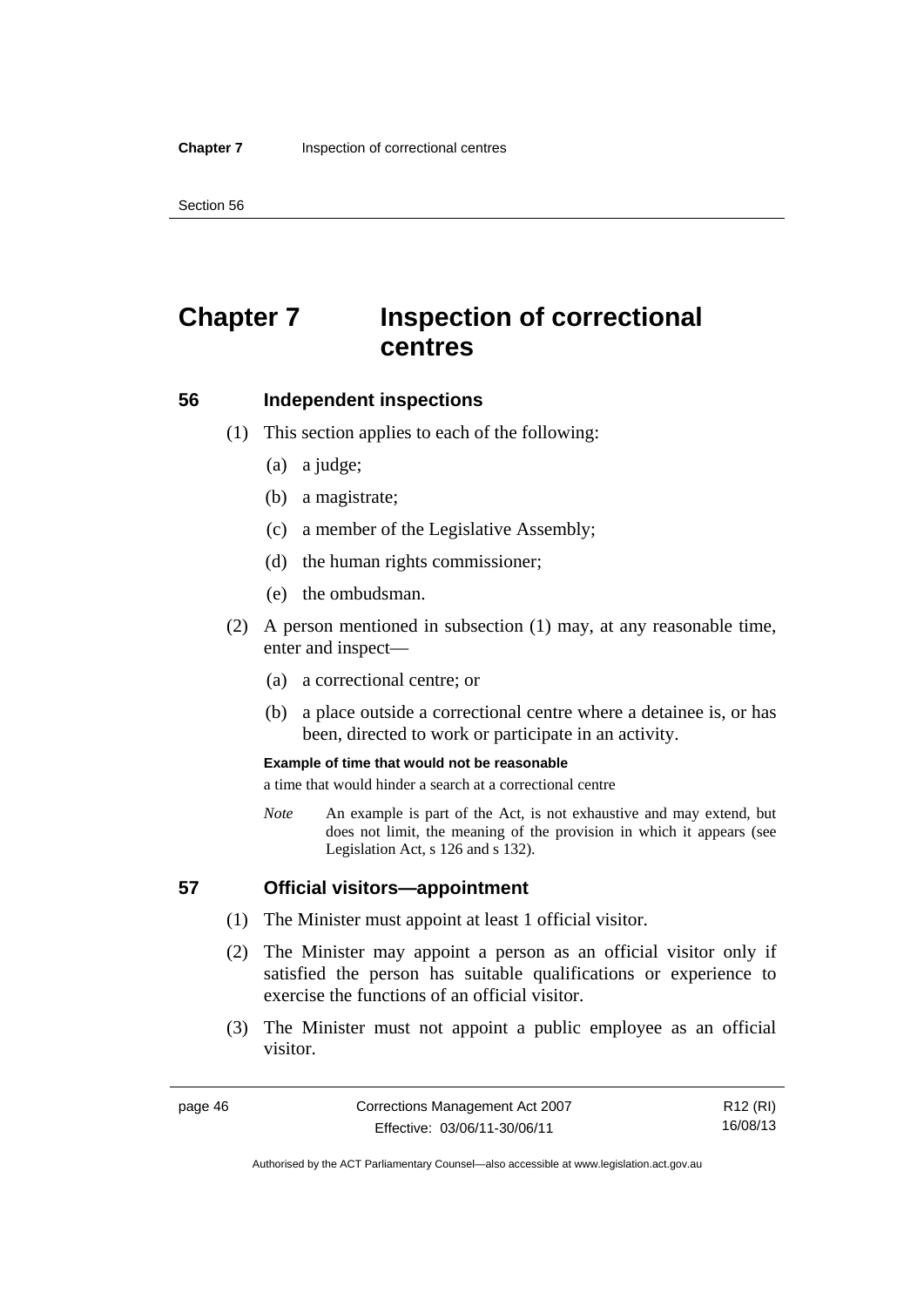- (4) An appointment of an official visitor must be for not longer than 3 years.
- (5) The conditions of appointment of an official visitor are the conditions agreed between the Minister and the member, subject to any determination under the *Remuneration Tribunal Act 1995*.
	- *Note 1* For the making of appointments (including acting appointments), see the Legislation Act, pt 19.3.
	- *Note 2* Certain Ministerial appointments require consultation with an Assembly committee and are disallowable (see Legislation Act, div 19.3.3).
	- *Note 3* A person may be reappointed to a position if the person is eligible to be appointed to the position (see Legislation Act, s 208 and dict, pt 1, def *appoint*).

# **58 Official visitors—functions**

- (1) An official visitor's functions are—
	- (a) to inspect correctional centres and places outside correctional centres where detainees are, or have been, directed to work or participate in an activity; and
	- (b) to exercise any other function given to an official visitor under this Act or another territory law.
- (2) For subsection (1), an official visitor—
	- (a) must visit each correctional centre in accordance with the conditions of the official visitor's appointment; and
	- (b) may visit a place outside a correctional centre where a detainee is, or has been, directed to work or participate in an activity; and
	- (c) may, at any reasonable time, enter a correctional centre or a place mentioned in paragraph (b).

**Example of time that would not be reasonable** 

a time that would hinder a search at a correctional centre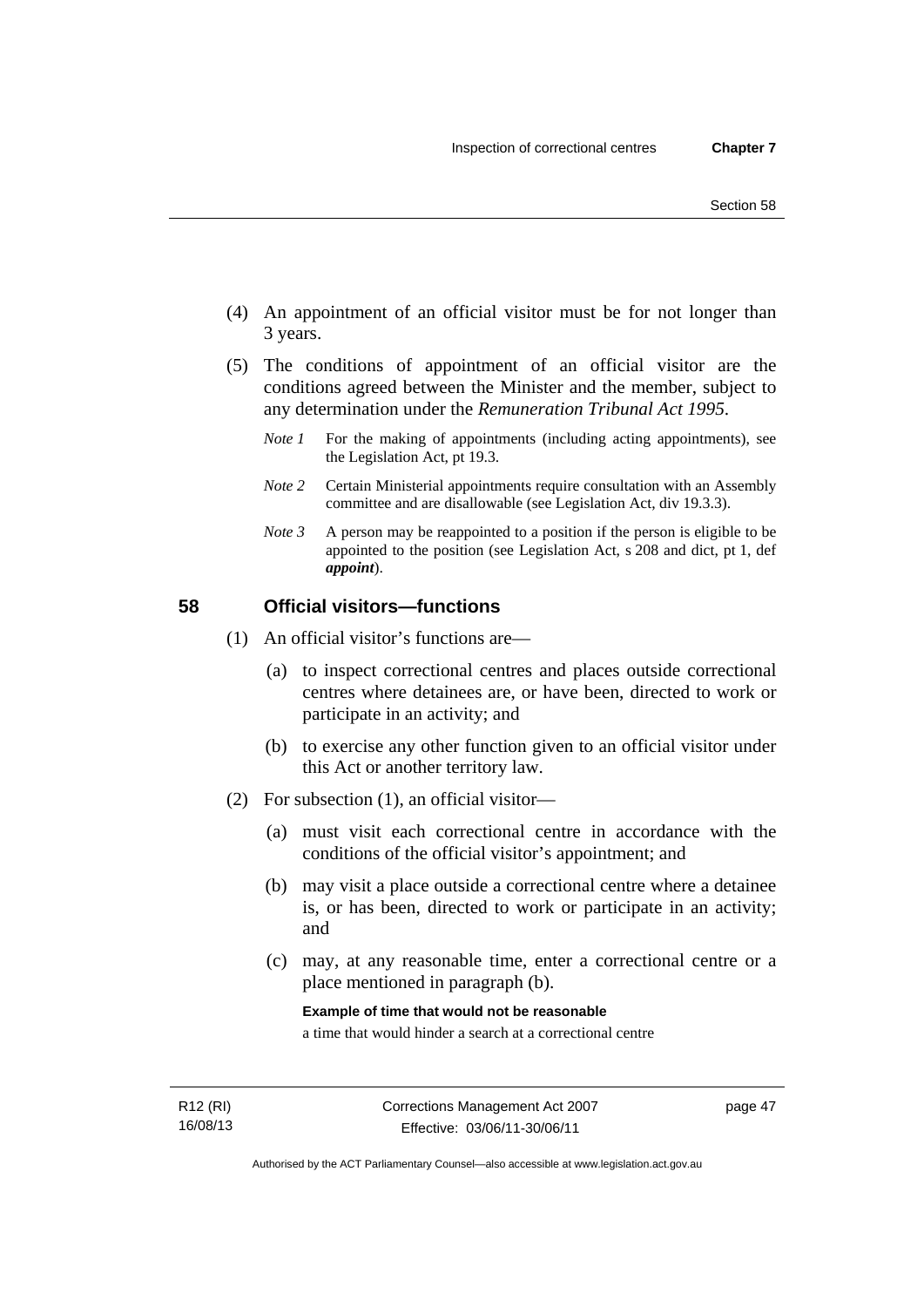- *Note* An example is part of the Act, is not exhaustive and may extend, but does not limit, the meaning of the provision in which it appears (see Legislation Act, s 126 and s 132).
- (3) If an official visitor believes, on reasonable grounds, that the detention of a detainee (including any aspect of the treatment, living conditions, work or activities of the detainee) is not in accordance with this Act, the official visitor must report that belief to the Minister in writing.
- (4) A corrections officer must give an official visitor any reasonable help the official visitor asks for to exercise the official visitor's functions.

# **59 Complaints to official visitors**

- (1) A detainee may complain to an official visitor about any aspect of the detainee's detention or treatment in detention, including—
	- (a) the operation of a correctional centre where the detainee is detained; or
	- (b) conditions, or work or activities provided, at a place where the detainee is, or has been, directed to work or participate in an activity.
- (2) The chief executive must ensure that an official visitor is told as soon as practicable about any detainee who has told a corrections officer that the detainee wants to see an official visitor.
- (3) A detainee is not required to explain to the chief executive or a corrections officer why the detainee may want to see an official visitor.

# **60 Investigation etc by official visitors**

 (1) An official visitor must investigate each complaint made under section 59 unless the official visitor believes, on reasonable grounds, that the complaint is frivolous or vexatious.

R12 (RI) 16/08/13

Authorised by the ACT Parliamentary Counsel—also accessible at www.legislation.act.gov.au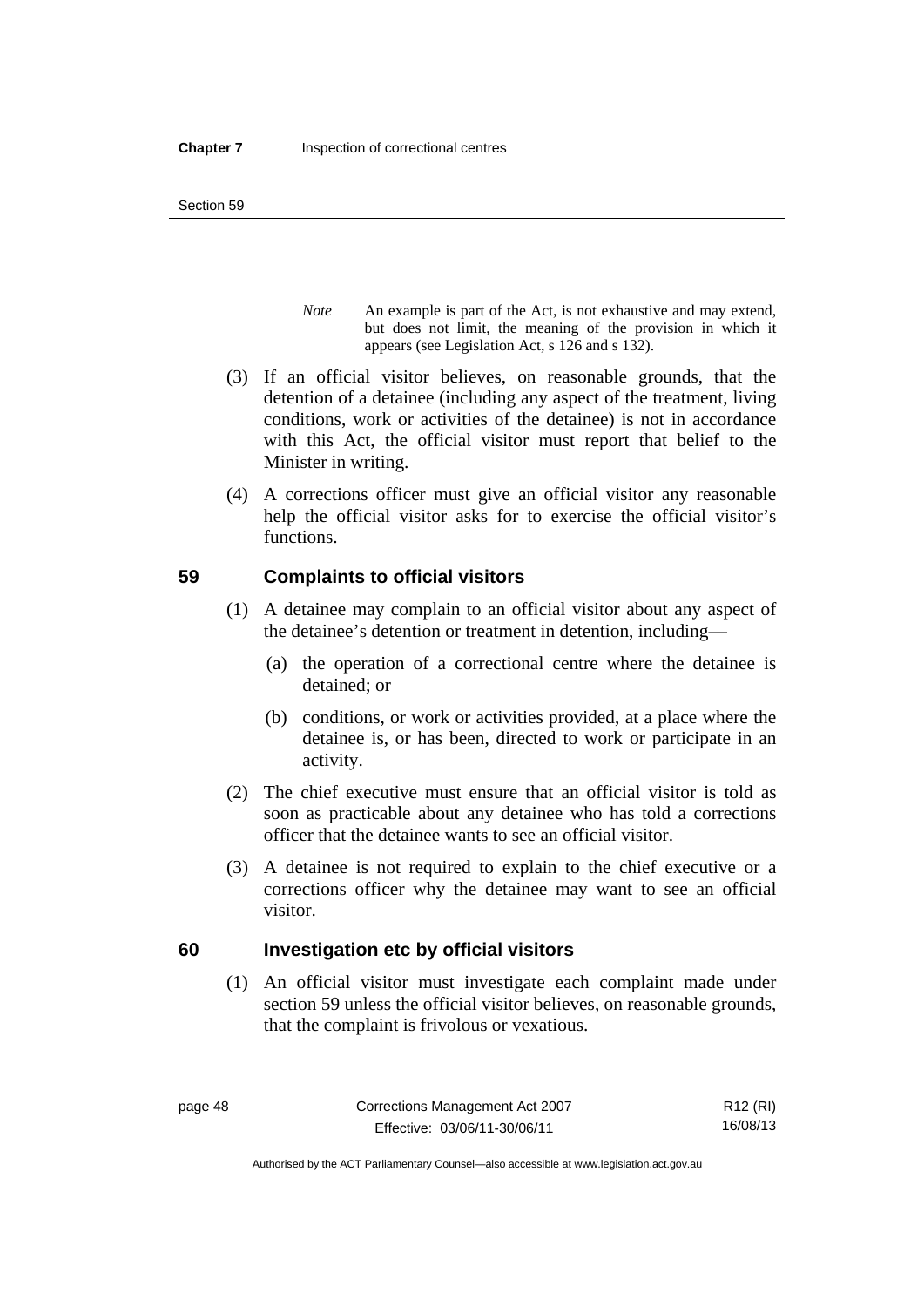- (2) An official visitor may—
	- (a) make a recommendation about the complaint to the chief executive; or
	- (b) if the official visitor considers it is appropriate, give the Minister a report about any complaint or investigation.
- (3) As soon as practicable after the end of each quarter, an official visitor must give the Minister a written report for the quarter summarising—
	- (a) the number and kinds of complaints received by the official visitor; and
	- (b) the number and kinds of complaints investigated by the official visitor; and
	- (c) the outcomes of investigations of complaints.
	- *Note* For the meaning of *quarter*, see the Legislation Act, dict, pt 1.
- (4) The quarterly report may include comments by the official visitor about anything in relation to a complaint or investigation to which the report applies.

#### **61 Official visitors—ending appointments**

- (1) The Minister may end the appointment of an official visitor—
	- (a) if the official visitor contravenes a territory law; or
	- (b) for misbehaviour; or
	- (c) if the official visitor becomes bankrupt or personally insolvent; or

*Note Bankrupt or personally insolvent*—see the Legislation Act, dictionary, pt 1.

 (d) if the official visitor is convicted or found guilty, in the ACT, of an offence punishable by imprisonment for at least 1 year; or

| R12 (RI) | Corrections Management Act 2007 | page 49 |
|----------|---------------------------------|---------|
| 16/08/13 | Effective: 03/06/11-30/06/11    |         |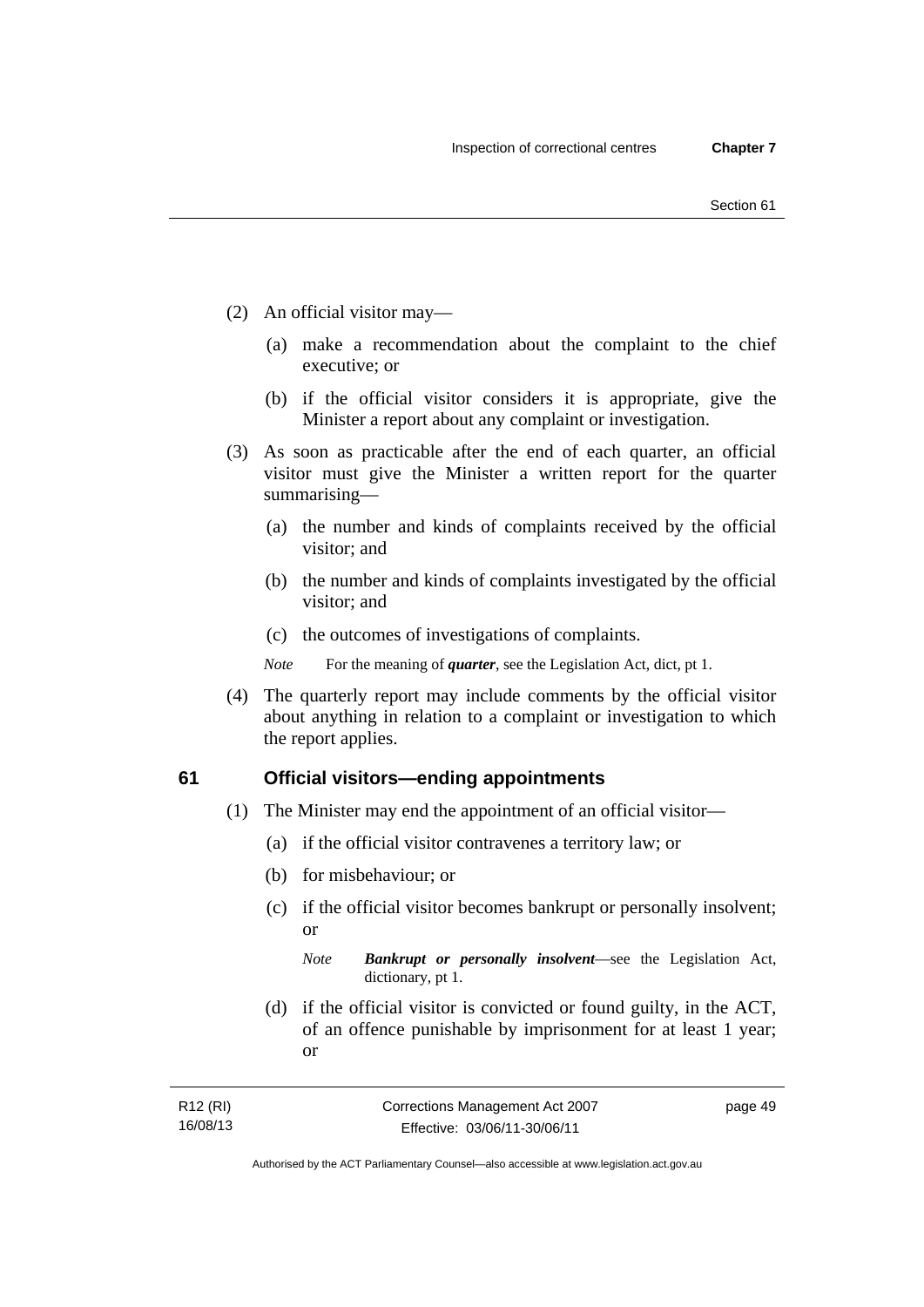- (e) if the official visitor is convicted or found guilty, outside the ACT, in Australia or elsewhere, of an offence that, if it had been committed in the ACT, would be punishable by imprisonment for at least 1 year; or
- (f) if the official visitor fails to visit a correctional centre in accordance with the conditions of the official visitor's appointment without the Minister's approval; or
- (g) for physical or mental incapacity, if the incapacity substantially affects the exercise of the official visitor's functions.
- (2) An official visitor's appointment ends if the person becomes a public employee.
	- *Note 1* A public employee must not be appointed as an official visitor (see s 57 (3)).
	- *Note 2* A person's appointment also ends if the person resigns (see Legislation Act, s 210).

#### **62 Relationship with other inspection laws**

- (1) This Act must be construed and administered in a way that is consistent with an inspection law unless the contrary intention appears from this Act or that law.
- (2) This Act is taken to be consistent with an inspection law to the extent that it is capable of operating concurrently with that law.
- (3) The chief executive may make arrangements with a person responsible for the exercise of functions under an inspection law to ensure, as far as practicable, the safety of an inspector (however described) or anyone else affected by the exercise of the function in relation to a detainee or correctional centre.
- (4) A person exercising a function under an inspection law in relation to a detainee or correctional centre must exercise the function in accordance with any direction by the chief executive in relation to—
	- (a) the safety of anyone at the correctional centre; or

Authorised by the ACT Parliamentary Counsel—also accessible at www.legislation.act.gov.au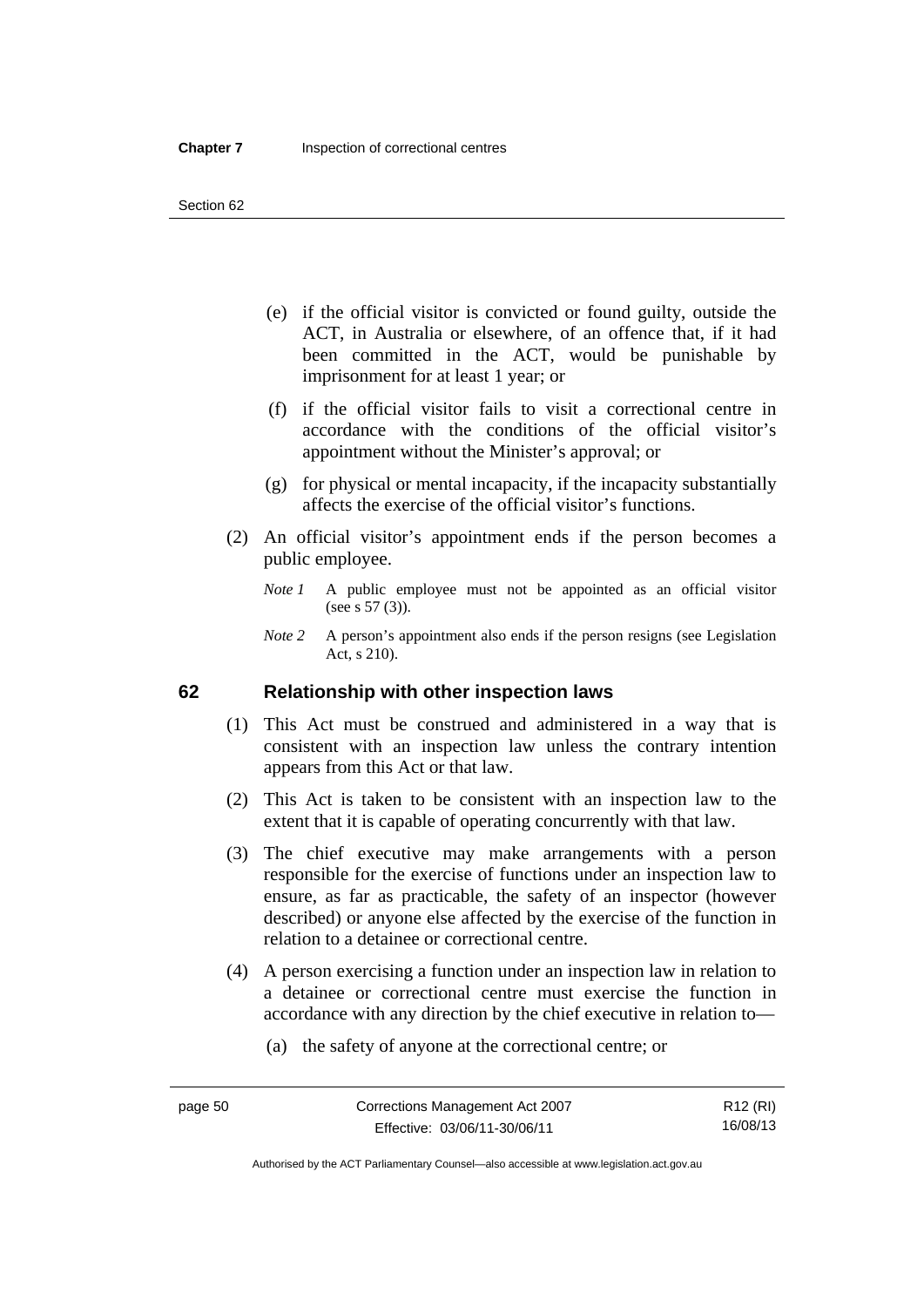- (b) security or good order at a correctional centre.
- (5) In this section:

*inspection law* means an Act that provides for the entry and inspection of premises, or the search of people or premises.

#### **Examples of inspection laws**

- *Crimes Act 1900*
- *Emergencies Act 2004*
- *Food Act 2001*
- *Public Health Act 1997*
- *Note* An example is part of the Act, is not exhaustive and may extend, but does not limit, the meaning of the provision in which it appears (see Legislation Act, s 126 and s 132).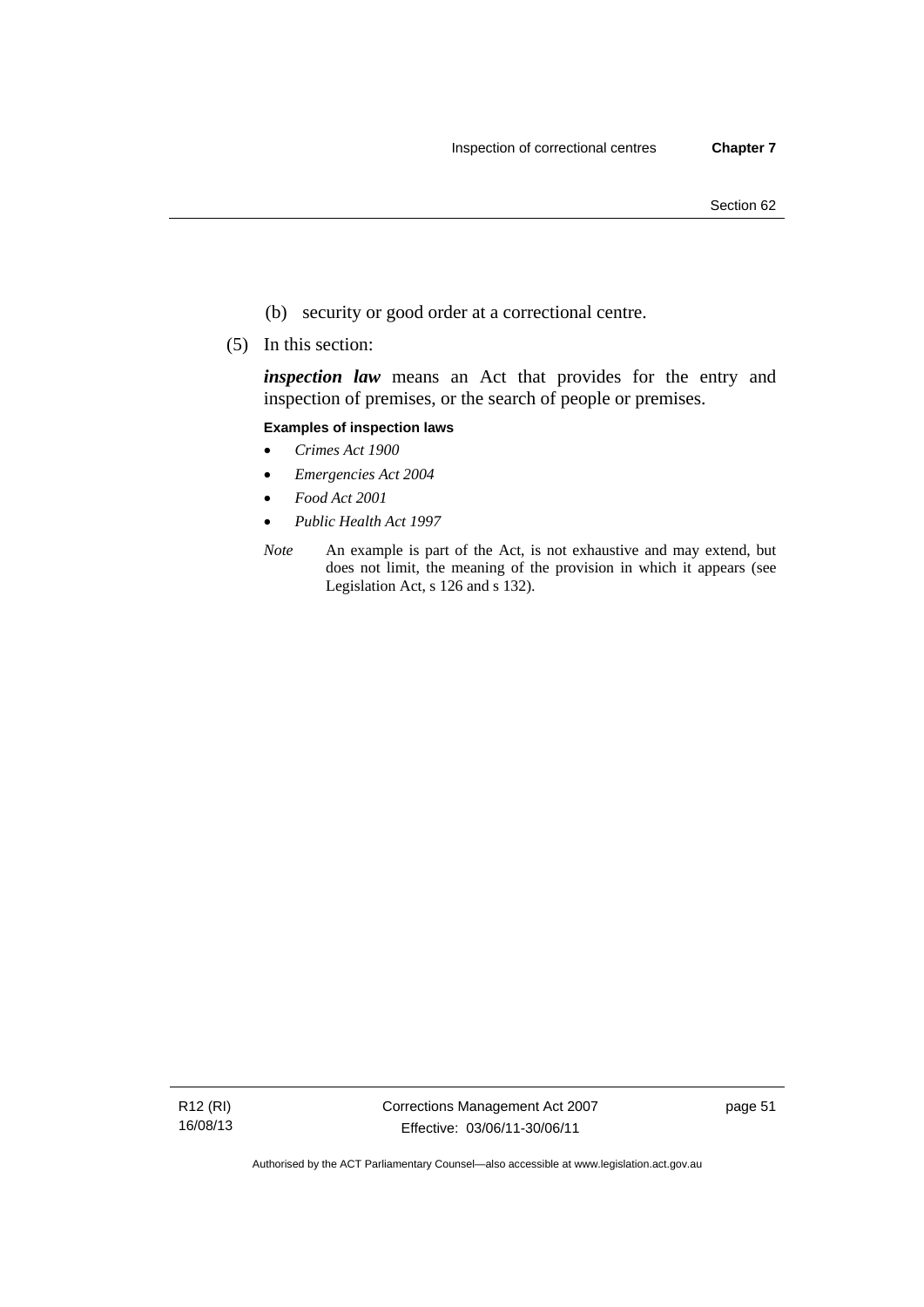# **Chapter 8 Admission to correctional centres**

#### **63 Meaning of** *admission* **to correctional centre**

In this Act:

*admission,* of a detainee to a correctional centre, means—

- (a) admission of the detainee to the centre for detention; and
- (b) for a detainee reporting to the centre to perform periodic detention—includes the first, but not the second or subsequent, time the detainee reports to the centre to perform periodic detention.

#### **64 Authority for detention**

- (1) A person must not be admitted to, or detained at, a correctional centre unless the detention is—
	- (a) authorised by a warrant under the *Crimes (Sentence Administration) Act 2005*, section 12 (Warrant for imprisonment); or
	- (b) authorised by a warrant under the *Crimes (Sentence Administration) Act 2005*, section 17 (Warrant for remand); or
	- (c) otherwise authorised, whether by a warrant or other authority (however named), under a territory law or a law of the Commonwealth, a State or another Territory.

#### **Examples—par (c)**

- 1 an accused person who is refused bail by an authorised person under the *Bail Act 1992*
- 2 a person held on a warrant issued under the *Royal Commissions Act 1991*, section 35 (Apprehension of witnesses failing to appear)
- 3 a person in immigration detention under the Migration Act 1958 (Cwlth)

R12 (RI) 16/08/13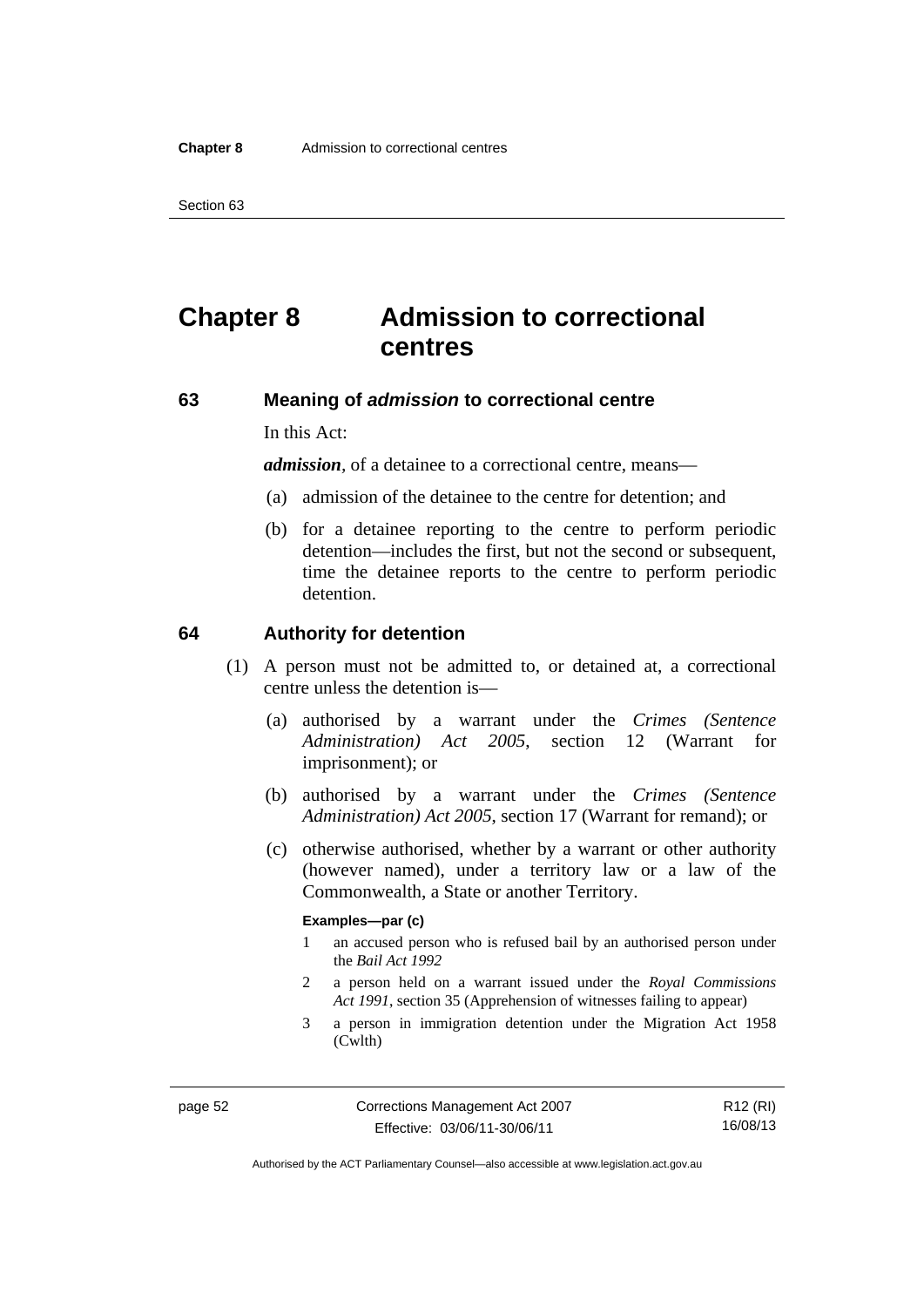- 4 an interstate detainee on leave in the ACT held in custody overnight
- *Note* An example is part of the Act, is not exhaustive and may extend, but does not limit, the meaning of the provision in which it appears (see Legislation Act, s 126 and s 132).
- (2) Before the person is admitted to the correctional centre, the chief executive must be given the warrant or evidence of other authority for the detention.
- (3) The validity of a person's detention at a correctional centre is not affected by a defect or irregularity in or in relation to the warrant or the evidence of other authority for the detention.

#### **65 Identification of detainees**

- (1) For the identification of a detainee admitted to a correctional centre, the chief executive may direct that all or any of the following be taken of, or from, the detainee:
	- (a) prints of the detainee's hands, fingers, feet or toes;
	- (b) a photograph or video recording;
	- (c) a measurement;
	- (d) a cast or impression;
	- (e) a buccal swab or saliva sample;
	- (f) a blood sample;
	- (g) anything else prescribed by regulation.
- (2) Anything taken of, or from, a detainee under subsection (1) must be destroyed if—
	- (a) the detainee is found not guilty of any offence to which the detention relates, other than on the ground of unsoundness of mind; or
	- (b) proceedings for any offence to which the detention relates are discontinued or dismissed.

page 53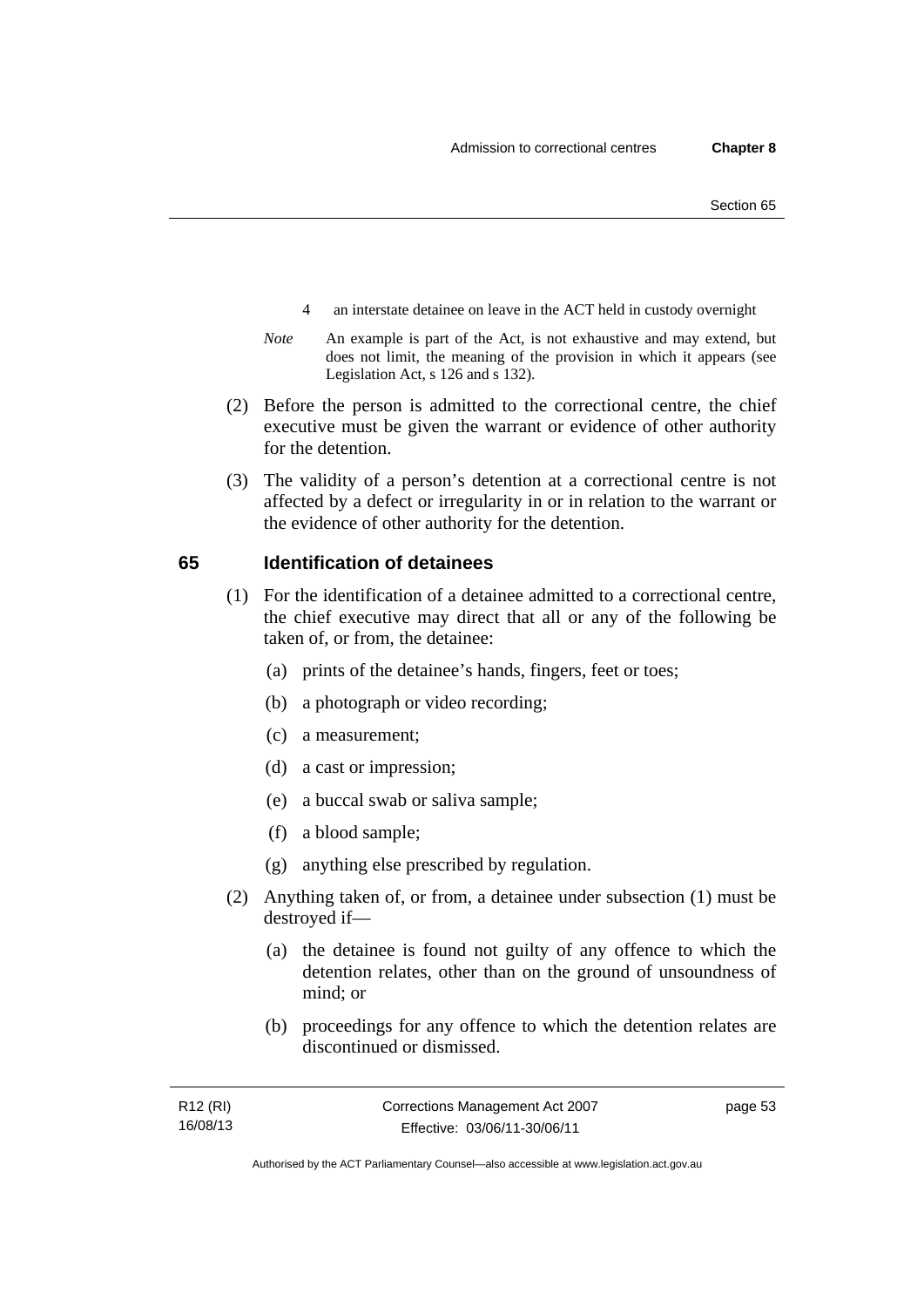- (3) However, subsection (2) does not apply if, for any part of the period of detention in relation to an offence, the detainee was also being detained for another offence—
	- (a) of which the detainee has been convicted; or
	- (b) for which a proceeding (including any appeal proceeding) is still pending.
- (4) A blood sample under this section may only be taken by a health practitioner appointed under section 22 (Health practitioners non-therapeutic functions).
	- *Note* The *Crimes (Forensic Procedures) Act 2000* includes provision for carrying out forensic procedures on people in custody. See particularly pt 2.7 (Carrying out of certain forensic procedures after conviction of serious offenders).

#### **66 Information about entitlements and obligations**

- (1) As soon as practicable after a detainee is admitted to a correctional centre, the chief executive must ensure that reasonable steps are taken to explain the following to the detainee:
	- (a) the detainee's entitlements and obligations under this Act;
	- (b) the case management plan arrangements;
	- (c) the role of official visitors;
	- (d) the procedures for seeking information and making complaints;
	- (e) if the detainee is a national of a foreign country—the right to have a diplomatic or consular representative of the country told about the detention;
	- (f) anything else prescribed by regulation;
	- (g) anything else the chief executive considers necessary or desirable.

**Examples—par (g)** 

1 corrections policies and operating procedures relevant to the detainee

| page 54 | Corrections Management Act 2007 | R12 (RI) |
|---------|---------------------------------|----------|
|         | Effective: 03/06/11-30/06/11    | 16/08/13 |

Authorised by the ACT Parliamentary Counsel—also accessible at www.legislation.act.gov.au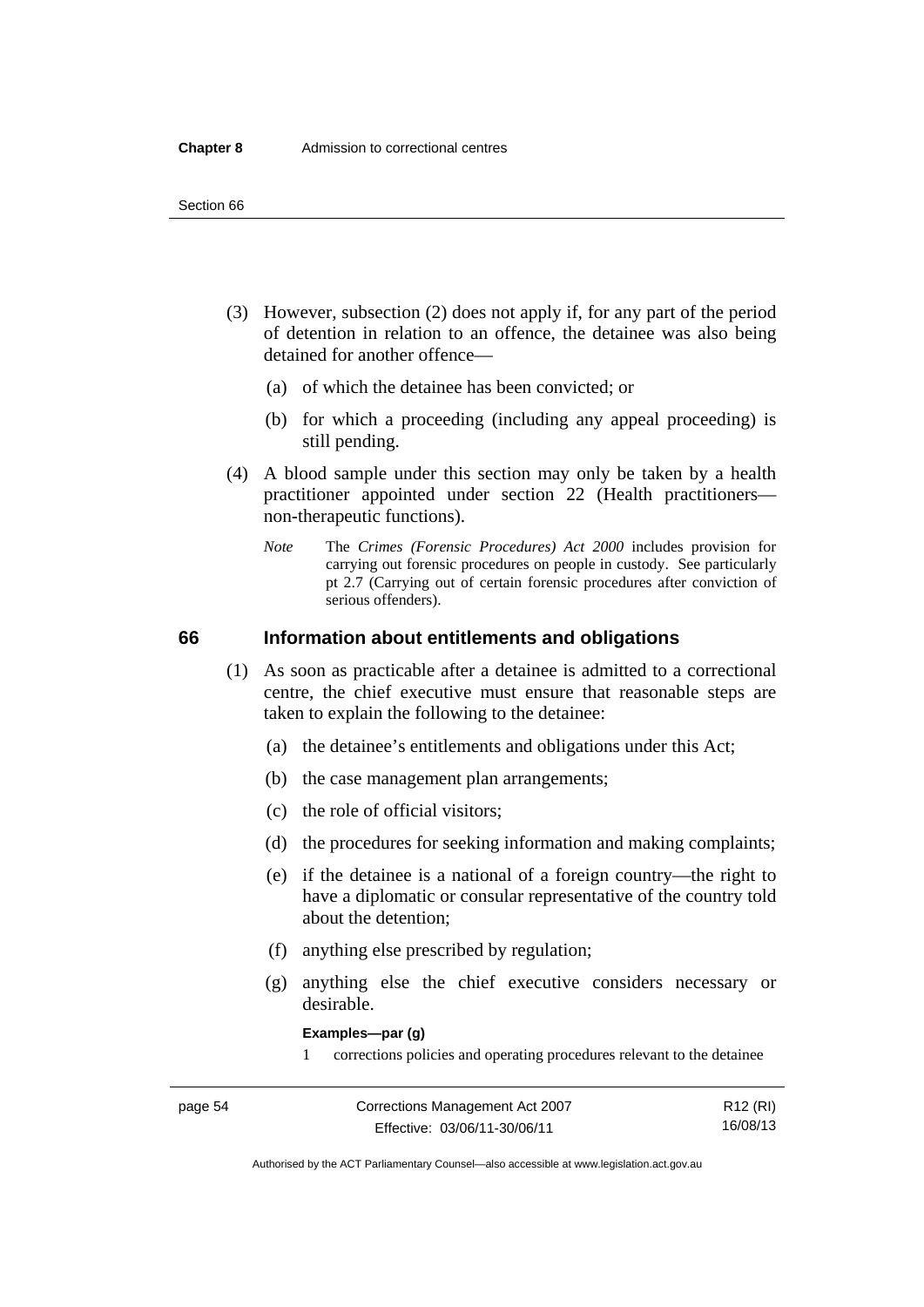- 2 the scope and effect of the chief executive's directions
- 3 for a transgender or intersex detainee—the effect of section 79 in relation to choice of sexual identity
- 4 the health services, work and activities available to detainees
- 5 for an offender—the role of the sentence administration board
- *Note* An example is part of the Act, is not exhaustive and may extend, but does not limit, the meaning of the provision in which it appears (see Legislation Act, s 126 and s 132).
- (2) The explanation under subsection (1)—
	- (a) may be in general terms; and
	- (b) as far as practicable, must be in language the detainee can readily understand.

**Example—par (a)** 

a written statement or checklist used by corrections officers to give detainees a general summary of the things mentioned in subsection (1)

- *Note* An example is part of the Act, is not exhaustive and may extend, but does not limit, the meaning of the provision in which it appears (see Legislation Act, s 126 and s 132).
- (3) The chief executive must arrange for the assistance of an interpreter in complying with subsection (1) or (2) if the chief executive believes, on reasonable grounds, that the detainee is unable, because of inadequate knowledge of the English language or a disability, to communicate with reasonable fluency in English.
- (4) Without limiting subsection (3), the assistance of the interpreter may be provided by telephone.
- (5) The chief executive must also ensure that copies of the following are available for inspection by detainees at each correctional centre:
	- (a) this Act;
	- (b) corrections policies and operating procedures available under section 14.

page 55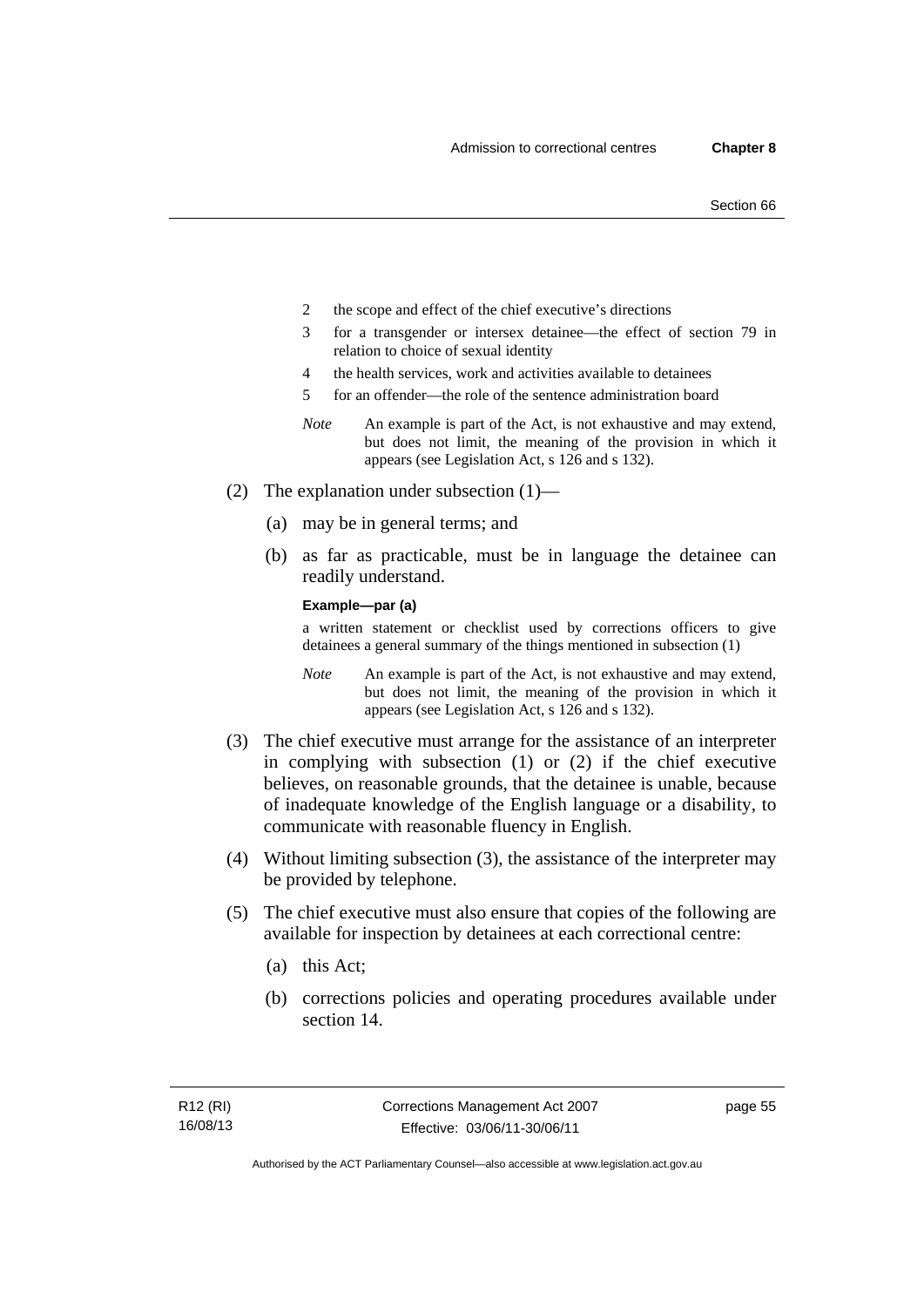(6) The chief executive must tell a diplomatic or consular representative of a foreign country about the detention of a national of that country, if asked by the detainee.

# **67 Initial assessment**

- (1) The chief executive must ensure that—
	- (a) each detainee admitted to a correctional centre is assessed as soon as practicable to identify any immediate physical or mental health, or safety or security, risks and needs; and
	- (b) any risks and needs identified by the assessment are addressed.
- (2) In particular, the chief executive must ensure that any ongoing risks and needs are addressed in the detainee's case management plan.

#### **68 Health assessment**

- (1) The assessment under section 67 of a detainee's physical and mental health needs and risks must be made within 24 hours after the detainee's admission.
- (2) The health assessment must involve—
	- (a) an initial assessment by a nurse and a review of the nurse's assessment by a doctor appointed under section 21 (Doctors health service appointments); or
	- (b) an assessment by a doctor appointed under section 21 (Doctors—health service appointments).
- (3) The health assessment must include an assessment of the detainee's risk of self-harm.
	- *Note 1* The detainee's case management plan must also address the detainee's health condition, any risk of self-harm and any treatment regime (see s 78).
	- *Note 2* The *Mental Health (Treatment and Care) Act 1994* also includes provision for assessment orders, and emergency detention and care, under that Act.

R12 (RI) 16/08/13

Authorised by the ACT Parliamentary Counsel—also accessible at www.legislation.act.gov.au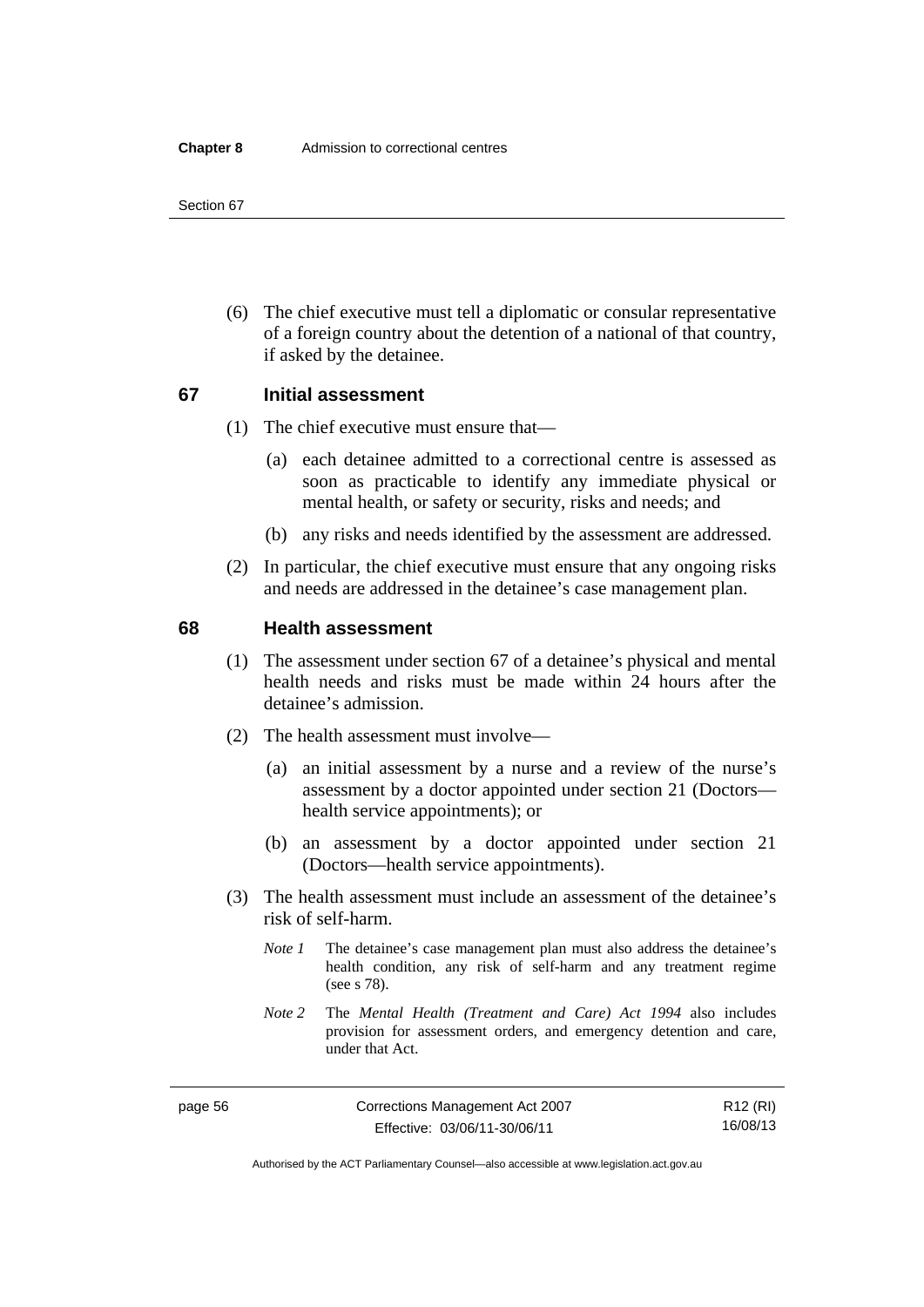# **69 Alcohol and drug tests on admission**

- (1) For an assessment under section 67, the chief executive may direct the detainee, orally or in writing, to provide a test sample.
- (2) Division 9.6.2 (Alcohol and drug testing—detainees) applies in relation to the direction and any sample given under the direction.

# **70 Strip search on admission**

- (1) For an assessment under section 67, the chief executive may direct the detainee, orally or in writing, to submit to a strip search.
- (2) Part 9.4 (Searches) and part 9.5 (Seizing property) apply in relation to the direction and any strip search conducted under the direction.

# **71 Property of detainees**

- (1) The chief executive may allow a detainee's property to be brought into a correctional centre.
- (2) However, the chief executive may give directions imposing conditions in relation to the detainee's property brought into a correctional centre, including conditions in relation to—
	- (a) the nature, amount and location of property that may be held by a detainee at the centre; and
	- (b) the use of the property.
- (3) The chief executive must ensure that the register of detainees includes details of the property each detainee has at a correctional centre.
- (4) Without limiting section 14 (Corrections policies and operating procedures), a corrections policy or operating procedure may make provision in relation to detainee's property, including provision in relation to the following:
	- (a) the taking and storage of the property;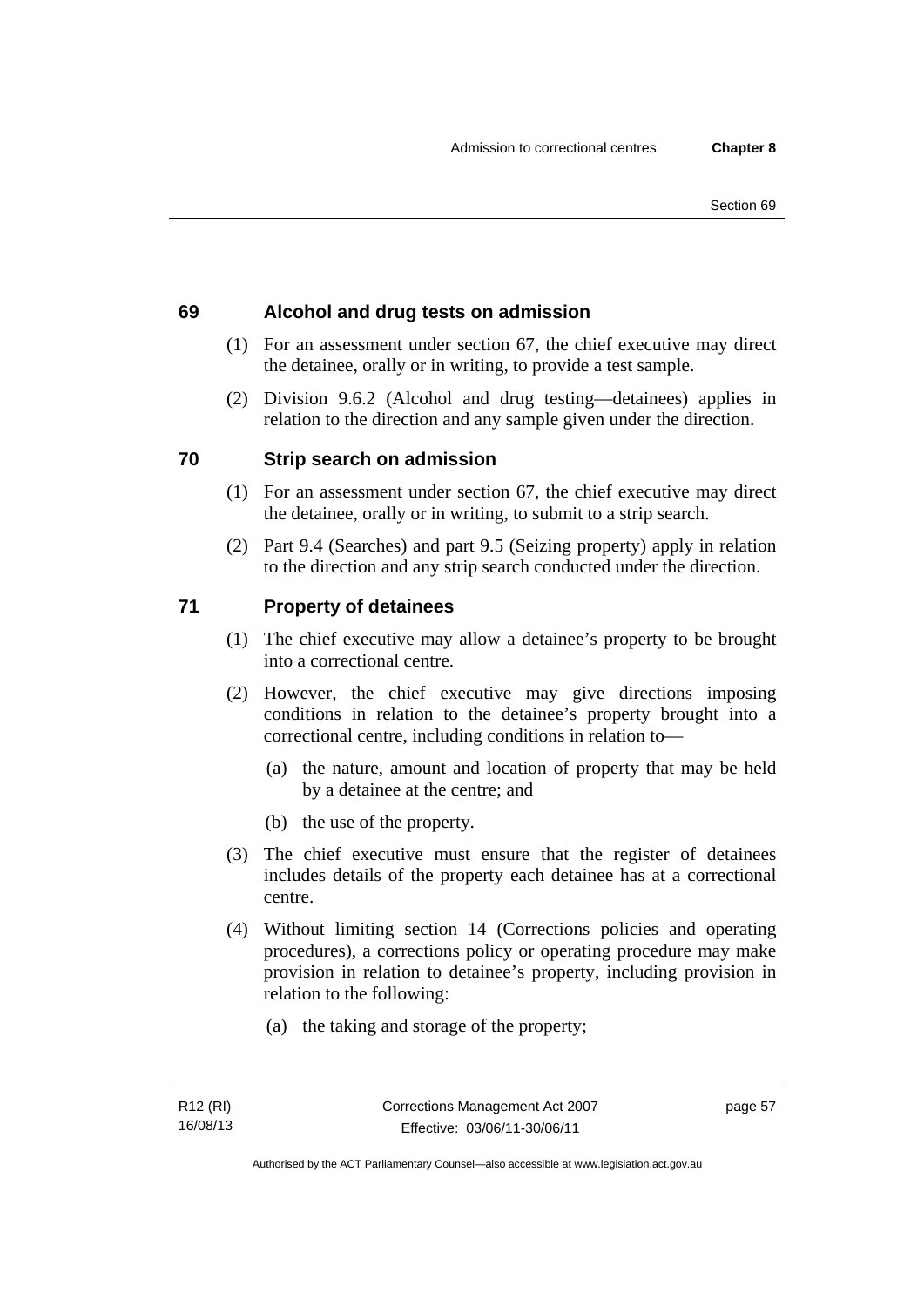- (b) access to, and use of, the property;
- (c) transfer of the property;
- (d) compensation for loss or damage;
- (e) return of the property to the detainee.
- (5) In this section:

*detainee's property* does not include a prohibited thing.

*Note* Pt 9.5 (Seizing property) provides generally for the seizure, forfeiture and return of property.

#### **72 Security classification**

The chief executive must arrange a security classification for a detainee as soon as practicable after the detainee's admission to a correctional centre.

#### **73 Case management plan**

The chief executive must arrange for a case management plan to be prepared for a detainee as soon as practicable after the detainee's admission to a correctional centre.

# **74 Entries in register of detainees**

The chief executive must ensure that details of each detainee admitted to a correctional centre are entered in the register of detainees on the detainee's admission to the centre.

*Note* The chief executive must keep a register of detainees at a correctional centre (see s 76).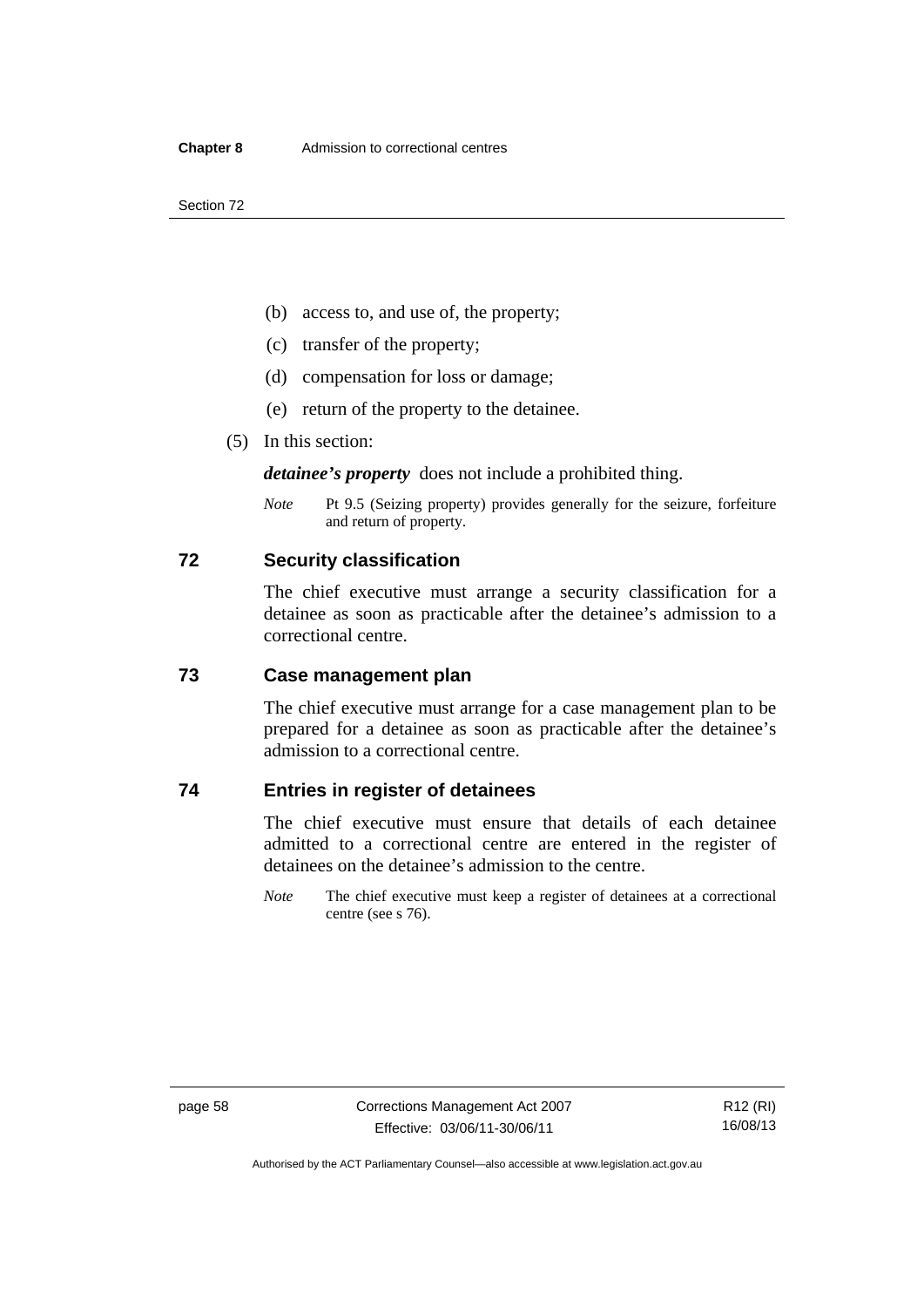# **Chapter 9 Management and security**

# **Part 9.1 Management and security general**

#### **75 Compliance with chief executive's directions**

A detainee must comply with any direction given under this Act to the detainee by the chief executive.

*Note* Under s 17, the chief executive may delegate any of the chief executive's functions, including the giving of directions, to a corrections officer.

## **76 Register of detainees**

- (1) The chief executive must keep a register containing details of each detainee at a correctional centre.
- (2) The register must include details of the following for each detainee:
	- (a) full name;
	- (b) authority for detention;
	- (c) period of authorised detention;
	- (d) for a detainee under a sentence of imprisonment—
		- (i) the sentence, including any periodic detention period or other element of a combination sentence; and
		- (ii) any nonparole period;
	- (e) current place of detention;
	- (f) security classification;
	- (g) case management plan;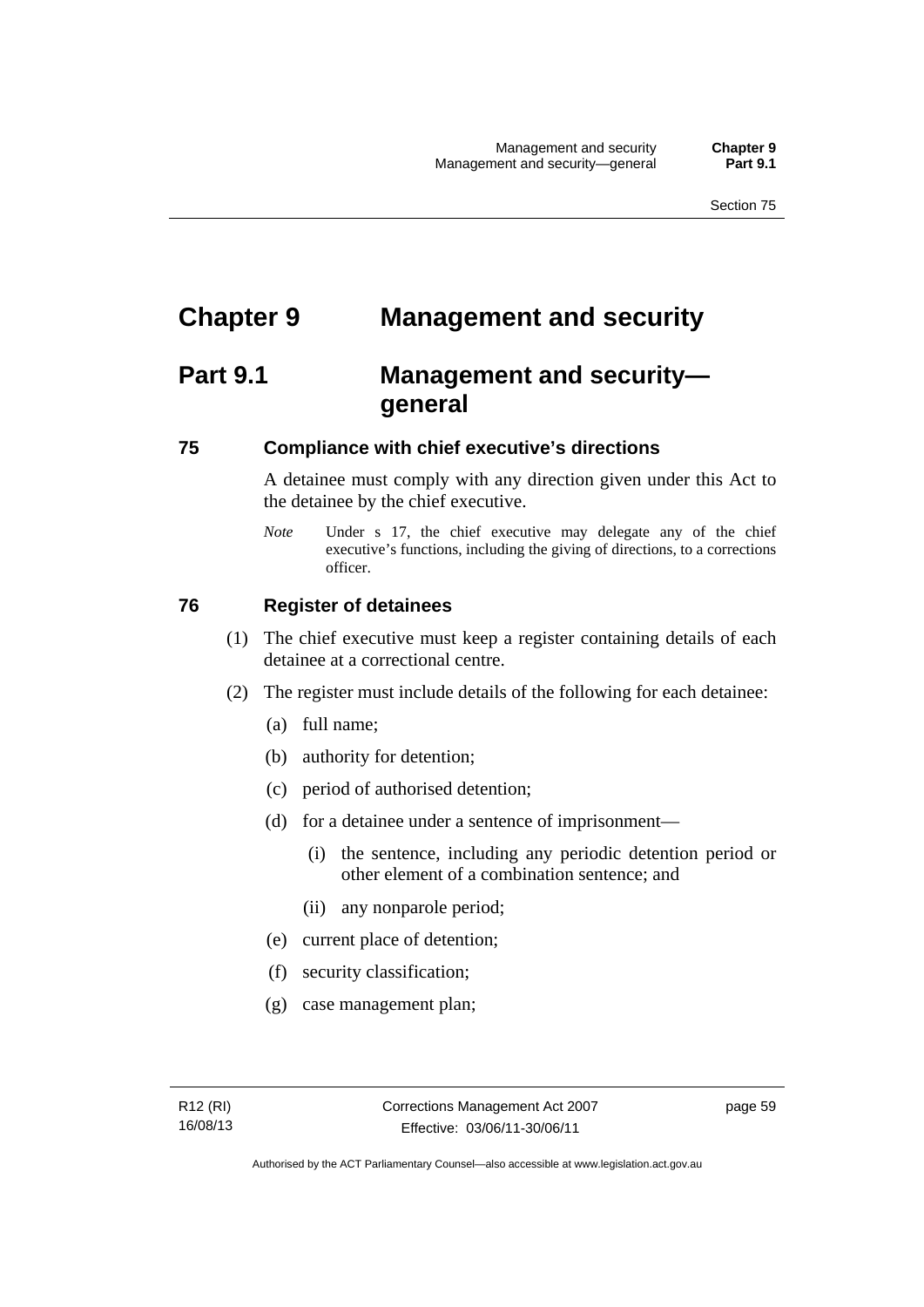- (h) sex, including that chosen under section 79 (Transgender and intersex detainees—sexual identity);
- (i) any known condition of the detainee that requires, or is likely to require, a health service;
- (j) anything taken under section 65 (Identification of detainees);
- (k) anything else the chief executive considers necessary or appropriate for the proper management of the detainee.

#### **Examples—par (i)**

- 1 nutritional or health needs
- 2 need for spectacles, contact lens, crutches, prosthesis or other artificial aids
- 3 language or literacy difficulties
- *Note* An example is part of the Act, is not exhaustive and may extend, but does not limit, the meaning of the provision in which it appears (see Legislation Act, s 126 and s 132).
- (3) The register must be available for inspection under chapter 7 (Inspection of correctional centres).
- (4) In this section:

*combination sentence*—see the *Crimes (Sentencing) Act 2005*, dictionary.

## **77 Health reports**

- (1) For this Act, the chief executive may ask a relevant chief executive for a written report about a detainee's health.
- (2) The relevant chief executive must comply with the request as soon as practicable.
- (3) The relevant chief executive's report must include personal health information about the detainee that is in a health record—
	- (a) in the relevant chief executive's custody; or

Authorised by the ACT Parliamentary Counsel—also accessible at www.legislation.act.gov.au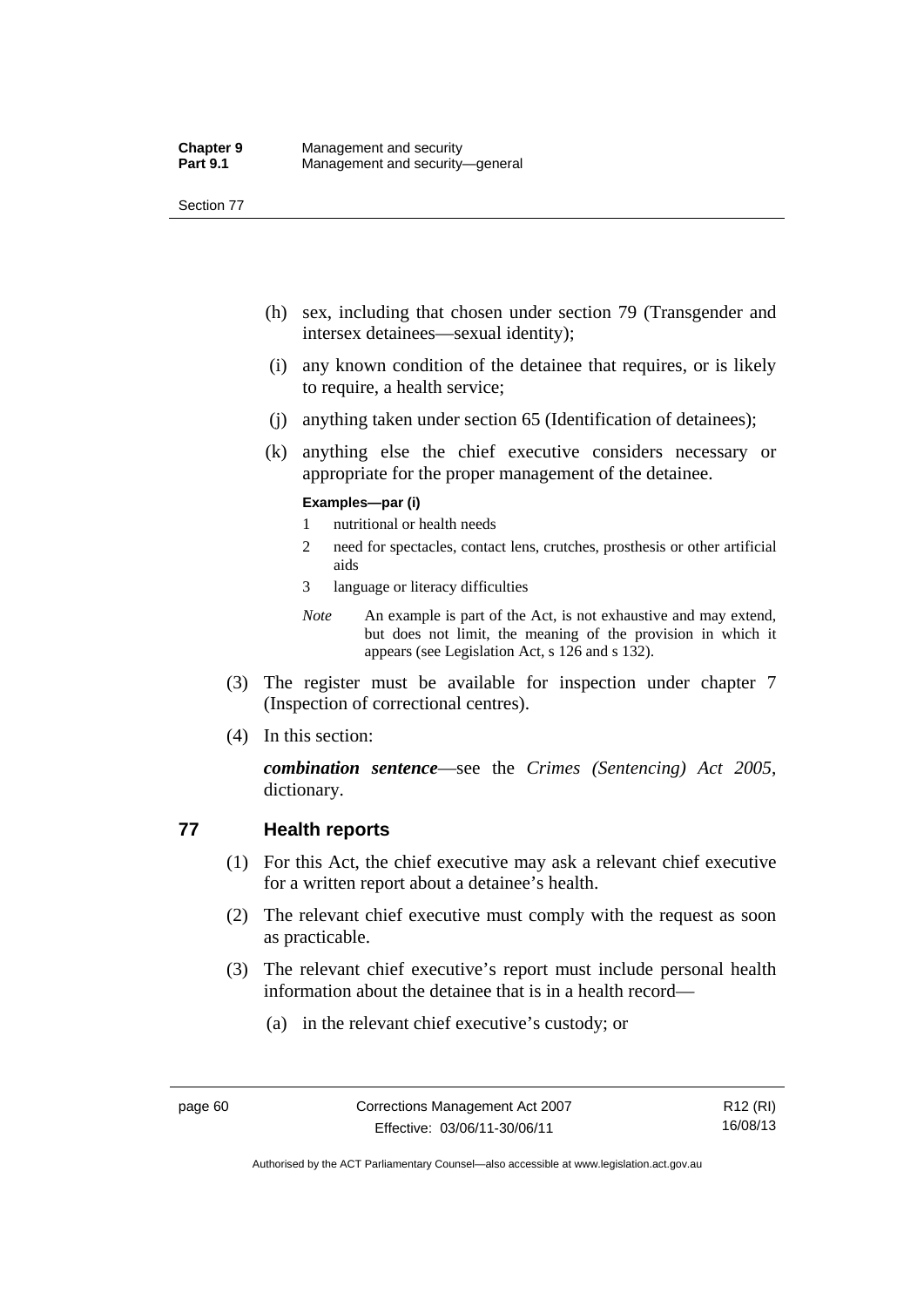- (b) to which the relevant chief executive has access through any arrangement with another chief executive.
- (4) The chief executive must ensure that a doctor appointed under section 21 (Doctors—health service appointments) assesses the report from a relevant chief executive and includes a statement of the detainee's condition (the *health schedule*) in the detainee's case management plan.
- (5) The health schedule must include a summary of—
	- (a) the detainee's condition and health risks, including any likelihood of the condition resulting in a medical emergency or the onset of significant health problems and any associated symptoms; and
	- (b) a treatment regime for the detainee

#### **Examples—s (5)**

- 1 Detainee D has diabetes. The health schedule for D explains the type of diabetes, the treatment required, any likely medical emergency or significant health problem and the associated symptoms, such as hypoglycaemia.
- 2 Detainee P has epilepsy. The health schedule for P explains the type of epilepsy, the treatment required, the symptoms and consequences of any failure to maintain the treatment regime.
- *Note* An example is part of the Act, is not exhaustive and may extend, but does not limit, the meaning of the provision in which it appears (see Legislation Act, s 126 and s 132).
- (6) Without limiting section 14 (Corrections policies and operating procedures), a corrections policy or operating procedure may include provision in relation to the health schedule, including provision in relation to any of the following:
	- (a) the content of the schedule and, in particular, any statement about the detainee's health risks and treatment regime;
	- (b) the people who may access the health schedule and the circumstances for access.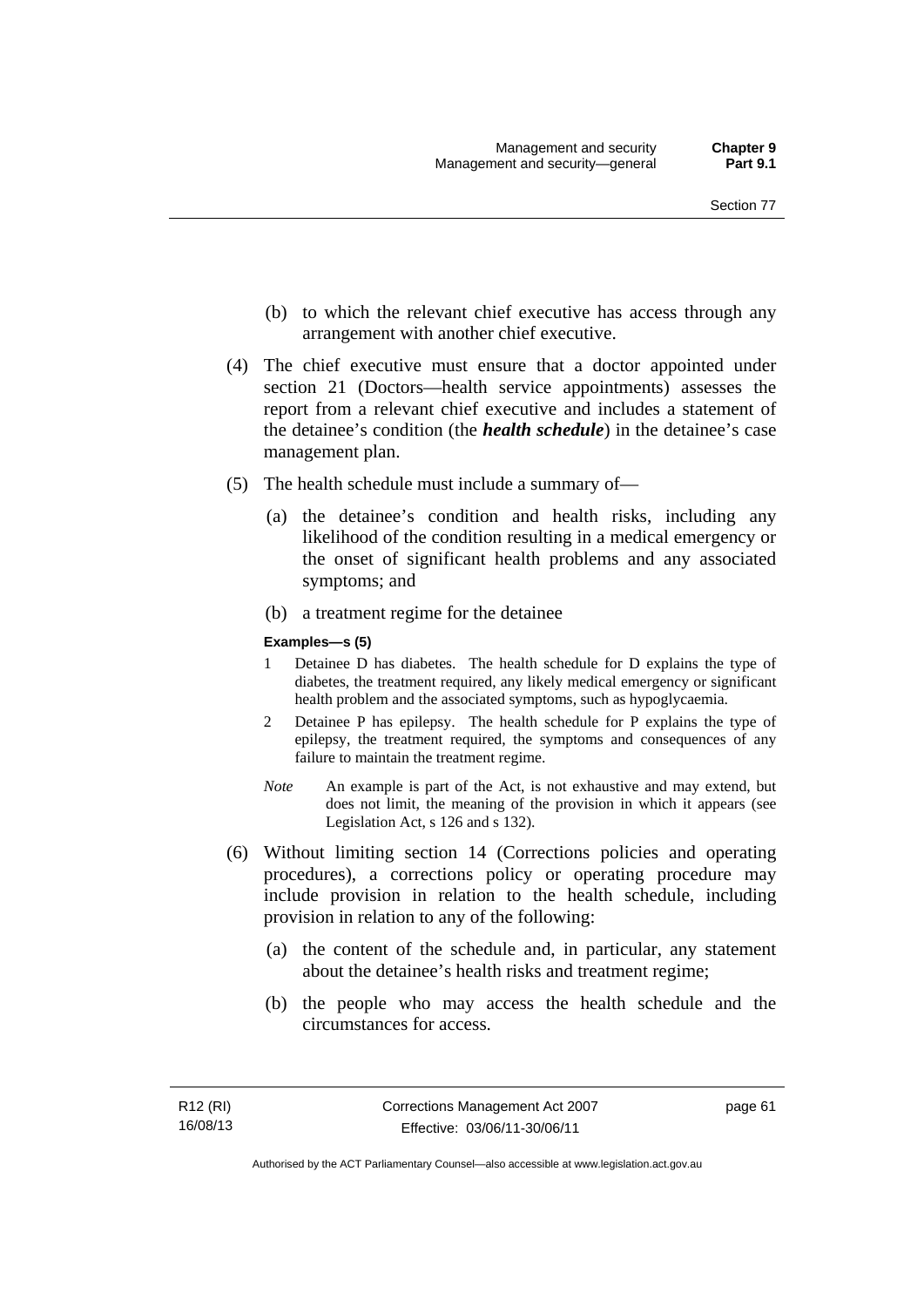- (7) The chief executive must ensure that the relevant chief executive's report and the health schedule is available only to people authorised by the chief executive.
- (8) In this section:

*health record*—see the *Health Records (Privacy and Access) Act 1997*, dictionary.

*personal health information*—see the *Health Records (Privacy and Access) Act 1997*, dictionary.

*relevant chief executive* means a chief executive whose administrative unit is responsible for any provision of the following Acts:

- (a) the *Children and Young People Act 2008*;
- (b) the *Disability Services Act 1991*;
- (c) the *Health Act 1993*;
- (d) the *Mental Health (Treatment and Care) Act 1994*.
- *Note* Compliance with a request under this section does not involve a contravention of a privacy principle under the *Health Records (Privacy and Access) Act 1997* (see that Act, s 5 (The privacy principles))*.*

#### **78 Case management plans—scope etc**

- (1) The chief executive—
	- (a) must maintain an individual management plan for each detainee, other than a remandee; and
	- (b) may maintain an individual management plan for a detainee who is a remandee.
- (2) A case management plan for a detainee must—
	- (a) outline work and activities for the detainee; and

Authorised by the ACT Parliamentary Counsel—also accessible at www.legislation.act.gov.au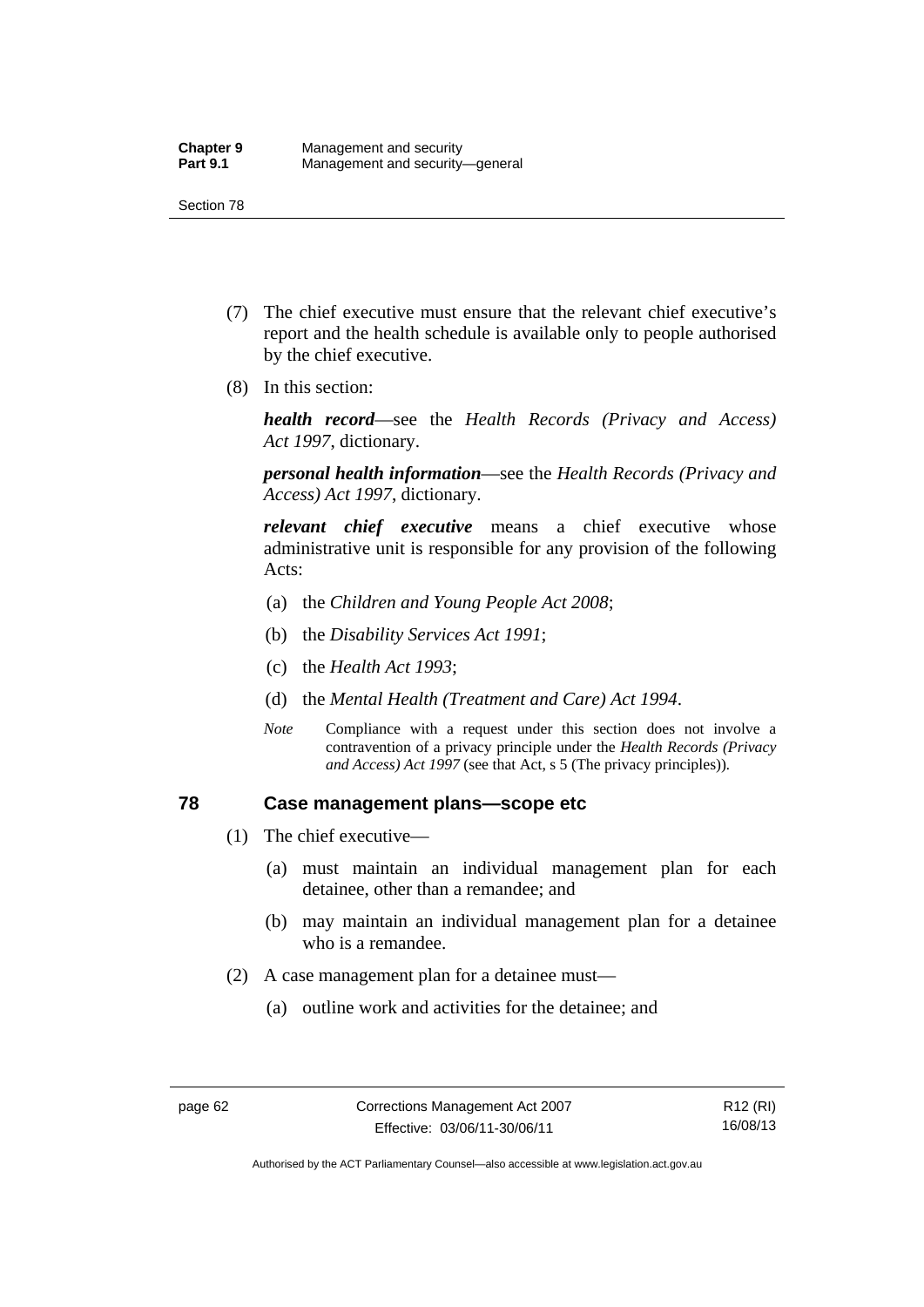- (b) be based on an assessment of the needs, capacities and disposition of the detainee; and
- (c) be consistent with the resources available to the chief executive to manage the detainee; and
- (d) if the detainee is an offender—outline how the detainee is to be prepared for lawful release and reintegration into society at the earliest possible time.
- (3) A case management plan may deal with any matter relating to a detainee, including the following:
	- (a) provision for the safe, secure and humane treatment of the detainee;
	- (b) for a detainee at risk of self-harm—an outline of the risk and strategies for managing the risk;
	- (c) the welfare of the detainee, including the detainee's participation in work or activities, and other constructive use of time in detention;
	- (d) details of any academic, vocational or cultural education or training for the detainee approved under section 52 (News and educational services);
	- (e) the detainee's health condition and risks, and any associated treatment regime;
	- (f) for a detainee with a physical, mental or educational disability—strategies for extra assistance to minimise any disadvantage suffered by the detainee because of the disability, particularly in relation to suitability for work and release from detention;
	- (g) for a detainee serving a sentence of imprisonment by full-time detention—requirements for the detainee to be—
		- (i) told the detainee's release date under the sentence; and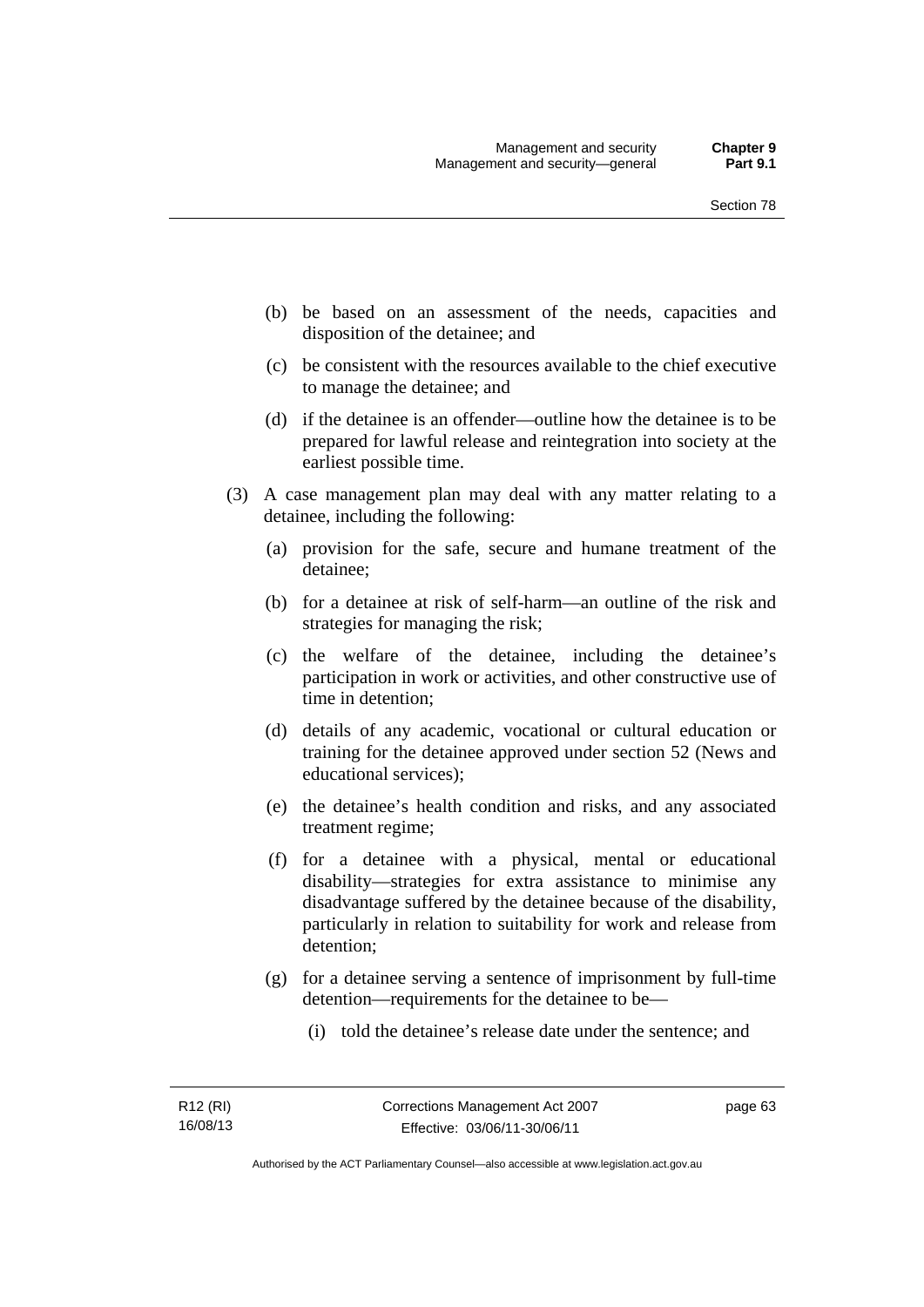- (ii) given necessary assistance in applying for parole;
- (h) anything else prescribed by regulation or directed by the chief executive.

#### **79 Transgender and intersex detainees—sexual identity**

- (1) This section applies to a transgender or intersex detainee.
- (2) For this Act, the sex of the detainee is taken to be—
	- (a) the sex chosen under subsection (3); or
	- (b) if subsection (4) applies—the sex chosen with approval under subsection (4).
- (3) On admission to a correctional centre—
	- (a) the detainee may tell the chief executive the sex the detainee chooses to be identified with; or
	- (b) if the detainee fails to make a choice under paragraph (a)—the chief executive may choose the sex the detainee is to be identified with having regard to the report obtained under subsection (5).

*Note Fail* includes refuse, see the Legislation Act, dict, pt 1.

- (4) The chief executive may, on application by the detainee, approve a change in the sex the detainee chooses to be identified with, having regard to the report obtained under subsection (5).
- (5) Before making a decision under subsection (3) or (4), the chief executive must obtain a report by a doctor appointed under section 22 (Health practitioners—non-therapeutic functions) about the detainee's sexual identity.
- (6) The chief executive must—
	- (a) give the detainee written notice of a decision by the chief executive under subsection (3) or (4); and

R12 (RI) 16/08/13

Authorised by the ACT Parliamentary Counsel—also accessible at www.legislation.act.gov.au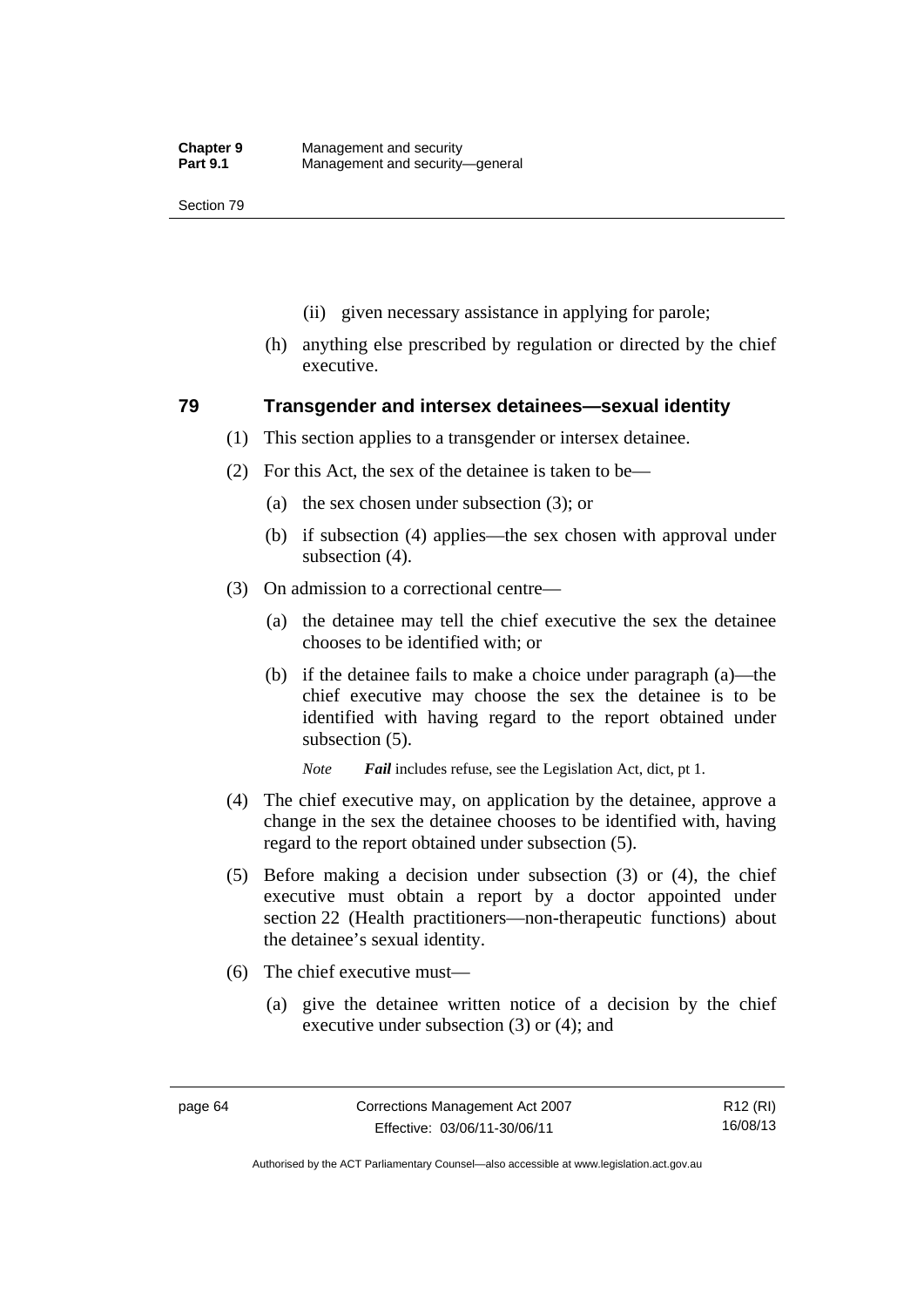(b) must ensure that the detainee's sex chosen under this section is entered in the register of detainees.

#### **Examples of effect of this section**

The conduct of searches of the detainee, and the allocation of accommodation and sanitary facilities for the detainee, would be on the basis that the detainee was a person of the chosen sex.

*Note* An example is part of the Act, is not exhaustive and may extend, but does not limit, the meaning of the provision in which it appears (see Legislation Act, s 126 and s 132).

#### **80 Security classification—basis etc**

- (1) The chief executive must—
	- (a) give each detainee a security classification; and
	- (b) review the classification at least annually or otherwise as prescribed by regulation.
- (2) When deciding a detainee's security classification, the chief executive must consider the following:
	- (a) the reason for the detention, including the nature of any offence for which the detainee is detained;
	- (b) the risks posed by the detainee if the detainee were to escape;
	- (c) the risk of the detainee escaping;
	- (d) the risks posed by the detainee while at a correctional centre;
	- (e) the risks to the detainee of being accommodated with particular detainees or in particular areas at a correctional centre;
	- (f) any matter prescribed by regulation.
- (3) The chief executive may consider anything else the chief executive considers relevant.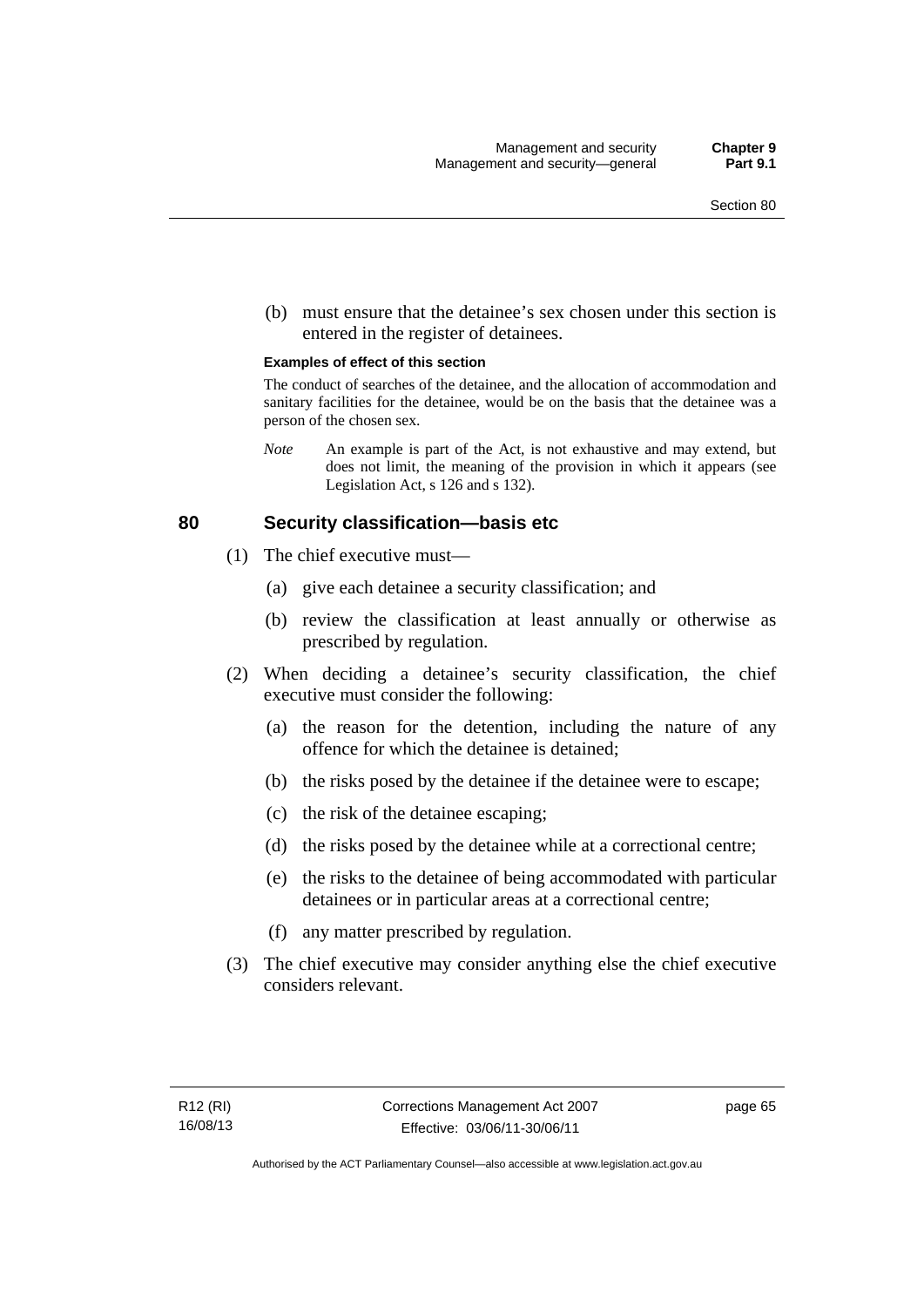(4) The security measures to which a detainee is subject under a security classification must be the minimum necessary to ensure secure detention of the detainee.

## **81 Prohibited things**

- (1) The chief executive may declare a thing to be a prohibited thing.
- (2) A declaration is a notifiable instrument.

#### **Examples of prohibited things**

- 1 a weapon or something crafted as a weapon
- 2 an explosive
- 3 alcohol
- 4 a controlled drug under the Criminal Code
- 5 a mobile phone
- *Note 1* The power to make an instrument includes power to make different provisions in relation to different matters or different classes of matters, and provisions that apply differently by reference to stated exceptions or factors (see Legislation Act, s 48.)
- *Note 2* A notifiable instrument must be notified under the Legislation Act.
- *Note 3* An example is part of the Act, is not exhaustive and may extend, but does not limit, the meaning of the provision in which it appears (see Legislation Act, s 126 and s 132).

## **82 Possession of prohibited things**

 (1) A detainee commits an offence if the detainee possesses a prohibited thing.

Maximum penalty: 50 penalty units, imprisonment for 6 months or both.

 (2) Subsection (1) does not apply if the chief executive approves the detainee's possession of the thing.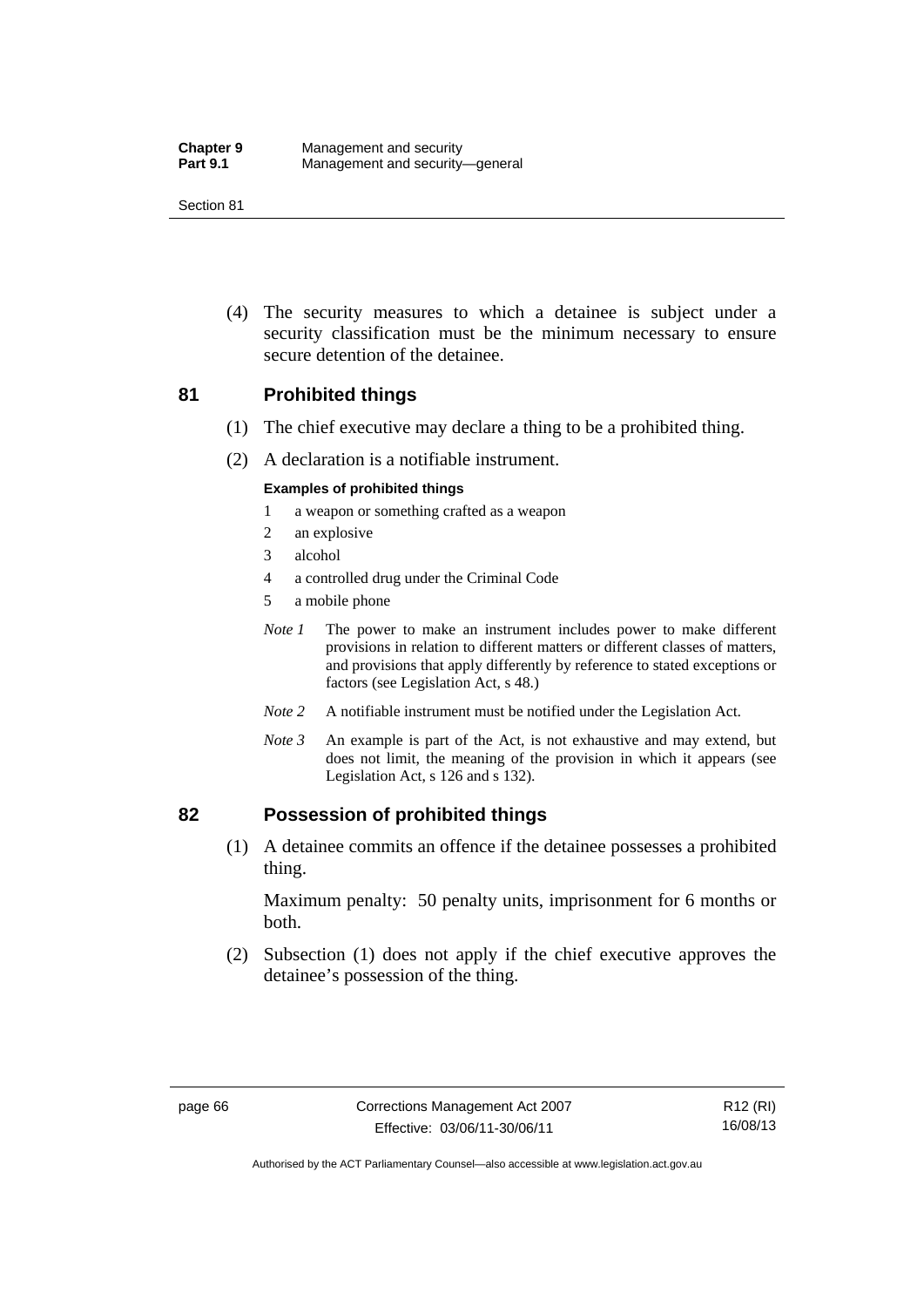## **83 Work by detainees**

A regulation may make provision in relation to work by detainees, including provision in relation to any of the following:

- (a) the kind of work that may be done by detainees;
- (b) the places where detainees may work, including places outside a correctional centre;
- (c) any payment or other return to which detainees are entitled for work done;
- (d) accounting for any payment or other return credited to detainees for work done.

## **84 Trust accounts for detainees**

- (1) The chief executive must ensure that money belonging to a detainee is held for the detainee in a trust account.
- (2) The chief executive may deduct amounts from the amount held in trust for a detainee the amount for payment of any financial penalty or reparation that must be paid as disciplinary action against the detainee.
- (3) A regulation may make provision in relation to the operation or maintenance of trust accounts.

## **85 Prohibited areas**

- (1) The chief executive may define an area at a correctional centre where detainees are prohibited (a *prohibited area*).
- (2) The chief executive must take reasonable steps to bring each prohibited area to the attention of detainees, corrections officers and other people who work at or visit the centre.
- (3) Without limiting subsection (1), the chief executive must ensure that notices or signs are prominently displayed at or near each prohibited area indicating that it is an area where detainees are prohibited.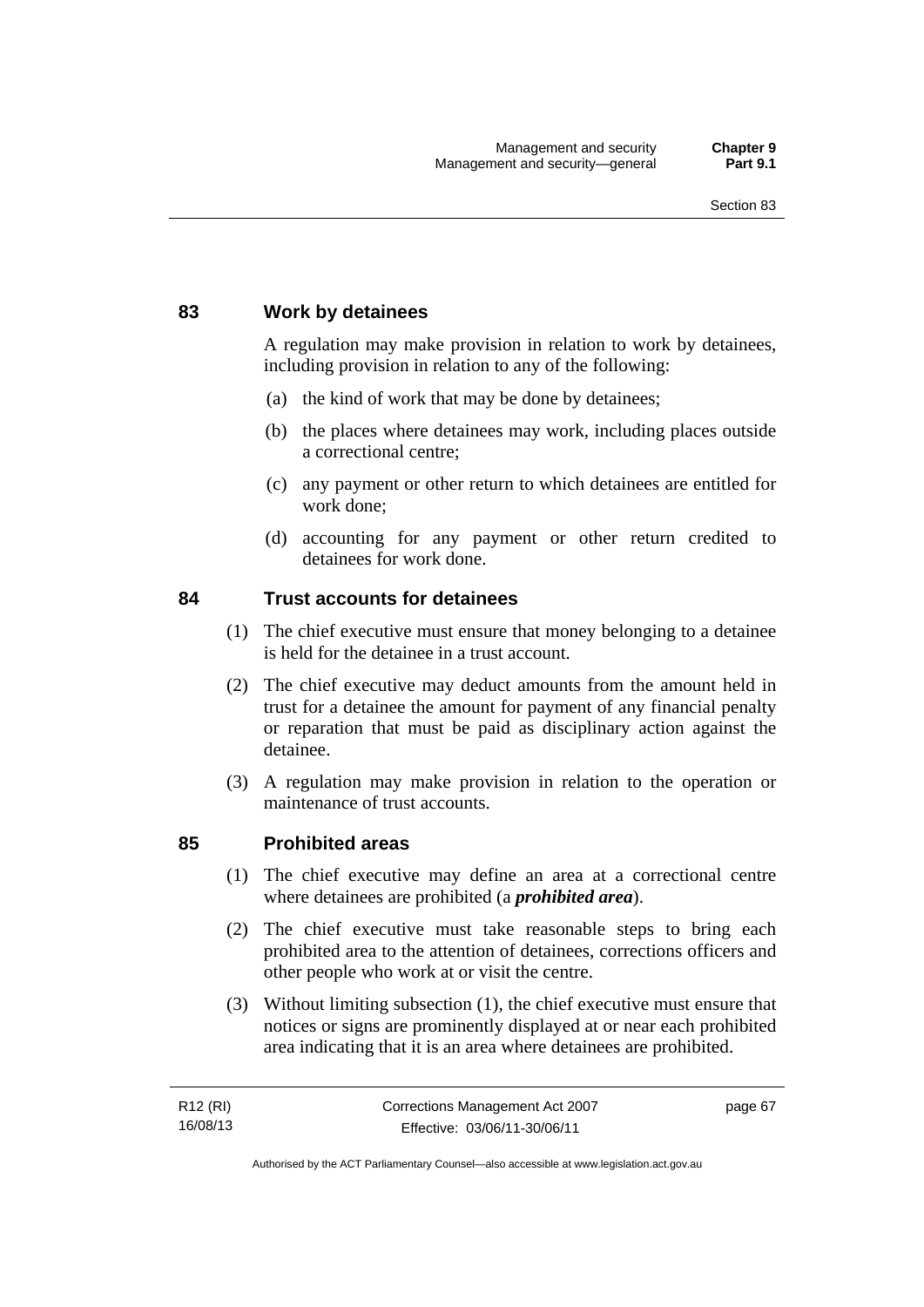#### **86 Nonsmoking areas**

- (1) The chief executive may define an area at a correctional centre as an area in which smoking is prohibited (a *nonsmoking area*).
- (2) The chief executive must take reasonable steps to bring each non-smoking area to the attention of detainees, corrections officers and other people who work at or visit the centre.
- (3) Without limiting subsection (1), the chief executive must ensure that notices or signs are prominently displayed at or near each nonsmoking area indicating that smoking is prohibited in the area.
- (4) The *Smoke-Free Public Places Act 2003* does not apply to a correctional centre.

## **87 Management and security—corrections policies and operating procedures**

- (1) Without limiting section 14 (Corrections policies and operating procedures), a corrections policy or operating procedure may include provision for any other matter in relation to the management or security of detainees.
- (2) The chief executive must ensure that a corrections policy or operating procedure makes provision in relation to each the following:
	- (a) a detainee giving birth;
	- (b) a marriage or civil partnership of a detainee;
	- (c) the death of a detainee.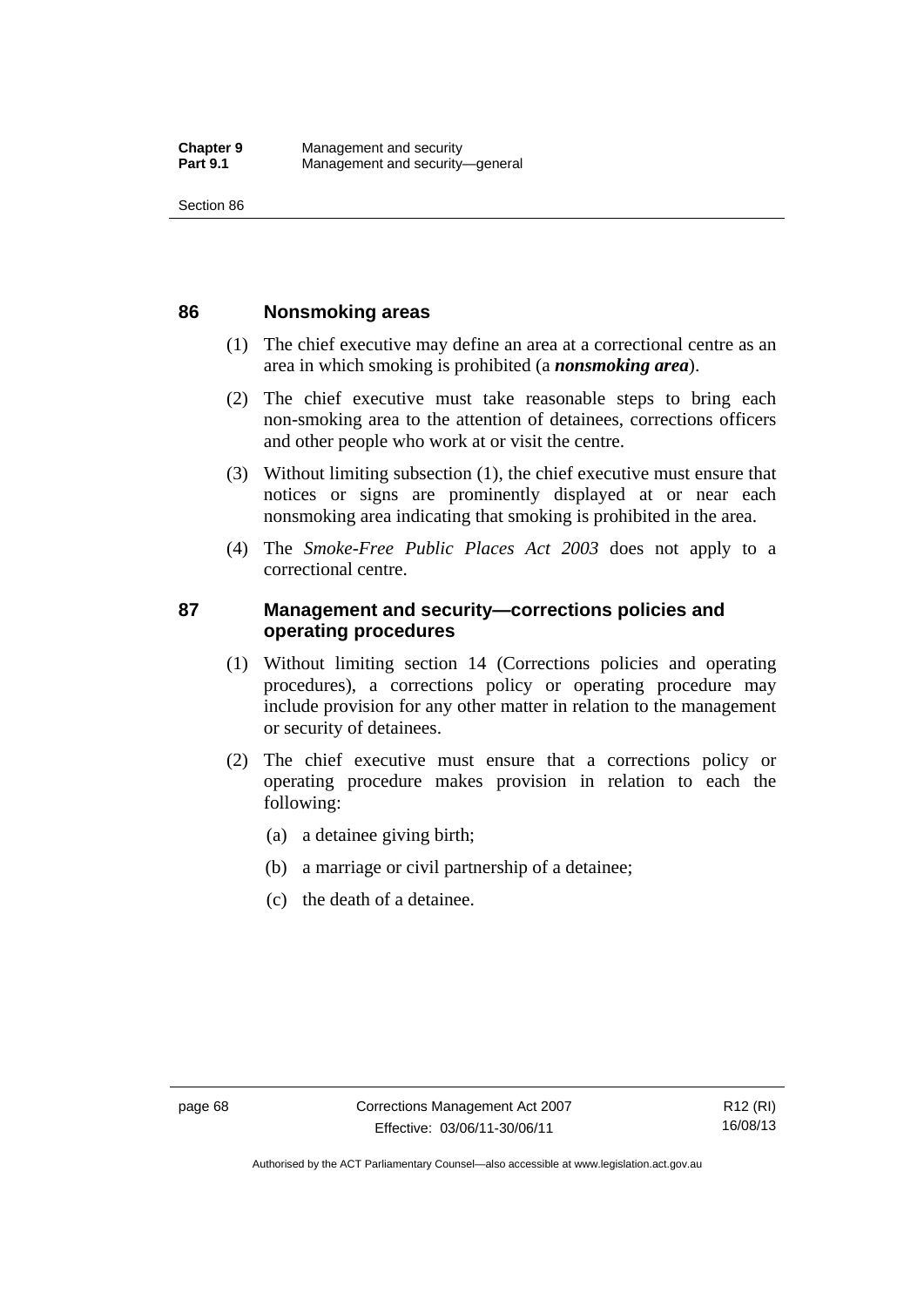# **Part 9.2 Segregation**

## **88 Meaning of** *segregation*

In this Act:

*segregation*, of a detainee—

- (a) means the restriction or denial of the detainee's opportunity—
	- (i) to go into, or be in, a particular part of a correctional centre; or
	- (ii) to associate with other detainees; and
- (b) includes separate confinement.

## **89 Segregation under pt 9.2—purpose**

To remove any doubt, segregation under this part must not be used for punishment or disciplinary purposes.

## **90 Segregation—safety and security**

- (1) The chief executive may direct that a detainee be segregated from other detainees if the chief executive believes, on reasonable grounds, that the segregation is necessary or prudent to protect—
	- (a) the safety of anyone else at a correctional centre; or
	- (b) security or good order at a correctional centre.
- (2) When making a direction under this section, the chief executive must also have regard to any relevant, known cultural consideration and the likely impact of segregation on the health and wellbeing of the detainee.
- (3) The chief executive must give the detainee prompt notice of the direction, why it was given, when it takes effect and the provisions for its duration and review under this part.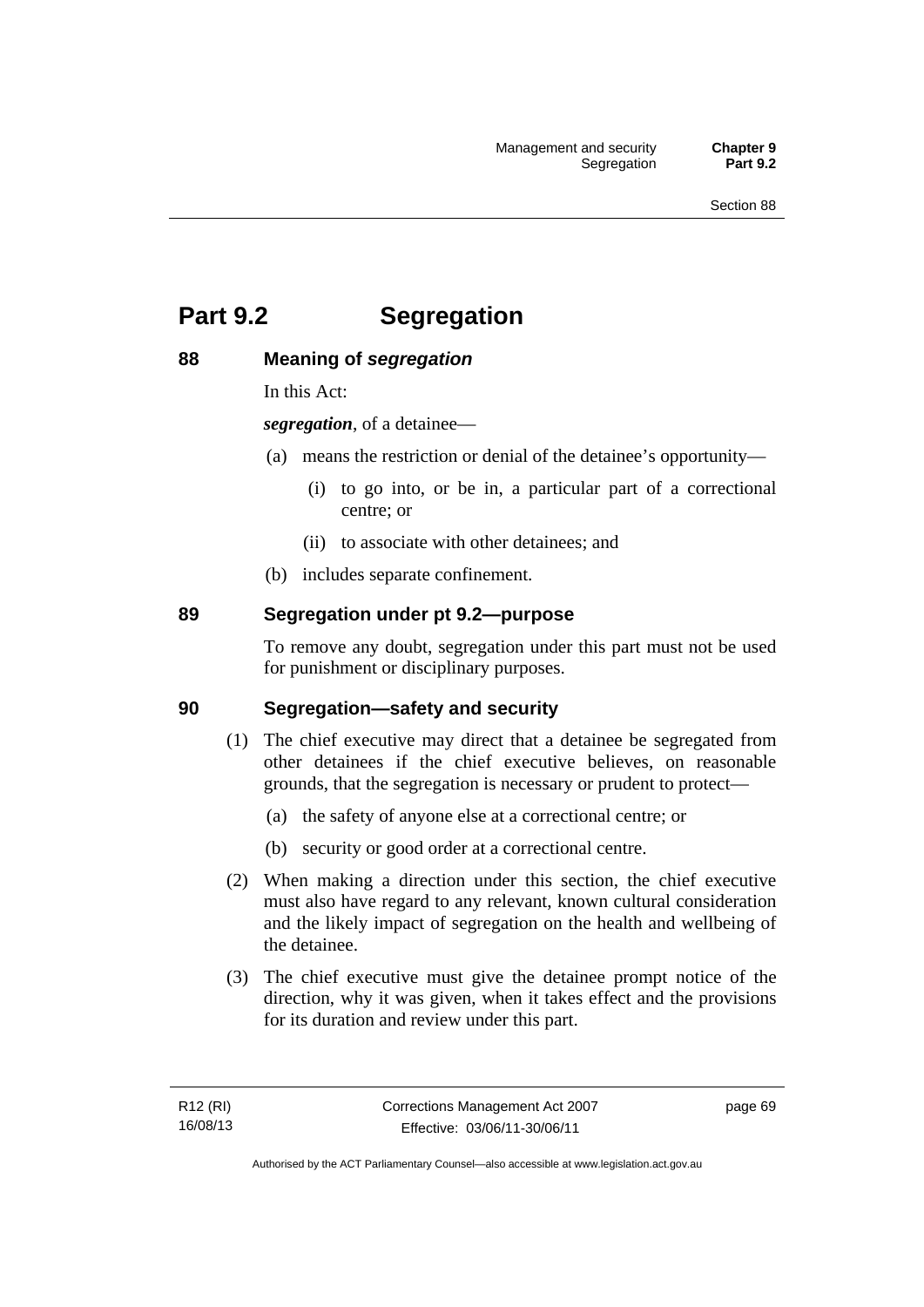- (4) The chief executive must revoke the direction if the chief executive believes, on reasonable grounds, that the protection mentioned in subsection (1) is no longer necessary or prudent.
- (5) The chief executive—
	- (a) may review the direction at any time, on the chief executive's own initiative or on request by the detainee; and
	- (b) must review the direction before any transfer of the detainee to another correctional centre; and
	- (c) must review the direction at least once every 21 days while it remains in force.
- (6) After reviewing the direction, the chief executive may—
	- (a) confirm the direction; or
	- (b) make a further direction under subsection (1); or
	- (c) revoke the direction under subsection (4).
- (7) To remove any doubt, the chief executive may make more than 1 further direction under this section.
- (8) Subject to this section and section 94 (Segregated detainees removed to NSW), a direction ends at the end of—
	- (a) 28 days after the day it is given; or
	- (b) if subsection (6) (b) applies—90 days after the day the further direction, or latest further direction, is given.

## **91 Segregation—protective custody**

 (1) The chief executive may direct that a detainee be segregated from other detainees if the chief executive believes, on reasonable grounds, that the segregation is necessary or prudent to protect the safety of the detainee.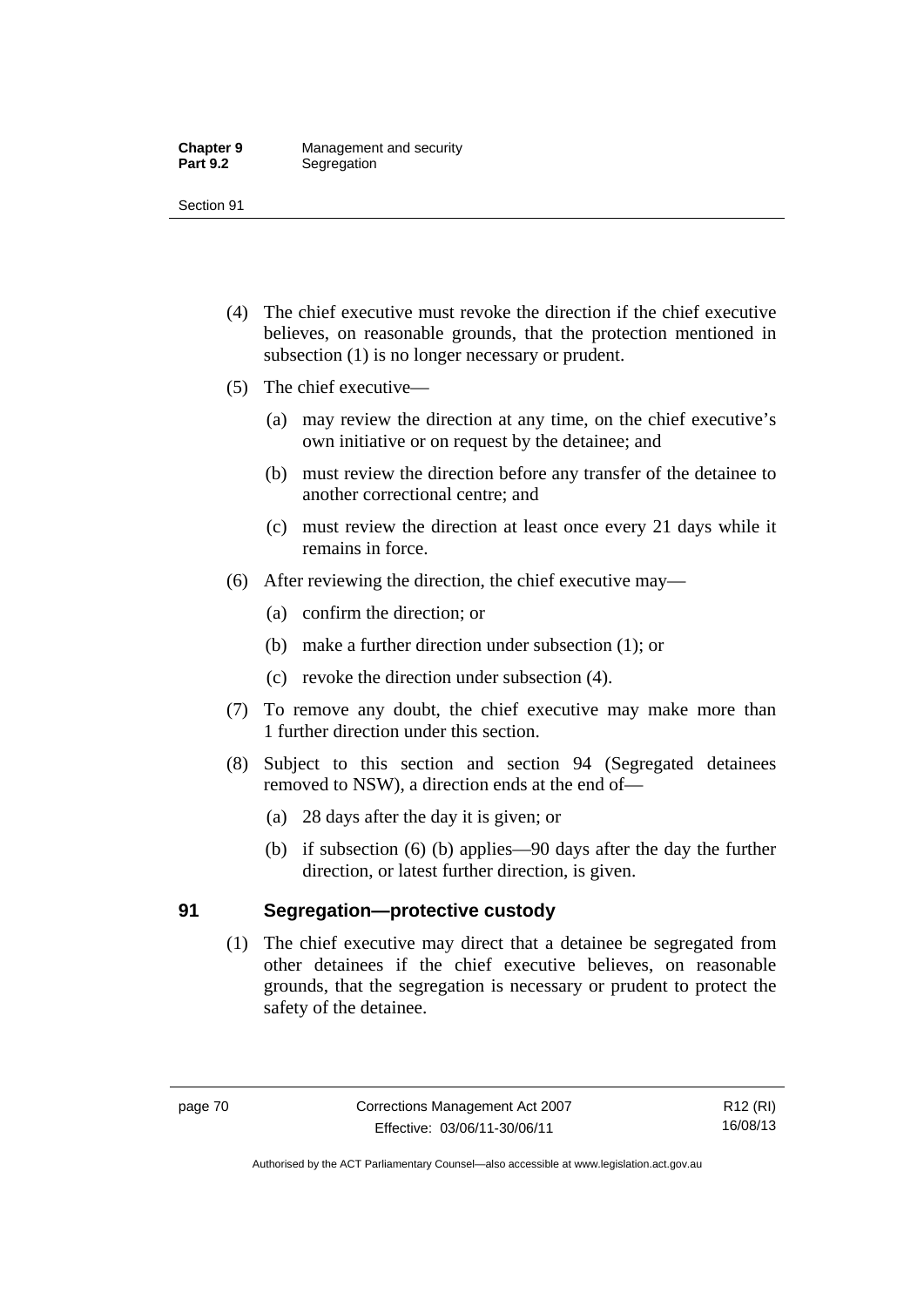- (2) The chief executive may give the direction at any time, on the chief executive's own initiative or on request by the detainee.
- (3) The chief executive must give the detainee prompt notice of the direction, why it was given, when it takes effect and the provisions for its duration and review under this part.
- (4) The chief executive must revoke the direction if the chief executive believes, on reasonable grounds, that the protection mentioned in subsection (1) is no longer necessary or prudent.
- (5) The chief executive—
	- (a) may review the direction at any time, on the chief executive's own initiative or on request by the detainee; and
	- (b) must review the direction before any transfer of the detainee to another correctional centre; and
	- (c) must review the direction at least once every 21 days while it remains in force.
- (6) After reviewing the direction, the chief executive may—
	- (a) confirm the direction; or
	- (b) make a further direction under subsection (1); or
	- (c) revoke the direction under subsection (4).
- (7) To remove any doubt, the chief executive may make more than 1 further direction under this section.
- (8) Subject to this section and section 94 (Segregated detainees removed to NSW), a direction ends—
	- (a) 28 days after the day it is given; or
	- (b) if subsection (6) (b) applies—90 days after the day the further direction, or latest further direction, is given.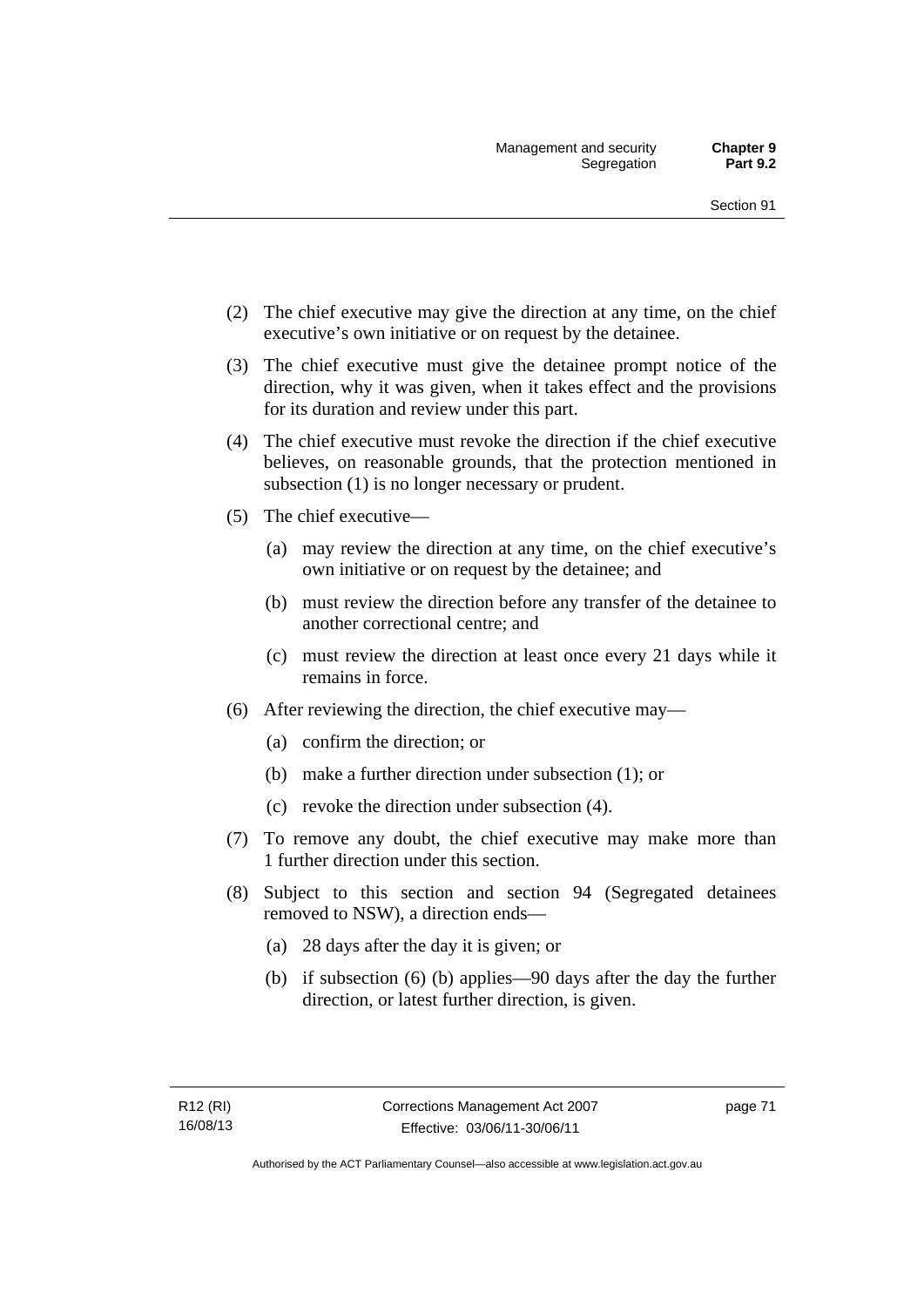## **92 Segregation—health**

- (1) The chief executive may direct that a detainee be segregated from other detainees if the chief executive believes, on reasonable grounds, that the segregation is necessary or prudent—
	- (a) to assess the detainee's physical or mental health; or
	- (b) to protect anyone (including the detainee) from harm because of the detainee's physical or mental health; or
	- (c) to prevent the spread of disease.
- (2) The chief executive must give the detainee prompt notice of the direction, why it was given, when it takes effect and the provisions for its duration and review under this part.
- (3) The chief executive must revoke the direction if the chief executive believes, on reasonable grounds, that the direction is no longer necessary or prudent.
- (4) The chief executive—
	- (a) may review the direction at any time, on the chief executive's own initiative or on request by the detainee; and
	- (b) must review the direction on request by a doctor appointed under section 21 (Doctors—health service appointments); and
	- (c) must review the direction before any transfer of the detainee to another correctional centre; and
	- (d) must review the direction at least once every 21 days while it remains in force.
- (5) After reviewing the direction, the chief executive may—
	- (a) confirm the direction; or
	- (b) make a further direction under subsection (1); or
	- (c) revoke the direction under subsection (3).

Authorised by the ACT Parliamentary Counsel—also accessible at www.legislation.act.gov.au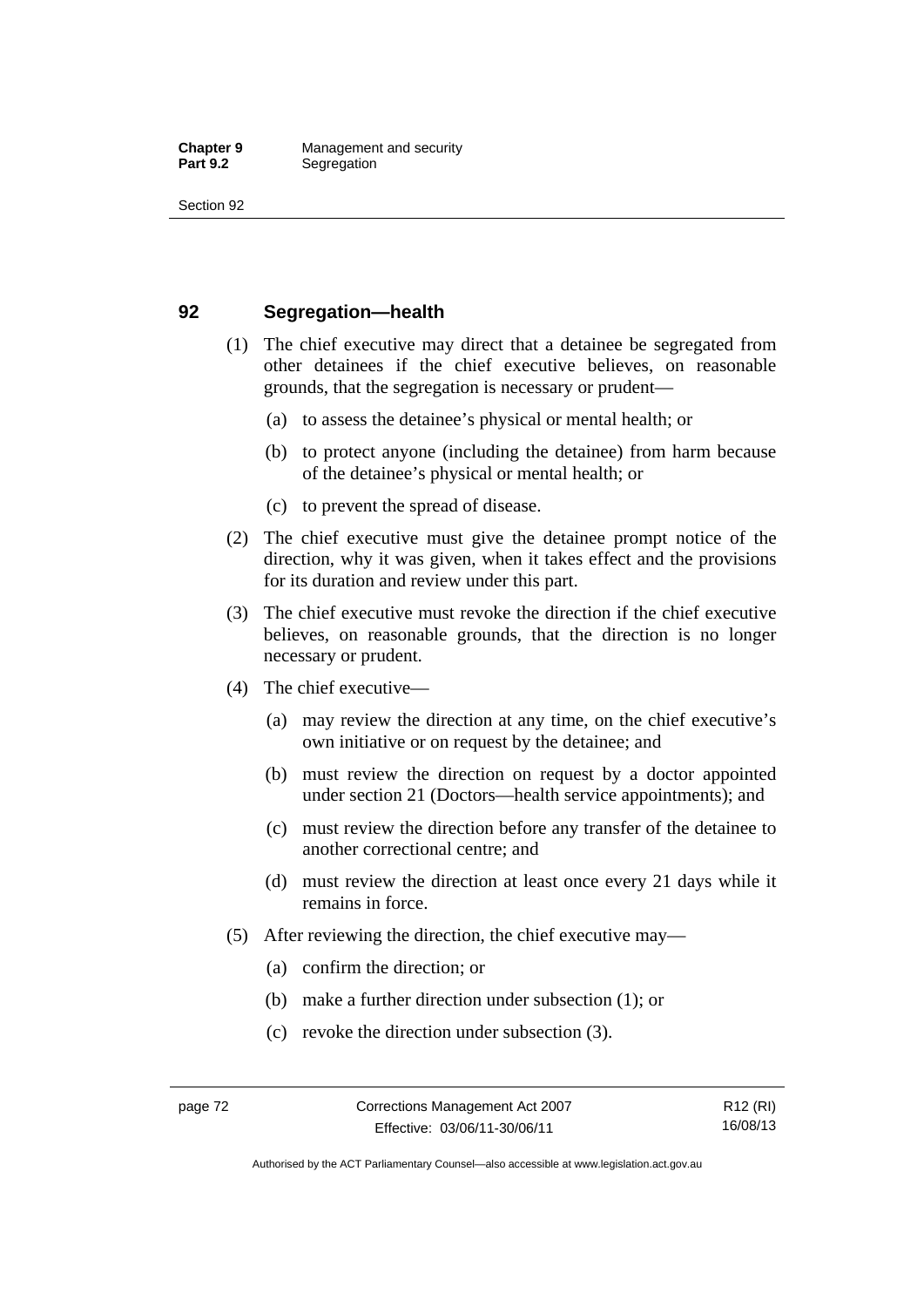- (6) To remove any doubt, the chief executive may make more than 1 further direction under this section.
- (7) When acting under subsection (1), (3) or (4), the chief executive must have regard to any advice given by a doctor appointed under section 21 (Doctors—health service appointments) in relation to the segregation of the detainee.

## **93 Interstate segregated detainees transferred to ACT**

- (1) This part applies if—
	- (a) an interstate segregation direction applies to a detainee; and
	- (b) the detainee is transferred (however described) into custody at a correctional centre in the ACT.
- (2) Despite the transfer, the interstate direction—
	- (a) continues to apply in relation to the detainee—
		- (i) as if it were a direction under this part; and
		- (ii) with any necessary changes, and any change prescribed by regulation; and
	- (b) subject to this part, ends 3 days after the day the detainee is taken into custody at the correctional centre in the ACT.
- (3) In this section:

*interstate segregation direction* means a direction or order (however described) that—

- (a) corresponds substantially to a direction under this part; and
- (b) is in force under a law of the Commonwealth, a State or another Territory that is declared by regulation to be a corresponding law for this section.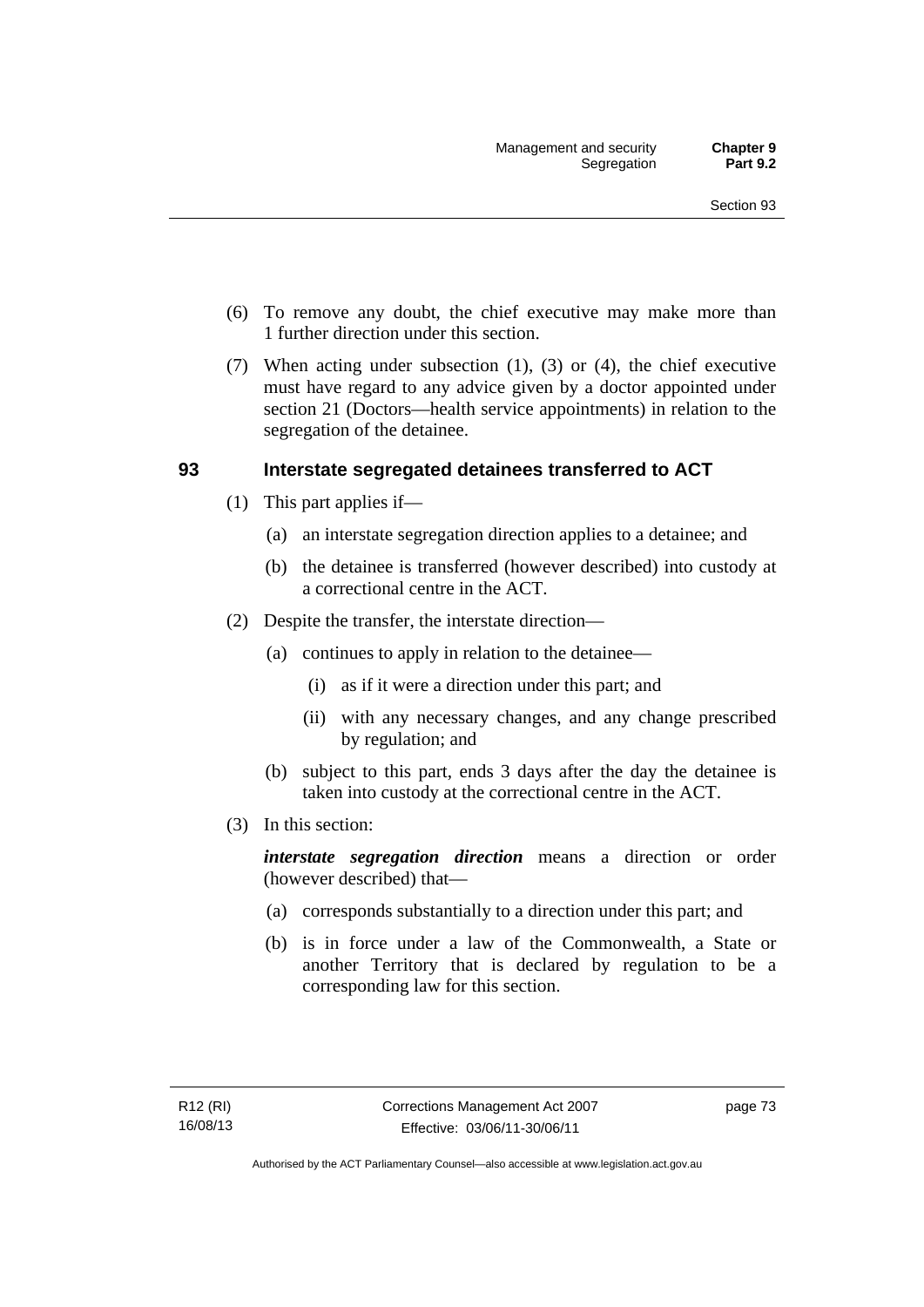## **94 Segregated detainees removed to NSW**

- (1) This section applies if both of the following apply to a detainee:
	- (a) a direction under the *Crimes (Sentence Administration) Act 2005*, section 26 (Full-time detention in ACT or NSW) that the detainee be removed to a NSW correctional centre;
	- (b) a direction (the *ACT direction*)—
		- (i) under this part; or
		- (ii) under chapter 10 (Discipline) for investigative segregation.
- (2) Despite the detainee's removal to a NSW correctional centre, the ACT direction—
	- (a) continues to apply in relation to the detainee, with any necessary changes, and any change prescribed by regulation; and
	- (b) subject to this part, ends 3 days after the day the detainee is taken into custody at the NSW correctional centre.

## **95 Segregation not to affect minimum living conditions**

- (1) The segregation of a detainee under this part does not affect the standards applying to the detainee under section 12 (Correctional centres—minimum living conditions).
- (2) However, subsection (1) does not prevent the application of the standards in a way that is necessary and reasonable for the purpose of the segregation.

## **96 Application for review of segregation directions**

- (1) A detainee may apply to an adjudicator for a review of the chief executive's directions under any of the following sections:
	- (a) section 90 (Segregation—safety and security);

R12 (RI) 16/08/13

Authorised by the ACT Parliamentary Counsel—also accessible at www.legislation.act.gov.au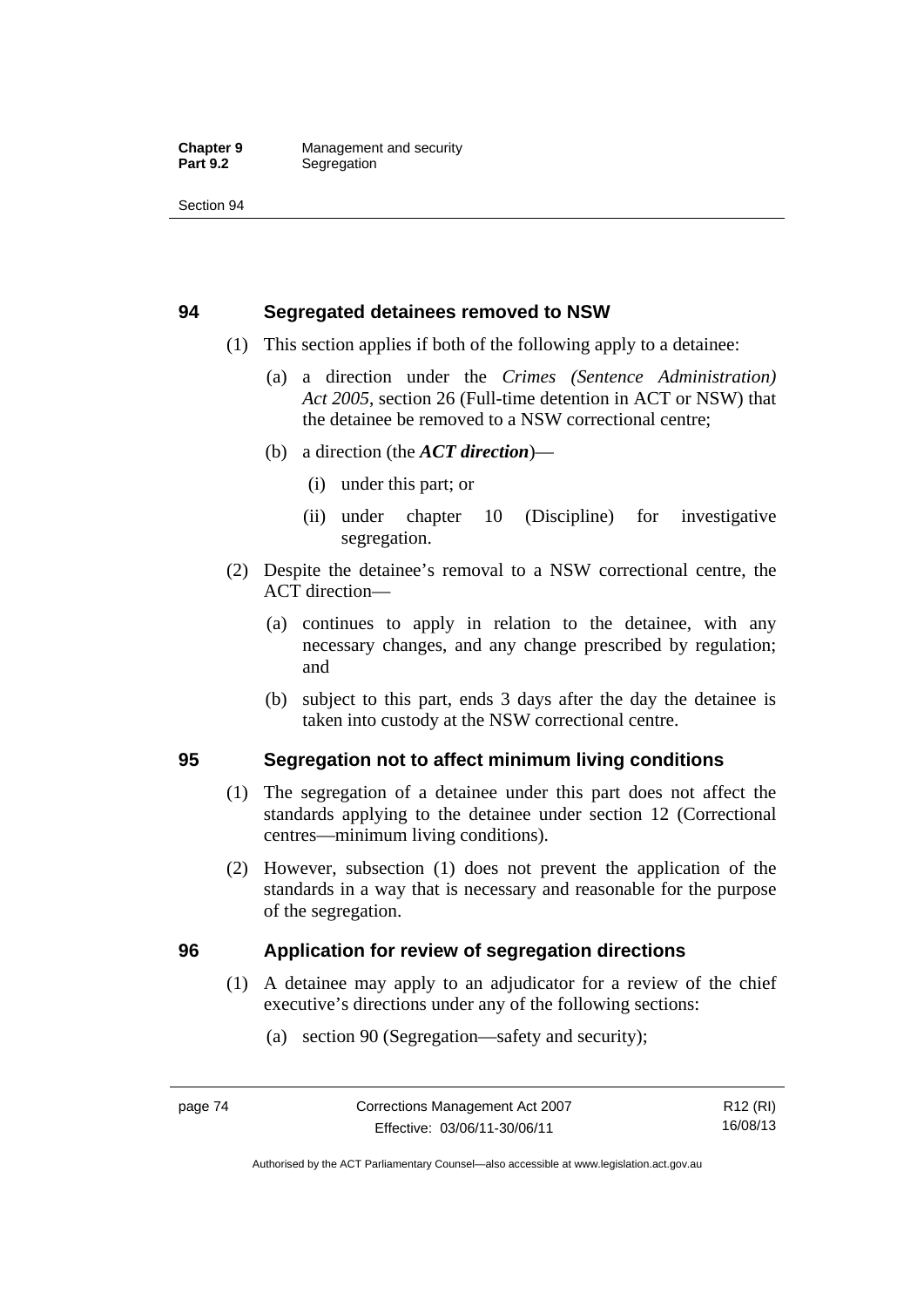- (b) section 91 (Segregation—protective custody);
- (c) section 92 (Segregation—health).
- (2) The application must be made no later than 7 days after the day the chief executive gives the detainee notice of the direction.
	- *Note* If a form is approved under s 228 for an application under this section, the form must be used.
- (3) Subject to any decision by the adjudicator under section 97, the application does not affect the segregation of the detainee under the direction under review.

## **97 Review of segregation directions**

- (1) On application under section 96, an adjudicator may—
	- (a) conduct an inquiry to review the chief executive's direction; or
	- (b) refuse to review the chief executive's direction.
- (2) Chapter 11 (Disciplinary inquiries) applies, with any changes prescribed by regulation, in relation to the inquiry as if it were an inquiry under that chapter.
- (3) After completing an inquiry under this section, the adjudicator may—
	- (a) confirm the direction under review; or
	- (b) give any direction the chief executive may make under the section authorising the direction under review, either by—
		- (i) amending the direction under review; or
		- (ii) setting aside the direction under review and making a direction in substitution for the direction set aside.
- (4) The adjudicator must give the detainee prompt written notice of the adjudicator's decision under this section.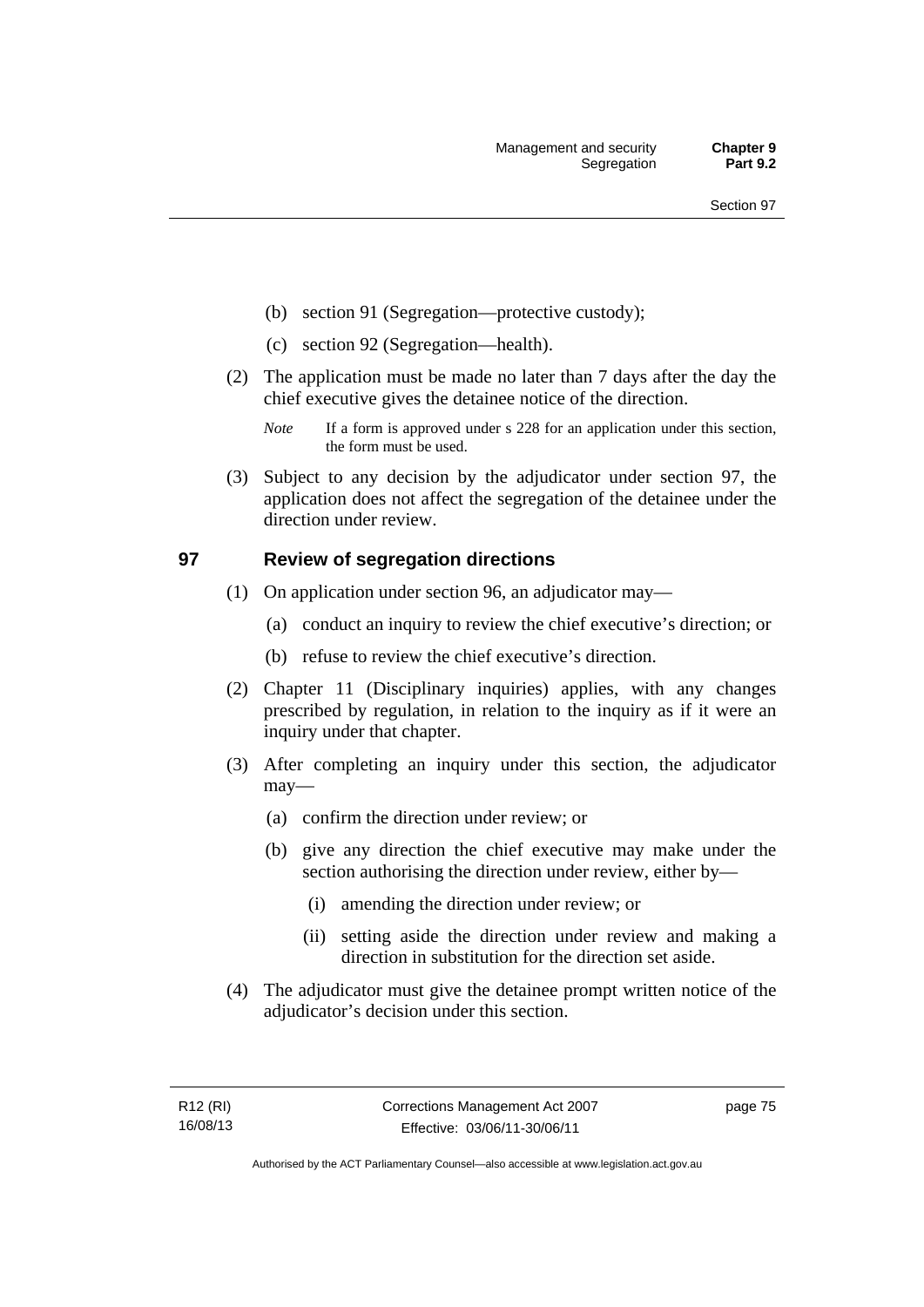- (5) If the adjudicator refuses to review the chief executive's direction, the notice must include the reasons for the refusal.
	- *Note* Under the *Administrative Decisions (Judicial Review) Act 1989*, a person aggrieved by an administrative decision made under an enactment may apply to the Supreme Court for a review of the decision. Subject to any order of the court, the making of the application does not affect the operation of the decision or prevent its implementation (see that Act, s 16).

## **98 Other separation of detainees**

- (1) The chief executive must provide separate accommodation for males and females.
- (2) Without limiting section 14 (Corrections policies and operating procedures), the chief executive may make a corrections policy or operating procedure in relation to the management of detainees, including provision in relation to the separation of detainees in relation to any of the following:
	- (a) the cultural background or vulnerability of detainees;
	- (b) accommodation or use of facilities;
	- (c) participation in work or other activities.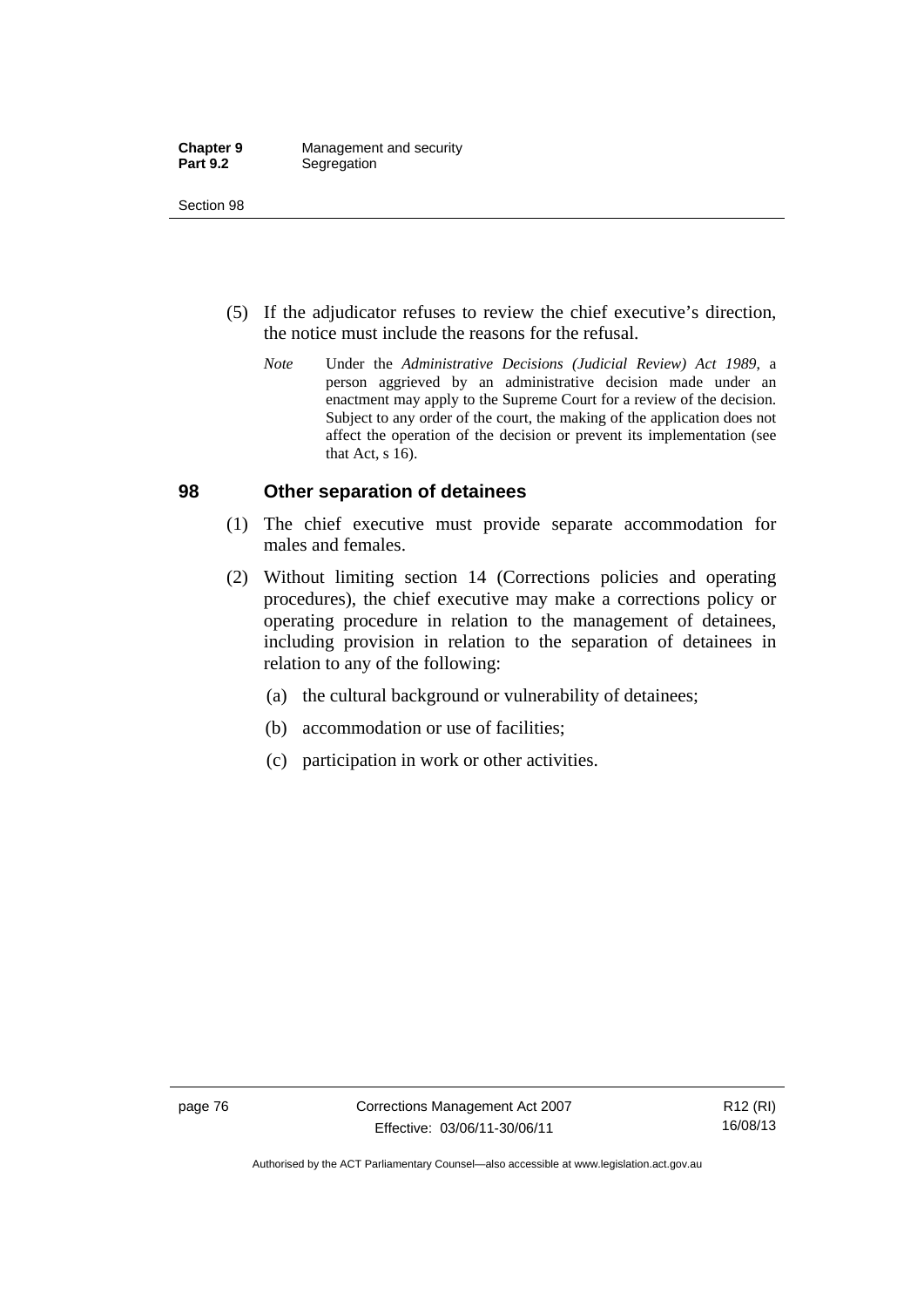# **Part 9.3 Monitoring**

## **99 Monitoring—general considerations**

In exercising a function under this part, the chief executive must ensure that the following are balanced appropriately:

- (a) the need to protect the safety of detainees, corrections officers, other people who work at or visit correctional centres, and the community;
- (b) the need for security and good order at correctional centres;
- (c) the benefits of detainees maintaining contact with the community outside correctional centres;
- (d) the need to protect the privacy of detainees;
- (e) the need to prevent intimidation and corruption at correctional centres, and the commission of offences;
- (f) the need to detect prohibited things entering, at, or leaving correctional centres;
- (g) anything else the chief executive considers, on reasonable grounds, to be relevant.

## **100 Monitoring at correctional centres**

The chief executive may arrange for any part of a correctional centre to be monitored for any activity, including the movement of anyone at the centre.

#### **Examples of monitoring**

direct viewing, closed-circuit television coverage and the use of other devices for detecting movement

*Note* An example is part of the Act, is not exhaustive and may extend, but does not limit, the meaning of the provision in which it appears (see Legislation Act, s 126 and s 132).

R12 (RI) 16/08/13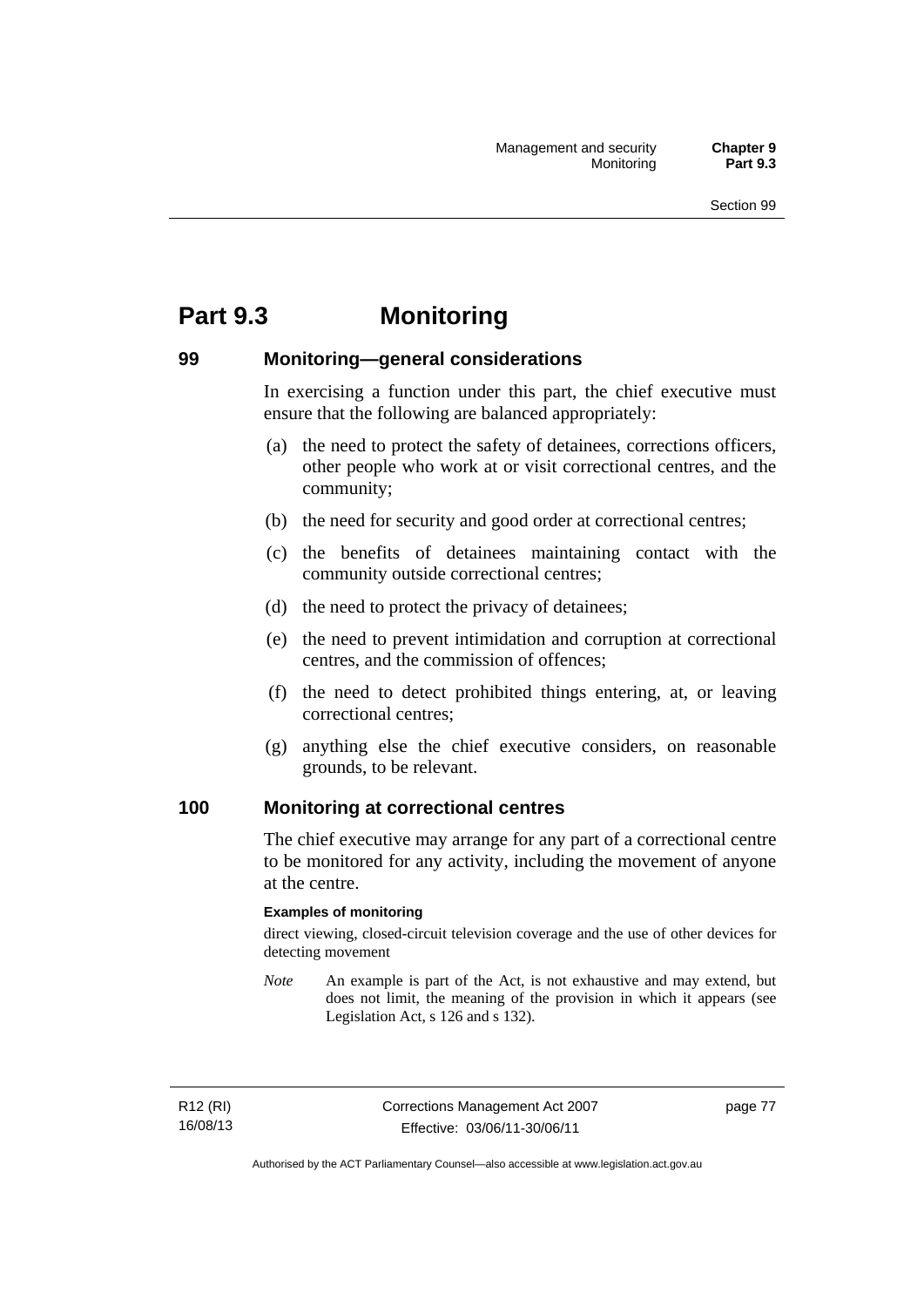#### **Chapter 9 Management and security**<br>**Part 9.3 Monitoring Monitoring**

Section 101

## **101 Personal monitoring devices**

- (1) The chief executive may, orally or in writing, direct a person at a correctional centre to wear a device (a *personal monitoring device*) that allows the person's location at the centre to be monitored.
- (2) To remove any doubt, a direction under this section may be given to any of the following:
	- (a) a detainee;
	- (b) a corrections officer;
	- (c) anyone working at or visiting a correctional centre.

## **102 Interfering with personal monitoring devices**

 (1) A person commits an offence if the person interferes with a personal monitoring device.

Maximum penalty: 50 penalty units, imprisonment for 6 months or both.

- (2) It does not matter whether the interference is by the person directed to wear the device or someone else.
- (3) Subsection (1) does not apply if the interference is authorised by the chief executive.
- (4) In this section:

*interfere*, with a personal monitoring device, includes damage, cause to malfunction, disable and remove but does not include the effect of normal wear and tear associated with wearing the device.

## **103 Monitoring telephone calls etc**

 (1) This section applies in relation to an electronic communication with a detainee, other than a protected electronic communication.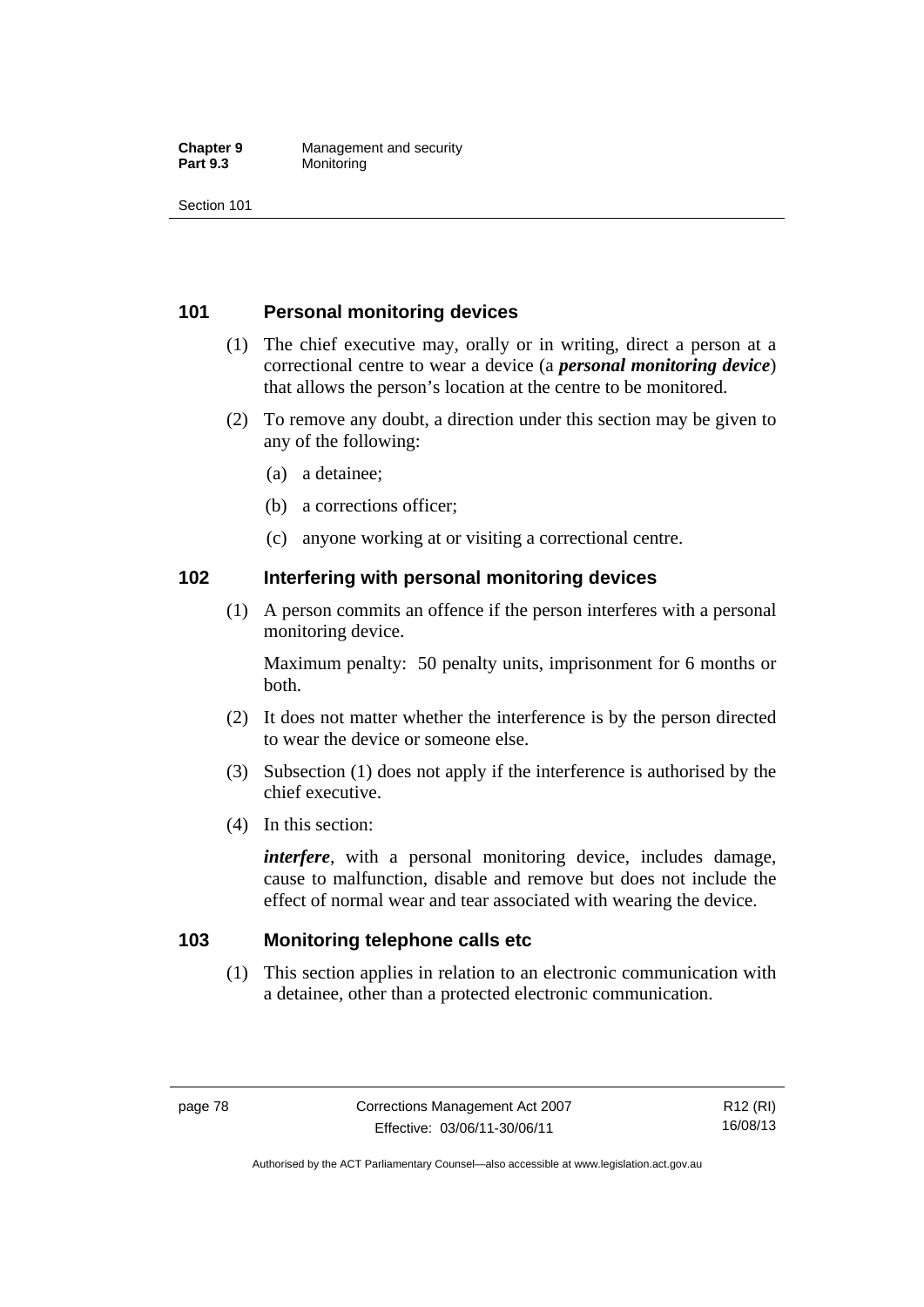- (2) The chief executive may do either or both of the following in relation to the communication:
	- (a) monitor the communication;
	- (b) record the communication.
- (3) The chief executive must tell the parties to the communication that the communication might be monitored and recorded.
- (4) If the communication reveals information about the commission of an offence, the chief executive must give the information to the chief police officer.
- (5) In this section:

*electronic communication* means communication by—

- (a) telephone, email or fax; or
- (b) any other electronic means.

*protected electronic communication* means an electronic communication between a detainee and any of the following:

- (a) a lawyer representing the detainee;
- (b) an official visitor;
- (c) the human rights commissioner;
- (d) the public advocate;
- (e) the ombudsman;
- (f) a person prescribed by regulation.

## **104 Monitoring ordinary mail**

- (1) The chief executive may open and search a detainee's ordinary mail.
- (2) The chief executive may read a detainee's ordinary mail only if the chief executive suspects, on reasonable grounds, that the mail may—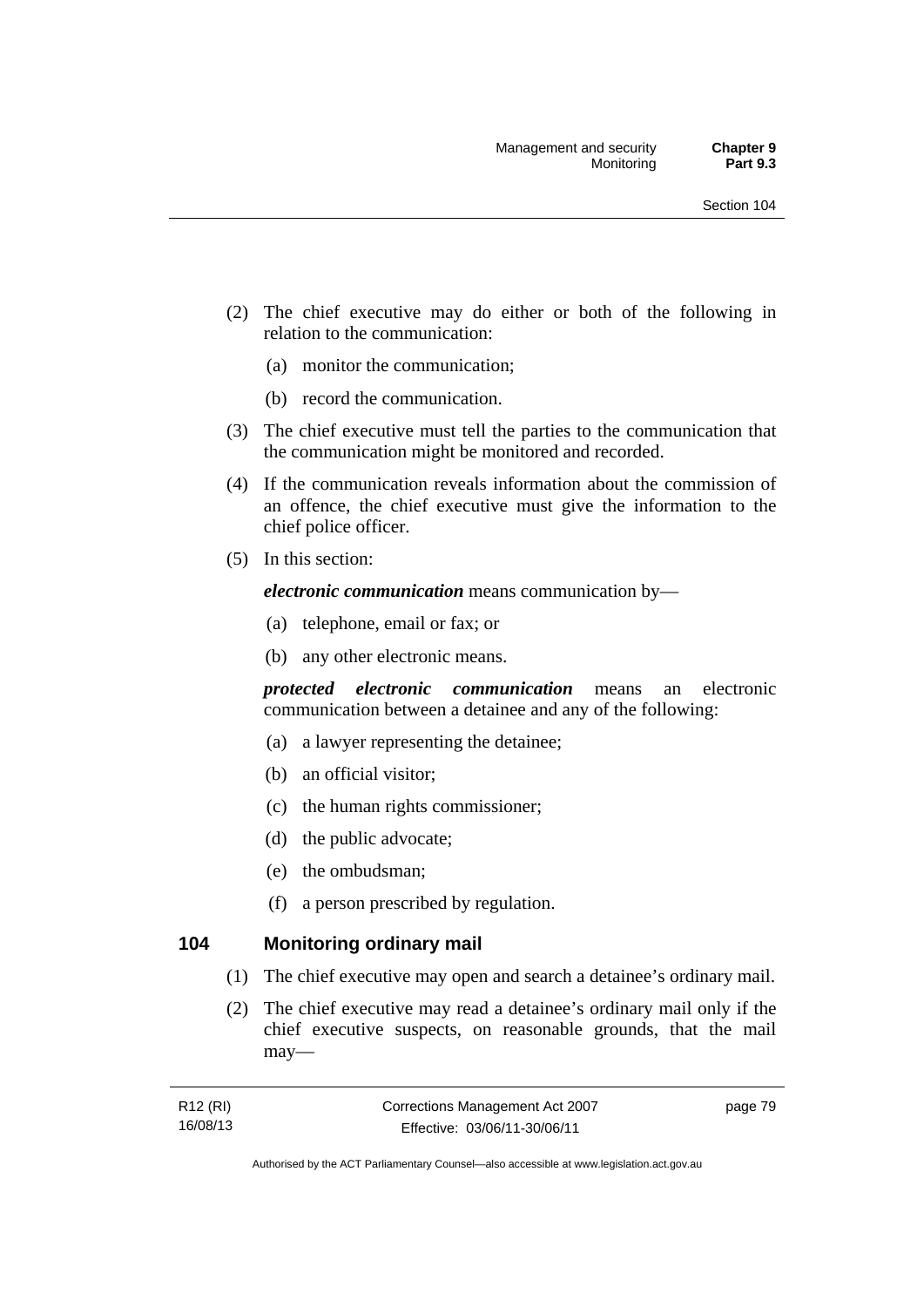- (a) undermine security or good order at a correctional centre; or
- (b) revictimise a victim; or
- (c) circumvent any process for investigating complaints or reviewing decisions under this Act.
- (3) However, and without limiting section 14 (Corrections policies and operating procedures), the chief executive may make a corrections policy or operating procedure in relation to reading a random selection of detainees' ordinary mail.
- (4) In this section:

*ordinary mail* means mail other than protected mail.

*protected mail* means mail between a detainee and any of the following:

- (a) a lawyer representing the detainee;
- (b) an official visitor;
- (c) the human rights commissioner;
- (d) the public advocate;
- (e) the ombudsman;
- (f) a person prescribed by regulation.

*search* includes search—

- (a) with any device using electronic or other technology; and
- (b) by physical means; and
- (c) with the assistance of a corrections dog.

## **105 Monitoring protected mail**

 (1) The chief executive may open and search a detainee's protected mail in the detainee's presence if the chief executive suspects, on reasonable grounds, that the mail contains—

R12 (RI) 16/08/13

Authorised by the ACT Parliamentary Counsel—also accessible at www.legislation.act.gov.au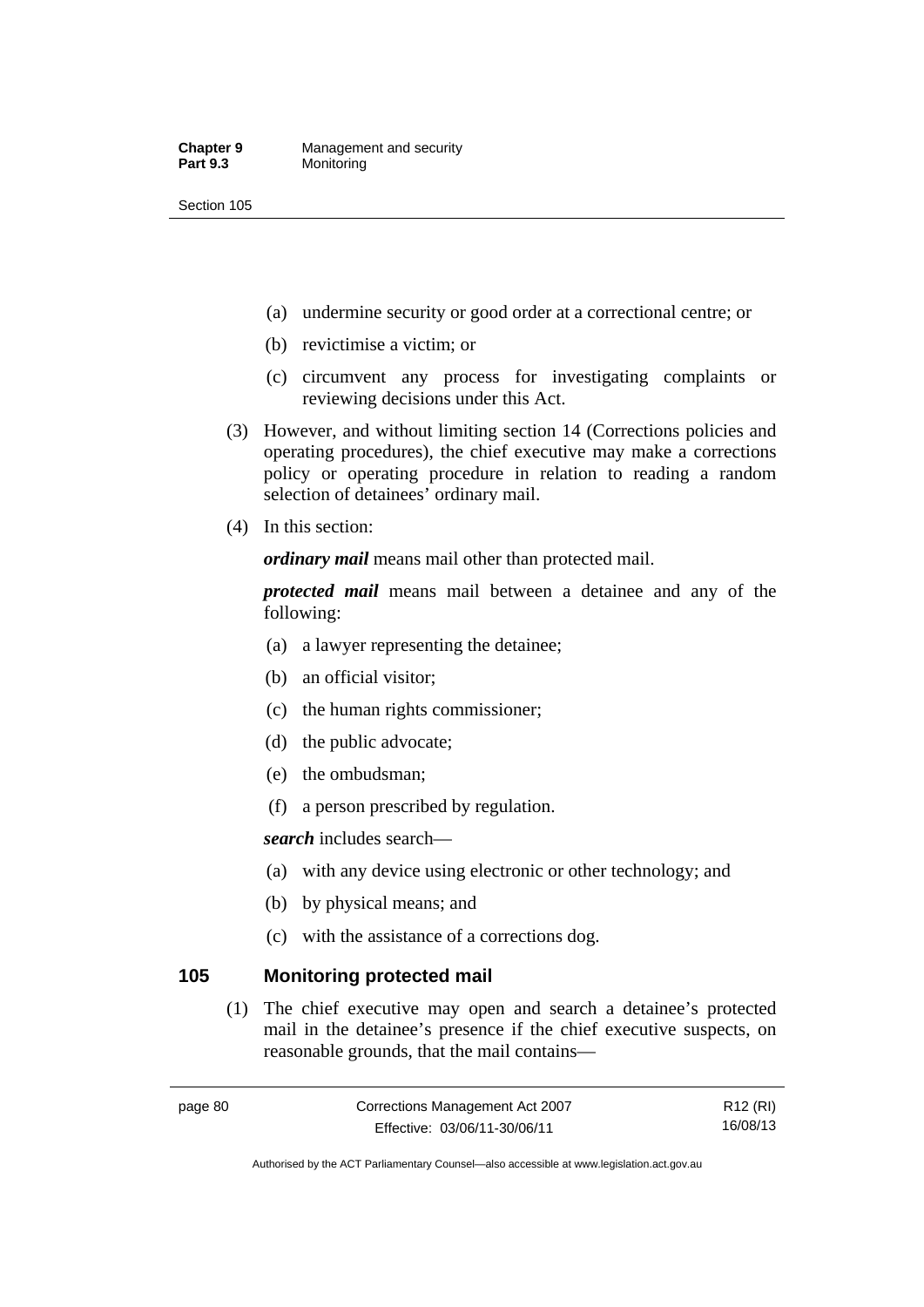- (a) something that may physically harm the addressee; or
- (b) a prohibited thing.
- (2) However, the chief executive must not read a detainee's protected mail without the detainee's written consent.
- (3) In this section:

*search*—see section 104 (4).

## **106 Mail searches—consequences**

- (1) Subject to section 127 (Seizing mail etc), a detainee's mail, once searched, must be delivered to the addressee as soon as practicable.
- (2) If a search of a detainee's mail reveals information about the commission of an offence, the chief executive must give the information to the chief police officer.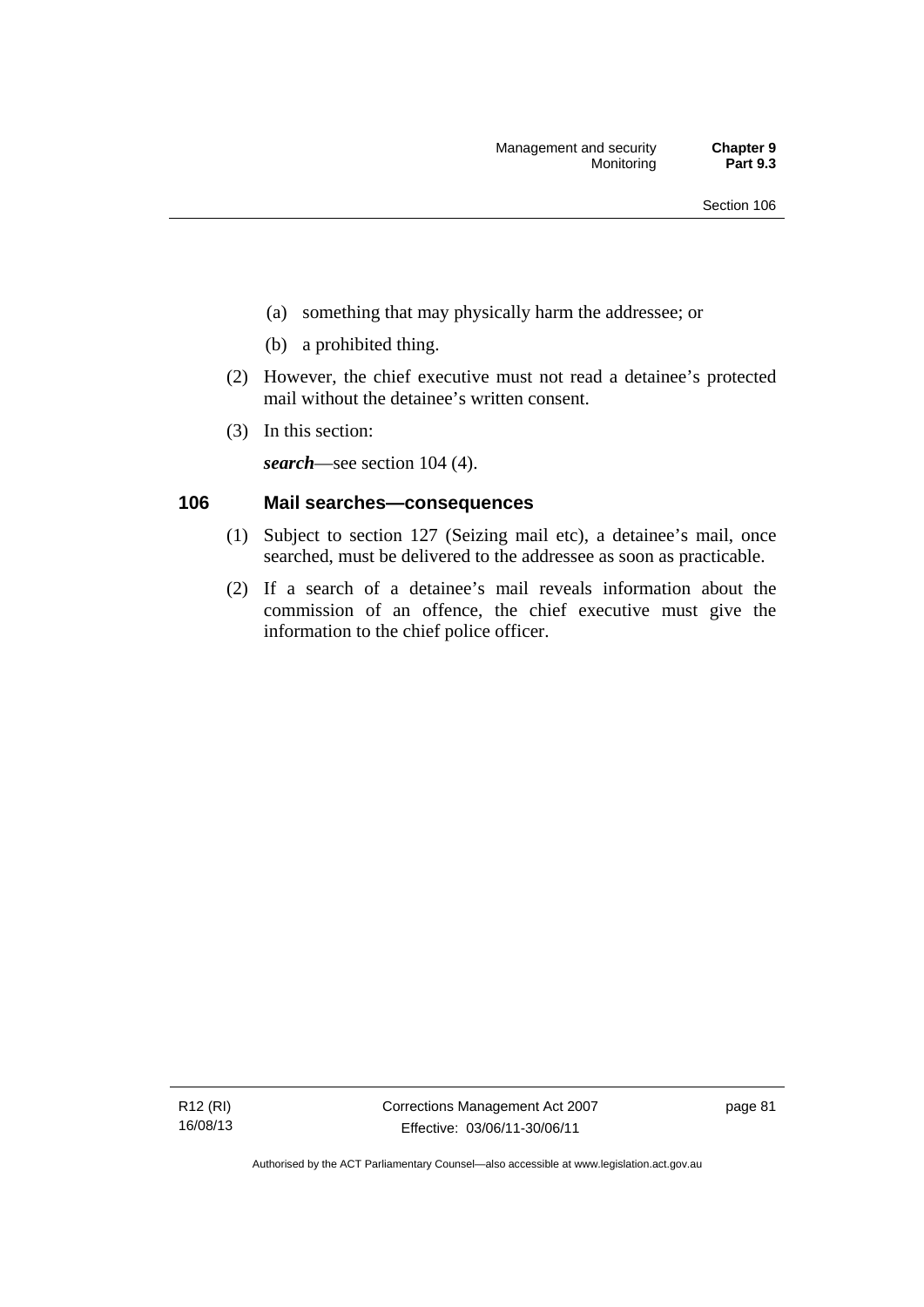**Chapter 9 Management and security**<br>**Part 9.4 Searches Part 9.4 Searches**<br>**Division 9.4.1 Searches Division 9.4.1** Searches—general Section 107

**Part 9.4 Searches** 

## **Division 9.4.1 Searches—general**

#### **107 Definitions—searches**

In this Act:

*body search*, of a detainee, means a search of the detainee's body, including an examination of any orifice or cavity of the detainee's body.

*frisk search* means—

- (a) a search of a person conducted by quickly running the hands over the person's outer garments; and
- (b) an examination of anything worn or carried by the person that is conveniently and voluntarily removed by the person.

*ordinary search* means a search of a person, or of articles in a person's possession, that may include—

- (a) requiring the person to remove the person's overcoat, coat or jacket and any gloves, shoes or hat; and
- (b) an examination of those items.

*scanning search* means a search of a person by electronic or other means that does not require the person to remove the person's clothing or to be touched by someone else.

#### **Examples of scanning searches**

- 1 passing a portable electronic or other device over a person
- 2 requiring a person to pass by or through an electronic or other device
- *Note* An example is part of the Act, is not exhaustive and may extend, but does not limit, the meaning of the provision in which it appears (see Legislation Act, s 126 and s 132).

page 82 Corrections Management Act 2007 Effective: 03/06/11-30/06/11

R12 (RI) 16/08/13

Authorised by the ACT Parliamentary Counsel—also accessible at www.legislation.act.gov.au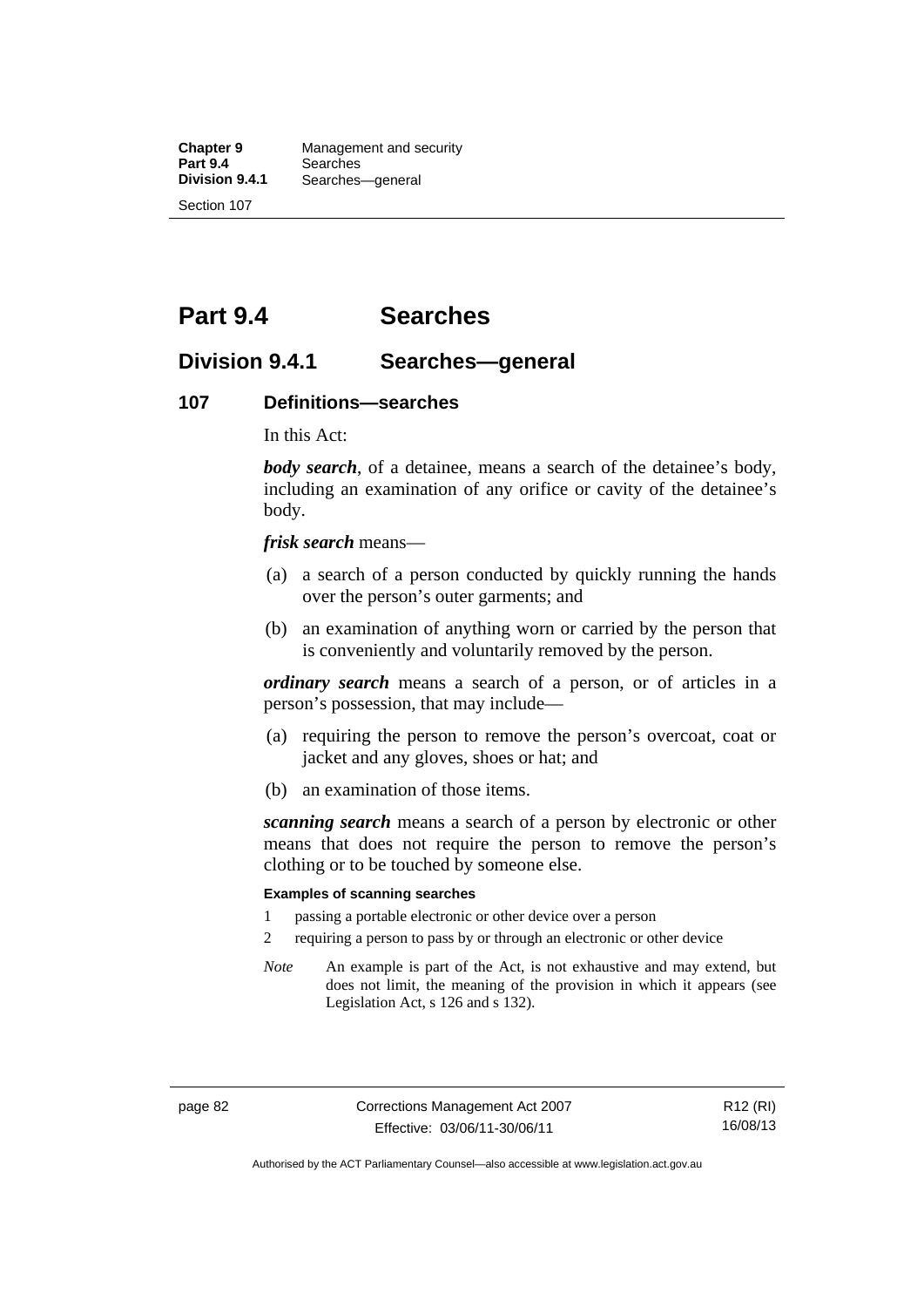*strip search*, of a detainee, means a search of the detainee, or of articles in the detainee's possession, that may include—

- (a) requiring the detainee to remove all of the detainee's clothing; and
- (b) an examination of the detainee's body (but not the detainee's body orifices or cavities) and of that clothing.

#### **108 Intrusiveness of searches**

The person conducting a search of a person under this part must ensure, as far as practicable, that—

- (a) the search is the least intrusive kind of search that is reasonable and necessary in the circumstances; and
- (b) the search is conducted in the least intrusive way that is reasonable and necessary in the circumstances.

#### **Example**

searching for a prohibited thing by a frisk search (rather than an ordinary search) with the assistance of a corrections dog

*Note* An example is part of the Act, is not exhaustive and may extend, but does not limit, the meaning of the provision in which it appears (see Legislation Act, s 126 and s 132).

## **109 Searches of transgender and intersex detainees**

- (1) This section applies if a transgender or intersex detainee is to be subjected to a search under this part.
- (2) To remove any doubt, the detainee's sex is taken to be that entered for the detainee in the register of detainees.
	- *Note* For the meaning of *transgender person* and *intersex person*, see the Legislation Act, s 169A and s 169B.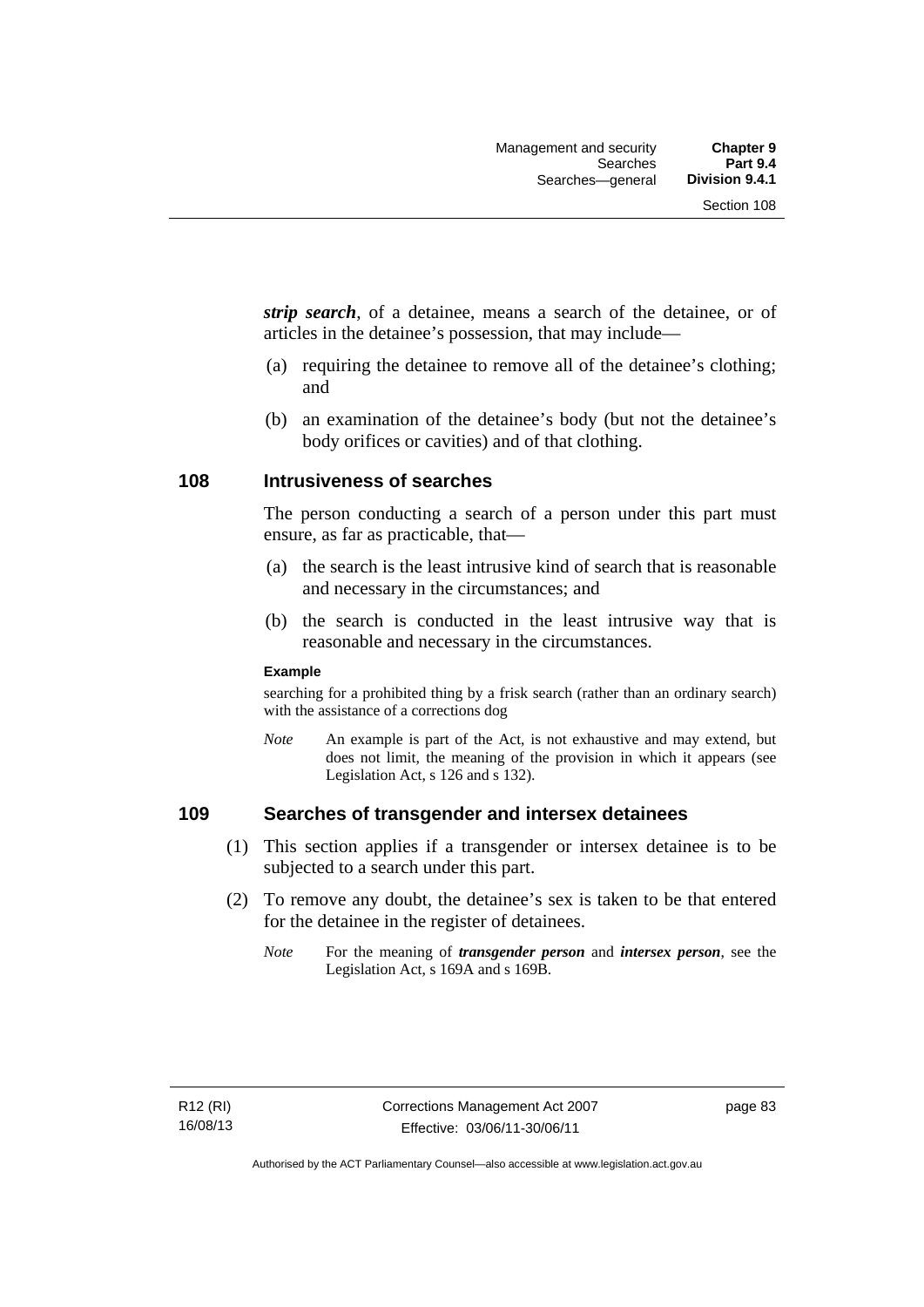## **110 Register of strip and body searches**

- (1) This section applies in relation to—
	- (a) a strip search of a detainee; and
	- (b) a body search of a detainee.
- (2) The chief executive must keep a register containing the following details in relation to each search:
	- (a) the name of the detainee searched;
	- (b) the reason for the search;
	- (c) when the search was conducted;
	- (d) the name of each person present at any time during the search;
	- (e) details of anything seized during the search;
	- (f) anything else prescribed by regulation.
- (3) The register may contain anything else the chief executive considers relevant.
- (4) The register must be available for inspection under chapter 7 (Inspection of correctional centres).

## **Division 9.4.2 Scanning, frisk and ordinary searches**

## **111 Scanning, frisk and ordinary searches—directions**

- (1) The chief executive may, at any time, direct a corrections officer to conduct a scanning search, frisk search or ordinary search of a detainee, another corrections officer or anyone else working at or visiting a correctional centre if the chief executive believes, on reasonable grounds, that it is prudent to conduct the search to protect—
	- (a) the safety of anyone at a correctional centre; or

Authorised by the ACT Parliamentary Counsel—also accessible at www.legislation.act.gov.au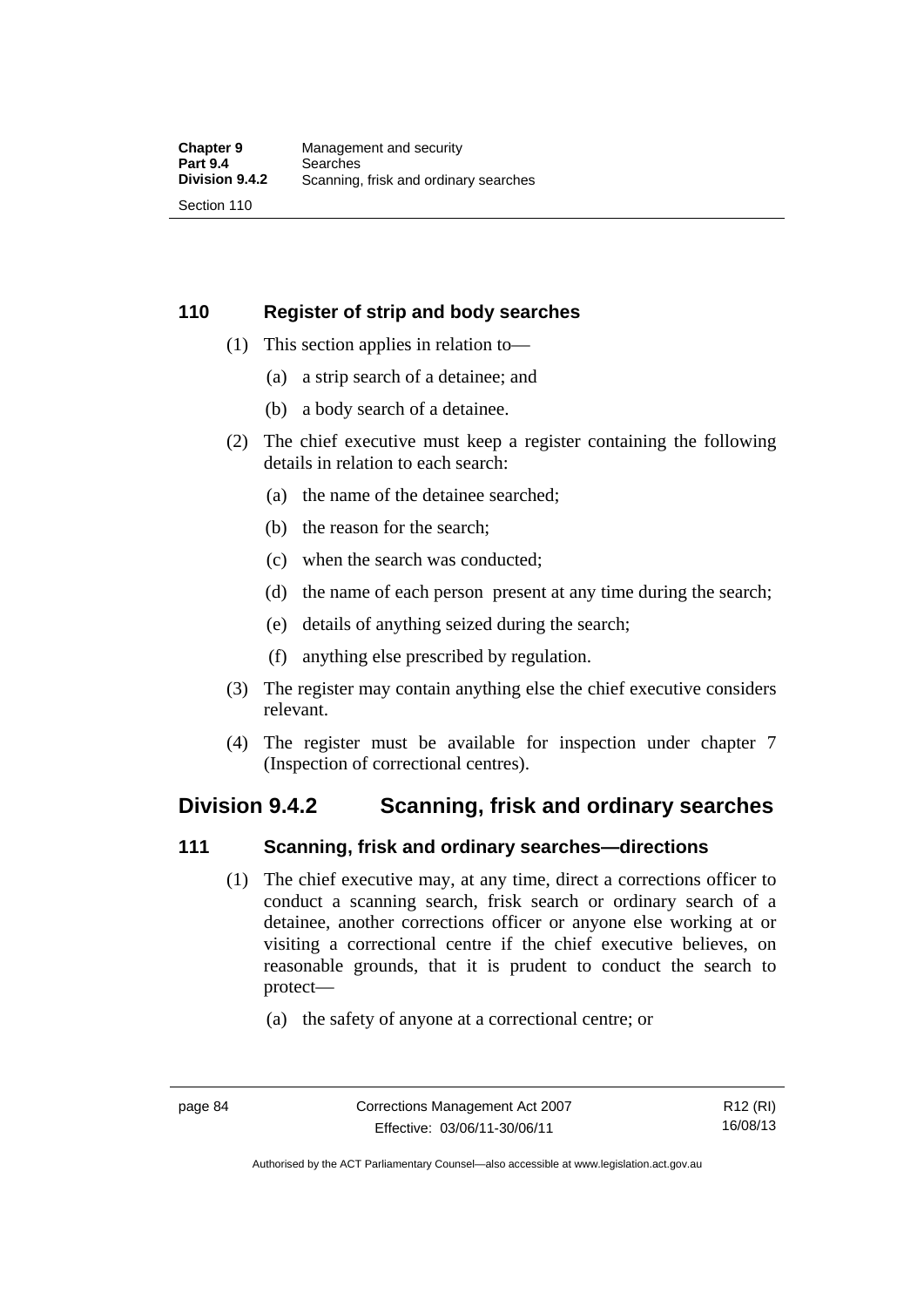#### (b) security or good order at a correctional centre.

#### **Examples of other people working at correctional centre**

counsellors, psychologists, maintenance workers and volunteers

#### **Examples of searches**

- 1 searching a detainee returning to a correctional centre after performing community service
- 2 searching a corrections officer reporting for work
- 3 searching a person engaged to provide an educational program at a correctional centre when the person arrives at, or returns to, the centre
- 4 searching a detainee returning to the detainee's accommodation at a correctional centre after working in another part of the centre
- *Note* An example is part of the Act, is not exhaustive and may extend, but does not limit, the meaning of the provision in which it appears (see Legislation Act, s 126 and s 132).
- (2) Also, a corrections officer may conduct a scanning search, frisk search or ordinary search of a detainee if the officer suspects, on reasonable grounds, that the detainee is carrying—
	- (a) a prohibited thing; or
	- (b) anything else that creates, or is likely to create, a risk to—
		- (i) the personal safety of the detainee or anyone else; or
		- (ii) security or good order at a correctional centre.
	- *Note* Section 126 provides for the use of force to carry out searches under this part.

#### **112 Scanning, frisk and ordinary searches—requirements**

- (1) A corrections officer may conduct a scanning search, frisk search or ordinary search of a person under section 111 only if—
	- (a) the person is of the same sex as the officer; or
	- (b) if that is not the case—another person of the same sex as the person to be searched is present while the search is conducted.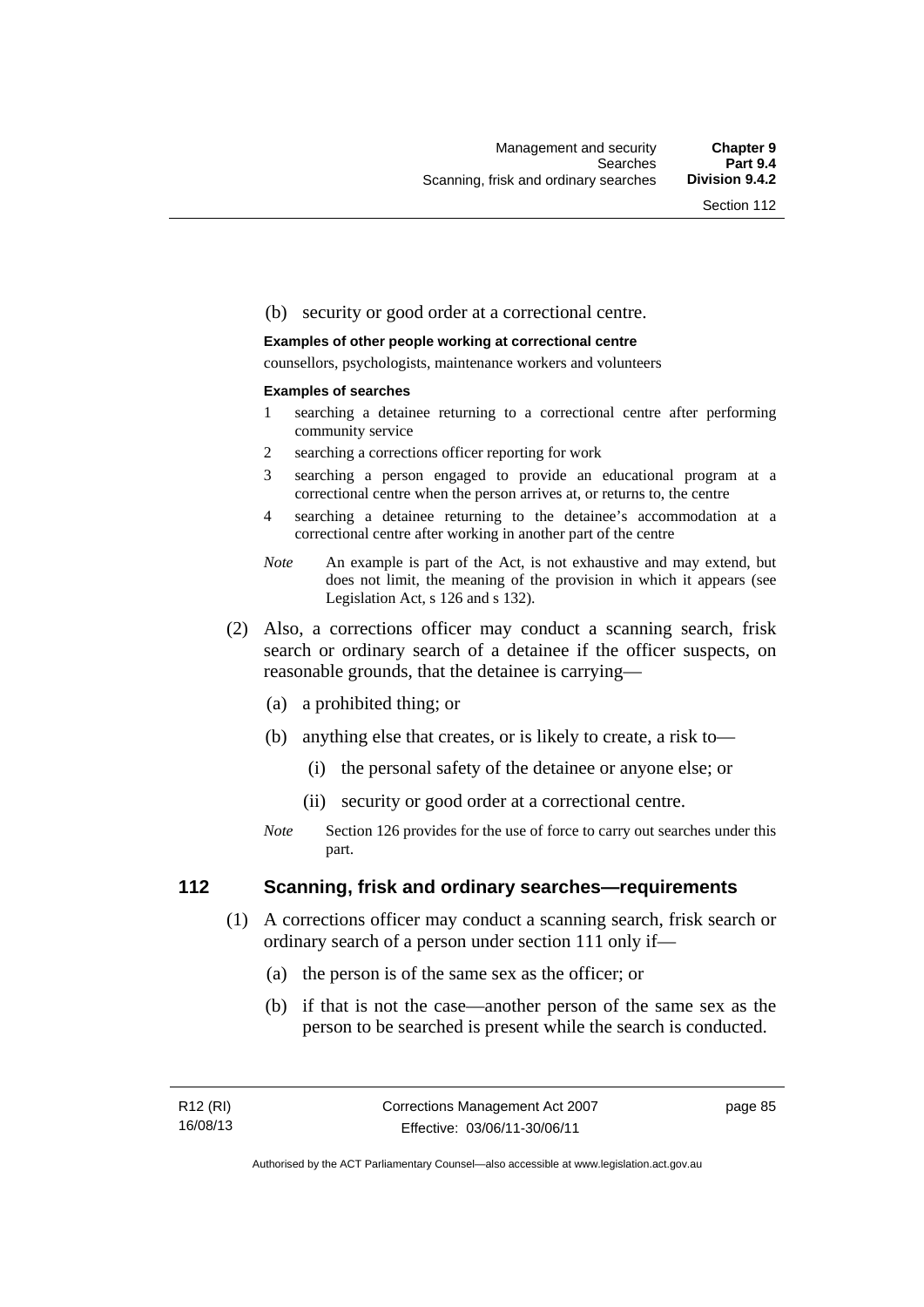(2) The other person mentioned in subsection (1) must not be a detainee.

## **Division 9.4.3 Strip searches**

## **113 Meaning of** *seizeable item***—div 9.4.3**

In this division:

*seizeable item* means anything that—

- (a) is a prohibited thing; or
- (b) may be used by the detainee in a way that may involve—
	- (i) intimidating anyone else; or
	- (ii) an offence or disciplinary breach; or
	- (iii) a risk to the personal safety of anyone else; or
	- (iv) a risk to security or good order at a correctional centre.

## **113A Strip searches—when may be conducted**

- (1) A detainee may be strip searched only if the chief executive gives a direction in accordance with section 113B or section 113C.
	- *Note* Section 126 provides for the use of force to carry out searches under this part.
- (2) To remove any doubt, a strip search of a detainee may be conducted immediately after any scanning search, frisk search or ordinary search of the detainee.

## **113B Strip searches—on suspicion**

The chief executive may direct a corrections officer to strip search a detainee if the chief executive suspects on reasonable grounds that the detainee has a seizeable item concealed on the detainee.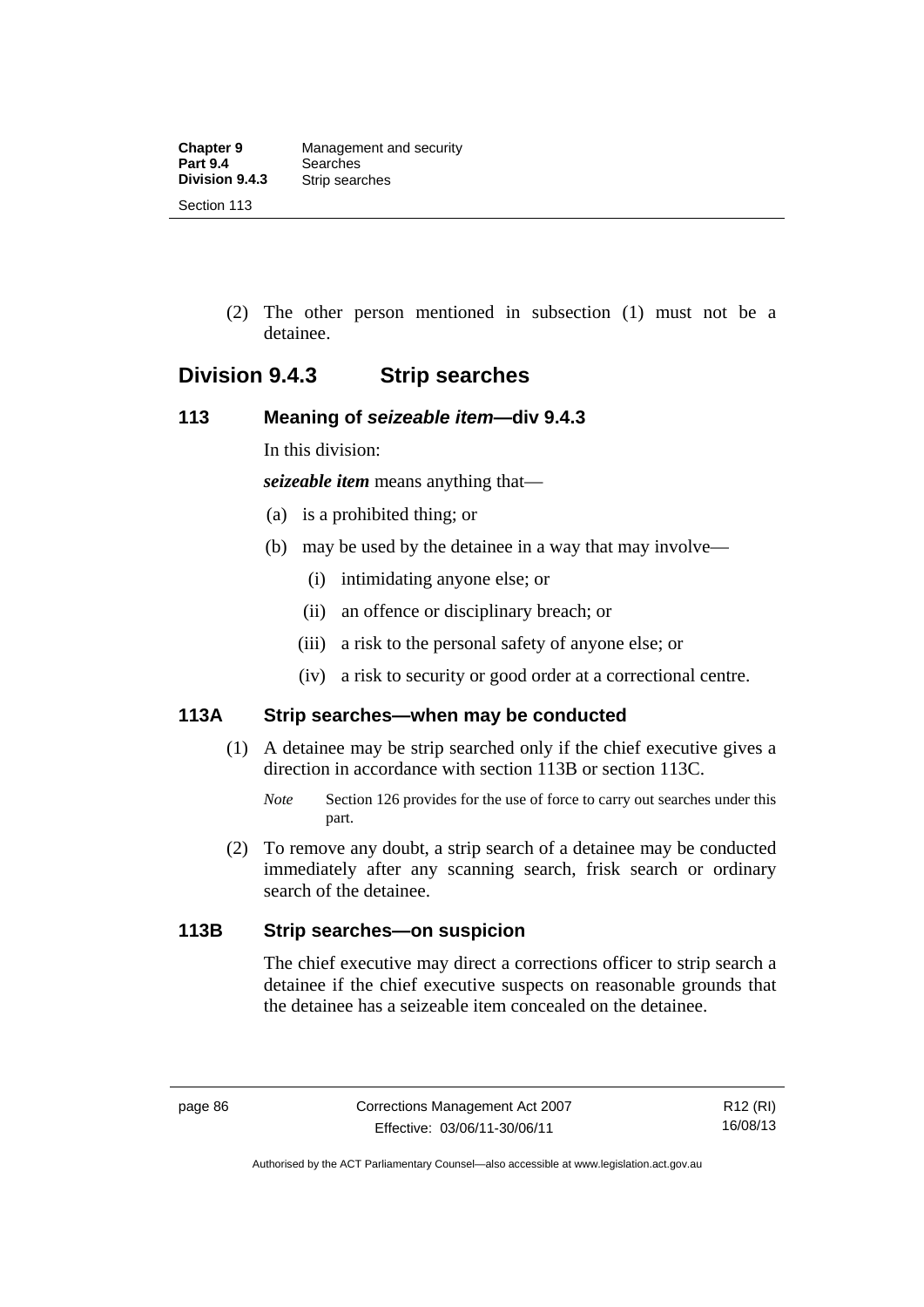## **113C Strip searches—where prudent**

- (1) The chief executive may direct a corrections officer to strip search a detainee at a correctional centre if—
	- (a) the chief executive believes on reasonable grounds that it is prudent to search the detainee for a seizeable item that may be concealed on or in the detainee because the detainee—
		- (i) has recently not been under the control or immediate supervision of a corrections officer for a period; and
		- (ii) during the period, may have had an opportunity to obtain a seizeable item; and
	- (b) a scanning search may assist in detecting the item but—
		- (i) the means of conducting the search is not available at the correctional centre; or
		- (ii) if the means of conducting the search is available—the scanning search is not likely to detect more than a limited range of seizeable items; or
		- (iii) the search could only be carried out using force that would be likely to make it ineffectual; and
	- (c) a frisk search or ordinary search is not likely to detect more than a limited range of seizeable items.

#### **Example—par (a) (ii)**

the detainee has had a personal contact visit by someone who is not an accredited person

#### **Example—par (b) (ii)**

a metal detector

*Note* An example is part of the Act, is not exhaustive and may extend, but does not limit, the meaning of the provision in which it appears (see Legislation Act, s 126 and s 132).

R12 (RI) 16/08/13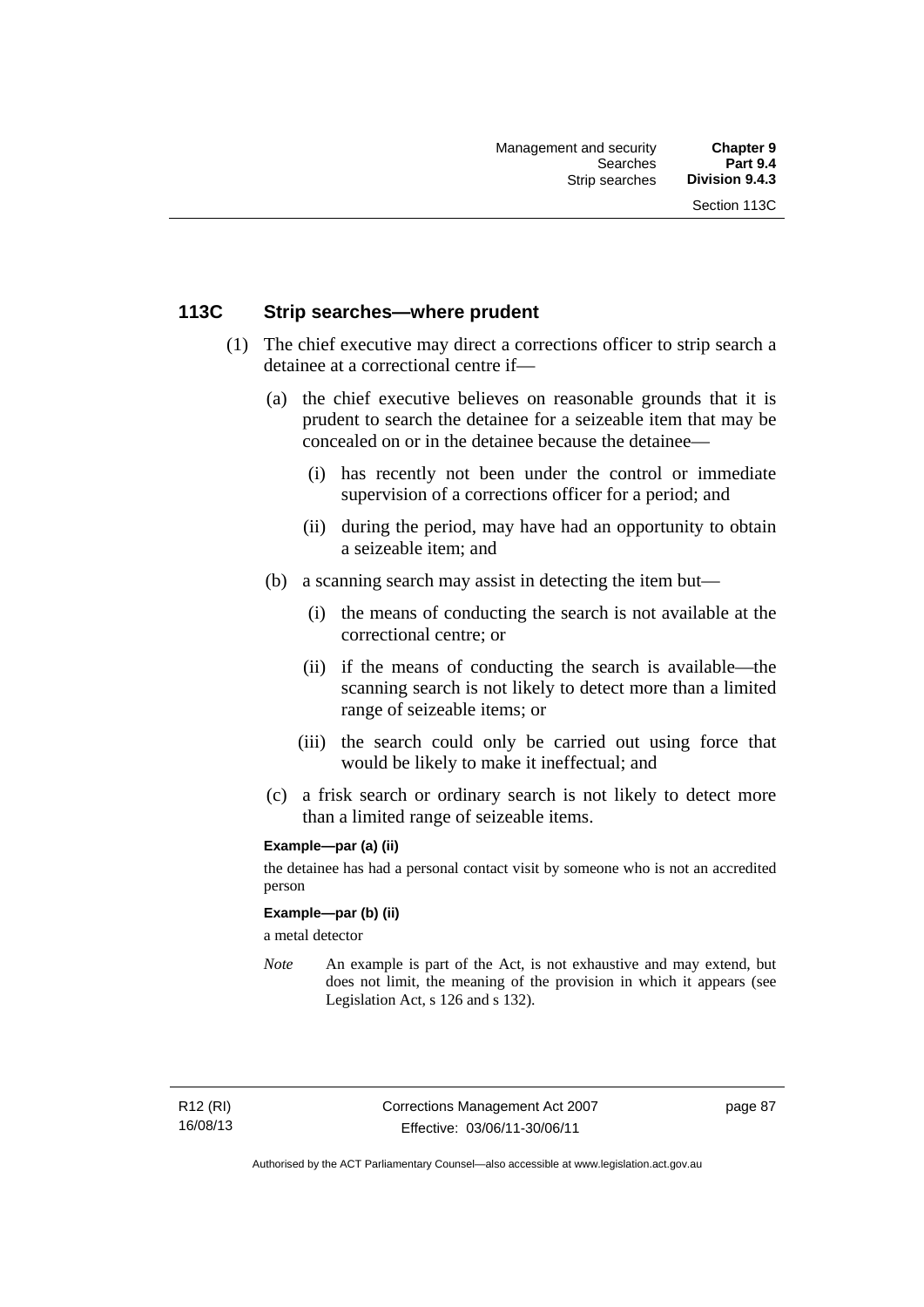(2) Without limiting section 14 (Corrections policies and operating procedures), the chief executive must make a corrections policy or operating procedure in relation to strip searches under this section.

#### **114 Strip searches—presence of corrections officers**

- (1) A strip search of a detainee must be done—
	- (a) by a corrections officer of the same sex as the detainee; and
	- (b) in the presence of 1 or more other corrections officers each of whom must be of the same sex as the detainee.
- (2) However, the number of corrections officers present during the search must be no more than necessary and reasonable to ensure the search is carried out as safely and effectively as possible.
- (3) The corrections officer conducting the search may direct another corrections officer present to provide assistance that the conducting officer believes, on reasonable grounds, is necessary and reasonable for the search.
- (4) A corrections officer may give directions to the detainee for the conduct of the search in accordance with this section.

#### **Examples**

directions that the detainee raise 1 or both arms, raise any long hair or turn in a particular direction

*Note* An example is part of the Act, is not exhaustive and may extend, but does not limit, the meaning of the provision in which it appears (see Legislation Act, s 126 and s 132).

## **115 Strip searches—general rules**

- (1) A strip search must be conducted in a private area or an area that provides reasonable privacy for the detainee being searched.
- (2) The search must not be conducted—
	- (a) in the presence of someone of the opposite sex to the detainee; or

R12 (RI) 16/08/13

Authorised by the ACT Parliamentary Counsel—also accessible at www.legislation.act.gov.au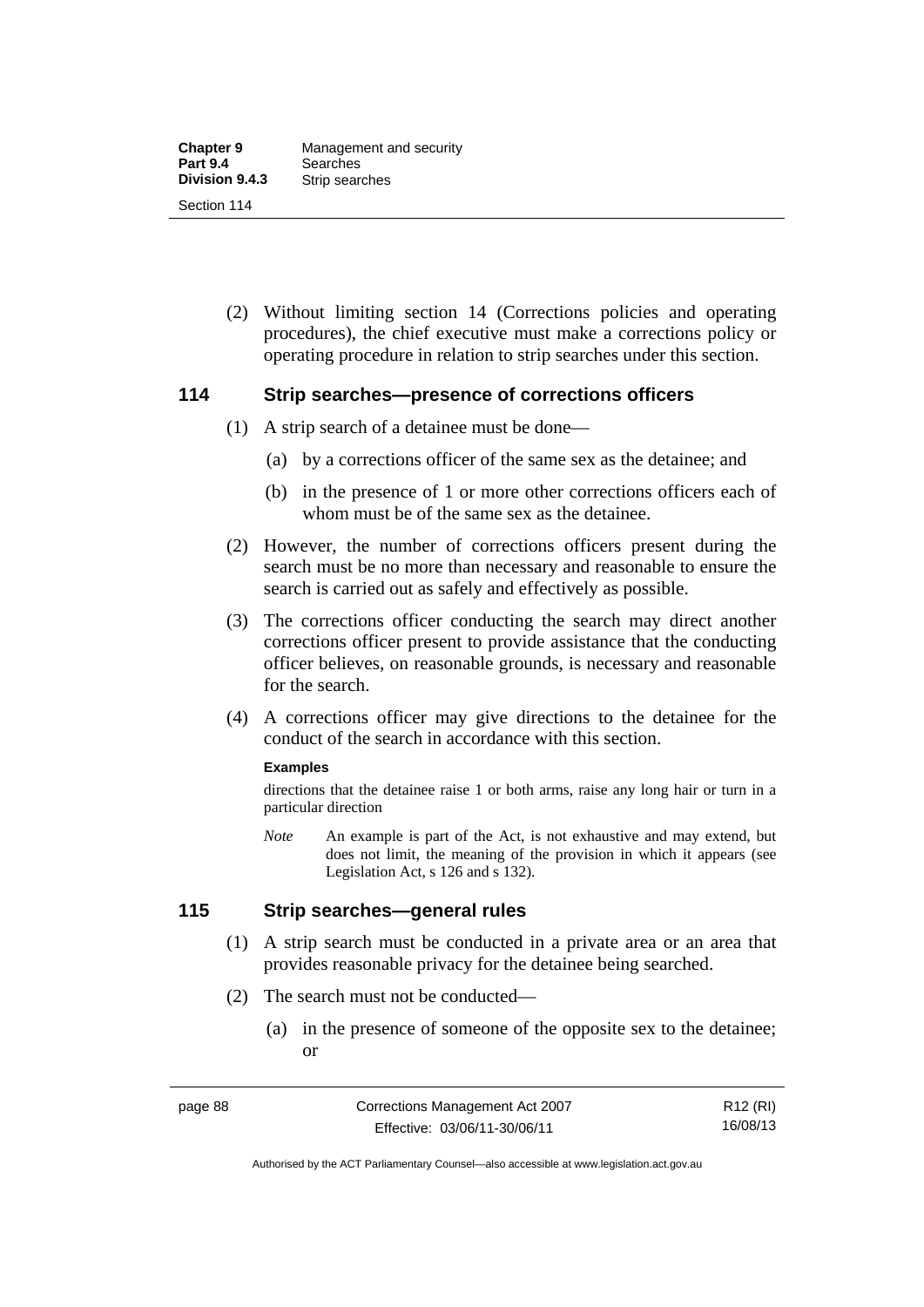- (b) in the presence or sight of someone else whose presence is not necessary for the search or the safety of everyone present.
- (3) The search must not involve—
	- (a) the removal from the detainee of more clothes than is necessary and reasonable to conduct the search; or
	- (b) the removal from the detainee of more clothes at any time than is necessary and reasonable to conduct the search; or
	- (c) without limiting paragraph (b), both the upper and lower parts of the person's body being uncovered at the same time.
- (4) Subject to section 126 (Searches—use of force), the search must not involve any touching of the detainee's body by a corrections officer.
- (5) Each corrections officer present during the search must ensure, as far as practicable, that—
	- (a) the search is done in a way that minimises embarrassment for the detainee; and
	- (b) the search is done quickly; and
	- (c) the detainee is allowed to dress in private immediately after the search is finished.
- (6) If clothing from a detainee is seized during a strip search, the chief executive must ensure that the detainee is left with, or given, appropriate clothing to wear.

## **Division 9.4.4 Body searches**

## **116 Body searches—directions**

The chief executive may direct a doctor appointed under section 22 (Health practitioners—non-therapeutic functions) to conduct a body search of a detainee if the chief executive suspects, on reasonable grounds, that the detainee—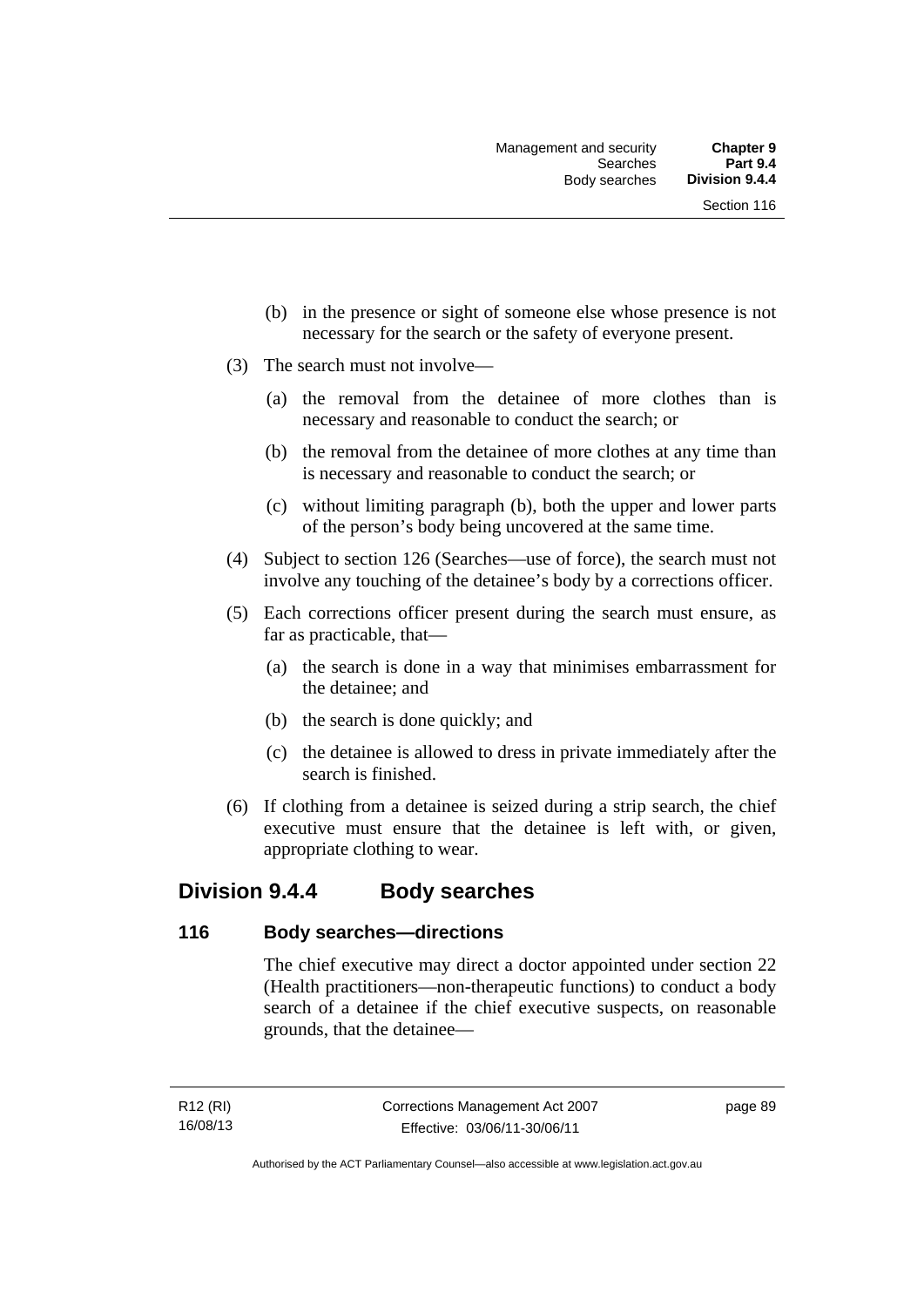- (a) has ingested or inserted something in the detainee's body that may jeopardise the detainee's health or wellbeing; or
- (b) has a prohibited thing concealed in or on the detainee's body that may be used in a way that may pose a risk to the security or good order at a correctional centre; or
- (c) has evidence of the commission of an offence or disciplinary breach concealed in or on the detainee.

## **117 Body searches—presence of nurse and corrections officers**

- (1) A nurse appointed under section 22 (Health practitioners non-therapeutic functions) must be present during the body search of a detainee.
- (2) If the doctor conducting the body search is not of the same sex as the detainee, the nurse must be of the same sex as the detainee.
- (3) The chief executive may direct 1 or more corrections officers to be present during the search, each of whom must be of the same sex as the detainee.
- (4) However, the number of corrections officers present during the search must be no more than is necessary and reasonable to ensure the search is carried out as safely and effectively as possible.
- (5) A body search must be conducted in a private area or an area that provides reasonable privacy for the detainee being searched.

## **118 Body searches—assistance from corrections officer**

- (1) This section applies if the doctor conducting a body search of a detainee asks the chief executive for assistance that the doctor believes, on reasonable grounds, is necessary and reasonable for the search.
- (2) The chief executive may direct a corrections officer (the *assistant*) to assist in the conduct of the search.

R12 (RI) 16/08/13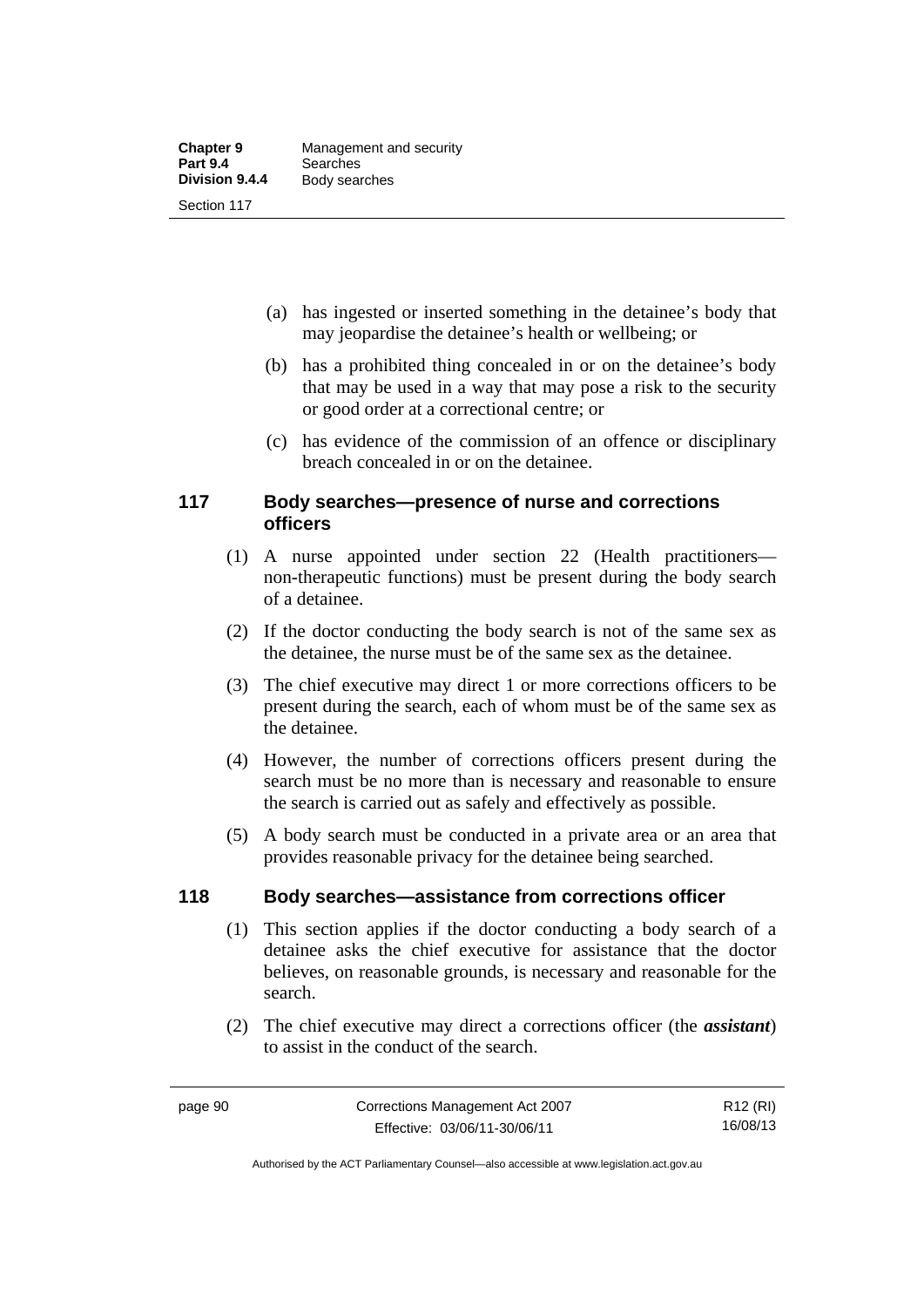- (3) However, the assistant must be of the same sex as the detainee.
	- *Note* Section 126 provides for the use of force to assist at a body search.

## **119 Body searches—rules about detainee's clothing**

- (1) A body search of a detainee must not involve—
	- (a) the removal of more clothes than is necessary and reasonable to conduct the search; or
	- (b) the removal of more clothes at any time than is necessary and reasonable to conduct the search; or
	- (c) without limiting paragraph (b), both the upper and lower parts of the person's body being uncovered at the same time.
- (2) A detainee who has been body searched must be allowed to dress in private immediately after the search is finished.
- (3) If clothing from a detainee is seized during a body search, the chief executive must ensure that the detainee is left with, or given, appropriate clothing to wear.

## **120 Body searches—rules about touching detainee**

The doctor conducting the body search of a detainee, and the nurse present at the search, may, for the search, touch the detainee and examine the detainee's orifices and cavities, but only if the doctor or nurse is of the same sex as the detainee.

## **121 Body searches—seizing things**

- (1) The doctor conducting a body search of a detainee may seize anything discovered during the search if—
	- (a) seizing the thing would not be likely to cause injury to the detainee; and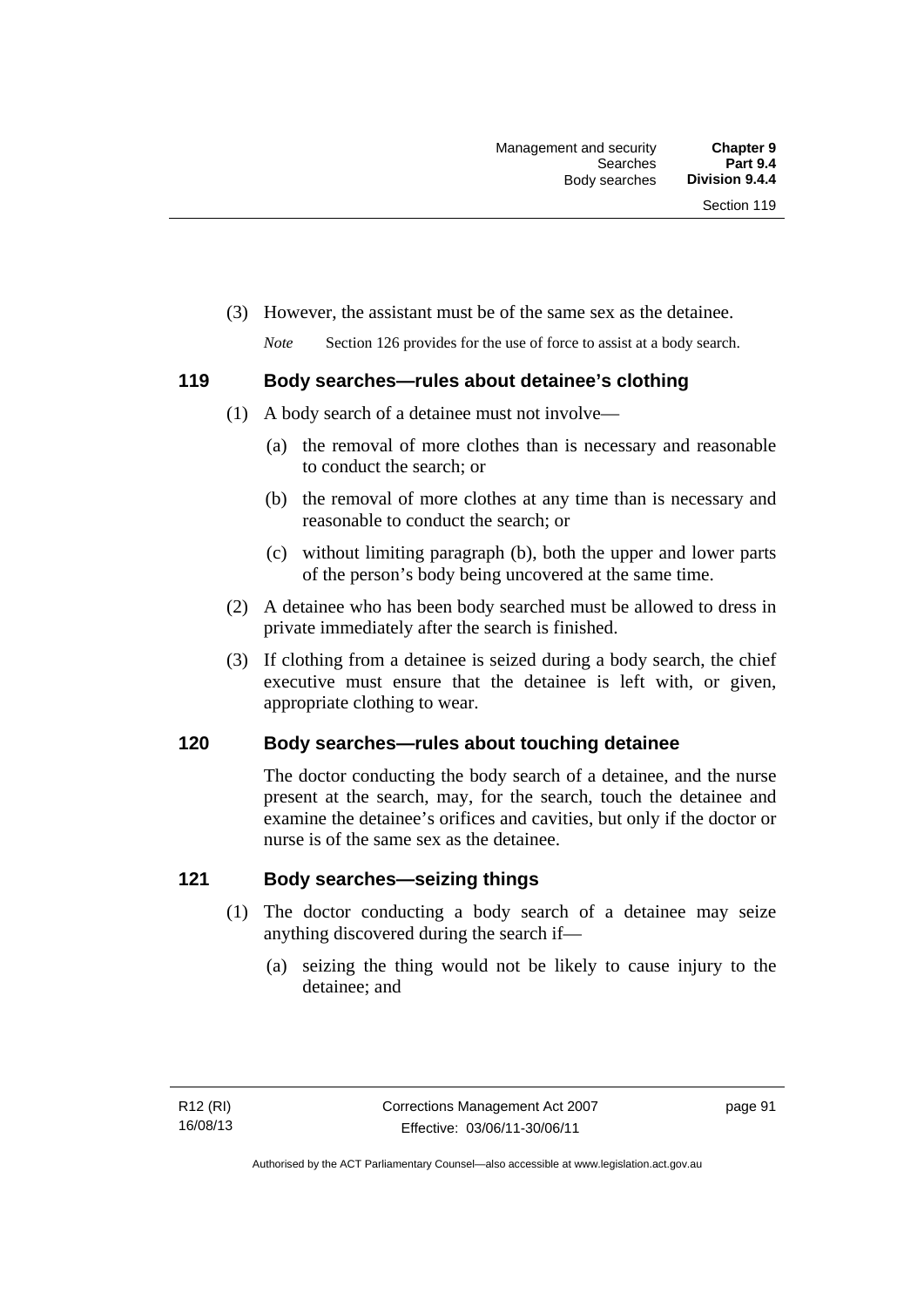- (b) the doctor believes, on reasonable grounds, that the thing may be evidence of the commission of an offence or disciplinary breach by the detainee.
- (2) The doctor must give the thing seized to a corrections officer as soon as practicable.

## **Division 9.4.5 Searches of premises and property**

## **122 Searches—premises and property**

- (1) The chief executive may, at any time, direct a corrections officer to search—
	- (a) any part of a correctional centre; or
	- (b) anything at a correctional centre, including anything in the possession of anyone at a correctional centre; or
	- (c) any vehicle used for transporting a detainee.

#### **Examples of searches under this section**

a search of any of the following for a prohibited thing:

- any area or building or part of a building (including a cell) at a correctional centre
- any storage area, including an area used by detainees or corrections officers, at a correctional centre
- any vehicle, machinery or equipment at a correctional centre
- *Note* An example is part of the Act, is not exhaustive and may extend, but does not limit, the meaning of the provision in which it appears (see Legislation Act, s 126 and s 132).
- (2) However, this section does not authorise—
	- (a) a search of anyone at a correctional centre; or
	- (b) any clothing being worn by anyone at a correctional centre at the time of the search.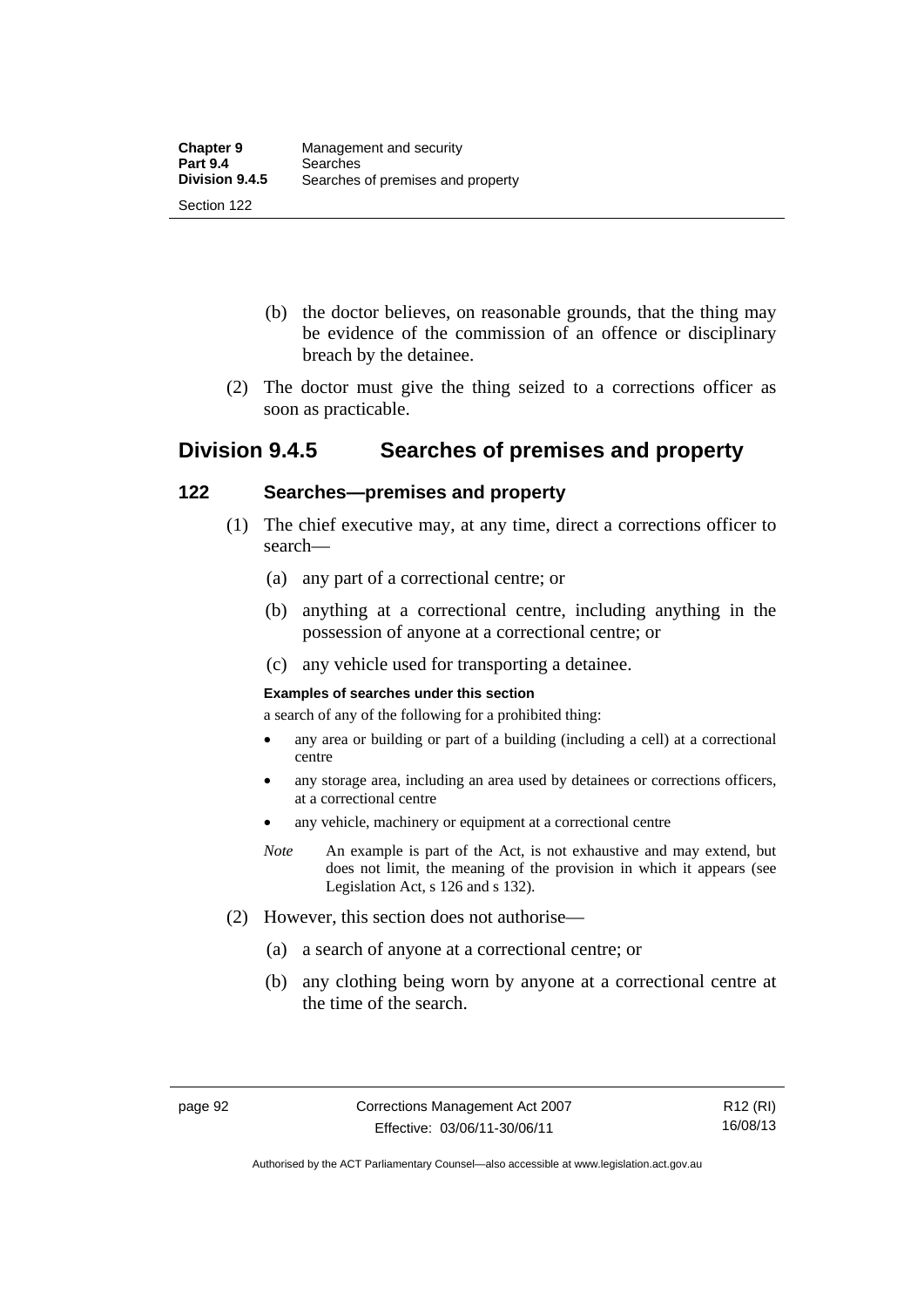(3) In this section:

*search* includes search—

- (a) with any device using electronic or other technology; and
- (b) by physical means; and
- (c) with the assistance of a corrections dog.

## **123 Searches of detainee cells—legally privileged material**

- (1) This section applies if a detainee has legally privileged material at a correctional centre.
- (2) A corrections officer may search the detainee's cell under section 122 in the absence of the detainee if—
	- (a) the detainee removes the legally privileged material from the cell; or
	- (b) the legally privileged material is stored in accordance with a corrections policy or operating procedure made for subsection (3).
- (3) Without limiting section 14 (Corrections policies and operating procedures), a corrections policy or operating procedure may include provision for the secure storage at a correctional centre of legally privileged material for detainees.

## **124 Searches of detainee cells—suspected legally privileged material**

- (1) If a corrections officer suspects, on reasonable grounds, that a detainee's cell contains legally privileged material, the officer may search the cell only if the detainee is present.
- (2) A search under subsection (1) may include an examination of any legally privileged material, and anything containing the material, found in the cell.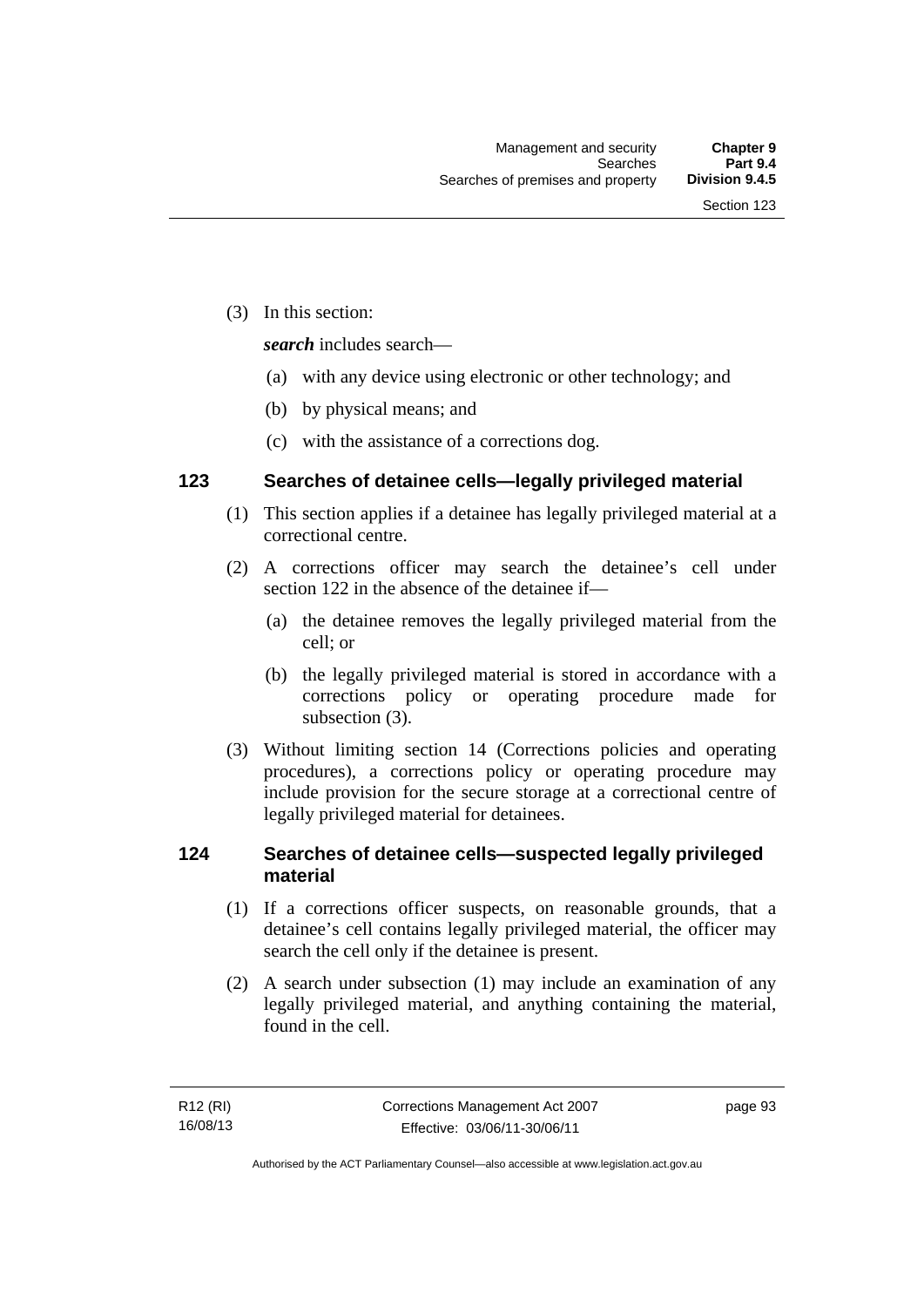- (3) However, the officer may not read any legally privileged material found in the cell unless the detainee is present and—
	- (a) the detainee consents to the officer reading the material; or
	- (b) the officer suspects, on reasonable grounds, that the material contains information that—
		- (i) may threaten security or good order at a correctional centre; or
		- (ii) relates to an offence or disciplinary breach.
- (4) The officer need not comply with subsection (1) or (3) if the officer believes, on reasonable grounds, that urgent circumstances exist and that complying with the subsection would create a risk of injury to the officer, the detainee or anyone else.
- (5) The chief executive must ensure that a record of action under subsection (4) is made and entered in the register of detainees.

## **Division 9.4.6 Searches—miscellaneous**

## **125 Searches—use of corrections dogs**

- (1) The chief executive may direct a corrections officer to use a corrections dog to assist the officer in conducting a search under this part.
- (2) Without limiting subsection (1), the chief executive may give the direction if the chief executive believes, on reasonable grounds, that the assistance of the dog would minimise the intrusiveness of the search of a detainee by the officer.
- (3) The corrections officer and corrections dog may enter, and remain at any place, to assist in the conduct of a search under this part.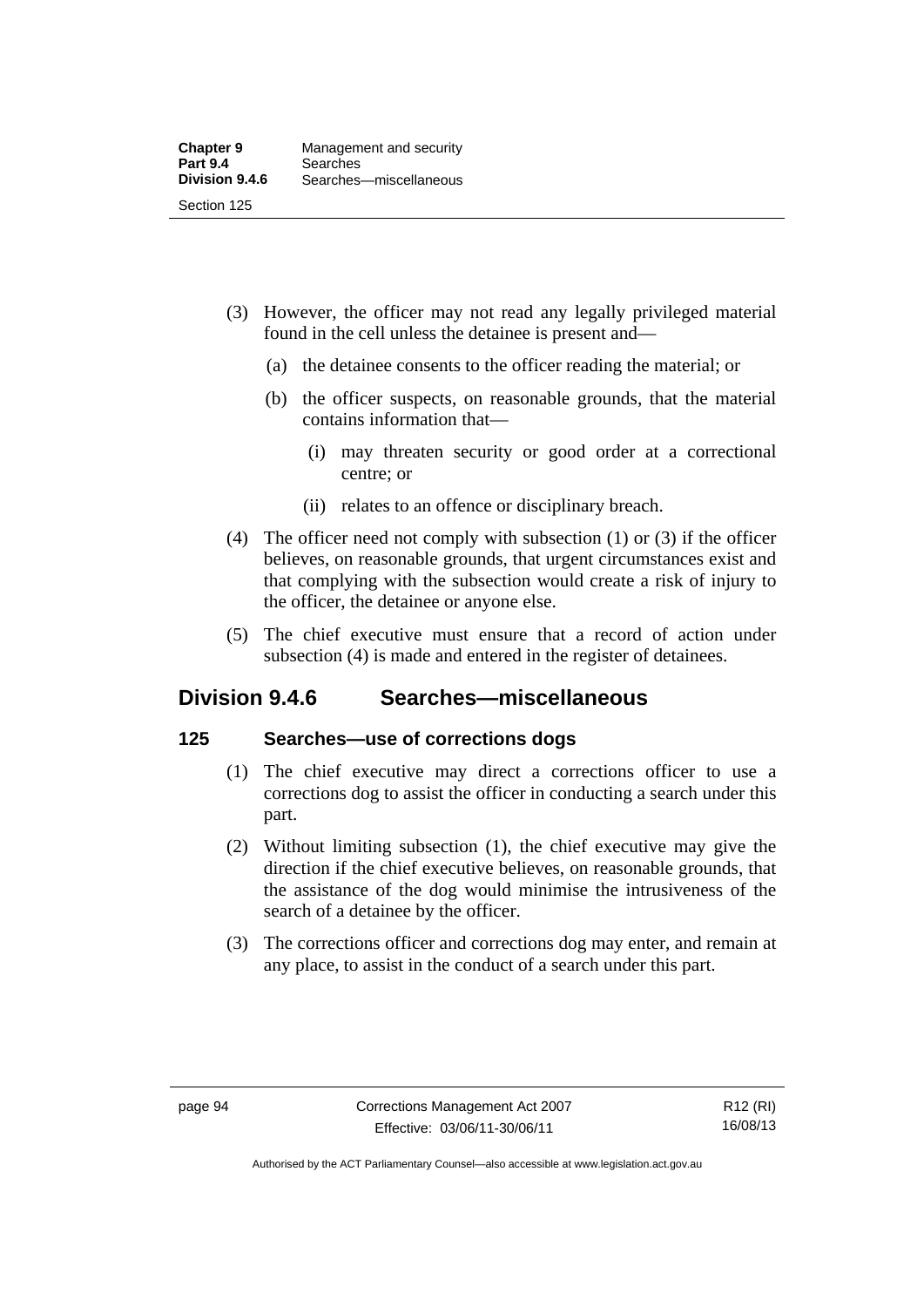### **126 Searches—use of force**

- (1) A corrections officer may use force—
	- (a) to carry out a search under this part; or
	- (b) to assist at a body search under section 118 (Body searches assistance from corrections officer); or
	- (c) to prevent the loss, destruction or contamination of anything seized, or that may be seized, during the search.
- (2) However, the corrections officer may use force only in accordance with part 9.7 (Use of force).

R12 (RI) 16/08/13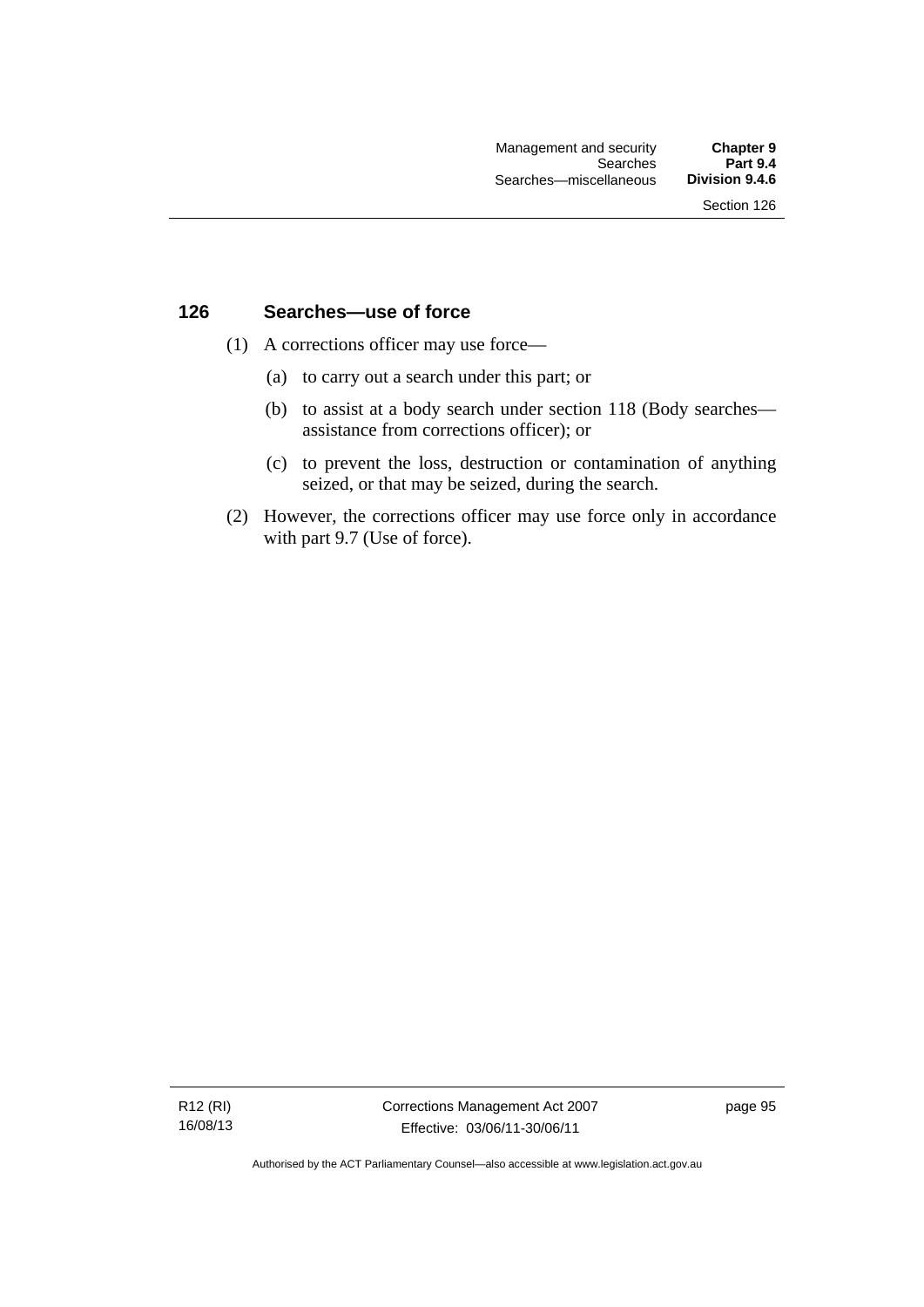**Chapter 9 Management and security**<br>**Part 9.5 Seizing property Seizing property** 

Section 127

## **Part 9.5 Seizing property**

### **127 Seizing mail etc**

- (1) The chief executive may seize anything in a detainee's protected mail if the chief executive believes, on reasonable grounds, that the thing—
	- (a) may physically harm the addressee or anyone else; or
	- (b) is a prohibited thing.
- (2) The chief executive may seize other mail of a detainee, or anything in the mail, if the chief executive suspects, on reasonable grounds, that the seizure is necessary to stop—
	- (a) any of the following entering or leaving a correctional centre:
		- (i) a prohibited thing;
		- (ii) anything that may pose a risk to security or good order at a correctional centre;
		- (iii) anything that appears is being used, or is intended, for the commission of an offence or disciplinary breach; or
	- (b) threatening or otherwise inappropriate correspondence leaving a correctional centre; or
	- (c) a detainee obtaining or buying goods without the chief executive's approval.

#### **Example of inappropriate correspondence—par (b)**

mail addressed to a person by someone convicted of a sexual offence against the person

*Note* An example is part of the Act, is not exhaustive and may extend, but does not limit, the meaning of the provision in which it appears (see Legislation Act, s 126 and s 132).

Authorised by the ACT Parliamentary Counsel—also accessible at www.legislation.act.gov.au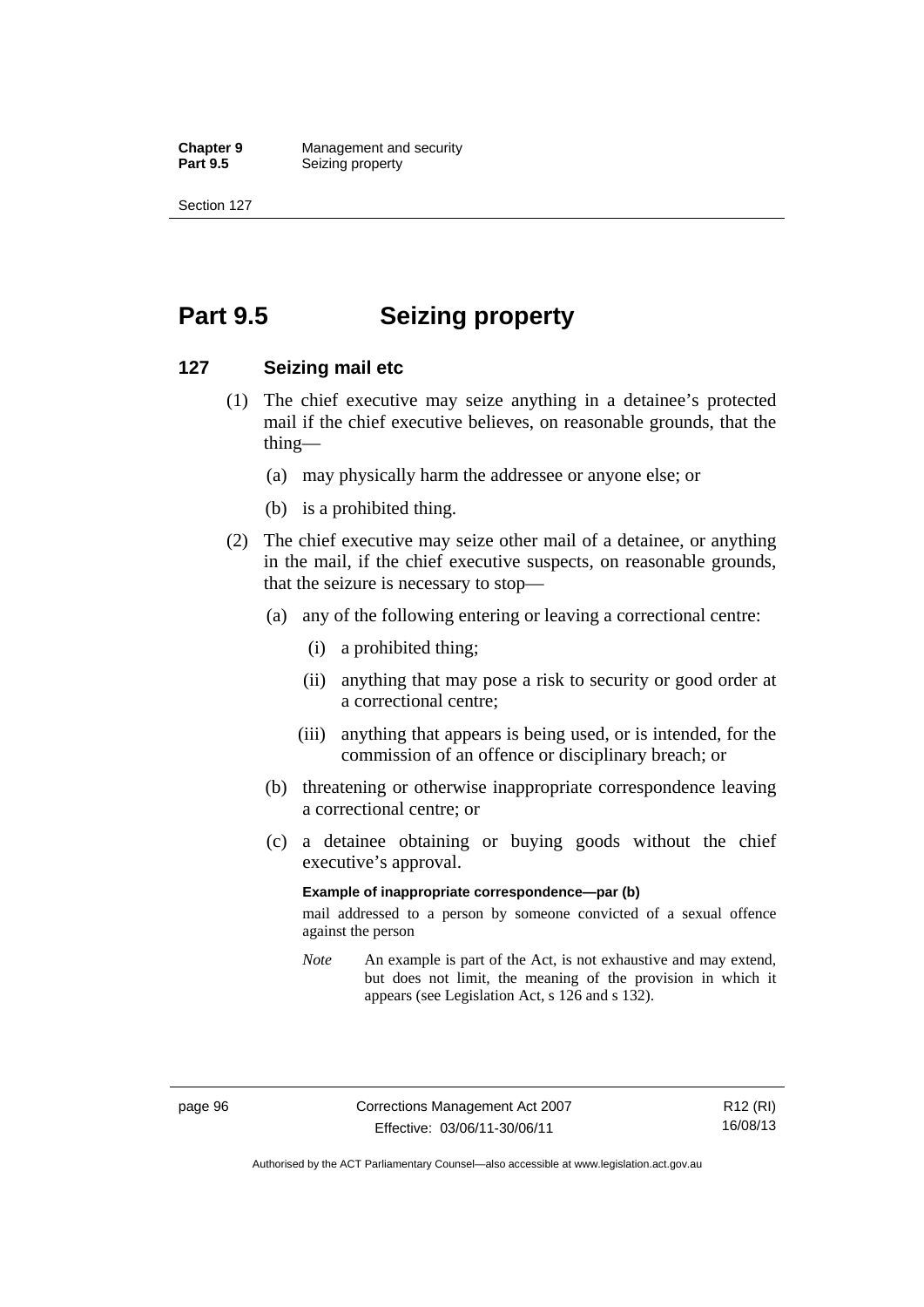(3) The chief executive may seize a document only if the chief executive believes, on reasonable grounds, that the document is not legally privileged.

## **128 Seizing property—general**

- (1) The chief executive may seize—
	- (a) anything found at a correctional centre, whether or not in a person's custody or possession, that the chief executive suspects, on reasonable grounds, jeopardises or is likely to jeopardise—
		- (i) security or good order at a correctional centre; or
		- (ii) the safety of anyone at a correctional centre; or
	- (b) anything found at a correctional centre, whether or not in a person's possession, that the chief executive suspects, on reasonable grounds, is being used, or is intended, for the commission of an offence or a disciplinary breach; or
	- (c) a prohibited thing found on a detainee or in a detainee's custody or possession, unless the detainee has the written approval of the chief executive to possess the thing.
- (2) To remove any doubt, this section extends to anything found in a search under part 9.4 (Searches).
- (3) The chief executive may seize a document only if the chief executive believes, on reasonable grounds, that the document is not legally privileged.

## **129 Receipt for seizure**

 (1) The chief executive must prepare a written receipt for a seizure under section 127 or section 128.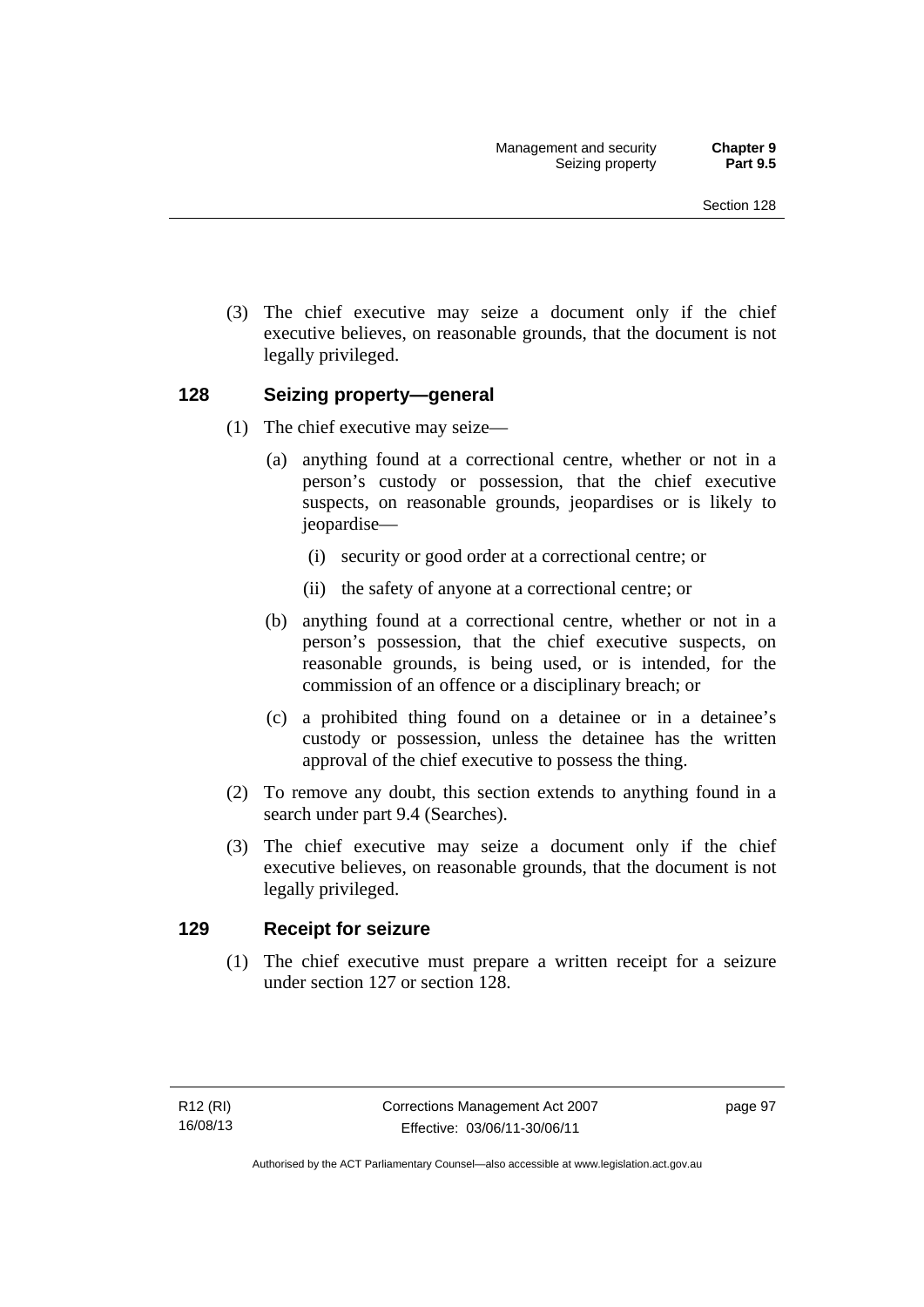#### **Chapter 9 Management and security**<br>**Part 9.5 Seizing property Seizing property**

Section 130

- (2) As soon as practicable after the seizure (but no later than 7 days after the day of the seizure), the chief executive must give a copy of the receipt to—
	- (a) the owner of the thing seized; or
	- (b) if the owner cannot be identified after reasonable inquiries (given the thing's apparent value)—the person from whom the thing was seized.
- (3) The receipt must—
	- (a) identify the thing seized; and
	- (b) outline the grounds for the seizure; and
	- (c) include a statement about the effect of section 130; and
	- (d) include anything else prescribed by regulation.
- (4) In this section:

*owner*, of a thing, includes a person entitled to possession of the thing.

## **130 Forfeiture of things seized**

- (1) A thing seized under section 127 or section 128 is forfeited to the Territory if the chief executive decides, on reasonable grounds—
	- (a) that—
		- (i) after making reasonable inquiries (given the thing's apparent value), the owner of the thing cannot be found; or
		- (ii) after making reasonable efforts (given the thing's apparent value), the thing cannot be returned to the owner; or

Authorised by the ACT Parliamentary Counsel—also accessible at www.legislation.act.gov.au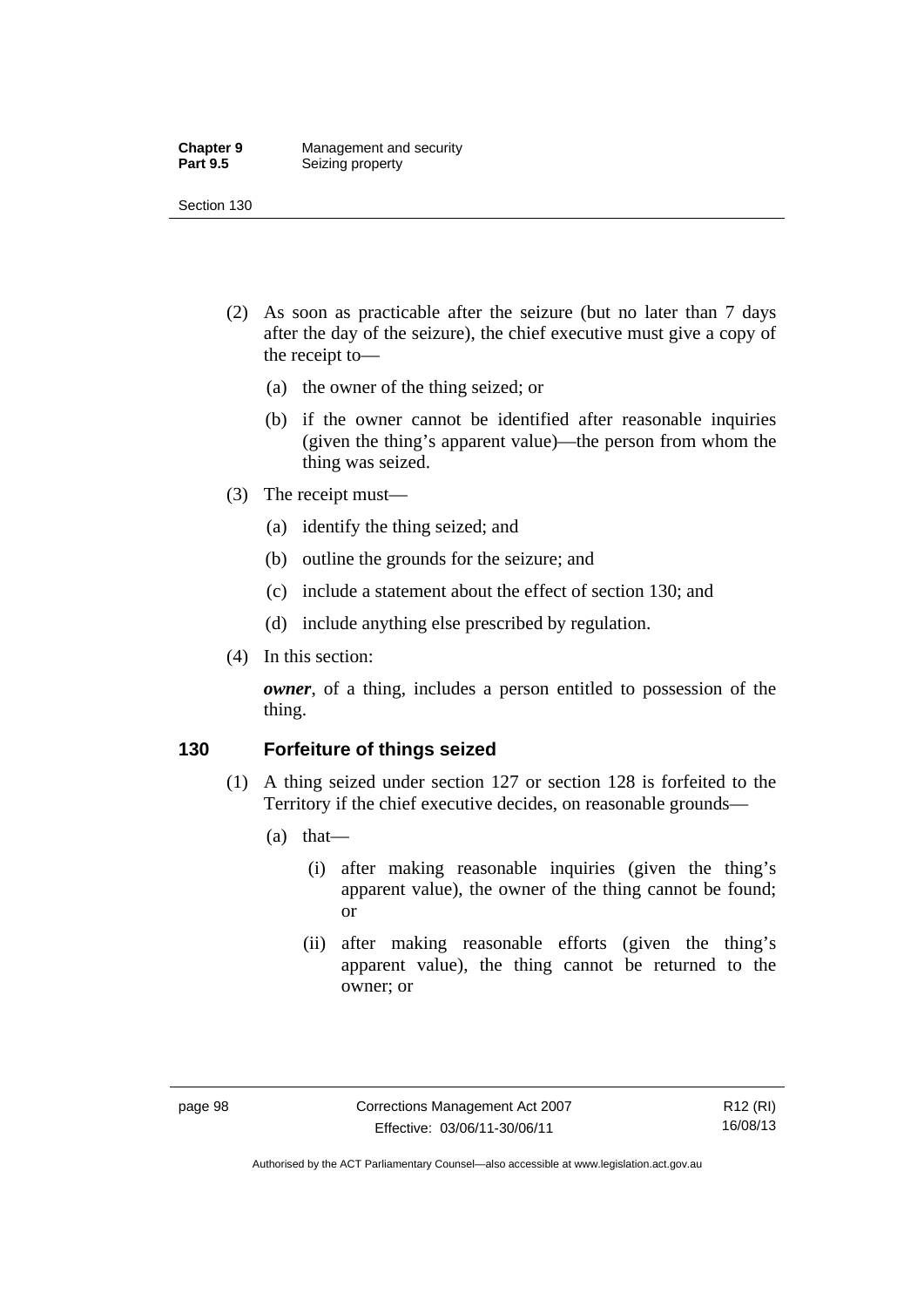- (b) that—
	- (i) possession of the thing by a detainee is an offence or disciplinary breach; or
	- (ii) it is necessary to keep the thing to stop it being used for the commission of an offence or disciplinary breach; or
	- (iii) the thing is inherently unsafe.
- (2) The chief executive may deal with a thing forfeited to the Territory under this section, or dispose of it, as the chief executive considers, on reasonable grounds, to be appropriate.
- (3) However, subsection (2) is subject to any order under the *Crimes Act 1900,* section 249 (Seizure of forfeited articles).

#### **Examples—s (2)**

- 1 giving a forfeited weapon to a police officer
- 2 keeping a forfeited electrical appliance and using it for the benefit of detainees generally
- 3 dumping a forfeited thing of little value
- *Note 1* An example is part of the Act, is not exhaustive and may extend, but does not limit, the meaning of the provision in which it appears (see Legislation Act, s 126 and s 132).
- *Note 2* The *Crimes Act 1900* also provides for articles forfeited under any law in force in the ACT to be seized by a member of the police force, taken before the Magistrates Court and for the court to order disposal of the article by the public trustee (see that Act, s 249 and s 250).
- *Note 3* The *Uncollected Goods Act 1996* provides generally for the disposal of uncollected goods, including goods abandoned on premises controlled by the Territory.

### **131 Return of things seized but not forfeited**

- (1) If a thing seized under section 127 or section 128 is not forfeited, the chief executive must return it to its owner—
	- (a) no later than the end of 6 months after the day it was seized; or

page 99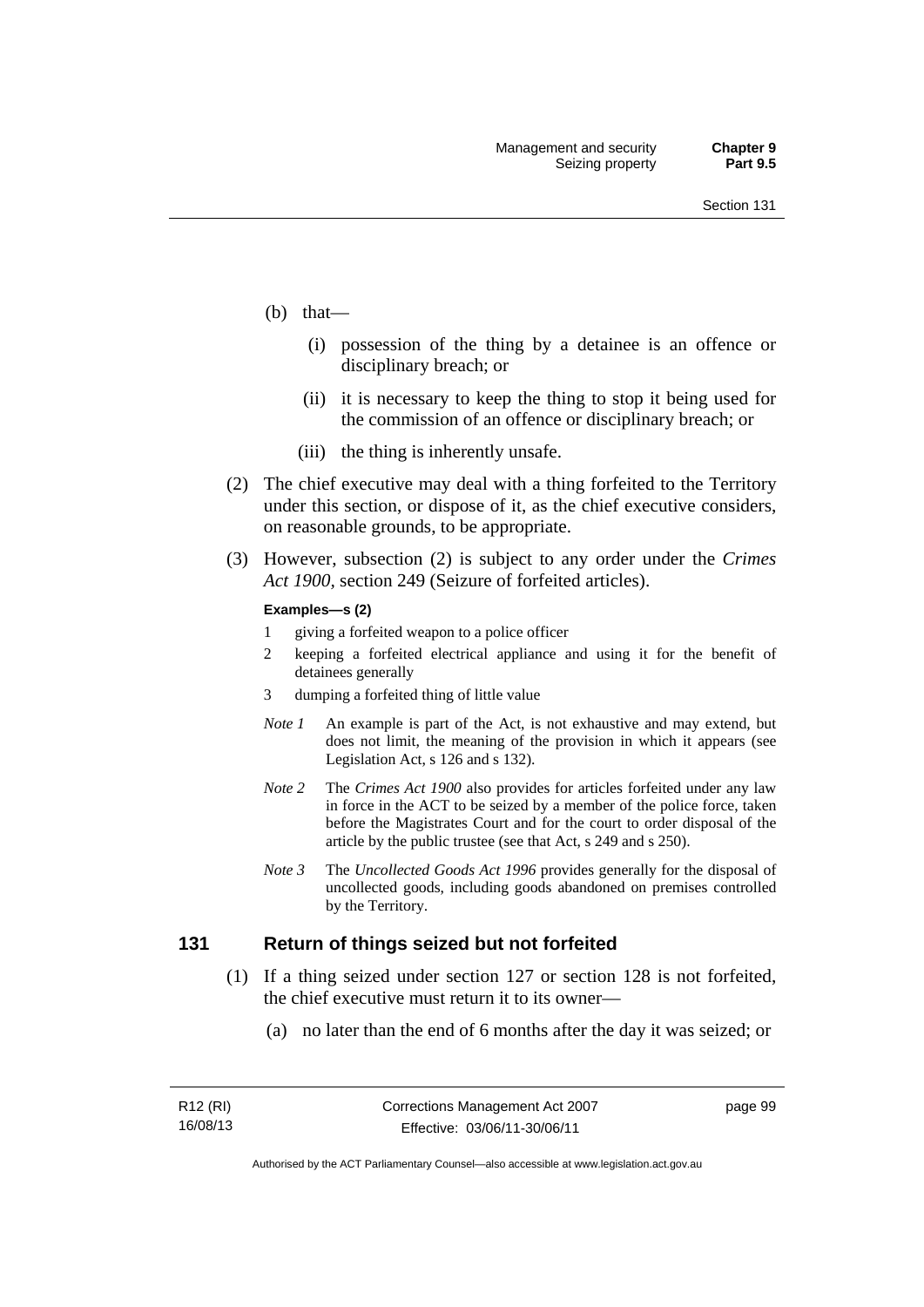| <b>Chapter 9</b> | Management and security |
|------------------|-------------------------|
| <b>Part 9.5</b>  | Seizing property        |

- (b) if a proceeding for an offence or disciplinary breach involving the thing is started within the 6-month period—at the end of the proceeding and any appeal from, or the review of, the proceeding.
- (2) However, if the thing was being retained as evidence of an offence or disciplinary breach and the chief executive believes, on reasonable grounds, that its retention as evidence is no longer necessary, the chief executive must return it immediately.
- (3) In this section:

*owner*—see section 129 (4).

page 100 Corrections Management Act 2007 Effective: 03/06/11-30/06/11

R12 (RI) 16/08/13

Authorised by the ACT Parliamentary Counsel—also accessible at www.legislation.act.gov.au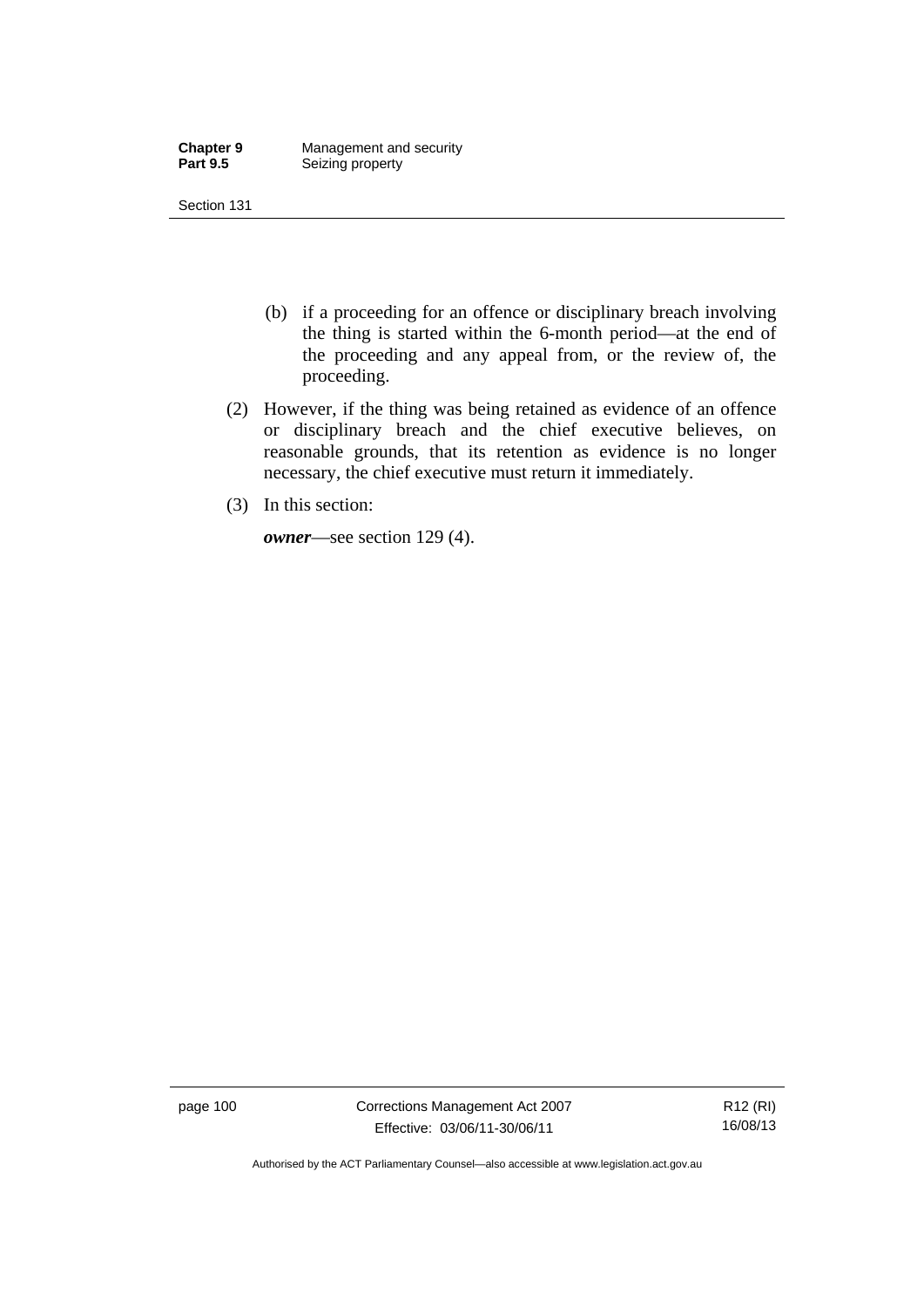## **Part 9.6 Alcohol and drug testing**

## **Division 9.6.1 General**

## **132 Definitions—***drug* **and** *test sample*

In this Act:

### *drug*—

- (a) means—
	- (i) a controlled drug under the Criminal Code, section 600; or
	- (ii) a substance prescribed by regulation for this definition; but
- (b) does not include any of the following:
	- (i) a drug lawfully supplied, and taken as prescribed or directed, by a health practitioner;
	- (ii) a drug lawfully supplied and self-administered;
	- (iii) a drug exempted under section 133.

*test sample* means a sample of breath, saliva, urine, hair, blood, or anything else prescribed by regulation.

## **133 When test sample** *positive*

- (1) A person is taken to provide a *positive* test sample for alcohol or a drug if, when directed under this Act or the *Crimes (Sentence Administration) Act 2005*, to provide a test sample—
	- (a) the person fails to provide a test sample in accordance with the direction; or
		- *Note Fail* includes refuse, see the Legislation Act, dict, pt 1.
	- (b) the person provides an invalid test sample; or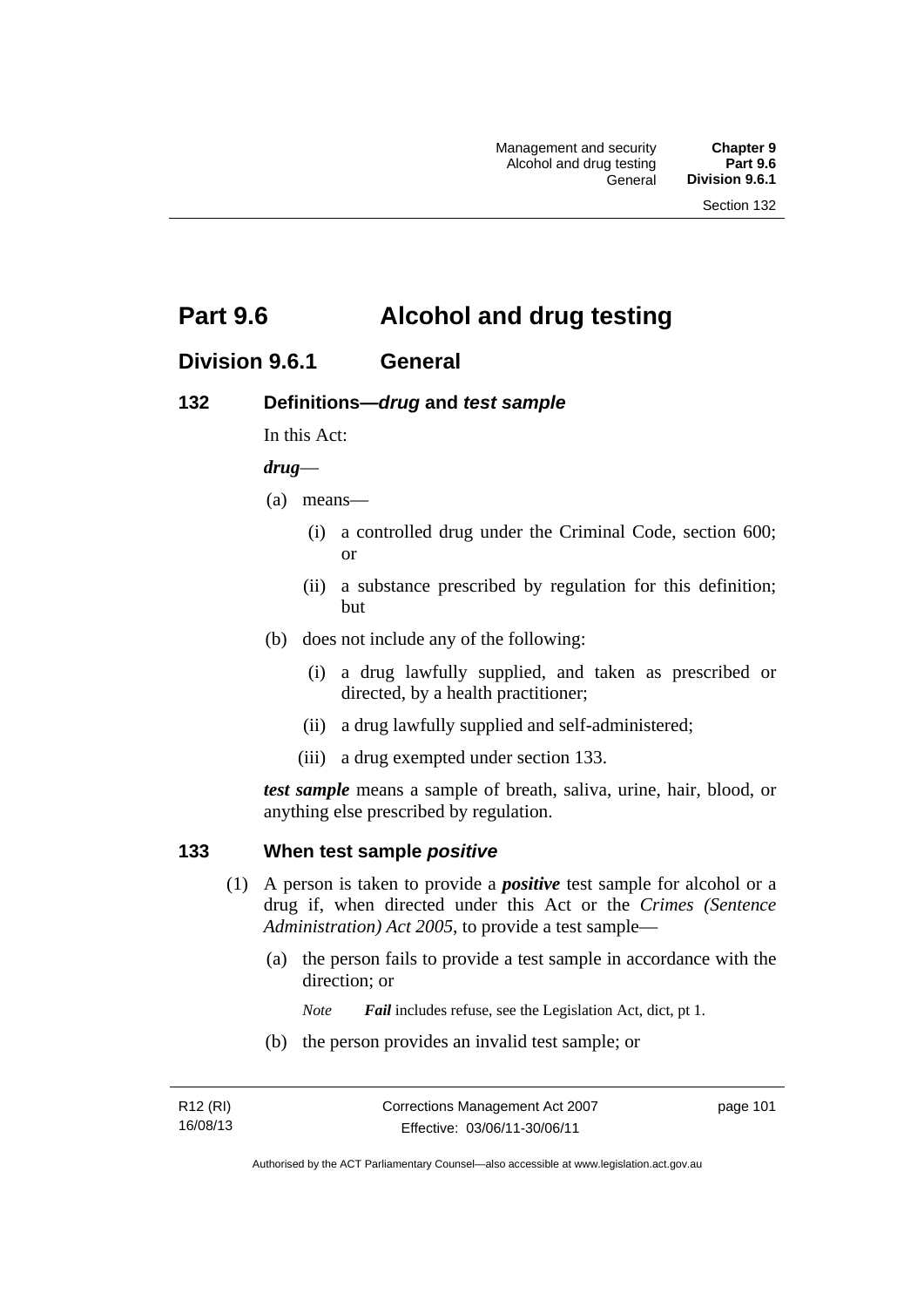- (c) for a full-time detainee—the detainee provides a test sample that shows the detainee has taken alcohol or a drug; or
- (d) for a detainee under periodic detention—the detainee provides a test sample that shows the detainee—
	- (i) has a blood alcohol concentration of the prescribed concentration or more; or
	- (ii) has taken a drug.
- (2) However, subsection (1) (a) does not apply if the person has a reasonable excuse for failing to provide the test sample within a reasonable time of the direction being given.

#### **Examples of reasonable excuse**

- 1 a medical condition that prevents the person from providing a test sample as directed
- 2 prescribed medication that may affect test results
- *Note* An example is part of the Act, is not exhaustive and may extend, but does not limit, the meaning of the provision in which it appears (see Legislation Act, s 126 and s 132).
- (3) The chief executive may exempt a drug from the application of this part.
- (4) An exemption is a notifiable instrument.

*Note* A notifiable instrument must be notified under the Legislation Act.

(5) In this section:

*invalid*—a test sample provided by a person is *invalid* if—

- (a) the person tampers, or attempts to tamper, with the test sample; or
- (b) the person otherwise changes, or attempts to change, the results of the test sample.

*prescribed concentration*, of alcohol, means—

(a) 0.02g of alcohol per 100mL of blood; or

R12 (RI) 16/08/13

Authorised by the ACT Parliamentary Counsel—also accessible at www.legislation.act.gov.au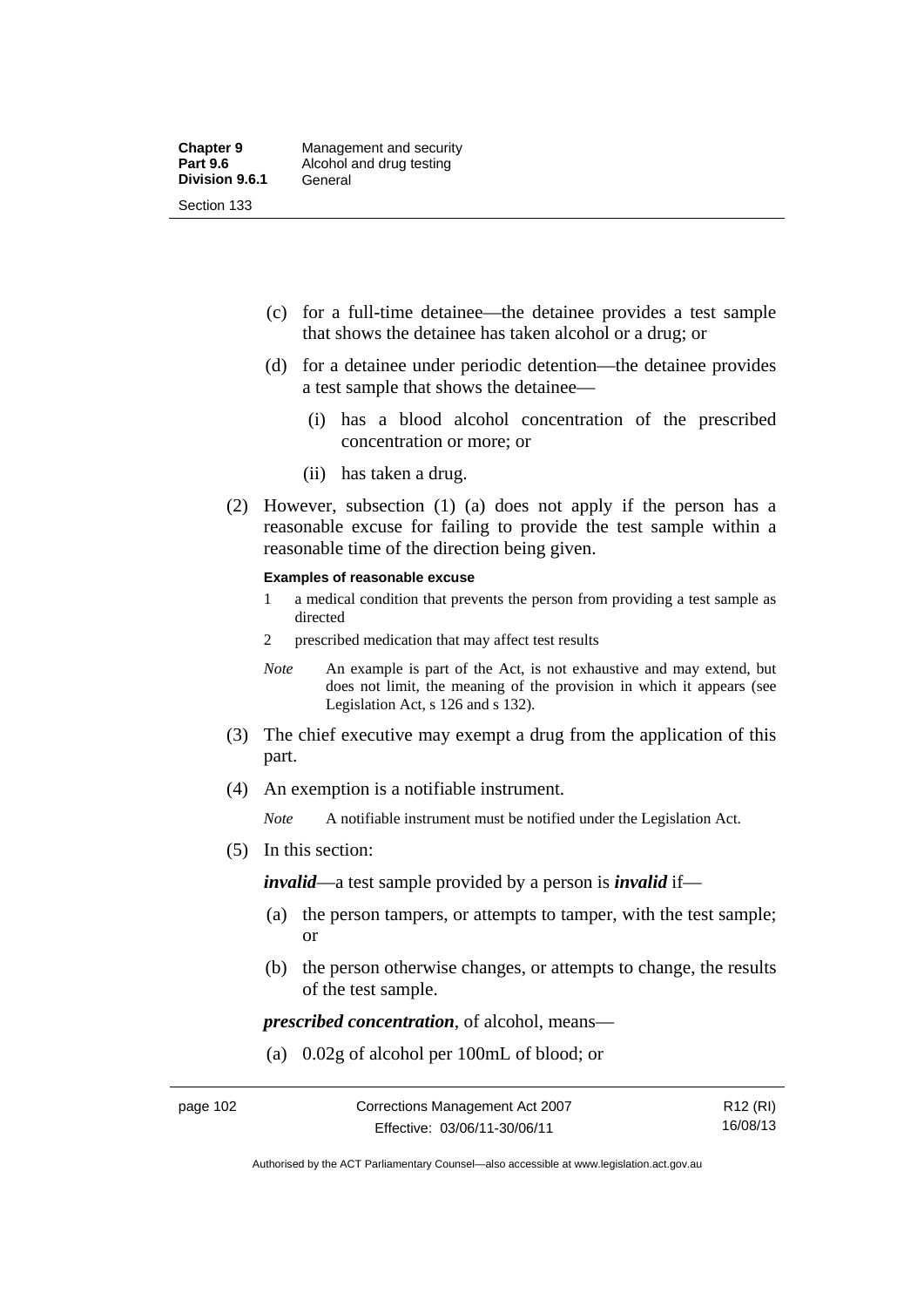(b) if a regulation prescribes another concentration—the prescribed concentration.

## **Division 9.6.2 Alcohol and drug testing—detainees**

## **134 Alcohol and drug testing of detainees**

- (1) The chief executive may direct a detainee to provide a stated kind of test sample.
- (2) The chief executive, or a doctor, or nurse, appointed under section 22 (Health practitioners—non-therapeutic functions), may give a detainee a direction about the way a detainee must provide the test sample.
- (3) However—
	- (a) a direction under this section must be consistent with any requirement prescribed by an operating procedure for this section; and
	- (b) only a doctor, or nurse, appointed under section 22 (Health practitioners—non-therapeutic functions) may take a blood sample.
- (4) A doctor or nurse who takes a test sample from a detainee must give the sample to a corrections officer.
- (5) The chief executive must give the detainee notice of the results of any test conducted on the test sample as soon as practicable after the chief executive receives them.

## **135 Effect of positive test sample from detainee**

- (1) This section applies if—
	- (a) a detainee is directed under this Act or the *Crimes (Sentence Administration) Act 2005* to provide a test sample; and
	- (b) the test sample provided by the detainee is positive.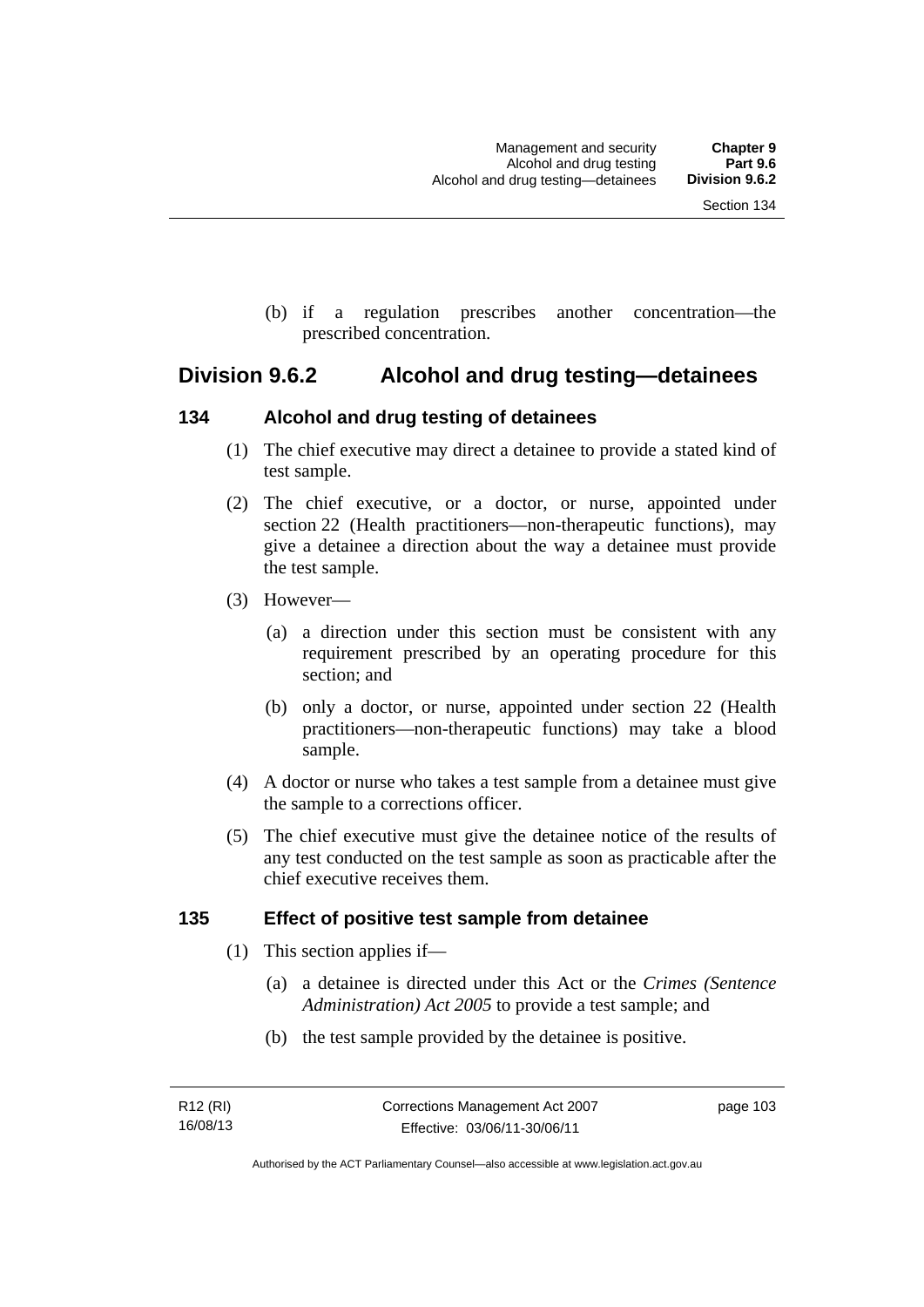(2) The chief executive may have regard to the positive test sample in making any decision in relation to the management of the detainee under this Act.

#### **Examples of decisions**

- 1 decisions under section 78 (Case management plans—scope etc) or section 80 (Security classification—basis etc)
- 2 decisions under chapter 10 (Discipline)
- *Note 1* An example is part of the Act, is not exhaustive and may extend, but does not limit, the meaning of the provision in which it appears (see Legislation Act, s 126 and s 132).
- *Note* 2 The taking (in any way) of alcohol or a drug into the body is a disciplinary breach (see s 152 (Meaning of *disciplinary breach*)). The results of the analysis of a substance under this Act, signed by an analyst, is evidence of the facts stated in the certificate (see s 226 (Evidentiary certificates)).

## **Division 9.6.3 Alcohol and drug testing—corrections officers etc**

## **136 Alcohol and drug testing of corrections officers etc**

- (1) A regulation may make provision in relation to alcohol and drug testing of—
	- (a) corrections officers; and
	- (b) public servants and other people who work at or visit correctional centres, whether as employees, contractors, volunteers or otherwise.
- (2) In particular, a regulation may make provision in relation to any of the following:
	- (a) the circumstances for testing, including when and where tests may be conducted;
	- (b) the conduct of the tests.

Authorised by the ACT Parliamentary Counsel—also accessible at www.legislation.act.gov.au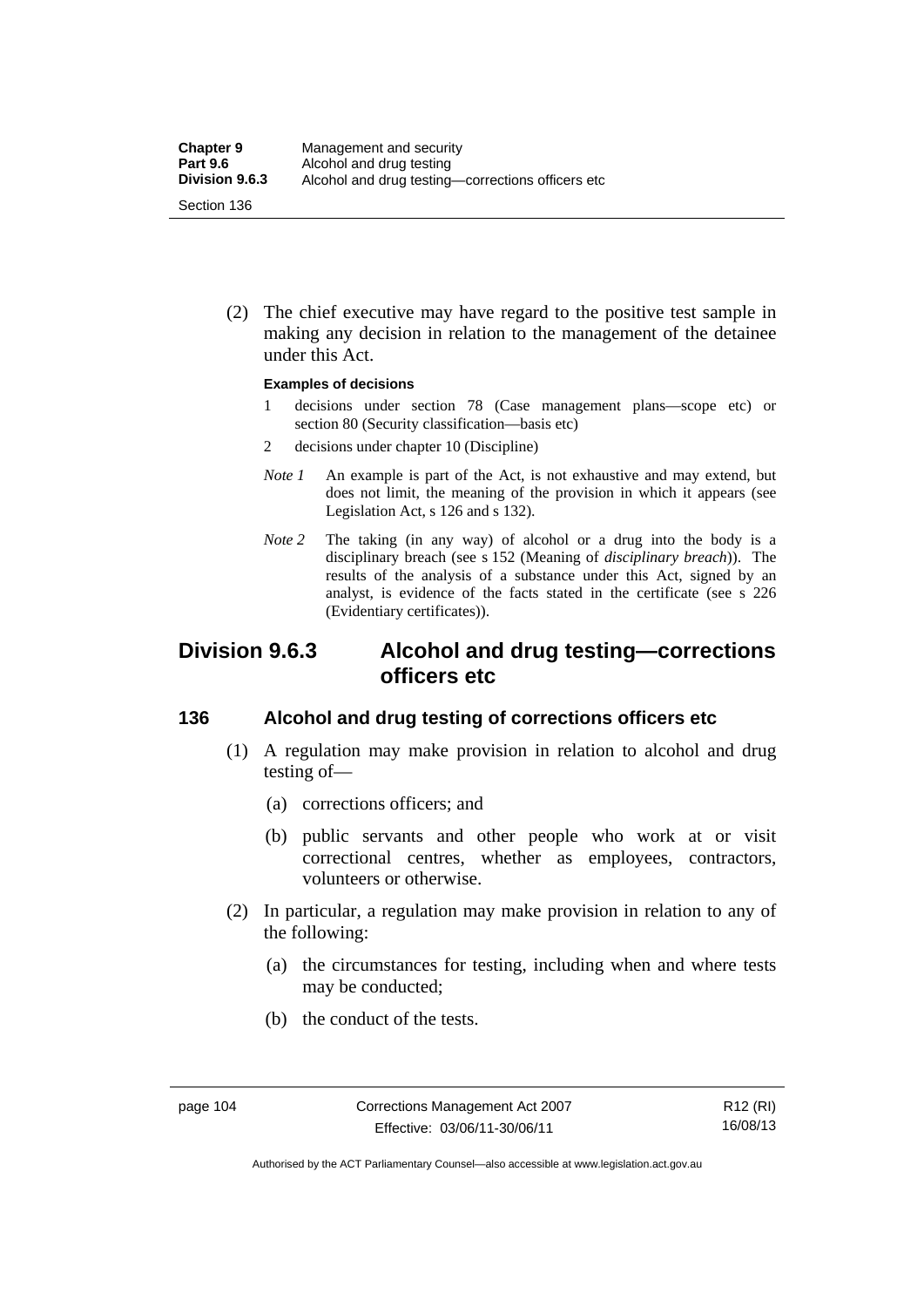## **Part 9.7 Use of force**

### **137 Managing use of force**

- (1) The chief executive must ensure, as far as practicable, that the use of force in relation to the management of detainees is always—
	- (a) a last resort; and
	- (b) in accordance with this part.
- (2) Without limiting section 14 (Corrections policies and operating procedures), the chief executive must make a corrections policy or operating procedure in relation to the use of force, including provision in relation to the following:
	- (a) the circumstances, and by whom, force may be used;
	- (b) the kinds of force that may be used.
	- *Note* The power to make a corrections policy or operating procedure includes power to make different provisions in relation to different matters or different classes of matters, and provisions that apply differently by reference to stated exceptions or factors (see Legislation Act, s 48).

### **138 Authorised use of force**

- (1) A corrections officer may use force that is necessary and reasonable for this Act, including for any of the following:
	- (a) to compel compliance with a direction given in relation to a detainee by the chief executive;
	- (b) to act under section 126 (Searches—use of force);
	- (c) to prevent or stop the commission of an offence or disciplinary breach;
	- (d) to prevent the escape of a detainee;
	- (e) to prevent unlawful damage, destruction or interference with property;

| R12 (RI) | Corrections Management Act 2007 | page 105 |
|----------|---------------------------------|----------|
| 16/08/13 | Effective: 03/06/11-30/06/11    |          |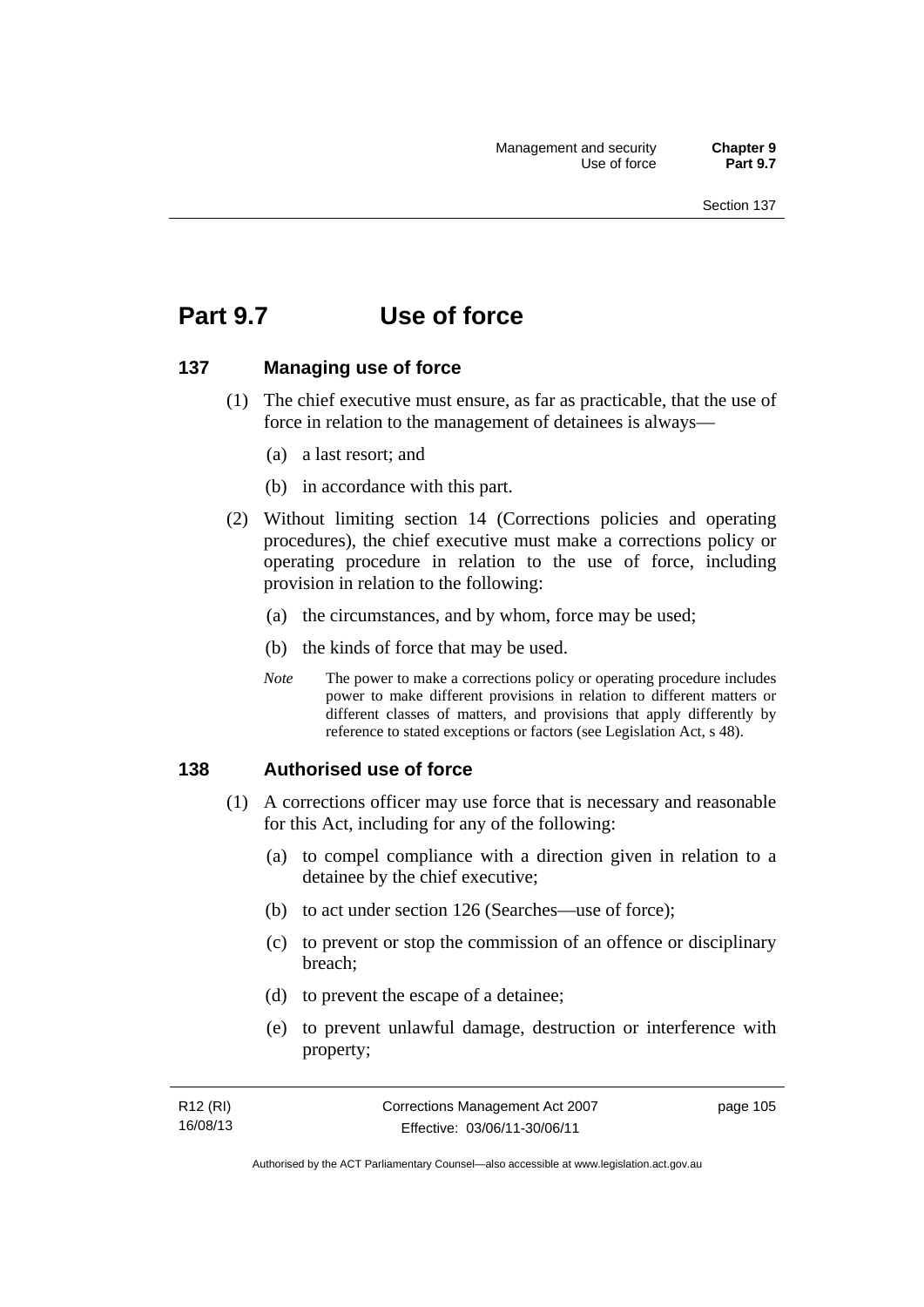- (f) to defend the officer or someone else;
- (g) to prevent a detainee from inflicting self-harm;
- (h) anything else prescribed by regulation.
- (2) However, a corrections officer may use force only if the officer believes, on reasonable grounds, that the purpose for which force may be used cannot be achieved in another way.

## **139 Application of force**

- (1) A corrections officer may use force under this part only if the officer—
	- (a) gives a clear warning of the intended use of force; and
	- (b) allows enough time for the warning to be observed; and
	- (c) uses no more force than is necessary and reasonable in the circumstances; and
	- (d) uses force, as far as practicable, in a way that reduces the risk of causing death or grievous bodily harm.
- (2) However, the corrections officer need not comply with subsection  $(1)$   $(a)$  or  $(b)$  if, in urgent circumstances, the officer believes, on reasonable grounds, that doing so would create a risk of injury to the officer, the detainee or anyone else.

### **Example of urgent circumstances**

the detainee is assaulting someone or engaging in self-harm

*Note* An example is part of the Act, is not exhaustive and may extend, but does not limit, the meaning of the provision in which it appears (see Legislation Act, s 126 and s 132).

### **140 Use of restraints or weapons**

 (1) The use of force under this part includes the use of restraints and weapons.

page 106 Corrections Management Act 2007 Effective: 03/06/11-30/06/11

R12 (RI) 16/08/13

Authorised by the ACT Parliamentary Counsel—also accessible at www.legislation.act.gov.au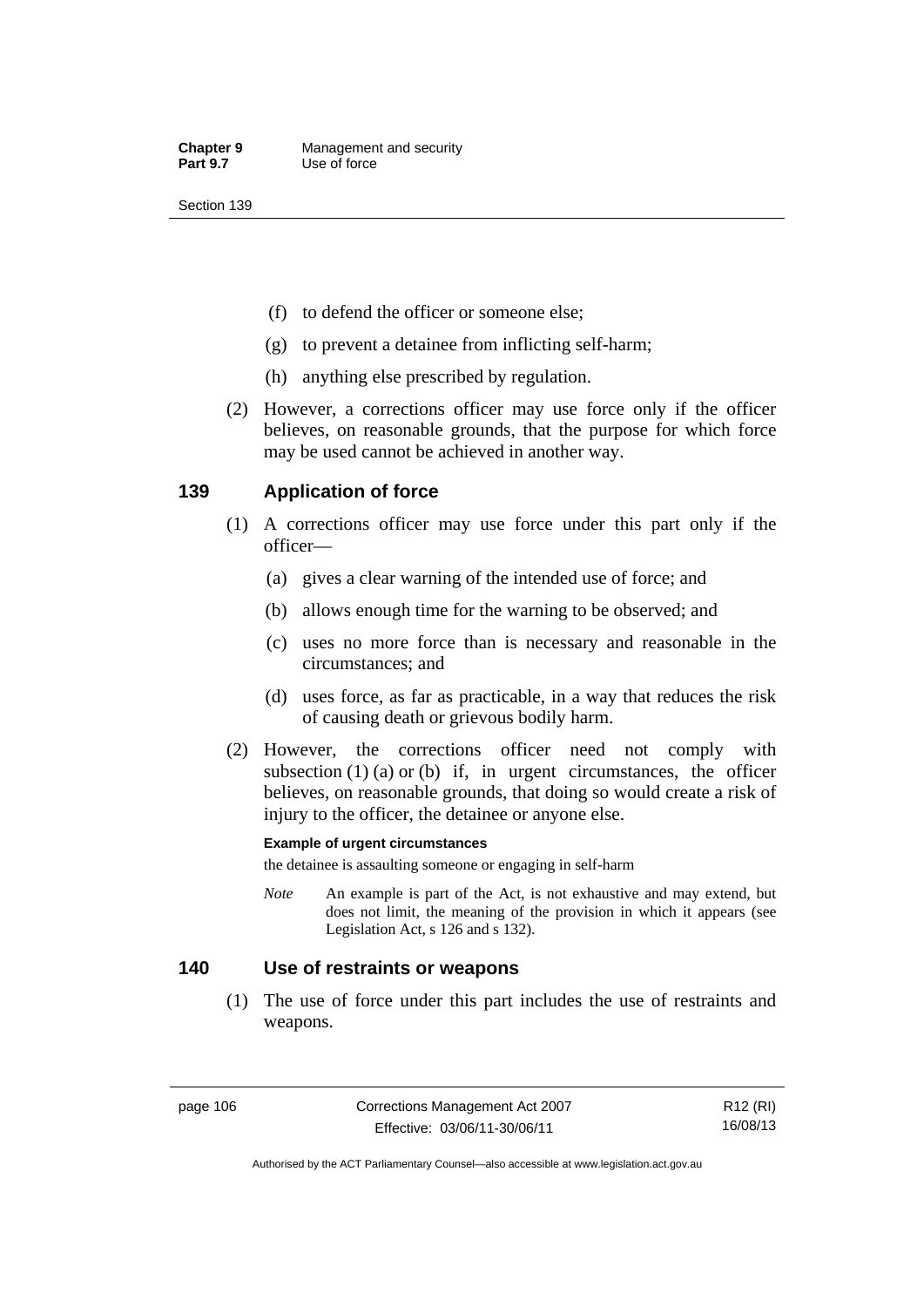- (2) The chief executive must ensure, as far as practicable, that the use of force involving a restraint or weapon is proportionate to the circumstances, and in particular that—
	- (a) the circumstances are sufficiently serious to justify the use; and
	- (b) the kind of restraint or weapon is appropriate in the circumstances; and
	- (c) the restraint or weapon is used appropriately in the circumstances.
- (3) The chief executive must also ensure that restraints and weapons are only used under this part—
	- (a) by corrections officers trained to use them; and
	- (b) in accordance with a corrections policy or operating procedure that applies to their use.
- (4) A health practitioner appointed under section 22 (Health practitioners—non-therapeutic functions) may administer a drug as a restraint, or direct the use of another form of restraint, if the health practitioner believes, on reasonable grounds, that is necessary and reasonable—
	- (a) to treat a detainee, particularly where the detainee's behaviour cannot be controlled otherwise; or
	- (b) to prevent a detainee inflicting self-harm, or harming someone else, particularly where other forms of restraint are unlikely to be effective; or
	- (c) to prevent the escape of a detainee, particularly while being transferred to or from a correctional centre or other place.
- (5) The chief executive must ensure that firearms are not used under this part unless someone's life is under threat or a detainee or other person offers armed resistance to a corrections officer or police officer exercising a function under this Act or another Act.

page 107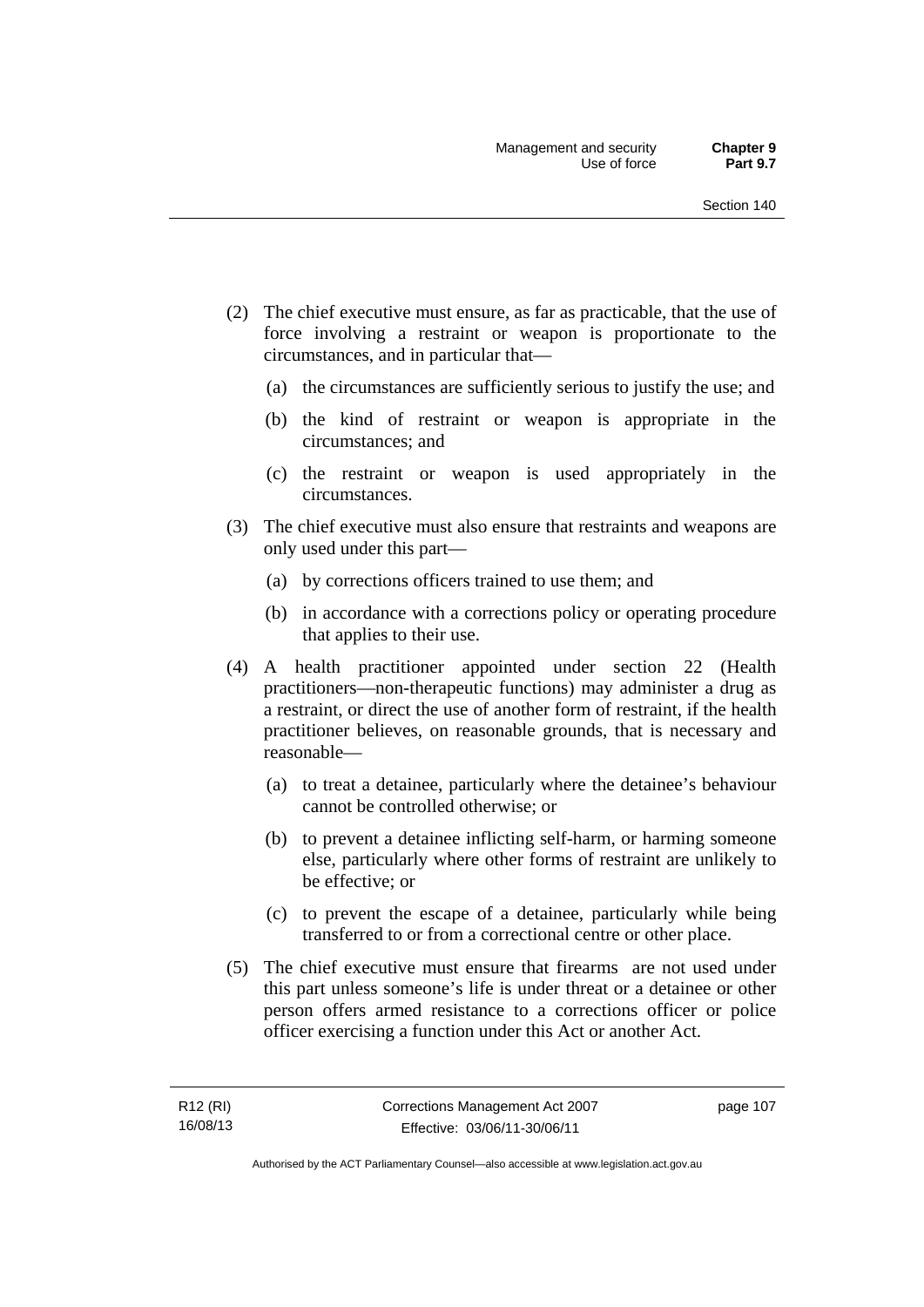| <b>Chapter 9</b> | Management and security |
|------------------|-------------------------|
| <b>Part 9.7</b>  | Use of force            |

- (6) In applying force under this part, a corrections officer may use a restraint or weapon, including any of the following:
	- (a) body contact;
	- (b) handcuffs, restraint jackets and other restraining devices;
	- (c) riot control equipment;
	- (d) a chemical agent;
	- (e) a gas gun;
	- (f) a firearm;
	- (g) anything else prescribed by regulation.

## **141 Medical examination after use of force**

The chief executive must ensure that a doctor appointed under section 21 (Doctors—health service appointments) examines a detainee injured by the use of force under this part as soon as practicable and that appropriate health care is available to the detainee.

## **142 Reporting use of force**

- (1) The chief executive must keep a record of any incident involving the use of force under this part that causes injury or death to anyone.
- (2) The record must—
	- (a) include details of the incident, including the circumstances, the decision to use force and the force used; and
	- (b) be available for inspection under chapter 7 (Inspection of correctional centres).
- (3) The chief executive must give a copy of the record to an official visitor.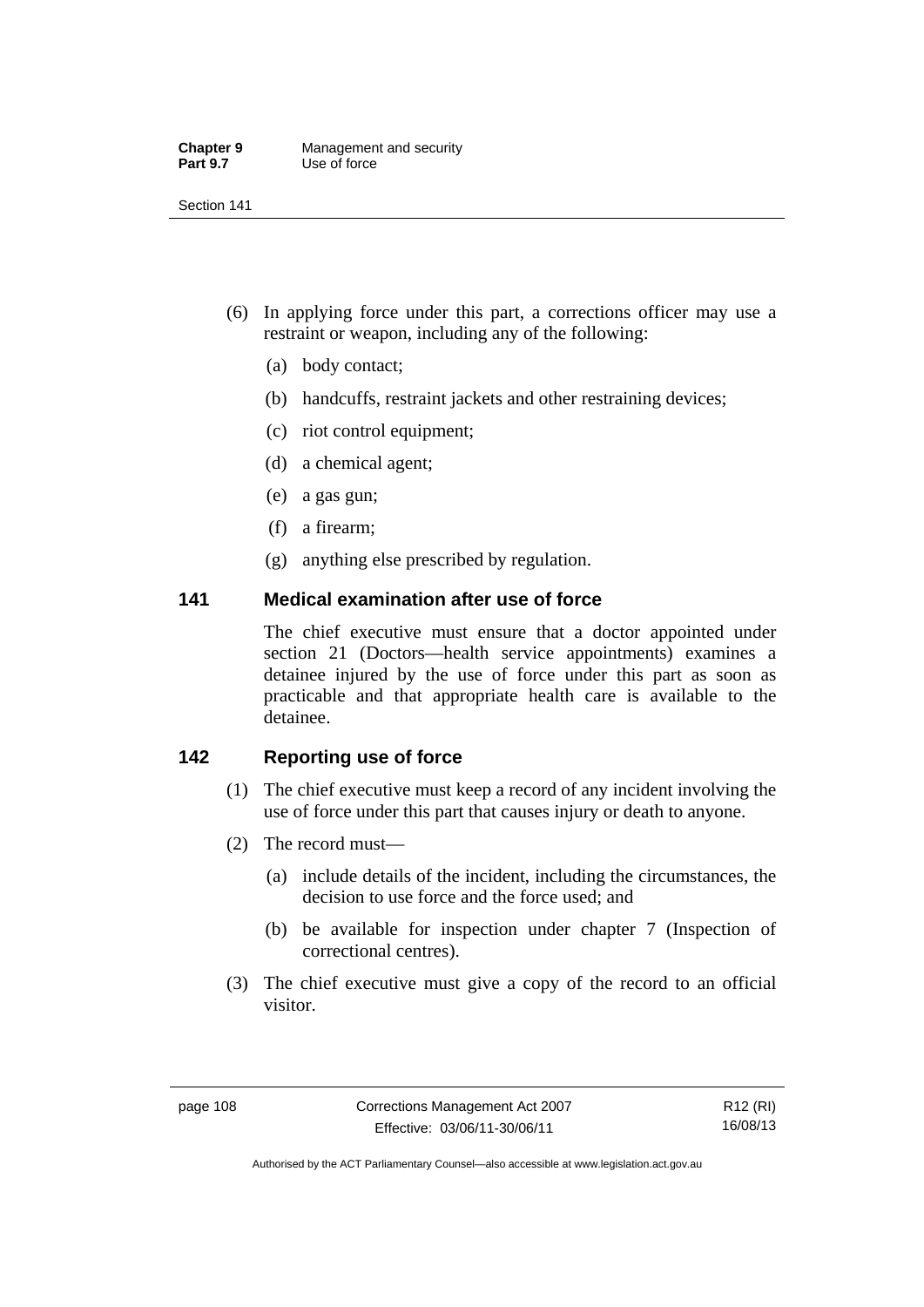## **Part 9.8 Access to correctional centres**

### **143 Visiting conditions**

 (1) The chief executive may declare conditions that apply in relation to visits to a correctional centre.

#### **Examples of conditions declared**

- 1 the times and duration of visits
- 2 the number of visitors allowed
- 3 the conditions for conjugal, contact and non-contact visits
- 4 the circumstances in which visitors may be monitored
- 5 a prohibition on smoking in nonsmoking areas
- *Note* An example is part of the Act, is not exhaustive and may extend, but does not limit, the meaning of the provision in which it appears (see Legislation Act, s 126 and s 132).
- (2) A declaration is a disallowable instrument.
	- *Note I* The power to make an instrument includes power to make different provisions in relation to different matters or different classes of matters, and provisions that apply differently by reference to stated exceptions or factors (see Legislation Act, s 48).
	- *Note 2* A disallowable instrument must be notified, and presented to the Legislative Assembly, under the Legislation Act.

### **144 Notice of visiting conditions**

- (1) The chief executive must take reasonable steps to bring the visiting conditions to the attention of visitors at a correctional centre.
- (2) Without limiting subsection (1), the chief executive must ensure that—
	- (a) a notice is prominently displayed at each entrance to the centre open to visitors to the effect that visiting conditions apply at the centre; and
	- (b) a copy of the visiting conditions is available for inspection on request by visitors at the centre.

| R12 (RI) | Corrections Management Act 2007 | page 109 |
|----------|---------------------------------|----------|
| 16/08/13 | Effective: 03/06/11-30/06/11    |          |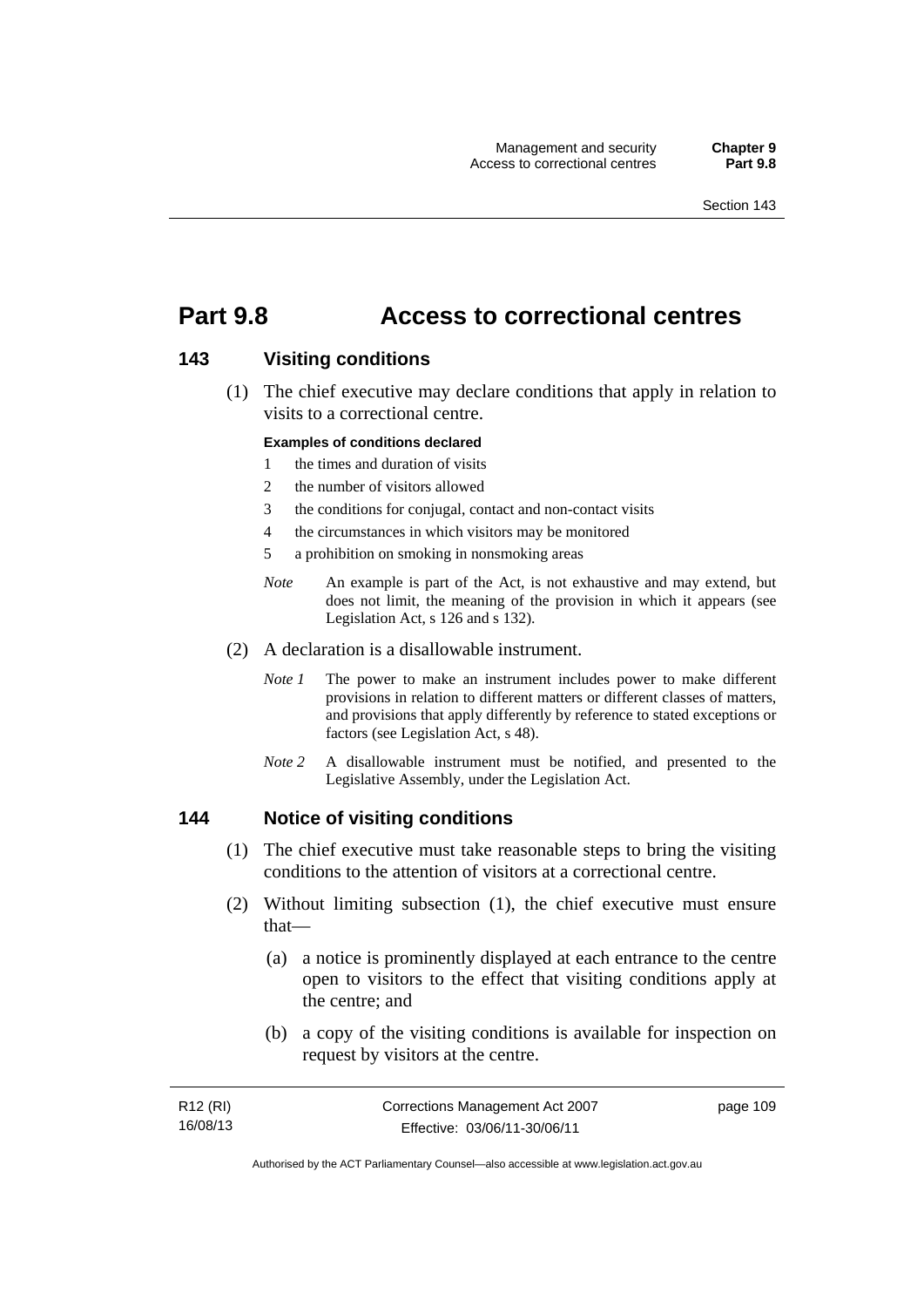## **145 Taking prohibited things etc into correctional centre**

- (1) A person commits an offence if the person—
	- (a) takes a prohibited thing into a correctional centre; or
	- (b) gives a prohibited thing to a detainee; or
	- (c) removes a prohibited thing from a correctional centre.

Maximum penalty: 100 penalty units, imprisonment for 1 year or both.

- (2) Subsection (1) does not apply to any action approved by the chief executive.
- (3) In this section:

*give* includes send.

*prohibited thing* includes something the person intends a detainee to use for making a prohibited thing or use otherwise in relation to a prohibited thing.

## **146 Directions to visitors**

- (1) The chief executive may, orally or in writing, give a direction to a visitor at a correctional centre to do, or not do, something if the chief executive believes, on reasonable grounds, that the direction is necessary and reasonable—
	- (a) to ensure compliance with the visiting conditions; or
	- (b) for security or good order at a correctional centre.
- (2) A person commits an offence if the person fails to comply with a direction given to the person under this section.

Maximum penalty: 50 penalty units, imprisonment for 6 months or both.

(3) An offence against this section is a strict liability offence.

Authorised by the ACT Parliamentary Counsel—also accessible at www.legislation.act.gov.au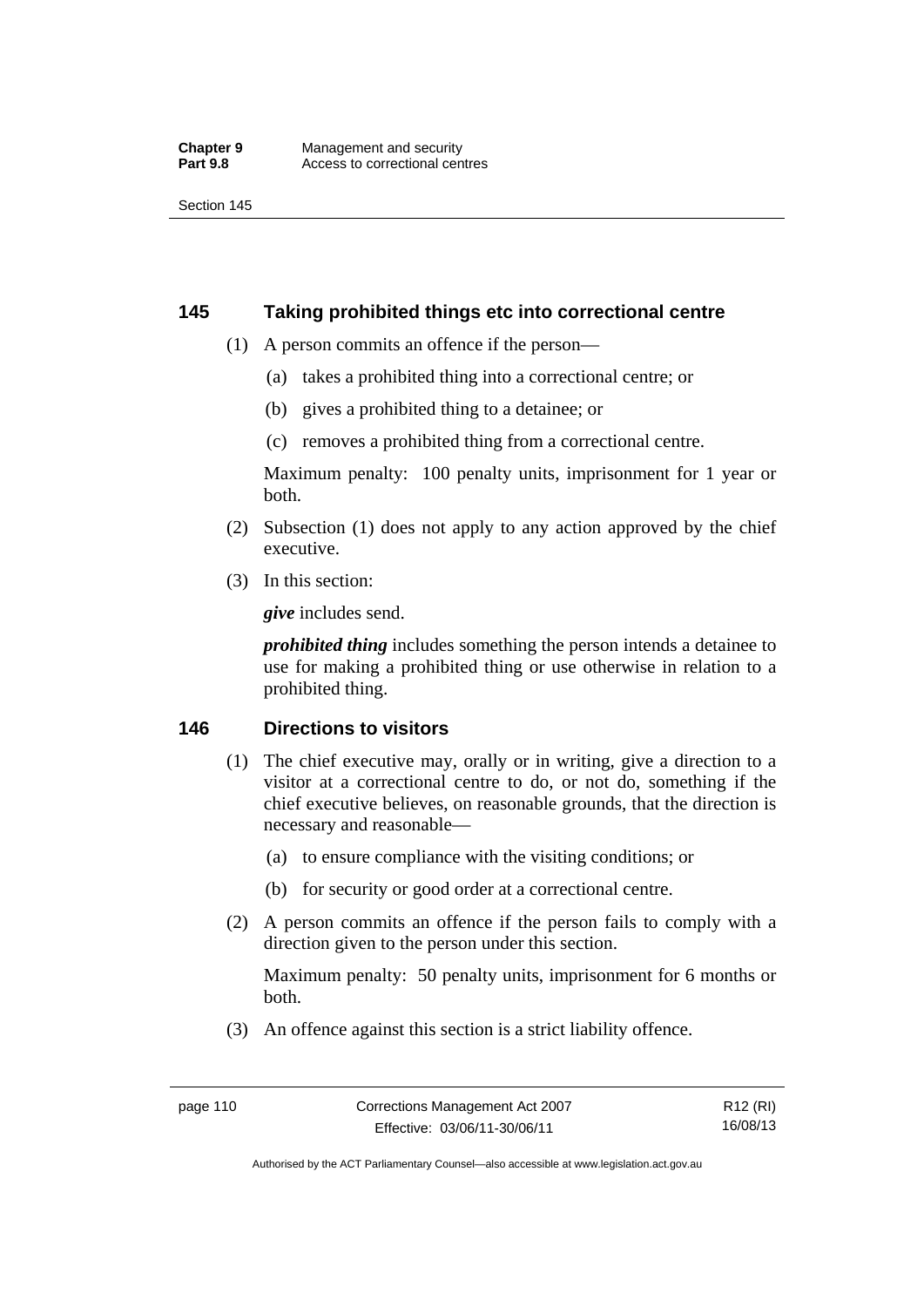(4) Subsection (2) does not apply if the person takes reasonable steps to comply with the direction.

### **147 Searches of visitors**

- (1) The chief executive may direct a corrections officer to conduct a scanning search, frisk search or ordinary search of a visitor at a correctional centre if the chief executive suspects, on reasonable grounds, that the visitor is carrying—
	- (a) a prohibited thing; or
	- (b) anything else that creates, or is likely to create, a risk to—
		- (i) the personal safety of anyone else; or
		- (ii) security or good order at a correctional centre.
- (2) Part 9.4 (Searches) and part 9.5 (Seizing property) apply as if a direction under this section, any scanning search, frisk search or ordinary search conducted under the direction, and anything found in the search, occurred under the relevant part in relation to a detainee at a correctional centre.
- (3) However, section 126 (Searches—use of force) does not apply in relation to a search of a visitor at a correctional centre.

### **148 Directions to leave correctional centre etc**

- (1) The chief executive may direct a person at a correctional centre—
	- (a) not to enter the centre; or
	- (b) if the person is already in the centre—to leave the centre.
- (2) The chief executive may give the direction only if—
	- (a) the chief executive suspects, on reasonable grounds, that—
		- (i) the person is intoxicated; or
		- (ii) the person has possession of a prohibited thing; or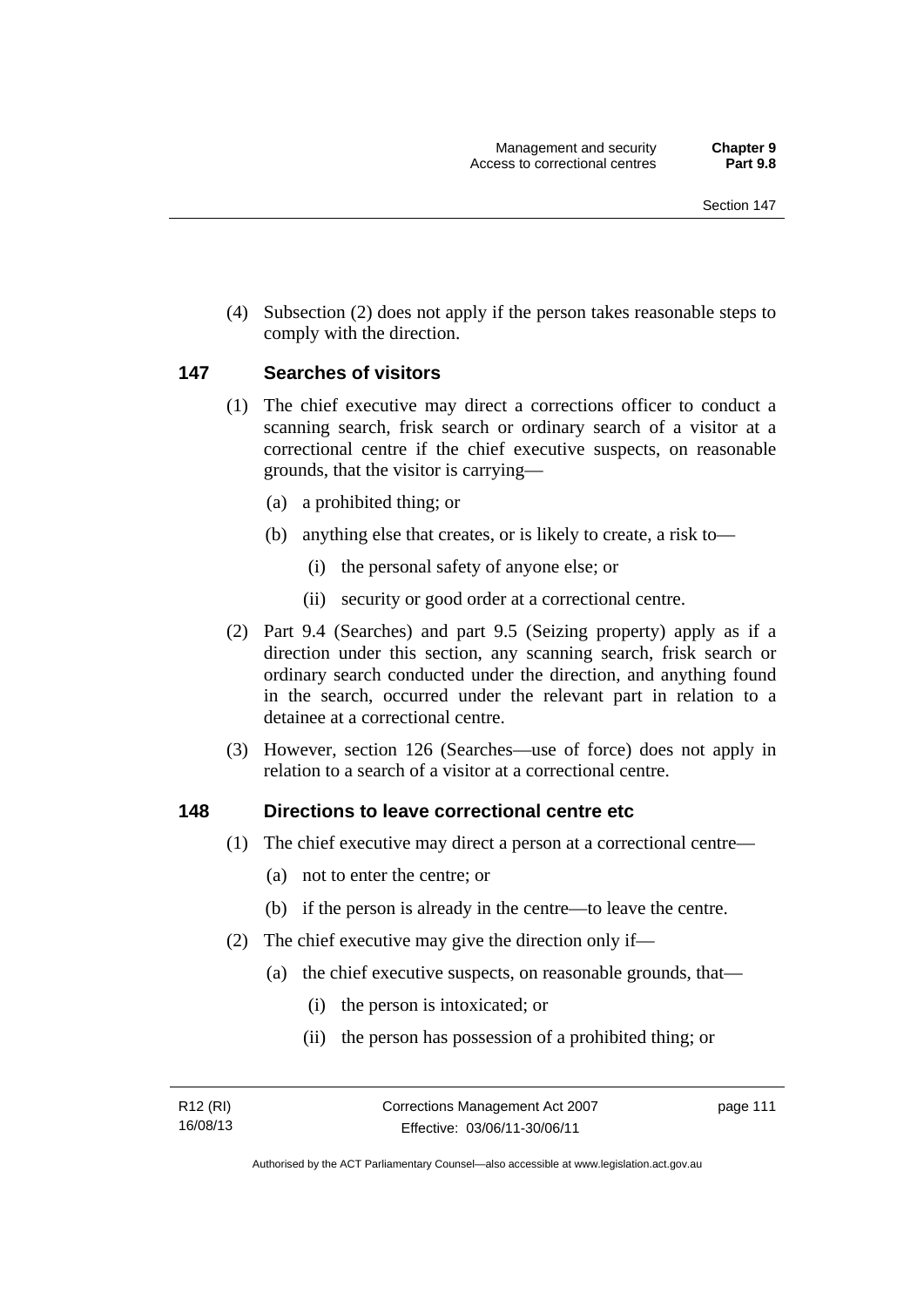- (iii) the direction is necessary and reasonable for security or good order at a correctional centre; or
- (b) the person contravenes a direction given to the person under section 146.
- (3) A person commits an offence if the person fails to comply with a direction given to the person under this section.

Maximum penalty: 50 penalty units, imprisonment for 6 months or both.

- (4) An offence against this section is a strict liability offence.
- (5) Subsection (3) does not apply if the person takes reasonable steps to comply with the direction.
- (6) In this section:

*intoxicated* means under the influence of alcohol, a drug or another substance, or a combination of alcohol, drugs or substances.

### **Examples of substances**

- 1 glue
- 2 petrol
- 3 another solvent
- *Note* An example is part of the Act, is not exhaustive and may extend, but does not limit, the meaning of the provision in which it appears (see Legislation Act, s 126 and s 132).

*prohibited thing*—see section 145 (3).

### **149 Removing people from correctional centre**

- (1) The chief executive may direct a corrections officer to enforce a direction under section 148 if the person given the direction contravenes the direction.
- (2) The corrections officer may use force that is necessary and reasonable to enforce the direction.

R12 (RI) 16/08/13

Authorised by the ACT Parliamentary Counsel—also accessible at www.legislation.act.gov.au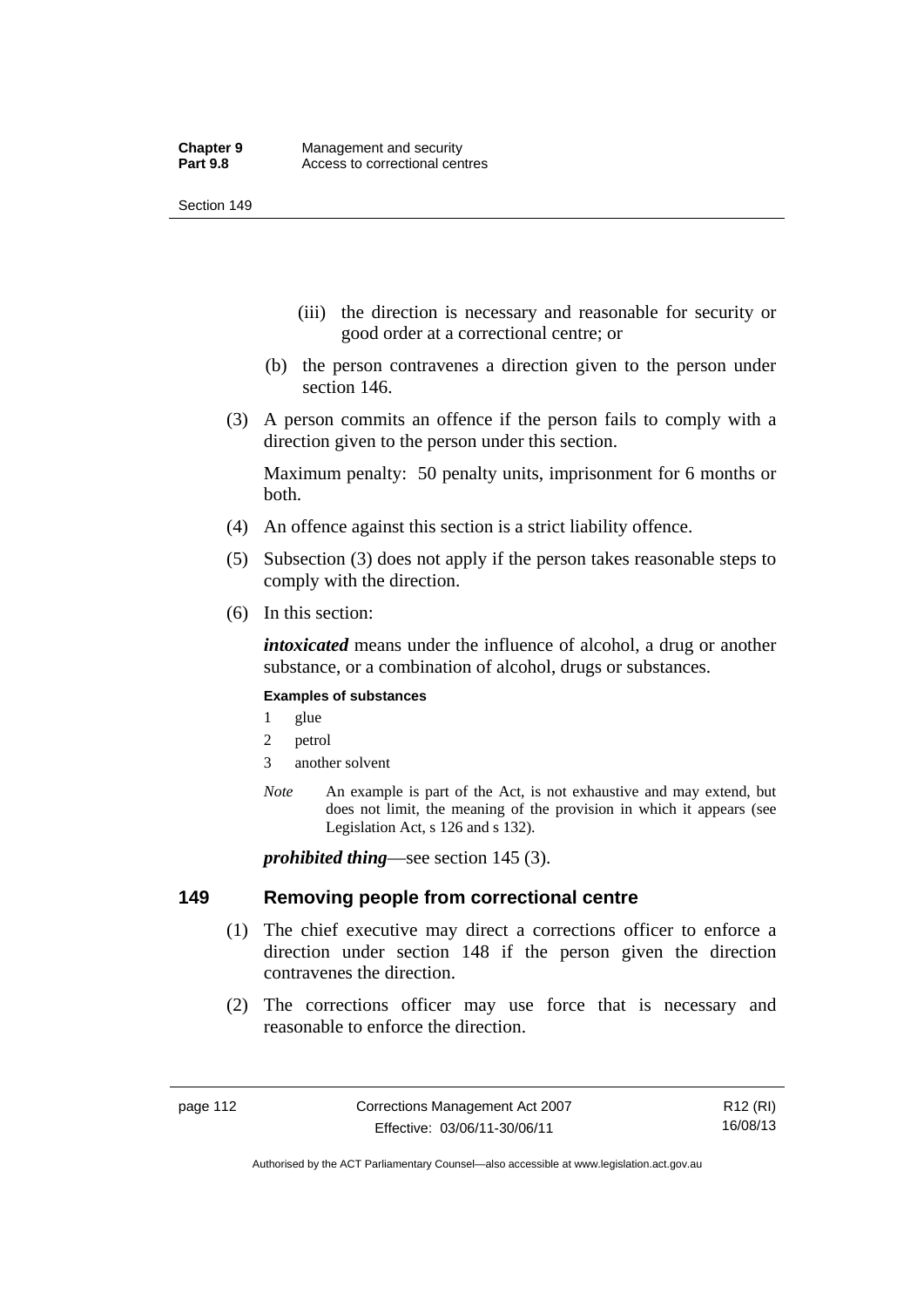# **Chapter 10 Discipline**

## **Part 10.1 General**

## **150 Application—ch 10**

This chapter applies in relation to a disciplinary breach committed, or allegedly committed, by a detainee.

## **151 Definitions—discipline**

In this Act:

*accused* means a detainee charged with a disciplinary breach.

*administrative penalty*—see section 184.

*administrator* means a corrections officer to whom the chief executive has given functions of an administrator under this chapter.

*charge* means a disciplinary charge.

*charge notice*—see section 159.

*disciplinary action*—see section 183.

*disciplinary breach*—see section 152.

*disciplinary charge* means a charge under section 159.

*hearing*, for an inquiry, means a hearing under part 11.3 (Disciplinary hearing procedures).

*inquiry* means an inquiry to which chapter 11 (Disciplinary inquiries) applies.

*investigative segregation* means segregation directed under any of the following:

(a) section 156 (Report etc by corrections officer);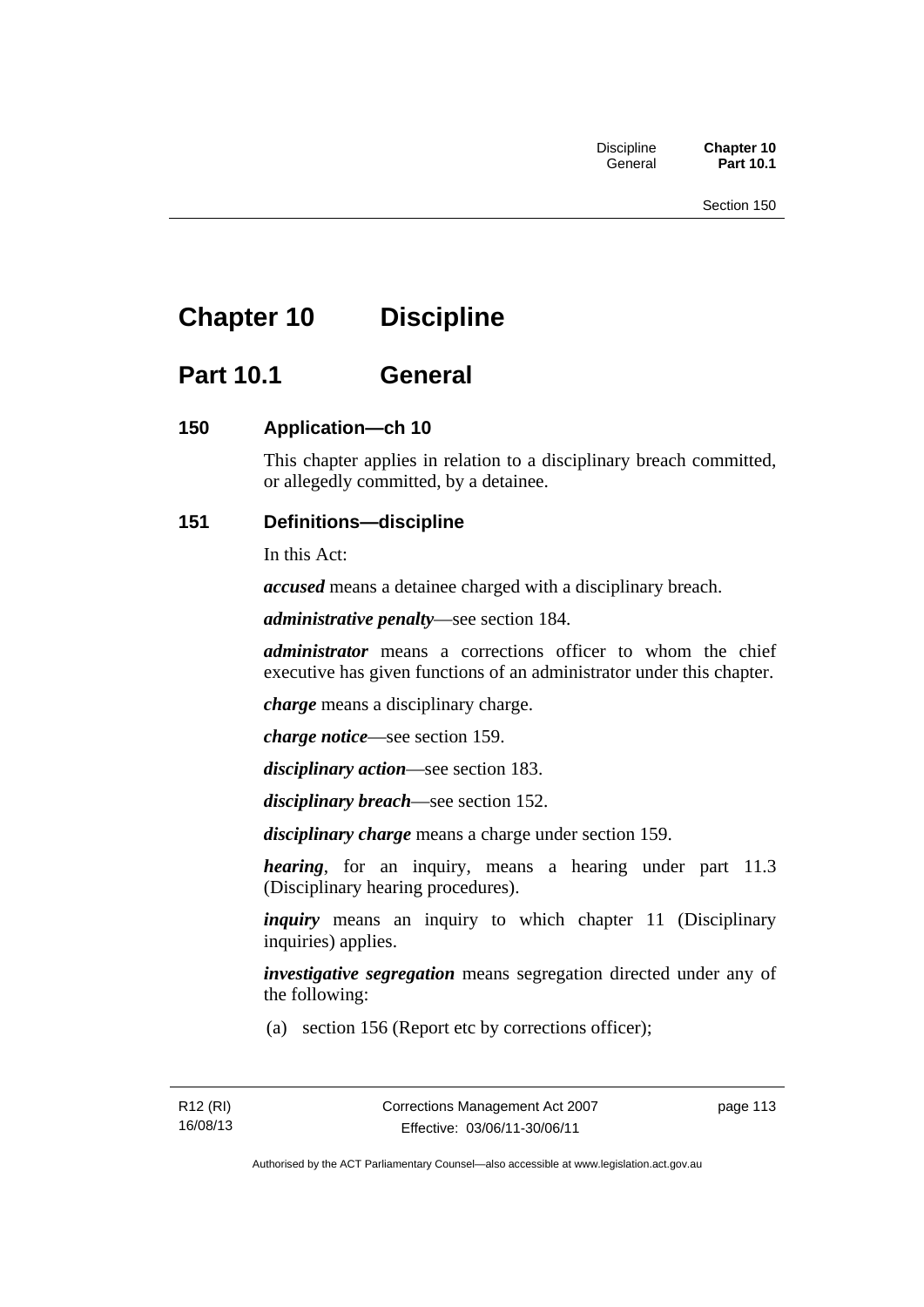- (b) section 157 (Report etc by investigator);
- (c) section 158 (Action by administrator);
- (d) section 160 (Chief executive directions—investigative segregation).

*investigator*—see section 153.

*investigator's report*—see section 157.

*privilege*, in relation to a detainee—see section 154.

*separate confinement*, of a detainee, means confinement of the detainee in a cell, away from other detainees.

## **152 Meaning of** *disciplinary breach*

For a detainee, each of the following is a *disciplinary breach*:

- (a) contravening a direction given to the detainee by the chief executive or a corrections officer under this Act or the *Crimes (Sentence Administration) Act 2005*;
	- *Note* A reference to an Act includes a reference to the statutory instruments made or in force under the Act, including any regulation (see Legislation Act, s 104).
- (b) being in a prohibited area, without the chief executive's approval;
- (c) smoking in a nonsmoking area at a correctional centre;
- (d) taking (in any way) alcohol or a drug into the detainee's body;
- (e) providing a positive test sample for alcohol or a drug when directed, under this Act or the *Crimes (Sentence Administration) Act 2005*, to provide a test sample;
- (f) making, possessing, concealing, knowingly consuming or dealing with a prohibited thing, without the chief executive's approval;

R12 (RI) 16/08/13

Authorised by the ACT Parliamentary Counsel—also accessible at www.legislation.act.gov.au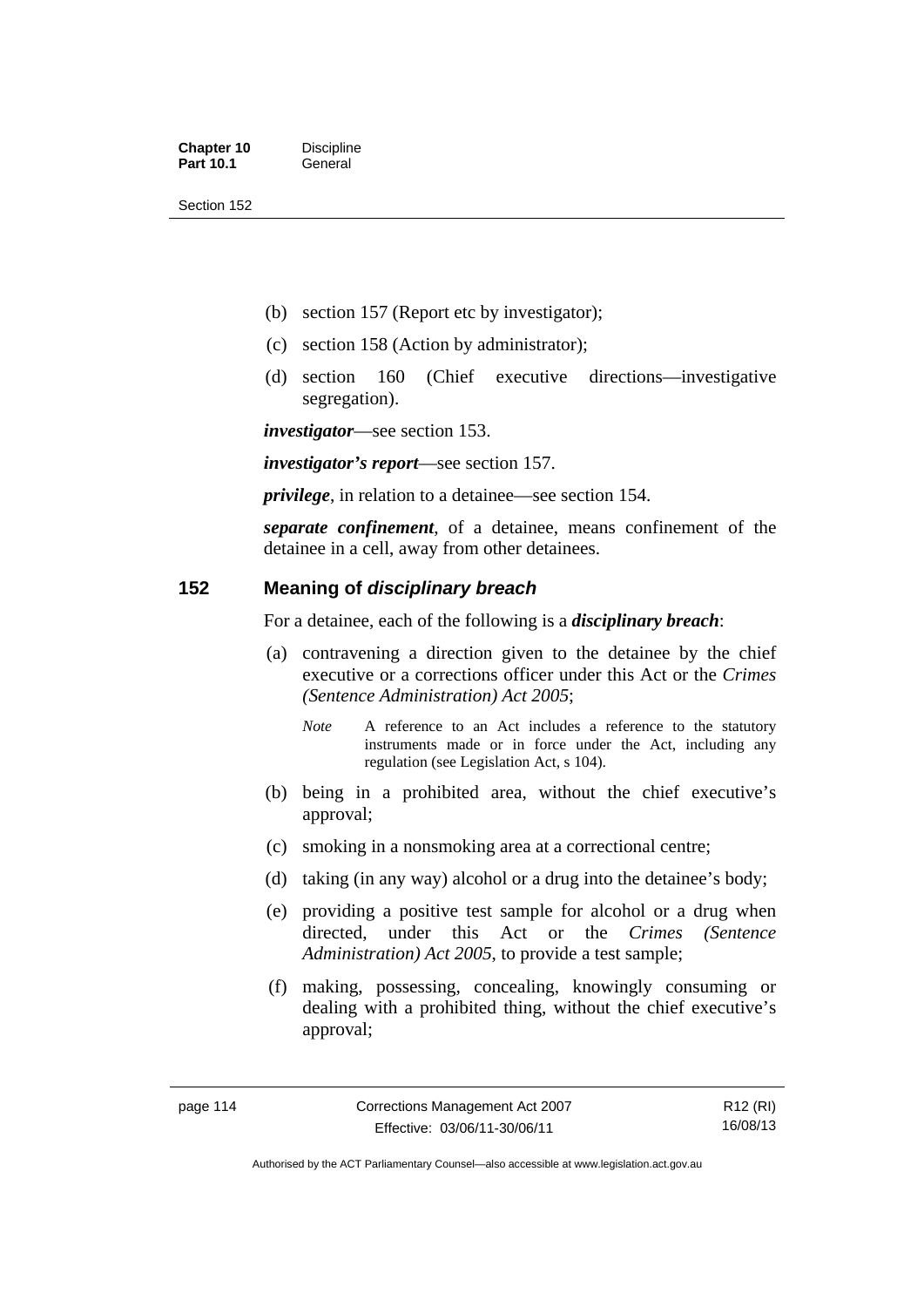- (g) gambling;
- (h) being disrespectful or abusive towards a corrections officer in a way that undermines the officer's authority;
- (i) being disrespectful or abusive towards someone in a way that is likely to provoke a person to be violent;
- (j) intentionally or recklessly engaging in conduct that endangers, or may endanger, the health or safety of the detainee or anyone else;
- (k) fighting;
- (l) assaulting someone else;
- (m) theft;
- (n) possessing stolen property;
- (o) possessing or dealing in things without the chief executive's approval;
- (p) intentionally or recklessly damaging or destroying property belonging to someone else;
- (q) interfering with property belonging to someone else, without approval by the owner of the property;
- (r) interfering with anyone's personal monitoring device without the chief executive's approval;
- (s) creating or participating in a disturbance, or other activity, likely to endanger security or good order at a correctional centre;
- (t) contravening a condition of any of the following:
	- (i) a direction under section 204 (Local leave directions);
	- (ii) a local leave permit;
	- (iii) an interstate leave permit;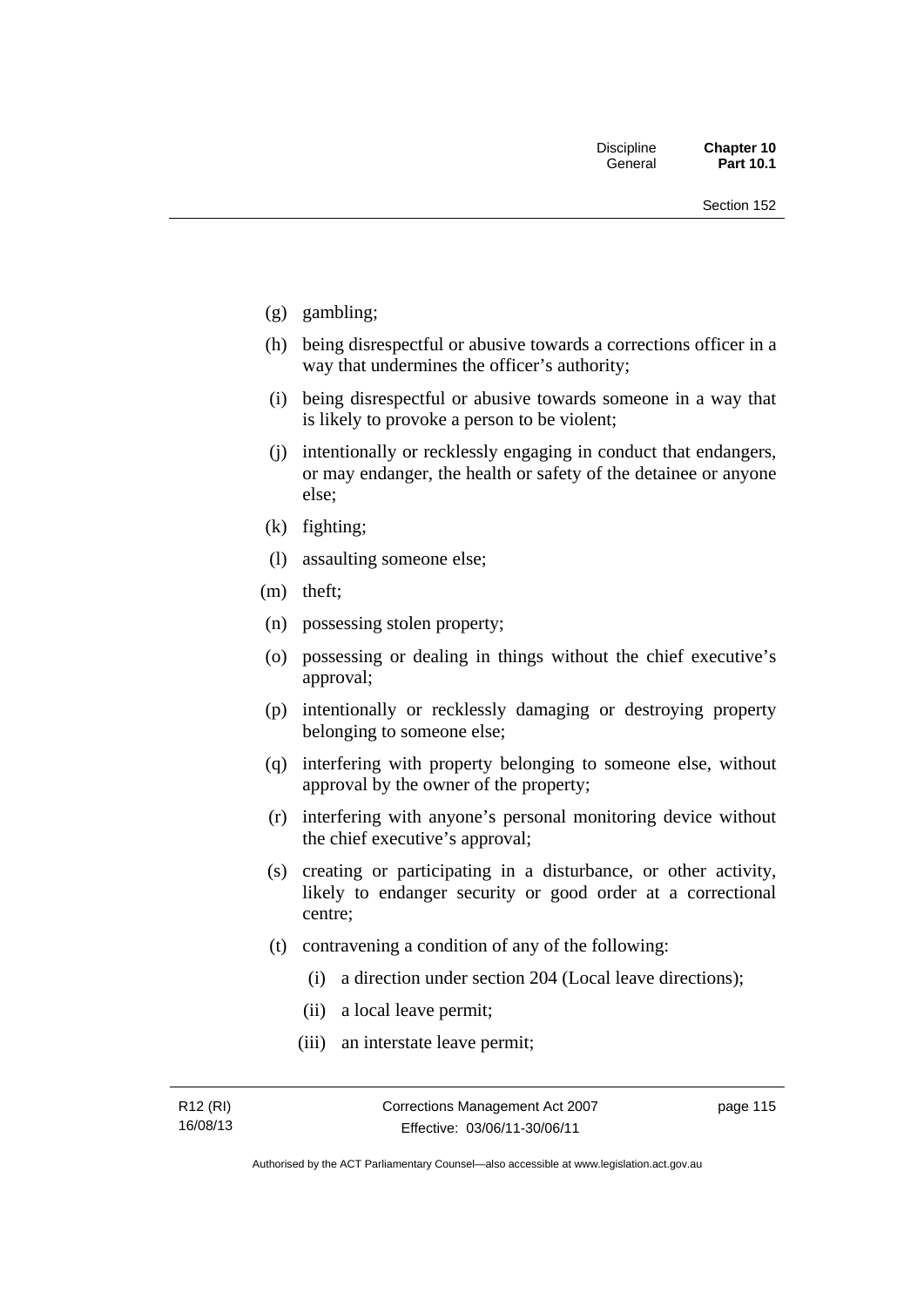| <b>Chapter 10</b> | <b>Discipline</b> |
|-------------------|-------------------|
| <b>Part 10.1</b>  | General           |

- (u) doing anything for the purpose of escaping, or assisting a detainee to escape, from detention;
- (v) offering, giving or taking a bribe;
- (w) attempting, or assisting anyone else attempting, to commit another disciplinary breach;
- $(x)$  threatening to do anything mentioned in paragraphs (j), (k), (l), (p) or (s);
- (y) anything else prescribed by regulation.

#### **Examples of contravening chief executive directions—par (a)**

failing to comply with a direction by the chief executive to provide a test sample or submit to a search under this Act

*Note* An example is part of the Act, is not exhaustive and may extend, but does not limit, the meaning of the provision in which it appears (see Legislation Act, s 126 and s 132).

## **153 Meaning of** *investigator*

- (1) An *investigator* is—
	- (a) a corrections officer to whom the chief executive has given functions of an investigator; or
	- (b) a person engaged under subsection (2).
- (2) The chief executive may, on behalf of the Territory, engage a person (other than a corrections officer) to exercise the functions of an investigator.
- (3) The chief executive may engage a person under subsection (2) only if satisfied the person has appropriate qualifications or experience to exercise the functions of an investigator.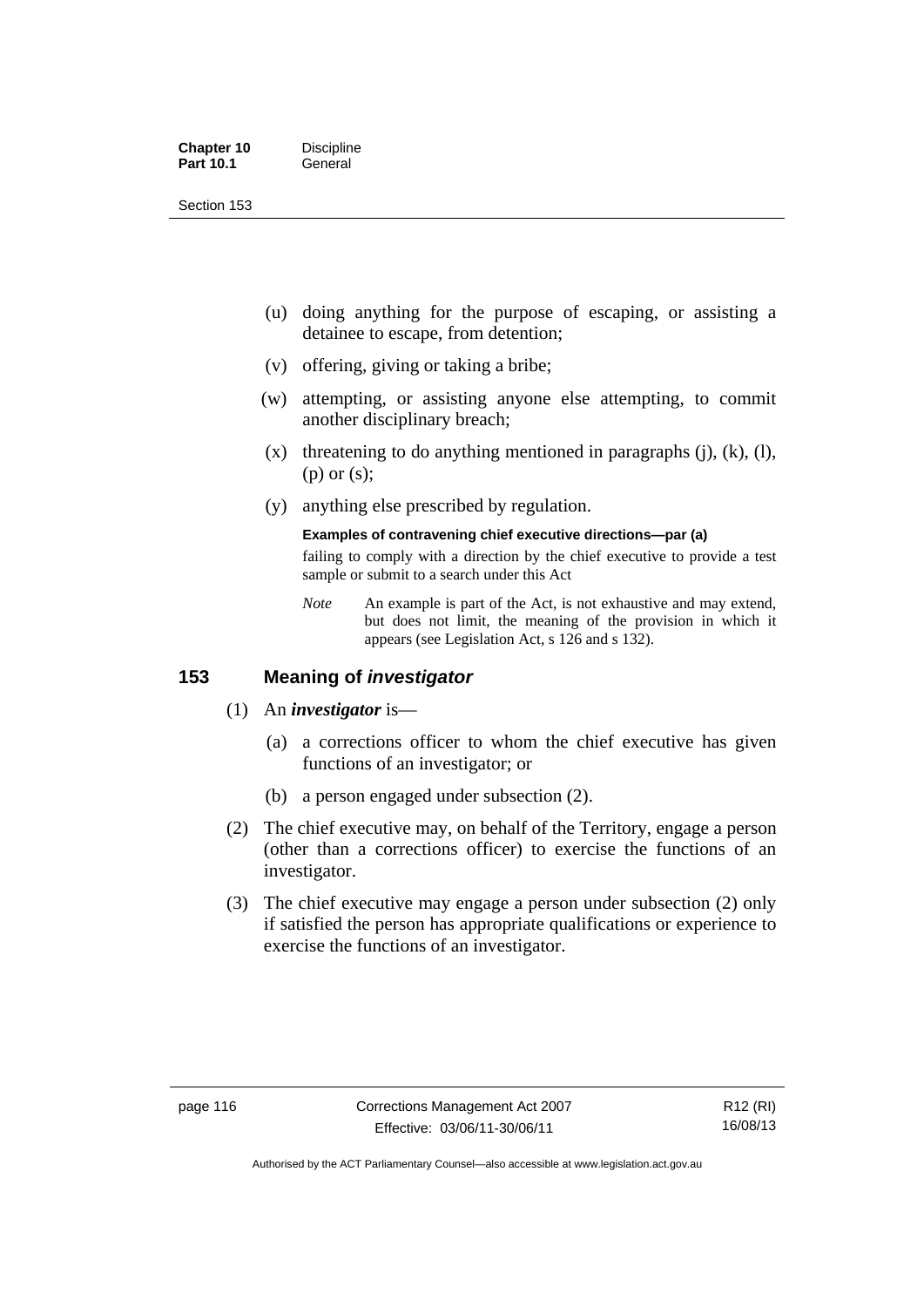## **154 Meaning of** *privilege*

A *privilege*, in relation to a detainee*—*

- (a) is any amenity, facility or opportunity the detainee may have the benefit of in detention; but
- (b) does not include anything that is, for this chapter, an entitlement for the detainee.

### **Examples of privileges**

- 1 using common areas at a correctional centre for mixing with other detainees
- 2 participating in activities other than those forming part of a detainee's case management plan
- 3 using phones, email or the internet other than for entitled usage
- 4 buying non-essential goods from money held in trust for a detainee
- 5 using a radio, television, CD or DVD player or other electronic equipment for recreational purposes
- 6 pursuing hobbies and crafts
- 7 keeping personal property in a cell

### **Examples of entitlements**

things expressed in chapter 6 (Living conditions at correctional centres) to be entitlements for detainees

*Note* An example is part of the Act, is not exhaustive and may extend, but does not limit, the meaning of the provision in which it appears (see Legislation Act, s 126 and s 132).

## **155 Overlapping disciplinary breaches and criminal offences**

- (1) This section applies if a detainee engages, or is alleged to have engaged, in conduct that is both—
	- (a) a disciplinary breach; and
	- (b) an offence (a *criminal offence*) against a territory law, including this Act.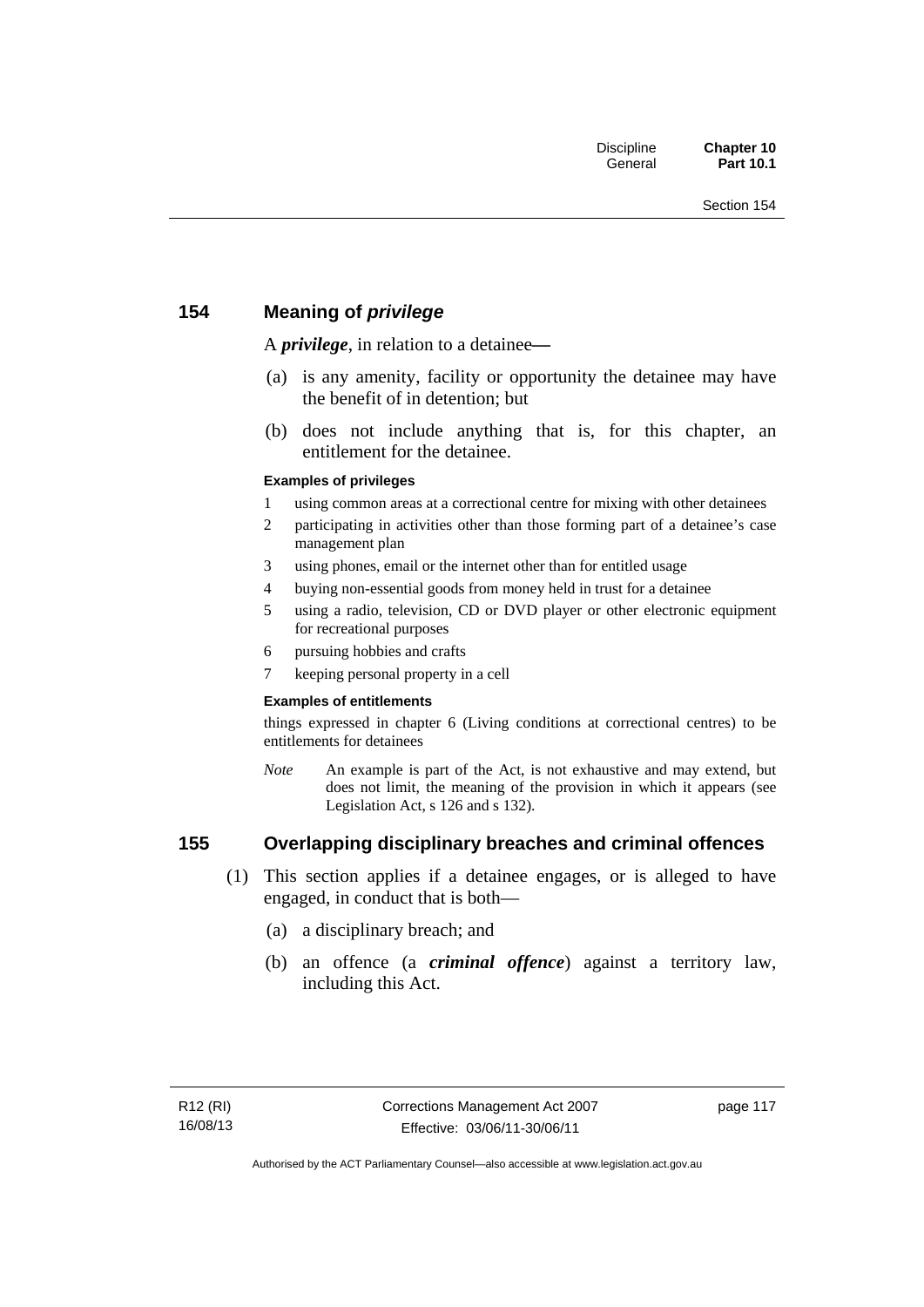| <b>Chapter 10</b> | <b>Discipline</b> |
|-------------------|-------------------|
| <b>Part 10.1</b>  | General           |

- (2) The detainee must not be prosecuted for the criminal offence if an administrative penalty has been imposed on the detainee because of the disciplinary breach.
- (3) A disciplinary charge for the disciplinary breach must not be started, or further dealt with, under this chapter if a prosecution for the criminal offence has been started in a court.
- (4) Disciplinary action for the disciplinary breach must not be taken against the detainee if the detainee has been convicted or found guilty of the criminal offence by a court.

*Note* For the kinds of disciplinary action that may be taken, see s 183.

page 118 Corrections Management Act 2007 Effective: 03/06/11-30/06/11

Authorised by the ACT Parliamentary Counsel—also accessible at www.legislation.act.gov.au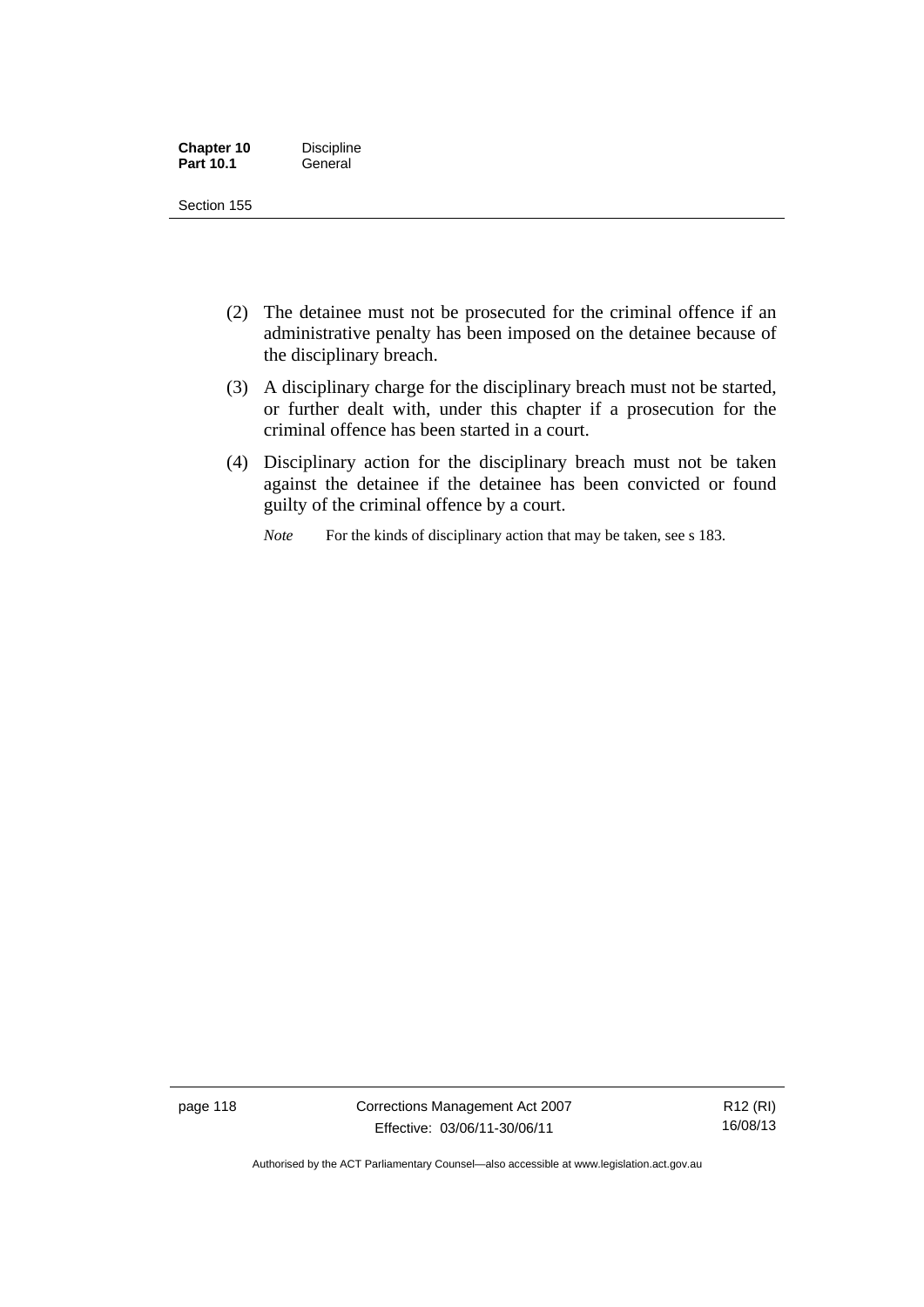## **Part 10.2 Disciplinary investigations**

## **Division 10.2.1 Investigation of disciplinary breaches**

## **156 Report etc by corrections officer**

- (1) This section applies if a corrections officer believes, on reasonable grounds, that a detainee has committed a disciplinary breach.
- (2) The corrections officer may do 1 or more of the following if the officer believes, on reasonable grounds, that it is appropriate in the circumstances:
	- (a) counsel the detainee;
	- (b) warn the detainee about committing a disciplinary breach;
	- (c) reprimand the detainee;
	- (d) subject to section 161 (Grounds for investigative segregation), direct that the detainee be segregated from other detainees for the purposes of this part;
	- (e) give an investigator a report about the alleged disciplinary breach.
- (3) A report under subsection (2) (e) must be given to an investigator as soon as possible, and must set out the following:
	- (a) details of the alleged disciplinary breach;
	- (b) the officer's reasons for believing the detainee has committed the disciplinary breach;
	- (c) if subsection  $(2)$  (d) applies—
		- (i) details of the segregation directed; and
		- (ii) the officer's reasons for the direction; and
		- (iii) a recommendation about the detainee's segregation;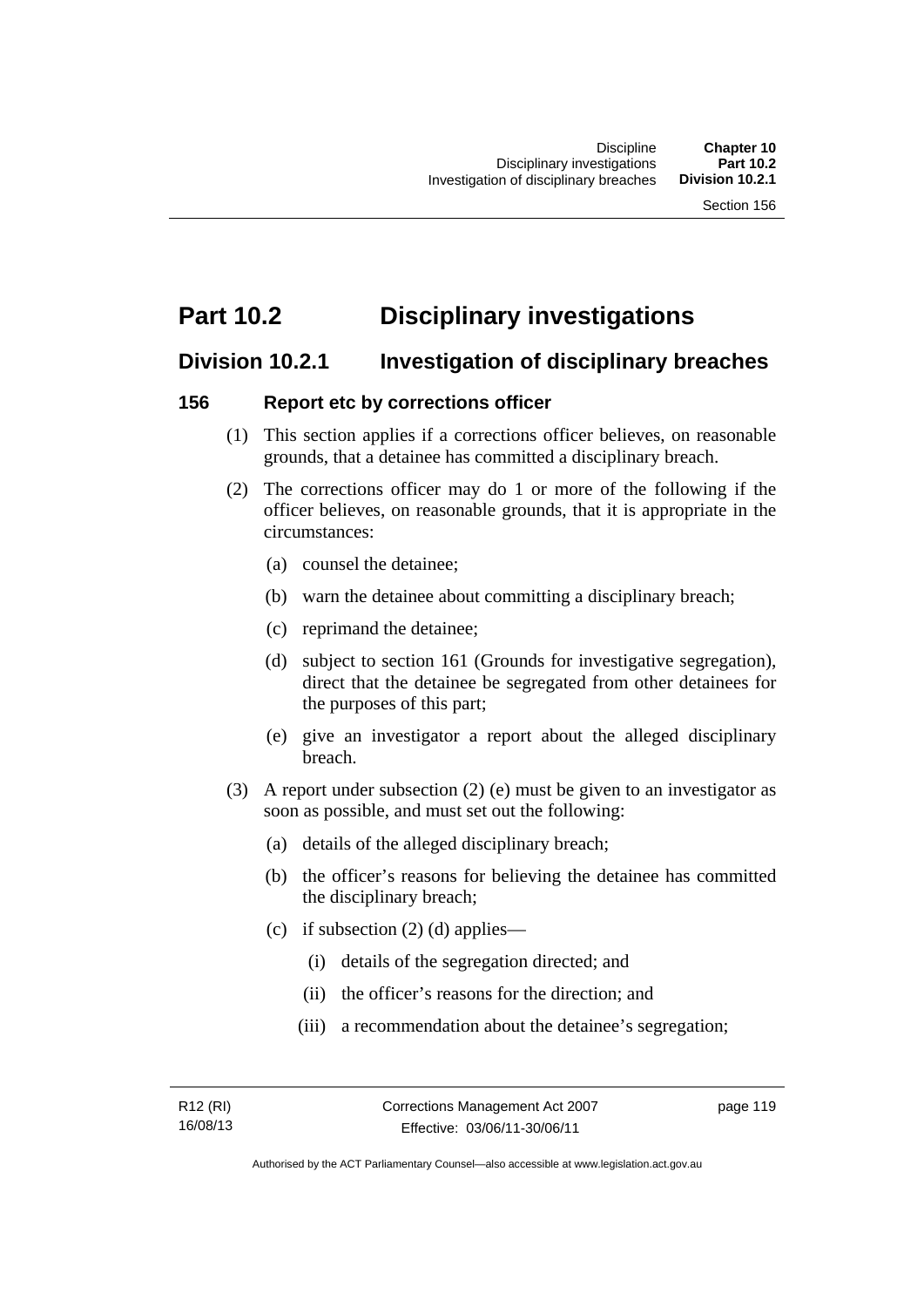(d) anything else prescribed by regulation.

## **157 Report etc by investigator**

- (1) This section applies if an investigator is given a report by a corrections officer under section 156 about an alleged disciplinary breach by a detainee.
- (2) After considering the report and making any investigation the investigator considers appropriate, the investigator may do 1 or more of the following if the investigator believes, on reasonable grounds, that it is appropriate in the circumstances:
	- (a) take no further action in relation to the report;
	- (b) counsel the detainee;
	- (c) warn the detainee about committing a disciplinary breach;
	- (d) reprimand the detainee;
	- (e) refer the allegation to the chief police officer;
	- (f) subject to section 161 (Grounds for investigative segregation), direct that the detainee be segregated from other detainees for the purposes of this part;
	- (g) give an administrator a report (an *investigator's report*) about the alleged disciplinary breach.
- (3) An investigator's report must be given to an administrator as soon as possible, and must set out the following:
	- (a) details (or a copy) of the corrections officer's report;
	- (b) details of any referral of the allegation to the chief police officer;
	- (c) if subsection  $(2)$  (f) applies—
		- (i) details of the segregation directed; and
		- (ii) the investigator's reasons for the direction; and

R12 (RI) 16/08/13

Authorised by the ACT Parliamentary Counsel—also accessible at www.legislation.act.gov.au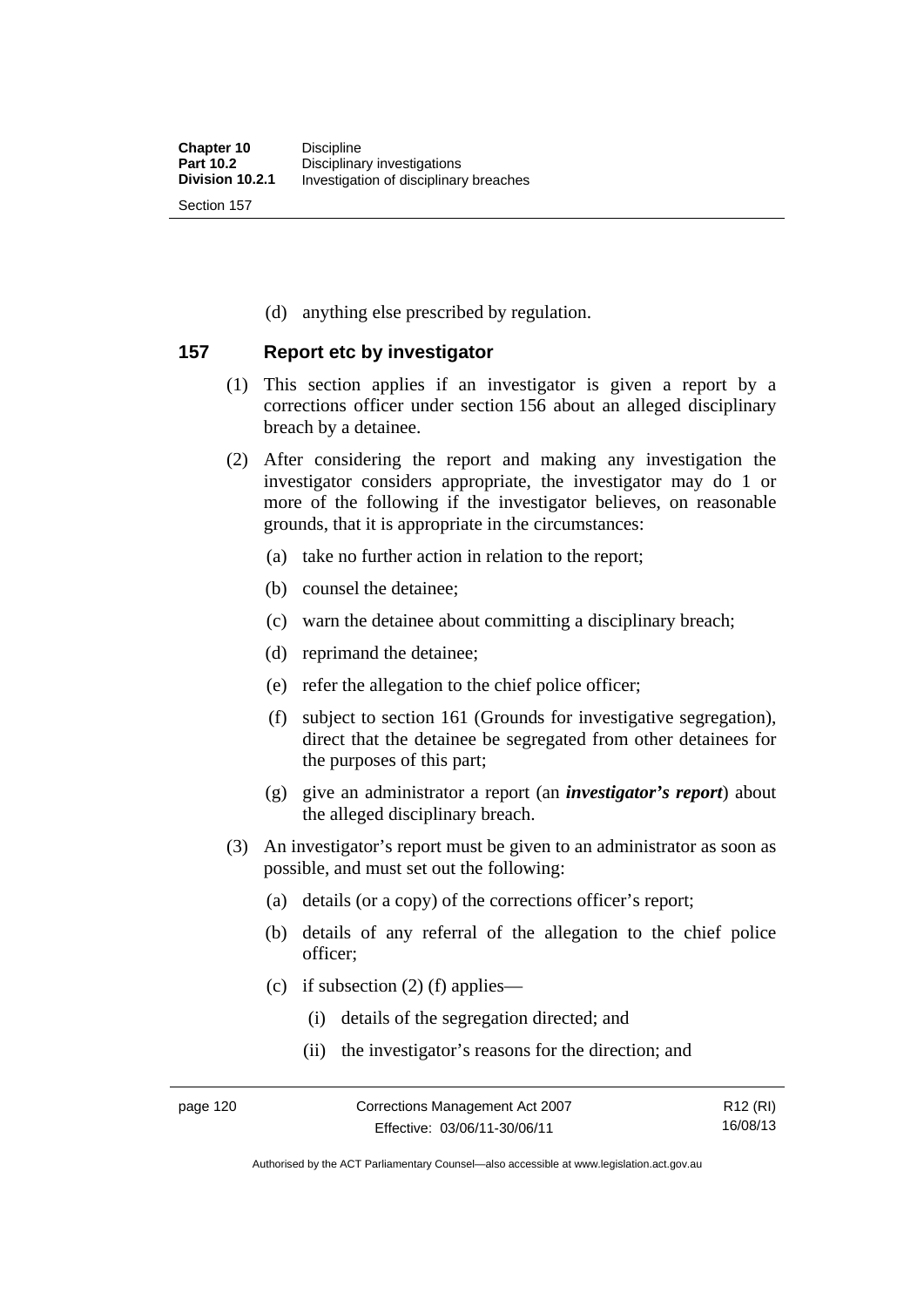- (iii) a recommendation about the detainee's segregation;
- (d) a recommendation for any action by the administrator under section 158;
- (e) anything else prescribed by regulation.
- (4) A referral under subsection (2) (e) must be in writing and be accompanied by the investigator's report.
- (5) A corrections officer who is also an investigator must not exercise any function as an investigator in relation to any report made by the officer under section 156.

### **158 Action by administrator**

- (1) This section applies if an administrator is given a report under section 157 about an alleged disciplinary breach by a detainee.
- (2) After considering the report and making any further investigation the administrator considers appropriate, the administrator may do 1 or more of the following if the administrator believes, on reasonable grounds, that it is appropriate in the circumstances:
	- (a) take no further action in relation to the report;
	- (b) counsel the detainee;
	- (c) warn the detainee about committing a disciplinary breach;
	- (d) reprimand the detainee;
	- (e) refer the allegation to—
		- (i) the chief police officer; or
		- (ii) the director of public prosecutions;
	- (f) charge the detainee under section 159 (Disciplinary charge);
	- (g) subject to section 161 (Grounds for investigative segregation), direct that the detainee be segregated from other detainees for the purposes of this part;

| R12 (RI) | Corrections Management Act 2007 | page 121 |
|----------|---------------------------------|----------|
| 16/08/13 | Effective: 03/06/11-30/06/11    |          |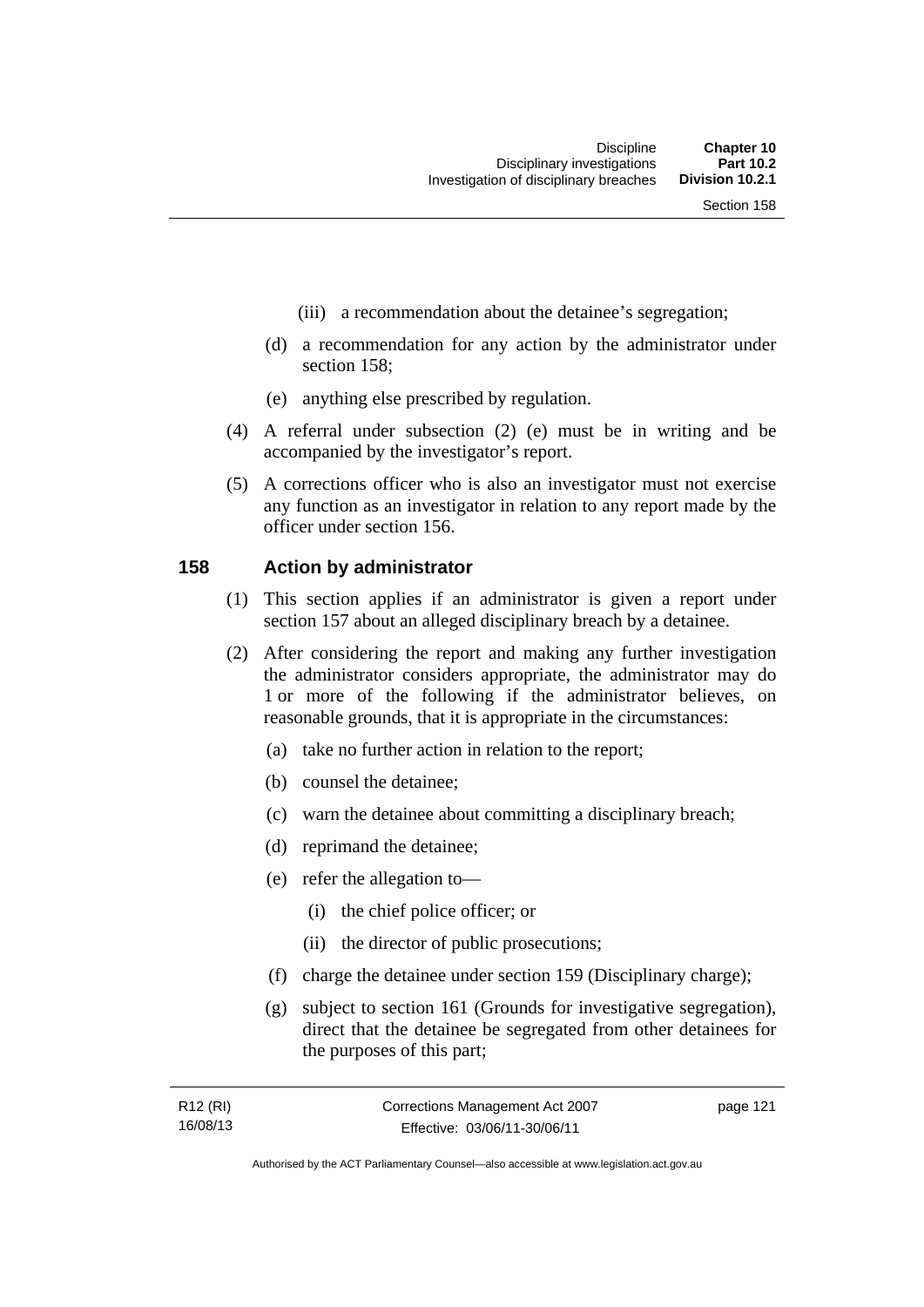(h) anything else prescribed by regulation.

- (3) A referral under subsection (2) (e) must be in writing and be accompanied by the investigator's report.
- (4) A corrections officer who is also an administrator, or who is or has been an investigator, must not exercise any function as an administrator under this section in relation to any report made by the officer under section 156 or section 157.

### **159 Disciplinary charge**

To charge a detainee with a disciplinary breach, the administrator must give the detainee written notice of the charge (a *charge notice*), including details of the following:

- (a) the disciplinary breach charged;
- (b) a brief statement of the conduct to which the charge applies and when, or the period during which, it happened or is alleged to have happened;
- (c) the option of having the charge dealt with by consent under division 10.3.1 (Disciplinary action—with accused's consent);
- (d) the election available under section 167 (Disciplinary breach admitted by accused) to accept the disciplinary action proposed by the administrator;
- (e) the disciplinary action the administrator believes, on reasonable grounds, would be appropriate if the charge were dealt with under section 168 (Presiding officer's powers breach admitted by accused).
- *Note* If a form is approved under s 228 for a disciplinary charge, the form must be used.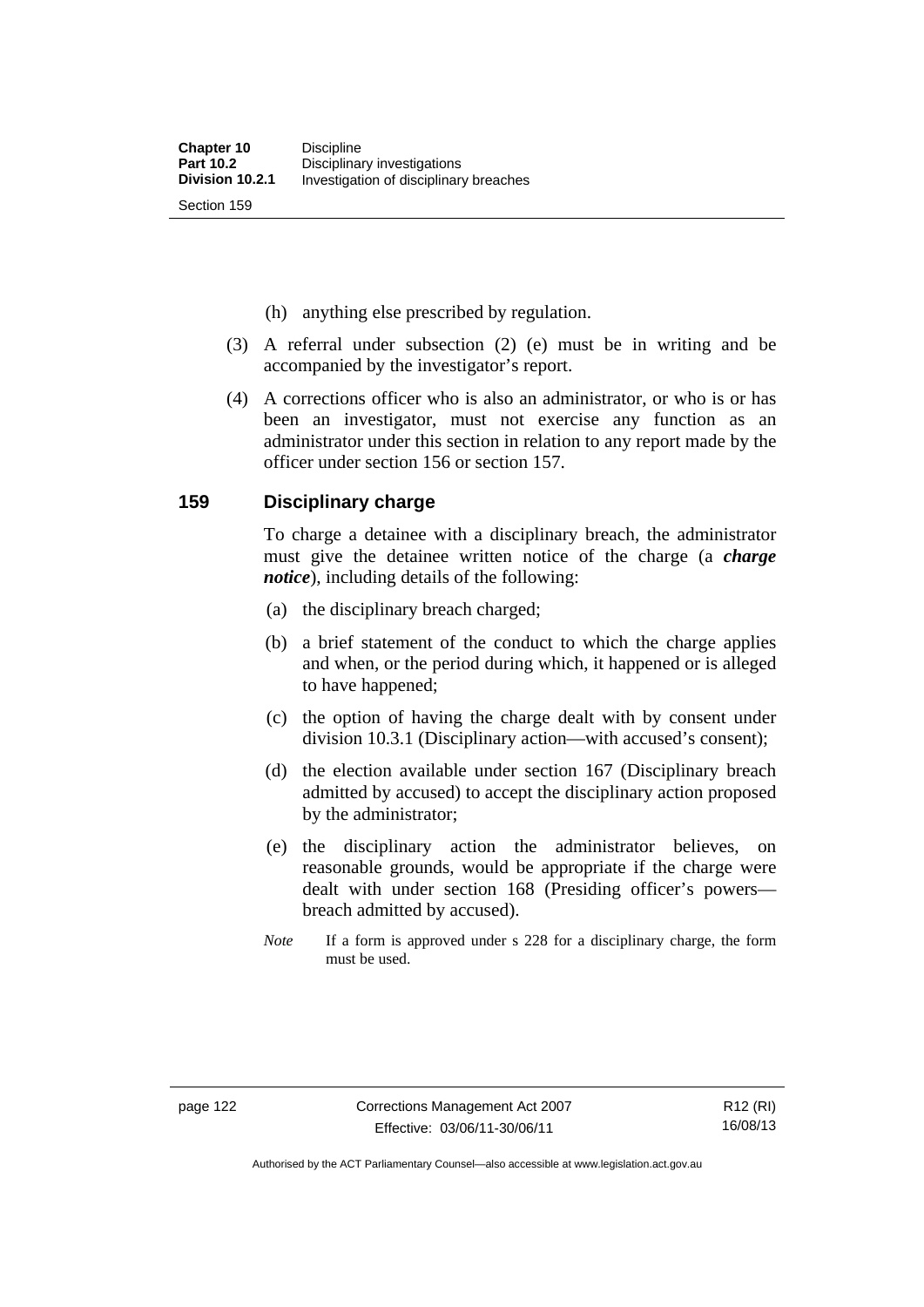## **Division 10.2.2 Investigative segregation**

## **160 Chief executive directions—investigative segregation**

- (1) Subject to section 161, the chief executive may direct that a detainee be segregated from other detainees for the purposes of this part.
- (2) To remove any doubt, this section is additional to, and does not limit, the power to direct that a detainee be segregated from other detainees under any of the following:
	- (a) section 156 (Report etc by corrections officer);
	- (b) section 157 (Report etc by investigator);
	- (c) section 158 (Action by administrator).

## **161 Grounds for investigative segregation**

- (1) This section applies to a direction for investigative segregation.
- (2) The direction may be given only if the person giving the direction believes, on reasonable grounds, that segregation of the detainee is necessary or prudent for the purposes of this part.
- (3) Without limiting subsection (2), the direction may be given if the person giving the direction believes, on reasonable grounds, that the opportunity for the detainee to associate with anyone else creates, or is likely to create, a risk of—
	- (a) harm, or threatened harm, to the detainee or anyone else; or
	- (b) the perverting, or attempted perverting, of an investigation, under this part; or
	- (c) undermining security or good order at a correctional centre.

## **162 Notice of investigative segregation**

The person giving a direction for investigative segregation of a detainee must give the detainee prompt notice of the direction, why

| R <sub>12</sub> (RI) | Corrections Management Act 2007 | page 123 |
|----------------------|---------------------------------|----------|
| 16/08/13             | Effective: 03/06/11-30/06/11    |          |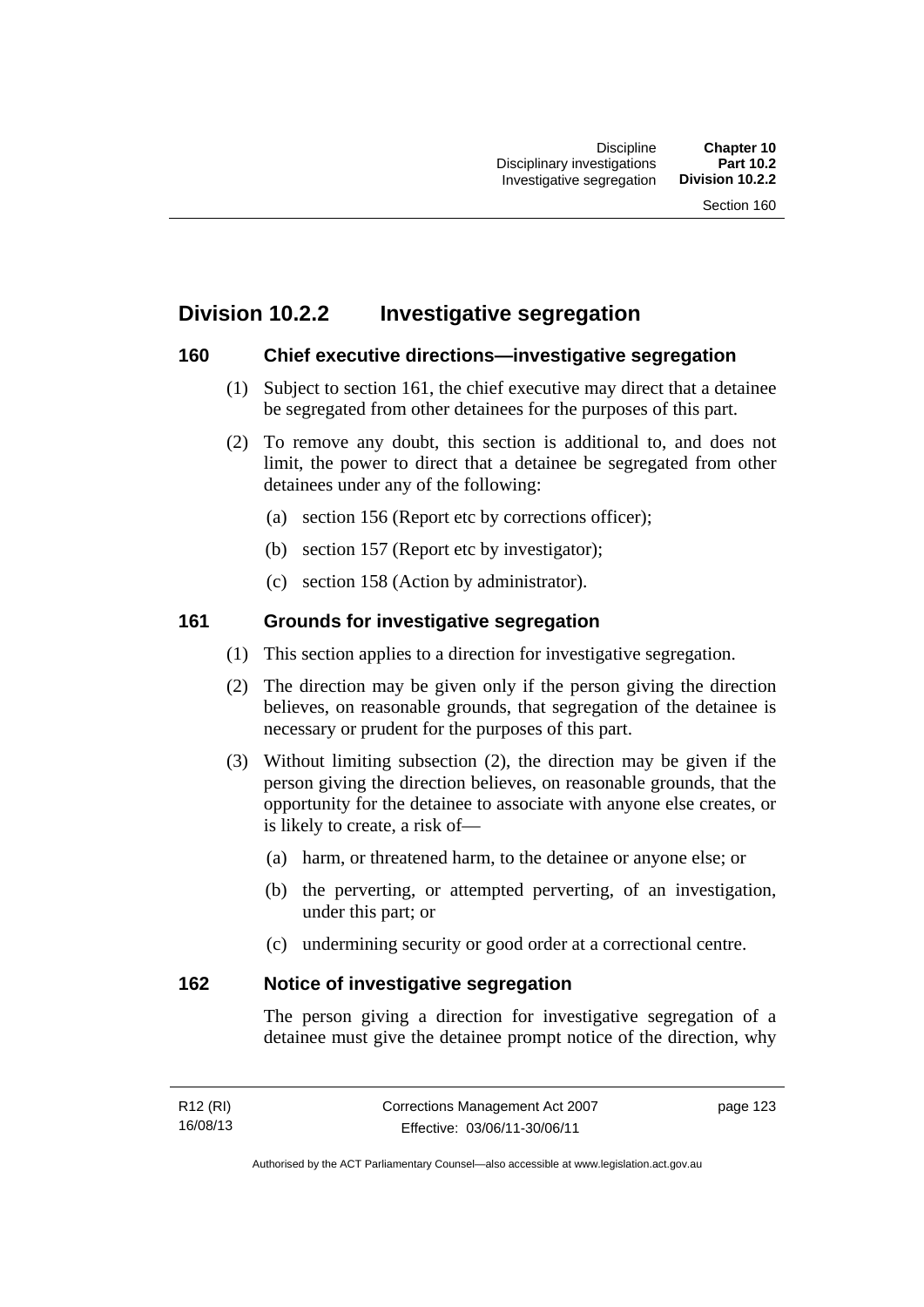it was given, when it takes effect and the provisions for its duration and review under this part.

## **163 Duration of investigative segregation**

- (1) The chief executive must revoke a direction for investigative segregation if the chief executive believes, on reasonable grounds, that the direction is no longer necessary or prudent.
- (2) The chief executive—
	- (a) may review a direction for investigative segregation of a detainee at any time on the chief executive's own initiative or on request by the detainee; and
	- (b) must review the direction before any transfer of the detainee to another correctional centre; and
	- (c) must review the direction at least once every 7 days while it remains in force.
- (3) After reviewing a direction for investigative segregation, the chief executive may—
	- (a) confirm the direction; or
	- (b) make a direction or further direction under section 160 (1); or
	- (c) revoke the direction under subsection (1).
- (4) To remove any doubt, the chief executive may make more than 1 direction under section 160 (1) in relation to a detainee for the same investigation.
- (5) Subject to this section and section 94 (Segregated detainees removed to NSW), a direction, or further direction, for investigative segregation ends at the end of the earlier of the following days:
	- (a) the 7th day after the day the direction is given;
	- (b) the day the administrator makes a decision under section 158 (Action by administrator) in relation to the alleged disciplinary

R12 (RI) 16/08/13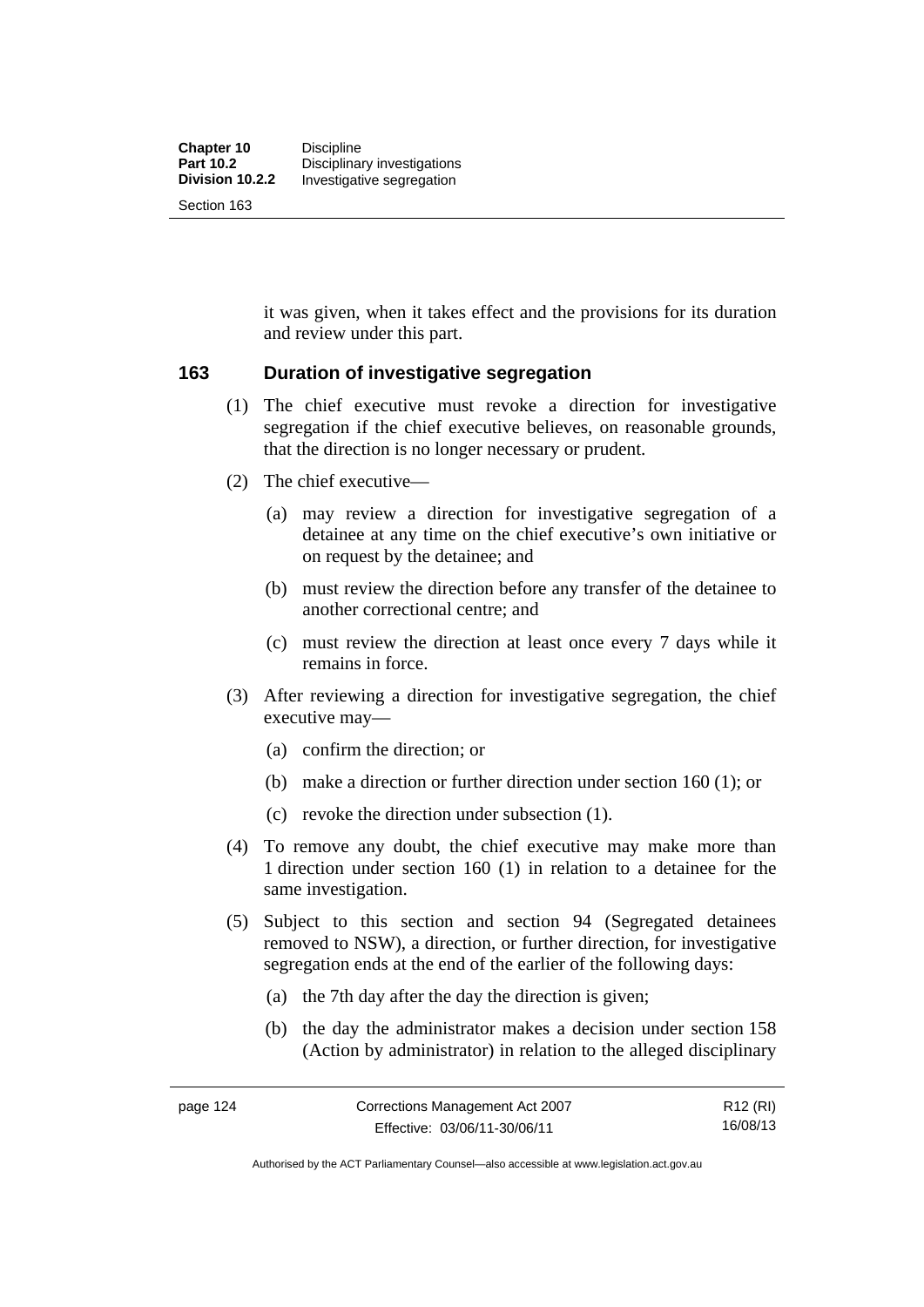breach to which the direction applies (other than a decision to direct investigative segregation of the detainee).

## **164 Application for review of investigative segregation directions**

- (1) A detainee may apply to an adjudicator for a review of a direction for investigative segregation of the detainee.
- (2) The application must be made no later than 7 days after the day the person making the direction gives the detainee notice under section 162 of the direction.

 (3) Subject to any decision by the adjudicator under section 165, the making of the application does not affect the segregation of the detainee under the direction.

## **165 Review of investigative segregation directions**

- (1) On application under section 164, an adjudicator may—
	- (a) conduct an inquiry to review the direction for investigative segregation of the detainee; or
	- (b) refuse to review the direction.
- (2) Chapter 11 (Disciplinary inquiries) applies to the inquiry, with any changes prescribed by regulation, as if it were an inquiry under that chapter.
- (3) After completing an inquiry under this section, the adjudicator may—
	- (a) confirm the direction under review; or
	- (b) amend the direction under review; or
	- (c) set aside the direction under review; or

*Note* If a form is approved under s 228 for an application under this section, the form must be used.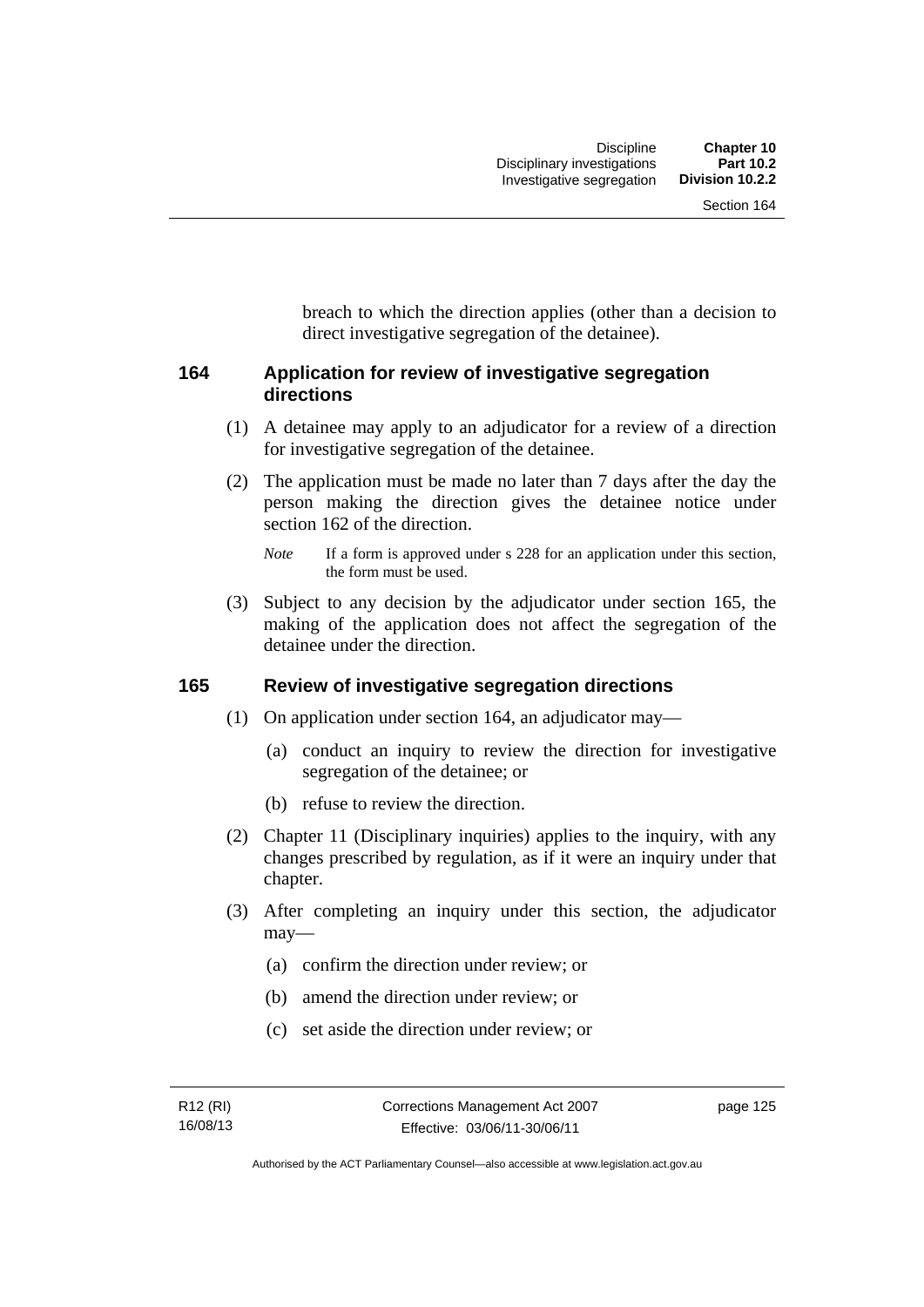- (d) set aside the direction under review and make a substitute direction that the detainee be segregated from other detainees for the purposes of this part.
- (4) The adjudicator must give the detainee prompt written notice of the adjudicator's decision under this section.
- (5) If the adjudicator refuses to review the direction, the notice must include the reasons for the refusal.
	- *Note* Under the *Administrative Decisions (Judicial Review) Act 1989*, a person aggrieved by an administrative decision made under an enactment may apply to the Supreme Court for a review of the decision. Subject to any order of the court, the making of the application does not affect the operation of the decision or prevent its implementation (see that Act,  $s$  16).

page 126 Corrections Management Act 2007 Effective: 03/06/11-30/06/11

R12 (RI) 16/08/13

Authorised by the ACT Parliamentary Counsel—also accessible at www.legislation.act.gov.au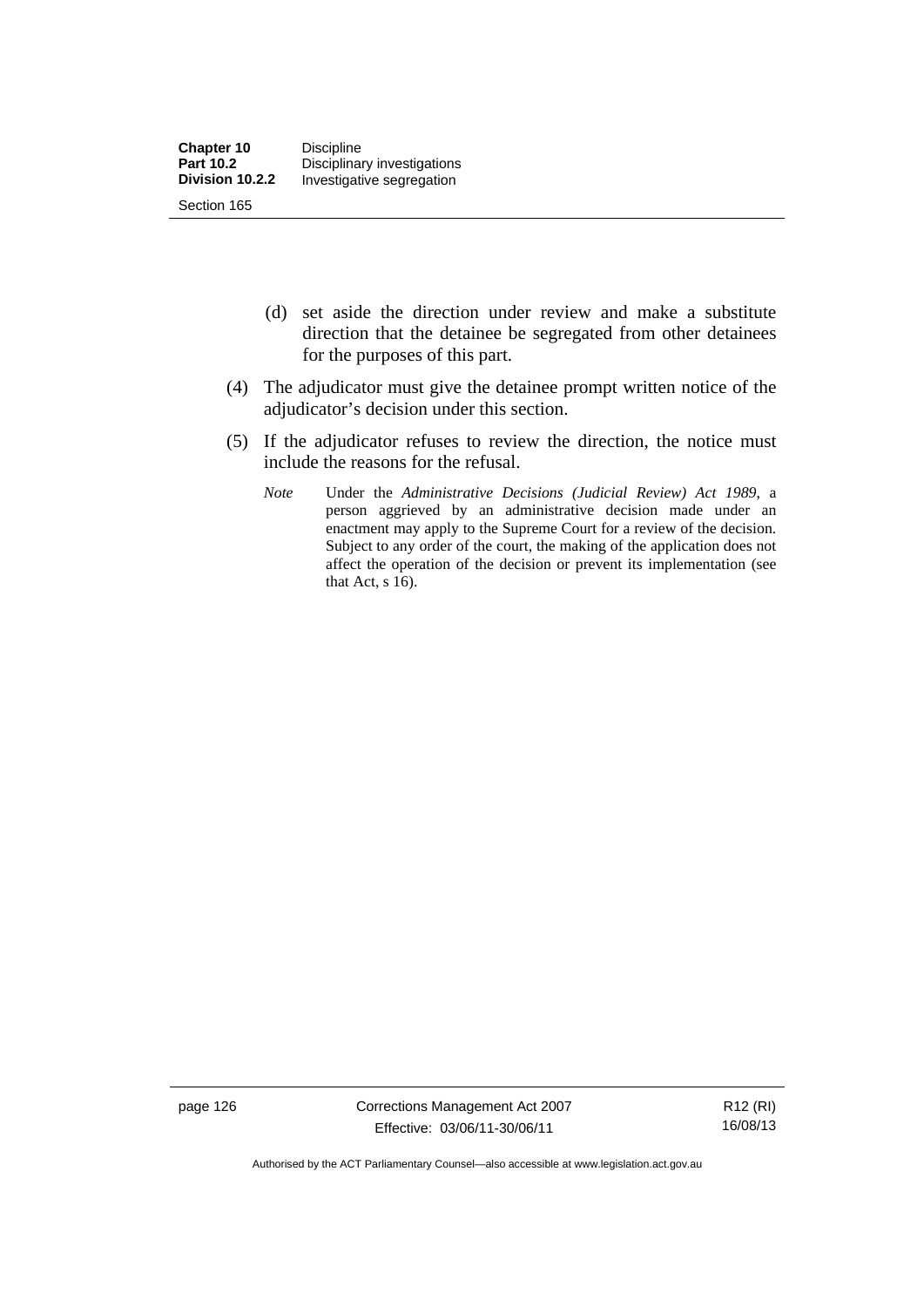## **Part 10.3 Disciplinary action and review**

## **Division 10.3.1 Disciplinary action—with accused's consent**

### **166 Meaning of** *presiding officer***—div 10.3.1**

In this division:

*presiding officer* means a corrections officer to whom the chief executive has given functions of a presiding officer under this division.

### **167 Disciplinary breach admitted by accused**

- (1) An accused may elect to have a disciplinary charge against the detainee dealt with under this division by giving the administrator a written notice in which the accused—
	- (a) admits the disciplinary breach charged; and
	- (b) accepts the proposed disciplinary action stated in the charge notice.

### **Example of election**

a signed admission and acceptance on the charge notice

- *Note 1* An example is part of the Act, is not exhaustive and may extend, but does not limit, the meaning of the provision in which it appears (see Legislation Act, s 126 and s 132).
- *Note* 2 If a form is approved under s 228 for an election under this section, the form must be used.
- (2) The election must be given to the administrator—
	- (a) no later than the day after the day the administrator gives the accused the charge notice; or
	- (b) within any extended period allowed under subsection (3).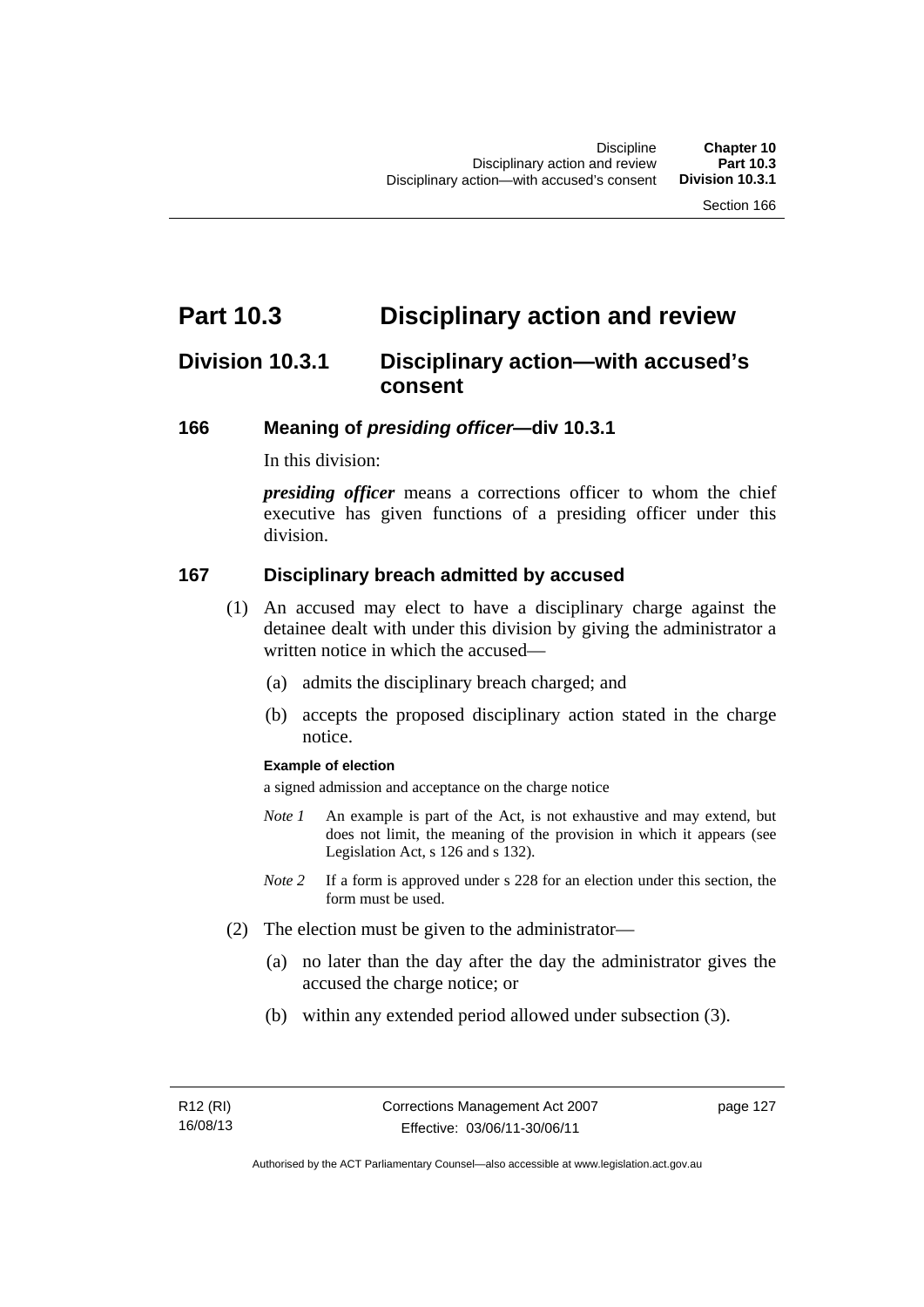- (3) For subsection (2) (b), the administrator may extend the period within which the election must be made if the administrator believes, on reasonable grounds, that is appropriate.
	- *Note* An extension of the time for making an election may be given even though the relevant time has ended (see Legislation Act, s 151C (Power to extend time)).
- (4) The administrator must give the accused written notice of a decision under subsection (3).

## **168 Presiding officer's powers—breach admitted by accused**

- (1) This section applies if the accused elects under section 167 to have a disciplinary charge dealt with under this division.
- (2) A presiding officer may, without further investigation or inquiry, counsel the accused and take disciplinary action against the accused in accordance with division 10.3.5 (Disciplinary action).
- (3) However, the only disciplinary action the presiding officer may take under this section is the disciplinary action stated as the appropriate action in the charge notice.
- (4) The presiding officer must give the accused written notice of a decision made under this section.

## **Division 10.3.2 Internal disciplinary inquiry**

## **169 Meaning of** *presiding officer***—div 10.3.2**

In this division:

*presiding officer* means a corrections officer to whom the chief executive has given functions of a presiding officer under this division.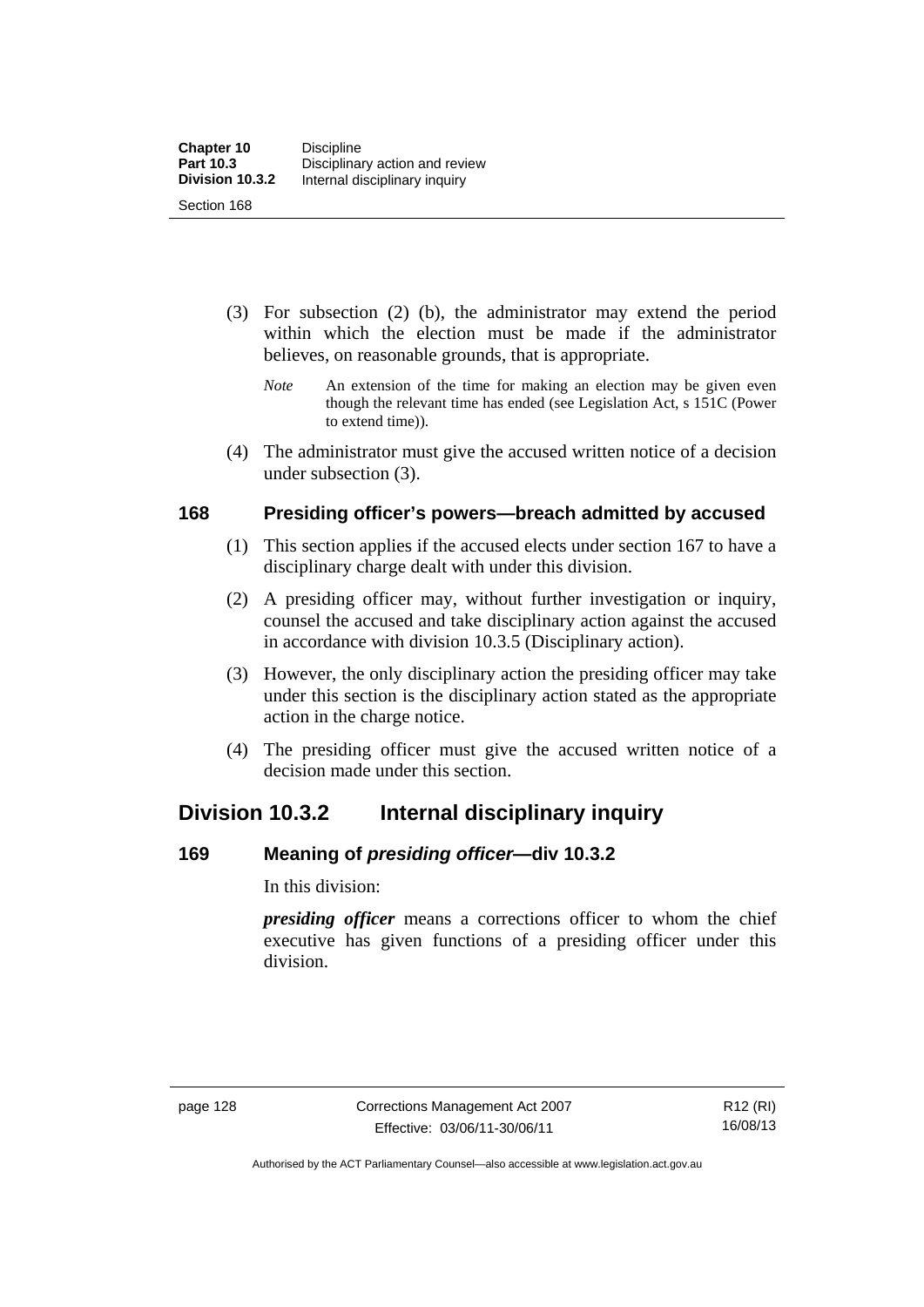## **170 Disciplinary inquiry into charge**

- (1) This section applies if an accused—
	- (a) is given a charge notice; and
	- (b) does not elect under section 167 to have the charge dealt with under division 10.3.1 (Disciplinary action—with accused's consent).
- (2) A presiding officer must conduct an inquiry into the disciplinary breach charged.
- (3) A corrections officer must not exercise any function of a presiding officer under this division in relation to the disciplinary charge if the officer—
	- (a) made a report under either of the following sections in relation to the alleged disciplinary breach to which the charge relates:
		- (i) section 156 (Report etc by corrections officer);
		- (ii) section 157 (Report etc by investigator); or
	- (b) made the charge under section 158 (Action by administrator).
	- *Note* Ch 11 (Disciplinary inquiries) applies in relation to an inquiry under this division (see s 190).

## **171 Presiding officer's powers after internal inquiry**

- (1) This section applies if a presiding officer has completed an inquiry under section 170.
- (2) If the presiding officer is satisfied, on the balance of probabilities, that a disciplinary breach charged has been proven, the presiding officer may take disciplinary action against the accused in accordance with division 10.3.5 (Disciplinary action).
- (3) The presiding officer must dismiss the charge—
	- (a) if not satisfied, on the balance of probabilities, that the disciplinary breach charged has been proven; or

| R12 (RI) | Corrections Management Act 2007 | page 129 |
|----------|---------------------------------|----------|
| 16/08/13 | Effective: 03/06/11-30/06/11    |          |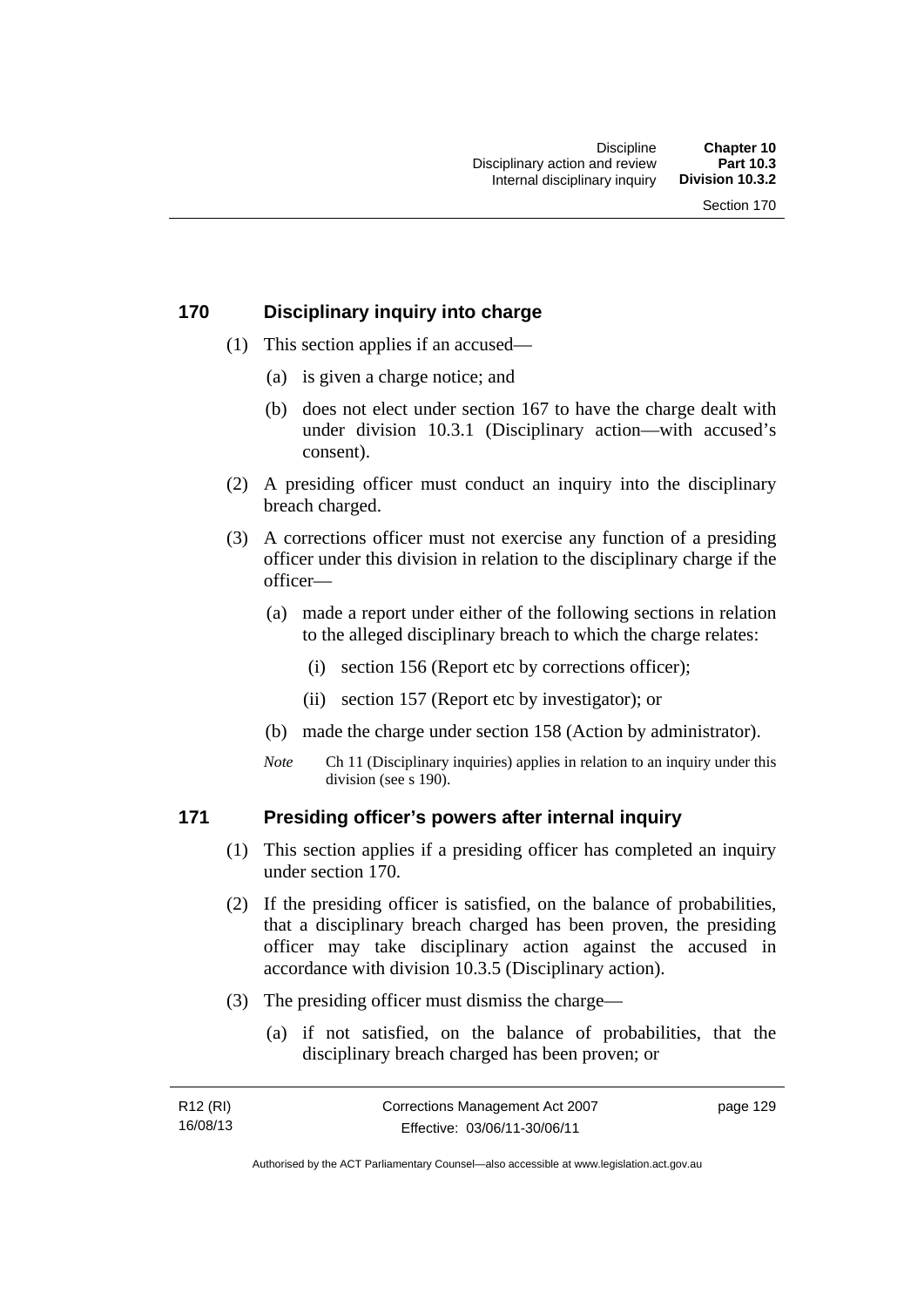(b) if satisfied, on reasonable grounds, that it would otherwise be appropriate to do so.

- (4) If the presiding officer believes, on reasonable grounds, that it is necessary or desirable to do so, the presiding officer may refer the charge to—
	- (a) the chief police officer; or
	- (b) the director of public prosecutions.
- (5) The presiding officer must give the accused prompt written notice of the presiding officer's decision under this section, including—
	- (a) a statement of the reasons for the decision; and
	- (b) a statement about the effect of division 10.3.3.
	- *Note 1* If a form is approved under s 228 for the notice, the form must be used.
	- *Note 2* For the meaning of a statement of reasons, see the Legislation Act, s 179.
- (6) A referral under subsection (4) must be in writing and be accompanied by a report by the presiding officer.

## **Division 10.3.3 Internal review of inquiry decision**

## **172 Meaning of** *review officer*—**div 10.3.3**

In this division:

*review officer* means a corrections officer to whom the chief executive has given functions of a review officer under this division.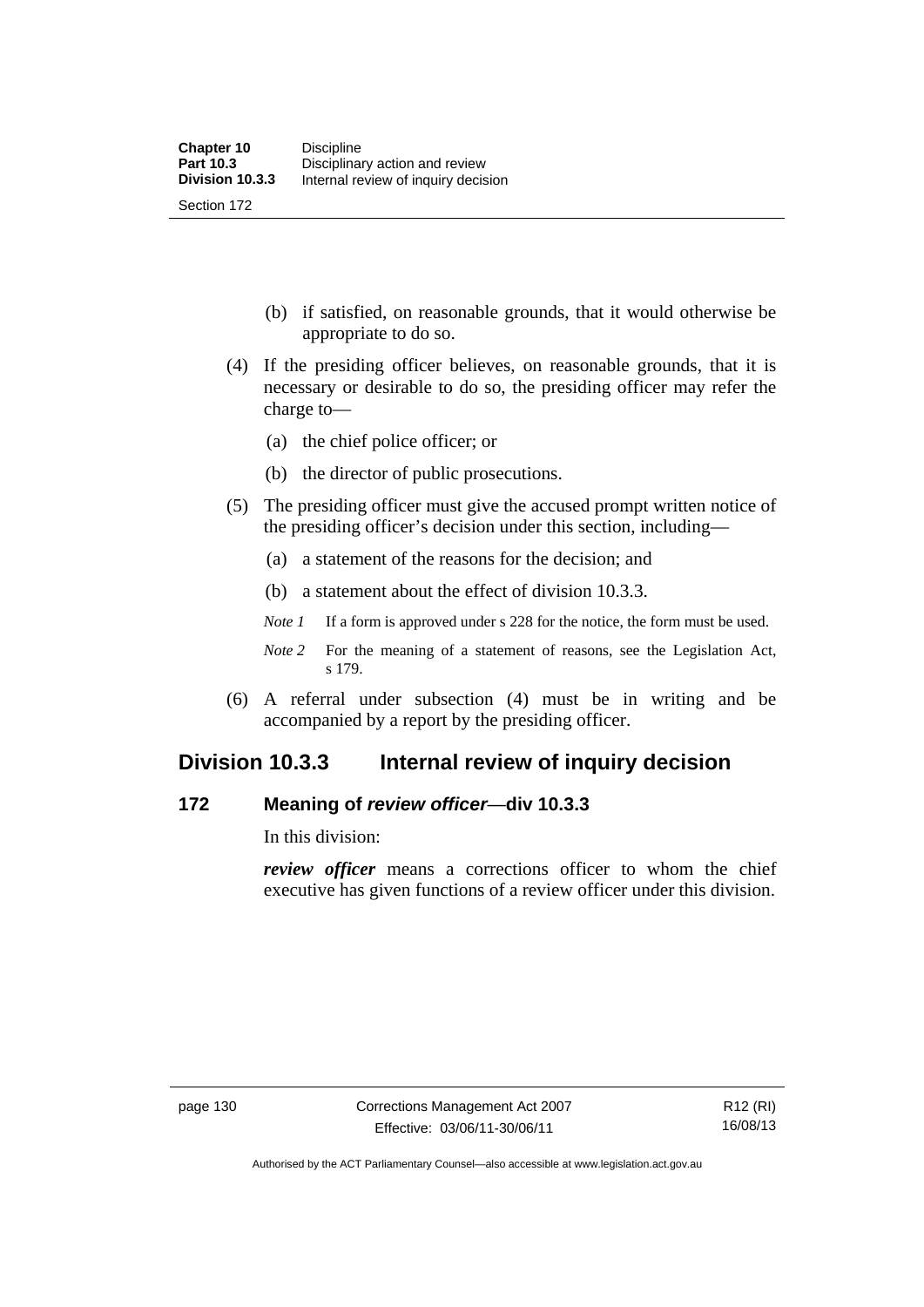## **173 Application for review of inquiry decision**

 (1) An accused may apply to the chief executive for a review of a decision by a presiding officer under section 171 in relation to the accused.

#### **Example of application for review**

a signed application on the presiding officer's notice under section 171

- *Note 1* An example is part of the Act, is not exhaustive and may extend, but does not limit, the meaning of the provision in which it appears (see Legislation Act, s 126 and s 132).
- *Note* 2 If a form is approved under s 228 for an application under this section, the form must be used.
- (2) The application must be made no later than 7 days after the day the accused is given notice of the decision under section 171.
- (3) Subject to any decision by a review officer under section 176, the making of the application does not affect the taking of disciplinary action under the decision under review.

## **174 Chief executive to assign review officer**

- (1) On application under section 173, the chief executive must assign a review officer, or review officers, to review the decision to which the application relates.
- (2) A corrections officer must not exercise any function of a review officer under this division in relation to a disciplinary charge if the officer—
	- (a) made a report under either of the following sections in relation to the alleged disciplinary breach to which the charge relates:
		- (i) section 156 (Report etc by corrections officer);
		- (ii) section 157 (Report etc by investigator); or
	- (b) made the charge under section 158 (Action by administrator); or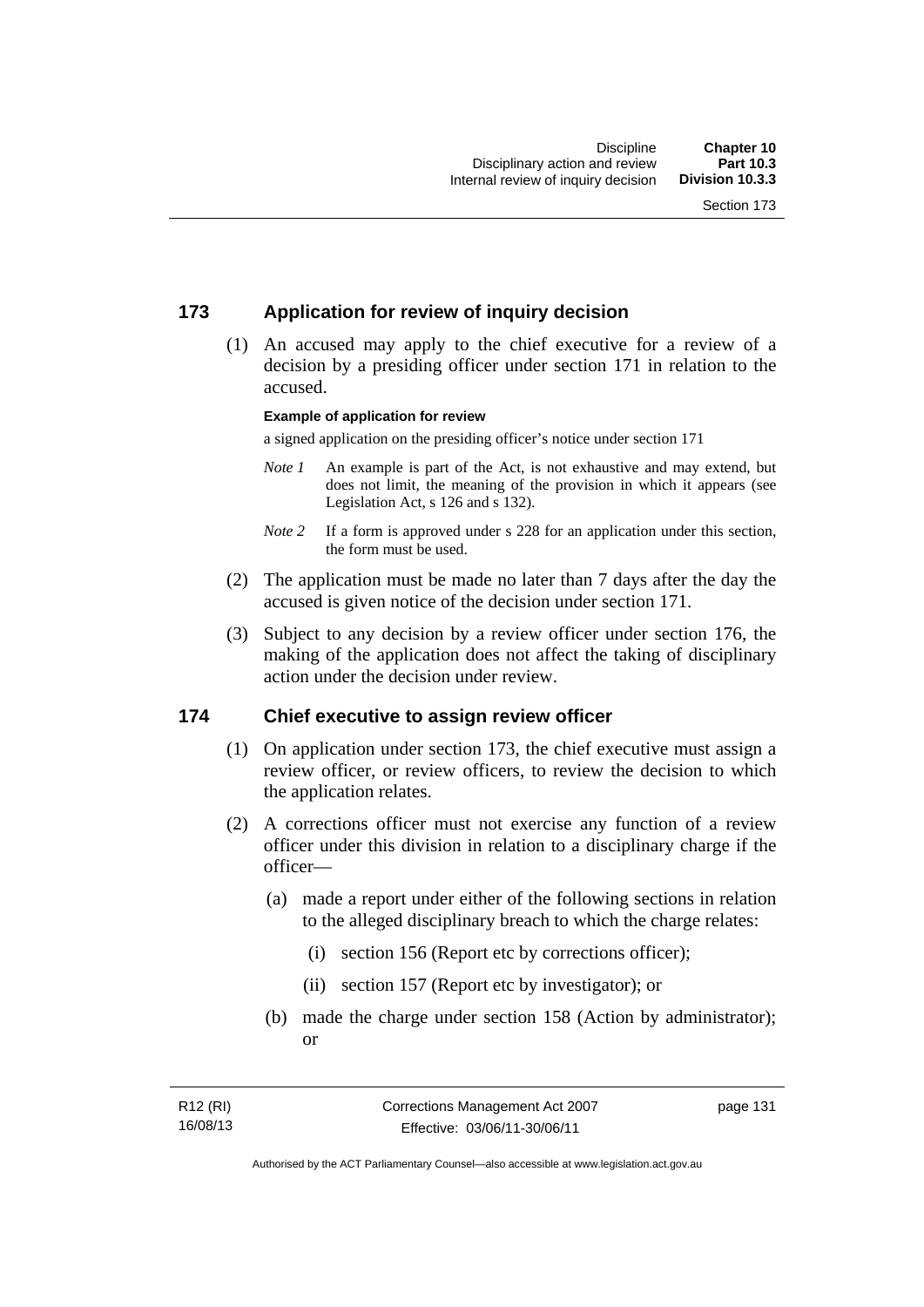(c) conducted an inquiry as presiding officer under section 170 (Disciplinary inquiry into charge) in relation to the charge.

## **175 Review of inquiry decision**

A review officer assigned under section 174 to review a decision under section 171 (Presiding officer's powers after internal inquiry) must conduct a further inquiry to review the decision.

*Note* Ch 11 (Disciplinary inquiries) applies in relation to an inquiry under this division (see s 190).

## **176 Review officer's powers after further inquiry**

- (1) After completing a review under section 175, the review officer may—
	- (a) confirm the decision under review; or
	- (b) exercise any function of a presiding officer under section 171 in relation to the accused, either by—
		- (i) amending the decision under review; or
		- (ii) setting aside the decision under review and making a decision in substitution for the decision set aside.
- (2) The review officer must give the accused prompt written notice of the review officer's decision under this section, including—
	- (a) a statement of the reasons for the decision; and
	- (b) a statement about the effect of division 10.3.4.
	- *Note 1* If a form is approved under s 228 for the notice, the form must be used.
	- *Note 2* For the meaning of a statement of reasons, see the Legislation Act, s 179.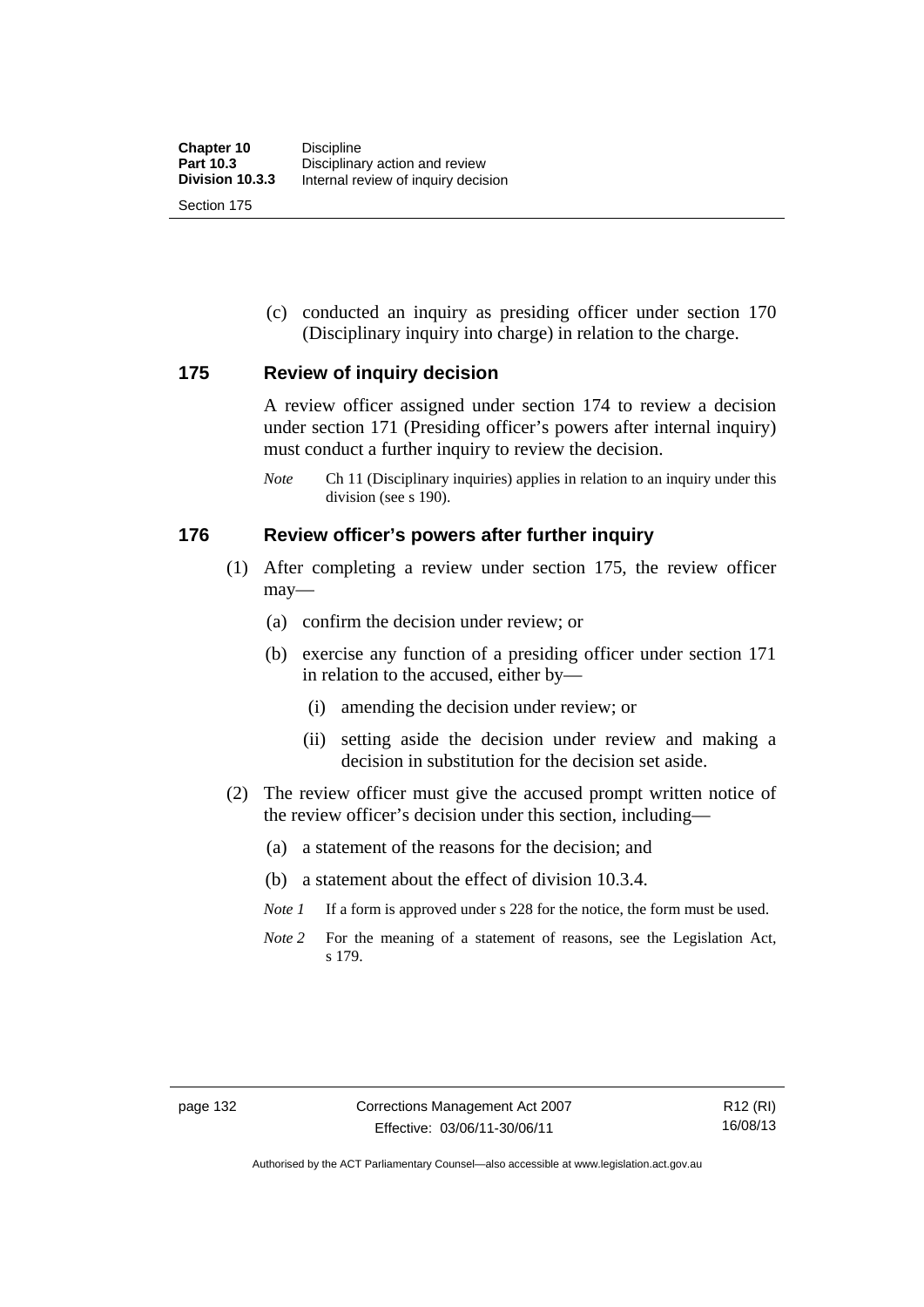## **Division 10.3.4 External review of inquiry decisions**

## **177 Appointment of adjudicator**

- (1) The Minister may appoint at least 1 adjudicator.
	- *Note* For the making of appointments (including acting appointments), see the Legislation Act, pt 19.3.
- (2) A person may be appointed as an adjudicator only if the person is a magistrate and consents, in writing, to be appointed as an adiudicator.
	- *Note* The appointment of a magistrate to another position under a law of the Territory requires consultation between the Attorney-General and the Chief Magistrate (see the *Magistrates Court Act 1930*, s 7G (Magistrates not to do other work)).
- (3) The Legislation Act, division 19.3.3 (Appointments—Assembly consultation) does not apply to an appointment of an adjudicator under subsection (1).

## **178 Application for review by adjudicator**

 (1) An accused may apply to an adjudicator for a review of a decision under section 176 (Review officer's powers after further inquiry) in relation to the accused.

## **Example of application for review**

a signed application on the review officer's notice under section 176

- *Note* An example is part of the Act, is not exhaustive and may extend, but does not limit, the meaning of the provision in which it appears (see Legislation Act, s 126 and s 132).
- (2) The application must be made no later than 7 days after the day the accused is given notice of the review officer's decision under section 176.
- (3) Subject to any decision by the adjudicator under section 180, the making of the application does not affect the taking of disciplinary action under the decision under review.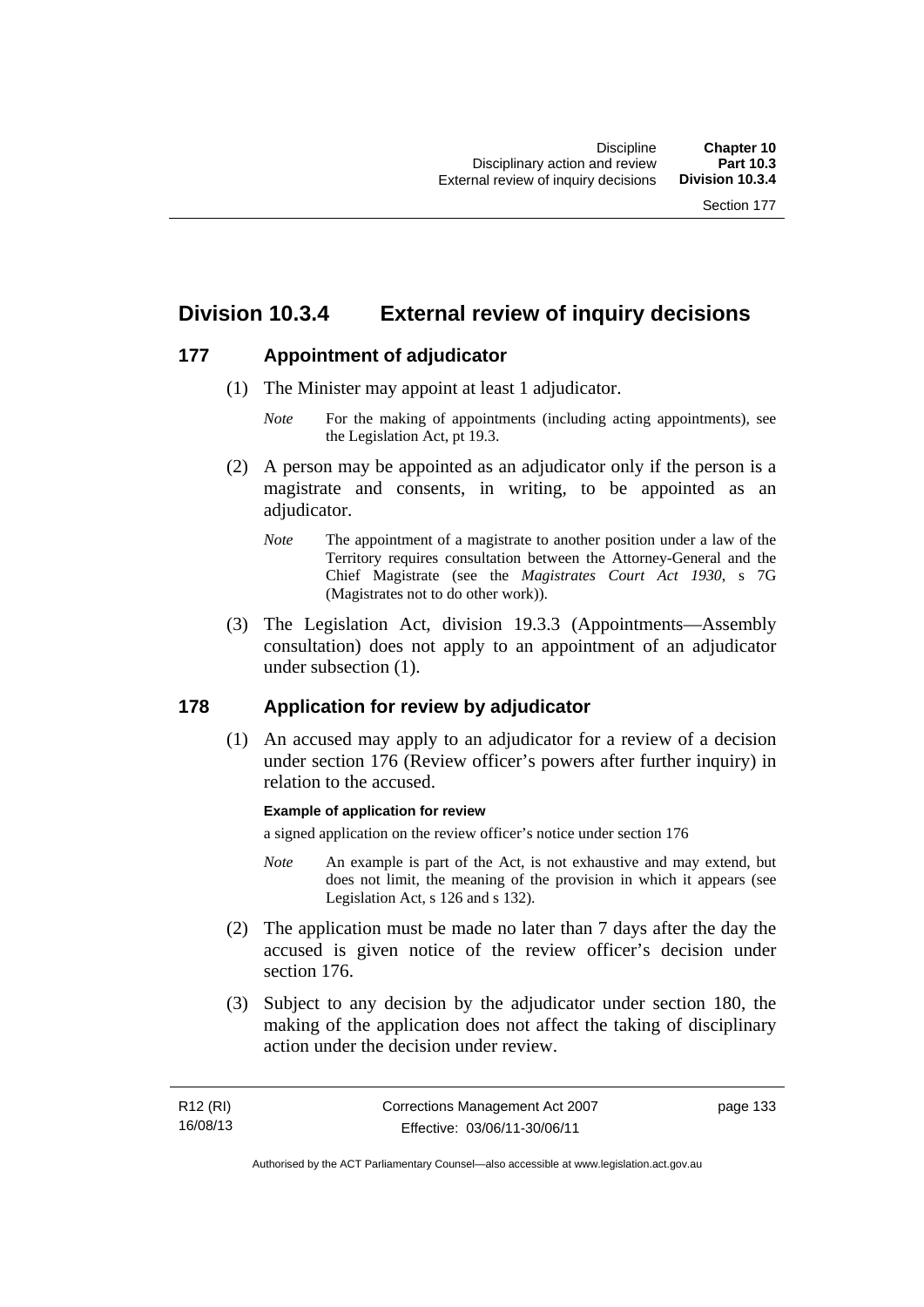## **179 Review by adjudicator**

Section 179

- (1) On application under section 178, an adjudicator may—
	- (a) conduct an inquiry to review the review officer's decision; or
	- (b) refuse to review the review officer's decision.

- (2) If the adjudicator refuses to review the review officer's decision, the adjudicator must give the accused prompt written notice of the refusal, including—
	- (a) a statement of the reasons for the refusal; and
	- (b) notice that a person aggrieved by the decision may apply for a review of the decision under the *Administrative Decisions (Judicial Review) Act 1989*.
	- *Note 1* If a form is approved under s 228 for the notice, the form must be used.
	- *Note 2* For the meaning of a statement of reasons, see the Legislation Act, s 179.
	- *Note 3* Under the *Administrative Decisions (Judicial Review) Act 1989*, a person aggrieved by an administrative decision made under an enactment may apply to the Supreme Court for a review of the decision. Subject to any order of the Court, the making of the application does not affect the operation of the decision or prevent its implementation (see that Act, s 16).

## **180 Adjudicator's powers after review**

- (1) After completing a review under section 179, the adjudicator may—
	- (a) confirm the decision under review; or
	- (b) exercise any function of a review officer under section 176 in relation to the accused, either by—
		- (i) amending the decision under review; or

R12 (RI) 16/08/13

*Note* Ch 11 (Disciplinary inquiries) applies in relation to an inquiry under this division (see s 190).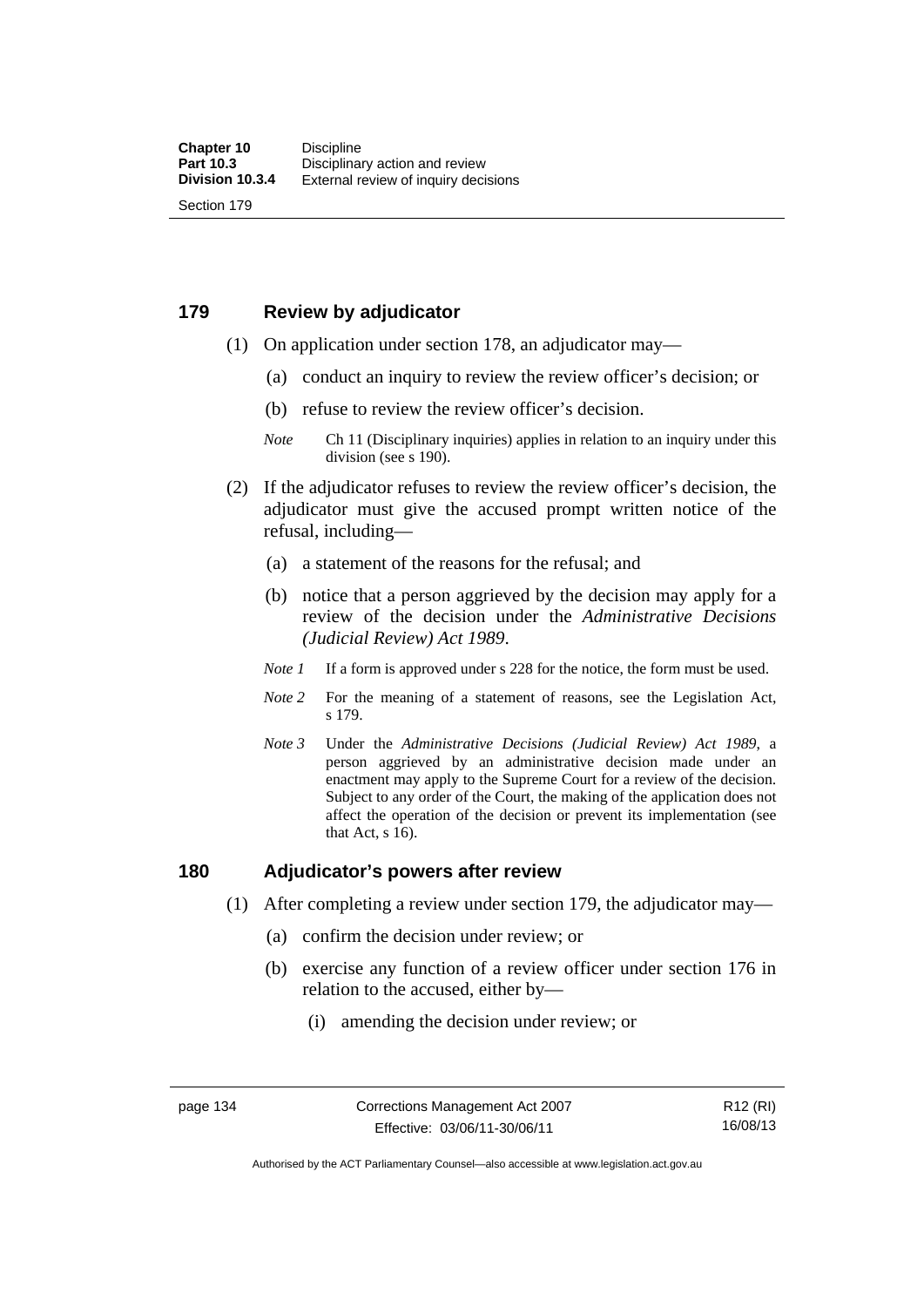- (ii) setting aside the decision under review and making a decision in substitution for the decision set aside.
- (2) The adjudicator must give the accused prompt written notice of the adjudicator's decision under this section, including—
	- (a) a statement of the reasons for the decision; and
	- (b) notice that a person aggrieved by the decision may apply for a review of the decision under the *Administrative Decisions (Judicial Review) Act 1989*.
	- *Note 1* If a form is approved under s 228 for the notice, the form must be used.
	- *Note* 2 For the meaning of a statement of reasons, see the Legislation Act, s 179.
	- *Note 3* Under the *Administrative Decisions (Judicial Review) Act 1989*, a person aggrieved by an administrative decision made under an enactment may apply to the Supreme Court for a review of the decision. Subject to any order of the Court, the making of the application does not affect the operation of the decision or prevent its implementation (see that Act, s 16).

## **Division 10.3.5 Disciplinary action**

## **181 Application—div 10.3.5**

This division applies to a detainee against whom disciplinary action may be taken under this chapter.

## **182 Meaning of** *relevant presiding officer***—div 10.3.5**

In this division:

*relevant presiding officer* means any of the following:

- (a) a presiding officer under division 10.3.1 (Disciplinary action with accused's consent);
- (b) a presiding officer under division 10.3.2 (Internal disciplinary inquiry);

page 135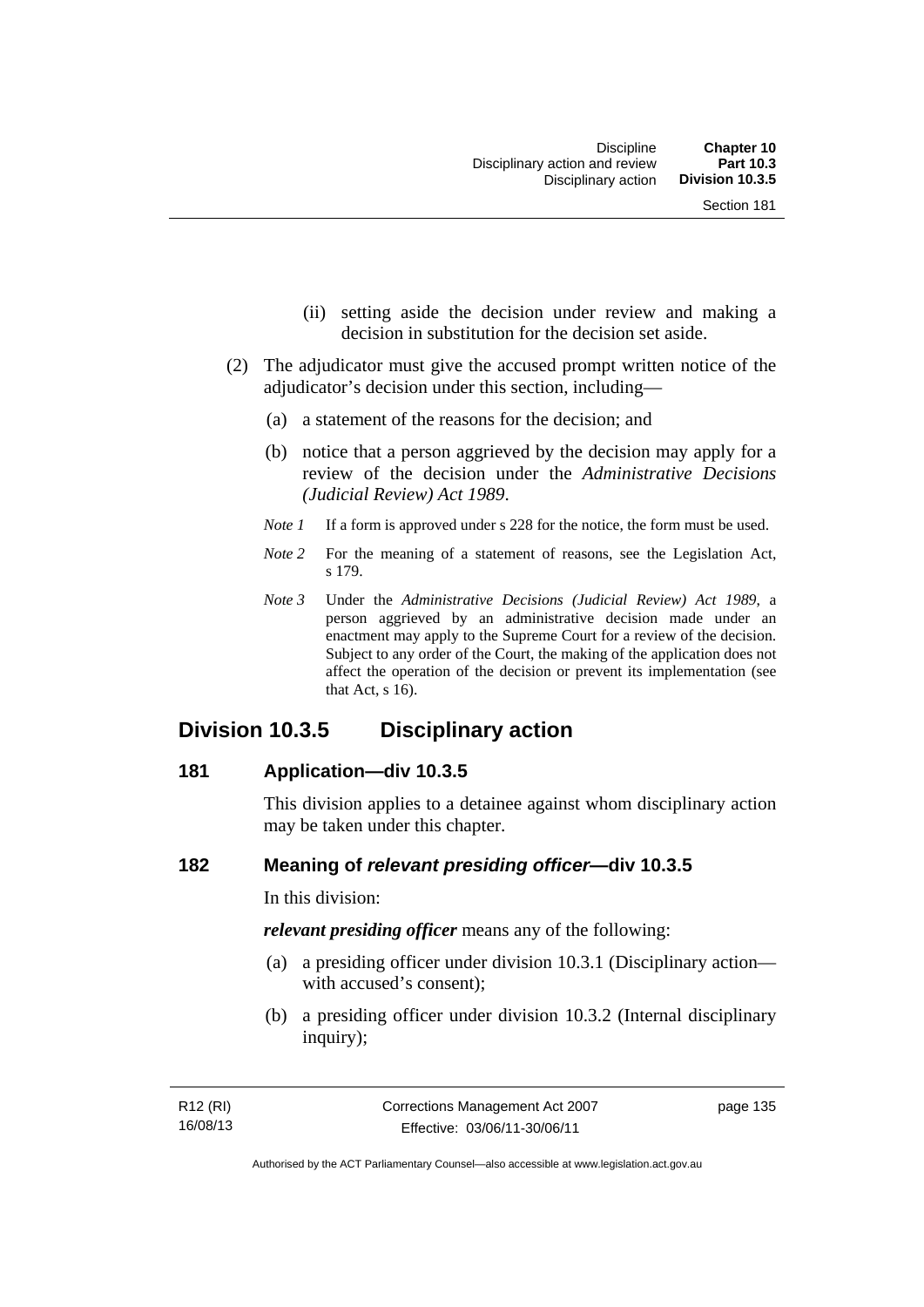- (c) a review officer under division 10.3.3 (Internal review of inquiry decision);
- (d) an adjudicator under division 10.3.4 (External review of inquiry decisions).

## **183 Disciplinary action by relevant presiding officer**

- (1) As disciplinary action against a detainee, a relevant presiding officer may do 1 or more of the following (each of which is *disciplinary action*):
	- (a) warn the detainee about committing a disciplinary breach;
	- (b) reprimand the detainee;
	- (c) impose an administrative penalty, or a combination of administrative penalties, on the detainee;
	- (d) give the detainee a direction under section 185 (Reparation).
- (2) The relevant presiding officer must ensure that the disciplinary action against a detainee for a disciplinary breach is proportionate to the breach.
- (3) Without limiting section 14 (Corrections policies and operating procedures), the chief executive must make a corrections policy and operating procedure providing for matters to be considered when deciding whether disciplinary action is proportionate to a disciplinary breach.

## **184 Administrative penalties**

Each of the following is an *administrative penalty*:

- (a) a financial penalty not exceeding \$500;
- (b) a withdrawal of privileges for not longer than 180 days;
- (c) a requirement to perform extra work;

Authorised by the ACT Parliamentary Counsel—also accessible at www.legislation.act.gov.au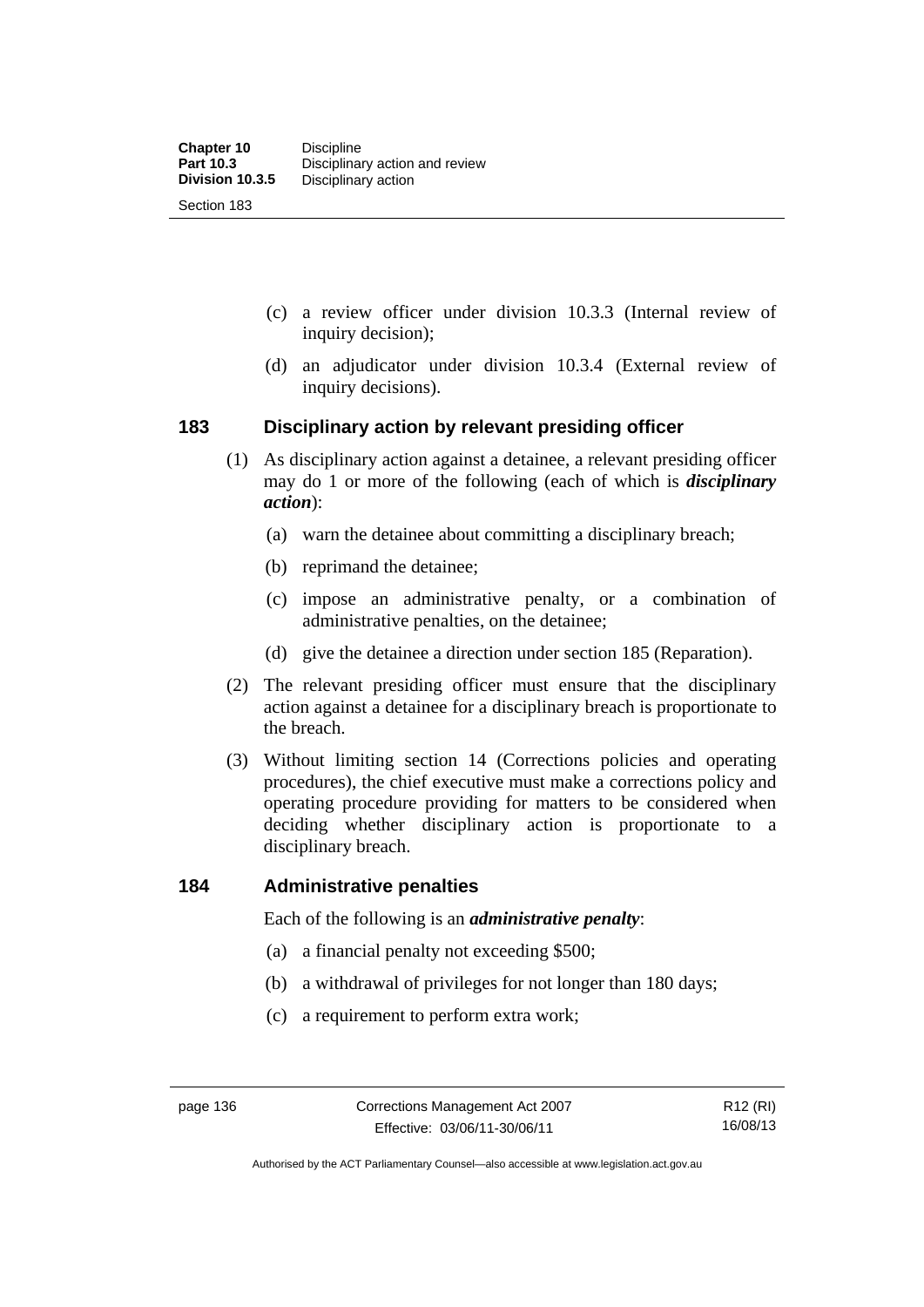- (d) separate confinement for 1 of the following:
	- $(i)$  3 days;
	- $(ii)$  7 days;
	- $(iii)$  28 days;
- (e) anything declared by regulation to be an administrative penalty.

## **185 Reparation**

- (1) This section applies if a relevant presiding officer finds that—
	- (a) a charge for a disciplinary breach by a detainee is proven; and
	- (b) a person (the *injured person*) suffered loss as a direct result of the breach.
- (2) The relevant presiding officer may direct the detainee to make reparation for the injured person's loss by payment of an amount or otherwise.
- (3) An amount directed to be paid must not exceed—
	- (a) \$100; or
	- (b) if a higher amount is prescribed by regulation—the prescribed amount.
- (4) An amount payable under a direction is payable out of any money held by the chief executive for the detainee.
- (5) In this section:

*loss*—

- (a) see the Criminal Code, section 300; and
- (b) includes out-of-pocket or other expense incurred.

page 137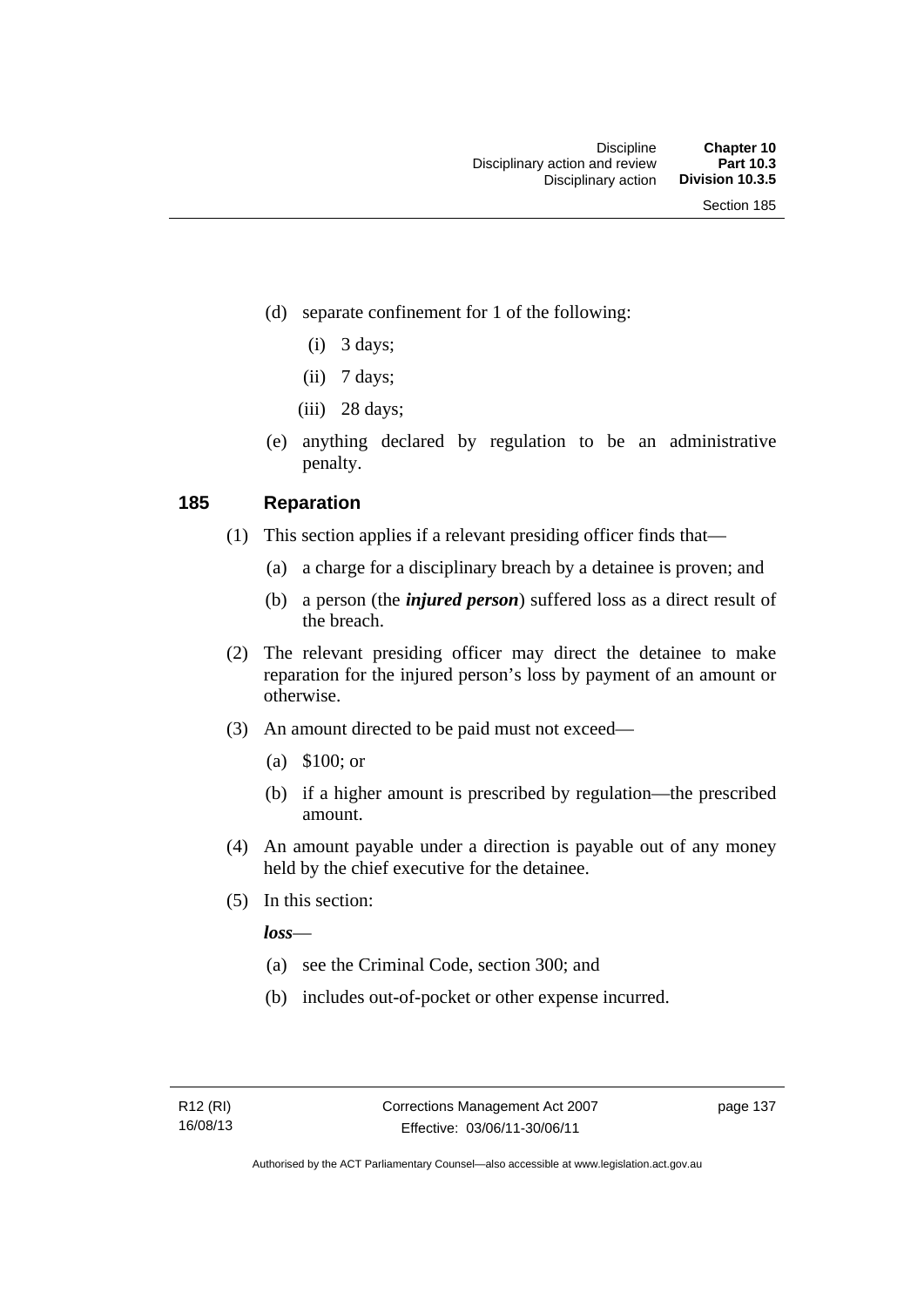Section 186

## **186 Maximum administrative penalties**

- (1) This section applies if—
	- (a) a detainee is charged with 2 or more disciplinary breaches; and
	- (b) the charges arise out of the same conduct.
- (2) The total of the administrative penalties imposed for the breaches must not, for any particular kind of penalty, be more than the maximum penalty that may be imposed for any 1 of those breaches.

## **187 Separate confinement conditions**

- (1) This section applies if separate confinement is imposed on a detainee as an administrative penalty for a disciplinary breach.
- (2) The chief executive must ensure that—
	- (a) a doctor appointed under section 21 (Doctors—health service appointments) examines the detainee as soon as practicable after the separate confinement starts and ends; and
	- (b) a corrections officer monitors the detainee's condition in separate confinement at least daily.

## **188 Privileges and entitlements—impact of discipline**

To remove any doubt—

- (a) anything expressed in chapter 6 (Living conditions at correctional centres) to be an entitlement for this chapter is not affected by anything that happens under this chapter, including—
	- (i) investigative segregation; and
	- (ii) disciplinary action; and
- (b) anything else mentioned in chapter 6 is, for this chapter, a privilege.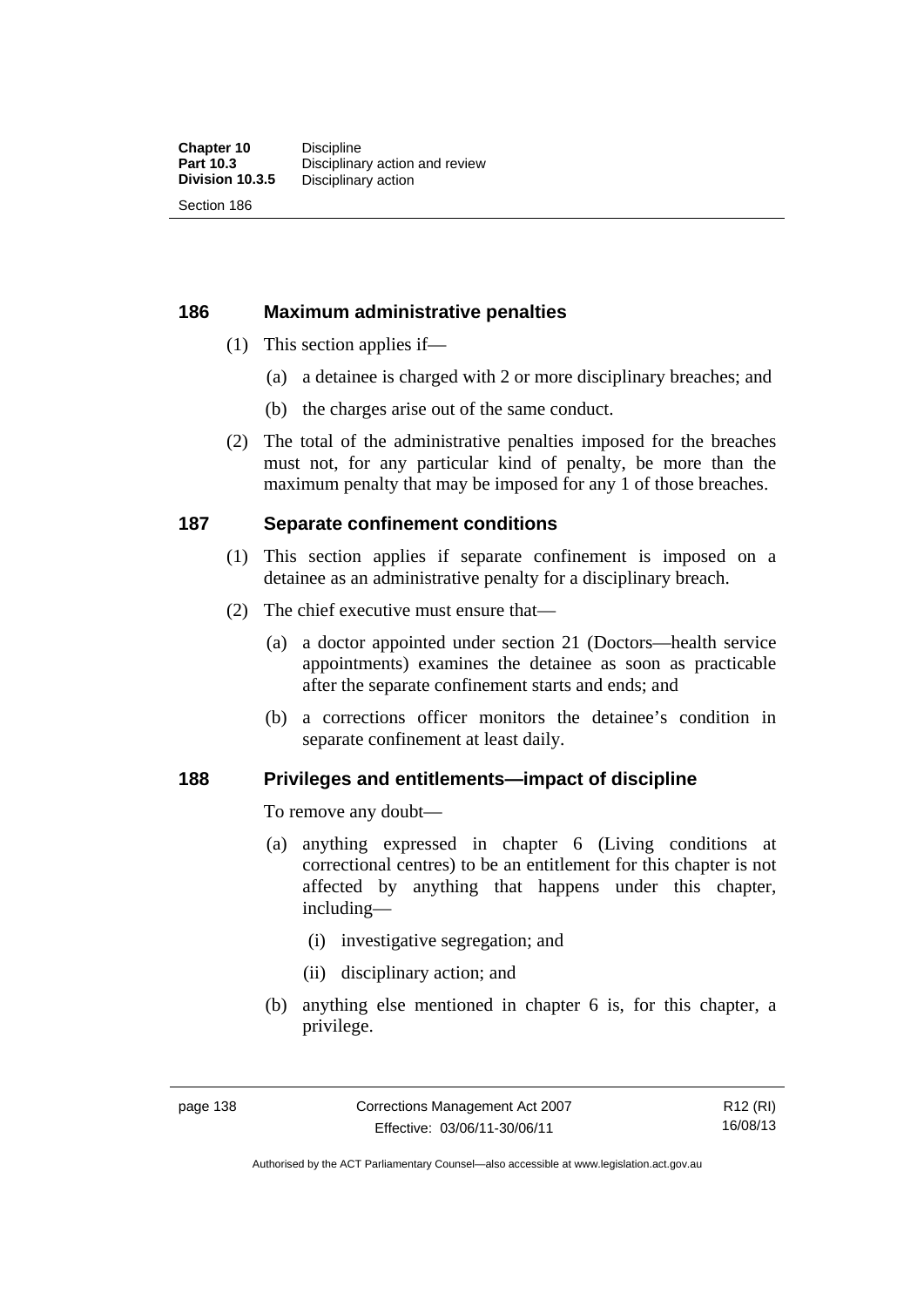## **189 Record of disciplinary action**

- (1) The chief executive must keep a record of any disciplinary action taken against a detainee.
- (2) The record must include details of the following:
	- (a) the detainee's name;
	- (b) the disciplinary breach;
	- (c) a brief statement of the conduct to which the disciplinary breach applies and when, or the period during which, it happened;
	- (d) the disciplinary action taken against the detainee;
	- (e) anything else prescribed by regulation.
- (3) The record must also include details of any finding by a relevant presiding officer that a disciplinary breach is proven against the detainee if the relevant presiding officer decides not to take disciplinary action against the detainee.
- (4) The record must be available for inspection under chapter 7 (Inspection of correctional centres).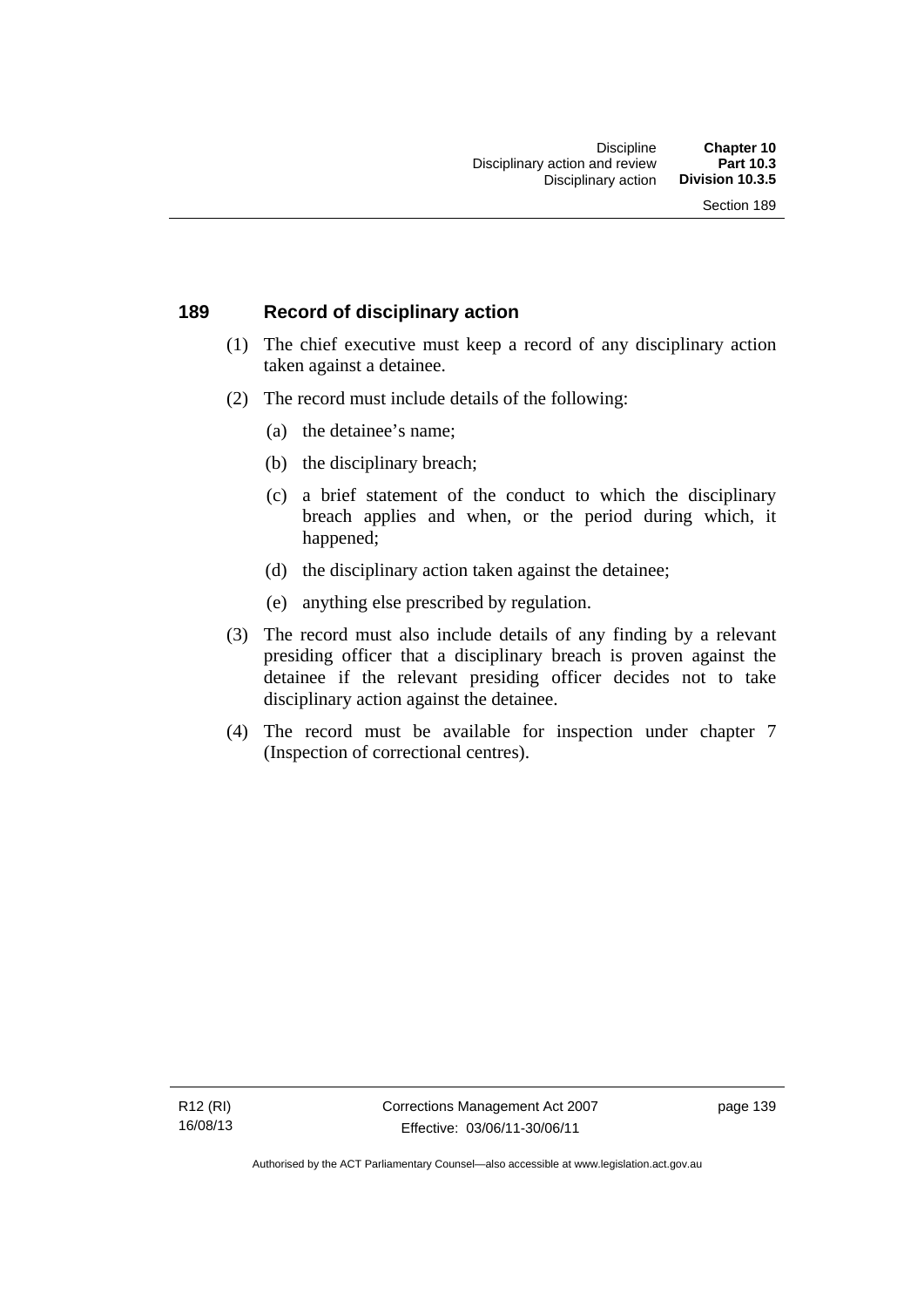Section 190

# **Chapter 11 Disciplinary inquiries**

# **Part 11.1 Conduct of disciplinary inquiries—general**

## **190 Application—ch 11**

This chapter applies to an inquiry under any of the following:

- (a) division 10.3.2 (Internal disciplinary inquiry);
- (b) division 10.3.3 (Internal review of inquiry decision);
- (c) division 10.3.4 (External review of inquiry decisions).

## **191 Meaning of** *presiding officer—***ch 11**

In this chapter:

*presiding officer*, for an inquiry, means the relevant presiding officer under division 10.3.5 (Disciplinary action) for the inquiry.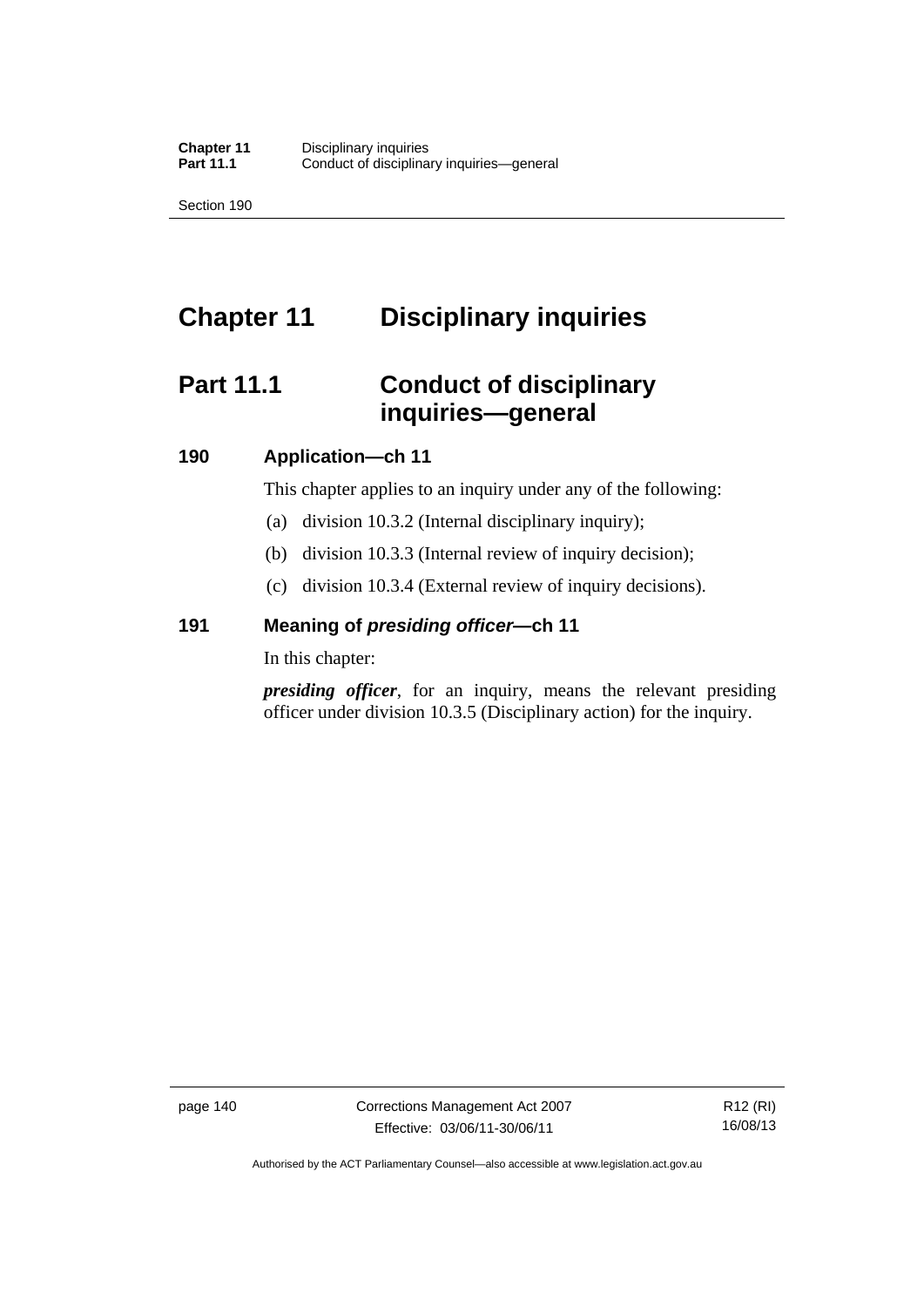# **Part 11.2 Disciplinary inquiry procedures**

## **192 Nature of disciplinary inquiries**

- (1) To remove any doubt, an inquiry is an administrative process.
- (2) At an inquiry—
	- (a) the rules of natural justice apply; and
	- (b) the laws of evidence do not apply; and
	- (c) evidence must not be given on oath or by affidavit; and
	- (d) the question whether a detainee has committed a disciplinary breach must be decided on the balance of probabilities.

## **193 Application of Criminal Code, ch 7**

To remove any doubt, an inquiry is not a legal proceeding for the Criminal Code, chapter 7 (Administration of justice offences).

*Note* That chapter includes offences (eg perjury, falsifying evidence, failing to attend and refusing to be sworn) applying in relation to an inquiry.

## **194 Notice of disciplinary inquiry etc**

- (1) The presiding officer for an inquiry in relation to an accused must give the accused written notice of the inquiry.
- (2) The notice must include the following:
	- (a) a statement about where and when the inquiry is to start;
	- (b) details of the disciplinary charge or disciplinary action to which the inquiry relates;
	- (c) the closing date for the accused to give the presiding officer submissions to the inquiry;
	- (d) a statement about the effect of section 192 (Nature of disciplinary inquiries);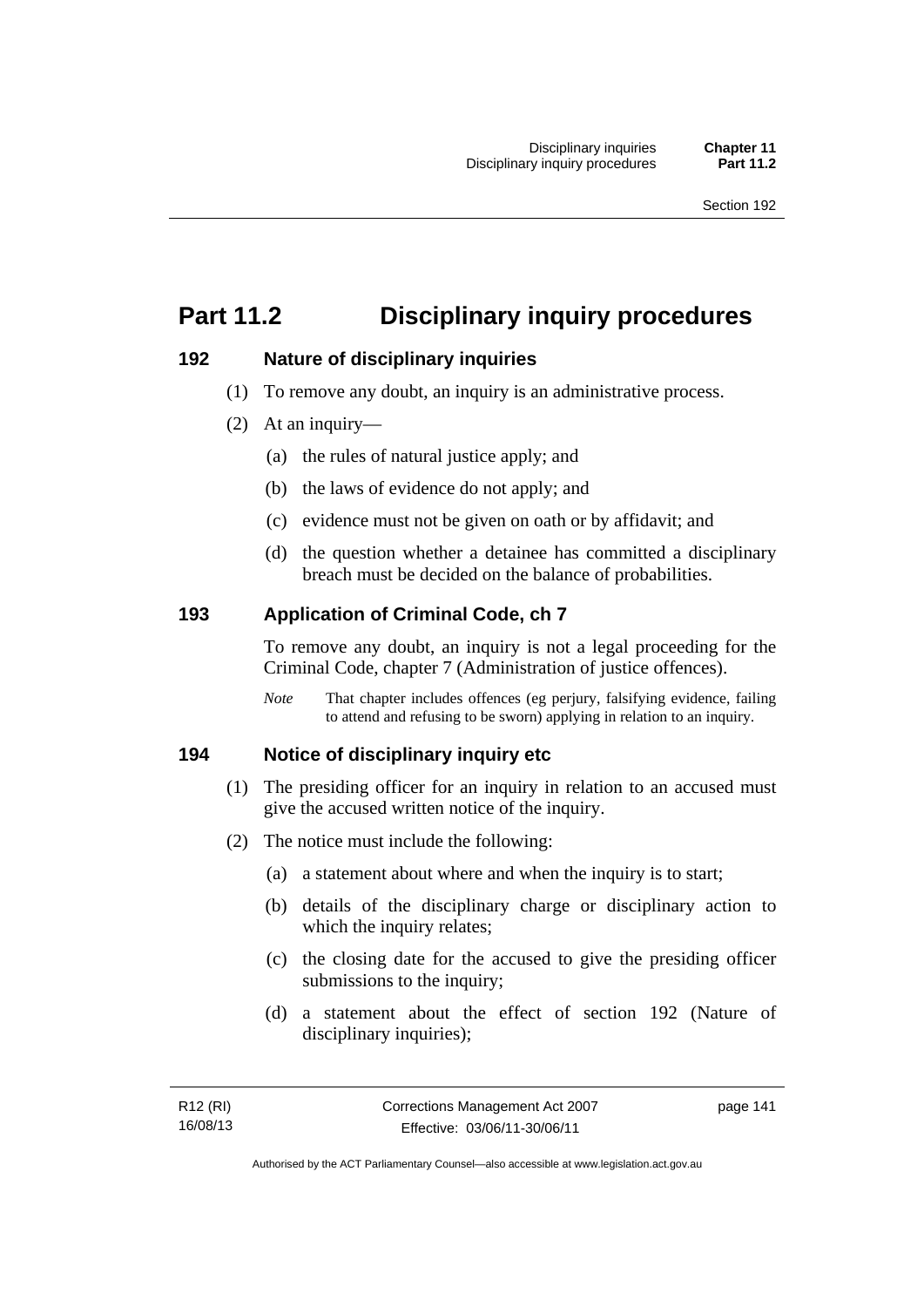Section 195

- (e) a statement about the effect of subsections (3) and (4);
- (f) a statement to the effect that the presiding officer may hold a hearing for the inquiry in accordance with part 11.3 (Disciplinary hearing procedures).
- (3) The accused may make submissions to the presiding officer for the inquiry in any form acceptable to the presiding officer.

#### **Example of acceptable form**

an audio recording or a document written for a detainee

- *Note* An example is part of the Act, is not exhaustive and may extend, but does not limit, the meaning of the provision in which it appears (see Legislation Act, s 126 and s 132).
- (4) The presiding officer must consider any submission given to the presiding officer by the accused before the closing date for submissions stated in the notice of the inquiry given to the accused.

## **195 Conduct of disciplinary inquiries**

- (1) An inquiry must be conducted with as little formality and technicality, and as quickly as the requirements of this Act and a proper consideration of the charge allow.
- (2) The presiding officer at an inquiry may hold a hearing for the inquiry.
- (3) A hearing for an inquiry must be held in accordance with part 11.3.
- (4) Proceedings at an inquiry are not open to the public, unless the presiding officer decides otherwise in a particular case.
- (5) A decision of the presiding officer at an inquiry is not invalid only because of any informality or lack of form.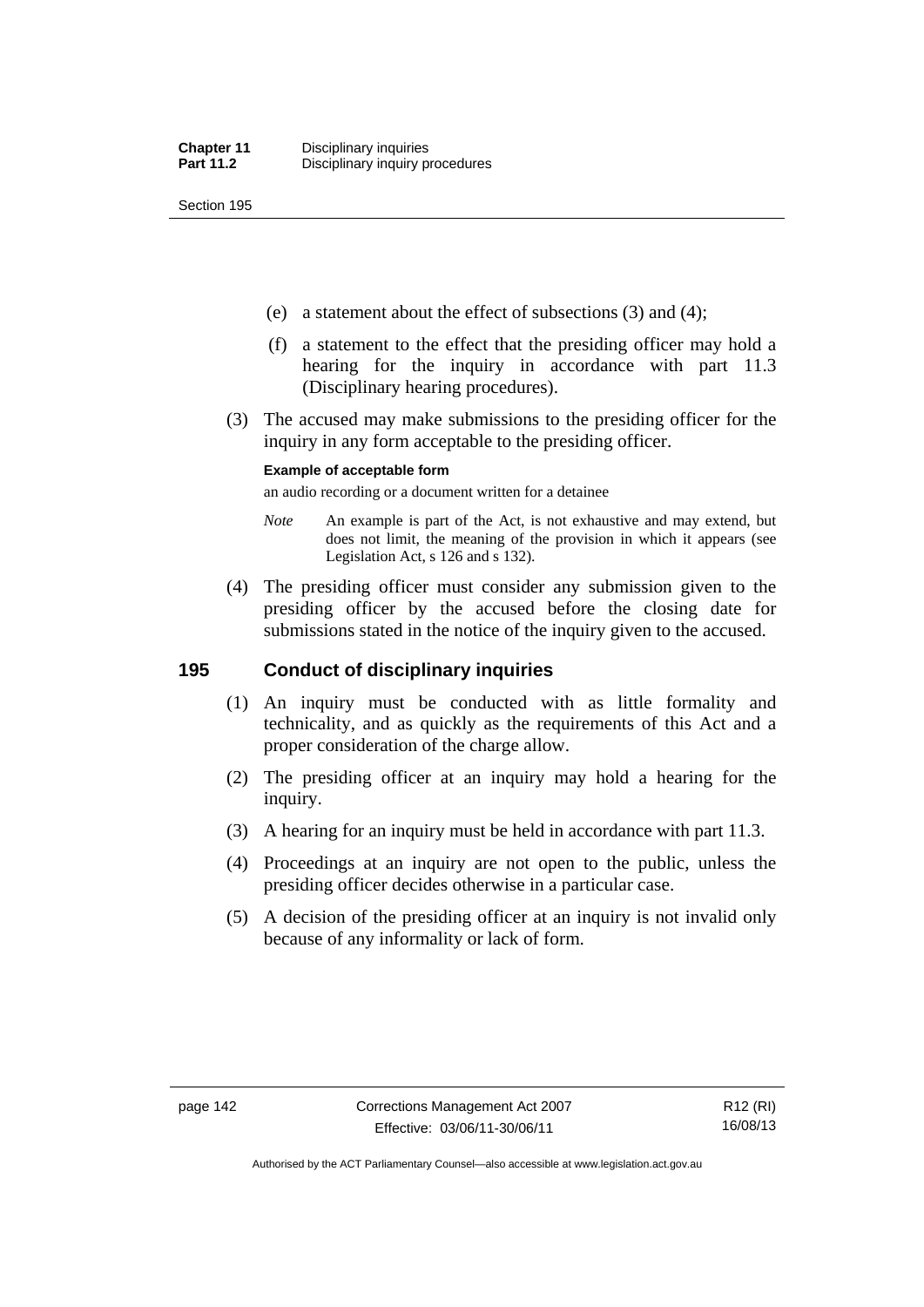## **196 Presiding officer may require official reports**

- (1) For an inquiry, the presiding officer may, by written notice given to any of the following, require the person to give the presiding officer a written report about the accused:
	- (a) the chief executive;
	- (b) if the accused has been detained at a NSW correctional centre—the commissioner of corrective services under the *Crimes (Administration of Sentences) Act 1999* (NSW);
	- (c) the director of public prosecutions;
	- (d) a corrections officer;
	- (e) a public servant.
- (2) The person given the notice must comply with it.

## **197 Presiding officer may require information and documents**

- (1) For an inquiry, the presiding officer may, by written notice given to a person, require the person—
	- (a) to provide stated information to the presiding officer relevant to the inquiry; or
	- (b) to produce to the presiding officer a stated document or thing relevant to the inquiry.
- (2) This section does not require a person to give information, or produce a document or other thing, to the presiding officer if the Minister certifies in writing that giving the information, or producing the document or other thing—
	- (a) may endanger a detainee or anyone else; or
	- (b) is contrary to the public interest.
	- *Note* The Legislation Act, s 170 and s 171 deal with the application of the privilege against selfincrimination and client legal privilege.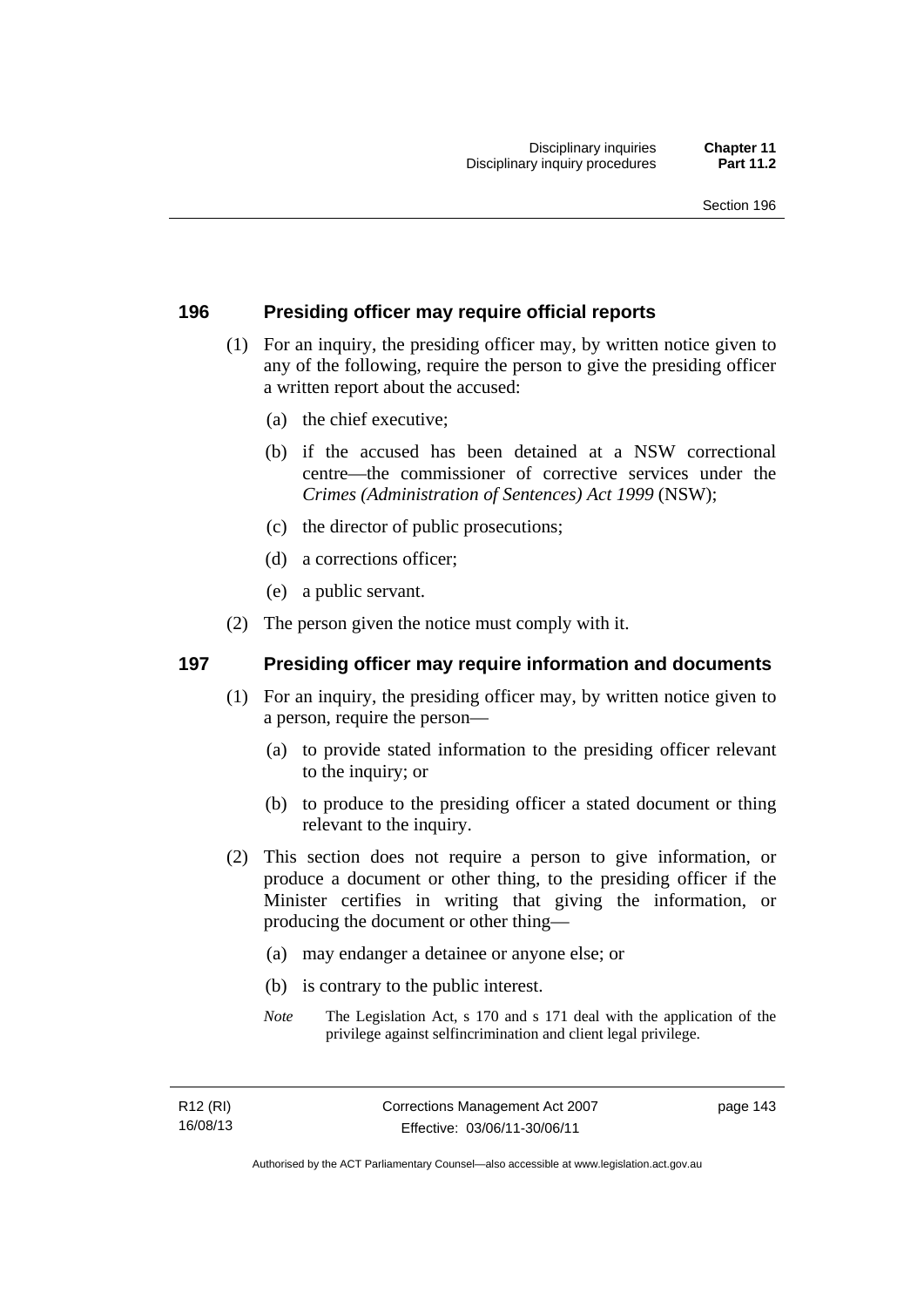| <b>Chapter 11</b> | Disciplinary inquiries          |
|-------------------|---------------------------------|
| <b>Part 11.2</b>  | Disciplinary inquiry procedures |

Section 198

## **198 Possession of inquiry documents etc**

The presiding officer may have possession of a document or other thing produced to the presiding officer for an inquiry for as long as the presiding officer considers necessary for the inquiry.

## **199 Record of inquiry**

The presiding officer for an inquiry must keep a written record of proceedings at the inquiry.

page 144 Corrections Management Act 2007 Effective: 03/06/11-30/06/11

R12 (RI) 16/08/13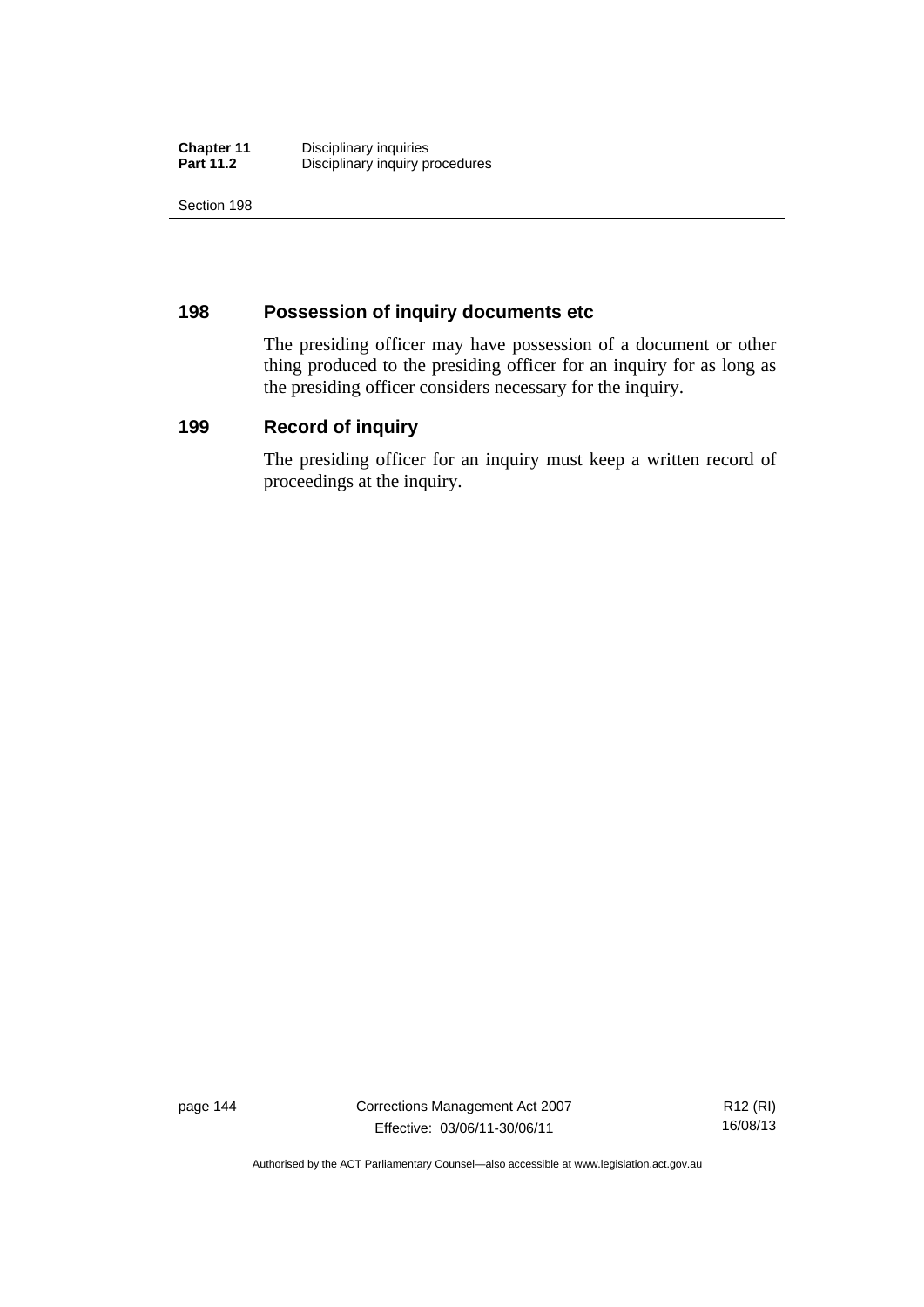# **Part 11.3 Disciplinary hearing procedures**

## **200 Notice of disciplinary hearing**

- (1) The presiding officer for an inquiry must give written notice of a hearing for the inquiry to each of the following:
	- (a) the accused to whom the inquiry relates;
	- (b) the chief executive.
- (2) The notice must include the following:
	- (a) a statement about where and when the hearing is to be held;
	- (b) a statement about the accused's entitlements under section 201 and section 202.
- (3) To remove any doubt, the hearing may be held at the correctional centre where the accused is detained.

## **201 Appearance at disciplinary hearing**

- (1) The accused is entitled to be present at a hearing for an inquiry in relation to the accused.
- (2) For the hearing, the presiding officer may, by written notice given to the accused or anyone else, require the person to appear before the presiding officer, at a stated time and place, to do either or both of the following:
	- (a) answer questions;
	- (b) produce a stated document or other thing relevant to the inquiry.
- (3) A person is taken to have complied with a notice under subsection (2) (b) if the person gives the document or thing to the presiding officer before the time stated in the notice for its production.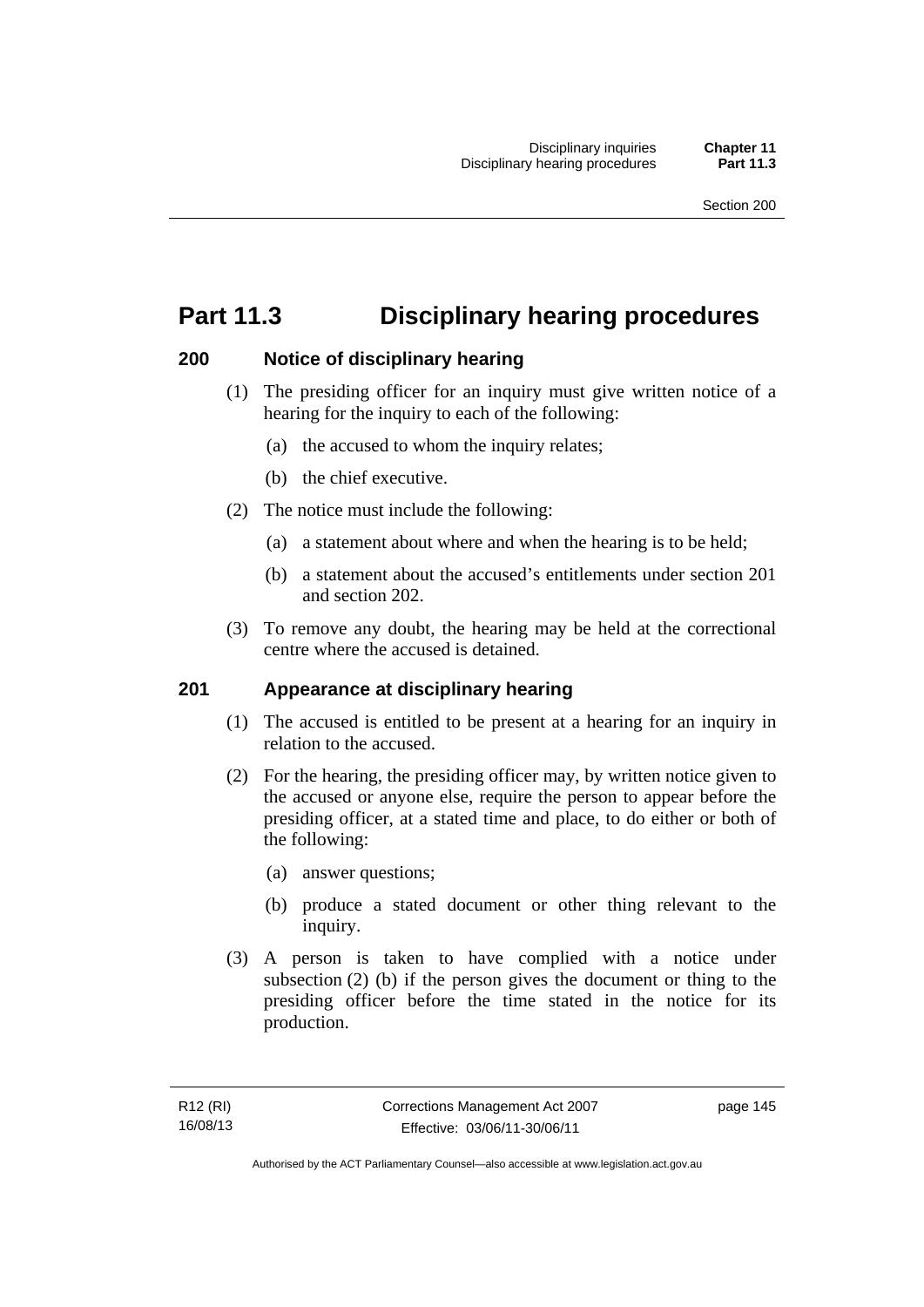Section 202

- (4) The presiding officer at a hearing for an inquiry may require the accused, or a witness, appearing before the presiding officer to do 1 or more of the following:
	- (a) answer a question relevant to the inquiry;
	- (b) produce a document or other thing relevant to the inquiry.
- (5) The presiding officer at the hearing may disallow a question put to a person if the presiding member considers the question—
	- (a) is unfair, unduly prejudicial or vexatious; or
	- (b) involves an abuse of the inquiry process.
	- *Note* The Legislation Act, s 170 and s 171 deal with the application of the privilege against selfincrimination and client legal privilege.
- (6) The presiding officer may allow a corrections officer or anyone else to be present, and to be heard, at a disciplinary hearing.

## **202 Rights of accused at disciplinary hearing**

- (1) An accused who appears at a hearing for an inquiry in relation to the accused—
	- (a) is entitled to be heard, to examine and cross-examine witnesses, and to make submissions for the inquiry; and
	- (b) is not entitled to be represented by a lawyer or anyone else, without the presiding officer's consent.
- (2) In deciding whether to grant leave for legal representation, the presiding officer must have regard to the following:
	- (a) the seriousness of the disciplinary breach charged;
	- (b) the administrative penalty likely to be imposed for the disciplinary breach charged;
	- (c) the likely procedural complexities;
	- (d) the accused's capacity for selfrepresentation;

Authorised by the ACT Parliamentary Counsel—also accessible at www.legislation.act.gov.au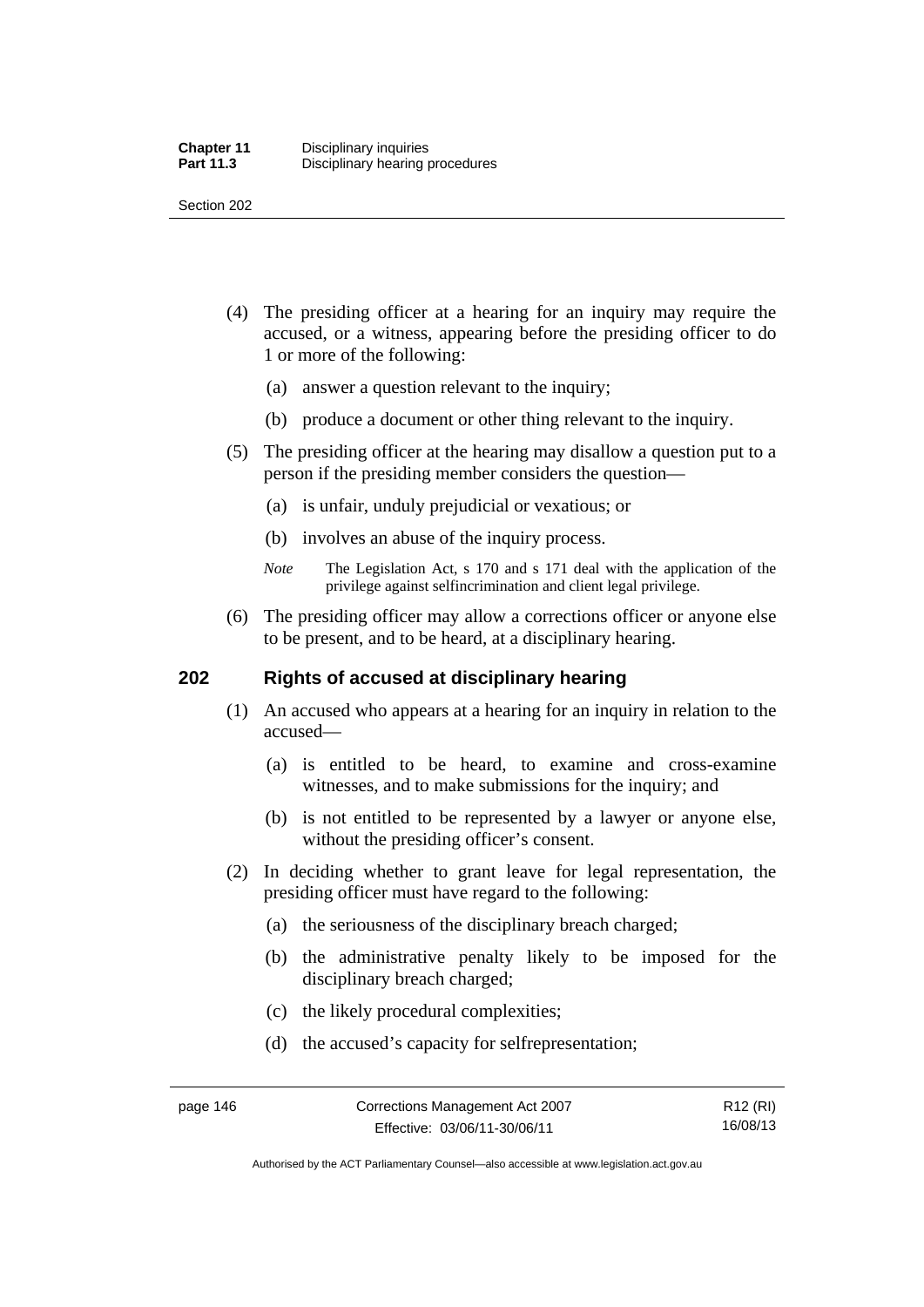(e) the need for a fair and prompt resolution of the charge.

#### **Example—par (c)**

the extent of cross-examination that might be required

- *Note* An example is part of the Act, is not exhaustive and may extend, but does not limit, the meaning of the provision in which it appears (see Legislation Act, s 126 and s 132).
- (3) However, the presiding officer may, by written order, exclude the accused from a hearing for the inquiry if the accused—
	- (a) unreasonably interrupts, interferes with or obstructs the hearing; or
	- (b) contravenes a reasonable direction by the presiding officer about the conduct of the hearing.
- (4) If the accused fails to attend a hearing for the inquiry, the presiding officer may conduct the hearing, and make a decision on the charge, in the accused's absence.

## **203 Appearance at disciplinary hearing—audiovisual or audio link**

- (1) This section applies if, in relation to a hearing for an inquiry, or part of the hearing, the presiding officer has given a direction under either of the following sections of the *Evidence (Miscellaneous Provisions) Act 1991*:
	- (a) section 20 (1) (Territory courts may take evidence and submissions from participating States);
	- (b) section 32 (1) (Territory courts may take evidence and submissions from place other than participating State).
- (2) A person may appear and take part in the hearing in accordance with the direction, if the person—
	- (a) is required or entitled to appear personally, whether as the accused or as a witness; or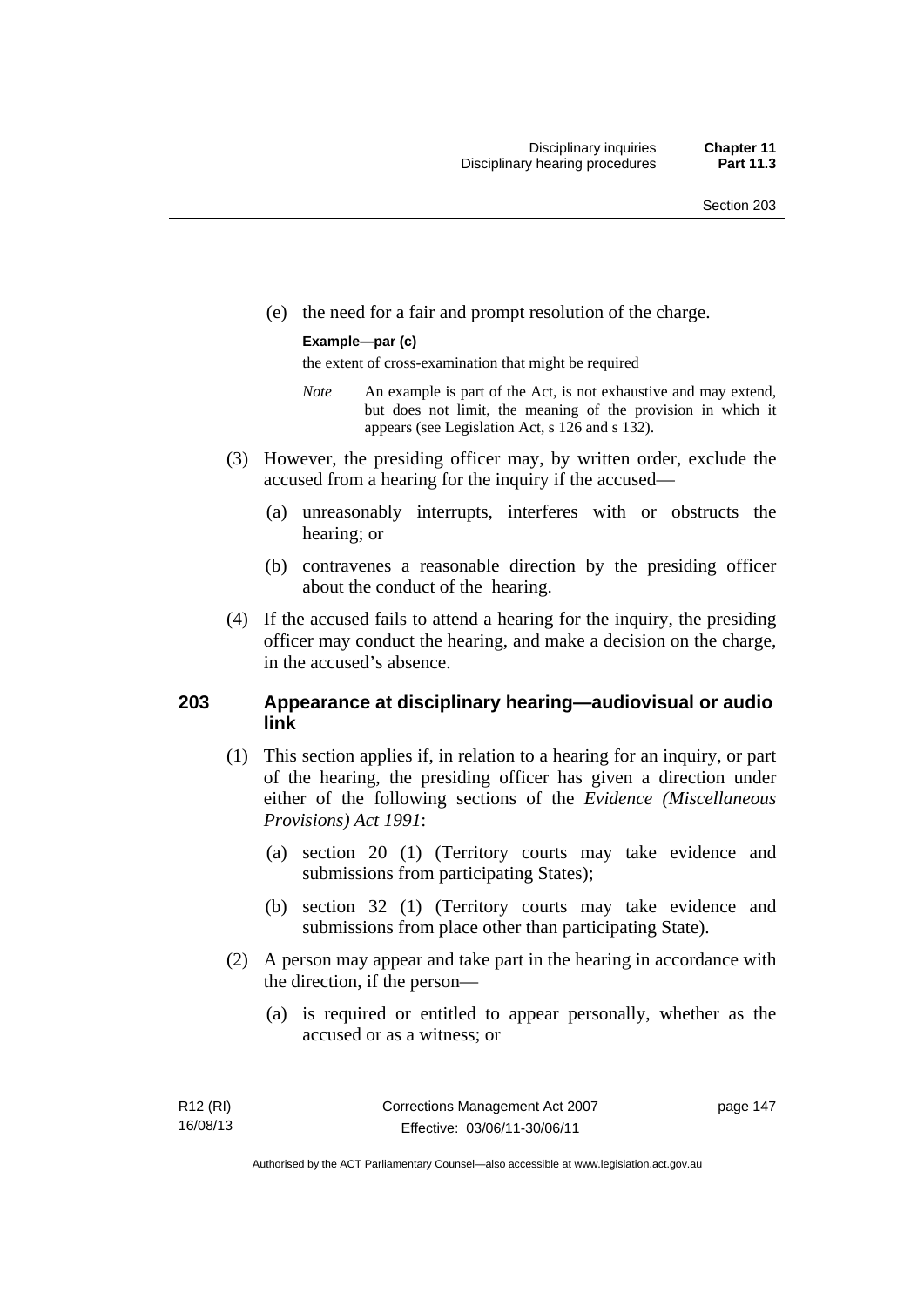| <b>Chapter 11</b> | Disciplinary inquiries          |
|-------------------|---------------------------------|
| <b>Part 11.3</b>  | Disciplinary hearing procedures |

Section 203

- (b) is entitled to appear for someone else.
- (3) A person who appears at the hearing under this section is taken to be before the presiding officer.

page 148 Corrections Management Act 2007 Effective: 03/06/11-30/06/11

R12 (RI) 16/08/13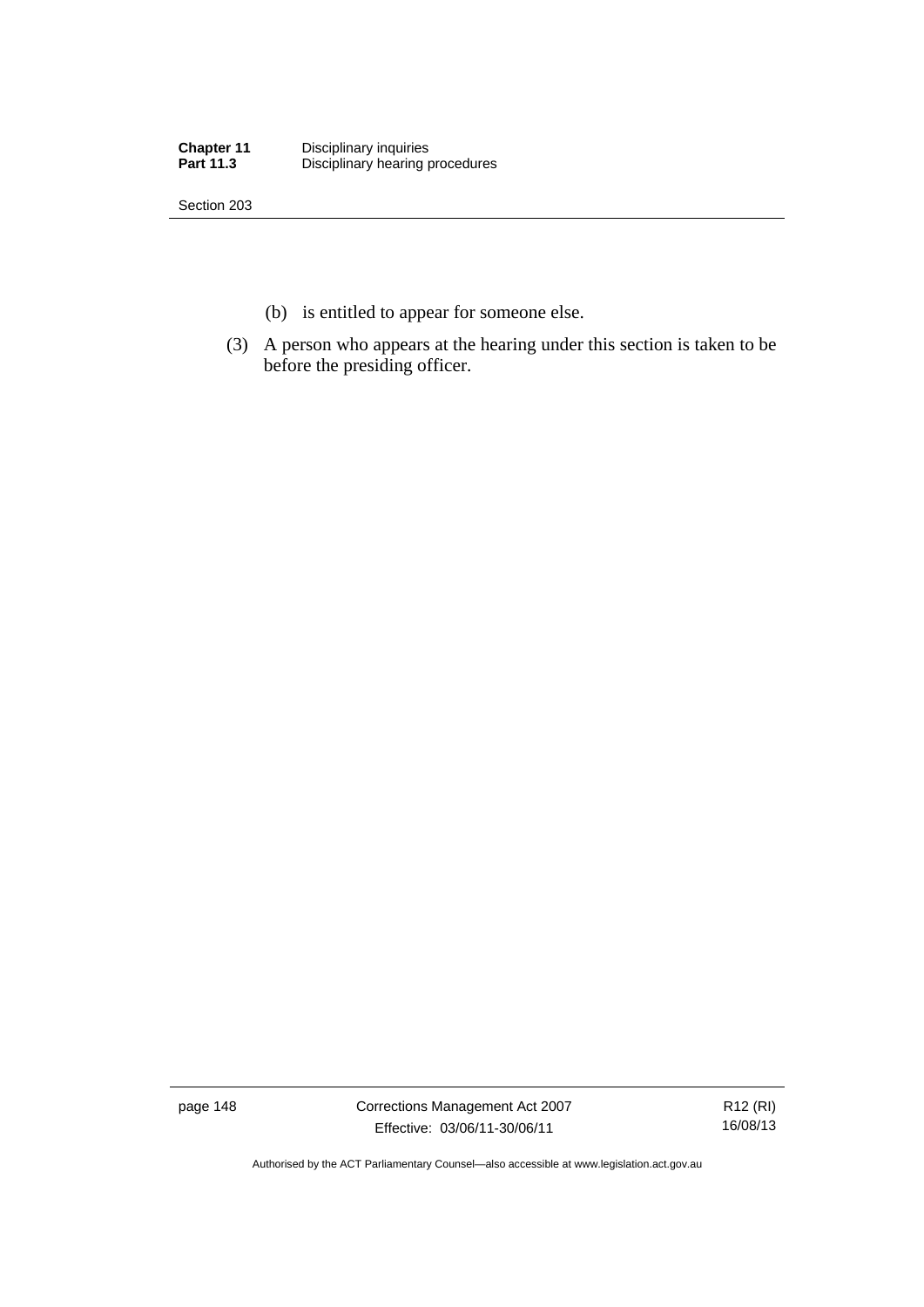# **Chapter 12 Full-time detainees—leave**

## **Part 12.1 Local leave**

## **204 Local leave directions**

 (1) The chief executive may direct that a full-time detainee be taken from a correctional centre to any place in the ACT for any purpose the chief executive considers appropriate.

#### **Example**

a direction that a detainee be taken to a place to assist police or a criminal justice entity in relation to the administration of justice

- *Note 1* An example is part of the Act, is not exhaustive and may extend, but does not limit, the meaning of the provision in which it appears (see Legislation Act, s 126 and s 132).
- *Note 2* Power given under an Act to make a statutory instrument (including a direction) includes power to amend or revoke the instrument (see Legislation Act, s 46 (1)).
- (2) The direction is subject to the following conditions:
	- (a) any condition prescribed by regulation;
	- (b) any other condition, consistent with the conditions (if any) prescribed by regulation, that—
		- (i) the chief executive believes, on reasonable grounds, is necessary and reasonable; and
		- (ii) is stated in the permit.

#### **Example of condition stated in direction**

a condition that an escort officer escorts the detainee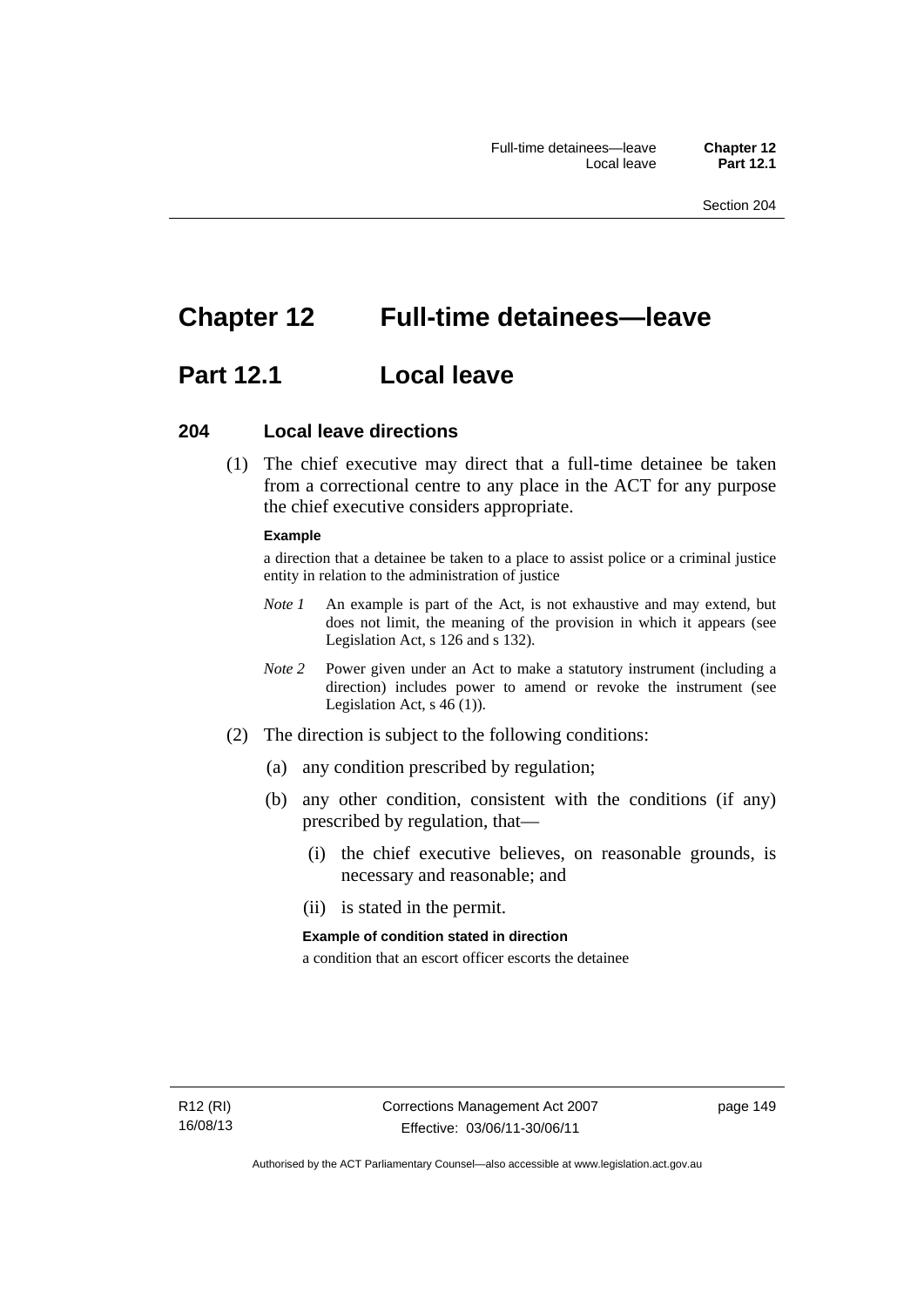#### **Chapter 12** Full-time detainees—leave<br>**Part 12.1** Local leave **Local leave**

Section 205

## **205 Local leave permits**

 (1) The chief executive may give a full-time detainee a written permit (a *local leave permit*) to be absent from a correctional centre for any purpose the chief executive considers appropriate.

#### **Examples of purposes**

- 1 to attend a health or rehabilitation service
- 2 to take part in work or work-related activities
- 3 for compassionate reasons
- *Note 1* An example is part of the Act, is not exhaustive and may extend, but does not limit, the meaning of the provision in which it appears (see Legislation Act, s 126 and s 132).
- *Note* 2 If a form is approved under s 228 for this provision, the form must be used.
- *Note 3* Power given under an Act to make a statutory instrument (including a direction) includes power to amend or revoke the instrument (see Legislation Act,  $s$  46 (1)).
- (2) The permit must include the following:
	- (a) the purpose for which the leave is granted;
	- (b) the period, not longer than 7 days, for which leave is granted.
- (3) The permit is subject to the following conditions:
	- (a) any condition prescribed by regulation;
	- (b) any other condition, consistent with the conditions (if any) prescribed by regulation, that—
		- (i) the chief executive believes, on reasonable grounds, is necessary and reasonable; and
		- (ii) is stated in the permit.

#### **Example of condition stated in permit**

a condition prohibiting association with a particular person or being near a particular place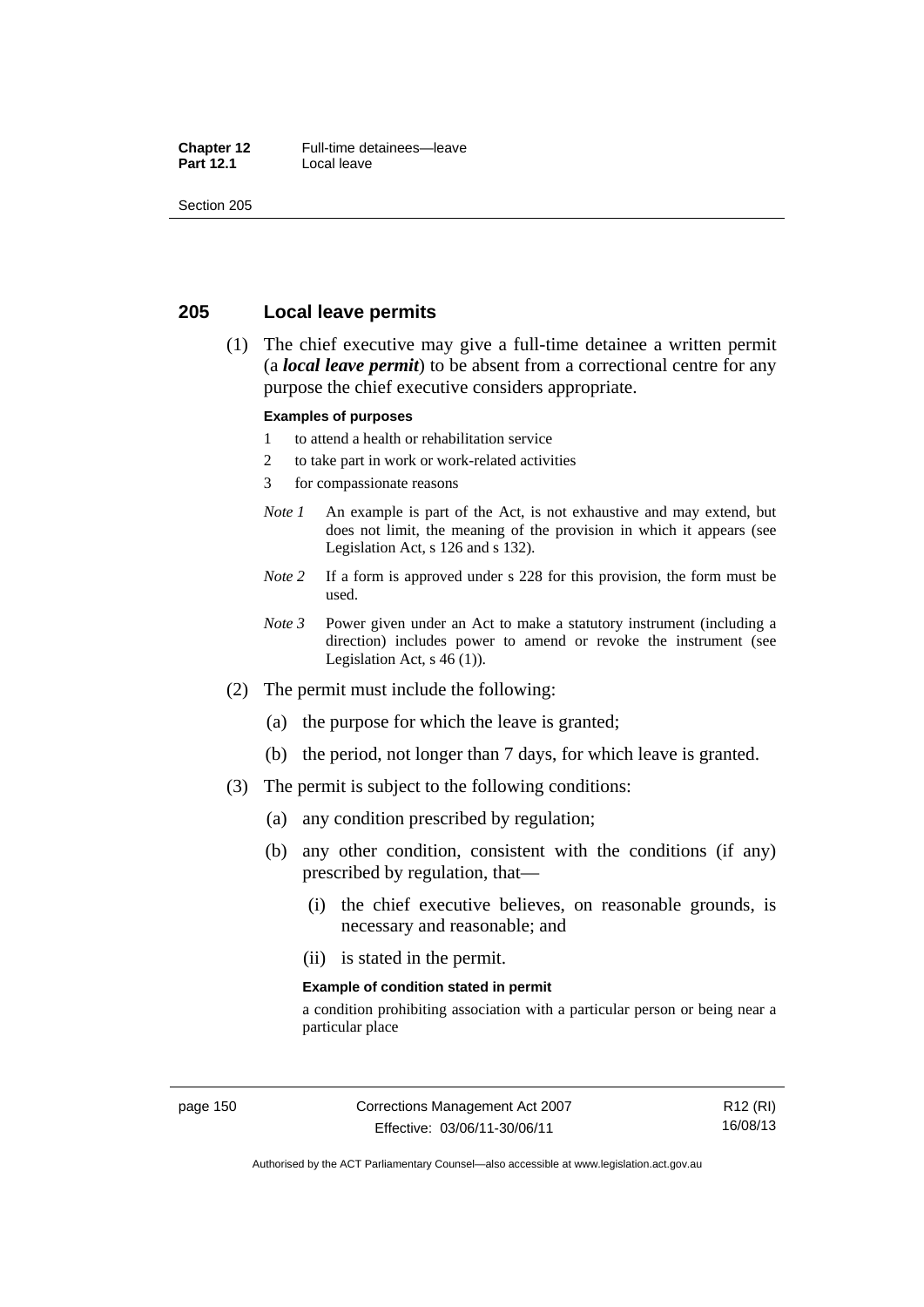# **Part 12.2 Interstate leave**

## **Division 12.2.1 General**

## **206 Definitions—pt 12.2**

In this part:

*corresponding chief executive*, of a participating State, means the person responsible for the administration of correctional centres (however described) for full-time detention in the participating State.

*corresponding leave law* means a law of a State or another Territory declared to be a corresponding leave law under section 207.

*escape*, in relation to an interstate detainee, includes fail to return to lawful custody at the end of the period to which the detainee's interstate leave permit applies.

*interstate detainee* means a person to whom an interstate leave permit under a corresponding leave law applies.

*participating State* means a State or another Territory where a corresponding leave law is in force.

## **207 Declaration of corresponding leave laws**

- (1) The Minister may declare that a law of a State or another Territory is a corresponding leave law.
- (2) The Minister may make the declaration only if satisfied that the law substantially corresponds to this part.
- (3) A declaration under this section is a notifiable instrument.

*Note* A notifiable instrument must be notified under the Legislation Act.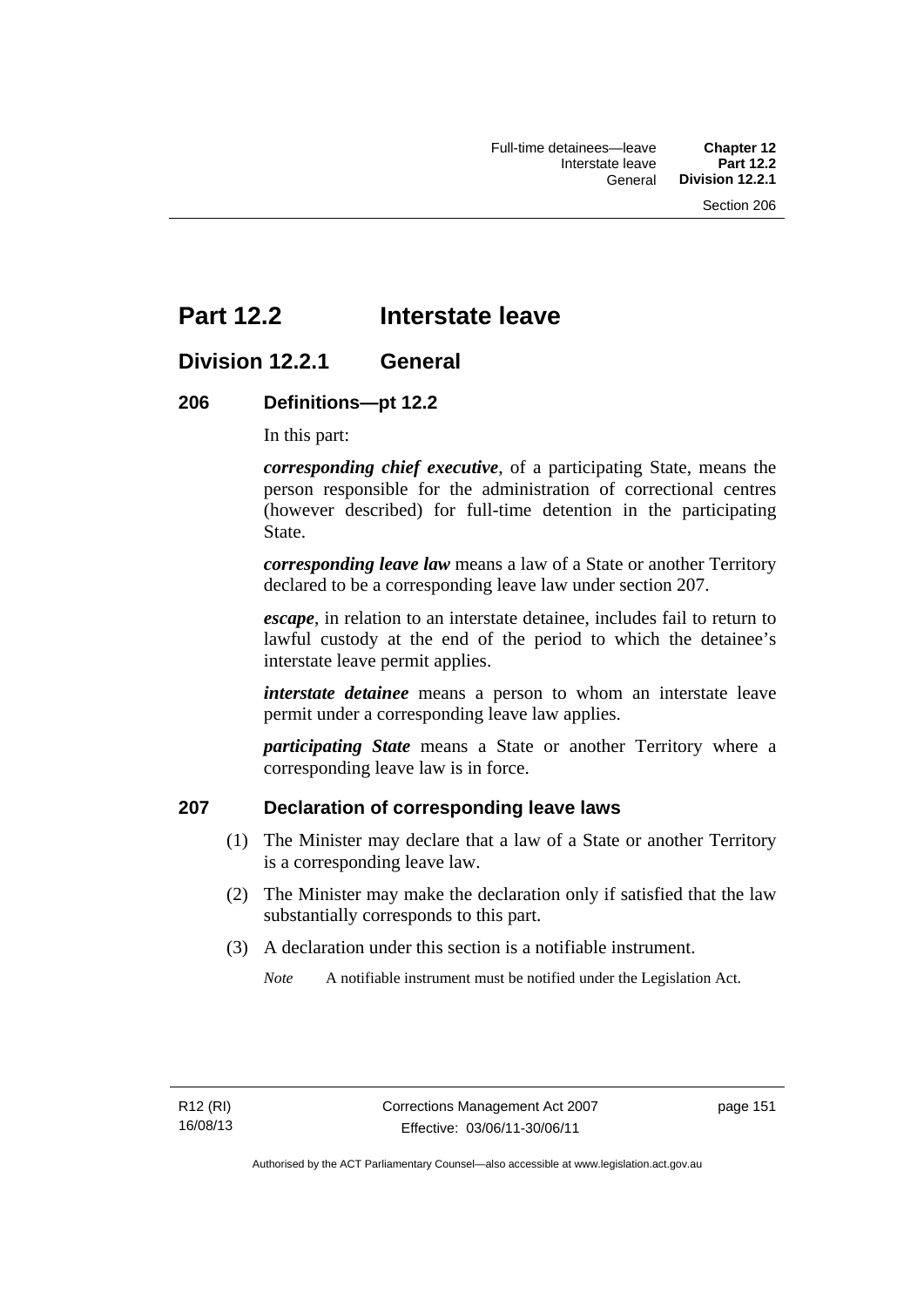## **Division 12.2.2 ACT permits for interstate leave**

## **208 Interstate leave permits**

- (1) The chief executive may, by written notice (an *interstate leave permit*) given to a full-time detainee, give the detainee leave to travel to and from, and remain in, a participating State.
- (2) An interstate leave permit must include the following details:
	- (a) the State or Territory to which the permit applies;
	- (b) the purpose for which the leave is granted;
	- (c) the period, not longer than 7 days, for which leave is granted.
	- *Note 1* If a form is approved under s 228 for this provision, the form must be used.
	- *Note 2* Power given under an Act to make a statutory instrument (including an interstate leave permit) includes power to amend or revoke the instrument (see Legislation Act, s 46 (1)).
- (3) An interstate leave permit may be issued—
	- (a) for a full-time detainee with a high security classification only if the leave is to enable the detainee to receive a health service or for a compassionate reason; or
	- (b) in any other case—for any purpose the chief executive believes, on reasonable grounds, is appropriate.
- (4) An interstate leave permit is subject to the following conditions:
	- (a) any condition prescribed by regulation;

Authorised by the ACT Parliamentary Counsel—also accessible at www.legislation.act.gov.au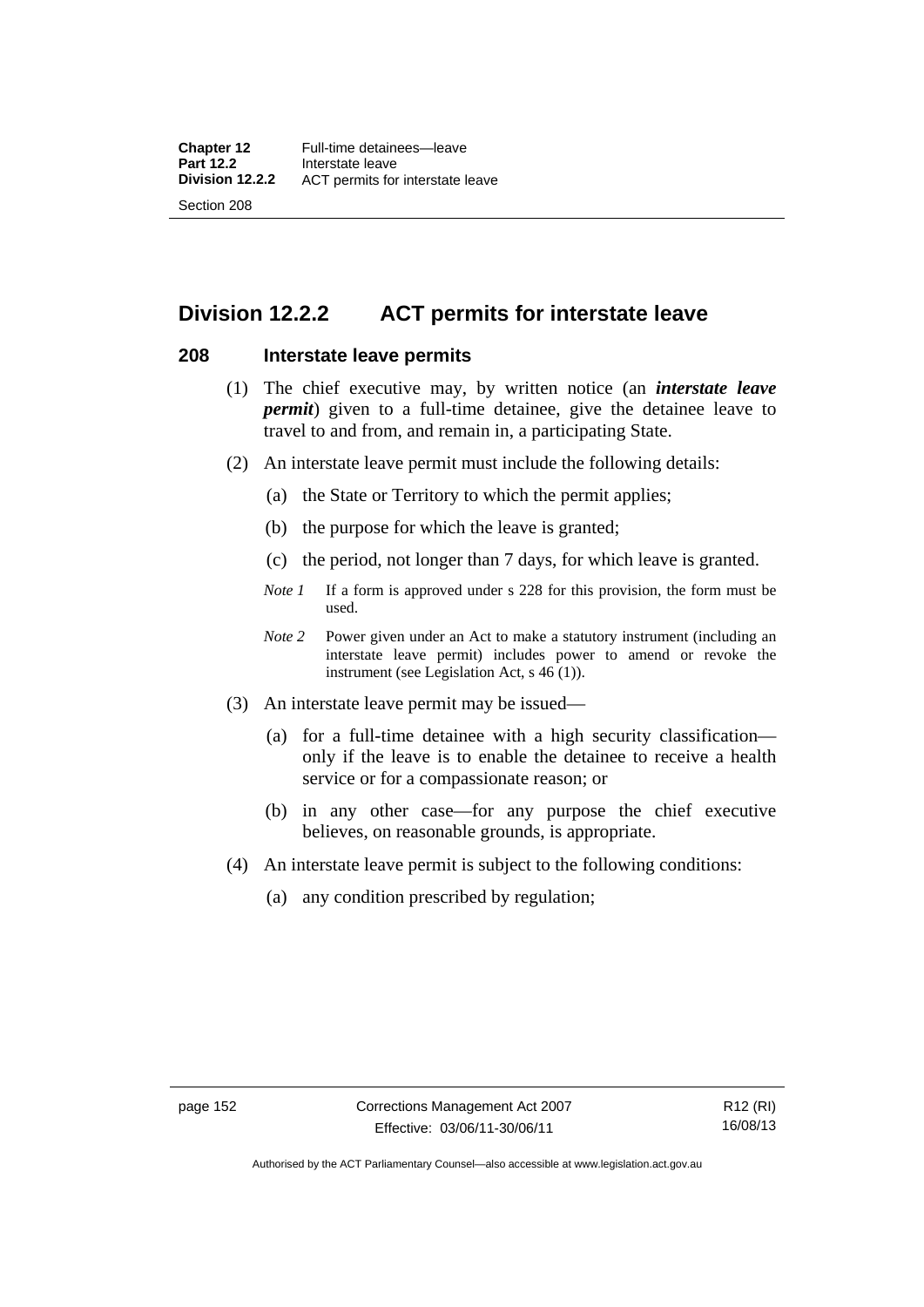- (b) any other condition, consistent with the conditions (if any) prescribed by regulation, that—
	- (i) the chief executive believes, on reasonable grounds, is necessary and reasonable; and
	- (ii) is stated in the permit.

#### **Examples of conditions stated in interstate leave permits**

- 1 a condition that an escort officer stated in the permit escort the detainee
- 2 a condition prohibiting association with a particular person or being near a particular place
- 3 a condition that an indigenous detainee travelling interstate to mark the birth or death of a relative be escorted by an indigenous elder or relative
- *Note* An example is part of the Act, is not exhaustive and may extend, but does not limit, the meaning of the provision in which it appears (see Legislation Act, s 126 and s 132).

## **209 Effect of ACT permit for interstate leave**

- (1) An interstate leave permit for a full-time detainee authorises the detainee to be absent from a correctional centre in accordance with the permit—
	- (a) unescorted; or
	- (b) if the permit is subject to a condition that an escort officer must escort the detainee—while under escort by the escort officer.
- (2) If an interstate leave permit is subject to a condition that the full-time detainee be escorted by an escort officer, the permit authorises the escort officer to escort the detainee in accordance with the permit—
	- (a) to and within the participating State stated in the permit (whether or not through any other jurisdiction); and
	- (b) back to the correctional centre.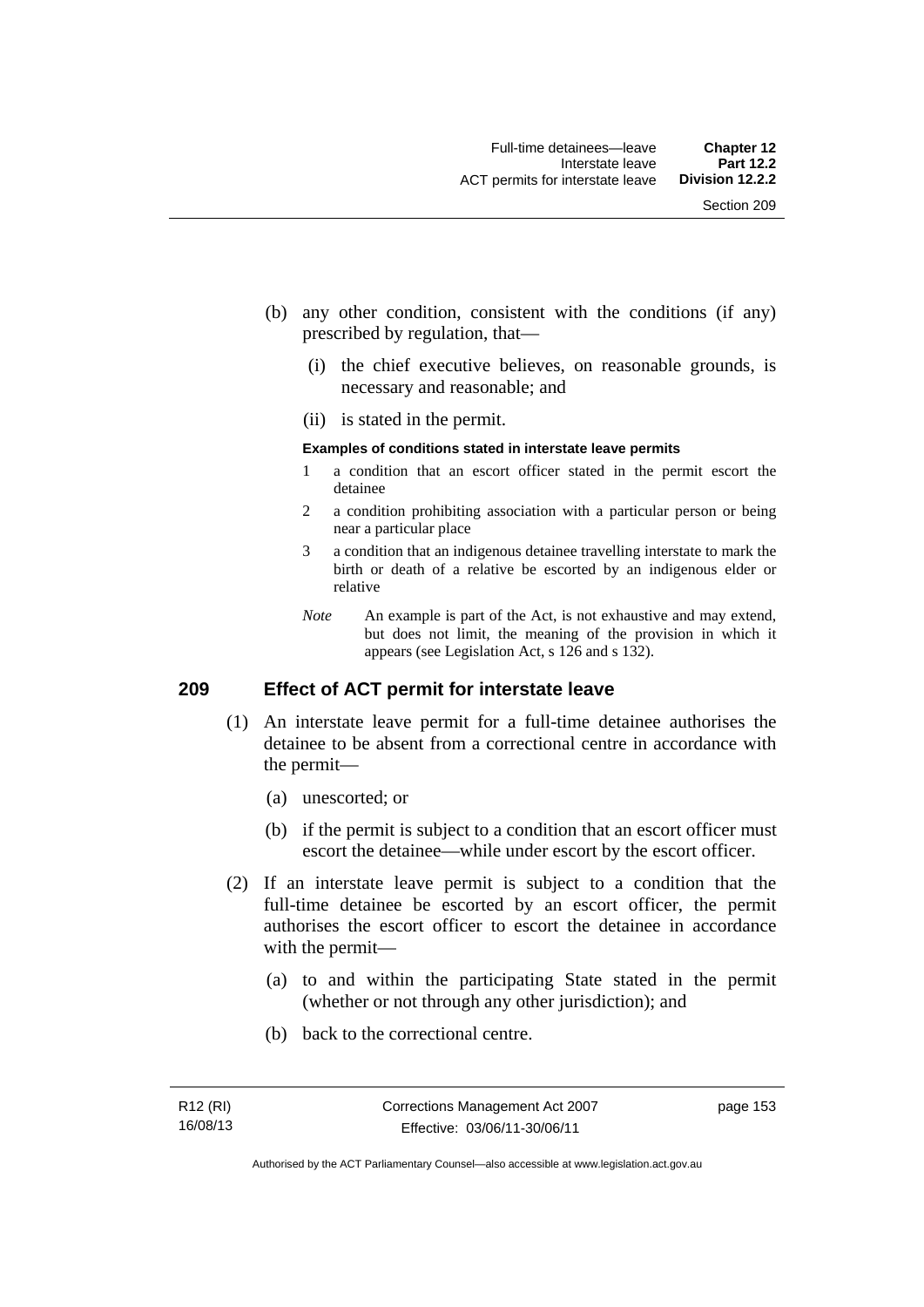## **210 Notice to participating States**

The chief executive must give written notice of an interstate leave permit given to a full-time detainee, and the period of the permit, to each of the following:

- (a) the corresponding chief executive of the participating State to which the permit applies;
- (b) the chief of police (however described) of the participating State to which the permit applies;
- (c) the chief of police (however described) of any other State or Territory through which the detainee may travel under the permit.

## **211 Powers of escort officers**

- (1) An escort officer escorting a full-time detainee under an interstate leave permit may, to keep custody of the detainee under the permit or to arrest the detainee if the detainee has escaped—
	- (a) give the detainee any direction that the officer believes, on reasonable grounds, is necessary and reasonable; and
	- (b) use force in accordance with part 9.7 (Use of force).
- (2) An escort officer escorting a full-time detainee under an interstate leave permit may conduct a scanning search, frisk search or ordinary search of the detainee if the officer suspects, on reasonable grounds, the detainee may be carrying a prohibited thing.
- (3) Part 9.4 (Searches) and part 9.5 (Seizing property) apply, with any necessary changes and any changes prescribed by regulation, in relation to a search under this section.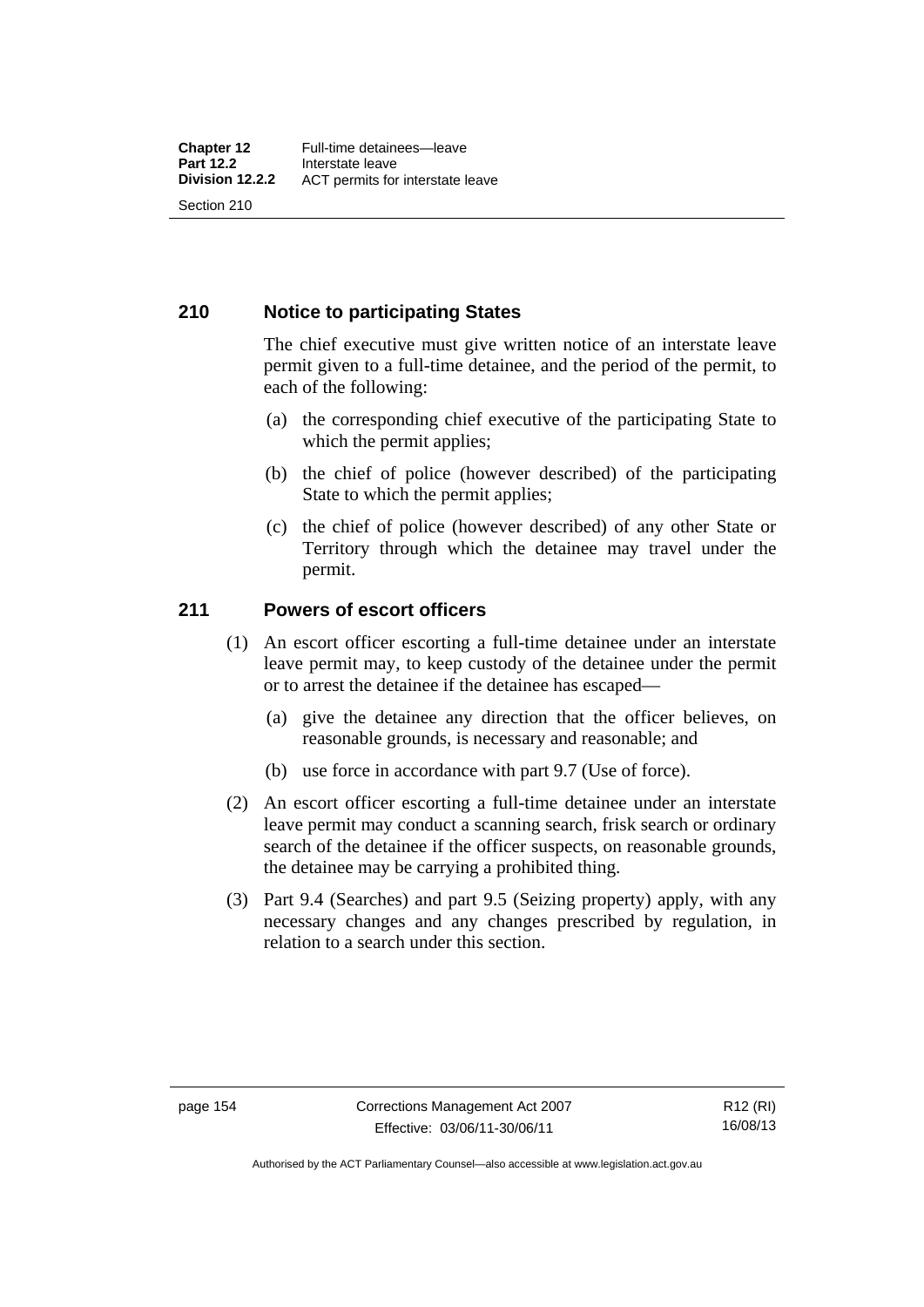## **212 Liability for damage etc**

- (1) The Territory is liable for any damage or loss sustained by anyone in a participating State that is caused by the conduct of a full-time detainee or an escort officer while in the participating State under an interstate leave permit.
- (2) This section does not affect any right the Territory may have against the detainee or escort officer for the damage or loss.

## **Division 12.2.3 Interstate leave under corresponding leave laws**

## **213 Effect in ACT of interstate leave permit under corresponding leave law**

- (1) This section applies to a person (an *interstate escort officer*) who is authorised under an interstate leave permit issued under a corresponding leave law to escort an interstate detainee to or from, or in, the ACT.
- (2) The interstate escort officer is authorised, in the ACT, to escort the interstate detainee in accordance with the interstate leave permit.

## **214 Powers of interstate escort officers**

- (1) This section applies if an interstate escort officer uses force, a weapon, or a means of restraint, in the ACT for—
	- (a) keeping custody of an interstate detainee under an interstate leave permit; or
	- (b) arresting an interstate detainee who has escaped.
- (2) The use of force, weapon or means of restraint is lawful in the ACT if it would have been lawful in the participating State where the interstate permit was issued.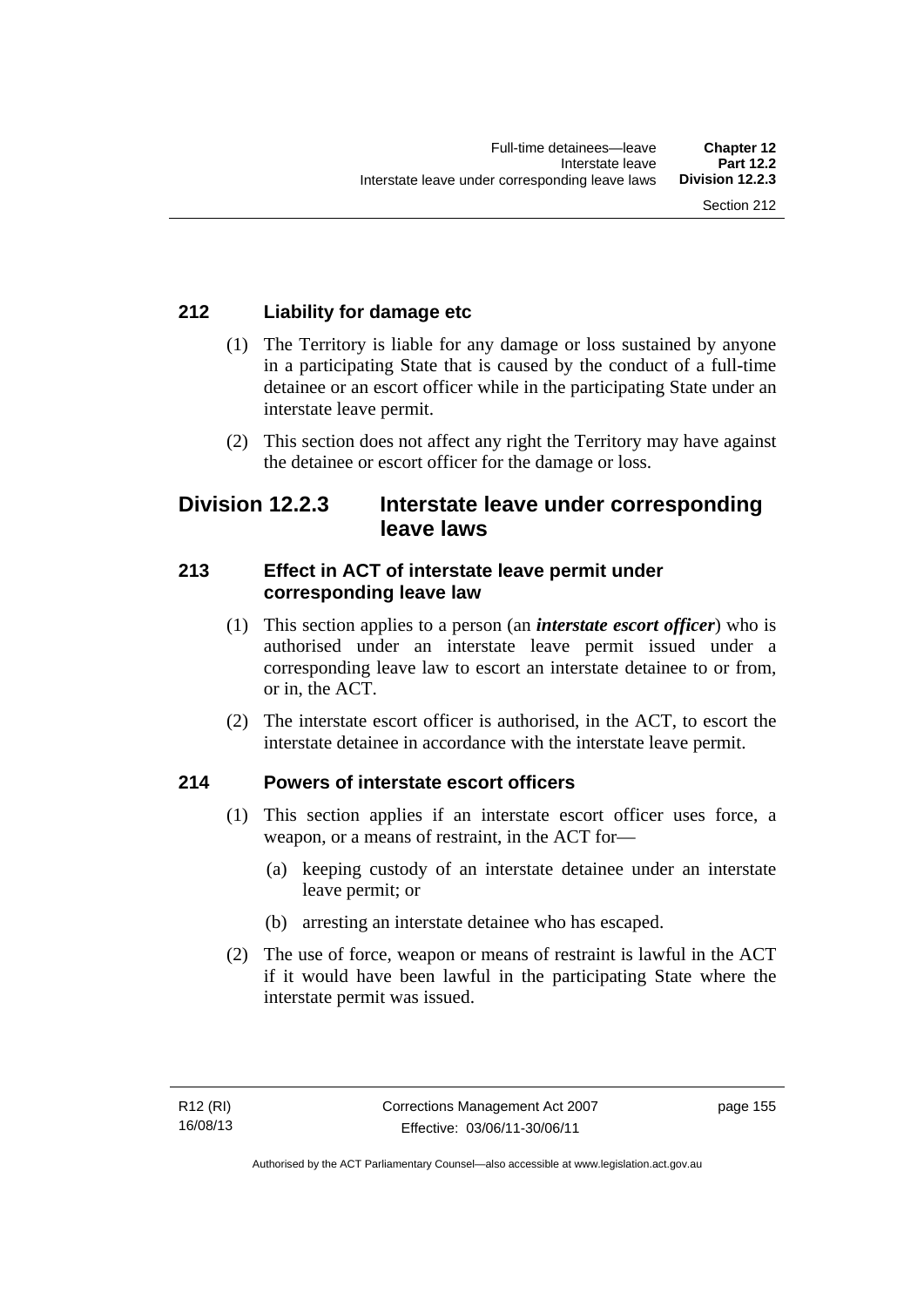## **215 Escape of interstate detainee**

- (1) This section applies to an interstate detainee in the ACT under an interstate leave permit issued under a corresponding leave law.
- (2) If the interstate detainee escapes from lawful custody, the detainee may be arrested without warrant by—
	- (a) an interstate escort officer for the detainee; or
	- (b) a police officer.
- (3) A police officer who arrests the detainee may return the detainee to an interstate escort officer for the detainee.
	- *Note* A police officer may also arrest without a warrant a person who has escaped from lawful custody or who is unlawfully at large (see *Crimes Act 1900*, s 212 and s 214).

## **216 Return of escaped interstate detainee**

- (1) This section applies if, in the ACT, an interstate detainee attempts to escape or is arrested after an escape.
- (2) The interstate detainee may be taken before a magistrate.
- (3) Despite the terms of the interstate detainee's interstate leave permit, the magistrate may by warrant (a *return warrant*)—
	- (a) order the return of the detainee to the participating State where the permit was issued; and
	- (b) order the interstate detainee to be delivered into the custody of a police officer or interstate escort officer for that purpose.
- (4) If a return warrant is issued for the interstate detainee, the detainee may be kept in detention until the earlier of the following events:
	- (a) the detainee is delivered into the custody of a police officer or interstate escort officer in accordance with the warrant;
	- (b) the end of 14 days after the day the warrant was issued.

R12 (RI) 16/08/13

Authorised by the ACT Parliamentary Counsel—also accessible at www.legislation.act.gov.au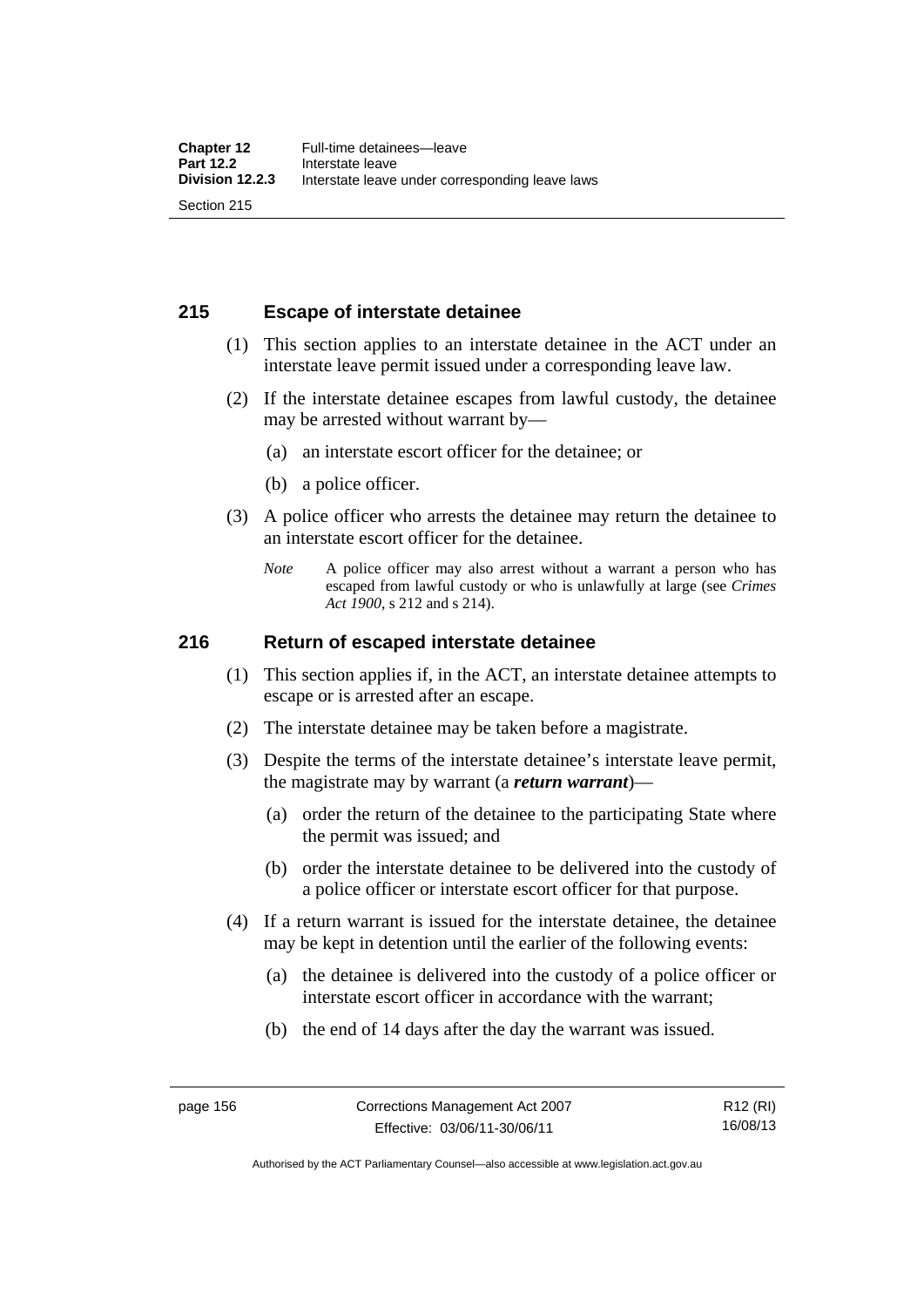(5) The return warrant ends if the interstate detainee is not delivered into the custody of a police officer or interstate escort officer, in accordance with the warrant, before the end of 14 days after the day the warrant is issued.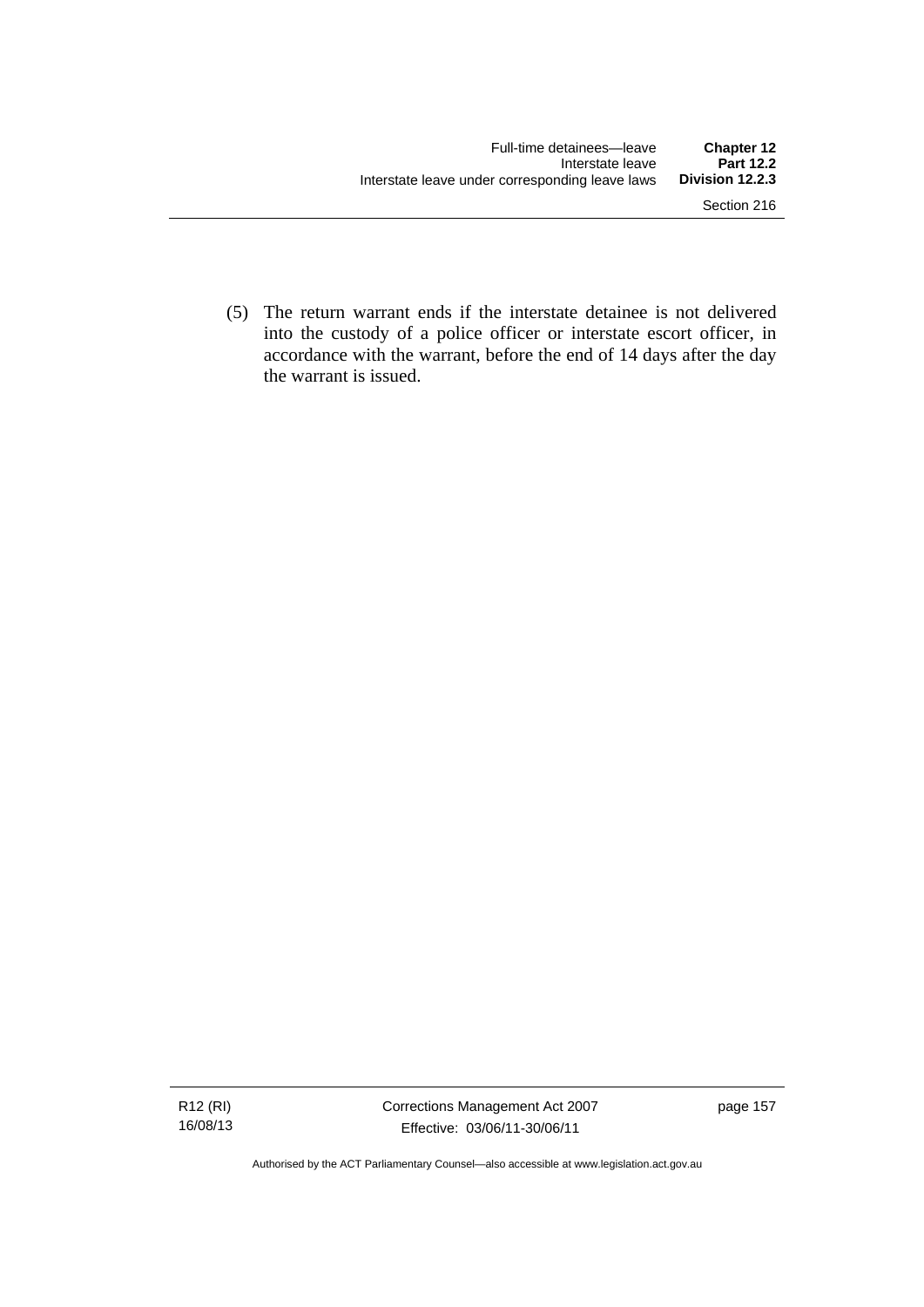#### **Chapter 13** Miscellaneous

# **Chapter 13 Miscellaneous**

## **217 Lawful temporary absence from correctional centre**

- (1) This section applies to a detainee who is absent from a correctional centre under any of the following:
	- (a) a direction by the chief executive, including a direction under—
		- (i) section 54 (Transfers to health facilities);
		- (ii) section 204 (Local leave directions);
	- (b) a local leave permit;
	- (c) an interstate leave permit;
	- (d) any other authority (however described) prescribed by regulation.
- (2) To remove any doubt, the detainee is—
	- (a) taken to be in the chief executive's custody; and
	- (b) if under escort by an escort officer—also taken to be in the escort officer's custody.

## **218 Detainee's work—no employment contract etc**

- (1) To remove any doubt, any work by a detainee under this Act, whether at a correctional centre or elsewhere, is taken not to create a contract of employment or a contract for services.
- (2) In particular, a contract of employment is taken not to exist between the following in relation to work by a detainee:
	- (a) the detainee and the Territory;
	- (b) the detainee and a person involved in the work;
	- (c) the Territory and a person involved in the work.

R12 (RI) 16/08/13

Authorised by the ACT Parliamentary Counsel—also accessible at www.legislation.act.gov.au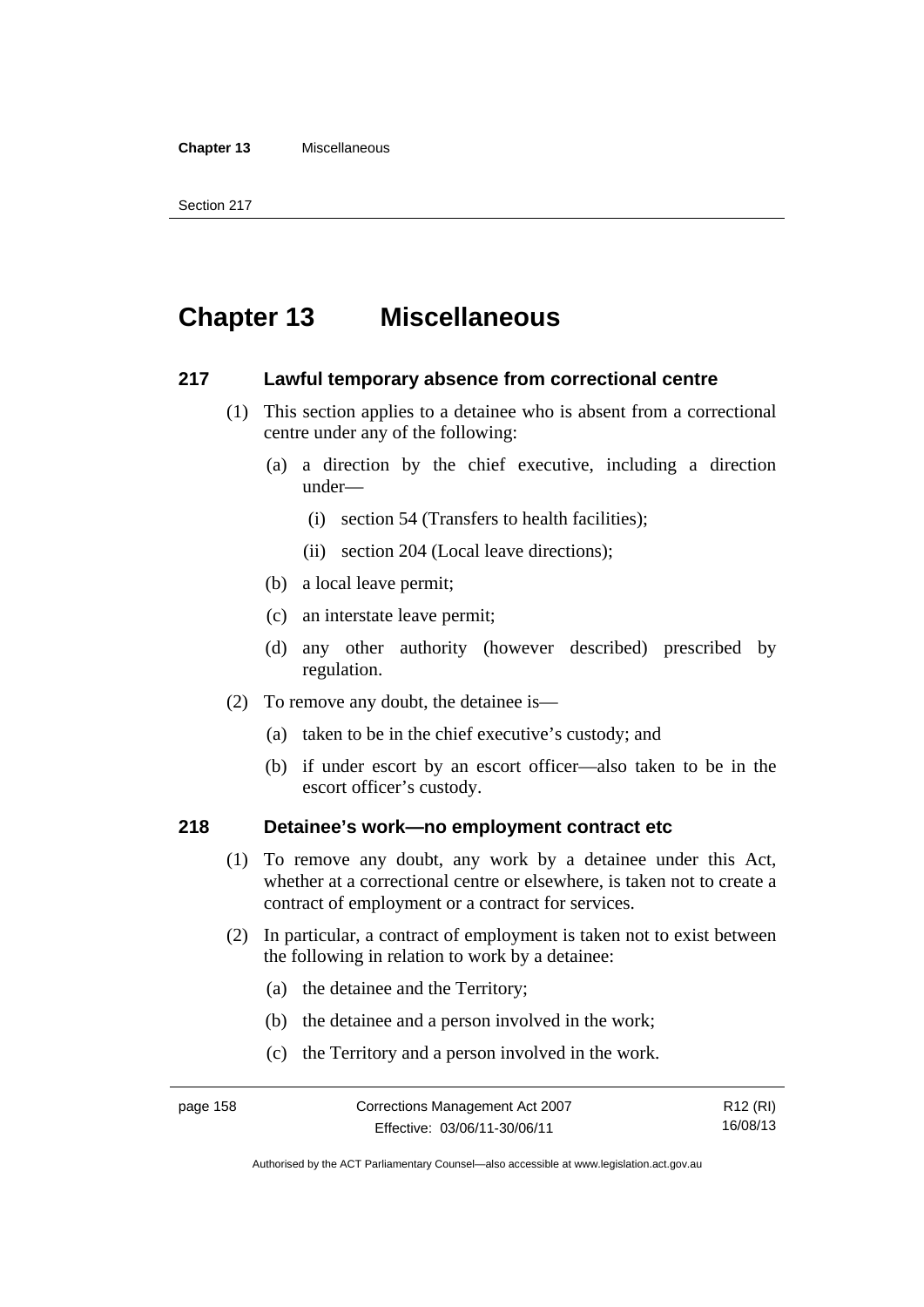## **219 Detainee's work—work safety**

- (1) The chief executive must ensure, as far as practicable, that the conditions in relation to work by a detainee, whether at a correctional centre or elsewhere, comply with requirements under the *Work Safety Act 2008* in relation to work by workers.
- (2) In particular, the chief executive must ensure that arrangements in relation to a detainee's work take account, as far as practicable, of the need—
	- (a) to secure the health, safety and welfare of the detainee; and
	- (b) to protect people at or near the workplace from risks to health or safety arising out of the activities of the detainee.
- (3) A regulation may provide for the application of the *Work Safety Act 2008* in relation to work by a detainee, including for changes to that Act in its application in relation to the work.

## **220 Personal injury management—detainees etc**

- (1) This section applies if—
	- (a) a detainee suffers injury that arises out of, or in the course of, the detainee's detention; or
	- (b) an offender, who is directed to do community service work under the *Crimes (Sentence Administration) Act 2005*, section 91, suffers injury that arises out of, or in the course of, the work.
- (2) A regulation may make provision in relation to the injury, including provision in relation to the following:
	- (a) injury management;
	- (b) vocational rehabilitation;
	- (c) compensation for a permanent injury;
	- (d) death benefits.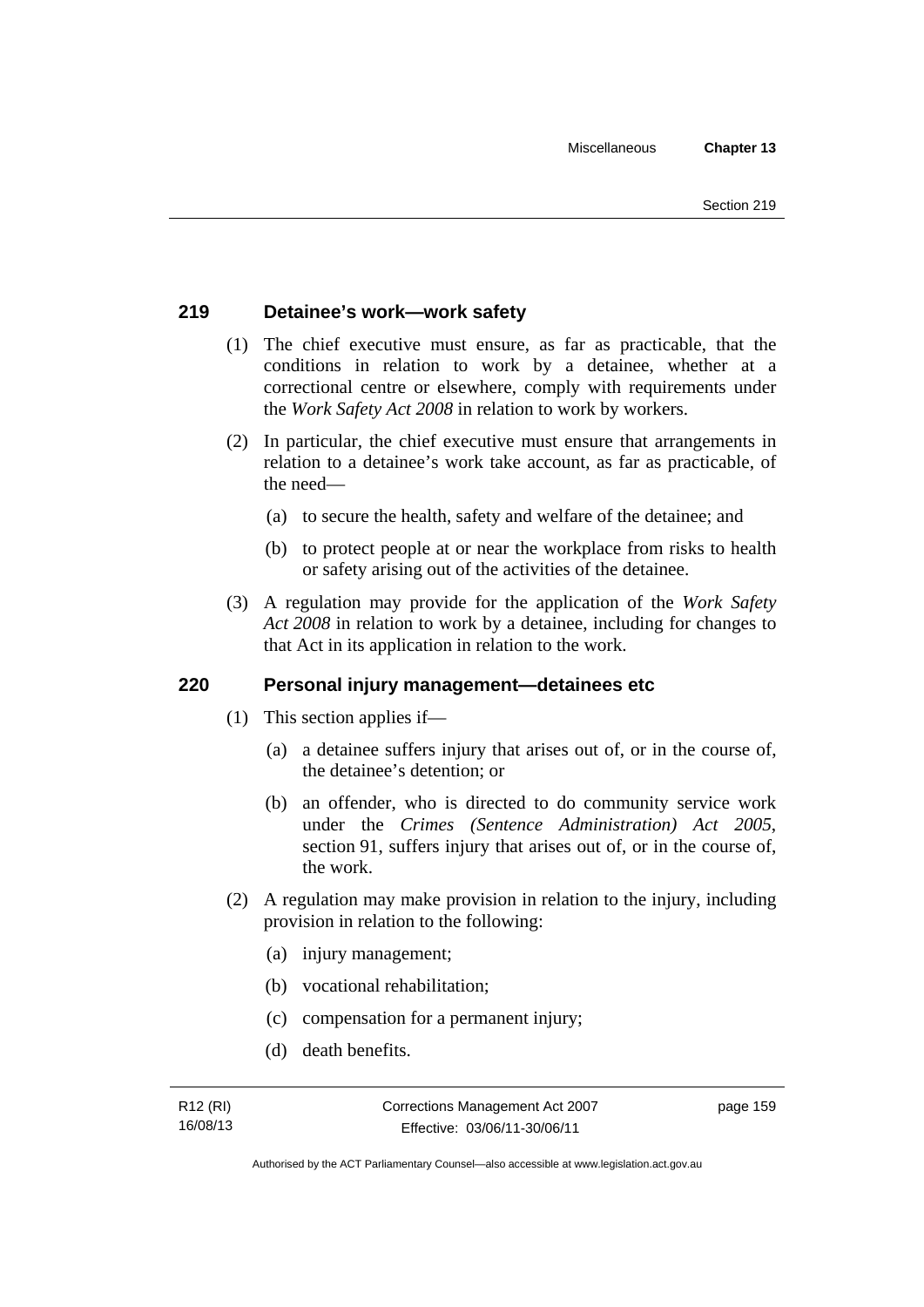(3) In this section:

*injury* includes—

- (a) disease; and
- (b) aggravation, acceleration and recurrence of an injury or disease.

## **221 Random testing of detainees—statistical purposes**

- (1) The chief executive may direct a number of randomly selected detainees at a correctional centre to provide test samples for detecting alcohol or drug abuse.
- (2) The chief executive must ensure that—
	- (a) no record is made that identifies the donor of a test sample; and
	- (b) the results of any tests conducted on the test samples are used only for statistical purposes.
- (3) In this section:

*random selection* means selection by a computer programmed to select names randomly from the register of detainees.

## **222 Confidentiality**

(1) In this section:

*corresponding corrections law* means a law of a State or another Territory declared to be a corresponding corrections law under section 225.

*court* includes a tribunal.

*Note* A *tribunal* includes any entity authorised to hear, receive and examine evidence (see Legislation Act, dict, pt 1).

*divulge* includes communicate.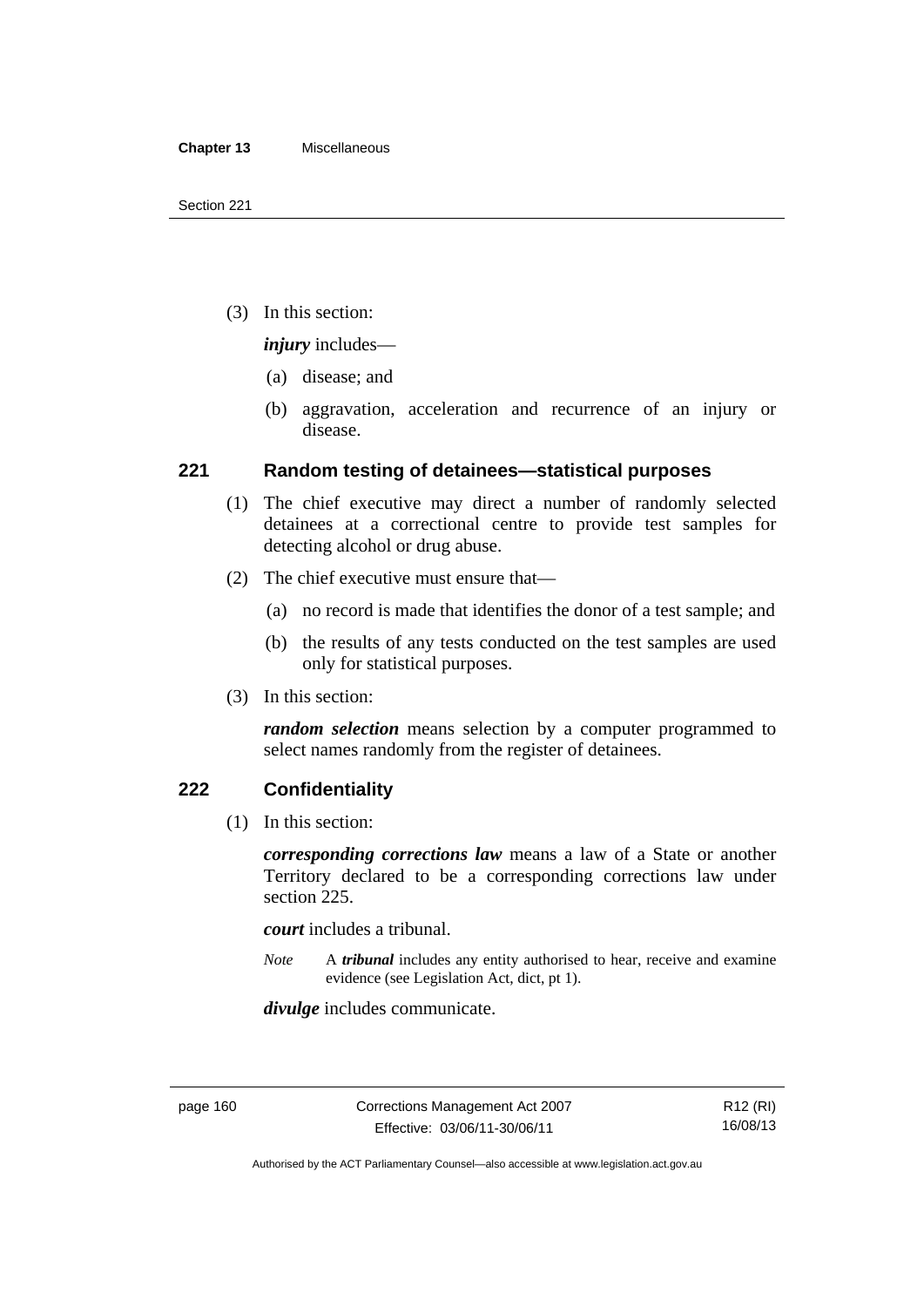## *person to whom this section applies* means a person who—

- (a) exercises, or has exercised, a function under this Act; or
- (b) is, or has been, otherwise involved in the administration of this Act.

*produce* includes allow access to.

*protected information* means information about a person that is disclosed to, or obtained by, a person to whom this section applies because of—

- (a) the exercise of a function under this Act by the person or someone else; or
- (b) the involvement of the person, or someone else, in the administration of this Act.
- (2) A person to whom this section applies commits an offence—
	- (a) if the person—
		- (i) makes a record of protected information about someone else; and
		- (ii) is reckless about whether the information is protected information about someone else; or
	- (b) if the person does something that divulges protected information about someone else and is reckless about whether—
		- (i) the information is protected information about someone else; and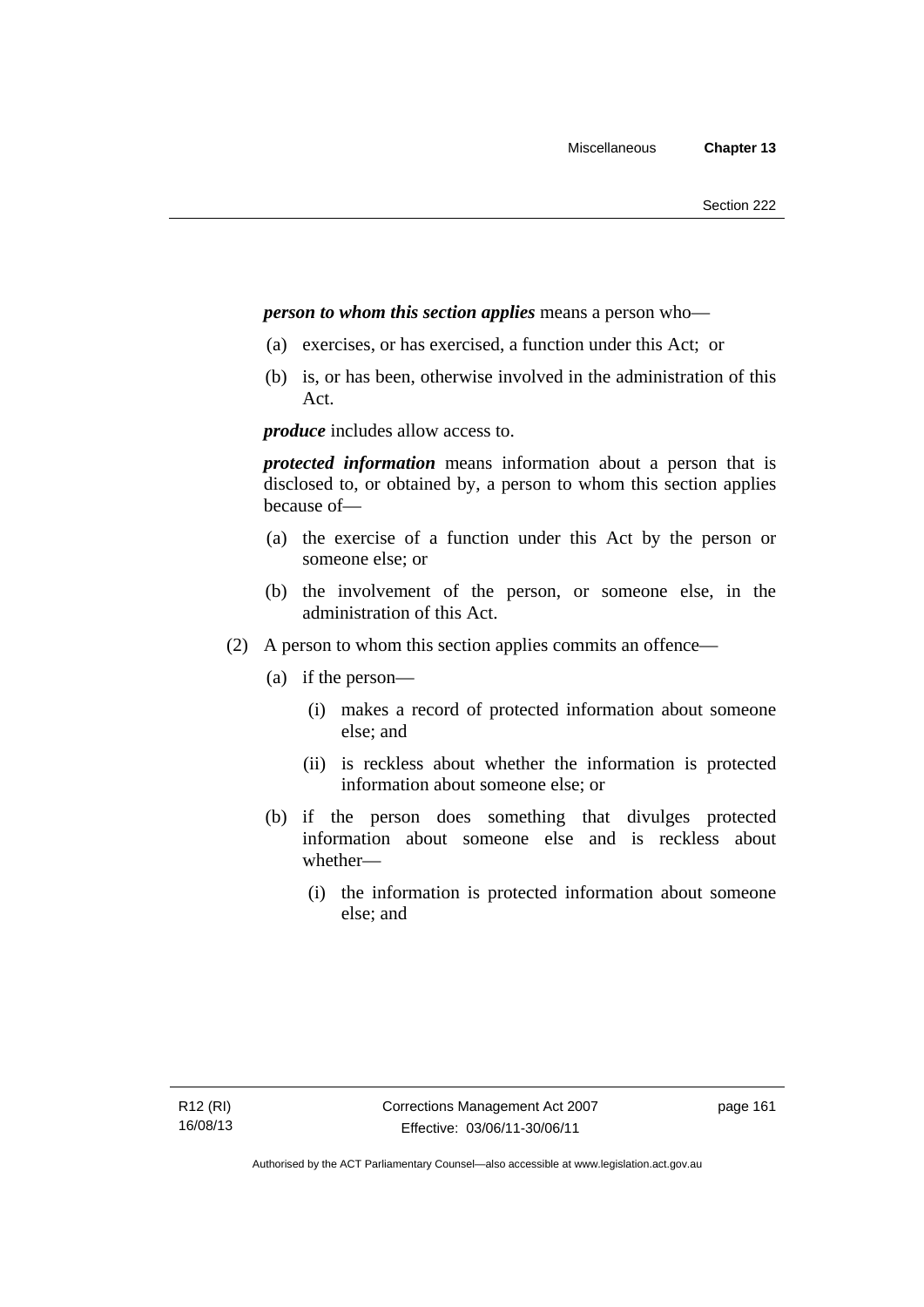(ii) doing the thing would result in the information being divulged to someone else.

Maximum penalty: 50 penalty units, imprisonment for 6 months or both.

- (3) Subsection (2) does not apply if the record is made, or the information is divulged, by the person as follows:
	- (a) under this Act or another territory law;
	- (b) in relation to the exercise of a function under this Act or another territory law;
	- (c) for the *Crimes (Sentencing) Act 2005*, section 136 (Information exchanges between criminal justice entities);
	- (d) to a person exercising a function under, or otherwise involved in the administration of, a corresponding corrections law;
	- (e) to a law enforcement agency;

*Note Law enforcement agency* is defined in the dictionary.

- (f) to an entity prescribed by regulation;
- (g) otherwise in relation to the administration of this Act or another territory law.
- (4) Subsection (2) does not apply to the divulging of protected information about someone—
	- (a) with the person's consent; or
	- (b) if authorised by the chief executive under subsection (5); or
	- (c) if the information only tells someone of the place where a detainee is held in detention; or
	- (d) if the information is disclosed under a regulation.

Authorised by the ACT Parliamentary Counsel—also accessible at www.legislation.act.gov.au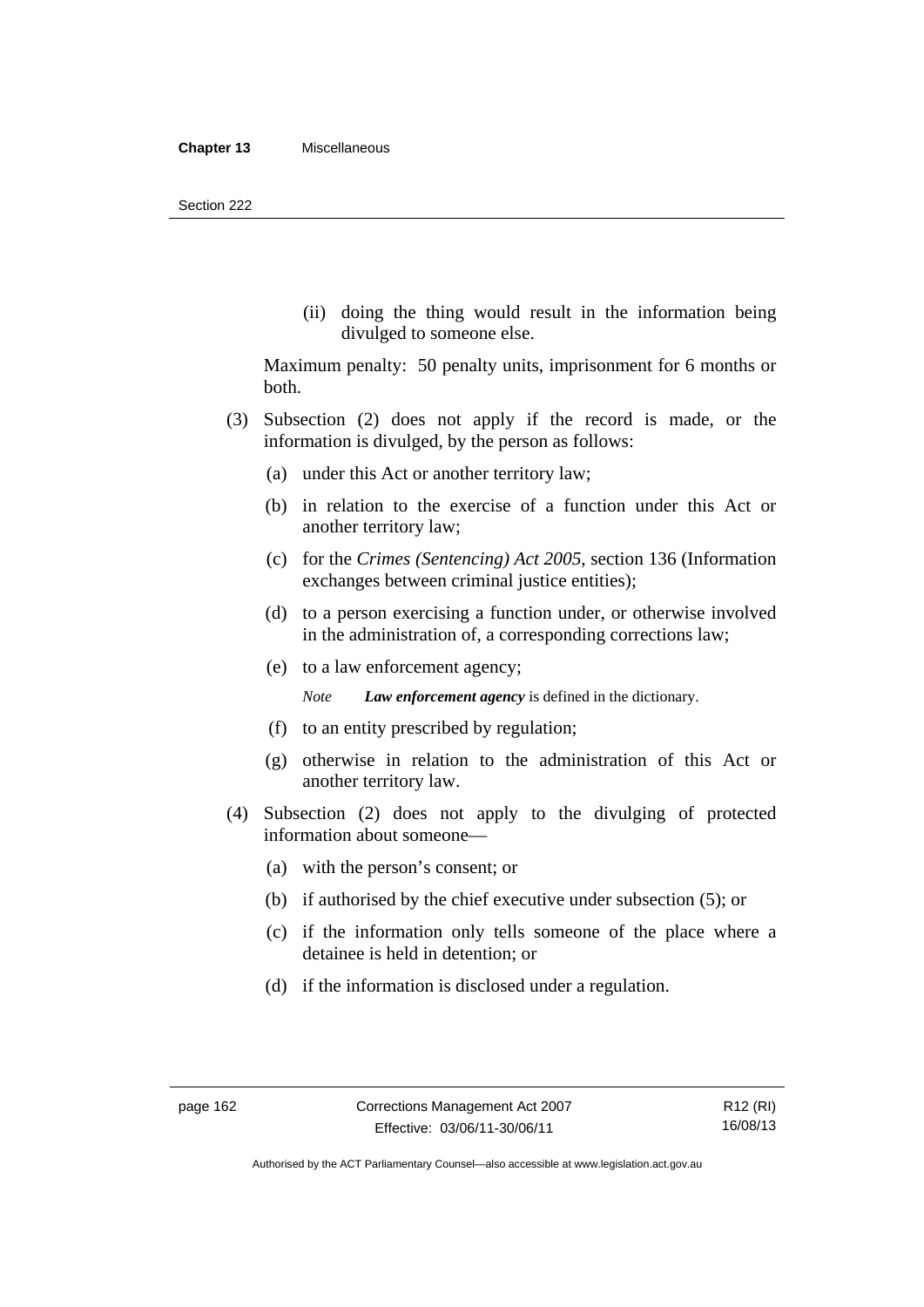- (5) The chief executive may, in writing, authorise the divulging of protected information about a person if the chief executive believes, on reasonable grounds, that divulging the information is—
	- (a) necessary to protect someone whose life or safety is in danger; or
	- (b) otherwise in the public interest.

## **223 Protection from liability**

- (1) This section applies to a person who—
	- (a) exercises, or has exercised, a function under this Act; or
	- (b) is, or has been, otherwise involved in the administration of this Act.
- (2) The person does not incur civil liability for an act or omission done honestly and without recklessness for this Act.
	- *Note* A reference to an Act includes a reference to the statutory instruments made or in force under the Act, including regulations and the corrections rules (see Legislation Act, s 104).
- (3) Any civil liability that would, apart from this section, attach to the person attaches instead to the Territory.

## **224 Corrections dogs**

A regulation may make provision in relation to the use of corrections dogs.

#### **Examples of provision made by regulation**

- 1 the training and approval of dogs for exercising functions under this Act
- 2 approvals for corrections officers to use corrections dogs
- *Note* An example is part of the Act, is not exhaustive and may extend, but does not limit, the meaning of the provision in which it appears (see Legislation Act, s 126 and s 132).

page 163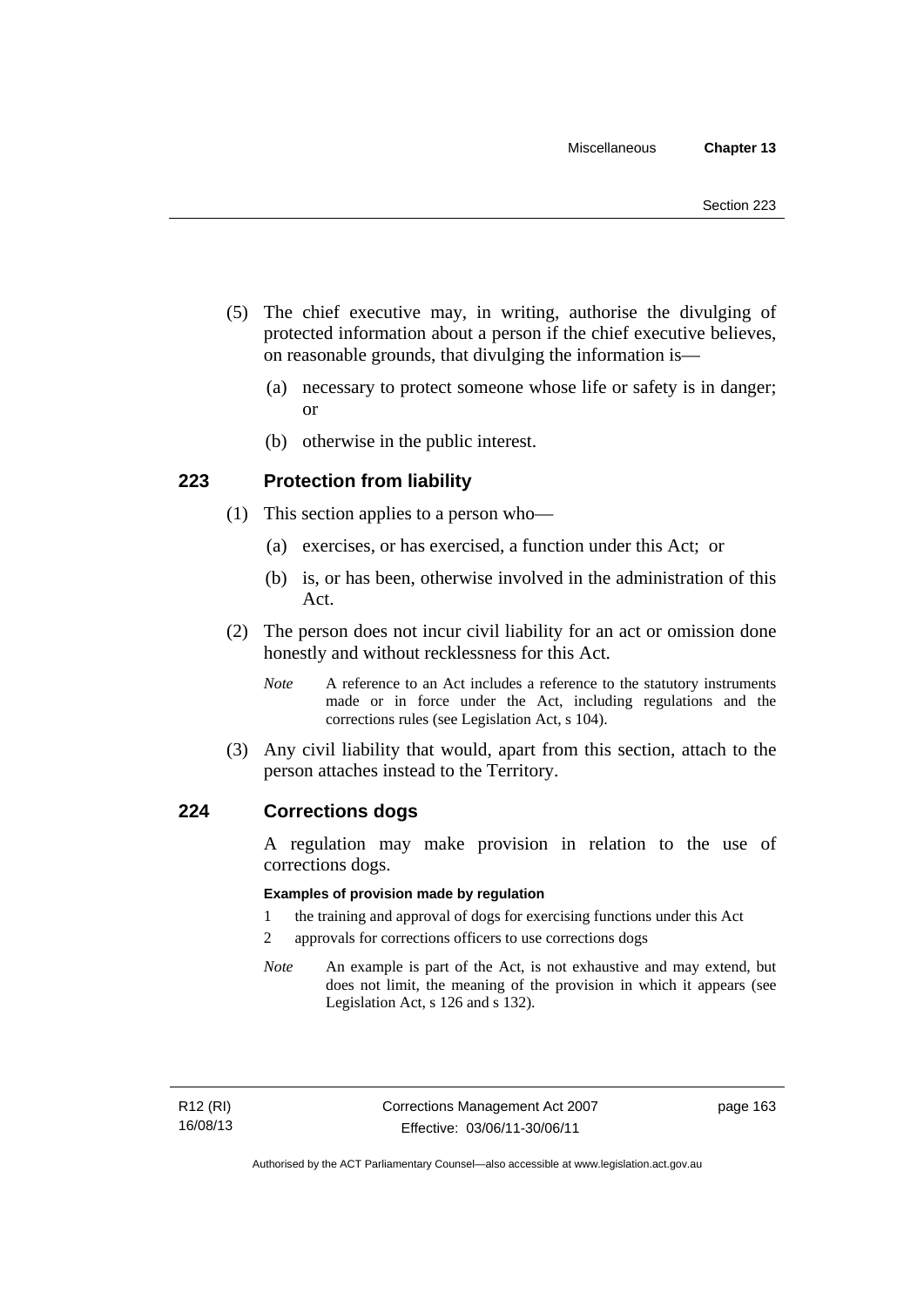#### **Chapter 13** Miscellaneous

## **225 Declaration of corresponding corrections law**

- (1) The Minister may declare that a law of a State or another Territory is a corresponding corrections law.
- (2) The Minister may make the declaration only if satisfied that the law substantially corresponds to this Act or a part of this Act.
- (3) A declaration is a notifiable instrument.

*Note* A notifiable instrument must be notified under the Legislation Act.

## **226 Evidentiary certificates**

- (1) A certificate that appears to be signed by or for the chief executive, and states any matter relevant to anything done or not done under this Act in relation to a detainee, is evidence of the matter.
- (2) Without limiting subsection (1), a certificate under subsection (1) may state any of the following:
	- (a) that a stated person did, or did not, occupy a position under this Act;
	- (b) that a stated person was, or was not, a detainee;
	- (c) that a stated instrument under this Act was, or was not, in force;
	- (d) that a stated disciplinary breach by a stated detainee was, or was not, admitted by the detainee or found proven at an inquiry for chapter 10 (Discipline);
	- (e) that a stated instrument is a copy of an instrument made, given, issued or received under this Act.
- (3) A certificate that appears to be signed by or for the chief executive, and states any matter prescribed by regulation for this section, is evidence of the stated matter.
- (4) A certificate mentioned in subsection (1) or (2) may state a matter by reference to a date or period.

R12 (RI) 16/08/13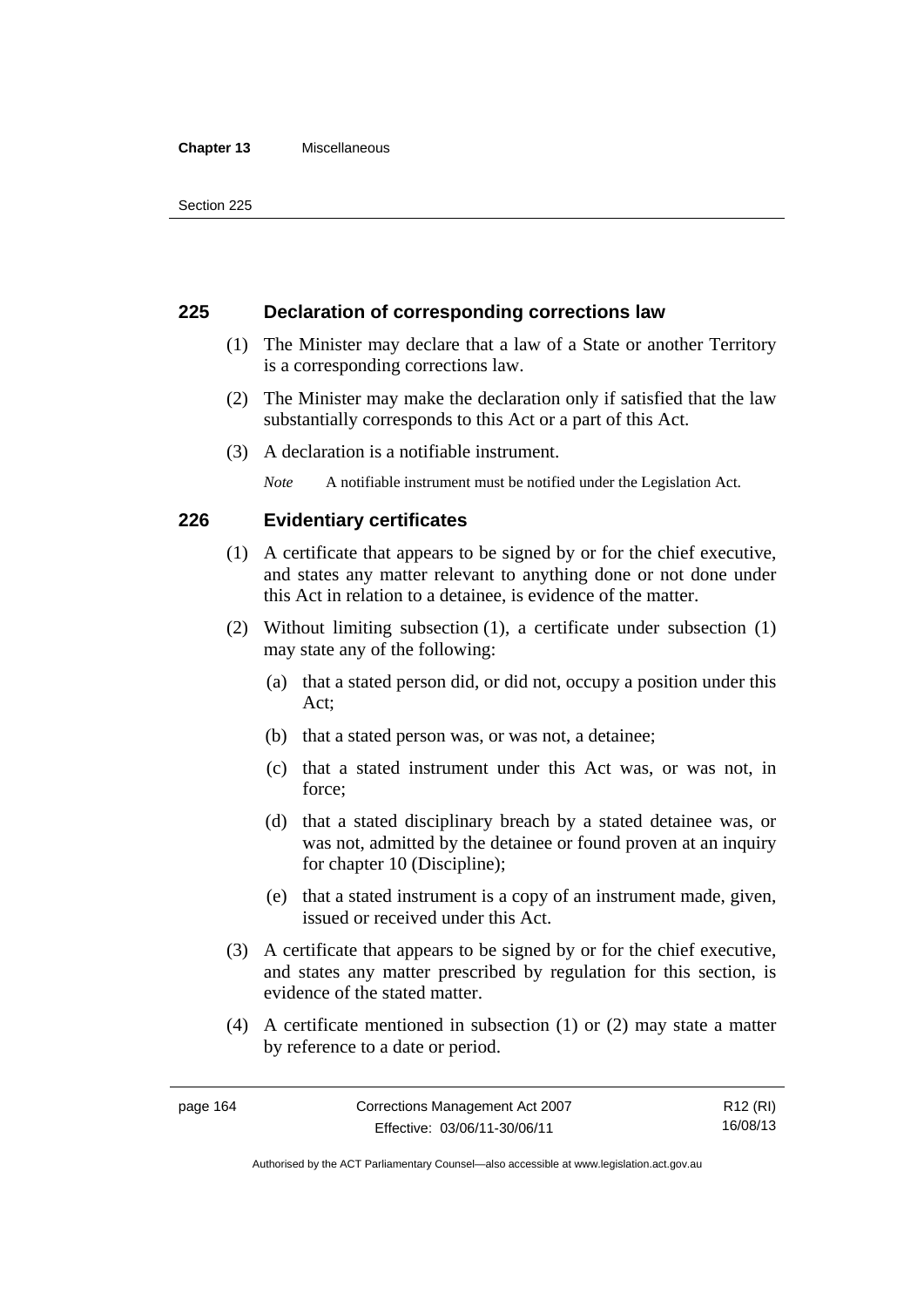- (5) A certificate of the results of the analysis of a substance under this Act, signed by an analyst appointed under subsection (8), is evidence of the facts stated in the certificate.
- (6) A court must accept a certificate or other document mentioned in this section as proof of the matters stated in it if there is no evidence to the contrary.
- (7) However, an instrument mentioned in subsection (2) (c), or certificate mentioned in subsection (5), must not be admitted in evidence by a court unless the court is satisfied that reasonable efforts have been made to serve a copy of the instrument or certificate on the person concerned.
- (8) The chief executive may appoint analysts for this Act.
	- *Note 1* For the making of appointments (including acting appointments), see the Legislation Act, pt 19.3.
	- *Note* 2 In particular, a person may be appointed for a particular provision of a law (see Legislation Act, s 7 (3)) and an appointment may be made by naming a person or nominating the occupant of a position (see s 207).
- (9) An appointment under subsection (8) is a notifiable instrument.
	- *Note* A notifiable instrument must be notified under the Legislation Act.

## **227 Determination of fees**

- (1) The Minister may determine fees for this Act.
	- *Note* The Legislation Act contains provisions about the making of determinations and regulations relating to fees (see pt 6.3).
- (2) A determination is a disallowable instrument.
	- *Note* A disallowable instrument must be notified, and presented to the Legislative Assembly, under the Legislation Act.

## **228 Approved forms**

 (1) The Minister may approve forms for this Act (other than forms for use in or in relation to a court).

| R12 (RI) | Corrections Management Act 2007 | page 165 |
|----------|---------------------------------|----------|
| 16/08/13 | Effective: 03/06/11-30/06/11    |          |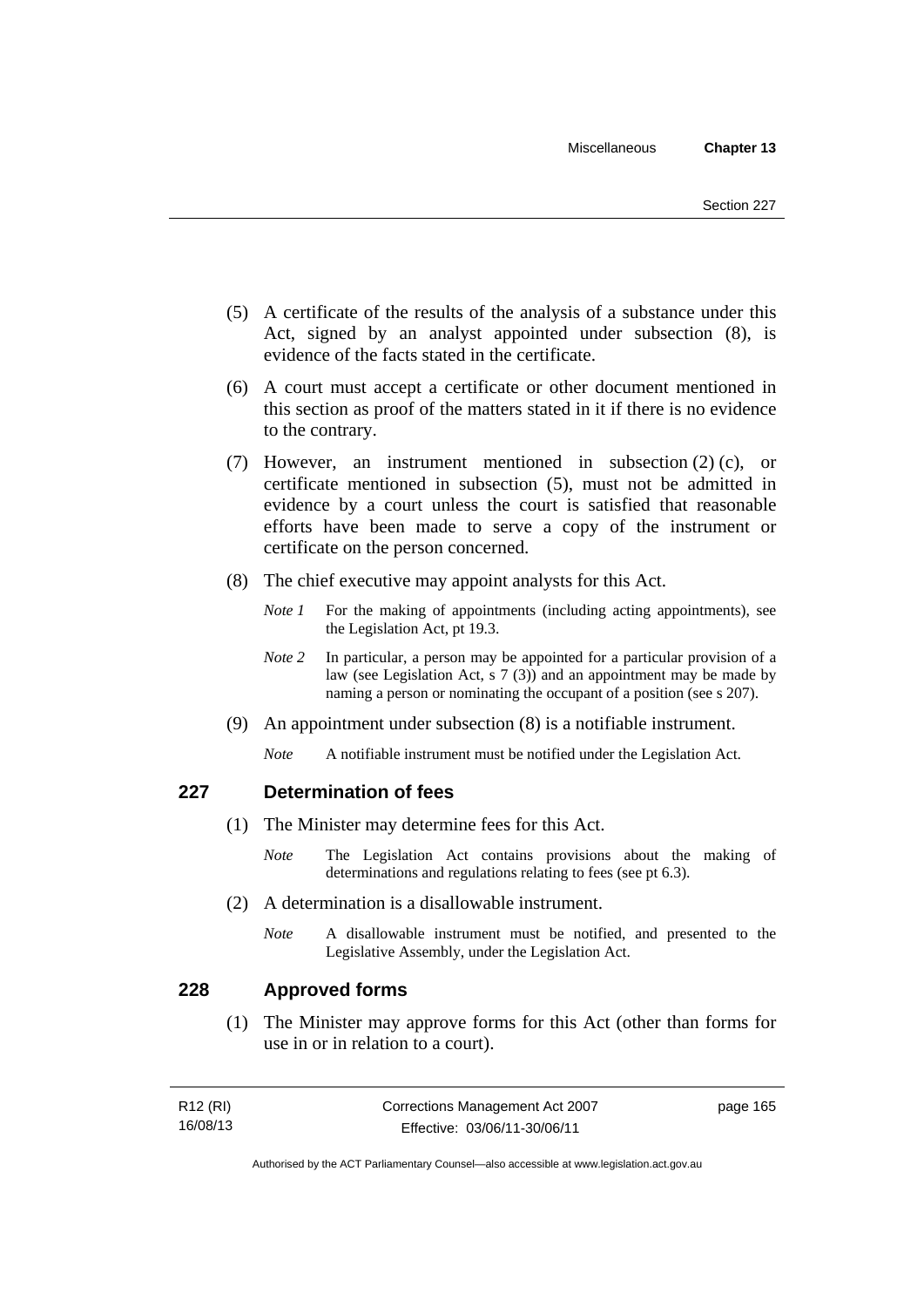(2) If the Minister approves a form for a particular purpose, the approved form must be used for that purpose.

*Note* For other provisions about forms, see the Legislation Act, s 255.

(3) An approved form is a notifiable instrument.

*Note* A notifiable instrument must be notified under the Legislation Act.

## **229 Regulation-making power**

(1) The Executive may make regulations for this Act.

- (2) In particular, a regulation may deal with any of the following:
	- (a) the administration of correctional centres;
	- (b) the detention of people in police and court cells;
	- (c) the escorting of detainees;
	- (d) living conditions at correctional centres, including the treatment of detainees;
	- (e) the inspection of correctional centres and investigation of complaints by detainees;
	- (f) the admission of detainees to correctional centres;
	- (g) the management and security of correctional centres, particularly in relation to any of the following:
		- (i) the assessment of risks and measures to contain risks;
		- (ii) the classification and management of detainees;
		- (iii) work or activities by detainees;
		- (iv) correctional centre routine;
		- (v) detainees' money or property;
		- (vi) communications by detainees with other people, whether by phone or mail or any other means;

R12 (RI) 16/08/13

Authorised by the ACT Parliamentary Counsel—also accessible at www.legislation.act.gov.au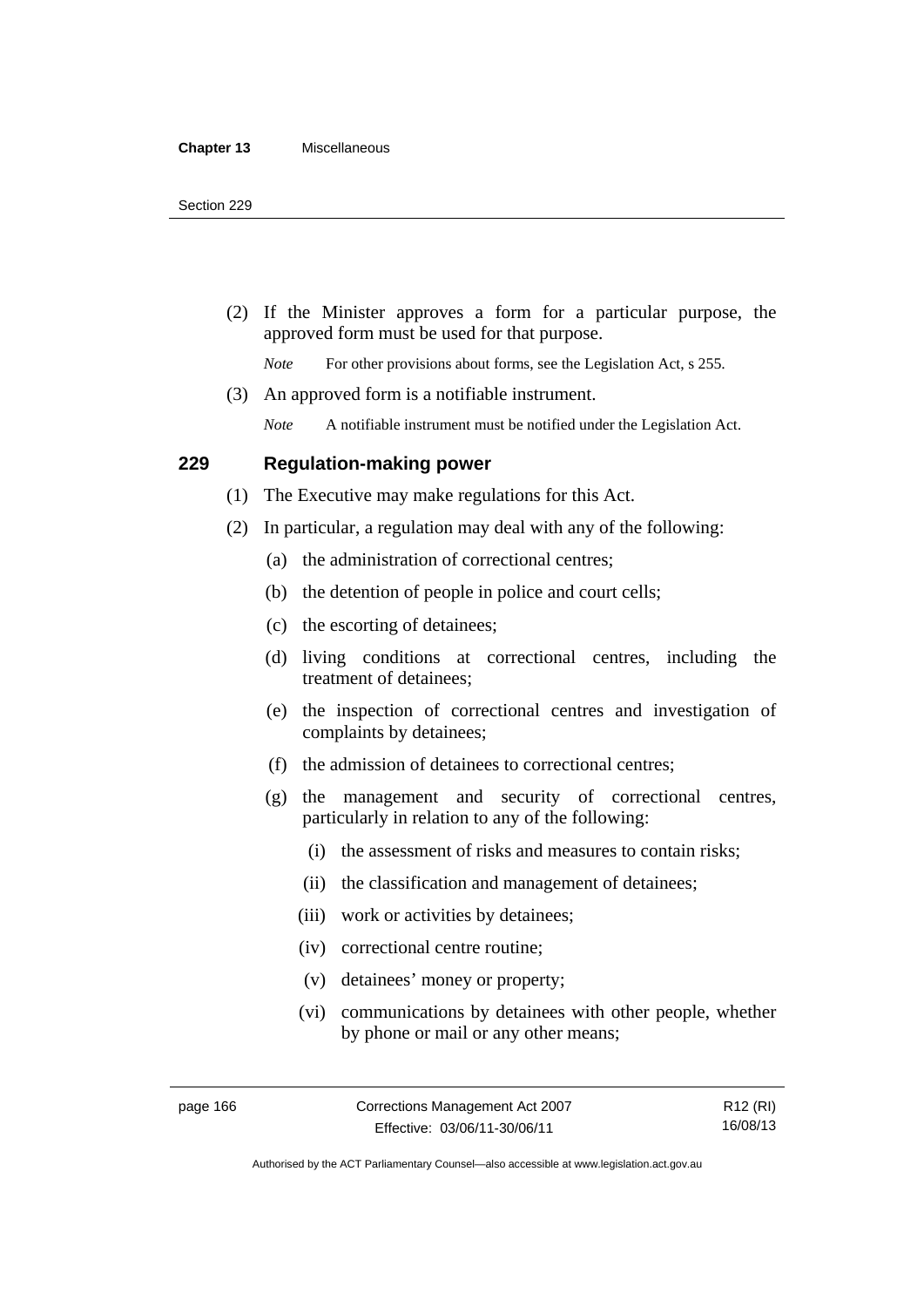- (vii) the movement or segregation of detainees;
- (viii) requirements for the wearing of uniforms by detainees;
	- (ix) searches of people or property and the seizure of property;
	- (x) alcohol or drug testing;
- (xi) the use of force;
- (xii) the analysis of things seized under this Act;
- (xiii) access to correctional centres;
- (xiv) good order and discipline;
- (xv) release procedures;
- (h) leave for detainees to be absent from correctional centres.
- (3) For chapter 10 (Discipline), a detainee's entitlements in relation to chapter 6 (Living conditions at correctional centres) include anything expressed to be an entitlement in a regulation made for a provision of chapter 6.
- (4) A regulation is taken to be consistent with this Act to the extent that it is capable of operating concurrently with this Act.
- (5) A regulation may apply, adopt or incorporate a law of another jurisdiction or an instrument, or a provision of a law of another jurisdiction or instrument, as in force from time to time.
	- *Note 1* The text of an applied, adopted or incorporated law or instrument, whether applied as in force from time to time or at a particular time, is taken to be a notifiable instrument if the operation of the Legislation Act, s 47 (5) or (6) is not disapplied (see s 47 (7)).
	- *Note 2* A notifiable instrument must be notified under the Legislation Act.
- (6) A regulation may create offences and fix maximum penalties of not more than 20 penalty units for the offences.
	- *Note* Regulations must be notified, and presented to the Legislative Assembly, under the Legislation Act.

| R12 (RI) | Corrections Management Act 2007 | page 167 |
|----------|---------------------------------|----------|
| 16/08/13 | Effective: 03/06/11-30/06/11    |          |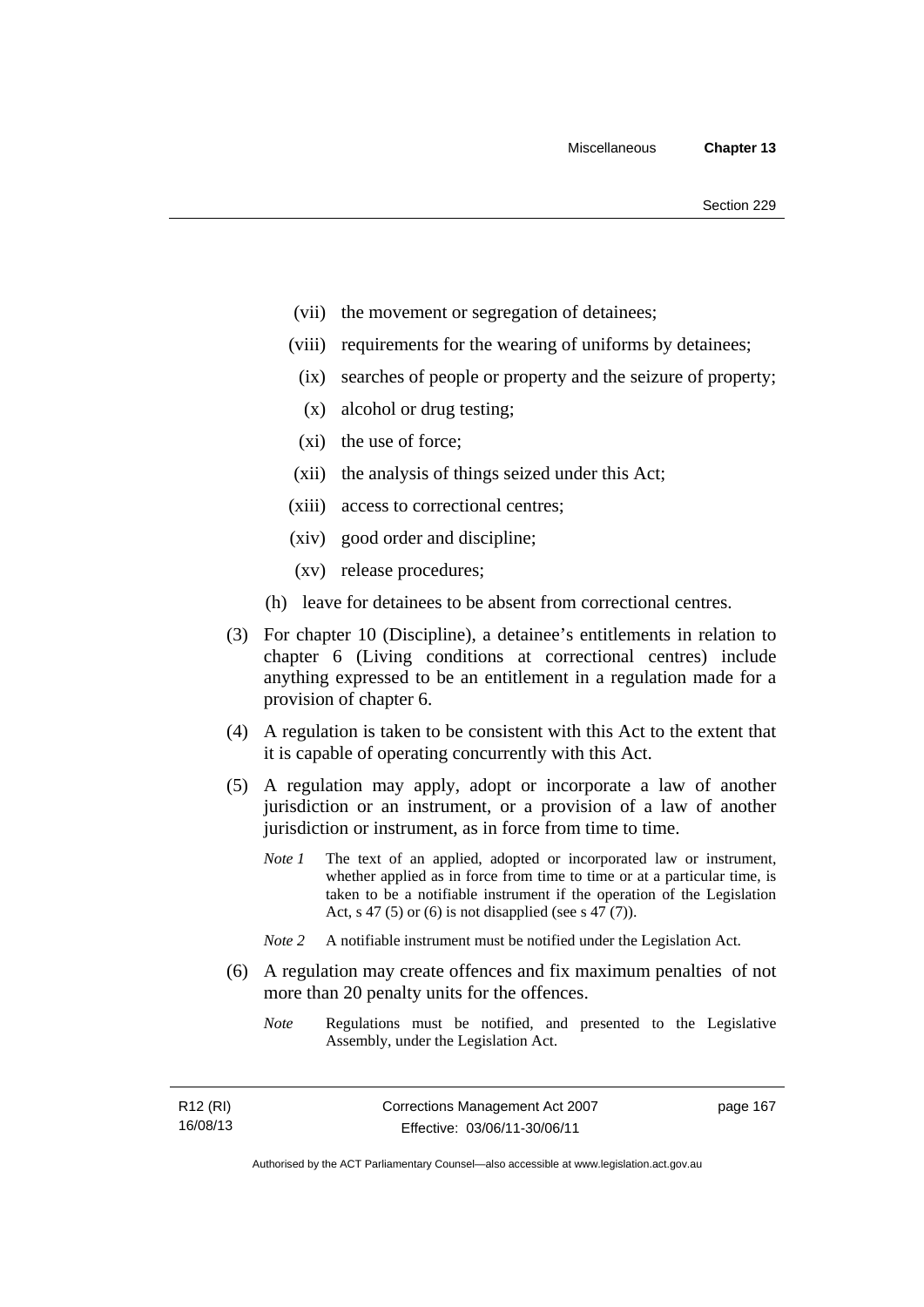#### **Chapter 50 Transitional**

Section 500

# **Chapter 50 Transitional**

## **500 Meaning of** *commencement day***—ch 50**

In this chapter:

*commencement day* means the day this chapter commences.

## **505 Construction of outdated references**

- (1) In any Act, instrument made under an Act or a document, a reference to an earlier law is, in relation to anything to which this Act applies, a reference to this Act.
- (2) In any Act, instrument made under an Act or a document, a reference to a provision of an earlier law is, in relation to anything to which this Act applies, a reference to the corresponding provision of this Act.
- (3) In any Act, instrument made under an Act or a document, a reference to anything that is no longer applicable because of the repeal or amendment of an earlier law by the *Sentencing Legislation Amendment Act 2006*, and for which there is a corresponding thing under this Act, is taken to be a reference to the corresponding thing under this Act, if the context allows and if otherwise appropriate.
- (4) This section is a law to which the Legislation Act, section 88 (Repeal does not end effect of transitional laws etc) applies.
- (5) This section expires 10 years after the commencement day.
- (6) In this section:

*earlier law* means any of the following:

- (a) *Community Based Sentences (Transfer) Act 2003* (repealed);
- (b) *Crimes Act 1900*;
- (c) *Custodial Escorts Act 1998* (repealed);

Authorised by the ACT Parliamentary Counsel—also accessible at www.legislation.act.gov.au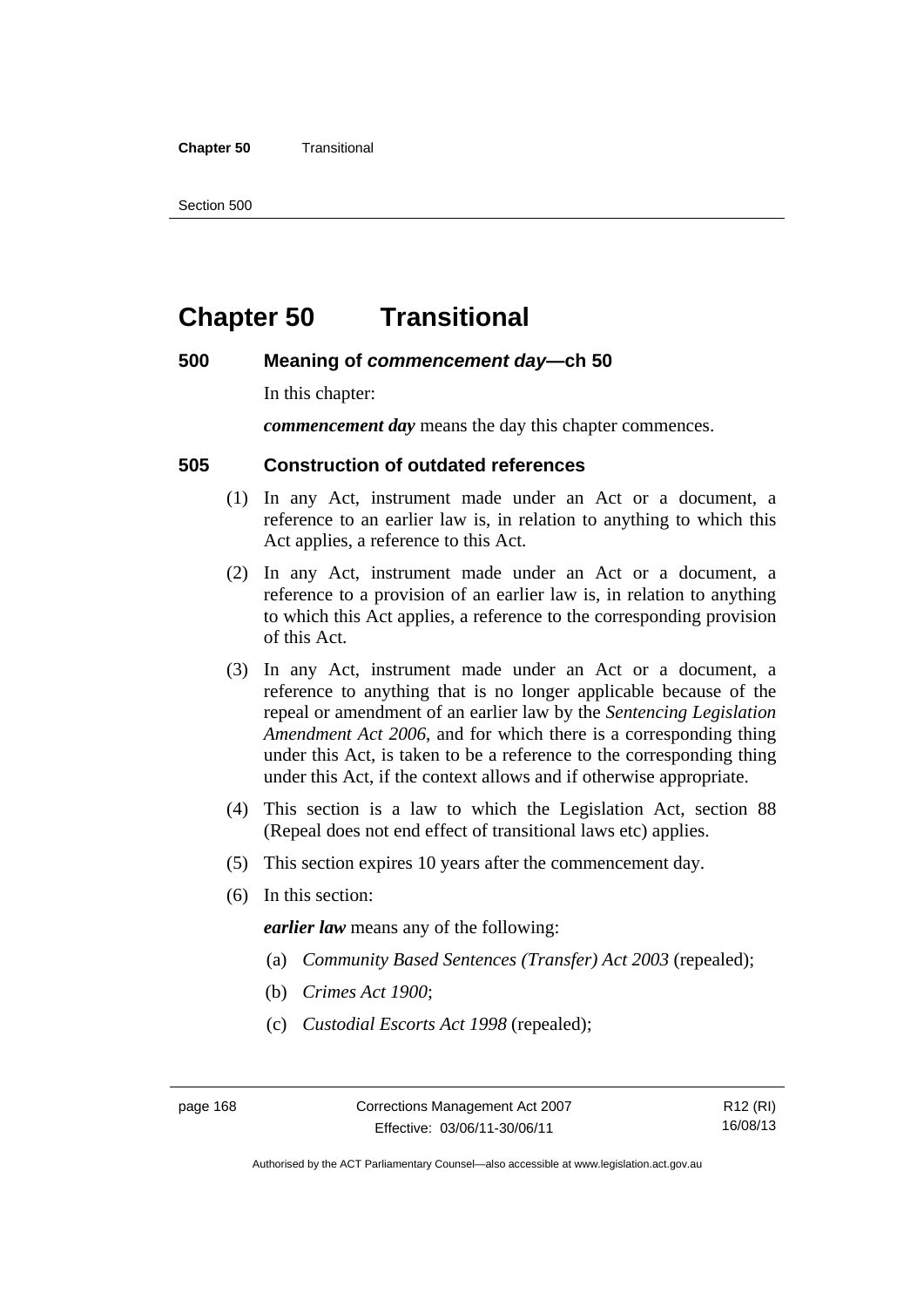- (d) *Magistrates Court Act 1930*;
- (e) *Parole Orders (Transfer) Act 1983* (repealed);
- (f) *Periodic Detention Act 1995* (repealed);
- (g) *Prisoners (International Transfer) Act 1999* (repealed);
- (h) *Prisoners Interstate Leave Act 1997* (repealed);
- (i) *Prisoners (Interstate Transfer) Act 1993* (repealed);
- (j) *Rehabilitation of Offenders (Interim) Act 2001* (repealed);
- (k) *Remand Centres Act 1976* (repealed);
- (l) *Removal of Prisoners Act 1968* (repealed);
- (m) *Supervision of Offenders (Community Service Orders) Act 1985* (repealed).
- *Note* A reference to an Act includes a reference to the statutory instruments made or in force under the Act, including any regulation (see Legislation Act, s 104).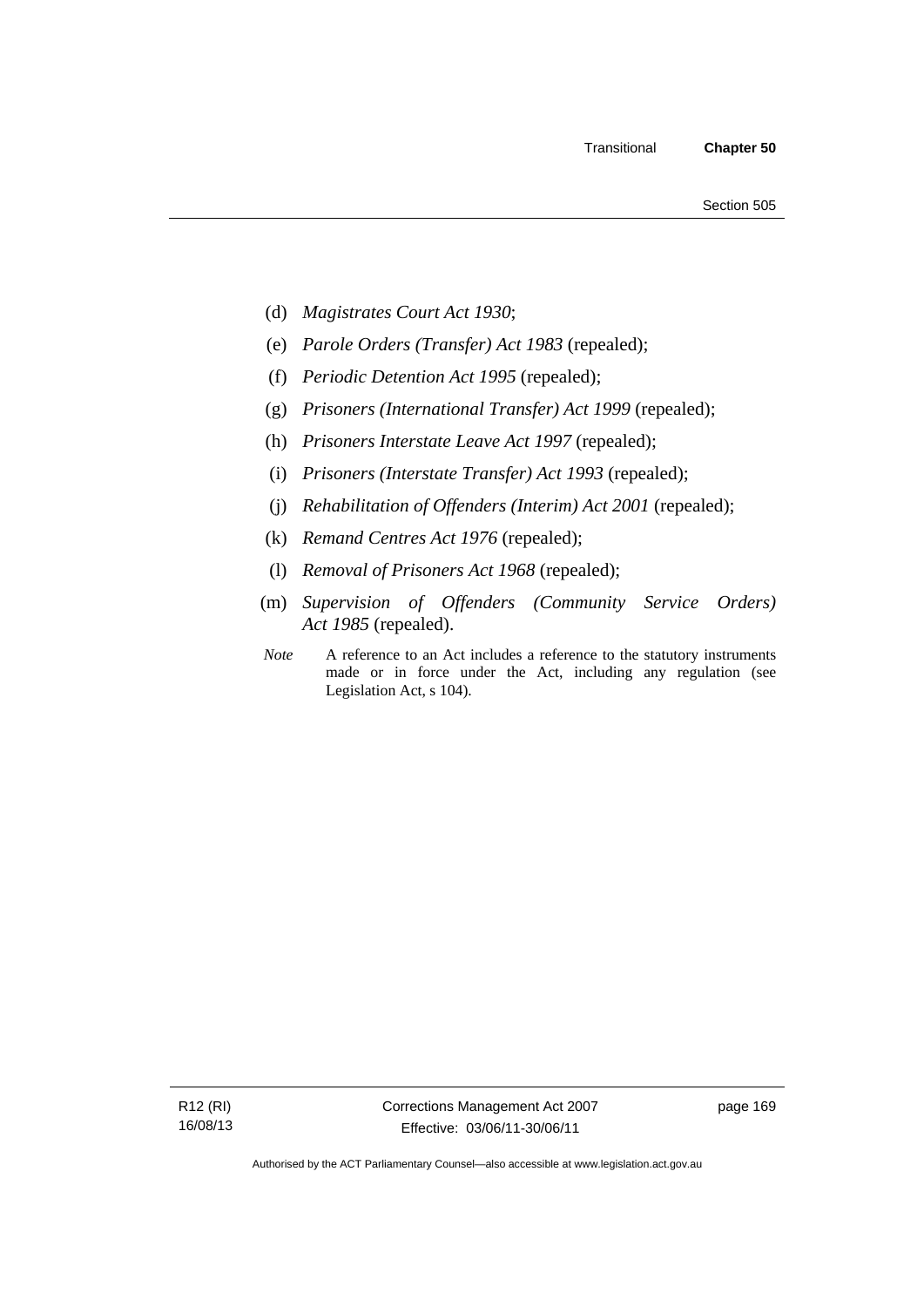**Dictionary** 

# **Dictionary**

(see s 3)

*Note 1* The Legislation Act contains definitions and other provisions relevant to this Act.

*Note 2* For example, the Legislation Act, dict, pt 1, defines the following terms:

- bankrupt or personally insolvent
- chief executive (see s 163)
- chief police officer
- civil partnership
- doctor
- domestic partner (see s 169 (1))
- Governor
- health practitioner
- human rights commissioner
- in relation to
- intersex person (see s 169B)
- judge
- Legislative Assembly
- magistrate
- NSW correctional centre
- nurse
- ombudsman
- police officer
- public advocate
- public employee
- public servant
- quarter
- sentence administration board
- transgender person (see s 169A (1) and (2))
- tribunal.

page 170 Corrections Management Act 2007 Effective: 03/06/11-30/06/11

R12 (RI) 16/08/13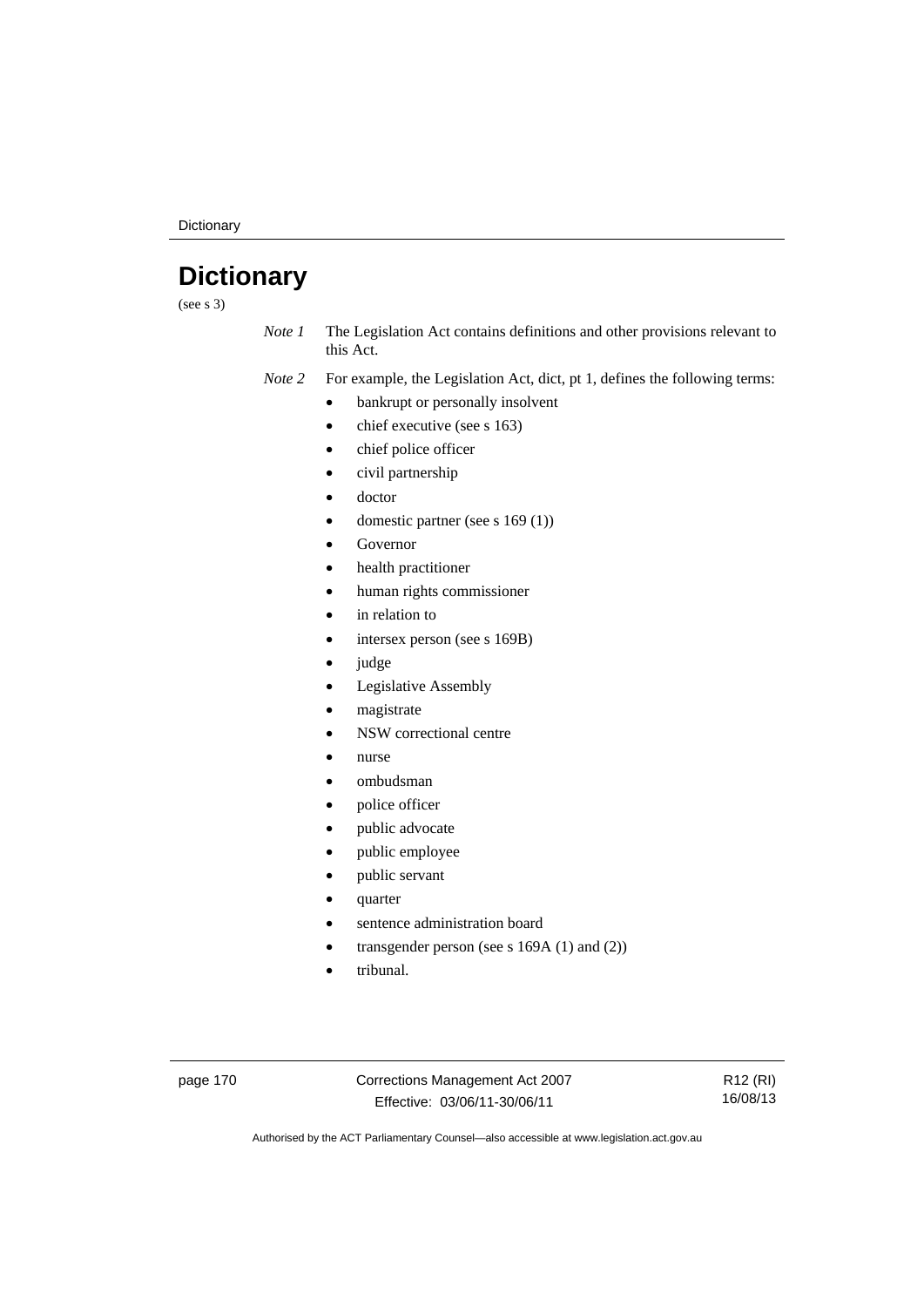*accredited person*, in relation to a detainee, means each of the following:

- (a) if the detainee is a sentenced offender—anyone involved in relation to the administration of the sentence;
- (b) a lawyer representing the detainee;
- (c) an official visitor;
- (d) the human rights commissioner;
- (e) the public advocate;
- (f) the ombudsman;
- (g) a person prescribed by regulation.
- *Note* Territory laws apply to a delegate of a person in the exercise of a delegation as if the delegate were the person who appointed the delegate (see Legislation Act, s 239 (2)).

*accused*—see section 151.

*activity*—see the *Crimes (Sentence Administration) Act 2005*, dictionary.

*adjudicator* means a person who is appointed as an adjudicator under section 177.

*administrative penalty*—see section 151.

*administrator*, in relation to a disciplinary breach—see section 151.

*admission*, of a detainee to a correctional centre—see section 63.

*body search*, of a detainee—see section 107.

*case management plan*, for a detainee, means the detainee's case management plan maintained under section 78.

*charge*—see section 151.

*charge notice*—see section 151.

*conduct* means an act or omission.

R12 (RI) 16/08/13 Corrections Management Act 2007 Effective: 03/06/11-30/06/11

page 171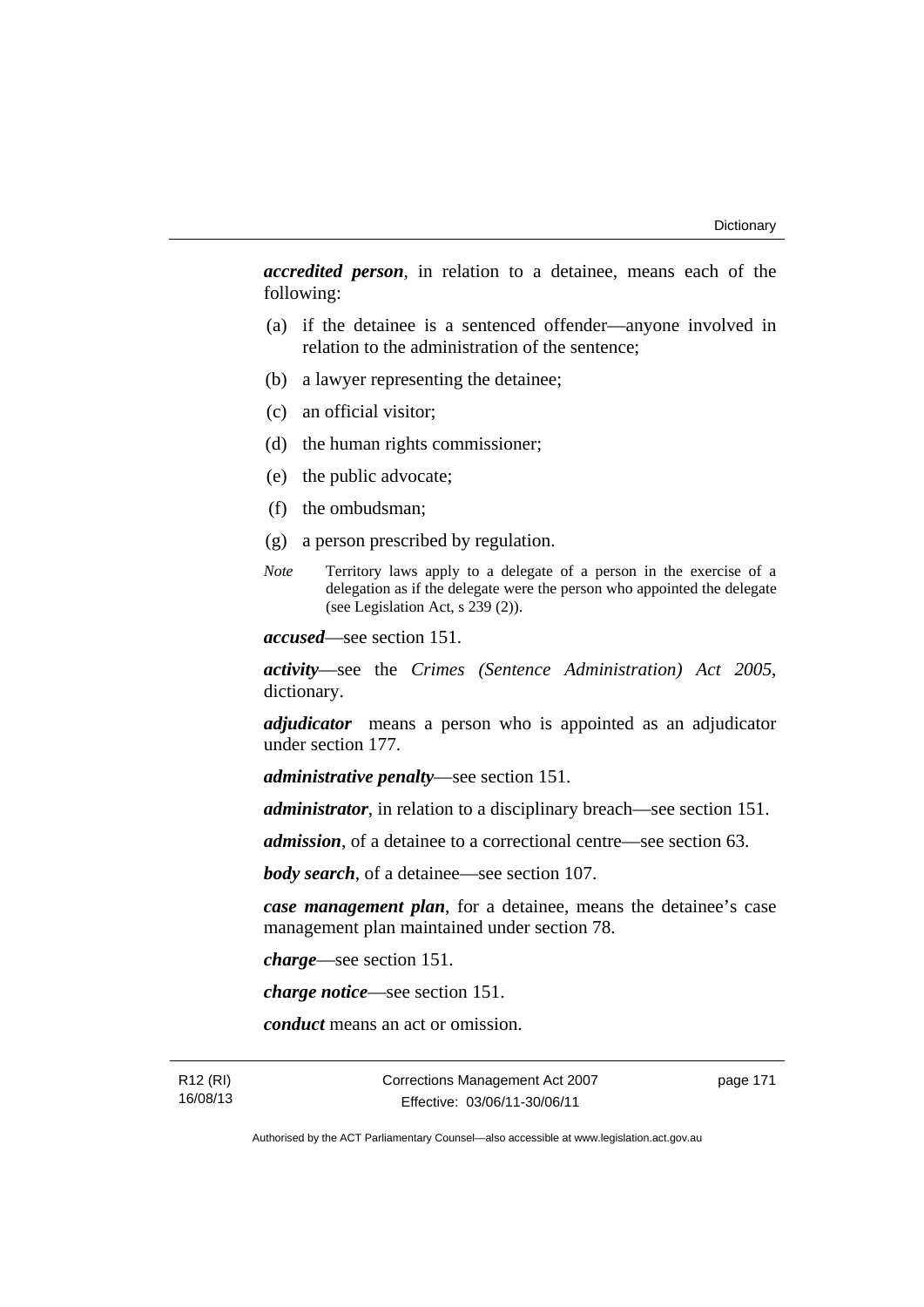*correctional centre* means a place declared to be a correctional centre under section 24.

*corrections dog* means a dog approved under the regulations to exercise functions as a corrections dog under this Act.

*corrections officer* means a person who is appointed as a corrections officer under section 19.

*corrections policy* means a corrections policy under section 14.

*corresponding chief executive*, for part 12.2 (Interstate leave)—see section 206.

*corresponding corrections law*—see section 225.

*corresponding leave law*, for part 12.2 (Interstate leave)—see section 206.

*court cell*, for chapter 4 (Detention in police and court cells etc) see section 29.

*detainee*—see section 6.

*detention period*, for an offender's periodic detention—see the *Crimes (Sentence Administration) Act 2005*, section 41.

*disciplinary action*—see section 151.

*disciplinary breach*—see section 151.

*disciplinary charge*—see section 151.

*drug*—see section 132.

*engage in conduct* means—

- (a) do an act; or
- (b) omit to do an act.

*escape*, for part 12.2 (Interstate leave)—see section 206.

*escort officer*, in relation to a person, means—

(a) a police officer; or

page 172 Corrections Management Act 2007 Effective: 03/06/11-30/06/11

R12 (RI) 16/08/13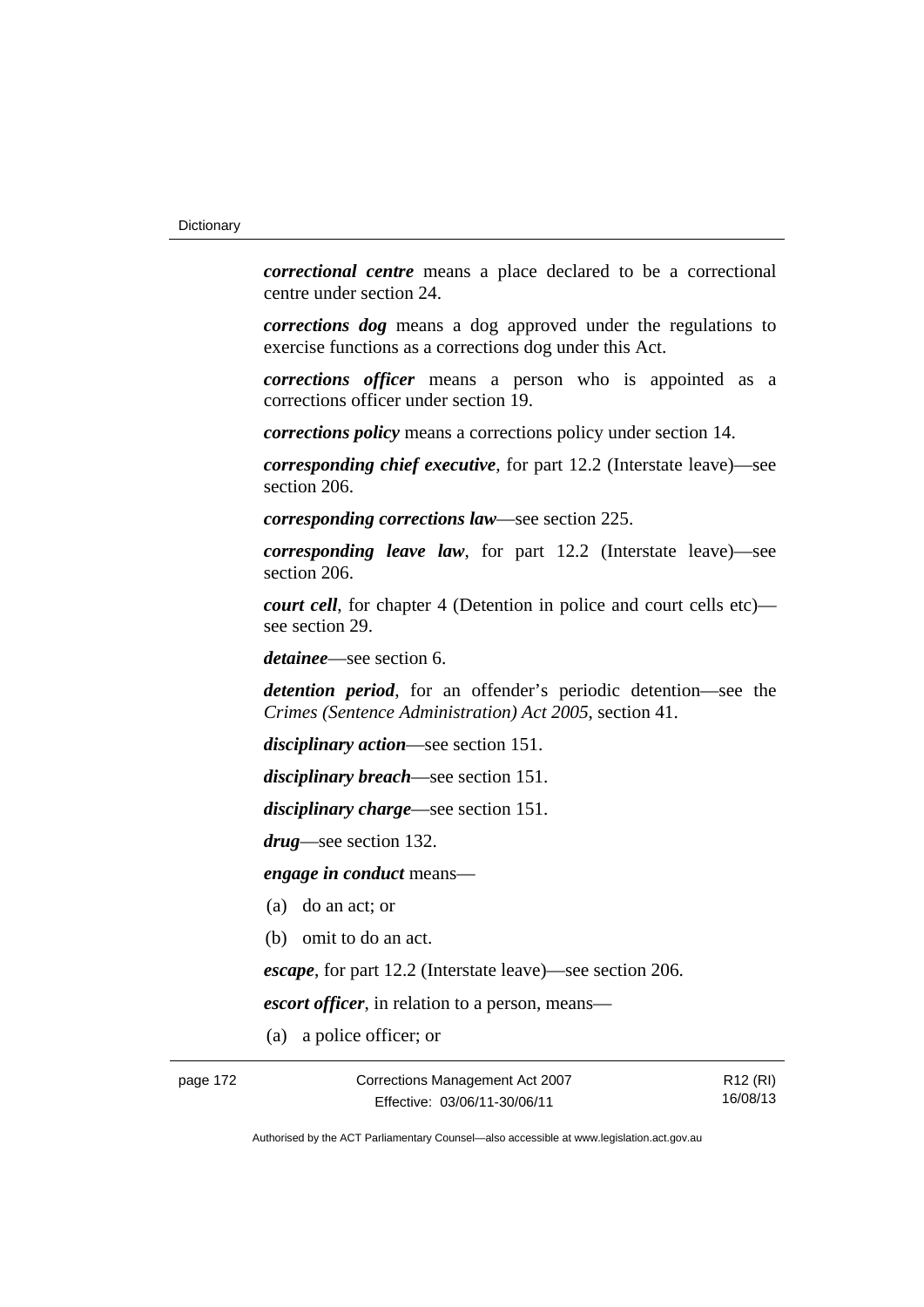(b) a corrections officer whose functions including escorting the person.

*family member*, of a detainee, means any of the following:

- (a) the detainee's domestic partner;
- (b) a parent, step-parent or grandparent of the detainee;
- (c) a child, step-child or grandchild of the detainee;
- (d) a brother, sister, step-brother or step-sister of the detainee;
- (e) a guardian or carer of the detainee.

*frisk search*—see section 107.

*full-time detainee*—see the *Crimes (Sentence Administration) Act 2005*, section 22 (1).

*health facility* means a hospital or other facility where health services are provided.

### *health service*—

- (a) means a service provided to someone (the *service user*) for any of the following purposes:
	- (i) assessing, recording, maintaining or improving the physical, mental or emotional health, comfort or wellbeing of the service user;
	- (ii) diagnosing or treating an illness, disability, disorder or condition of the service user; and
- (b) includes a service provided by a health practitioner in the practitioner's capacity as a health practitioner.

*hearing*, for an inquiry—see section 151.

*inquiry*—see section 151.

*interstate detainee*, for part 12.2 (Interstate leave)—see section 206.

*interstate escort officer*—see section 213.

R12 (RI) 16/08/13 page 173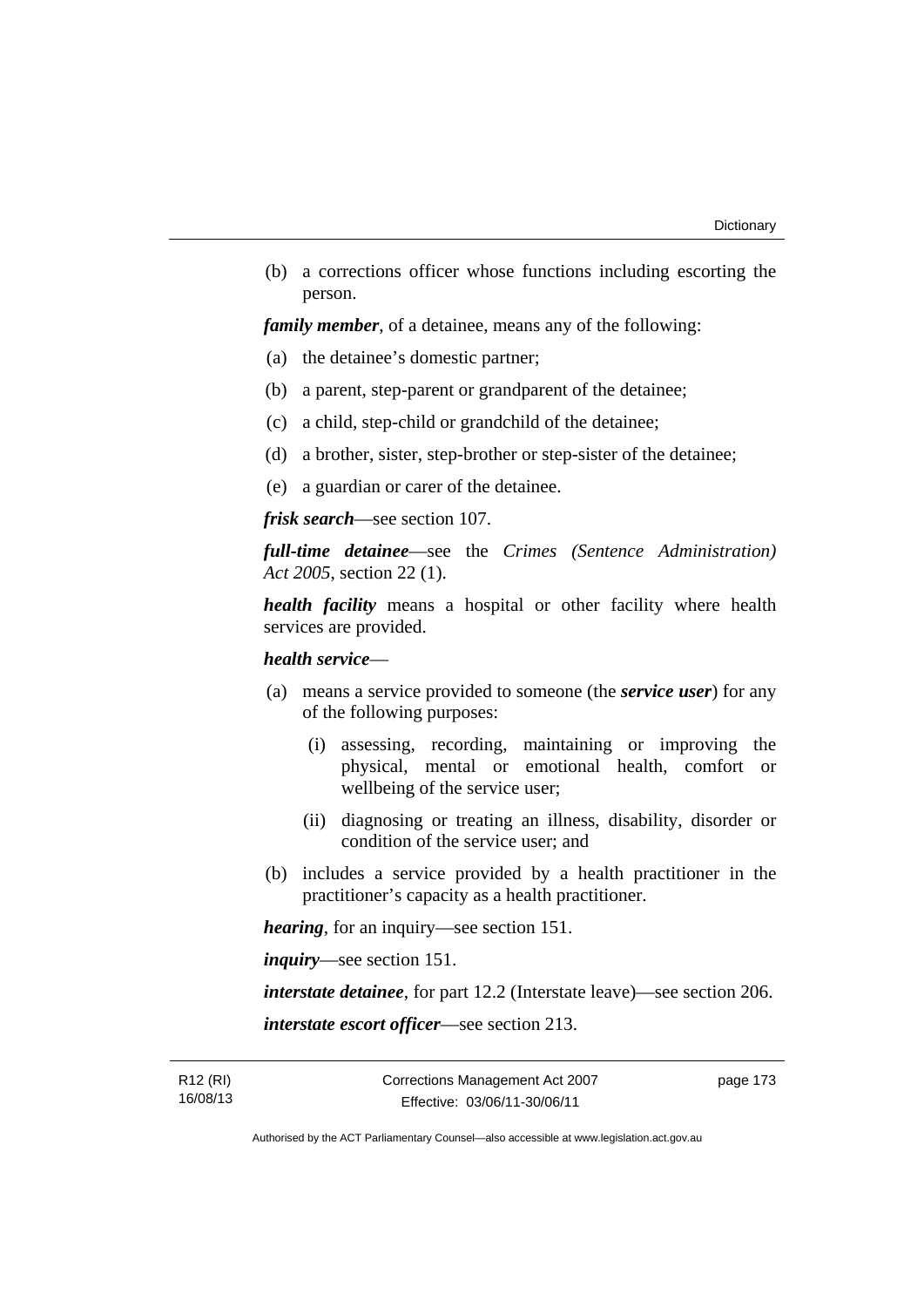*interstate leave permit*—see section 208.

*investigative segregation*—see section 151.

*investigator*—see section 151.

*investigator's report*—see section 151.

*law enforcement agency*—see the *Spent Convictions Act 2000*, dictionary.

*legally privileged—*a thing is *legally privileged* if client legal privilege attaches to the thing.

*local leave permit—*see section 205.

*mail* means postal mail.

*nonsmoking area*, at a correctional centre—see section 86.

*offender*—see the *Crimes (Sentence Administration) Act 2005*, dictionary.

*official visitor* means a person who is appointed as an official visitor under section 57.

*operating procedure* means an operating procedure under section 14.

*ordinary search*—see section 107.

*participating State*, for part 12.2 (Interstate leave)—see section 206.

*periodic detention*, for an offender—see the *Crimes (Sentence Administration) Act 2005*, section 40.

*personal monitoring device*—see section 101.

*police cell*, for Chapter 4 (Detention in police and court cells etc) see section 29.

*positive*, for a test sample for alcohol or a drug—see section 133.

*possession*, of a thing, includes the following:

(a) receiving or obtaining possession of the thing;

| page 174 | Corrections Management Act 2007 | R12 (RI) |
|----------|---------------------------------|----------|
|          | Effective: 03/06/11-30/06/11    | 16/08/13 |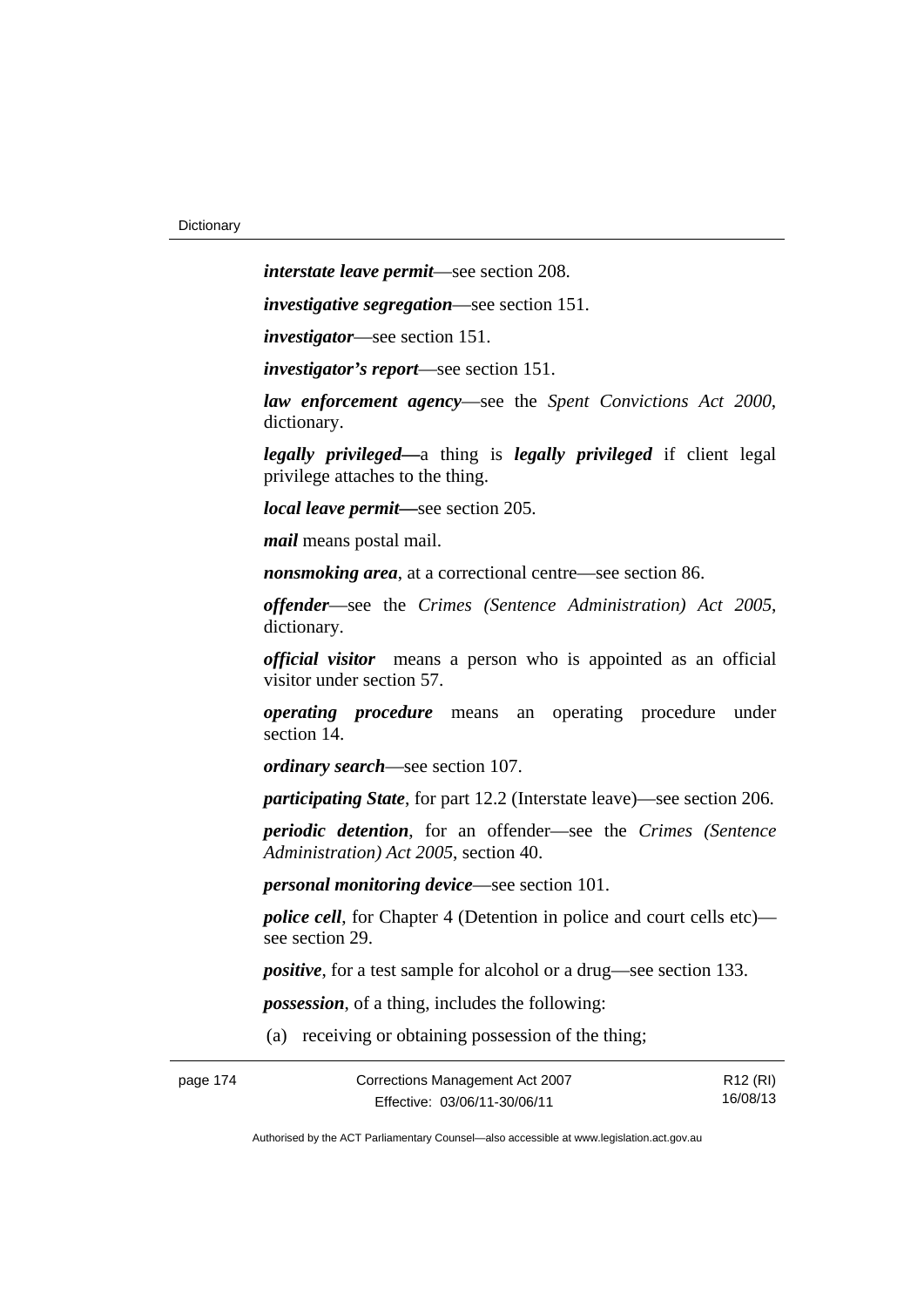- (b) having control over the disposition of the thing (whether or not having custody of the thing);
- (c) having joint possession of the thing.

## *presiding officer*—

- (a) for division 10.3.1 (Disciplinary action—with accused's consent)—see section 166; or
- (b) for division 10.3.2 (Internal disciplinary inquiry)—see section 169; or
- (c) for chapter 11 (Disciplinary inquiries)—see section 191.

*privilege*, in relation to a detainee—see section 151.

*prohibited area*, at a correctional centre—see section 85.

*prohibited thing* means a thing declared to be a prohibited thing under section 81.

*protected mail*—see section 104 (4).

*register of detainees* means the register kept under section 76.

*relevant presiding officer*, for division 10.3.5 (Disciplinary action)—see section 182.

*remandee*—see the *Crimes (Sentence Administration) Act 2005*, dictionary.

*review officer*, for division 10.3.3 (Internal review of inquiry decision)—see section 172.

*scanning search*—see section 107.

*security classification*, for a detainee, means the detainee's security classification under section 80.

*segregation*, of a detainee—see section 88.

*seizeable item*, for division 9.4.3 (Strip searches)—see section 113.

R12 (RI) 16/08/13 page 175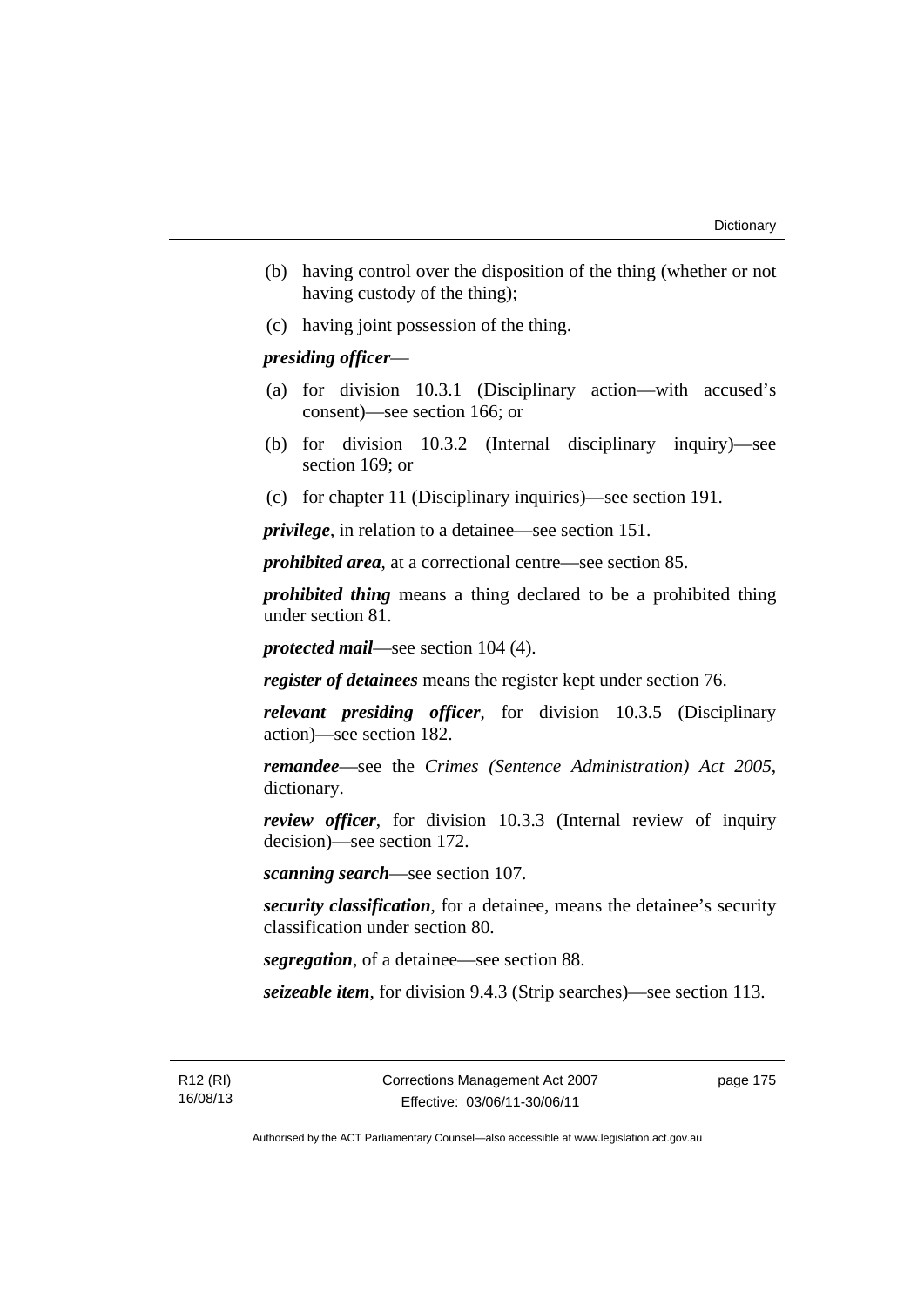*sentence—*see the *Crimes (Sentence Administration) Act 2005*, dictionary.

*separate confinement*, of a detainee—see section 151.

*strip search*, of a detainee—see section 107.

*test sample*—see section 132.

*visiting conditions*, at a correctional centre, means conditions declared under section 143 (Visiting conditions) in relation to the centre.

*visitor*, in relation to a correctional centre, includes a person wishing to enter the centre as a visitor.

page 176 Corrections Management Act 2007 Effective: 03/06/11-30/06/11

R12 (RI) 16/08/13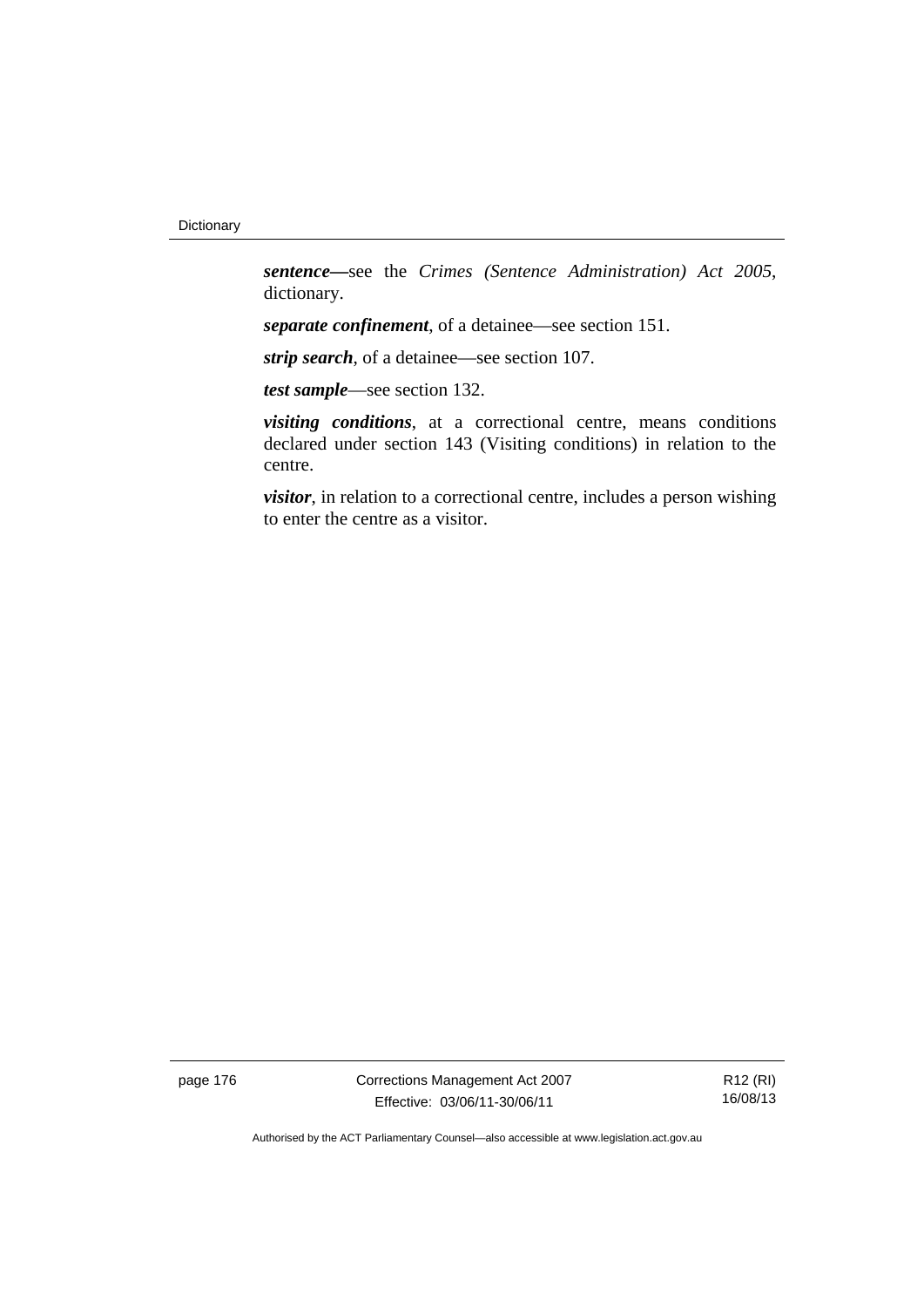# **Endnotes**

# **1 About the endnotes**

Amending and modifying laws are annotated in the legislation history and the amendment history. Current modifications are not included in the republished law but are set out in the endnotes.

Not all editorial amendments made under the *Legislation Act 2001*, part 11.3 are annotated in the amendment history. Full details of any amendments can be obtained from the Parliamentary Counsel's Office.

Uncommenced amending laws and expiries are listed in the legislation history and the amendment history. These details are underlined. Uncommenced provisions and amendments are not included in the republished law but are set out in the last endnote.

If all the provisions of the law have been renumbered, a table of renumbered provisions gives details of previous and current numbering.

The endnotes also include a table of earlier republications.

| $sdiv = subdivision$<br>$ins = inserted/added$<br>$LA =$ Legislation Act 2001<br>$SL = Subordinate$ law<br>$LR =$ legislation register<br>$sub =$ substituted<br>$LRA =$ Legislation (Republication) Act 1996 | $A = Act$<br>$AF =$ Approved form<br>$am = amended$<br>$amdt = amendment$<br>$AR = Assembly resolution$<br>$ch = chapter$<br>$CN =$ Commencement notice<br>$def = definition$<br>$DI = Disallowable instrument$<br>$dict = dictionary$<br>disallowed = disallowed by the Legislative<br>Assembly<br>$div = division$<br>$exp = expires/expired$<br>$Gaz = gazette$<br>$hdg = heading$<br>$IA = Interpretation Act 1967$ | $o = order$<br>$om = omitted/repealed$<br>$ord = ordinance$<br>$orig = original$<br>par = paragraph/subparagraph<br>$pres = present$<br>$prev = previous$<br>$(\text{prev}) = \text{previously}$<br>$pt = part$<br>$r = rule/subrule$<br>$reloc = relocated$<br>$renum = renumbered$<br>$R[X]$ = Republication No<br>$RI = reissue$<br>$s = section/subsection$<br>$sch = schedule$<br>underlining = whole or part not commenced |
|---------------------------------------------------------------------------------------------------------------------------------------------------------------------------------------------------------------|-------------------------------------------------------------------------------------------------------------------------------------------------------------------------------------------------------------------------------------------------------------------------------------------------------------------------------------------------------------------------------------------------------------------------|----------------------------------------------------------------------------------------------------------------------------------------------------------------------------------------------------------------------------------------------------------------------------------------------------------------------------------------------------------------------------------------------------------------------------------|
| $mod = modified/modification$<br>or to be expired                                                                                                                                                             |                                                                                                                                                                                                                                                                                                                                                                                                                         |                                                                                                                                                                                                                                                                                                                                                                                                                                  |

## **2 Abbreviation key**

R12 (RI) 16/08/13 Corrections Management Act 2007 Effective: 03/06/11-30/06/11

page 177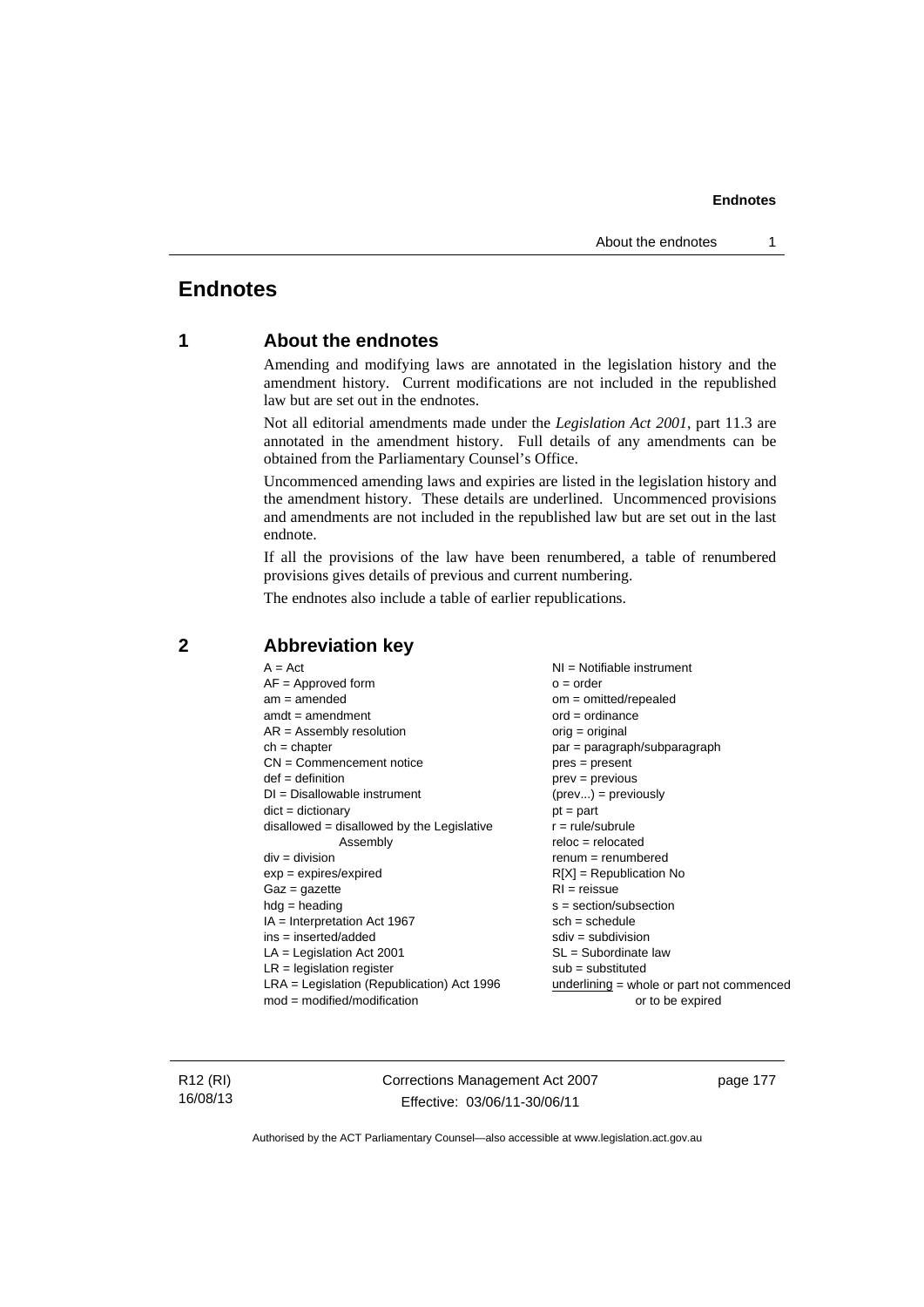3 Legislation history

# **3 Legislation history**

# **Corrections Management Act 2007 A2007-15**

notified LR 18 June 2007

s 1, s 2 commenced 18 June 2007 (LA s 75 (1)) s 230 commenced 1 August 2007 (LA s 75AA) sch 1 pt 1.2, pt 1.3 commenced 1 August 2007 (s 2 and CN2007-6) remainder commenced 18 December 2007 (s 2 and LA s 79)

as amended by

#### **Civil Partnerships Act 2008 A2008-14 sch 1 pt 1.6**

notified LR 15 May 2008

s 1, s 2 commenced 15 May 2008 (LA s 75 (1))

sch 1 pt 1.6 commenced 19 May 2008 (s 2 and CN2008-8)

# **Children and Young People Act 2008 A2008-19 sch 1 pt 1.1**

notified LR 17 July 2008 s 1, s 2 commenced 17 July 2008 (LA s 75 (1)) sch 1 pt 1.1 commenced 9 September 2008 (s 2 and CN2008-13)

#### **Children and Young People (Consequential Amendments) Act 2008 A2008-20 sch 2 pt 2.4**

notified LR 17 July 2008 s 1, s 2 commenced 17 July 2008 (LA s 75 (1))

s 3 commenced 18 July 2008 (s 2 (1))

sch 2 pt 2.4 commenced 9 September 2008 (s 2 (3) and see Children and Young People Act 2008 A2008-19, s 2 and CN2008-13)

#### **Crimes Legislation Amendment Act 2008 A2008-44 sch 1 pt 1.2**

notified LR 9 September 2008 s 1, s 2 commenced 9 September 2008 (LA s 75 (1)) sch 1 pt 1.2 commenced 30 May 2009 (s 2 and CN2009-4)

### **Corrections Management Amendment Act 2008 A2008-49**

notified LR 15 September 2008

s 1, s 2 commenced 15 September (LA s 75 (1)) remainder commenced 16 September 2008 (s 2)

# **Work Safety Legislation Amendment Act 2009 A2009-28 sch 2 pt 2.2**

notified LR 9 September 2009

s 1, s 2 commenced 9 September 2009 (LA s 75 (1))

page 178 Corrections Management Act 2007 Effective: 03/06/11-30/06/11

R12 (RI) 16/08/13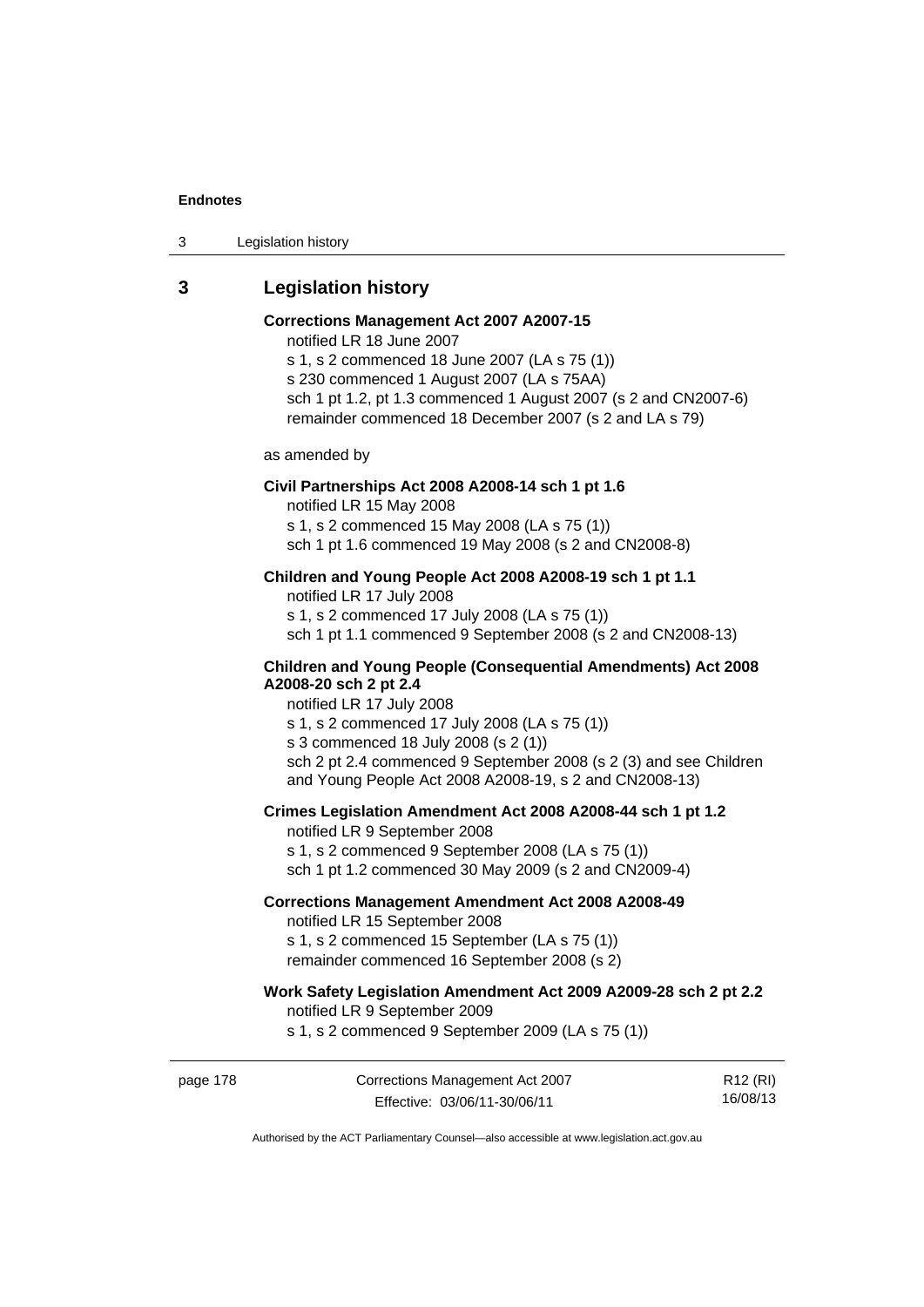sch 2 pt 2.2 commenced 1 October 2009 (s 2 and see Work Safety Act 2008 A2008-51, s 2 (1) (b) and CN2009-11)

#### **Smoking (Prohibition in Enclosed Public Places) Amendment Act 2009 A2009-51 sch 1 pt 1.1**

notified LR 18 December 2009

s 1, s 2 commenced 18 December 2009 (LA s 75 (1))

sch 1 pt 1.1 commenced 9 December 2010 (s 2 (1) (b) and CN2010-4)

#### **Health Practitioner Regulation National Law (ACT) Act 2010 A2010-10 sch 2 pt 2.4**

notified LR 31 March 2010 s 1, s 2 commenced 31 March 2010 (LA s 75 (1)) sch 2 pt 2.4 commenced 1 July 2010 (s 2 (1) (a))

#### **Justice and Community Safety Legislation Amendment Act 2010 (No 2) A2010-30 sch 1 pt 1.5**

notified LR 31 August 2010

s 1, s 2 commenced 31 August 2010 (LA s 75 (1))

s 3 commenced 1 September 2010 (s 2 (1))

sch 1 pt 1.5 commenced 28 September 2010 (s 2 (2))

#### **Justice and Community Safety Legislation Amendment Act 2010 (No 3) A2010-40 sch 2 pt 2.4**

notified LR 5 October 2010

s 1, s 2 commenced 5 October 2010 (LA s 75 (1))

s 3 commenced 6 October 2010 (s 2 (1))

sch 2 pt 2.4 commenced 2 November 2010 (s 2 (2))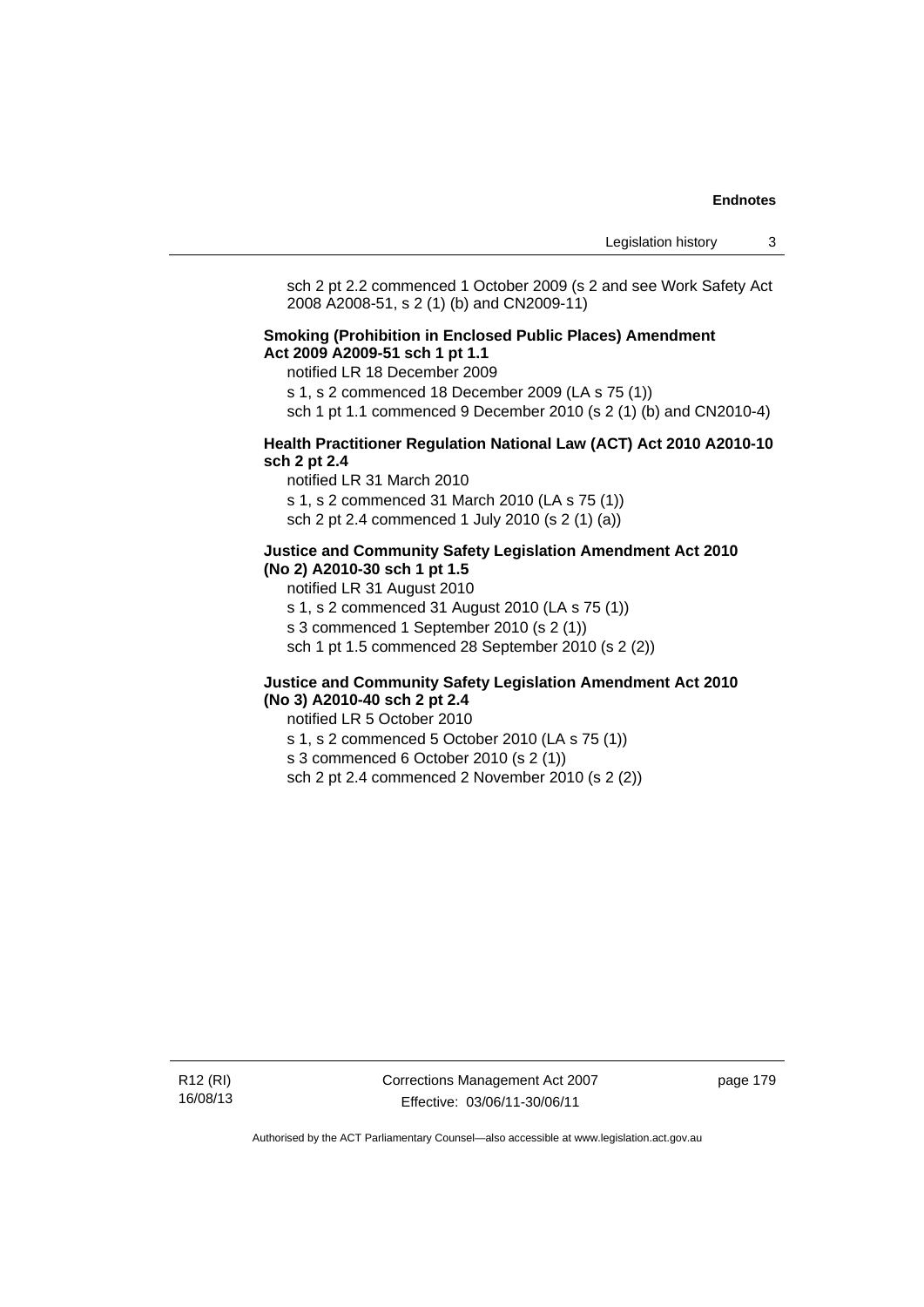| 4 | Amendment history |
|---|-------------------|
|---|-------------------|

#### **4 Amendment history**

```
Commencement 
s 2 om LA s 89 (4) 
Application of Act—detainees
s 6 am A2008-19 amdt 1.1 
                  (1) note 2 exp 2 June 2011 (s 501 (2), (4) (LA s 88 declaration 
                  applies)) 
Health practitioners—non-therapeutic functions 
s 22 hdg sub A2010-10 amdt 2.15
s 22 am A2010-10 amdt 2.15 
Identity cards 
s 23 am A2010-10 amdt 2.20 
Definitions—ch 4 
s 29 am A2008-19 amdt 1.3 
                  def chief executive ins A2008-19 amdt 1.2 
                  def young detainee ins A2008-19 amdt 1.2 
Detention in police cells<br>
s 30 am A2
                 am A2008-19 amdt 1.4, amdt 1.5
Detention in police cells—search powers etc 
s 31 am A2008-19 amdt 1.6, amdt 1.7 
Detention in police cells—additional provisions for young detainees 
s 31A ins A2008-19 amdt 1.8 
                  am A2008-44 amdt 1.14 
Detention in court cells<br>s 33 am A
                 am A2008-19 amdts 1.9-1.12
Detention in court cells—additional provisions for young detainees 
s 33A ins A2008-19 amdt 1.13 
Detainees accommodated away from correctional centre 
                 am A2008-19 amdt 1.14
Food and drink 
s 40 am A2010-10 amdt 2.20 
Health care 
                 am A2010-10 amdt 2.20
Transfers to health facilities 
s 54 am A2010-10 amdt 2.20 
Official visitors—ending appointments 
s 61 am A2010-30 amdt 1.19
```
page 180 Corrections Management Act 2007 Effective: 03/06/11-30/06/11

R12 (RI) 16/08/13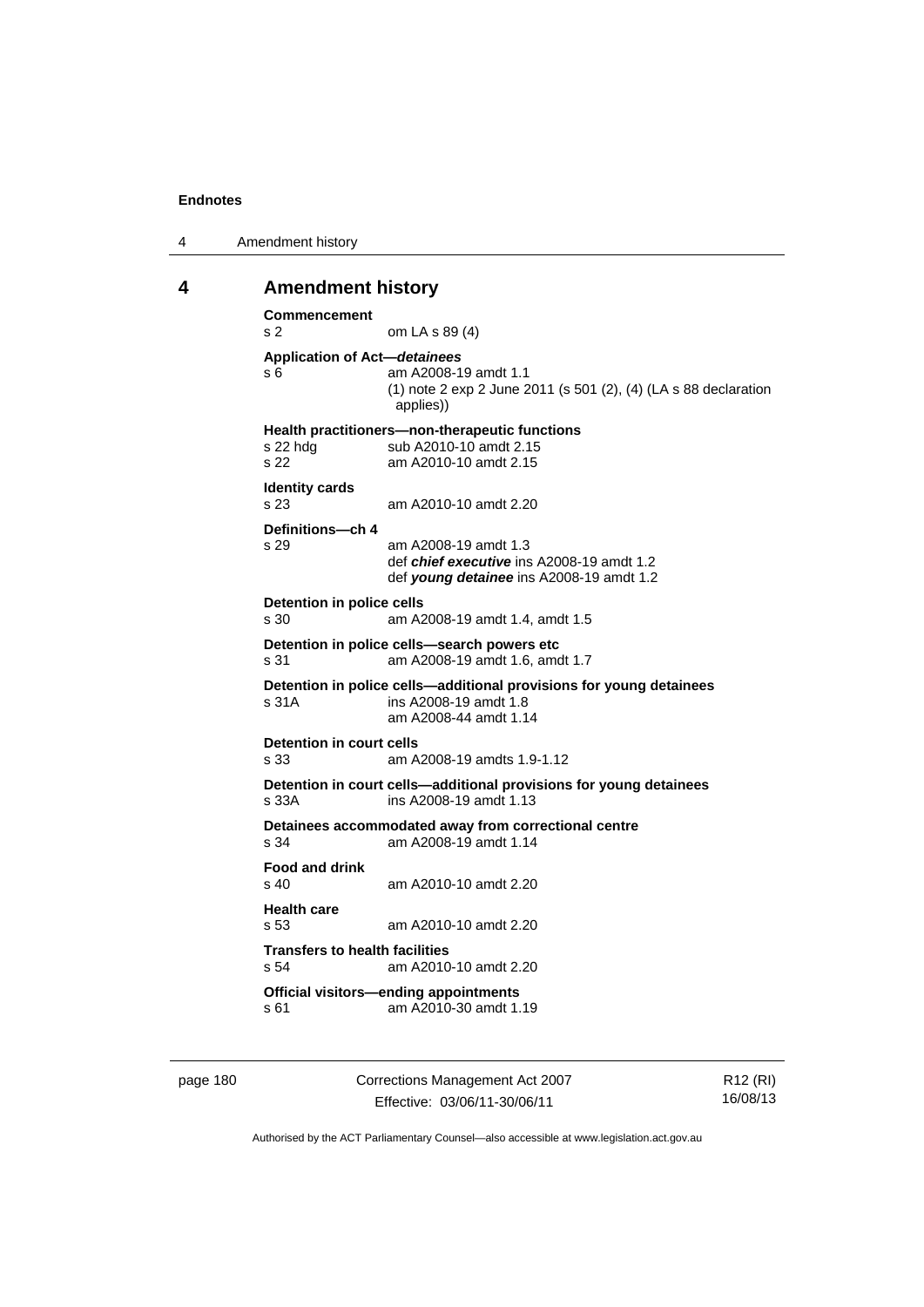**Identification of detainees**  s 65 am A2010-10 amdt 2.16 **Health reports**  s 77 am A2008-20 amdt 2.14 **Transgender and intersex detainees—sexual identity**  s 79 am A2010-10 amdt 2.20 **Nonsmoking areas**  s 86 am A2009-51 amdt 1.1 **Management and security—corrections policies and operating procedures**  s 87 am A2008-14 amdt 1.17 **Meaning of** *seizeable item***—div 9.4.3**  s 113 sub A2008-49 s 4 **Strip searches—when may be conducted**  s 113A ins A2008-49 s 4 **Strip searches—on suspicion**  s 113B ins A2008-49 s 4 **Strip searches—where prudent**  s 113C ins A2008-49 s 4 **Body searches—directions**  s 116 am A2010-10 amdt 2.20 **Body searches—presence of nurse and corrections officers**  s 117 am A2010-10 amdt 2.20 **Definitions—***drug* **and** *test sample* s 132 am A2010-10 amdt 2.20 **Alcohol and drug testing of detainees**  s 134 am A2010-10 amdt 2.20 **Use of restraints or weapons**  s 140 am A2010-10 amdt 2.17 **Appearance at disciplinary hearing—audiovisual or audio link**  s 203 am A2010-40 amdt 2.4 **Detainee's work—work safety**  s 219 hdg sub A2009-28 amdt 2.3 s 219 am A2009-28 amdt 2.4, amdt 2.5 **Legislation amended—sch 1**  s 230 om LA s 89 (3) **Application of Act to transitional detainees**  s 501 exp 2 June 2011 (s 501 (4) (LA s 88 declaration applies))

R12 (RI) 16/08/13 Corrections Management Act 2007 Effective: 03/06/11-30/06/11

page 181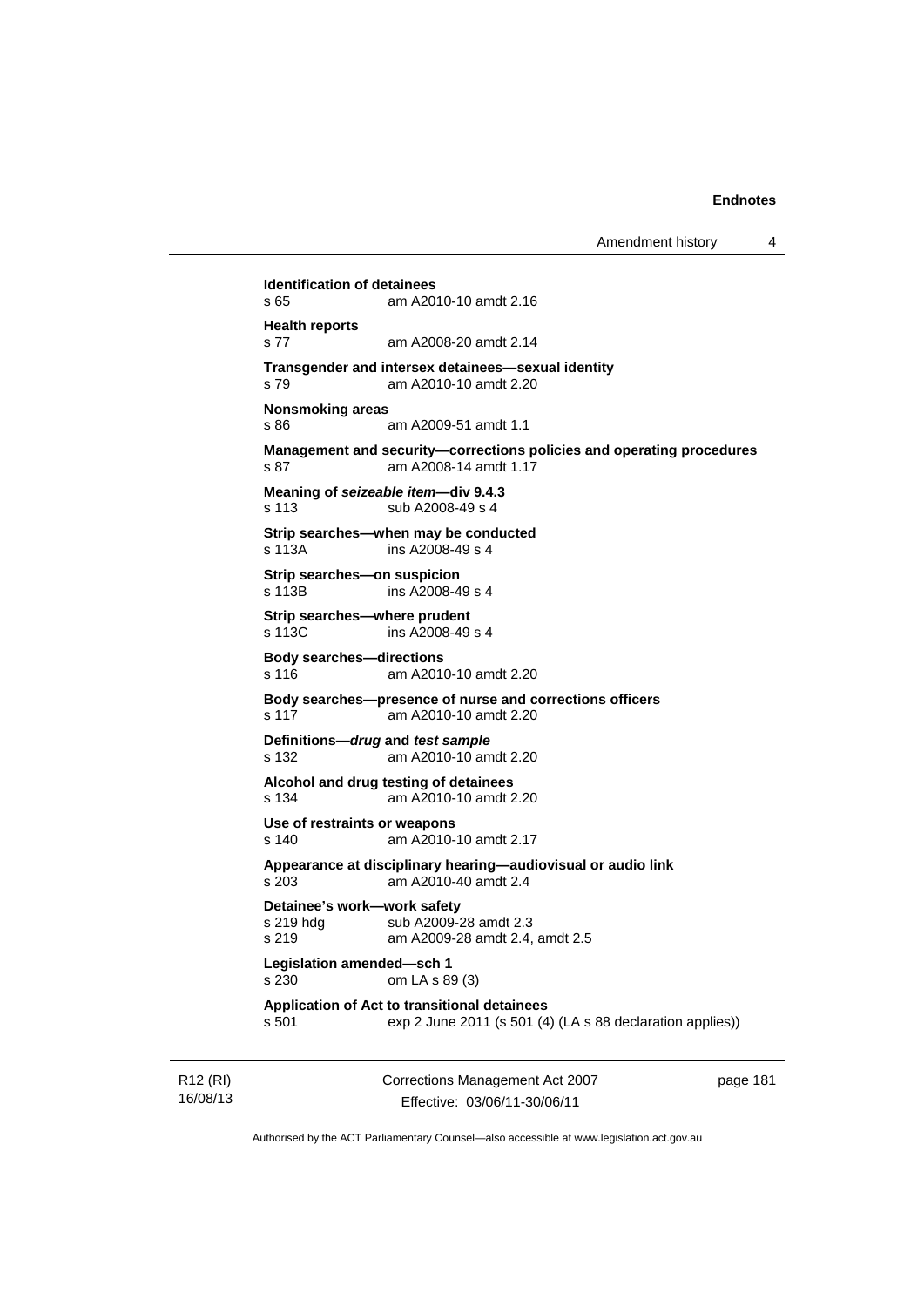4 Amendment history

|                                                                                       | s 502                                    | Application of Act to transitional interstate leave permits<br>exp 2 June 2011 (s 502 (3) (LA s 88 declaration applies))                                                                                           |
|---------------------------------------------------------------------------------------|------------------------------------------|--------------------------------------------------------------------------------------------------------------------------------------------------------------------------------------------------------------------|
|                                                                                       | s 503                                    | Application of Act to certain transitional remandees<br>exp 18 December 2009 (s 503 (6) (LA s 88 declaration<br>applies))                                                                                          |
| Transitional arrangements with NSW-Rehabilitation of Offenders (Interim)<br>Act, s 94 |                                          |                                                                                                                                                                                                                    |
|                                                                                       | s 504                                    | exp 18 December 2009 (s 504 (4) (LA s 88 declaration<br>applies))                                                                                                                                                  |
|                                                                                       | s 505                                    | <b>Construction of outdated references</b><br>exp 18 December 2017 (s 505 (5) (LA s 88 declaration<br>applies))                                                                                                    |
|                                                                                       | s 506                                    | Crimes (Sentence Administration) Act 2005, ch 17 (Transitional-interim<br>custody arrangements)-definition of Corrections Management Act 2007<br>exp 18 December 2009 (s 506 (4) (LA s 88 declaration<br>applies)) |
|                                                                                       | <b>Transitional regulations</b><br>s 507 | exp 18 December 2009 (s 507 (4) (LA s 88 declaration<br>applies))                                                                                                                                                  |
|                                                                                       | <b>Consequential amendments</b>          |                                                                                                                                                                                                                    |
|                                                                                       | sch 1                                    | om LA s 89 (3)                                                                                                                                                                                                     |
|                                                                                       | <b>Dictionary</b><br>dict                | am A2008-14 amdt 1.18; A2010-10 amdt 2.18; A2010-30<br>amdt $1.20$<br>def health professional om A2010-10 amdt 2.19<br>def health service sub A2010-10 amdt 2.19<br>def seizable item ins A2008-49 s 5             |

page 182 Corrections Management Act 2007 Effective: 03/06/11-30/06/11

R12 (RI) 16/08/13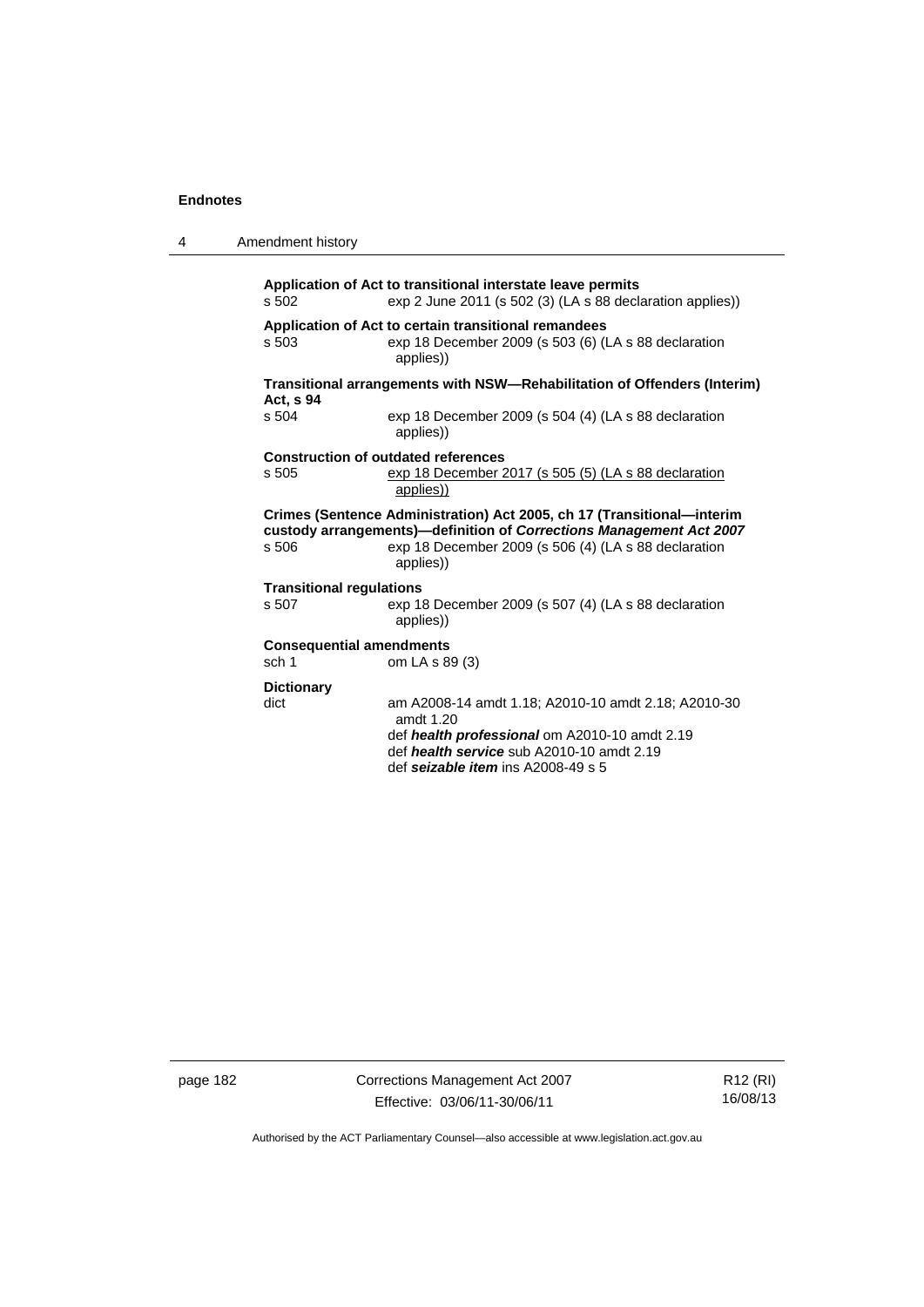# **5 Earlier republications**

Some earlier republications were not numbered. The number in column 1 refers to the publication order.

Since 12 September 2001 every authorised republication has been published in electronic pdf format on the ACT legislation register. A selection of authorised republications have also been published in printed format. These republications are marked with an asterisk (\*) in column 1. Electronic and printed versions of an authorised republication are identical.

| <b>Republication</b><br>No and date | <b>Effective</b>             | Last<br>amendment<br>made by | <b>Republication</b><br>for                                            |
|-------------------------------------|------------------------------|------------------------------|------------------------------------------------------------------------|
| R <sub>1</sub><br>18 Dec 2007       | 18 Dec 2007-<br>18 May 2008  | not amended                  | new Act                                                                |
| R <sub>2</sub><br>19 May 2008       | 19 May 2008-<br>8 Sept 2008  | A2008-14                     | amendments by<br>A2008-14                                              |
| R <sub>3</sub><br>9 Sept 2008       | 9 Sept 2008-<br>15 Sept 2008 | A2008-44                     | amendments by<br>A2008-19 and<br>A2008-20                              |
| R4<br>16 Sept 2008                  | 16 Sept 2008-<br>29 May 2009 | A2008-49                     | amendments by<br>A2008-49                                              |
| R <sub>5</sub><br>30 May 2009       | 30 May 2009-<br>30 Sept 2009 | A2008-49                     | amendments by<br>A2008-44                                              |
| R <sub>6</sub><br>1 Oct 2009        | 1 Oct 2009-<br>18 Dec 2009   | A2009-28                     | amendments by<br>A2009-28                                              |
| <b>R7 (RI)</b><br>16 July 2013      | 19 Dec 2009-<br>30 June 2010 | A2009-51                     | commenced expiry<br>reissue for textual<br>correction (s 505)          |
| R8 (RI)<br>16 July 2013             | 1 July 2010-<br>27 Sept 2010 | A2010-10                     | amendments by<br>A2010-10<br>reissue for textual<br>correction (s 505) |
| R9 (RI)<br>16 July 2013             | 28 Sept 2010-<br>1 Nov 2010  | A2010-30                     | amendments by<br>A2010-30<br>reissue for textual<br>correction (s 505) |

R12 (RI) 16/08/13 Corrections Management Act 2007 Effective: 03/06/11-30/06/11

page 183